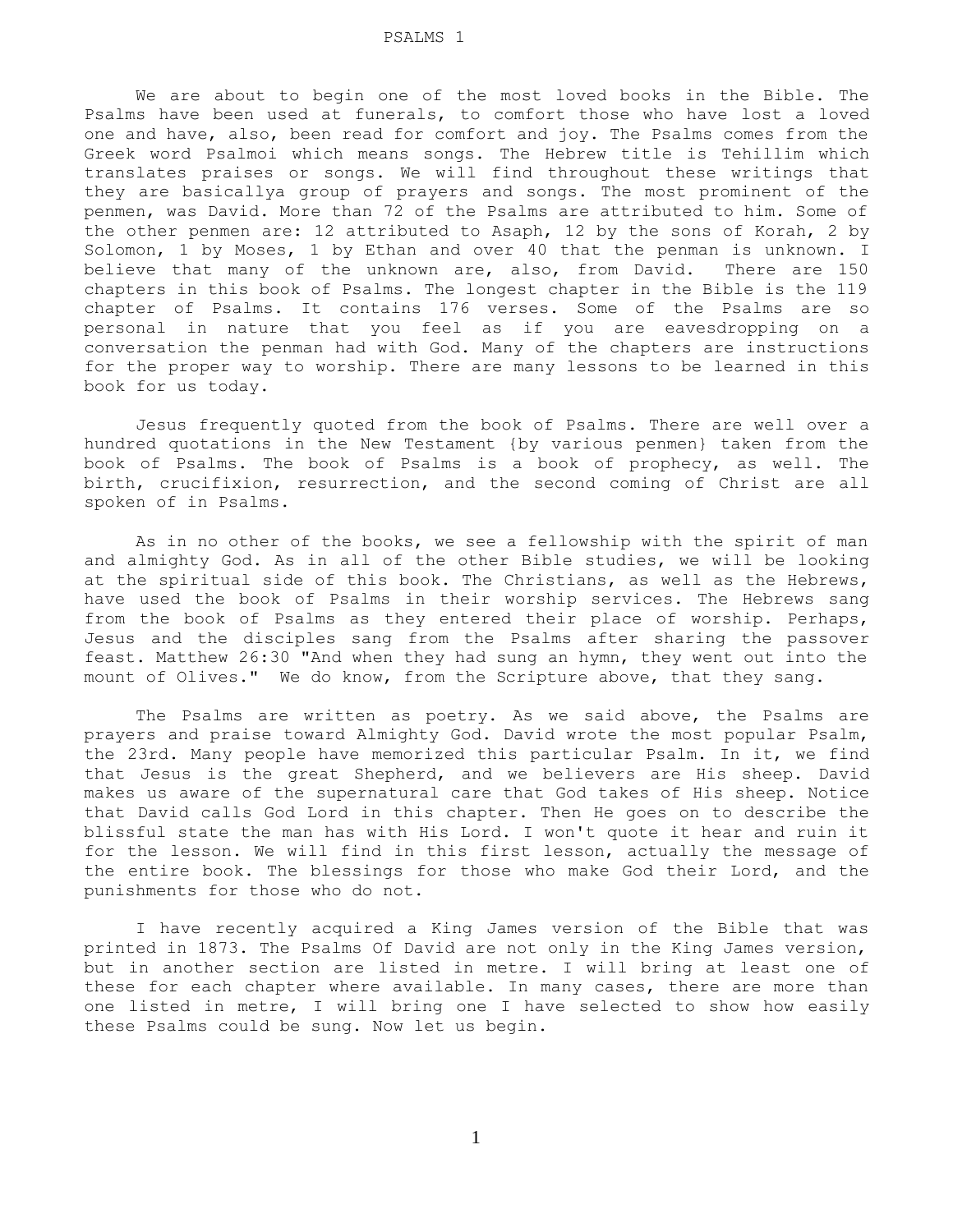## Chapter one

- Verse 1 "How blest and happy is the man Who walketh not astray In councel of ungodly men, Nor stands in sinners way,"
- Verse 2 "Nor sitteth in the scorners chair, But places his delight Upon God's law, and meditates On his law day and night."
- Verse 3 "He shall be like a tree that grows Set by a river's side, Which in its season yields its fruit, And green its leaves abide.
- Verse 4 "And all he does shall prosper well: The wicked are not so, But like the chaff before the wind, are driven to and fro.
- Verse 5 "In judgment therefore shall not stand Such as ungodly are; Nor in th' assembly of the just Shall wicked men appear.
- Verse 6 "Because the way of godly men Is to Jehovah known; Whereas the way of wicked men Shall quite be overthrown.

 You can see from this above, how easy it would be to sing this Psalm. Now to begin the verse by verse study of Psalms.

 Psalms 1:1 "Blessed [is] the man that walketh not in the counsel of the ungodly, nor standeth in the way of sinners, nor sitteth in the seat of the scornful."

 Just as the Sermon on the Mount began with blessings, we see this book of Psalms begins with blessings. Blessed, in the verse above, is not speaking of a single blessing, but of walking in blessings from God. To be blessed of God means that we are walking in the salvation that Jesus purchased for us with His precious blood. We are walking in the righteousness of Christ. Notice in the statement {the man}, this is an individual thing. Though there may be many worldly people living next to this person, he or she has decided not to walk in the counsel of the worldly. This is a deliberate decision on this person's part. This person may be walking alone. The following Scripture describes the walk of the person who decides not to walk in the counsel of the ungodly. Galatians 2:20 "I am crucified with Christ: nevertheless I live; yet not I, but Christ liveth in me: and the life which I now live in the flesh I live by the faith of the Son of God, who loved me, and gave himself for me." The word {walketh} means to continually walk. Notice the progression here. At first he is walking, then He is standing, then last he is sitting. This shows that we must not fellowship with those of unbelief. When you stop and stand, you are giving more time than walking, and sitting requires even more time. The scornful can be either someone who professes belief and feels he is so much better than the average, or it could be those who totally reject Christianity. We would call him an atheist. We need to see in this that fellowshipping with those of unbelief is dangerous. A believer in Christ is cautioned not to fellowship with those of unbelief. Light and darkness cannot prevail in the same place. II Corinthians 6:14 "Be ye not unequally yoked together with unbelievers: for what fellowship hath righteousness with unrighteousness? and what communion hath light with darkness?" True happiness comes from fellowship with God, not with the world.

 Psalms 1:2 "But his delight [is] in the law of the LORD; and in his law doth he meditate day and night."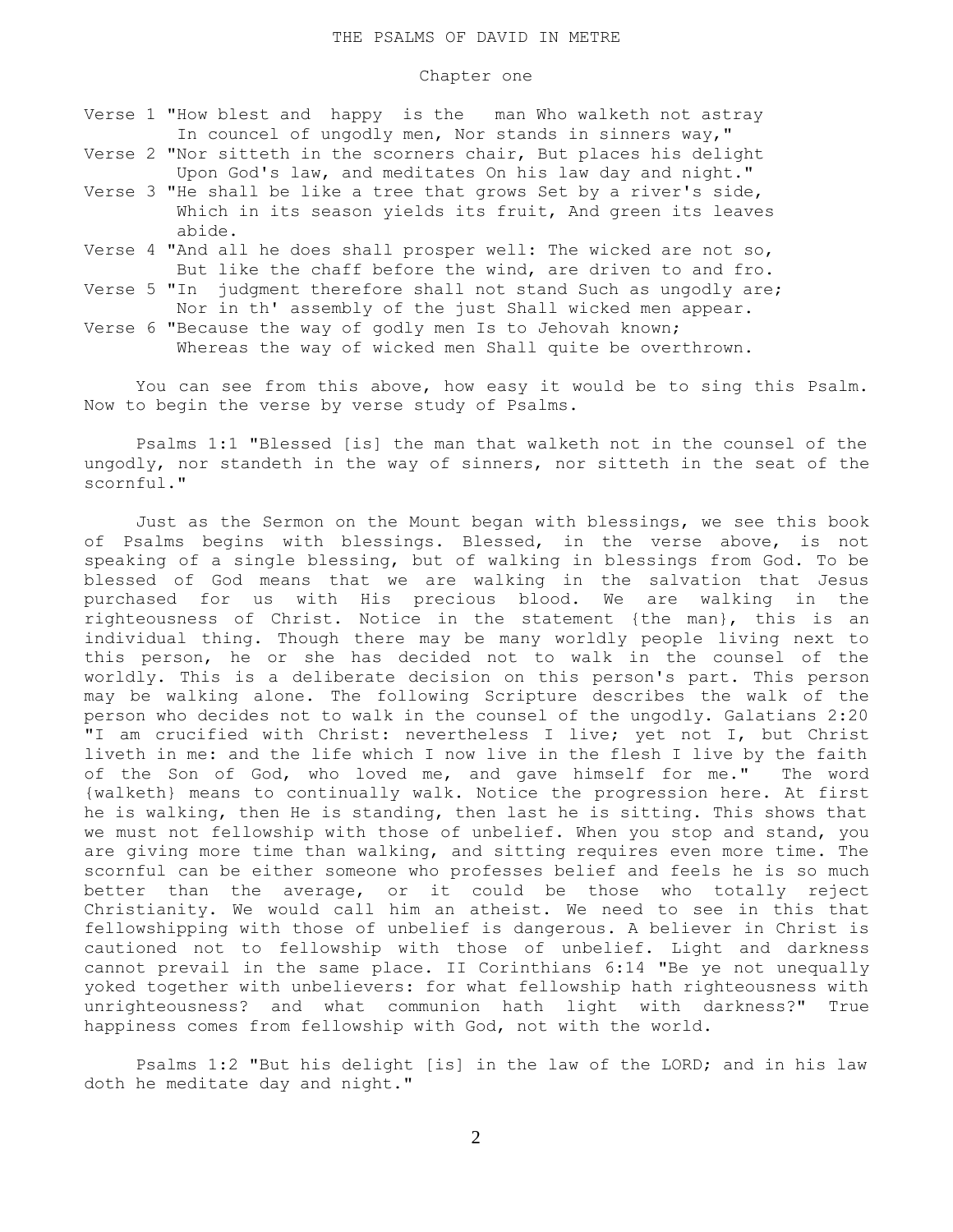The law of the Lord, here, means the Word of God {the Bible}. To meditate is to think strongly on the matter. We find, then, that we are not only to read the Bible, but to think strongly about what it is saying to us. We are to ever keep the teachings of the Bible before us. When we think upon God's Word, the Holy Spirit will teach us of the hidden things of the Word. The more we meditate, the more we know. We will never be able to learn it all, but we can learn more each time we study and think on God's Word. When it says, day and night, it is speaking of taking God's Word with us wherever we go. Our waking thoughts are all guided by God's Word. Even in business transactions, we should make our decisions based on God's Word.

 Psalms 1:3 "And he shall be like a tree planted by the rivers of water, that bringeth forth his fruit in his season; his leaf also shall not wither; and whatsoever he doeth shall prosper."

 A tree planted by water would be a very strong tree. For a tree to be planted, would indicate that it was not a wild tree. It would be nourished by the water. Water in the Scriptures many times means the Word. We see an example of that in the following Scripture. Ephesians 5:26 "That he might sanctify and cleanse it with the washing of water by the word," Then what this is saying to us, is that if we read and think on the Word of God, we shall be made very strong. This nourishment of the Word of God will make this Christian very strong in the spirit, and will make him or her to be fruit bearers. Christianity is contagious, if you have a good dose yourself, you will give it to others around you, as well. You will become a fruit producer. Matthew 13:23 "But he that received seed into the good ground is he that heareth the word, and understandeth [it]; which also beareth fruit, and bringeth forth, some an hundredfold, some sixty, some thirty." We see in the Scripture above, the leaf that shall not wither. This means that it is evergreen. The evergreen symbolizes everlasting life. This person has everlasting life. The prosperity mentioned above is in the soul. III John 1:2 "Beloved, I wish above all things that thou mayest prosper and be in health, even as thy soul prospereth." Some people cannot handle great wealth. If a person who cannot handle wealth, becomes rich in this world's goods, they might lose their soul. The best policy is in this next Scripture. Matthew 6:33 "But seek ye first the kingdom of God, and his righteousness; and all these things shall be added unto you." The closest walk that most of us have with God, is in the real trials of life. We realize that we are not able to handle a problem on our own, and we reach out to God. If riches would cause me to wander away from God, I do not want riches.

 Psalms 1:4 "The ungodly [are] not so: but [are] like the chaff which the wind driveth away."

 We know that the chaff grows with the wheat until harvest time. The chaff is destroyed, and the wheat is carried into the barn. The ungodly live around the godly in this world, but at harvest time there is a separation. The ungodly, like the chaff, are destroyed at harvest time. The ungodly are of no use, just as the chaff is thrown away at harvest.

 Psalms 1:5 "Therefore the ungodly shall not stand in the judgment, nor sinners in the congregation of the righteous."

 At harvest time, we shall all appear at the judgment seat of Christ. The ungodly shall be cast into the lake of fire and the believers in Christ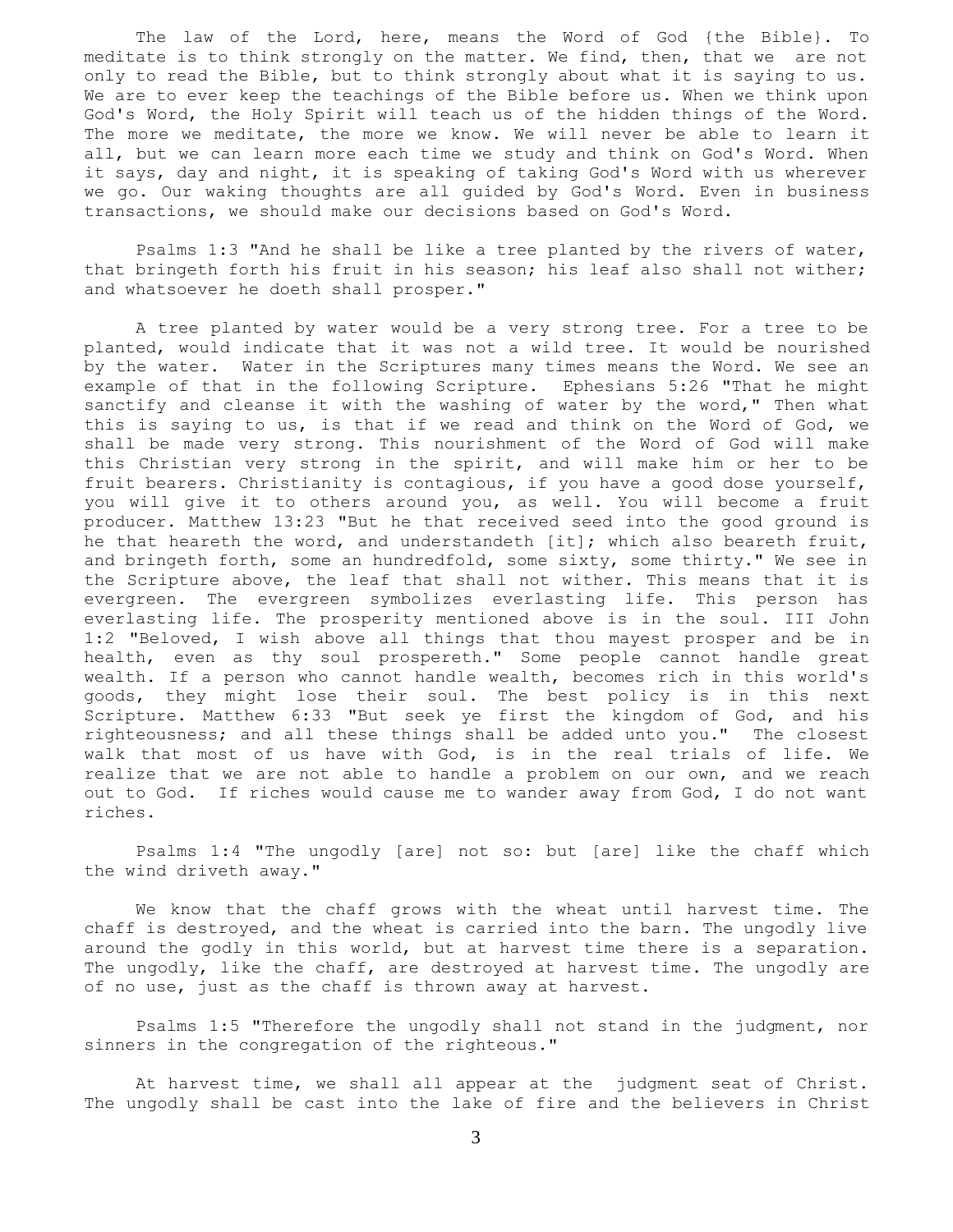shall reign with Him. How wonderful to stand before Jesus and hear Him say, Well done thy good and faithful servant. How terrible for the ungodly who will hear Him say, Get away from me, I never knew you. We stand or fall by the judgment of Jesus. The ungodly will fall at this judgment. Heaven is for the believers in Christ. There will be no ungodly in heaven.

 Psalms 1:6 "For the LORD knoweth the way of the righteous: but the way of the ungodly shall perish."

 There is the broad way which leads to destruction, but there is also the narrow way of righteousness which leads to eternal life in Christ. The righteous have their names written in the Lamb's book of life. We, by our own free will, choose eternal life, or death. The way we choose to follow on this earth determines the outcome. The righteous are made righteous in the sight of God, when we accept Jesus Christ as our Lord and Saviour. Our own righteousness was as filthy rags, until we washed in the blood of the Lamb and took on His righteousness. God knows even the thoughts of your heart. God knew from the foundation of the earth. He did not, foreordain, but foreknew.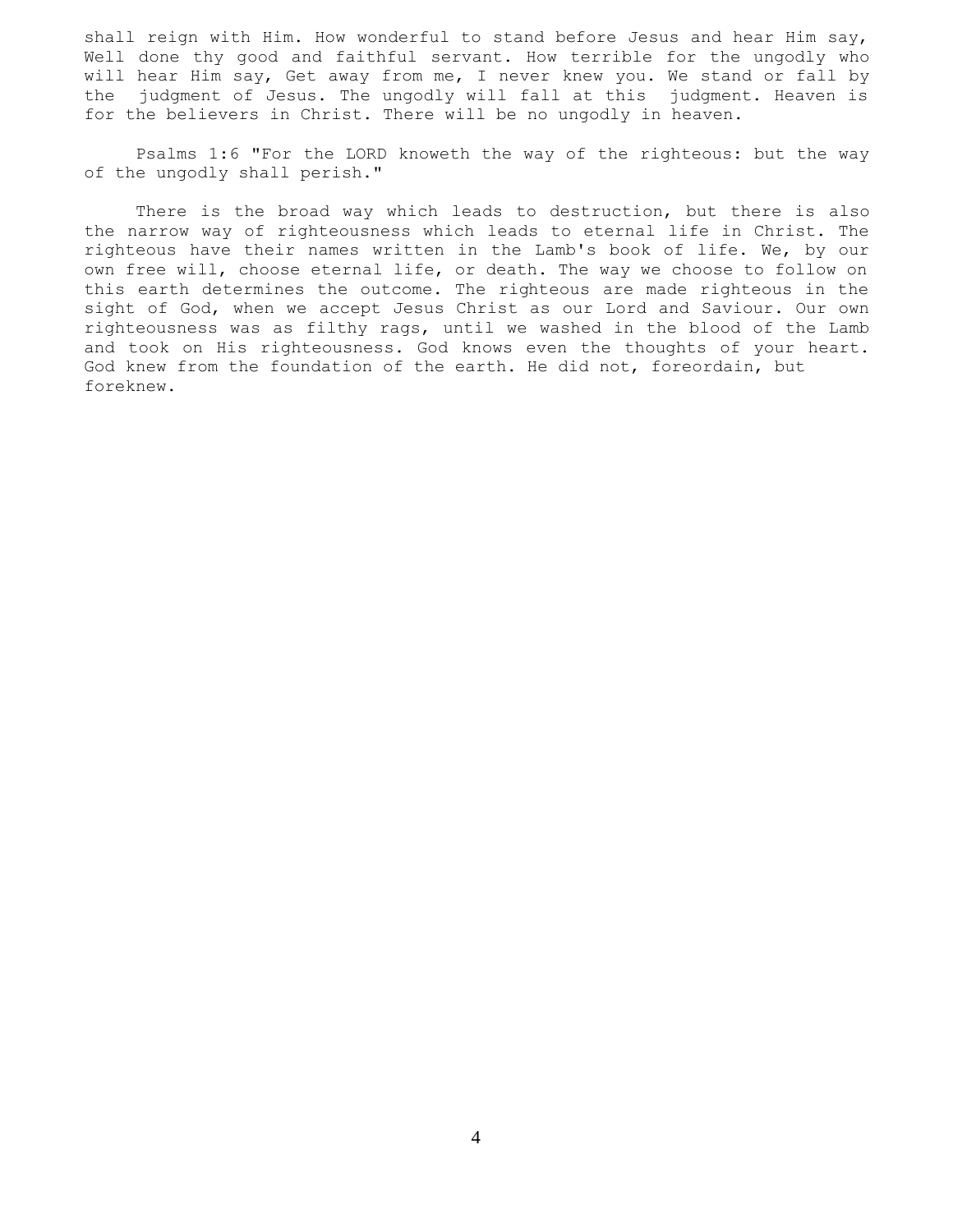Psalms 1 Questions

1. What Greek word does Psalms come from? 2. What does the word mean? 3. What is the Hebrew title of Psalms? 4. What 2 things does the word translate to? 5. Who wrote most of the Psalms? 6. Name 3 others who wrote at least one Psalm. 7. Who does the author believe that some of the Psalms, not attributed to a specific penman, were written by? 8. What is the longest chapter in the Bible? 9. How many verses does it contain? 10. Many of the Psalms are giving instructions for the proper way to do what? 11. How many quotes from Psalms are there in the New Testament? 12. What things cause the book of Psalms to be known as a prophetic book? 13. Who used the book of Psalms in their worship services? 14. What 2 things are the Psalms? 15. What is the most popular Psalm? 16. What is the title of the Psalms done in metre? 17. Blessed is the man that walketh not in the counsel of the  $\qquad \qquad$ 18. Nor standeth in the way of 19. Nor sitteth in the seat of the  $\overline{\phantom{a}}$ 20. What is blessed, in verse one, really speaking of? 21. What does the statement, {the man} indicate to us? 22. What does Galations chapter 2 verse 20 tell us about the Christian walk? 23. What does walketh mean? 24. Who can these scornful be? 25. What does 2 Corinthians chapter 6 verse 14 tell us about fellowship? 26. What is the law of the Lord? 27. What does meditate mean? 28. What does the statement {day and night} mean here? 29. The person who delights in the Lord is compared to what in verse 3? 30. What nourishes the tree? 31. What does the water symbolize? 32. If we read the Bible and think on the Word, what will happen to us? 33. What is the fruit spoken of in verse 3? 34. What is meant by the leaf not withering? 35. What type of prosperity is verse 3 speaking of? 36. What are the ungodly like in verse 4? 37. Who will not stand in the judgment? 38. What do the Christians hope to hear the Lord Jesus say, when we stand before Him? 39. Who knows the ways of the righteous? 40. What will happen to the ungodly?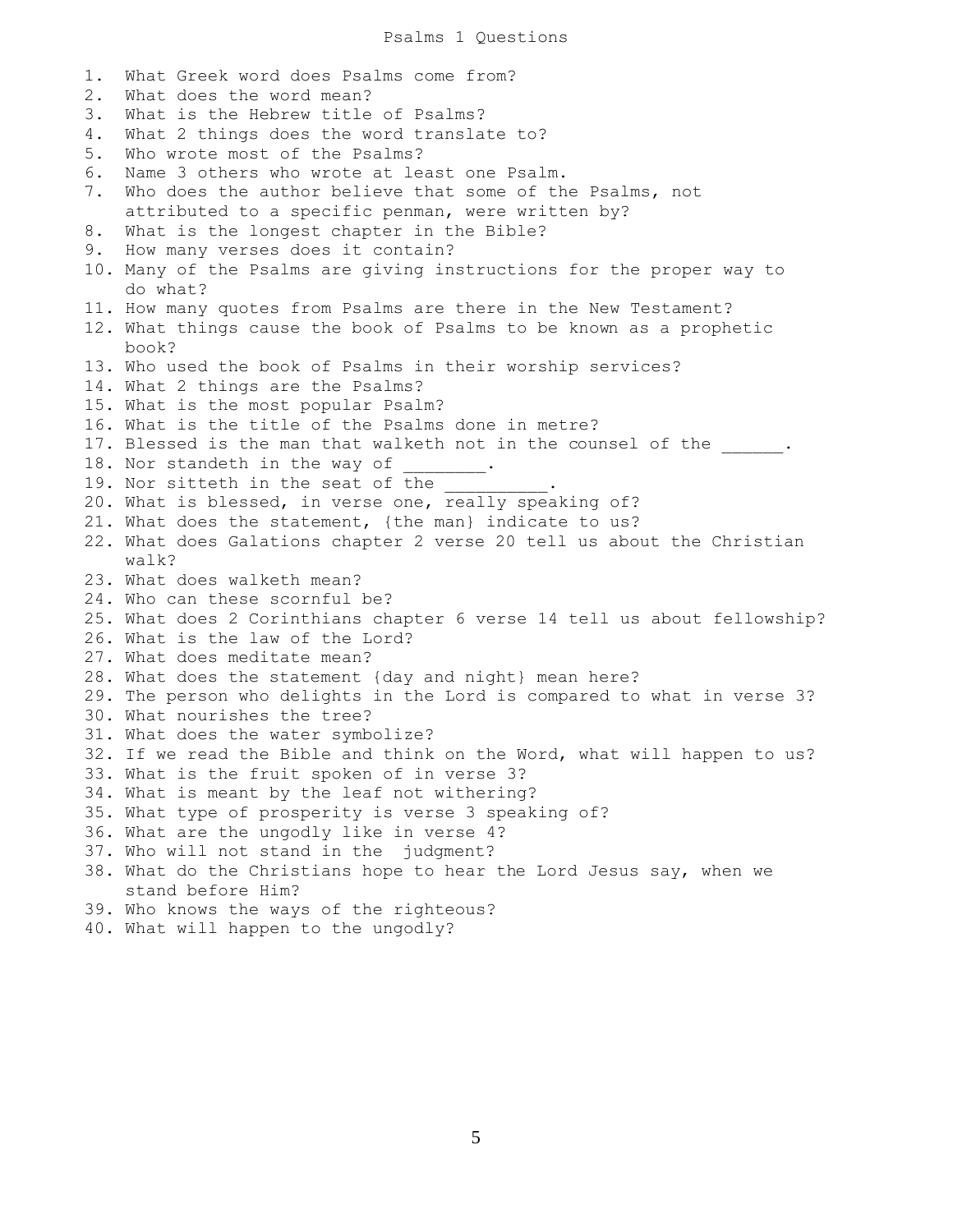## THE PSALMS OF DAVID IN METRE

# Chapter 2

- Verse 1 "Why do heathen nations rage? Why vain things do people mind? Kings of earth in plots engage, Rulers are in league combined."
- Verse 2 "Thus against the Lord they speak, Thus against His Christ they say, "Let us join their bands to break, Let us cast their cords away."
- Verse 3 "He shall laugh who sits above, God Most High shall scorn them all; Them in anger fierce reprove; Burning wrath shall on them fall."
- Verse 4 "Yet according to my will, Have I set my King to reign; Him on Zion's holy hill, My Anointed, I'll mantain."
- Verse 5 "Thus hath said the Lord Most High, I will publish the decree; Thee I own my Son, for I Have this day begotten thee."
- Verse 6 "Ask, for heritage I'll make All the heathen nations thine; Thou shalt in possession take Earth to its remotest line."
- Verse 7 "Let thy rod of iron fall; Break them with thy sceptre's sway; Dash them into pieces small, Like the potter's brittle clay."
- Verse 8 "Therefore, kings, be wise, give ear; Hearken, judges of the earth; Learn to serve the Lord with fear, Mingle trembling with your mirth."
- Verse 9 "Fear His wrath, and kiss the Son, Lest ye perish from the way, When his wrath is but begun. Blest are all that on him stay.

 Now, we will begin this lesson in Psalms 2:1 "Why do the heathen rage, and the people imagine a vain thing?"

 All who were not followers of God were thought of as heathen. At the time this was written, if you were not an Israelite, you were thought of as a heathen. Today it is according to who is speaking. The Arabs believe all people besides them are heathen. The Christians believe that those who have totally rejected Jesus as their Saviour and Lord are heathen. The list could go on and on. In all of the lessons we have done, the idea is to apply these Scriptures to our present circumstance. I believe that, even though the penman of this Psalm was speaking of some local problem, he was, also, speaking of all down through the ages when the heathen would rage. Ungodly men and women have never had peace within them. Rage, in the Scripture above, means to be tumultuous. Ungodly people believe to settle anything should be through fighting. Most of the things imagined never come about. This Scripture brings to mind the way it will be just before the return of the Lord. Men's hearts failing them, for fear of things that are coming upon the earth. Heathens are really those who have rejected Jesus Christ as Saviour. We will see this very thing in the next few verses.

 Psalms 2:2 "The kings of the earth set themselves, and the rulers take counsel together, against the LORD, and against his anointed, [saying]," Psalms 2:3 "Let us break their bands asunder, and cast away their cords from  $\overline{u}$ s."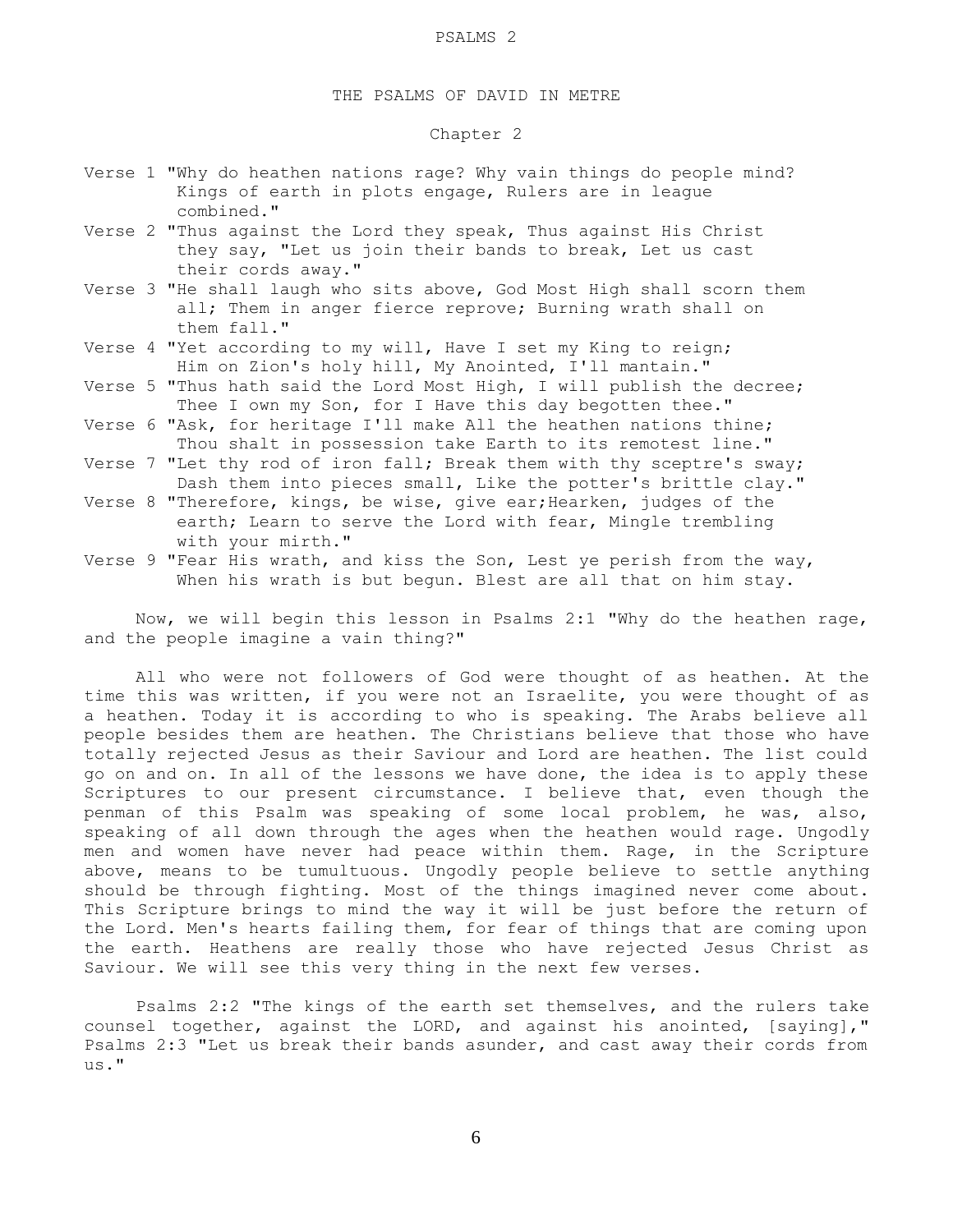Not only did Herod and Pilate try to do away with Jesus, but even many rulers in our day have gone totally against the teachings of Jesus in the Bible. So many decisions made in the courts of our land are directly opposed to the teachings in the Bible. We can look back and point a finger at the people involved in the crucifixion and total rejection of Jesus nearly 2000 years ago, but I say, where are our leaders who will stand up for the Lord Jesus Christ today? Are we a nation of God fearing people, or have we compromised, too? This chapter of Psalms is a prophetic chapter. This is all about Jesus Christ the Lord {Messiah}. To look back to verse one and connect it to this; The entire world who do not know God, are raging and imagining bad things about God. Verse 3 above says it all. Worldly people do not want to serve a holy God. One more very important thing to notice is that, these rulers and counsel [set themselves] against the Lord. God has given us a free will to serve Him or to turn against Him. They have chosen to turn against Him. Ungodly leaders have a tendency to have ungodly subjects. When people are not subject to God, they have no morals, and the whole society turns to evil. This seems to me to be what this above Scripture is saying. Pornography, filthy books and movies, homosexuality, lesbianism, incest, drugs, and alcohol are all products of a society out of fellowship with God. Who will stand up and say, it is enough? We must repent and serve God.

 Psalms 2:4 "He that sitteth in the heavens shall laugh: the Lord shall have them in derision."

 All of man's power is as nothing with Almighty God. Even the next breath that we take, is by permission from Almighty God. The Father has given this power to Jesus Christ. Philippians 2:10 "That at the name of Jesus every knee should bow, of [things] in heaven, and [things] in earth, and [things] under the earth;" Philippians 2:11 " And [that] every tongue should confess that Jesus Christ [is] Lord, to the glory of God the Father." For a mere human being to come against the Father or His Son is absurd. God does not even bother to try to straighten them out, He just laughs that they would be so foolish. To have them in derision, means He would laugh them to scorn. To reject Jesus {God's Son} seals your doom. This is one thing God will not forgive.

 Psalms 2:5 "Then shall he speak unto them in his wrath, and vex them in his sore displeasure."

 There is a time when God's wrath will come into His face. Then it is too late. God is patient, as we read above, but there is a time, when He will speak in His wrath. What a terrible thing to feel the wrath of God. Believers in the Lord Jesus Christ will be saved from the wrath to come. Romans 5:9 "Much more then, being now justified by his blood, we shall be saved from wrath through him." The word vex, in this instance, means to tremble. It would certainly be the time to tremble, if the wrath of God was vented against you. We know that the soldiers which came to get Jesus fell backwards just at Jesus answering them. The power in the voice of God is beyond our understanding. The voice of God, speaking to the children of Israel from the mountain, frightened them so that they begged Moses to talk to God for them. God was not even angry then. Think how unbelievably frightening the voice of God would be, if He were angry.

Psalms 2:6 "Yet have I set my king upon my holy hill of Zion."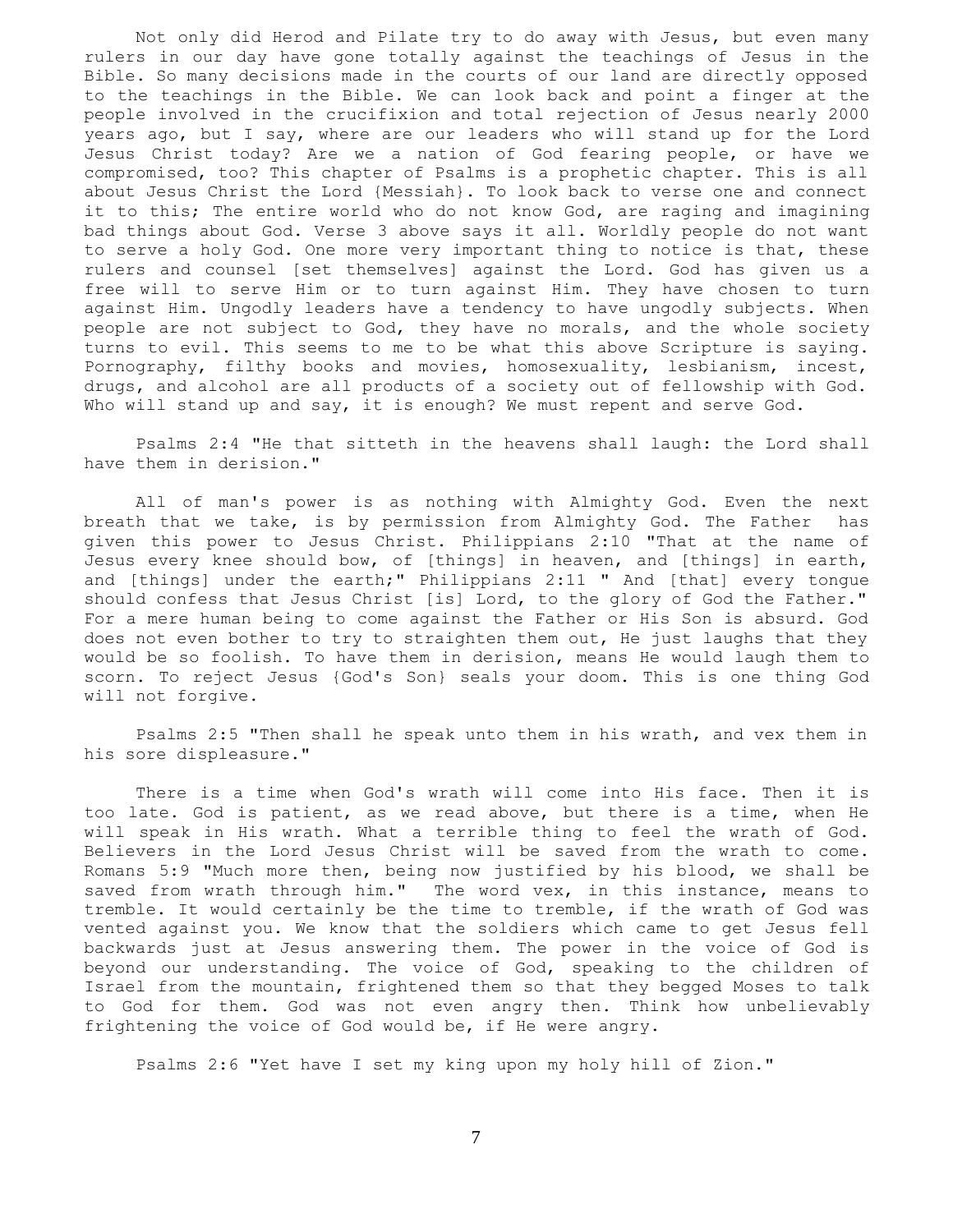God will put whoever He wants to in authority, anytime He wants to. No power in earth can keep Him from doing what He wishes. This is, possibly, looking forward to Jesus Christ who will be Lord of lords and King of kings. Zion is symbolic of the church of the Lord Jesus Christ. Jesus is not only King, but Lord as well. Of course, there is a literal Zion, but I believe this is speaking of His church.

 Psalms 2:7 "I will declare the decree: the LORD hath said unto me, Thou [art] my Son; this day have I begotten thee."

 This leaves absolutely no doubt at all that this is speaking of the Lord Jesus. Just as the voice came from the heavens at Jesus' baptism, and said, This is my beloved Son, we see Jesus here as King. Matthew 3:17 "And lo a voice from heaven, saying, This is my beloved Son, in whom I am well pleased." We can, also, look at the voice from the heavens at the transfiguration. Matthew 17:5 "While he yet spake, behold, a bright cloud overshadowed them: and behold a voice out of the cloud, which said, This is my beloved Son, in whom I am well pleased; hear ye him."

 Psalms 2:8 "Ask of me, and I shall give [thee] the heathen [for] thine inheritance, and the uttermost parts of the earth [for] thy possession."

 We see, in this, the power and authority that Jesus has. All of the inhabitants of the earth have been bought and paid for by the precious blood of Jesus Christ {God's Anointed}. The Scripture from Philippians chapter 2 verse 10 leaves no doubt how far reaching this power and authority of Jesus is. What Adam and Eve lost in the garden of Eden, Jesus purchased back on the cross. Whether we know Jesus as our Saviour and Lord or not, we are His property. He can either save us, or condemn us to an eternity in hell when we stand before him on judgment day. Jesus is the Judge. We are His creation and He, also, purchased us with His blood at Calvary. I Timothy 4:10 "For therefore we both labour and suffer reproach, because we trust in the living God, who is the Saviour of all men, specially of those that believe." Jesus made salvation available to all mankind. Not all will accept the salvation He offered. I Corinthians 10:26 "For the earth [is] the Lord's, and the fulness thereof."

 Psalms 2:9 "Thou shalt break them with a rod of iron; thou shalt dash them in pieces like a potter's vessel."

 One of the reasons the Jews did not accept Jesus as Messiah, was because they were expecting a mighty warrior, such as David who would conquer their enemies for them. Jesus, when He comes back to the earth this time to reign for the 1000 years, will be that Lord and Master that they were looking for then. His rule will be absolute. Those who do not do the will of God will be destroyed. The Potter has power to destroy His creation, if it is not pleasing unto Him. I believe this Scripture above just shows His absolute rule.

 Psalms 2:10 "Be wise now therefore, O ye kings: be instructed, ye judges of the earth." Psalms 2:11 "Serve the LORD with fear, and rejoice with trembling."

 We see from this that, to fear the Lord is the beginning of Wisdom. The kings and judges of this world are subject to a higher Power. They may rule over the little people on the earth, but there is someone higher than they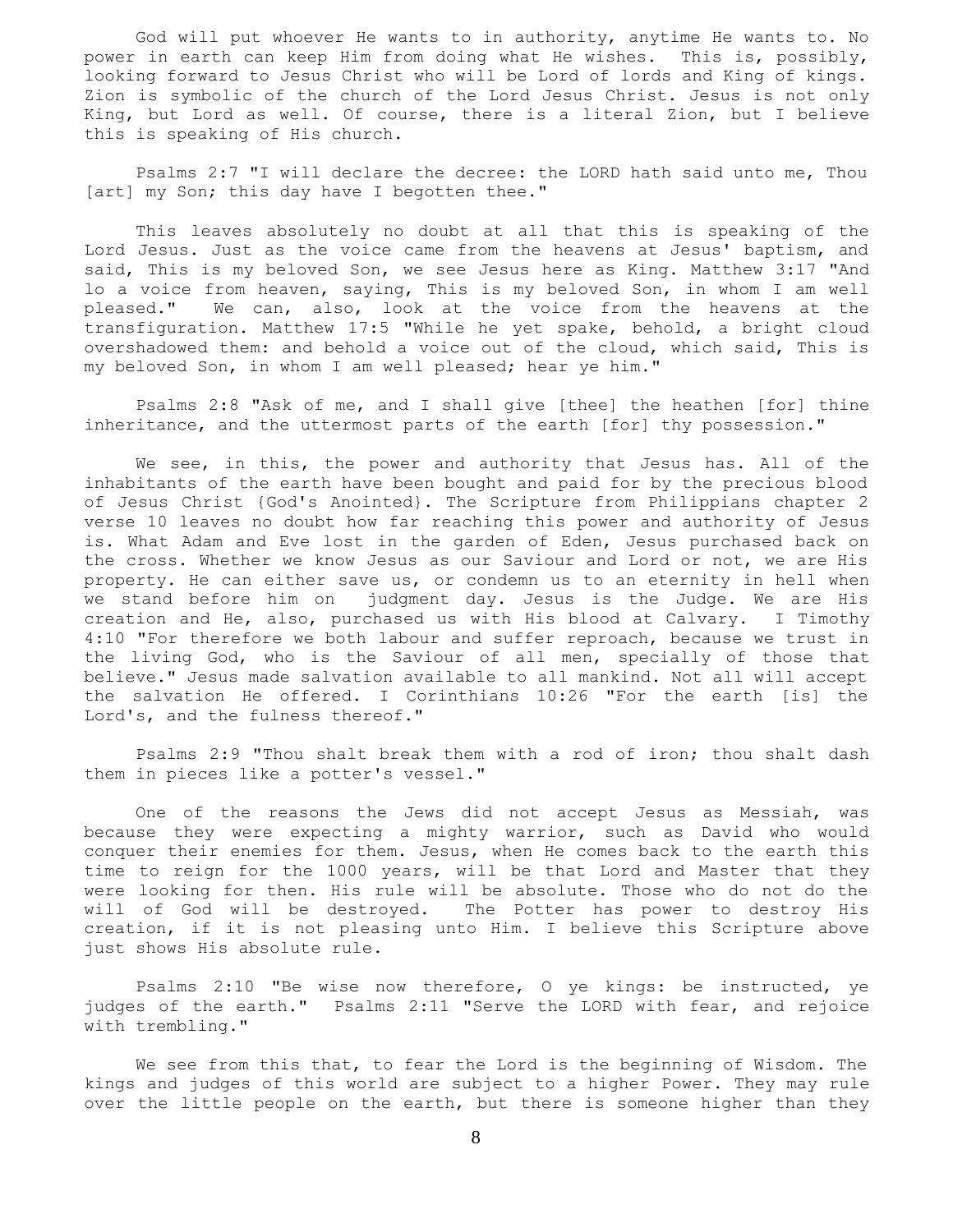are. All mankind, whether kings or judges, or presidents, or any other holders of high office in the earth, must answer to Almighty God. To fear God, is the only fear we are to have. This fear is more of a reverence. When we fear Him enough to serve Him, there will be a rejoicing that will come with knowing we are saved. Even though we rejoice at knowing we are saved, there is a fearful awareness of His power and greatness.

 Psalms 2:12 "Kiss the Son, lest he be angry, and ye perish [from] the way, when his wrath is kindled but a little. Blessed [are] all they that put their trust in him."

 To kiss the Son, is an acceptance of Him for who He is. Abraham had faith, and his faith was counted to him as righteousness. We, also, find that without faith, it is impossible to please God. There is only one Way to everlasting life, and that is through faith in Jesus Christ. We read in Jesus' own words: John 14:6 "Jesus saith unto him, I am the way, the truth, and the life: no man cometh unto the Father, but by me." We must, also, note that in the verse above, it speaks of trust. I believe that a mature Christian, who has been acting in faith, will get to the point of resting in Jesus, that can only be attained by trusting the lord in every aspect of their lives. To trust means, I have absolute confidence in the actions of God in my behalf.

Notes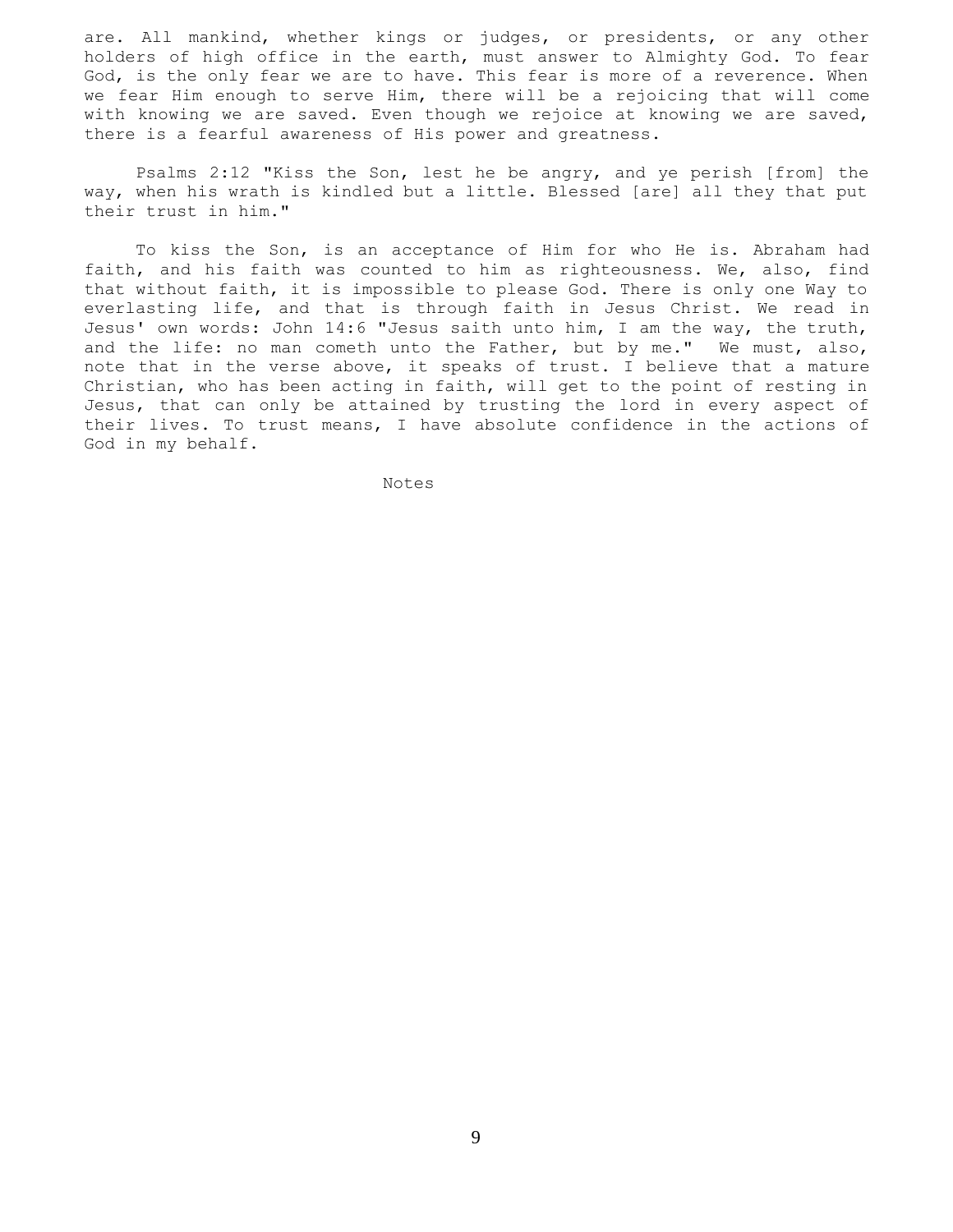| $1$ . | Who does verse 1 say rages?                                                        |
|-------|------------------------------------------------------------------------------------|
| $2$ . | What else do they do?                                                              |
| 3.    | Who do the Arabs believe are heathen?                                              |
| 4.    | Who did the Israelites {when this was written} believe were heathen?               |
| 5.    | Who do the Christians believe are heathen?                                         |
| 6.    | What does rage, in the Scripture, mean?                                            |
| 7.    | What is the state of mind of the worldly, just before the Lord<br>comes back?      |
| 8.    | The kings of the earth set themselves against whom?                                |
|       | 9. Who were 2 specific people who tried to do away with Jesus?                     |
|       | 10. How do those in authority today come against Jesus?                            |
|       | 11. What question does the author ask rulers of our day?                           |
|       | 12. What one word describes the message in chapter 2?                              |
|       | 13. Ungodly leaders have a tendency to have ________<br>subjects.                  |
|       | 14. Name a few things that are products of a society out of fellowship             |
|       | with God.                                                                          |
|       | 15. What does verse 4 say God is doing?                                            |
|       | 16. What makes it possible for us to take our next breath?                         |
|       | 17. Quote Philippians chapter 2 verse 10.                                          |
|       | 18. What does {have them in derision} mean?                                        |
|       | 19. Who will not feel the wrath of God?                                            |
|       | 20. What happened to the soldiers who came for Jesus, when He answered             |
|       | their question?                                                                    |
|       | 21. Who can God put in authority?                                                  |
|       | 22. What is Zion symbolic of?                                                      |
|       | 23. Name 2 times when a voice came from heaven and said; This is my                |
|       | beloved Son.                                                                       |
|       | 24. Who did Jesus buy and pay for at Calvary?                                      |
|       | 25. What does 1 Timothy chapter 4 verse 10 mean?                                   |
|       | 26. What was one of the reasons the Jews did not accept Jesus as their<br>Messiah? |
|       | 27. How are we to serve the Lord?                                                  |
|       | 28. Who must earthly judges and kings answer to?                                   |
|       | 29. What is meant by {kiss the Son}?                                               |
|       | 30. Who is the Way?                                                                |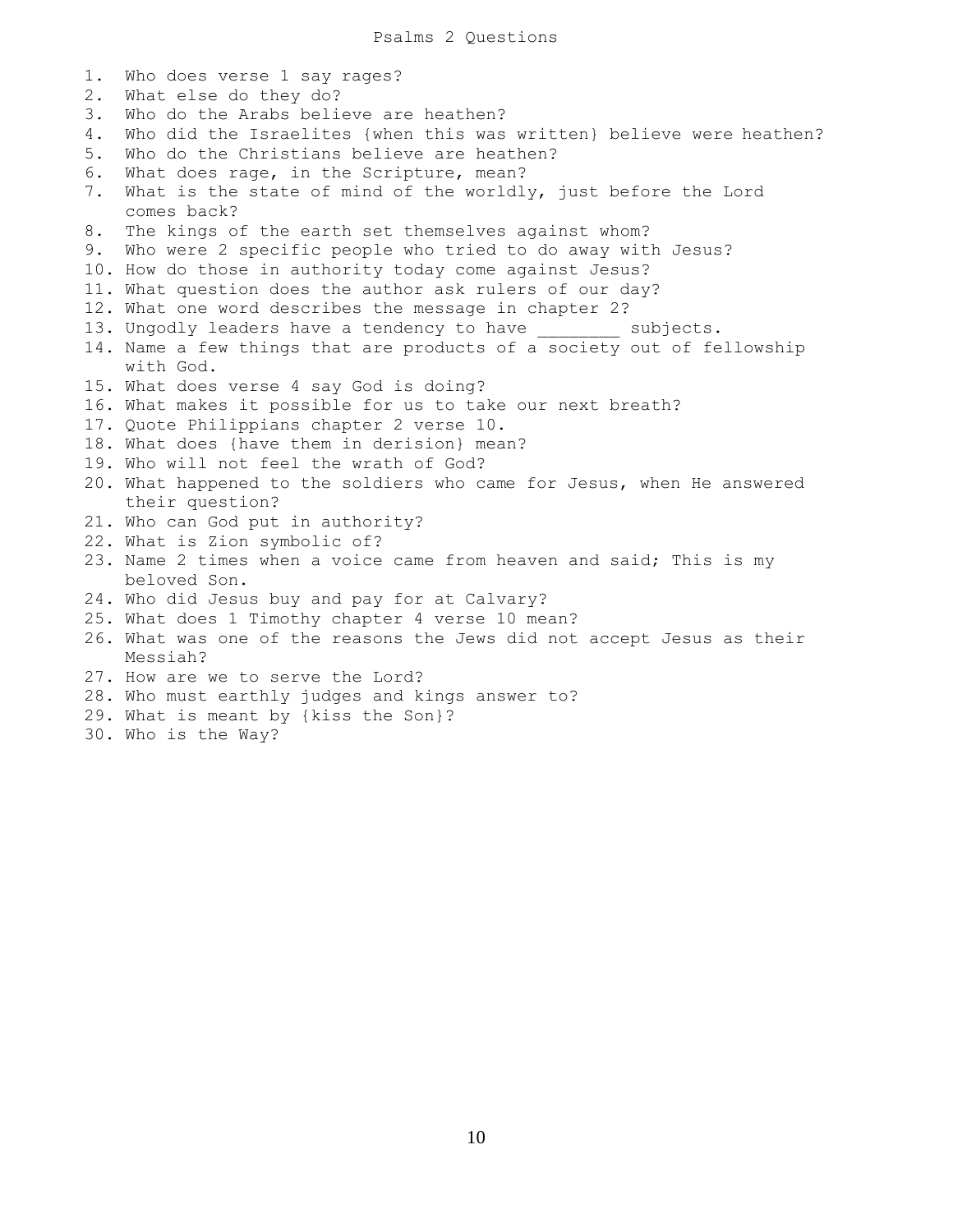## THE PSALMS OF DAVID IN METRE

## Chapter 3

|  | Verse 1 "Lord, how my foes increase! Against me many rise, |  |  |  |  |  |                                                      |
|--|------------------------------------------------------------|--|--|--|--|--|------------------------------------------------------|
|  |                                                            |  |  |  |  |  | How many say of me, "In God For him no safety lies!" |

- Verse 2 "My shield and glory, Lord, Thou liftest up my head. I cried, and from his holy hill The Lord me answer made."
- Verse 3 "I lay and slept, I woke, Kept by Jehovah's care; Though myriads compass me around, Their host I will not fear."
- Verse 4 "Rise, Lord, save me, my God; The cheeks of all my foes Thou smitten hast: the wicked's teeth Are broken by the blows."
- Verse 5 "Salvation to the Lord Alone doth appertain: Upon thy people everemore Thy blessing shall remain."

 Now we will begin this lesson in Psalms 3:1 "{A Psalm of David, when he fled from Absalom his son.} LORD, how are they increased that trouble me! many [are] they that rise up against me."

 This Psalm was sometimes called THE MORNING HYMN, or A MORNING PRAYER. We know the sadness in David's heart when he fled from his own son. This is a similar feeling that the Lord Jesus felt when the Hebrews turned against Him. Many believers in Christ in our day, feel those we thought to be friends, hating us. The sorrow, we see David feeling here, is felt by many of us who have made an unshakeable stand for the Lord Jesus. As we said, part of the sadness from David, was that his own flesh and blood was trying to kill him and take over. As I have said in previous lessons, we must find the application of this Scripture to our lives today, for it to be of help to us. Today, in our society, you can easily alienate those around you by professing your Christian faith. It is not a popular thing to be a true believer in the Word of God. If you carry your Bible with you, you are called a Bible toting so and so. If you read your Bible on a regular basis, you are thought of as a fanatic. Praise God! I am a fanatic for Jesus. The statement above, made by David, was true. Many people sided with Absalom against David. The majority sided against Jesus, also. The majority of people around the world today are not true believers. 2 Timothy says [having a form of godliness, but denying the power thereof}. David asked, How can this be? We also ask, LORD, how can this be? The first thing we must remember is that, Jesus won the battle at Calvary. We are still in this world, but we are not of this world. The only battle that we are to fight is the good fight of faith. Though the world seems to be coming apart around us, look up, for our redemption draweth nigh.

 Psalms 3:2 "Many [there be] which say of my soul, [There is] no help for him in God. Selah."

 The condition of a man's soul is known only by him and God. Others may speculate, but only he and God know whether he is right with God, or not. Many have speculated what {Selah} means. Some say Selah means pendulam. Somehow that does not seem to be the appropriate meaning here. Others believe this is a pause from singing, where only music is played. I believe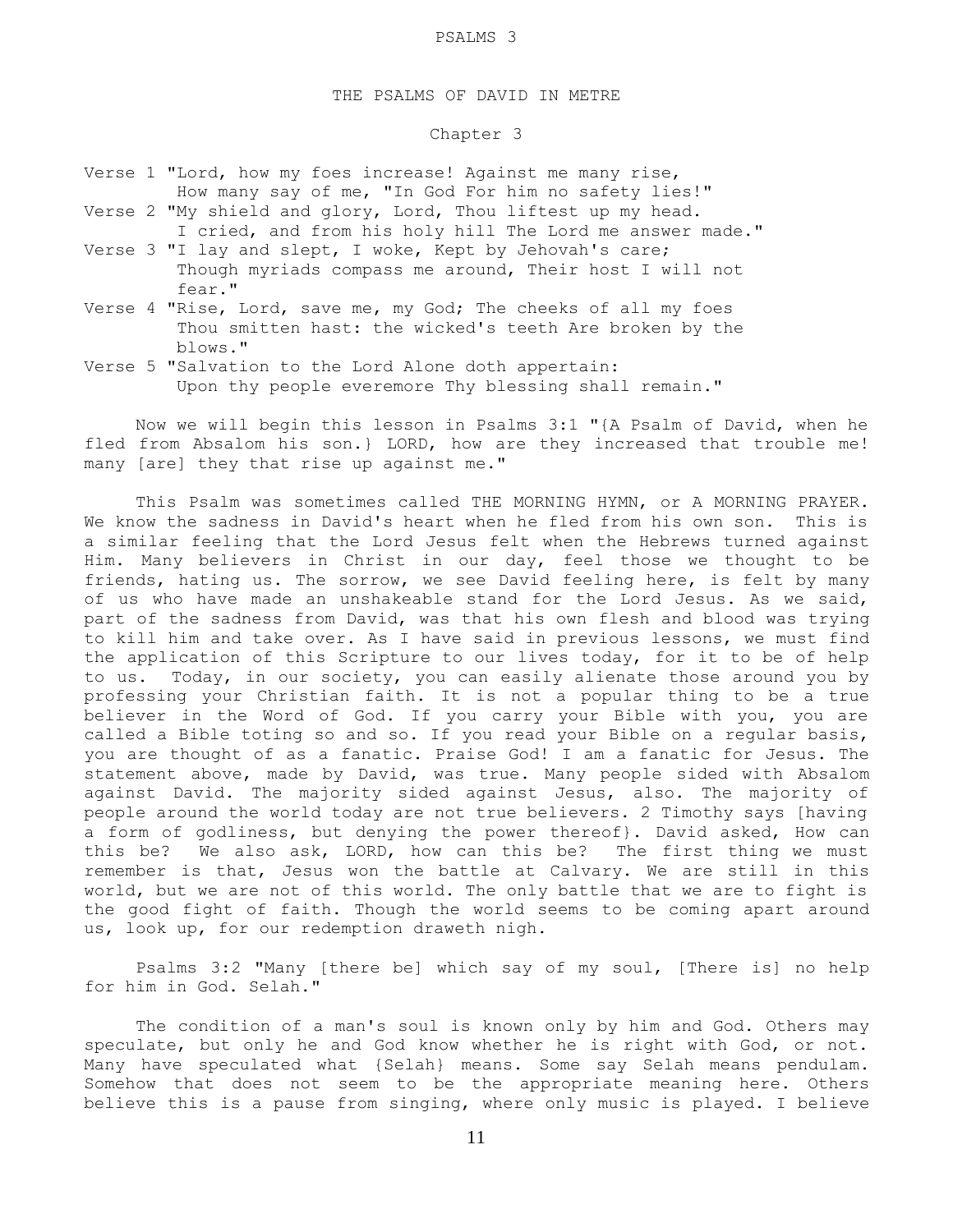this is a word that was not commonly used. Perhaps, it was like a sigh, or perhaps it was saying {so be it}. We will leave the word and go on. So many times it is easy to look at another and say, he isn't saved, because he has committed sin. This was the case with these accusing David. They were reminding him of his sin with Bathsheba. They were saying God had not forgiven him. Many today try to bring up sins in a person's life that are already forgotten by God. When you are saved, your sins are washed away by the blood of the Lamb. You, or anyone else, are not to go back and drag them up again. Only you and God know if you were truly repentant or not. No one, then or now, can judge another. God is the Judge of all.

 Psalms 3:3 "But thou, O LORD, [art] a shield for me; my glory, and the lifter up of mine head."

 All who believe in the Lord Jesus Christ, have the Lord for their shield. We are told to take the shield of faith to fight the devil. Ephesians 6:16 "Above all, taking the shield of faith, wherewith ye shall be able to quench all the fiery darts of the wicked." David is expressing his faith in the Lord to protect him. We know, that without faith, it is impossible to please God. We must have faith to be counted righteous in God's sight. The word translated shield, here, could have just as easily been translated protector or buckler. This means, then, that this was not just a covering for the chest area, but for his entire being. The word glory could have, also, been translated splendor. {Lifter up of mine head}, shows that God will even yet elevate David back to his former glory. Looking at this from the standpoint of the Christian: We see God is our protector, we are saved by His grace, not by our works. Jesus Christ will come back to this earth to reign as King of kings and Lord of lords for 1000 years. Jesus brings Christians with Him, who will reign with Him as His subordinates. Jesus Christ is the lifter of the Christian's head.

 Psalms 3:4 "I cried unto the LORD with my voice, and he heard me out of his holy hill. Selah."

 We can see from this that, David cried out in prayer. The effectual fervent prayer of a righteous man availeth much. We are told in the Scriptures that, God knows the desires of our heart even before we ask. Just the same, God hears and answers quicker, it seems, when we cry out in anguish to Him. God came to the rescue of the Israelites in Egypt, because He heard their cries. A very good example of calling out to God in prayer is the following Scripture in II Samuel 22:7 "In my distress I called upon the LORD, and cried to my God: and he did hear my voice out of his temple, and my cry [did enter] into his ears." How beautiful it is for God to hear our prayer and answer! An answered prayer is a joy indeed.

 Psalms 3:5 "I laid me down and slept; I awaked; for the LORD sustained me."

We see in the fact that David slept, that he had every confidence in the LORD. He knew that he had done all he could, when he prayed. He, also, believed that God had protected him and answered his prayer. This sleep, was not a fitful sleep, but total rest. David knew that his safety was in Almighty God, not in the armies. Remember the protection that David had previously known when Saul was trying to kill him. God protected him from Saul, and God protected David from Absalom. The question that I would like to ask my Christian friends is, do we have that much confidence in God? Can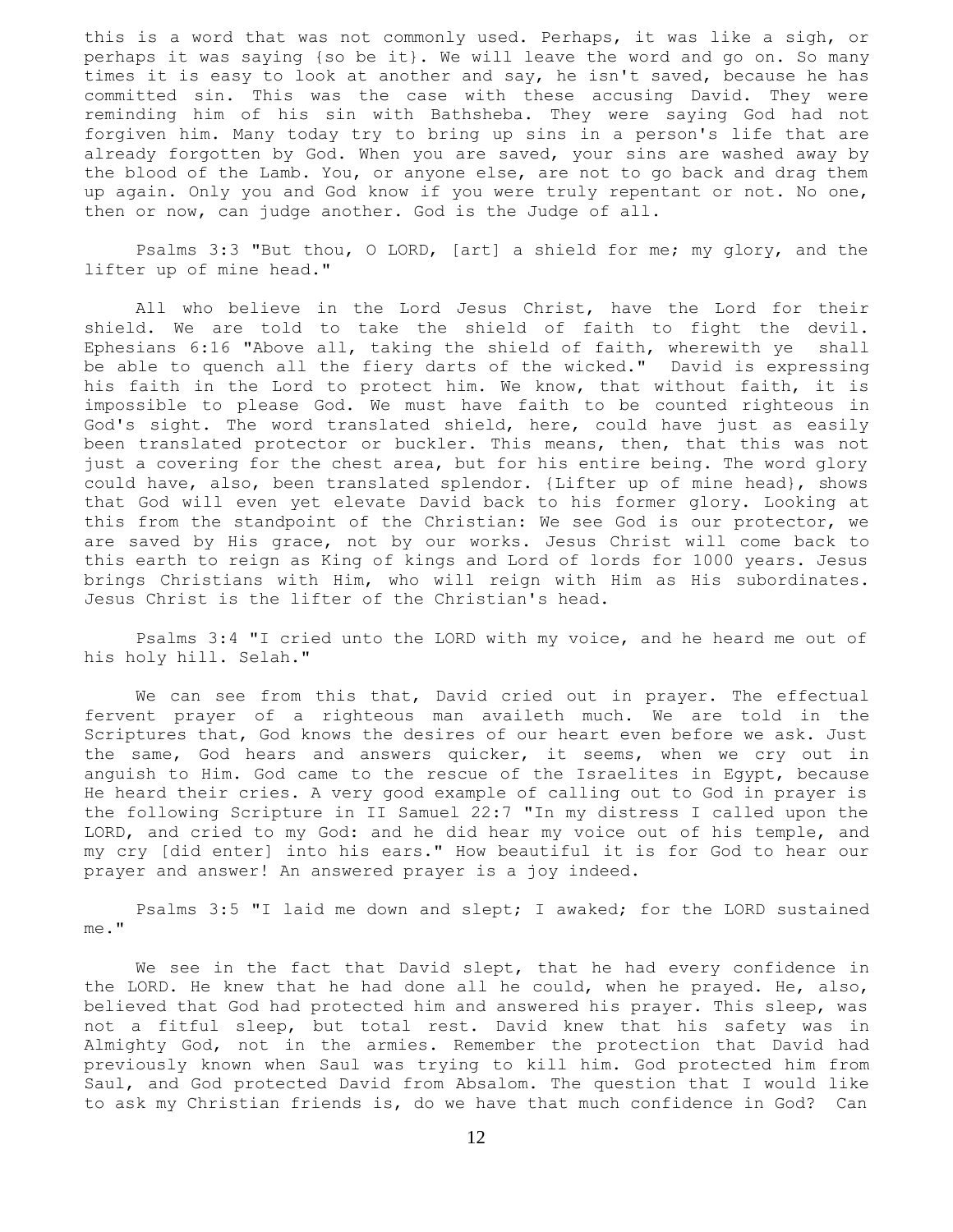we lie down at night and rest, knowing that God's protection is upon us? Is it God we do not have confidence in, or is it guilt that causes us to doubt? I have said before that, trust is a state beyond faith. We must learn to trust God in our affairs.

 Psalms 3:6 "I will not be afraid of ten thousands of people, that have set [themselves] against me round about."

 Leviticus 26:8 "And five of you shall chase an hundred, and an hundred of you shall put ten thousand to flight: and your enemies shall fall before you by the sword." You see, one, with God is a majority. We have nothing to fear, if God is on our side. Psalms 91:5 "Thou shalt not be afraid for the terror by night; [nor] for the arrow [that] flieth by day;" Psalms 91:6 "[Nor] for the pestilence [that] walketh in darkness; [nor] for the destruction [that] wasteth at noonday." Psalms 91:7 "A thousand shall fall at thy side, and ten thousand at thy right hand; [but] it shall not come nigh thee." We are, also, told that the fearful and unbelievers will be lost. Revelation 21:8 "But the fearful, and unbelieving, and the abominable, and murderers, and whoremongers, and sorcerers, and idolaters, and all liars, shall have their part in the lake which burneth with fire and brimstone: which is the second death." To be saved we must have faith in God. Our faith will be counted unto us as righteousness. Our faith and trust must be in Jesus Christ, who is the author and finisher of our faith.

 Psalms 3:7 "Arise, O LORD; save me, O my God: for thou hast smitten all mine enemies [upon] the cheek bone; thou hast broken the teeth of the ungodly."

 Save me, is the cry of all mankind. Jesus is the Saviour of the world. He is the Saviour of all who will believe. We see, in this Scripture above, that the enemies of David have been rendered helpless to harm him {broken the teeth of the ungodly}. Notice, David did not render his enemies harmless, God did. All believers need to remember that Satan was defeated by the LORD Jesus Christ on the cross at Calvary. Jesus won the victory for us. All we have to do is stand against the devil, and he will flee from us. The word {arise} could mean many things, but I believe, it indicates Jesus rising from the grave. We are assured of life after death, because Jesus arose from the grave. O, death, where is thy sting?

 Psalms 3:8 "Salvation [belongeth] unto the LORD: thy blessing [is] upon thy people. Selah."

 Jesus Christ our Lord is Salvation for all who will believe. In the first verse of chapter 1 of Psalms, we read of blessings. There is only one Way to obtain salvation. Romans 10:9 "That if thou shalt confess with thy mouth the Lord Jesus, and shalt believe in thine heart that God hath raised him from the dead, thou shalt be saved." Romans 10:10 "For with the heart man believeth unto righteousness; and with the mouth confession is made unto salvation." We could work every day of our life and still not be saved. Salvation is by the free gift of the grace of God. We were actually purchased by the precious blood of the LORD Jesus Christ. He was our atonement in full, there is no more to pay. All mankind has their own free will to receive Jesus as our Saviour, or to deny Him and be lost. Each individual is a free moral agent. We can choose life through belief in Jesus, or death by denying Him. He came to save all, but only those who accept Him belong to Him. We find in the next Scripture that Jesus prays for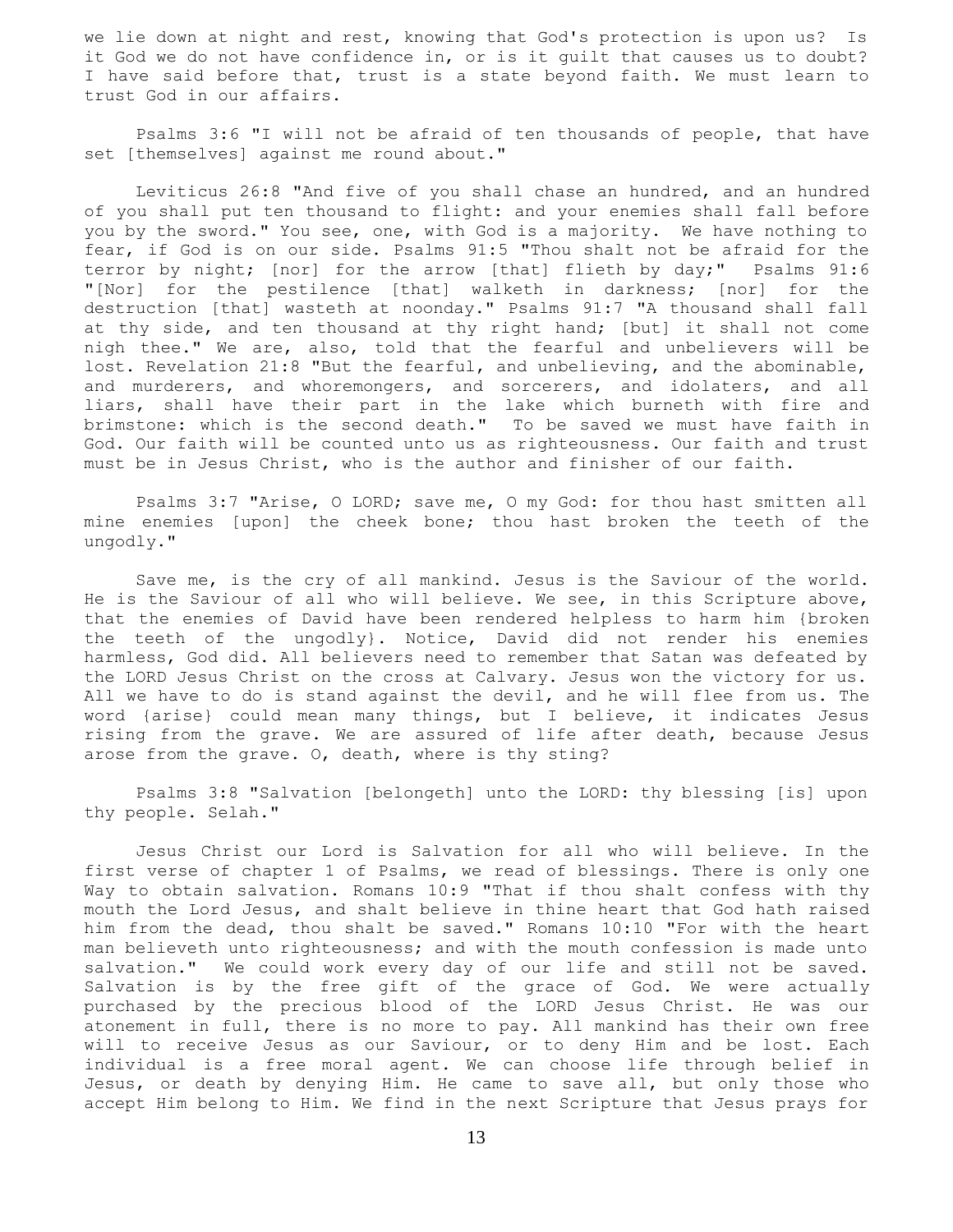His own. John 17:9 "I pray for them: I pray not for the world, but for them which thou hast given me; for they are thine." In some glorious way, God has called us by His grace, justified us by the blood of Jesus, and quickened us by His Spirit. God blesses whom He will. I often compare the calling of God to a young man seeking a wife. He calls her, sometimes several times, it is up to her to answer that call. All believers in Christ are His bride.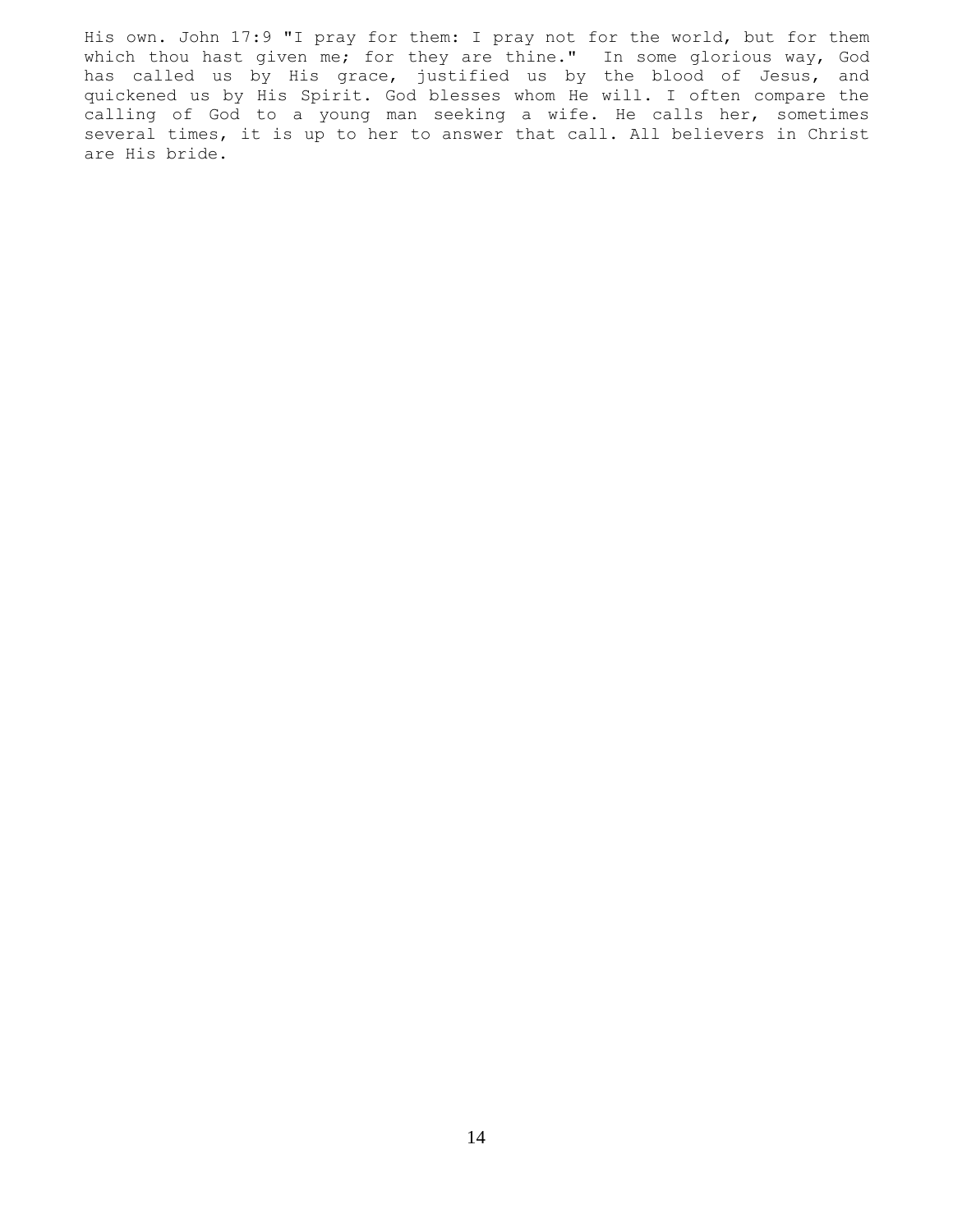1. Who wrote this Psalm? 2. Who was David fleeing from in this chapter? 3. What were 2 names this 3rd Psalm was known by? 4. What was possibly the greatest sadness David felt in his flight? 5. What is an easy way to alienate worldly friends today? 6. If you read your Bible on a regular basis, you are called what? 7. Did Absalom have any followers? 8. What is the only fight Christians should fight? 9. The condition of a man's soul is known only by whom? 10. What are some of the things people believe that Selah means? 11. What sin of David's were they reminding David of? 12. What happens to our sins, when we are saved? 13. What is God to David in verse 3? 14. Who is the Christian's shield? 15. What are 2 other things that the word here translated shield, could have been translated? 16. Shield was not just a covering for the chest, but in fact what? 17. What was another word that could have been used instead of glory? 18. What does {lifter up of mine head} mean to David? 19. Who is the lifter of the Christian's head? 20. The effectual fervent prayer of a \_\_\_\_\_\_\_\_\_\_\_ \_\_\_\_ availeth much. 21. Quote 2 Samuel chapter 22 verse 7. 22. I laid me down and 23. What message can we get from David sleeping here? 24. David knew his safety was in whom? 25. Do we have as much confidence in God as David did? 26. What is a state beyond faith? 27. How many does Leviticus chapter 26 say that five can chase? 28. What things from chapter 91 of Psalms should we not be afraid of? 29. Who does Revelation chapter 21 say shall have their part in the lake of fire? 30. What will be counted unto us as righteousness? 31. What is the cry of all mankind? 32. Who is the Saviour of the world? 33. What does {broken the teeth of the ungodly} mean? 34. What is a message that all believers need to remember? 35. What is one of the things arise could mean? 36. \_\_\_\_\_\_\_\_\_\_\_ belongeth unto the LORD. 37. Quote Romans chapter 10 verse 9. 38. What was every Christian purchased with? 39. Who is our atonement? 40. In some glorious way, God has called us by His \_\_\_\_\_\_.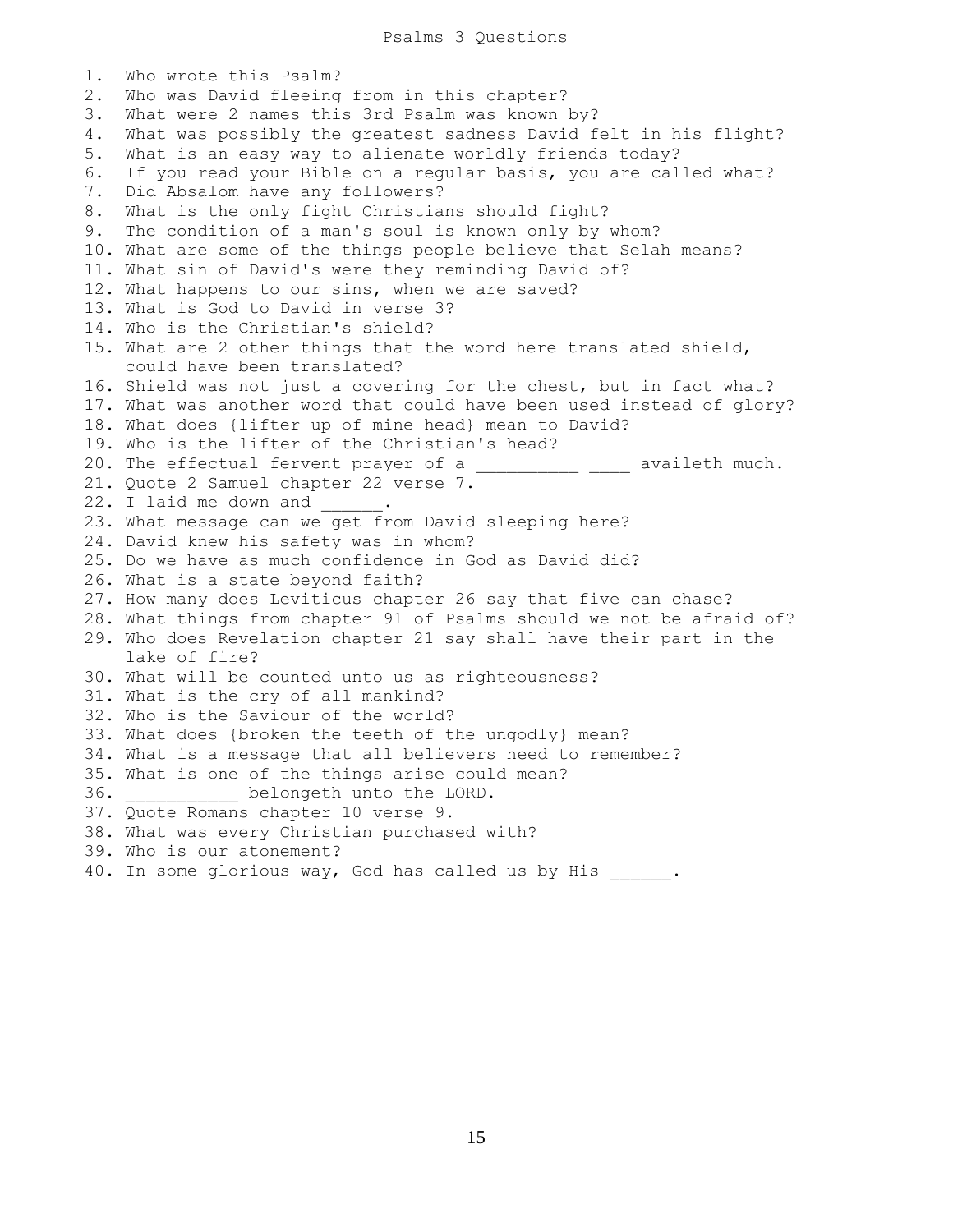We have been giving one example of each of the Psalms in metre at the beginning of each lesson, to show how easily it would have been to sing the Psalms.

THE PSALMS OF DAVID IN METRE

Chapter 4

- Verse 1 "God of my righteousness, reply in mercy to my earnest cry; In past distress thou didst relieve, Be gracious now, my prayer receive."
- Verse 2 "How long, ye sons of men, defame, and turn my glory into shame? In vanities which ye devise, How long delight, and follow lies?"
- Verse 3 "Yet know that ever for his own The Lord doth choose the godly one; And when to him my prayers ascend, The Lord will graciously attend."
- Verse 4 "Then stand in awe, from sin depart; And hold communion with your heart When on your bed reclined at rest, And still the risings of your breast."
- Verse 5 "In sacrifice of righteousness Your homage to the Lord express; And ever let your heart rely With confidence on God Most High."
- Verse 6 "O who will show us any good? Exclaims the restless multitude; But lift on us, O God of grace, Thy cheering brightness of thy face."
- Verse 7 "More joy from thee has filled my heart Than all their corn and wine impart. I lay me down to peaceful sleep, For thou wilt me in safety keep."

 In all of these Psalms of David in metre, we are not to study them for our lesson, but just to see how easily it would be to sing them. Now, we will begin with the King James version of the Scriptures which we are studying. Psalms 4:1" {To the chief Musician on Neginoth, A Psalm of David.} Hear me when I call, O God of my righteousness: thou hast enlarged me [when I was] in distress; have mercy upon me, and hear my prayer."

 The chief musician was the director of music in the sanctuary. We will find that David had set one person over the music in the sanctuary in the following verses. I Chronicles 6:31 "And these [are they] whom David set over the service of song in the house of the LORD, after that the ark had rest." I Chronicles 6:32 "And they ministered before the dwelling place of the tabernacle of the congregation with singing, until Solomon had built the house of the LORD in Jerusalem: and [then] they waited on their office according to their order." It appears to me that Neginoth was such a leader. The word Neginoth means instrumental music, or stringed instrument. It can be extended to mean a poem set to music. Now we know why he had such an unusual name. We know that the desire of the believer in Christ is to be a sweet sound in His ear. Singing and soft music, soothes the troubled soul. We know, also, that Saul had called for David to sing and play for him. This is the very way David had gotten into the house of Saul. The word that was translated chief musician, is thought by some to mean [unto the end}, which would indicate this was actually addressed to Christ. It really does not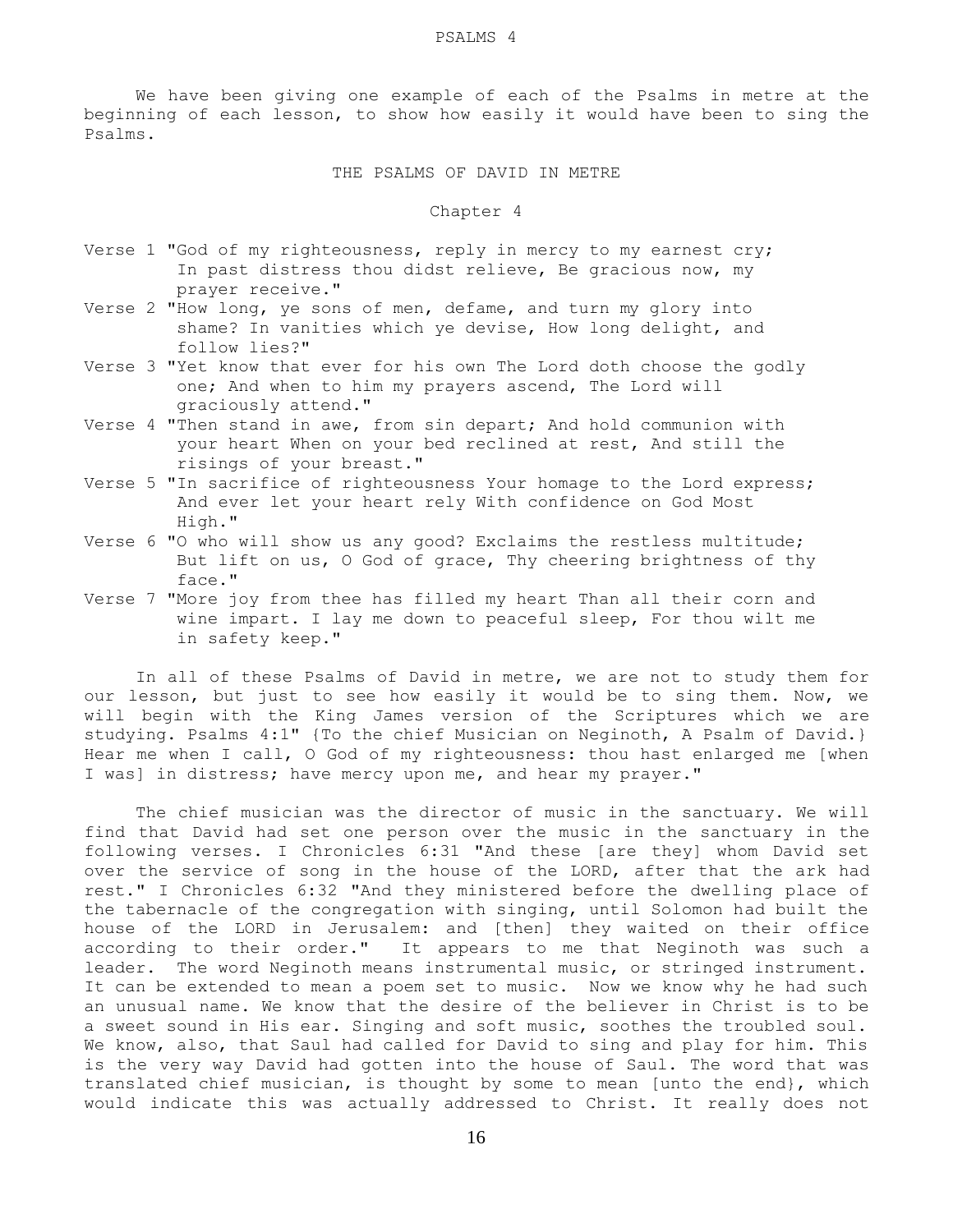matter to whom it is addressed. The prayer is to God. David is definitely calling to God, when he says, Hear me when I call. David is saying, You helped me before, help me now. We have all prayed along these lines at one time or another. Wonder why we think that God will not hear our prayers? David is not alone in crying for mercy either. Mercy is unmerited favor. Just like David, we may not deserve God's help, but He will help us anyhow, when we pray to Him. Notice, in this also, that David says his righteousness is from God. Remember, we were not righteous until Jesus took our sin on His body and clothed us instead with His righteousness. Our righteousness was as filthy rags, but now our righteousness is in Jesus. We need to see, also, that David thanked Him for answering earlier prayers, while he is asking for this prayer to be answered. God wants to hear us say that He was the One who brought the last victory to us. Praise God every chance you get. He likes to hear it. Do we truly believe that God answers prayer? Then pray and believe, and you shall have what you ask.

 Psalms 4:2 "O ye sons of men, how long [will ye turn] my glory into shame? [how long] will ye love vanity, [and] seek after leasing? Selah."

 The problem above is they are sons of men. These are men who have not been grafted into the family of God, and become sons of God. This would be worldly men who have their thoughts stayed upon things of this world. This really is the condition of our world today. 2 Timothy chapter 3 describes these people exactly. They have no time for God. Let us see who are the sons of God? Let's look at two Scriptures that show us that all believers in Christ are sons of God. Romans 8:15 "For ye have not received the spirit of bondage again to fear; but ye have received the Spirit of adoption, whereby we cry, Abba, Father." Galatians 4:6 "And because ye are sons, God hath sent forth the Spirit of his Son into your hearts, crying, Abba, Father." Until a person, male or female, receives Jesus Christ as their Saviour and becomes a son of God, they will do all sorts of things that shame God. Leasing means falsehood in this Scripture. This could mean a lot of things. They are a liar, or perhaps, they are seeking false gods. It could even be both. Loving vanity, just means loving this world and all things in it. Selah, is certainly used as a sigh of sorrow here.

 Psalms 4:3 "But know that the LORD hath set apart him that is godly for himself: the LORD will hear when I call unto him."

 The following two Scriptures say exactly what I want to say about this Scripture above. I Peter 2:9 "But ye [are] a chosen generation, a royal priesthood, an holy nation, a peculiar people; that ye should shew forth the praises of him who hath called you out of darkness into his marvellous light:" Revelation 17:14 "These shall make war with the Lamb, and the Lamb shall overcome them: for he is Lord of lords, and King of kings: and they that are with him [are] called, and chosen, and faithful." How wonderful to be the called of God, and to have answered that call. We believers in Christ have been given the authority to pray to the Father in Jesus' name. God hears and answers our prayers, when we ask in Jesus' name. John 14:13 "And whatsoever ye shall ask in my name, that will I do, that the Father may be glorified in the Son."

 Psalms 4:4 "Stand in awe, and sin not: commune with your own heart upon your bed, and be still. Selah."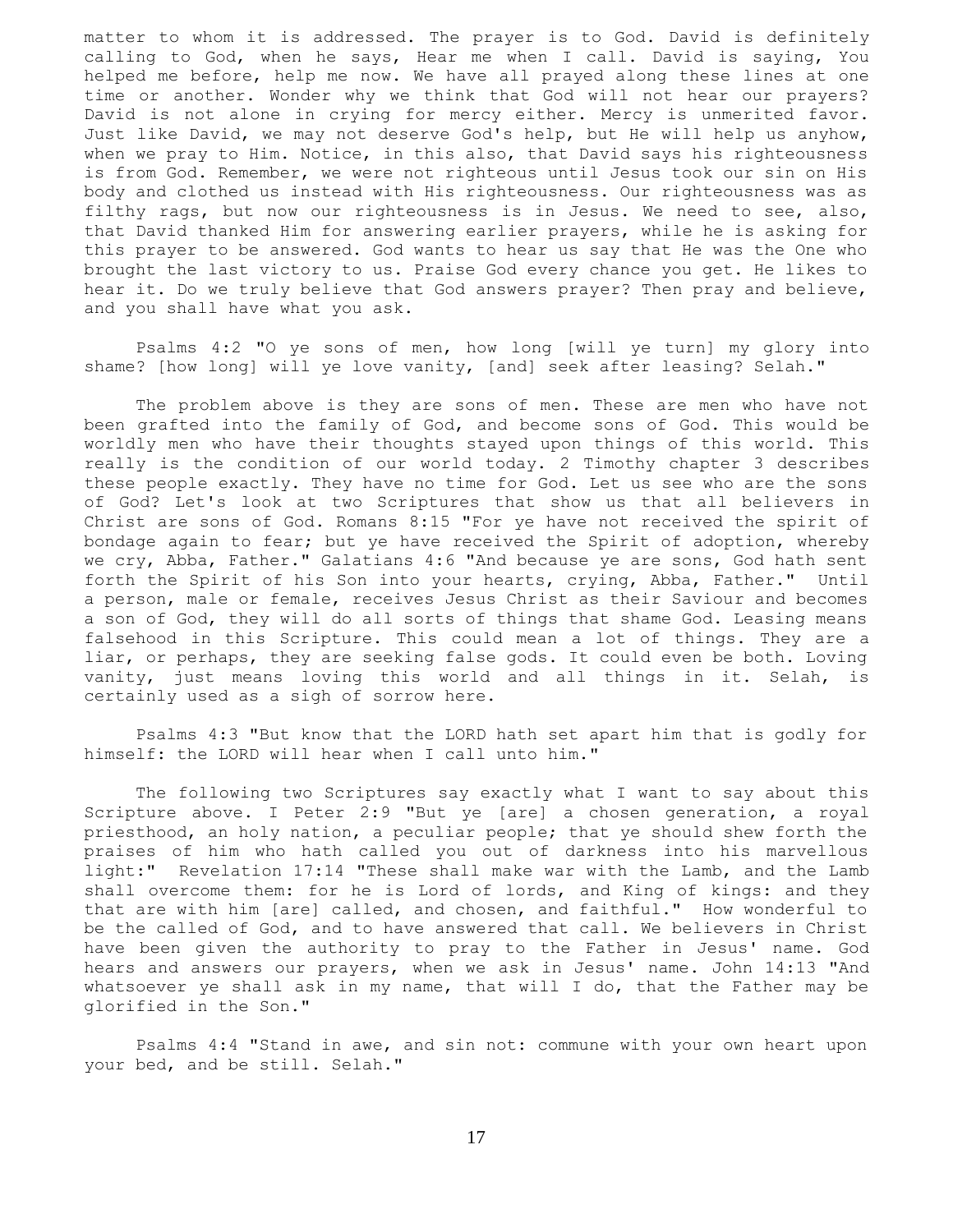To stand in awe, is to reverence God. The fear, or reverence, of God is the beginning of wisdom. If we truly fear God, we will not sin, because we do not want to displease Him. Commune with your own heart means to think in your heart on God. Sometimes, in our bed, is the only quiet time that we can think in our heart about God. Let me give a Scripture that covers {be still}. Psalms 46:10 "Be still, and know that I [am] God: I will be exalted among the heathen, I will be exalted in the earth."

 Psalms 4:5 "Offer the sacrifices of righteousness, and put your trust in the LORD."

 Sacrifices of righteousness, to me, means making a special effort not to sin, because righteousness pleases God. Our true righteousness, as we discussed earlier, is not being good enough, but receiving our righteousness from Jesus Christ. He took our sin and we received His righteousness. Trust is beyond faith. It is resting in Jesus, knowing that He saved you. Trust is knowing in your heart that all is well. We cannot trust in man. Our trust must be in the LORD Jesus Christ. Trust the LORD with all your heart, and He will reward you.

 Psalms 4:6 "[There be] many that say, Who will shew us [any] good? LORD, lift thou up the light of thy countenance upon us."

 There are two separate thoughts in the verse above. The first part is speaking of those who have not received the LORD as their Saviour. They are living in darkness. They believe in only the things that they can see with their physical eyes. The second half of the statement above, is saying, Open my eyes that I might see Thee more clearly. Let your Light shine upon us. Jesus is the Light of the world. Those who have received Jesus as Saviour, walk in His Light. John 8:12 "Then spake Jesus again unto them, saying, I am the light of the world: he that followeth me shall not walk in darkness, but shall have the light of life." Notice the contrast in the next Scripture. John 11:10 "But if a man walk in the night, he stumbleth, because there is no light in him." If we belong to Jesus, we must walk in His Light. John 12:35 "Then Jesus said unto them, Yet a little while is the light with you. Walk while ye have the light, lest darkness come upon you: for he that walketh in darkness knoweth not whither he goeth." I John 1:7 "But if we walk in the light, as he is in the light, we have fellowship one with another, and the blood of Jesus Christ his Son cleanseth us from all sin." All of these Scriptures mean the same thing. They are all showing the difference in a man who is not saved, that must see everything with his physical eyes, before he will believe; and the saved man who believes, because he sees through the eyes of the spirit.

 Psalms 4:7 "Thou hast put gladness in my heart, more than in the time [that] their corn and their wine increased."

 We see the very same separation in this verse as in the previous verse. The gladness of the unsaved is over physical benefits here on the earth. The gladness of the saved is from within. There may be calamities all around the saved person, and yet they have the joy of the LORD within. There is no greater blessing than having Jesus in our heart. The Bible says we are not like those who have no hope {unsaved}. We have hope of the resurrection to eternal life in heaven with Jesus. Life would be miserable, if the only time we could rejoice was when a material blessing came along. Most of the time,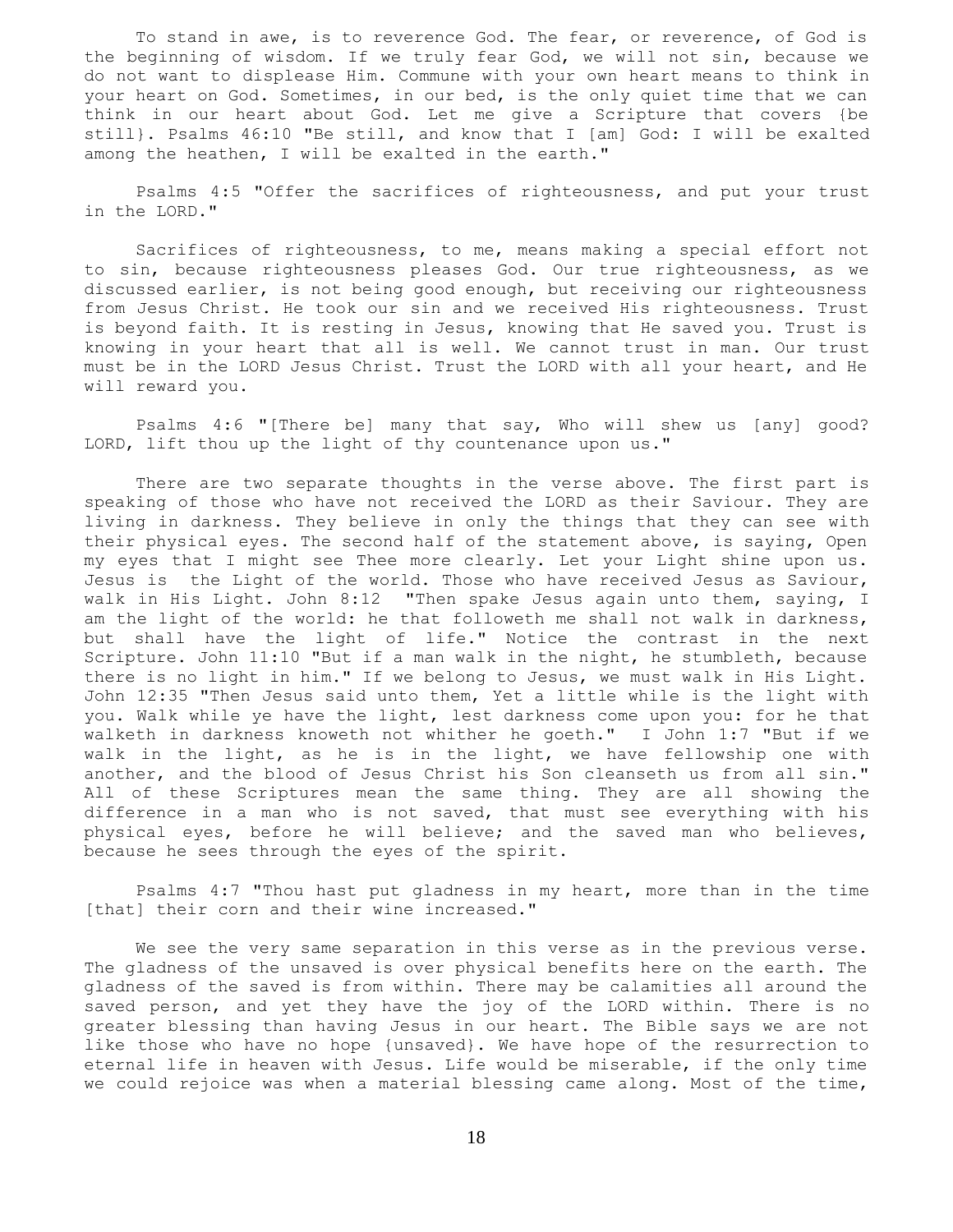we would be down and out. Praise God! I have my joy within, and it does not depend on earthly things.

 Psalms 4:8 "I will both lay me down in peace, and sleep: for thou, LORD, only makest me dwell in safety."

 One of the most popular memorized prayers of children begins, Now I lay me down to sleep. Many adults, in our society lay down to sleep, but the cares of this world will not let them sleep. If a person has perfect peace, sleep should come easily. Fear seems to be a way of life today. So many bad crimes occur in the night. We can not protect ourselves 24 hours a day. We can not trust society, but we can trust God to watch over us and keep us safe. Psalms 91:5 "Thou shalt not be afraid for the terror by night; [nor] for the arrow [that] flieth by day;" When you lie down to sleep, pray that God will watch over you as a Shepherd watches over His sheep. You know, we are His sheep. There is a peace that passes understanding. Pray that God will give you that peace, that you might sleep. Philippians 4:7 "And the peace of God, which passeth all understanding, shall keep your hearts and minds through Christ Jesus." Nothing we do keeps us dwelling in safety, only God makes us dwell safely.

Romans 15:33 "Now the God of peace [be] with you all. Amen."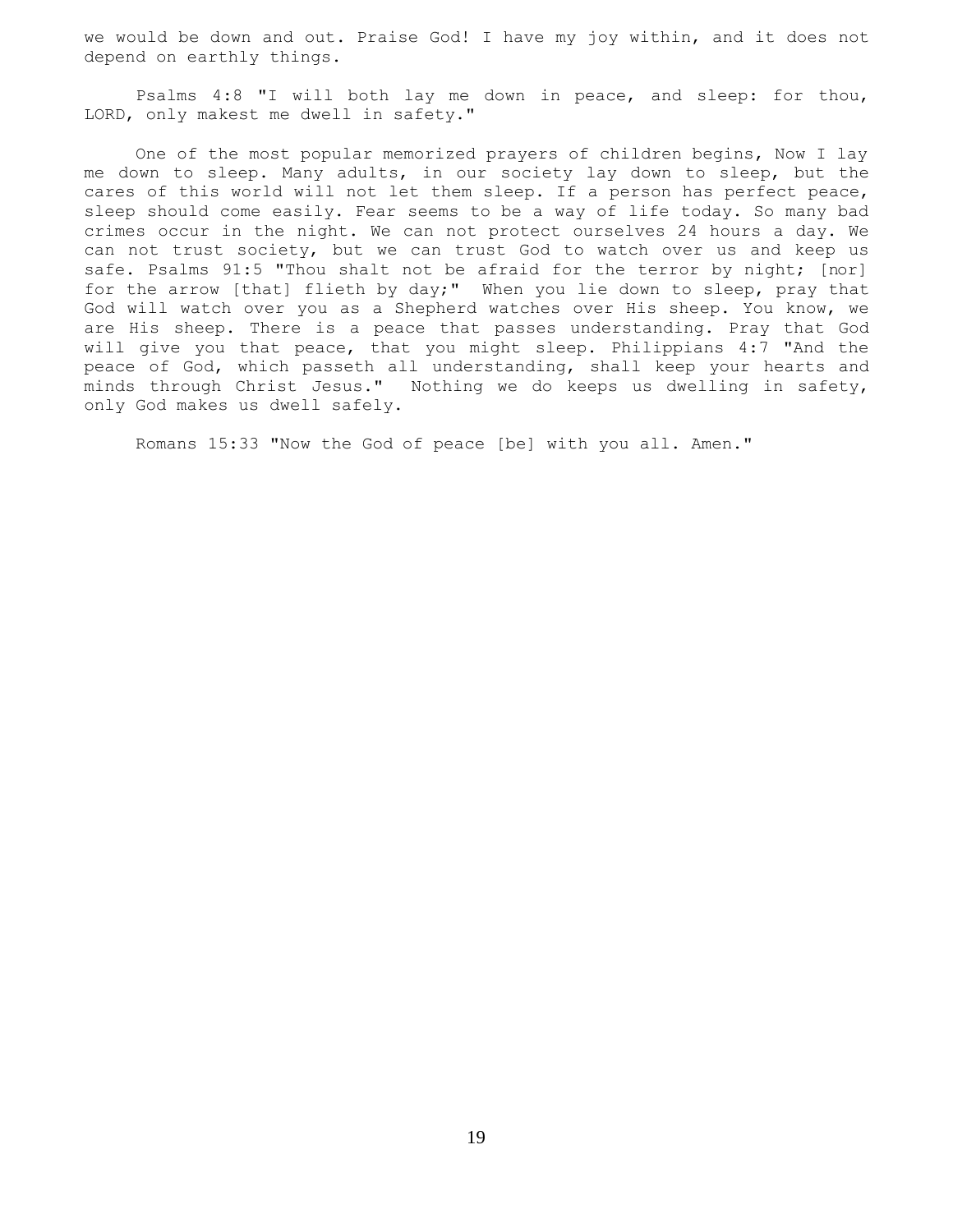## Psalms 4 Questions

1. Why are we giving the Psalm in metre before each lesson? 2. Who was chapter 4 of Psalms addressed to? 3. Who penned Psalm chapter 4? 4. What was the role of the chief musician? 5. Who set the chief musician in the sanctuary? 6. Who was to build the house of the LORD in Jerusalem? 7. What does Neginoth mean? 8. What 2 things soothes the troubled soul? 9. Why was David called to live in the house of Saul? 10. Who do some people believe this Psalm was addressed to, besides Neginoth? 11. The prayer is to 12. What is mercy? 13. Where did David's righteousness come from? 14. The Christian's righteousness is in whom? 15. Do you truly believe that God answers prayer? 16. What is the real problem in verse 2? 17. What chapter and verse of the Bible describes our generation? 18. What 2 Scriptures show Christians as sons of God? 19. What special name can God's children call Him? 20. What does leasing mean? 21. What does loving vanity really mean? 22. How is Selah used in verse 2? 23. Who are the chosen of God? 24. What 3 other things are the chosen called? 25. In Revelation chapter 17 verse 14, who are with the Lord? 26. What special authority have the believers in Christ been given? 27. What is meant by stand in awe? 28. What is the beginning of wisdom? 29. Why will we not sin, if we truly love God? 30. In our busy lives, when is sometimes the only time we can commune with God in our heart? 31. Quote Psalms chapter 46 verse 10. 32. What goes beyond faith? 33. What is trust? 34. What are the 2 separate thoughts in verse 6 of Psalms chapter 4? 35. Who is the Light of the world? 36. Who walk in the Light of Jesus? 37. What cleanses the Christian from all sin? 38. Describe the eyes of the believer. 39. What is the only thing that makes the unbeliever glad? 40. Why does the Christian's joy not depend on earthly things? 41. Why are so many people afraid at night? 42. Quote Philippians chapter 4 verse 7. 43. Quote Romans chapter 15 verse 33.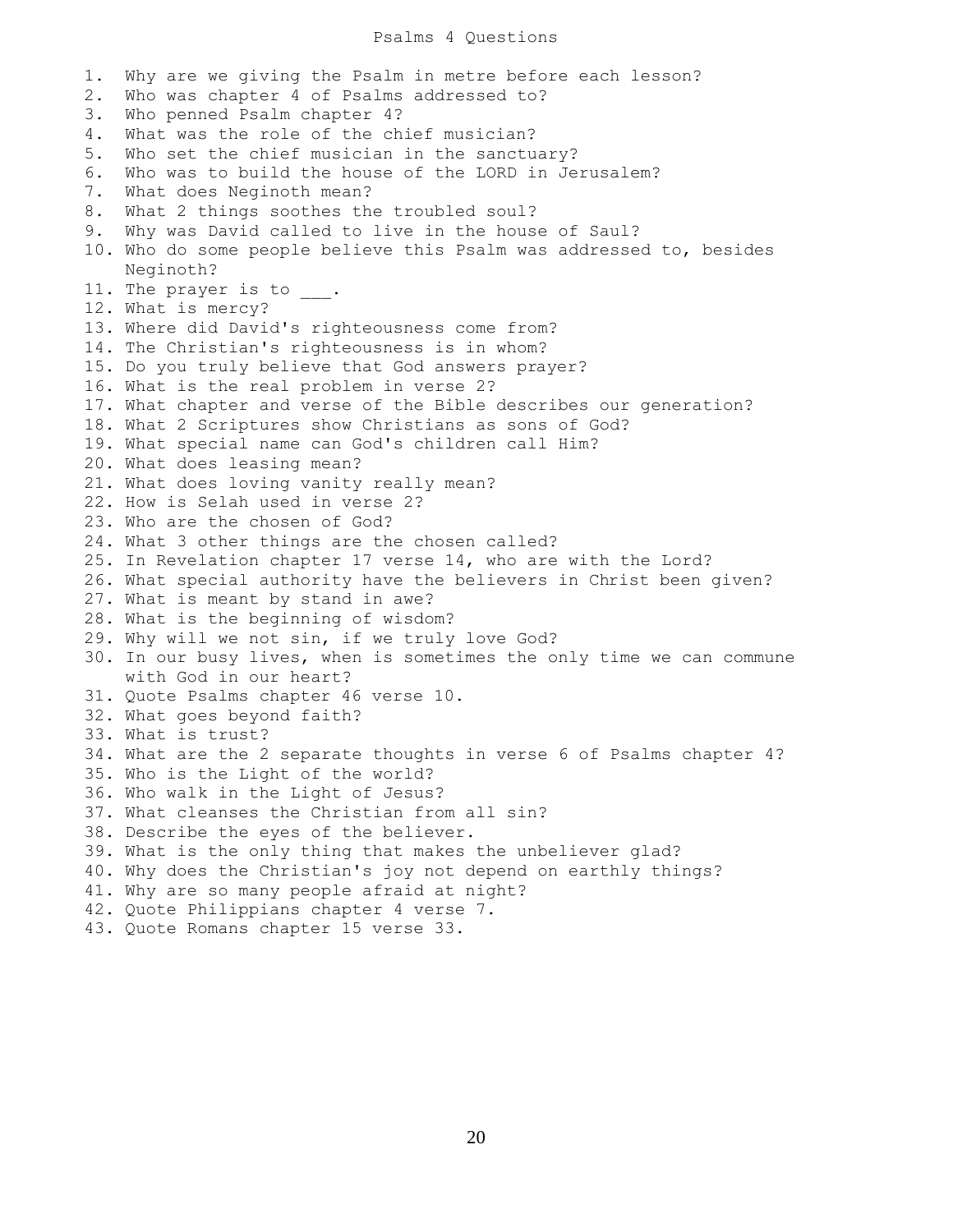Again, we will give this Psalm in metre before we begin in the study using the King James version of the Bible. I want to emphasize once again; this is just to show how easily it could be put to music and sung, not for close study.

## THE PSALMS OF DAVID IN METRE

## Chapter 5

- Verse 1 "O JEHOVAH hear my words, And my meditation weigh; Hear my cry, my King, my God, For to thee, O Lord I'll pray."
- Verse 2 "In the morning, Lord, my voice Thou shalt hear in suppliant cries; In the morning, Lord to thee, I will lift my waiting eyes."
- Verse 3 "Thou, Jehovah, art a God Who in sin cannot delight; Evil shall not dwell with thee, Nor shall fools stand in thy sight."
- Verse 4 "Evil-doers thou dost hate, Liars all destroyed shall be; Men of blood and of deceit Ever are abhored of thee."
- Verse 5 "But in thy abundant grace To thy house will I draw near; To thy holy temple, Lord I will look, and bow in fear."
- Verse 6 "Lead me in thy righteousness; Evermore my steps mantain; And because of watchful foes, Make thy way before me plain."
- Verse 7 "In their mouth there is no truth, All their heart is full of wrong, Like an open grave their throat; And they flatter with their tongue."
- Verse 8 "Let transgressors be destroyed, In their sins by thee expelled; By their counsels let them fall, For against thee they rebelled."
- Verse 9 "But let all in thee who trust, Ever glad and joyful be; Let them joy who love thy name, Safely guarded, Lord, by thee.
- Verse 10 "For Jehovah to the just Will abundant blessings yield, And with favour compass him Safely round as with a shield."

 Now, we will get into the text we are to study with this lesson verse by verse. Psalms 5:1 "{To the chief Musician upon Nehiloth, A Psalm of David.} Give ear to my words, O LORD, consider my meditation."

 The word Nehiloth means flute, or horn of some kind. We know that the silver trumpet, also, in some way is speaking of the voice of our Lord. It matters not why this was addressed to this individual, so we will go on. We see David crying out to God to listen and hear his words. He, also, says consider my meditation. We must see in this that, there is more than one way to pray. I Thessalonians 5:17 "Pray without ceasing." In the daily functions of one's life, this would seem impossible, but it isn't. This does not mean to keep your eyes closed all day long and speak words in prayer continuously. This is covered in David's words above which says, consider my meditation. We must have our heart stayed upon God. When God is listening and answering our prayers, many times, He is answering the prayer He sees and hears from our heart. We see from the following Scripture that, God answers many prayers even before we speak them. Isaiah 65:24 "And it shall come to pass, that before they call, I will answer; and while they are yet speaking, I will hear." This does not, however take the place of the prayer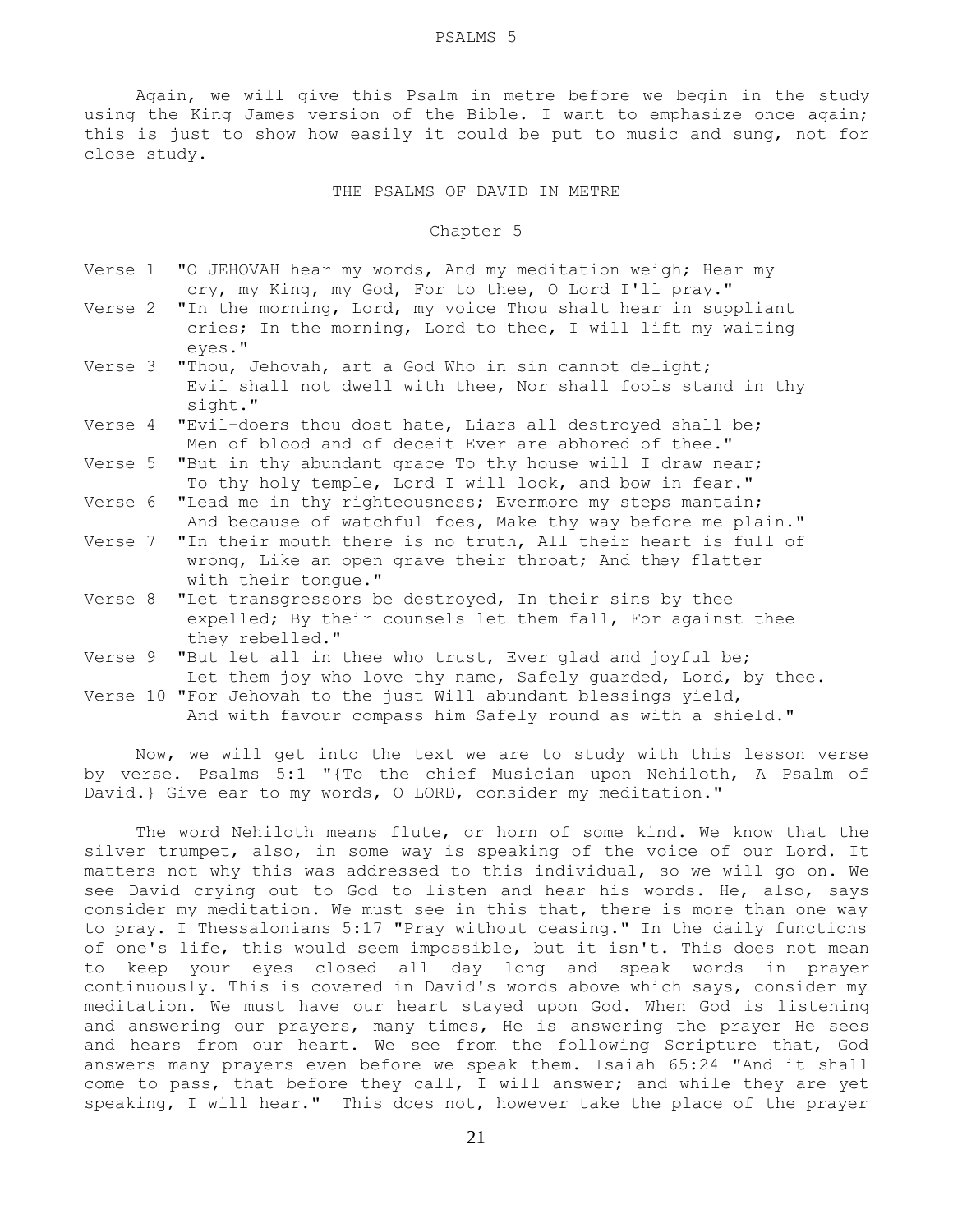spoken with one's mouth. We are told in the following Scripture, that it is important to speak our prayers. James 4:2 "Ye lust, and have not: ye kill, and desire to have, and cannot obtain: ye fight and war, yet ye have not, because ye ask not." There is even more ways of praying. Sometimes when we are praying, we do not know the exact words to pray. In this case we stay in a state of prayer and the Spirit prays for us. Romans 8:26 "Likewise the Spirit also helpeth our infirmities: for we know not what we should pray for as we ought: but the Spirit itself maketh intercession for us with groanings which cannot be uttered." We see in all of this that, God listens to all of our prayers, whether they are uttered or not. We, like David, want to be assured that God listens and answers our prayers.

 Psalms 5:2 "Hearken unto the voice of my cry, my King, and my God: for unto thee will I pray."

 There is a way to pray. We must pray to the Father in the name of Jesus. When David says, my cry, it is an urgent prayer. God hears the cries of His people. Notice in this verse that, David recognizes Him as his King and, also, recognizes Him as his personal God. Christianity is an individual thing. We must accept Jesus as our personal Saviour. He must be our personal King. We must, also, pray every prayer to Father God. We are not to pray to any of the saints or angels. God alone should be on the receiving end of our prayers.

 Psalms 5:3 "My voice shalt thou hear in the morning, O LORD; in the morning will I direct [my prayer] unto thee, and will look up."

 Notice here, the dedication of David. He says, I will pray in the morning. How in the world could David, or any of us, expect to do God's will, if we have not prayed for God's instructions for that day, before we begin? Do we really believe He is our LORD? If we do, we will follow His instructions. The morning is the best time of the day to pray. Give God the first of your day. God knows we are sincere, if we pray before we start our hectic day. Notice, also, that this prayer is not to be prayed amiss. This prayer is directed toward God. The disciples prayed in the morning and in the evening. We discovered in our study of the tabernacle, that the smoke {symbolic of prayer} went to heaven early in the morning and in the afternoon. Notice the confidence that David displays, when he says, shalt thou hear. Why would he look up? The following Scriptures answer that. Psalms 121:1 "{A Song of degrees.} I will lift up mine eyes unto the hills, from whence cometh my help." Psalms 121:2 "My help [cometh] from the LORD, which made heaven and earth."

 Psalms 5:4 "For thou [art] not a God that hath pleasure in wickedness: neither shall evil dwell with thee."

 God is holy. He cannot look upon sin. I Peter 1:16 "Because it is written, Be ye holy; for I am holy." God separates the evil from the good at judgment. There will be no evil in heaven. The wages of sin is death. All have sinned, but Jesus paid the penalty of death for our sin, when he took the sin of the world upon His body on the cross. We deserved to die for our sin, but Jesus became our substitute. There had to be blood shed for sin. Hebrews 9:22 "And almost all things are by the law purged with blood; and without shedding of blood is no remission." Jesus shed His blood to make us acceptable to the Father.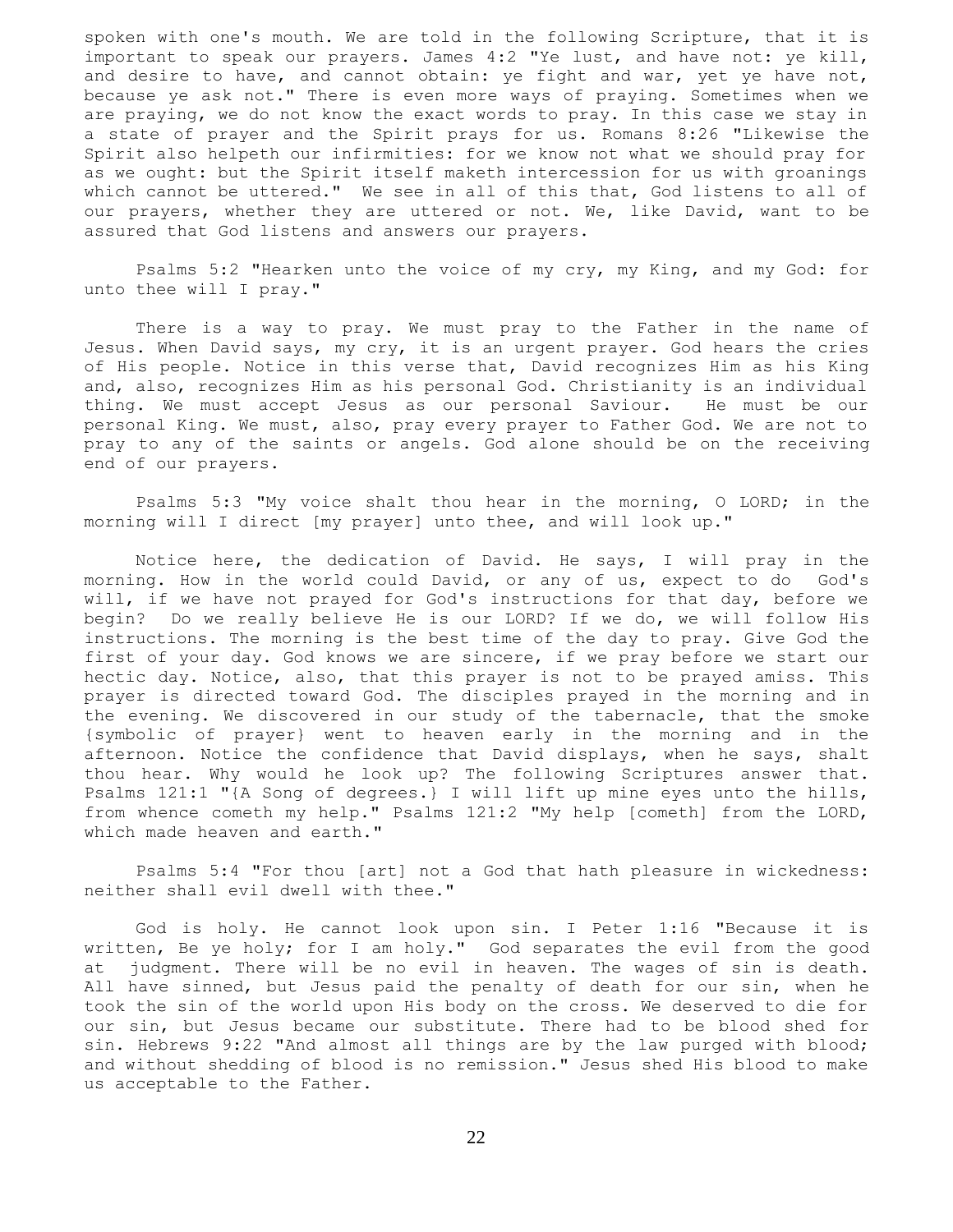Psalms 5:5 "The foolish shall not stand in thy sight: thou hatest all workers of iniquity."

 In Proverbs, we read over and over about the foolish. They are those who do not regard the laws of God highly. We see the statement above {thou hatest all workers of iniquity}. We know that the angels, who followed Lucifer, instead of God, were thrown out of heaven with Lucifer. They made a choice. We, also, read about the fire and brimstone that fell on Sodom and Gomorrah. Satan did not send the fire, God did. The reason God did this is because they did not like God's plan for families and went to the unnatural use, spoken of in Romans 1:26 "For this cause God gave them up unto vile affections: for even their women did change the natural use into that which is against nature:" Romans 1:27 "And likewise also the men, leaving the natural use of the woman, burned in their lust one toward another; men with men working that which is unseemly, and receiving in themselves that recompence of their error which was meet." People who do not follow God's ways, have been spoken of as belonging to the evil one. John 8:44 "Ye are of [your] father the devil, and the lusts of your father ye will do. He was a murderer from the beginning, and abode not in the truth, because there is no truth in him. When he speaketh a lie, he speaketh of his own: for he is a liar, and the father of it." We, who are the family of God, have submitted our will to His will. Total rebellion against God brings His anger. If it continues, you will wind up in hell. Jesus is not just loving and forgiving, but is the Judge of the whole world. You either live for Him, or will hear Him say, Get away from me, I never knew you.

 Psalms 5:6 "Thou shalt destroy them that speak leasing: the LORD will abhor the bloody and deceitful man."

 Leasing means falsehood or lying. Abhor means detest. A bloody man would be someone who sheds another's blood. He would be a murderer. A deceitful man lies to benefit himself. God, not Satan will destroy the wicked. We can see from the following Scripture what the LORD does to these evil people at the end. Revelation 21:8 "But the fearful, and unbelieving, and the abominable, and murderers, and whoremongers, and sorcerers, and idolaters, and all liars, shall have their part in the lake which burneth with fire and brimstone: which is the second death."

 Psalms 5:7 "But as for me, I will come [into] thy house in the multitude of thy mercy: [and] in thy fear will I worship toward thy holy temple."

 We notice in this, a deliberate decision by David to worship God. Throughout the Bible, we have seen men decide of their own free will to follow God. Joshua 24:15 "And if it seem evil unto you to serve the LORD, choose you this day whom ye will serve; whether the gods which your fathers served that [were] on the other side of the flood, or the gods of the Amorites, in whose land ye dwell: but as for me and my house, we will serve the LORD." Salvation is an individual thing. Just as David and Joshua decided of their own free will to serve God, we must decide, as well. We can not have 2 masters. We must either serve God, or serve the devil. Fear {reverence} of the LORD is the beginning of wisdom. Notice that David entered the house of God, by the mercy of God. We enter into fellowship with God through the name and blood of Jesus Christ. The temple curtain {separating God from man} was torn from the top down and opened the way for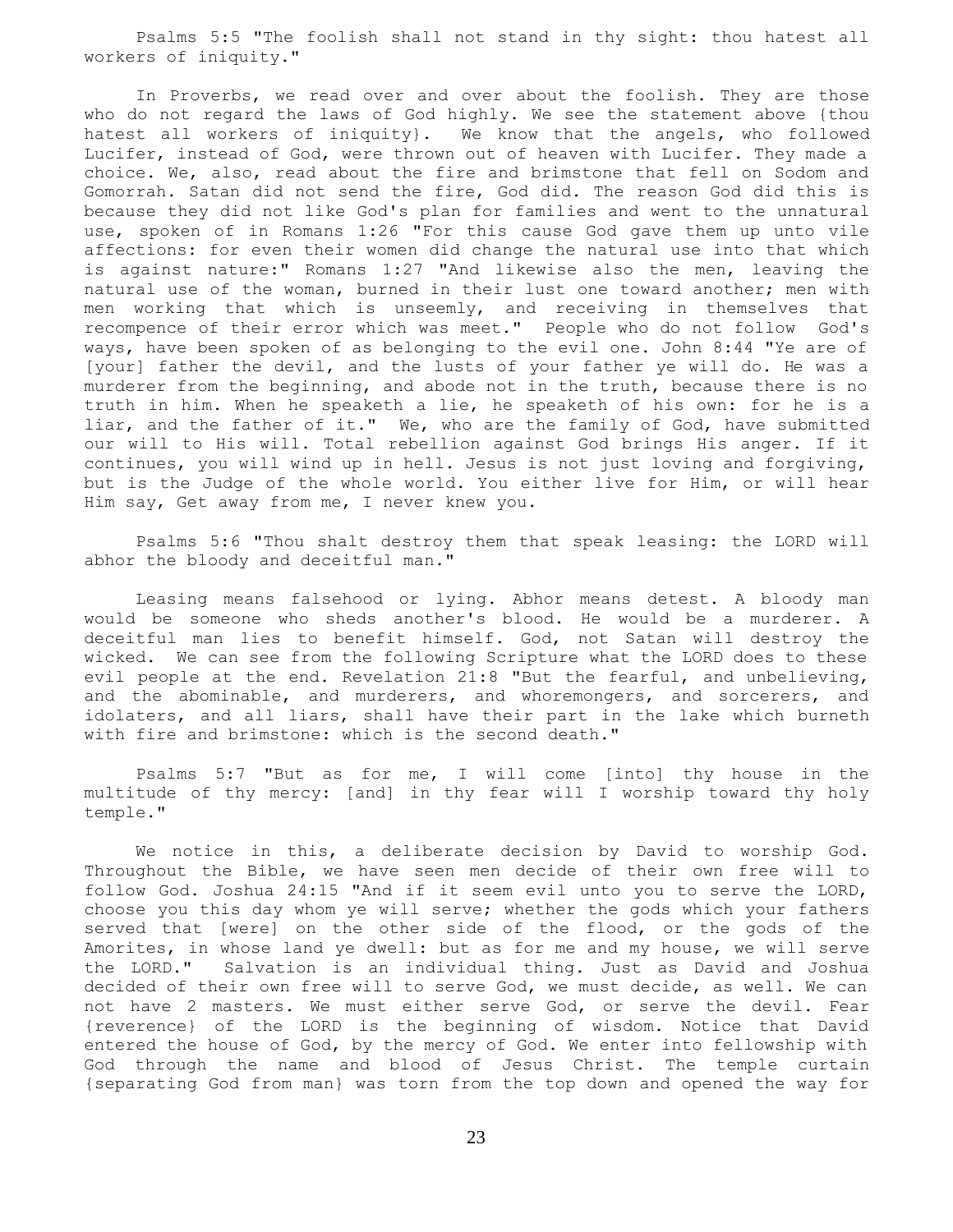each of us to fellowship with God. The mercy of God provided our entrance. We, like David, must deliberately seek the house of God and worship there.

 Psalms 5:8 "Lead me, O LORD, in thy righteousness because of mine enemies; make thy way straight before my face."

 The Shepherd leads His sheep {Christians}. The Shepherd is, also, the Light. If we are to walk and not stumble, we must walk in the Light that He provides for us. John 8:12 "Then spake Jesus again unto them, saying, I am the light of the world: he that followeth me shall not walk in darkness, but shall have the light of life." We see a very similar Scripture here. I John 1:7 "But if we walk in the light, as he is in the light, we have fellowship one with another, and the blood of Jesus Christ his Son cleanseth us from all sin." Let Jesus lead you to all truth. If He is to lead, we must follow.

 Psalms 5:9 "For [there is] no faithfulness in their mouth; their inward part [is] very wickedness; their throat [is] an open sepulchre; they flatter with their tongue."

 The devil and all his followers are liars. They seek to please their own flesh and not the will of God. The sepulchre is a grave. We see that the sinful are speaking death from their mouths. The sad thing is that, they are not satisfied to be lost themselves, but they try {with flattering words} to draw others into their sin and death.

 Psalms 5:10 "Destroy thou them, O God; let them fall by their own counsels; cast them out in the multitude of their transgressions; for they have rebelled against thee."

 The evil ones despising the followers of God are not just in David's time, but even unto the end of the age. Look with me in the following Scriptures describing the end times, and see it is the same. II Timothy 3:3 "Without natural affection, trucebreakers, false accusers, incontinent, fierce, despisers of those that are good," To get the whole picture, read all of chapter 3 of 2nd Timothy. David is saying, vengence is thine O LORD. We know that Jesus instructed the apostles to shake the dust from their feet, when those of the house would not receive the truth. We, also, know from the next Scripture just how severe their punishment will be. Mark 6:11 "And whosoever shall not receive you, nor hear you, when ye depart thence, shake off the dust under your feet for a testimony against them. Verily I say unto you, It shall be more tolerable for Sodom and Gomorrah in the day of judgment, than for that city." To rebel against authority on this earth is bad enough, but to rebel against God brings terrible punishment. Israel was said to rebel against God, because they did not receive Jesus Christ as their Messiah. Not only for them, but to rebel and not receive Jesus as Saviour would send any person to hell.

 Psalms 5:11 "But let all those that put their trust in thee rejoice: let them ever shout for joy, because thou defendest them: let them also that love thy name be joyful in thee."

 The joy of the Lord is our strength. We believers in Christ have a lot to rejoice about. We have hope of the resurrection from the dead. Our joy is not in our own might, but is in the Lord Jesus. Abraham had faith in God and it was counted unto him for righteousness. We are like Abraham. Our faith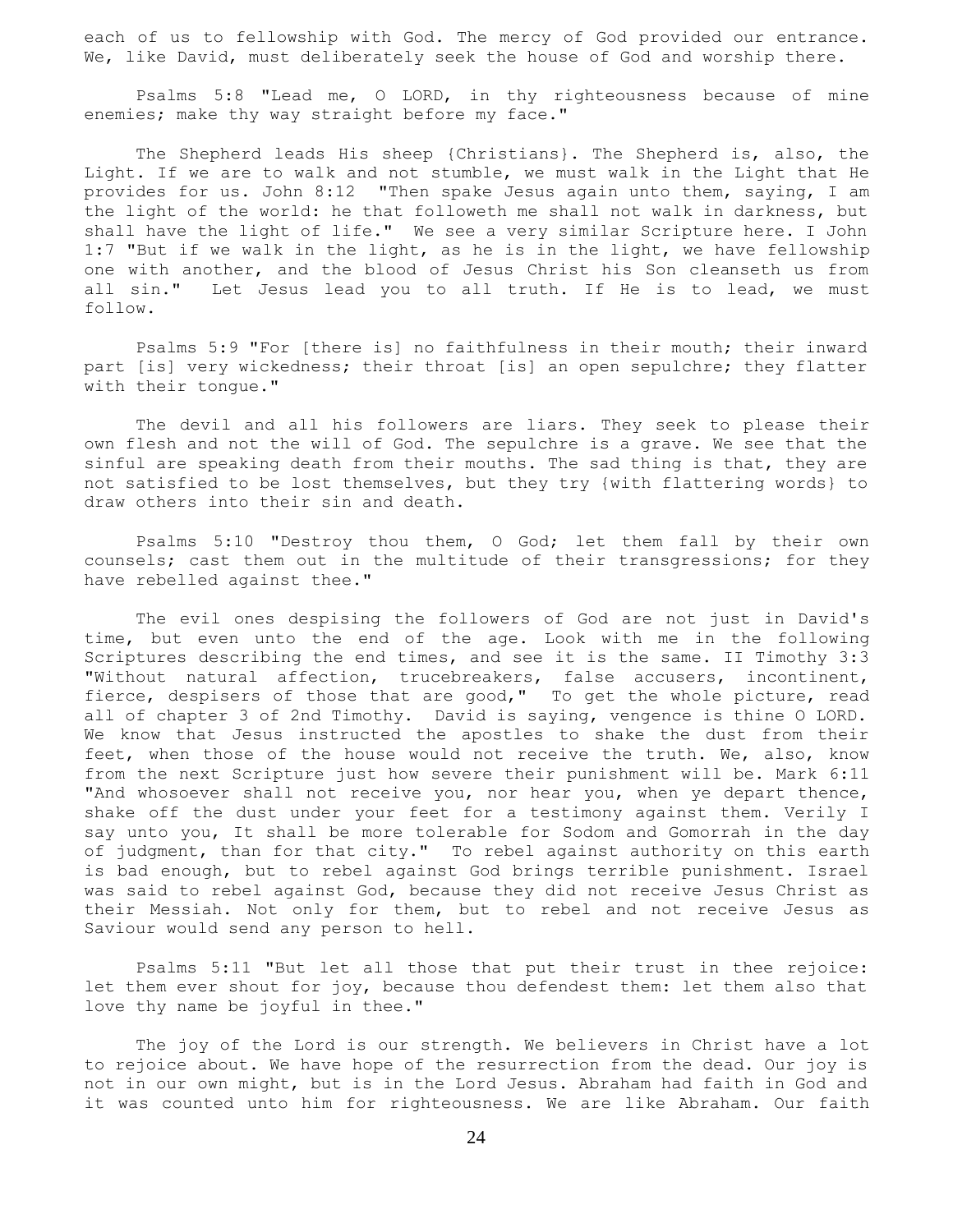and trust in the Lord Jesus Christ will save us. Romans chapter 10 verse 9 says it all. Romans 10:9 "That if thou shalt confess with thy mouth the Lord Jesus, and shalt believe in thine heart that God hath raised him from the dead, thou shalt be saved." Habakkuk 3:18 "Yet I will rejoice in the LORD, I will joy in the God of my salvation."

 Psalms 5:12 "For thou, LORD, wilt bless the righteous; with favour wilt thou compass him as [with] a shield."

 The Lord will clothe us in His righteousness, when we are washed in the blood of the Lamb. Revelation 7:13 "And one of the elders answered, saying unto me, What are these which are arrayed in white robes? and whence came they?" Revelation 7:14 "And I said unto him, Sir, thou knowest. And he said to me, These are they which came out of great tribulation, and have washed their robes, and made them white in the blood of the Lamb." This shield that compasses the Christians is the blood of the Lord Jesus Christ. Jesus' blood, not only protects us here on the earth, but clothes us in the garment of His righteousness in heaven {white linen}.

 One important message we must receive from this lesson is the provision God has made for the righteous and the punishment in store for the wicked.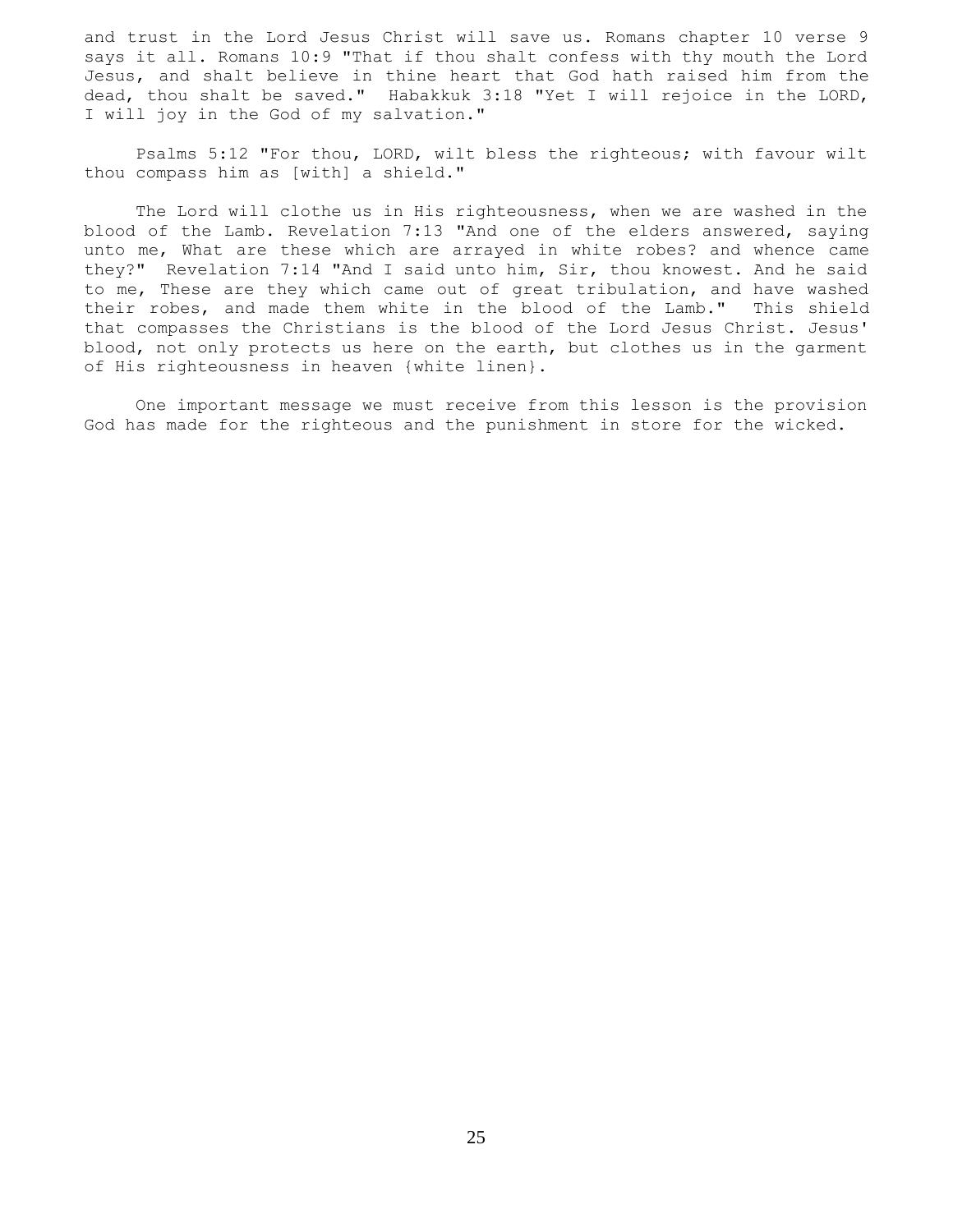## Psalms 5 Questions

1. Why are we giving the Psalm in Metre each time? 2. Who was this Psalm addressed to? 3. What does the word Nehiloth mean? 4. What is David crying out for God to do in verse 1? 5. Quote 1 Thessalonians chapter 5 verse 17. 6. How could we fulfill the above Scripture in our busy lives? 7. What can we learn from Isaiah chapter 65 verse 24? 8. Ye have not, because 9. Where do we find the Scripture that says, the Spirit prays for us? 10. What 2 things do we Christians want to be assured of that David wanted to be assured of, also? 11. What 2 names does David cry to that he wants to hearken to his voice in verse 2? 12. Who should we pray to? 13. In whose name must we pray? 14. Christianity is an \_\_\_\_\_\_\_\_\_\_ thing. 15. What time of day does David say he will pray in verse 3? 16. How can we do God's will? 17. Who is David's prayer directed to? 18. The smoke in the tabernacle was symbolic of what? 19. How many times a day did the smoke rise to heaven? 20. Quote Psalms chapter 121 verses 1 and 2. 21. Why are believers to be holy? 22. The wages of sin is  $\frac{1}{\sqrt{2}}$ . 23. Jesus became our \_\_\_\_ 24. All things are by the law purged with what? 25. Who does God hate in verse 5? 26. Who sent the fire on Sodom? 27. What happened to the angels who followed Lucifer? 28. Who are those, God speaks of as, of your father the devil? 29. Where do those who totally rebel against God wind up? 30. What does leasing mean? 31. What does abhor mean? 32. Who is a bloody man? 33. Who, does Revelation chapter 21 verse 8 say, has their part in the lake which burneth with fire? 34. Verse 7 says, David comes into thy house, how? 35. Name several in the Bible who have deliberately decided to worship God? 36. What is the beginning of wisdom? 37. When did Jesus open the way for us to the Father? 38. Who is the Shepherd? 39. Who are His sheep? 40. How does 1 John chapter 1 verse 7 say we are to walk? 41. What is the sepulchre? 42. Destroy thou them, let them fall by their own 43. Where do we find the Scripture that says, despisers of those that are good? 44. What is worse than rebelling against earthly authority? 45. Let all those that put their trust in thee 46. What are the Christians around the throne in heaven dressed in?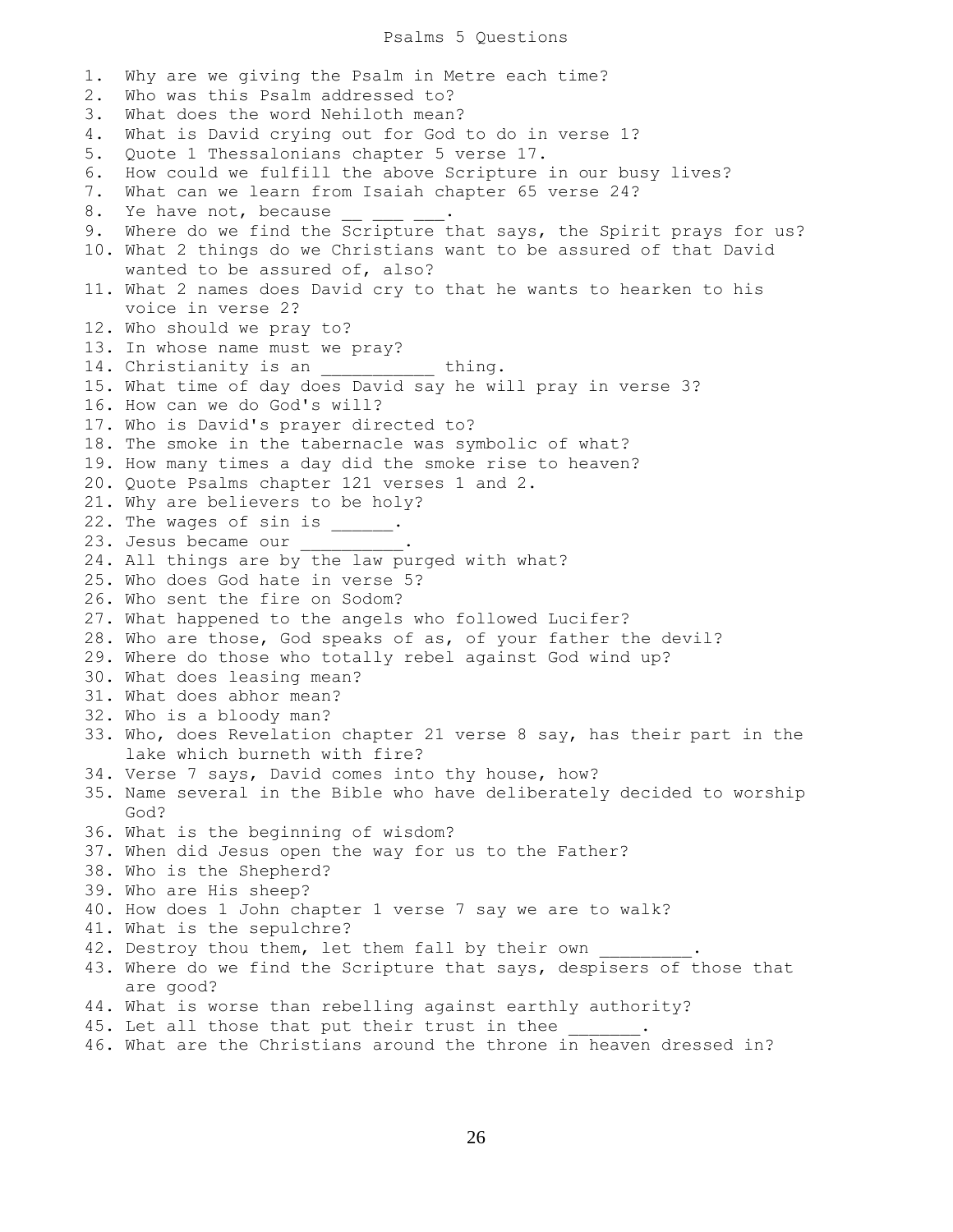#### PSALMS 6

We will begin this lesson by quoting this Psalm in metre.

# THE PSALMS OF DAVID IN METRE

# Chapter 6

- Verse 1 "In thy great indignation, Lord, Do thou rebuke me not; Nor on me lay thy chastening hand In thy displeasure hot."
- Verse 2 "Lord, I am weak, thy mercy show, And me restore again; O heal me, Lord, for thou dost know My bones are filled with pain."
- Verse 3 "My soul is sorely vexed, but, Lord, how long stay wilt thou make? Return, O Lord, my soul set free, Save for thy mercies' sake.
- Verse 4 "Because of thee in death there shall No more remembrance be; Of those that in the grave do lie Who shall give thanks to thee?"
- Verse 5 "I with my groaning weary am; Through all my night of woe, My weeping made my bed to swim, My couch with tears to flow."
- Verse 6 "By reason of my vexing grief My eye consumes away; And through my foes, it waxes old In failure and decay."
- Verse 7 "But now depart from me, All ye that work iniquity,
- Because Jehovah heard my voice When I did mourn and cry." Verse 8 "And to my supplicating voice The Lord did hearing give;
- When I to Him address my prayer, The Lord will it receive."
- Verse 9 "Let all my haters be ashamed, And smitten with affright; In shame let them be driven back, And put to sudden flight."

 We will now begin with chapter and verse of the King James version of Psalms chapter 6. Psalms 6:1 "{To the chief Musician on Neginoth upon Sheminith, A Psalm of David.} O LORD, rebuke me not in thine anger, neither chasten me in thy hot displeasure."

 We see David asking God not to turn away from him. David, like many of us, is very aware that he has sinned. He knows, as we do, that he deserves to feel the rebuke of God. He is asking for mercy. Except for the mercy of Almighty God, we would feel the displeasure of God. The grace of God is what David is asking for. I do not believe that David wants to avoid the chastening that makes him grow in the Lord, He just asks that the chastening be done in love and not anger.

 Psalms 6:2 "Have mercy upon me, O LORD; for I [am] weak: O LORD, heal me; for my bones are vexed."

 We are all weak and heavy laden, burdened with a load of care. We are told to cast our cares upon Him for He careth for us. We all cry for mercy and not justice. In our weakness, He is strong. God heals, not only the body, but the soul, as well. The bones being vexed means that he is sick to the bone.

Psalms 6:3 "My soul is also sore vexed: but thou, O LORD, how long?"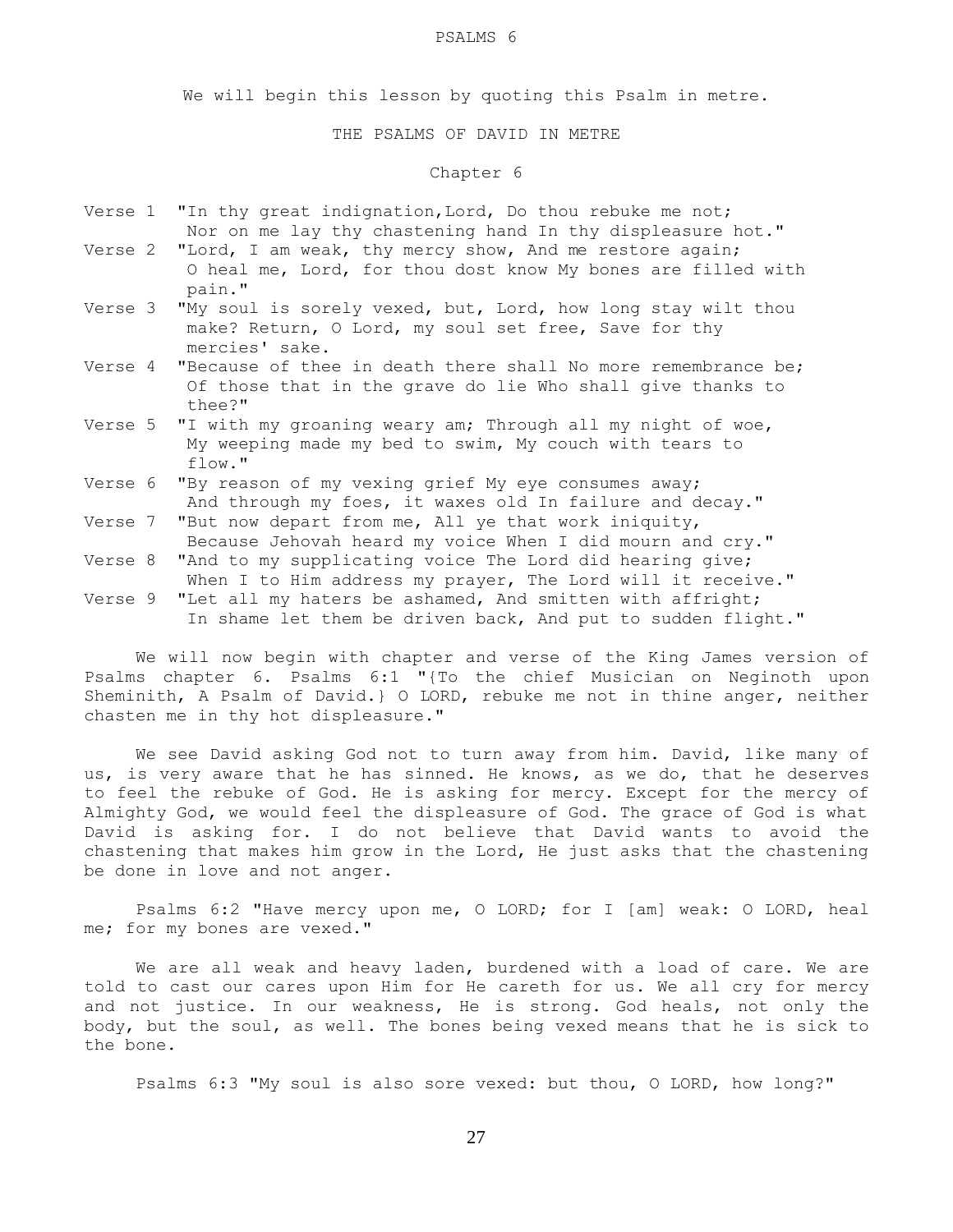We see in this that, sin brings terrible quilt. Physical hurt can not compare to the sorrow that comes with knowing you have sinned against God. This sorrow is so great, that you could not endure it very long. The only thing to do, is repent and accept forgiveness, before it destroys you. This cry {how long} is heard under the altar in heaven. Revelation 6:10 "And they cried with a loud voice, saying, How long, O Lord, holy and true, dost thou not judge and avenge our blood on them that dwell on the earth?" I think that in the verse here, in Psalms, it is saying, how long before the Saviour comes who forgives?

 Psalms 6:4 "Return, O LORD, deliver my soul: oh save me for thy mercies' sake."

 Notice, David is admitting that he does not deserve God's forgiveness. He pleads for God's mercy. It is only by the mercy of God that any of us are forgiven. This is not only David's pleading for a Saviour, but all of mankind's pleading for a Saviour. We can not save ourselves. God sent His Son to save us from our sinful way of life. Titus 2:13 "Looking for that blessed hope, and the glorious appearing of the great God and our Saviour Jesus Christ;" The only hope for David, or any of us, is that God would send a Saviour. He sent Him, not because we deserved it, but because He loved us. He had mercy upon us the sinners. I John 4:9 "In this was manifested the love of God toward us, because that God sent his only begotten Son into the world, that we might live through him." I John 4:10 "Herein is love, not that we loved God, but that he loved us, and sent his Son [to be] the propitiation for our sins."

 Psalms 6:5 "For in death [there is] no remembrance of thee: in the grave who shall give thee thanks?"

 Luke 20:38 "For he is not a God of the dead, but of the living: for all live unto him." It is in this life, that we are grateful to God for His blessings. It is too late to give Him thanks after we are dead. There is nothing so silent as the grave.

 Psalms 6:6 "I am weary with my groaning; all the night make I my bed to swim; I water my couch with my tears."

 This groaning shows the intensity of the praying David is doing. When prayer becomes so intense that you run out of words to say, you groan things that cannot be uttered in words. This prayer brings tears, as well. In fact, there are so many tears, the bed is wet. This is a prayer of great agony of spirit. This is the type of prayer that gets God's attention.

 Psalms 6:7 "Mine eye is consumed because of grief; it waxeth old because of all mine enemies."

When a person experiences such grief as this, there are physical signs around the eyes and in the eyes. The eyelids will become very swollen from much crying. We would, also, see dark circles form around the bottom of the eye on the cheek. The eyeballs themselves would become red and have liitle lines in them. My own opinion about eyes, is that they are the window to man's soul. We can look deep into the eyes and see what is going on inside of man. Great sorrow of spirit shows up first in the eyes.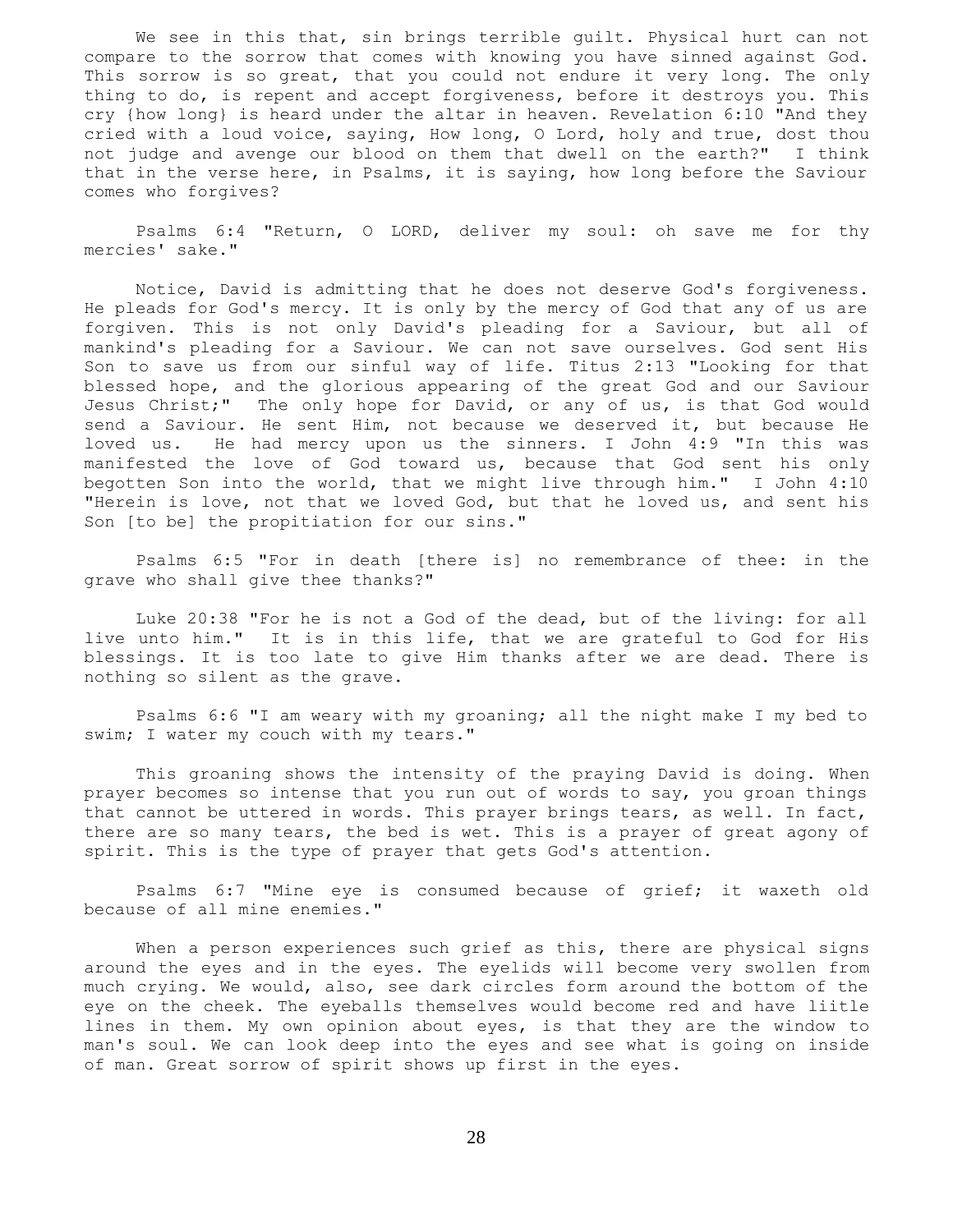Psalms 6:8 "Depart from me, all ye workers of iniquity; for the LORD hath heard the voice of my weeping."

 Suddenly there is a change here. David's sorrow has been turned into joy. David has gotten an answer to his prayer. What joy, at the end of such agonizing prayer to suddenly be aware that the Lord has heard and answered your prayer. The first thing David did is to get rid of those evil people around him. Do not fellowship with evil people. People who do not put their trust in God will cause you to get down, if you are around them. There is a time of weeping, but praise God! it is followed by joy. The enemy may come as a storm against us, but if we stand, he will flee. Do not stay in this depressed state. You may weep and cry for help from God, but then begin to thank Him and rejoice for your deliverance. The best policy of all is; fellowship with the household of faith. You can build each other up in His most holy faith.

 Psalms 6:9 "The LORD hath heard my supplication; the LORD will receive my prayer."

 In this particular instance, supplication means graciousness, or favour, or grace. What this is saying then is this; The Lord has been gracious to me a sinner and has forgiven me by that grace. We see the confidence of David that all is well with him and God. We call this praying through. Have you prayed until you knew beyond a shadow of doubt that God heard your prayer? He knelt down feeling guilt and shame, and arose feeling forgiven of God. Notice {will}. David is saying, I am not doubtful that God heard my prayer and answered it. No one can take this assurance away from you. This is called trusting God.

 Psalms 6:10 "Let all mine enemies be ashamed and sore vexed: let them return [and] be ashamed suddenly."

 We saw in the story of Job, where even his friends {so called} had believed that the terrible thing that came on Job was because of sin in his life. How sweet it was when these very same friends had to come to Job for prayer, before God would forgive them for their false accusations. David says to God here, Lord open their eyes and let them see that I am a servant of God. Many ministers feel the terrible rejection of those around them that David felt here. We, too, some times want to pray; Lord open their eyes and let them see that I am a servant of the Lord Jesus Christ, doing the job He has given me to do. We know that Jesus said in John 4:44 "For Jesus himself testified, that a prophet hath no honour in his own country." Usually the very ones, whose moral support you need so badly, are the very ones who will not support you. David, as well as workers for Jesus today, can take comfort in the fact that Jesus' half brothers and sisters did not believe He was Messiah until He arose from the grave.

What lesson can we glean for today out of this Psalm? This is actually telling us how to cope with seemingly impossible problems around us. Pray with your heart and soul. God will hear. God has already won the war. This, too, will pass. Do not expect the people you live with, or those around you to realize that you are really called of God. Stay humble, dependent on God to be your support. Grow from every trial that comes along. Search the Scriptures; for in them is life.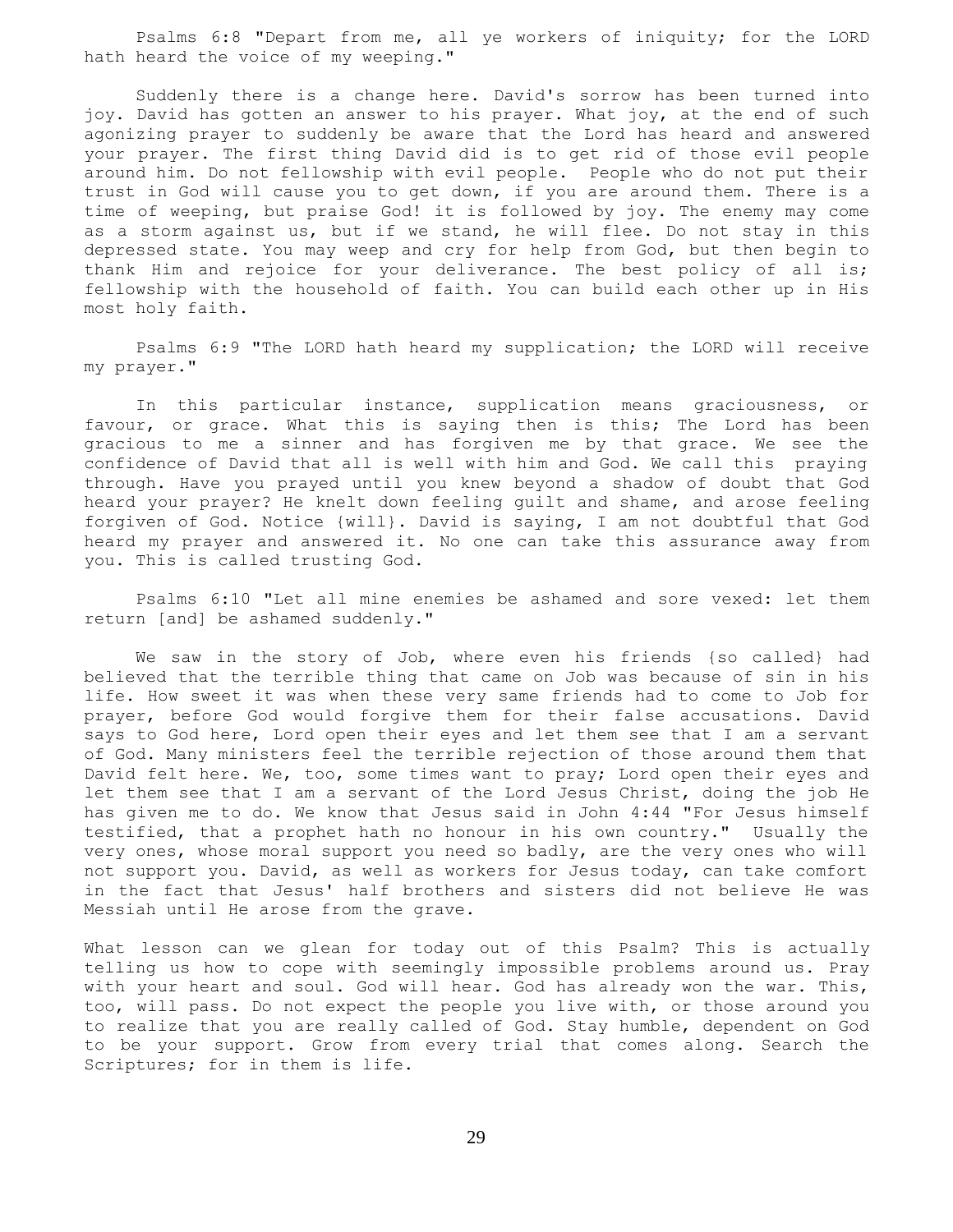## Psalms 6 Questions

1. What type of rebuke was David asking God not to have? 2. What is David really asking God for in verse 1? 3. What type of chastening is David not trying to avoid? 4. We are all weak and \_\_\_\_\_\_ \_\_\_\_\_. 5. Why are we to cast our cares upon Him? 6. We cry for mercy and not \_\_\_\_\_\_\_\_. 7. What does the bones being vexed mean? 8. What does sin bring to the sinner? 9. What is worse than physical hurt? 10. Where is the cry {how long} heard in heaven? 11. What does the author believe is meant by {how long} here in Psalms? 12. David and all mankind were actually pleading for a  $\qquad \qquad$ 13. Who is the blessed hope? 14. 1 John chapter 4 verses 9 and 10 describe whose love? 15. In there is no remembrance of thee. 16. God is God of the \_\_\_\_\_\_. 17. There is nothing so silent as the 18. What does David's groaning show us? 19. How much had David cried in this prayer? 20. What are some of the physical signs around, and in, the eyes that shows grief? 21. What does the author believe about the eyes? 22. In verse 8, David's sorrow has been turned into what? 23. What was the first thing David did when he realized God had answered his prayer? 24. The enemy may come as a storm, but if we stand, what happens? 25. Why is it good to fellowship with the household of faith? 26. What does supplication in verse 9 mean? 27. He knelt down feeling guilt and shame and arose feeling what? 28. What did Job have to pray for his friends? 29. A prophet hath no honour in his own 30. What can workers for Jesus today, who are rejected by those around them, take comfort in? 31. Name some of the lessons we can glean from this chapter of Psalms.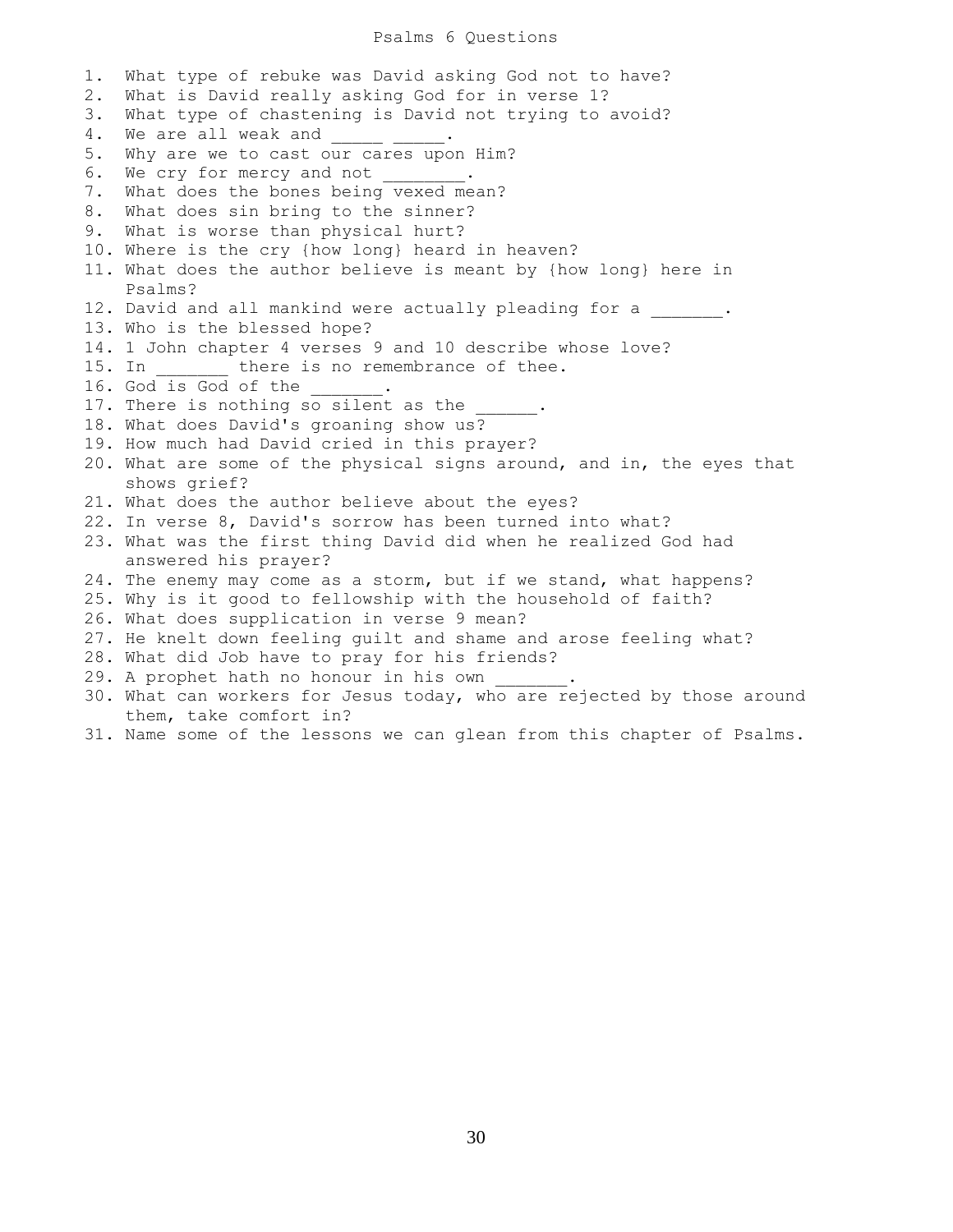We will give Psalms chapter 7 in metre at the beginning again to show how easily the Psalms could be sung.

THE PSALMS OF DAVID IN METRE

Chapter 7

| Verse 1 | "O Lord my God, in thee Do I my trust repose;                           |
|---------|-------------------------------------------------------------------------|
|         | O do thou save, and rescue me From all my cruel foes."                  |
| Verse 2 | "Lest they my soul should tear, And like a lion rend,                   |
|         | When no deliverer is near To rescue and defend."                        |
| Verse 3 | "Lord, if thy searching eye This crime in me hath seen;                 |
|         | If on my hand the quilt do lie Of this most grevious sin:"              |
| Verse 4 | "If evil I repaid To one with me at peace,                              |
|         | {Yea, my causeless foe did aid, And freely did release; }"              |
| Verse 5 | "Then let the foe in strife Pursue me as his prey,                      |
|         | Tread down upon the earth my life, In dust my honor lay."               |
| Verse 6 | "In wrath lift up thy hand; My foes are filled with rage;               |
|         | Awake, and as thy didst command, On my behalf engage."                  |
| Verse 7 | "So saints with one accord Around thee shall draw nigh;                 |
|         | And therefore for their sakes, O Lord, Do thou return on                |
|         | high."                                                                  |
| Verse 8 | "Thou, Lord, shall judge all flesh; In judgment take my                 |
|         | part, According to my righteousness, And purity of heart."              |
|         | Verse 9 "Let sin no longer be, Whilst God the just sustains,            |
|         | For God is righteous, and doth see, And try the heart and               |
|         | reins."                                                                 |
|         | Verse 10 "God saves the pure in heart; He shields me in my way; In      |
|         | judgment takes the just man's part, Hates sinners every day.            |
|         | Verse 11 "If they do not repent, His sword he sharpened hath,           |
|         | His bow is ready made, and bent To execute his wrath."                  |
|         | Verse 12 "To smite with deadly blows, His weapons he hath framed;       |
|         | Against all persecuting foes His arrows he hath aimed."                 |
|         | Verse 13 "The foe hath labored long In vain and wicked things; In heart |
|         | he mischief plans and wrong, And vfalsehood forth he brings.            |
|         | Verse 14 "A secret pit he made, Where others might be snared;           |
|         | He prostrate in that pit is laid Which his own hands                    |
|         | prepared."                                                              |
|         | Verse 15 "The mischiefs he designed Shall on his head come down;        |
|         | His violence reward shall find, Returned on his own crown."             |
|         | Verse 16 "For all his righteousness, The Lord I'll magnify;             |
|         | His name will I forever bless, The name of God Most High."              |
|         | the company's company's company's company's                             |

 We will now begin with chapter and verse teaching from the King James version of the Bible. Psalms 7:1 "{Shiggaion of David, which he sang unto the LORD, concerning the words of Cush the Benjamite.} O LORD my God, in thee do I put my trust: save me from all them that persecute me, and deliver me:"

 The Strong's Concordance says the word Shiggaion means aberration or rambling poem. Some noted scholars call this Psalm the Song Of The Slandered Saint. Cush, the Benjamite, does accuse David before Saul. Saul would have been quick to receive this accusation, even though it was not true. The cry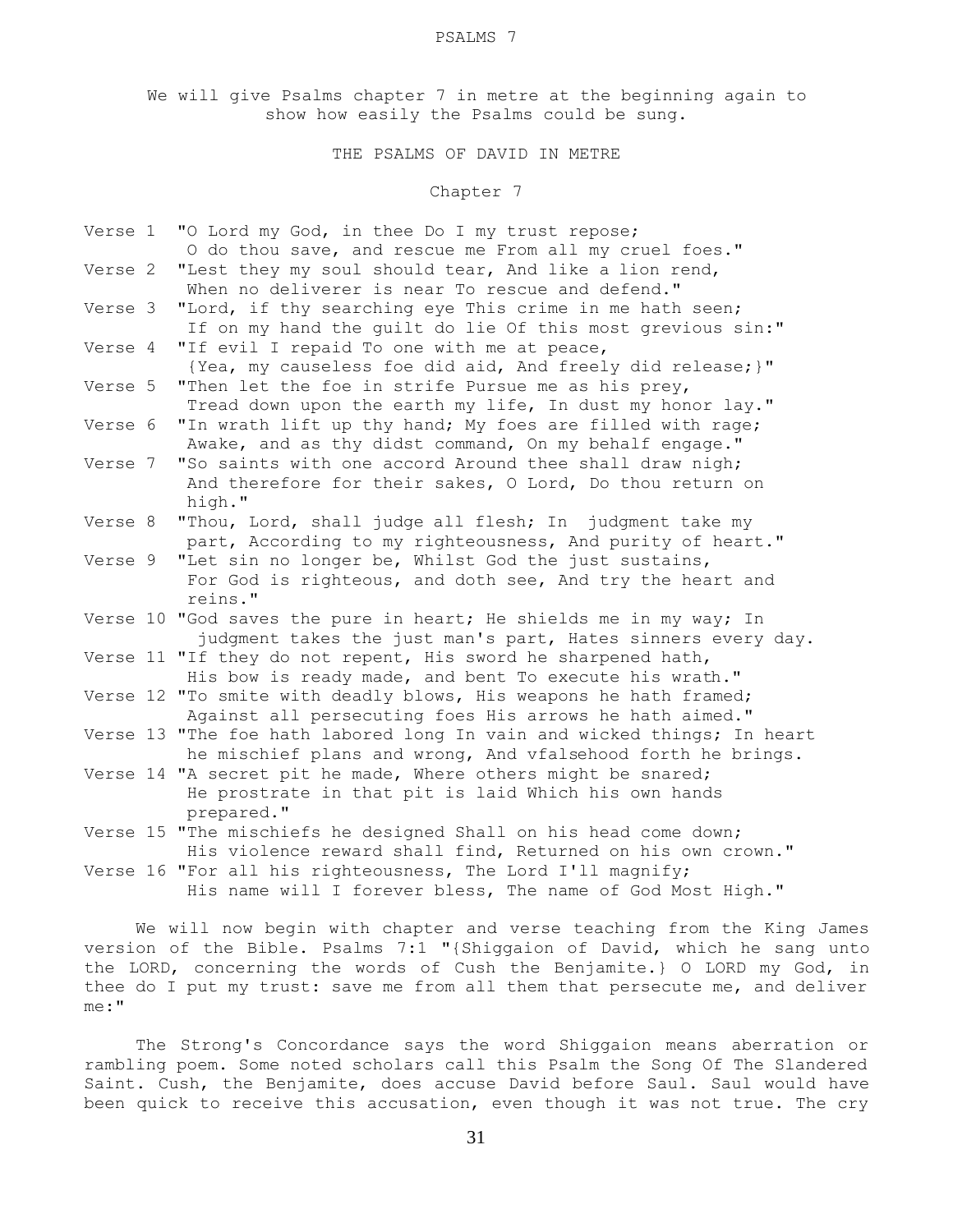of all who know God, is O LORD God. This not only recognizes God, but declares that He is LORD of our lives. I have said it over and over, many know Jesus as their Saviour, but few recognize Him as LORD. Notice also the my. When we say that Jesus is our Saviour and LORD, we are recognizing the blood covenant relation we have with Him. He shed His blood, and became our Saviour and LORD in the process. We spoke in an earlier lesson, how this is a personal relationship of one person and Jesus. Without faith, it is impossible to please God. David declares immediately that he trusts God. David is like Christians down through the ages. The only one we can trust is God. We read that Jesus would build a hedge around His own that no harm would come to them. This is what David wants here. He wants the supernatural protection of God. Just as Moses delivered the children of Israel from Egypt {the world}. David knows God can and will deliver him. Realize who the enemy is and pray for God to deliver you. My LORD will send a Moses to lead you out.

 Psalms 7:2 "Lest he tear my soul like a lion, rending [it] in pieces, while [there is] none to deliver."

 If God is not David's help, there is no hope. Saul would have totally destroyed David, if it had not been for God protecting David.

 Psalms 7:3 "O LORD my God, if I have done this; if there be iniquity in my hands;" Psalms 7:4 "If I have rewarded evil unto him that was at peace with me; (yea, I have delivered him that without cause is mine enemy:)" Psalms 7:5 "Let the enemy persecute my soul, and take [it]; yea, let him tread down my life upon the earth, and lay mine honour in the dust. Selah."

 David is saying here, try me Lord, and see if I have done wrong. He also says, if I have done wrong, I deserve to be destroyed. David knows that he has done no wrong, that these are false accusations against him. Selah, here, is certainly a sigh.

 Psalms 7:6 "Arise, O LORD, in thine anger, lift up thyself because of the rage of mine enemies: and awake for me [to] the judgment [that] thou hast commanded."

 David feels safe in the judgment God makes, because he knows it is just. God never sleeps, so the awake here is just symbolic. Sometimes when a believer is being persecuted, it seems that God is asleep and letting this happen to us. We should rejoice in the fact that God is longsuffering. If He is longsuffering with us, we should be happy that He is longsuffering with others, in the outside chance that they should repent and come to God. Jesus is the Judge of the whole earth. We may not see the sinner judged on the earth for his or her wrong doing, but they will be judged by Jesus on judgment day.

 Psalms 7:7 "So shall the congregation of the people compass thee about: for their sakes therefore return thou on high."

 David brings those believers, who have sided with him, to the attention of the Lord. He is saying in essence, Lord, I am not the only one who is waiting to hear your judgment. We see a pleading that the entire congregation will suffer until the Lord intervenes.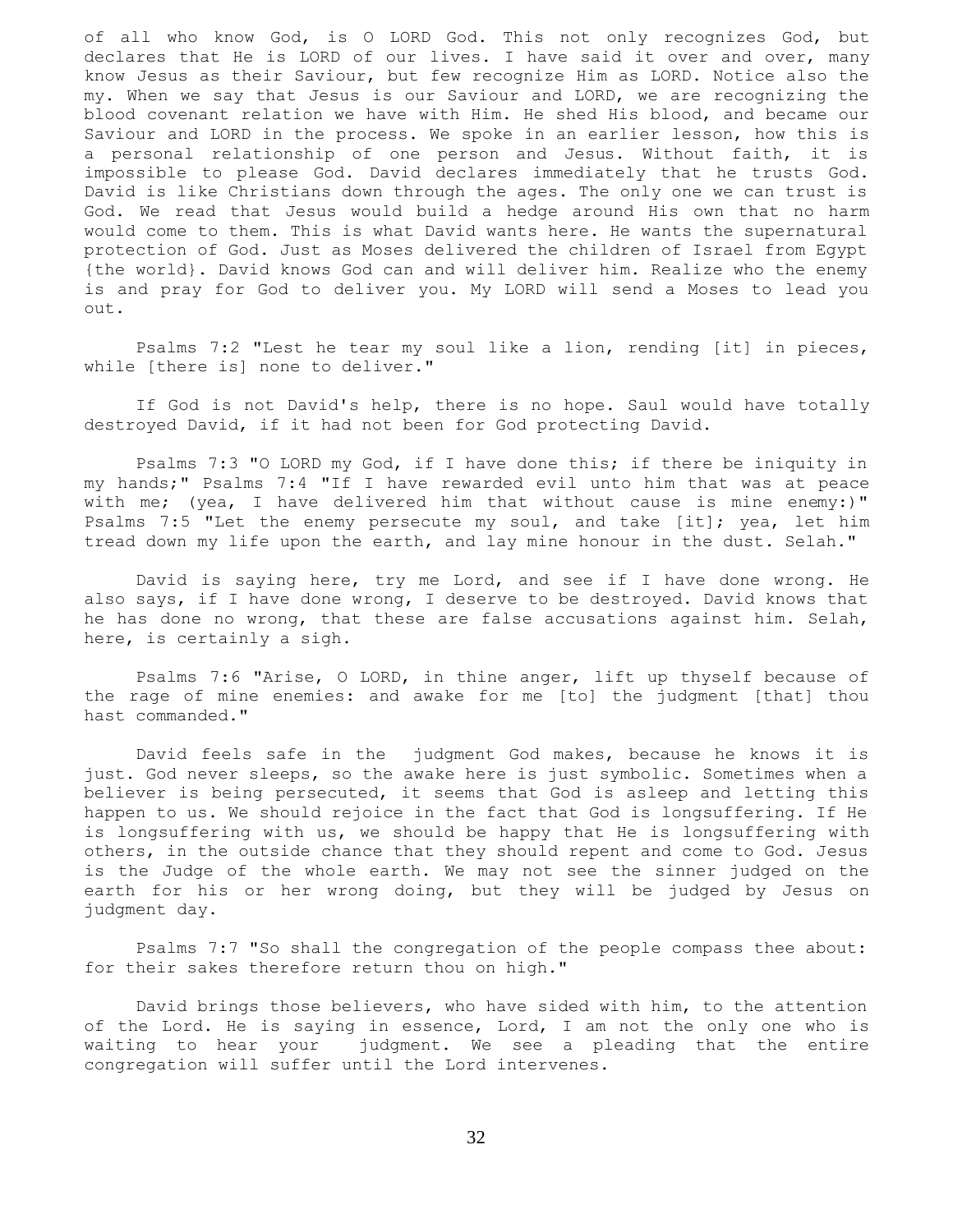Psalms 7:8 "The LORD shall judge the people: judge me, O LORD, according to my righteousness, and according to mine integrity [that is] in me."

 David shows, in this, that to the best of his ability, he has followed the ways of God. David feels that he is not afraid to be judged by a righteous Judge. David feels that he has nothing to worry about from God. We Christians could look at this and know that we could not stand before the righteous Judge in our own right, but we have an agreement with God that the righteousness of Christ will save us from judgment. We need not run away from the righteous Judge, any more than David did here. When God the Father looks at the Christian, He sees the blood of His righteous Son, Jesus Christ.

 Psalms 7:9 "Oh let the wickedness of the wicked come to an end; but establish the just: for the righteous God trieth the hearts and reins." Psalms 7:10 "My defence [is] of God, which saveth the upright in heart."

 Christians are looking forward to the time when they can stand before the righteous Judge and hear the Lord say, well done thy good and faithful servant. They are also thinking, Lord how long will it be until the righteous Judge brings to an end the works of the evil ones? God does not judge by what we say, or from the appearances from the outside. God judges the heart of man. Many who profess to be Christians will be turned away, and Jesus will say, I never knew you. Jesus looks into the heart of man and judges by what He sees. Jesus is the advocate of the true believer. I John 2:1 "My little children, these things write I unto you, that ye sin not. And if any man sin, we have an advocate with the Father, Jesus Christ the righteous:" Our defense is belief in Jesus Christ.

 Psalms 7:11 "God judgeth the righteous, and God is angry [with the wicked] every day." Psalms 7:12 "If he turn not, he will whet his sword; he hath bent his bow, and made it ready."

 II Peter 3:9 "The Lord is not slack concerning his promise, as some men count slackness; but is longsuffering to us-ward, not willing that any should perish, but that all should come to repentance." God wants all to be saved. As we have said so many times, the righteous are those who have accepted Jesus as their Saviour and have been washed in His blood. We have taken on His righteousness. Jesus is the Judge of all the world. Sin is anything that displeases God. God not only hates sin, but is angry with those who continue in sin. There is a day of judgment coming. Then it will be too late to repent.

 Psalms 7:13 "He hath also prepared for him the instruments of death; he ordaineth his arrows against the persecutors."

 Matthew 25:32 "And before him shall be gathered all nations: and he shall separate them one from another, as a shepherd divideth [his] sheep from the goats:" Matthew 25:33 "And he shall set the sheep on his right hand, but the goats on the left." Matthew 25:34 "Then shall the King say unto them on his right hand, Come, ye blessed of my Father, inherit the kingdom prepared for you from the foundation of the world:" Matthew 25:41 "Then shall he say also unto them on the left hand, Depart from me, ye cursed, into everlasting fire, prepared for the devil and his angels:" There is a day of reckoning coming and Jesus Christ the righteous is the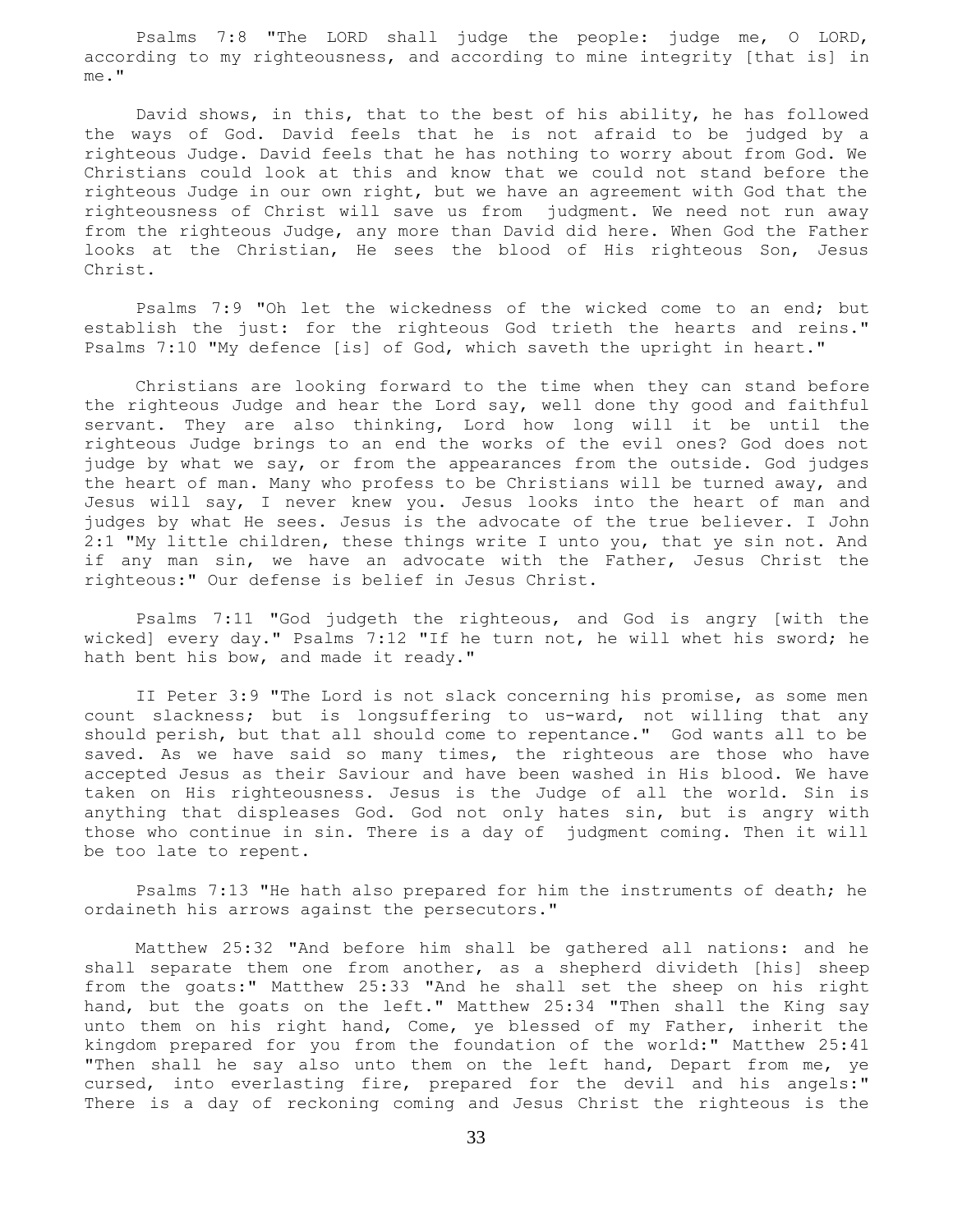Judge. You can see from the verses here, the terrible fate of those who neglect so great salvation.

 Psalms 7:14 "Behold, he travaileth with iniquity, and hath conceived mischief, and brought forth falsehood." Psalms 7:15 "He made a pit, and digged it, and is fallen into the ditch [which] he made." Psalms 7:16 "His mischief shall return upon his own head, and his violent dealing shall come down upon his own pate."

We see from these Scriptures that, the sinner mentioned here has no one to blame but himself. God gave him a chance, and he refused it. This person mentioned above is not just a sinner, but is, in fact, full of sin. The fate he planned for others has come unto him. Jesus really does not have to judge him, his own choices here on this earth judge him guilty as charged. We must remember that God is not only a loving God and a forgiving God, but He is, also, the Judge of the world. This man has been weighed in the balance and been found guilty as charged.

 Psalms 7:17 "I will praise the LORD according to his righteousness: and will sing praise to the name of the LORD most high."

 We find that David, as well as all those who have received the righteousness of Christ, have much to rejoice about. Philippians 2:10 "That at the name of Jesus every knee should bow, of [things] in heaven, and [things] in earth, and [things] under the earth;" Philippians 2:11 "And [that] every tongue should confess that Jesus Christ [is] Lord, to the glory of God the Father." Not only will all praise the name of Jesus which is above all names, but all will bow to that name, as well.

 The theme, to me, in this Psalm is the separation of the righteous and the unsaved by the righteous Judge Jesus Christ our Lord.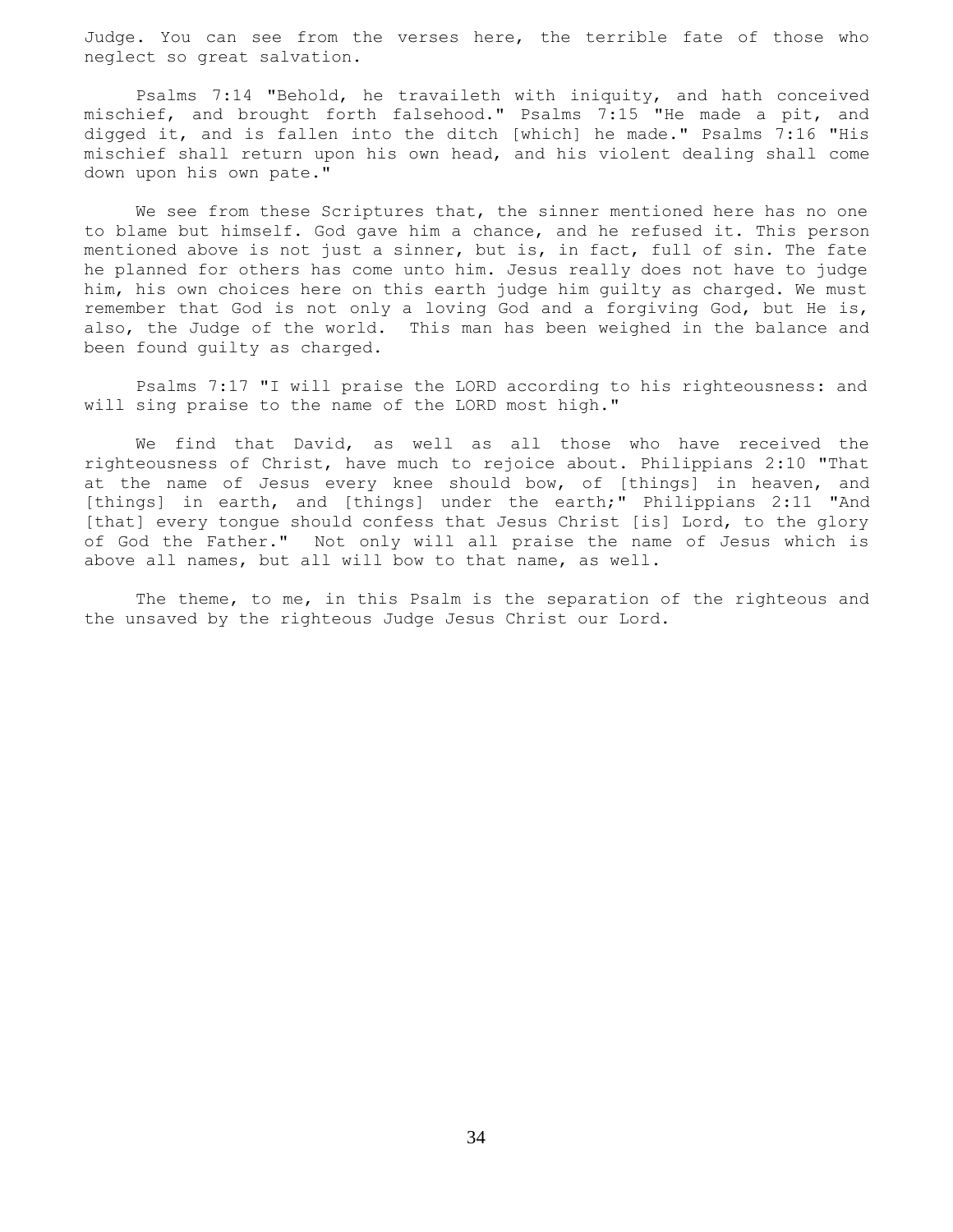# Psalms 7 Questions

| 1.    | What is the song concerning that David sang unto the LORD in<br>chapter 7? |
|-------|----------------------------------------------------------------------------|
| $2$ . | Of what tribe was Cush?                                                    |
| 3.    | What personal name does David call God in verse 1?                         |
| 4.    | What request did David make to God in verse 1?                             |
| 5.    | The Strong's Concordance says Shiggaion means what?                        |
| 6.    | What name do many noted scholars call this Psalm?                          |
| 7.    | Who accused David before Saul?                                             |
| 8.    | When we say Jesus is our Saviour and Lord, what are we                     |
|       | recognizing?                                                               |
| 9.    | Who delivered the Israelites from Egypt?                                   |
|       | 10. What does Egypt symbolize?                                             |
|       | 11. What would Saul have done to David, if God had not protected him?      |
|       | 12. David says, if he has done wrong, what does he deserve?                |
|       | 13. Why does David feel safe in the judgment of God?                       |
|       | 14. God is not neglecting punishing the evil ones, but is                  |
|       |                                                                            |
|       | 15. When will the sinner be judged and by whom?                            |
|       | 16. In verse 8, David says to judge him, how?                              |
|       | 17. When God the Father looks at the Christian, what does He see?          |
|       | 18. What 2 things does the righteous God try from verse 9?                 |
|       | 19. What are the Christians looking forward to hearing Jesus say on        |
|       | judgment day to them?                                                      |
|       | 20. Who is our Advocate with the Father?                                   |
|       | 21. How often is God angry with the wicked?                                |
|       | 22. Quote 2 Peter chapter 3 verse 9.                                       |
|       | 23. What is sin?                                                           |
|       | 24. What does the 25th chapter of Matthew tell us about the                |
|       | separation of the saved and lost?                                          |
|       | 25. Who has the sinner to blame for his fate?                              |
|       | 26. Who will bow to the name of Jesus?                                     |
|       | 27. What does the author think is the theme of chapter 7?                  |
|       |                                                                            |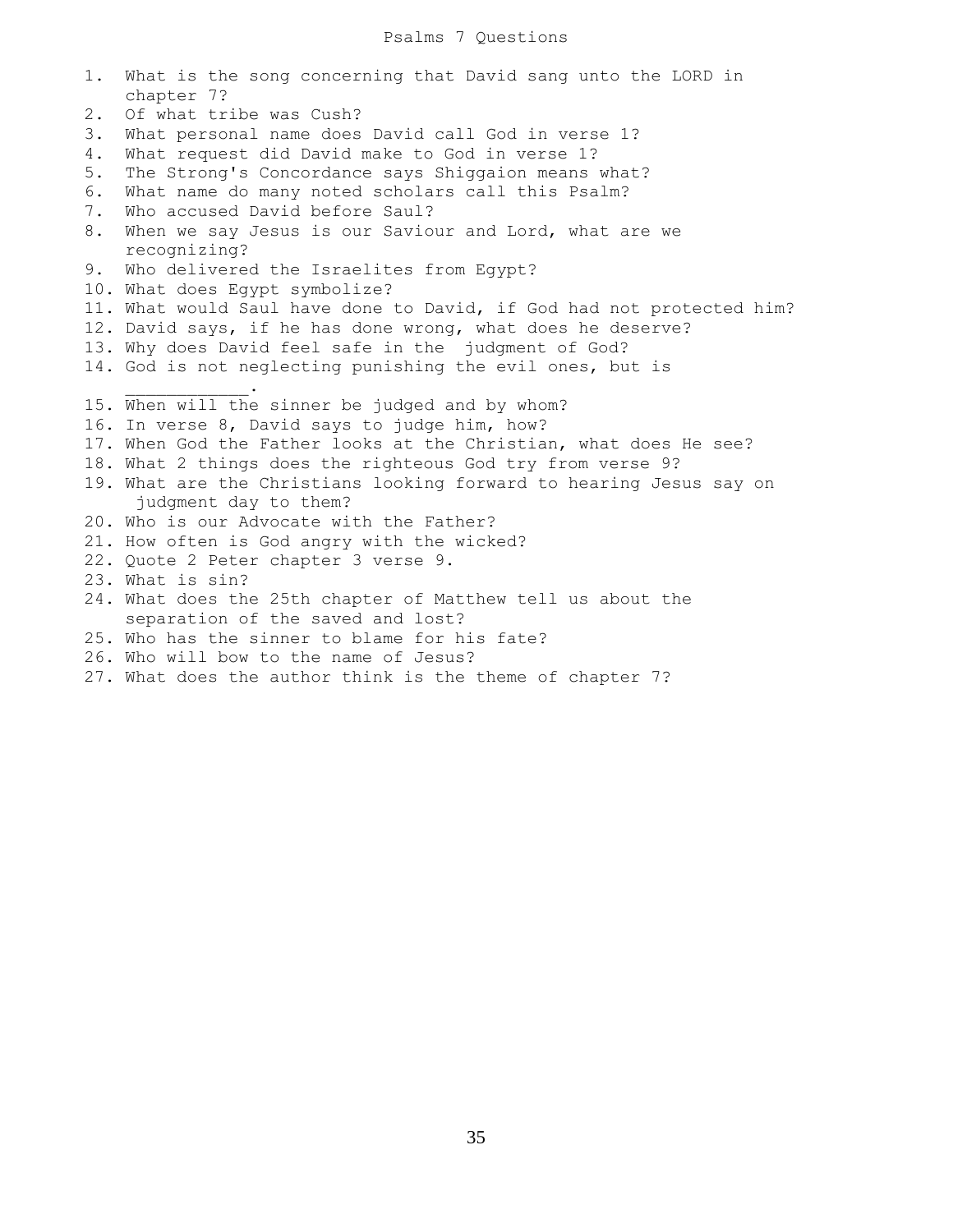#### PSALMS 8

We will begin this lesson by giving the Psalm in metre.

# THE PSALMS OF DAVID IN METRE

# Chapter 8

- Verse 1 "Lord, our Lord, o'er earth's vast frame, How exalted is thy name! Who hast set thy glory bright Far above the heavens height."
- Verse 2 "From the mouth of children young, From the infant's lisping tongue, Matchless strength thou hast ordained, Thus, thy vengeful foes restrained."
- Verse 3 "When thy heavens I survey, Which thy fingers' work display, When the moon and stars I see Ordered all by thy decree;"
- Verse 4 "What is man that in thy mind Him a constant place should find? What the son of man that he Should be visited by thee?
- Verse 5 "Thou his station didst ordain Just below the angel train; Glory thou hast o'er him shed, And with honor crowned his head."
- Verse 6 "Thou hast given him command O'er the creatures of thy hand; And beneath his feet hast laid All the works which thou hast made."
- Verse 7 "Flocks and cattle, every tribe, Beasts that in the field abide, Birds that through the heavens roam, Fish that make the sea their home."
- Verse 8 "Every living thing that strays Through the oceon's secret ways. Lord, our Lord, o'er earth's vast frame, How exalted is thy name."

 Now, we will begin the verse by verse study of the King James version of chapter 8 of Psalms. Psalms 8:1 "{To the chief Musician upon Gittith, A Psalm of David.} O LORD our Lord, how excellent [is] thy name in all the earth! who hast set thy glory above the heavens."

 Is it not wonderful to be able to say my God? Sometimes I feel a warmness that is unexplainable in the human realm when I say, my God. It is as if He is ours alone. And He is to each individual. He is our personal God. Christianity is personal. The fact that I am a Christian is personal between me and Jesus. My Christianity does not depend on what others think or expect of me. Jesus Christ did not take a vote to see if I was good enough to become a Christian, or not. He just said, if you believe in your heart and confess with your mouth, you shall be saved. It does not matter what I was before, He will save me. It really does not matter what my mother and daddy before me believed. He cares that I believe He is my Saviour, that He rose from the grave, and that He is coming back for me. Jesus wants to be Lord of everyone, and is, in fact, the Lord of all. He is the Saviour of those who believe. The name of Jesus is above all names in the earth. Jesus' name is in all the world. It matters not whether you are Asiatic, Caucasian or Negroid. All have heard his name. The name, in verse one above, is Jehovah. The name, in Philippians chapter 2 verses 9 and 10, is Jesus. They are one and the same. He is called Mighty God, Prince of Peace, The Branch, The Bread, The Life, The Light, and many more. He was the Word of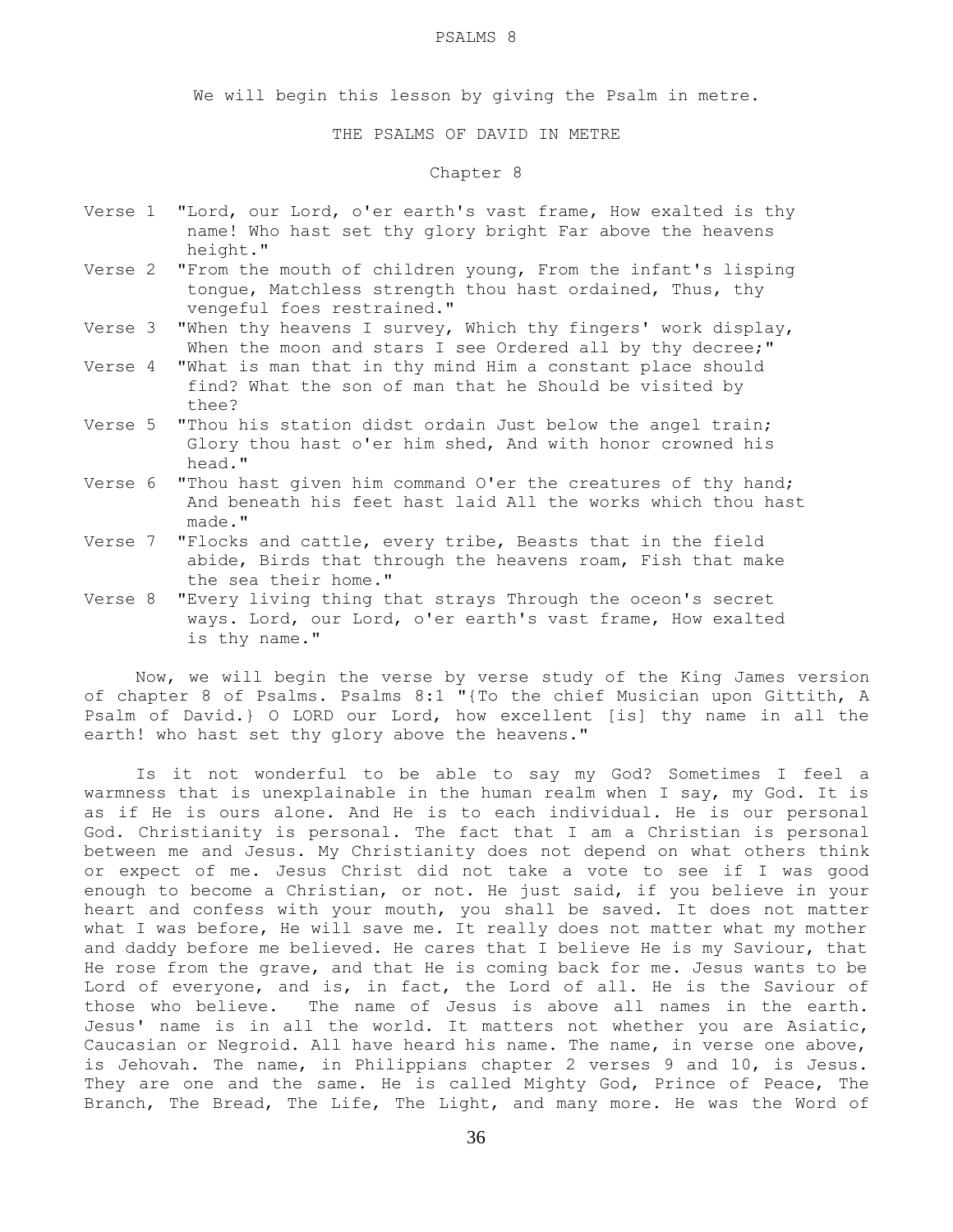God in heaven, before He came to the earth as our Saviour. He was called Emmanuel {God with us}. All of these names refer to the One, the I Am, that you and I refer to as Jesus Christ. All things that you could think of that are beautiful and good on this earth are a description of Him. There is no other name that stirs your soul. A few years ago, I was traveling through the Canadian Rockies with my husband, brother, and other members of our family. We stopped at an exceptionally beautiful spot. We all got out of our vehicles and began to view the overwhelming beauty around us. I began to cry. There was such an awareness of God and His majesty that all of us were touched. We stood on the side of the road and prayed a prayer of thanksgiving to God who was so far above anyone or anything on this earth. My brother commented that only a fool could look at this magnificent beauty surrounding us and say, there is no God. We were all deeply moved by what we had seen. The interesting thing is; the glory we had seen, paled by comparison to what we will see in heaven.

 Psalms 8:2 "Out of the mouth of babes and sucklings hast thou ordained strength because of thine enemies, that thou mightest still the enemy and the avenger."

 The one thing that really stands out, to me in this, is who stills the enemy. Zechariah 4:6 "Then he answered and spake unto me, saying, This [is] the word of the LORD unto Zerubbabel, saying, Not by might, nor by power, but by my spirit, saith the LORD of hosts." It is not how strong we are, or how many there are of us, that wins the war. It is how strong is Jesus in me. In the 11th chapter of Isaiah we read that a little child shall lead them. Matthew 19:14 "But Jesus said, Suffer little children, and forbid them not, to come unto me: for of such is the kingdom of heaven." This could even be speaking of little children in understanding, also. Christians are called little children. Whichever it means, it is not in our power that we do anything but rather that we are ordained of God to do the job. In the following Scripture we can easily see that, it is in His power, and not ours, that we do the will of God. I John 4:4 "Ye are of God, little children, and have overcome them: because greater is he that is in you, than he that is in the world."

 Psalms 8:3 "When I consider thy heavens, the work of thy fingers, the moon and the stars, which thou hast ordained;"

 Not only mankind is the creation of God, but all the heavenlies as well. Look into the heavens at night and see the works of God. Astronomers are, even now, still finding moons and stars they never knew existed. How could mere man ever try to compare himself with so great a God?

 Psalms 8:4 "What is man, that thou art mindful of him? and the son of man, that thou visitest him?"

 If you have ever flown in an airplane and looked back to the earth, you have seen just how insignificant one person looks. The idea that God would look to this earth and love us as an individual is almost beyond our comprehension. Why does God love us so much that He sent His Son to save us? We could give a thousand answers, such as we are His creation, we are made in His image, or any other reason, but it does not seem to be enough reason. One of my favorite songs is {Who Am I}. I would like to share a few statements from that song here. Who am I that a King would bleed and die for? Who am I that He would say, not my will thine for? The answer I may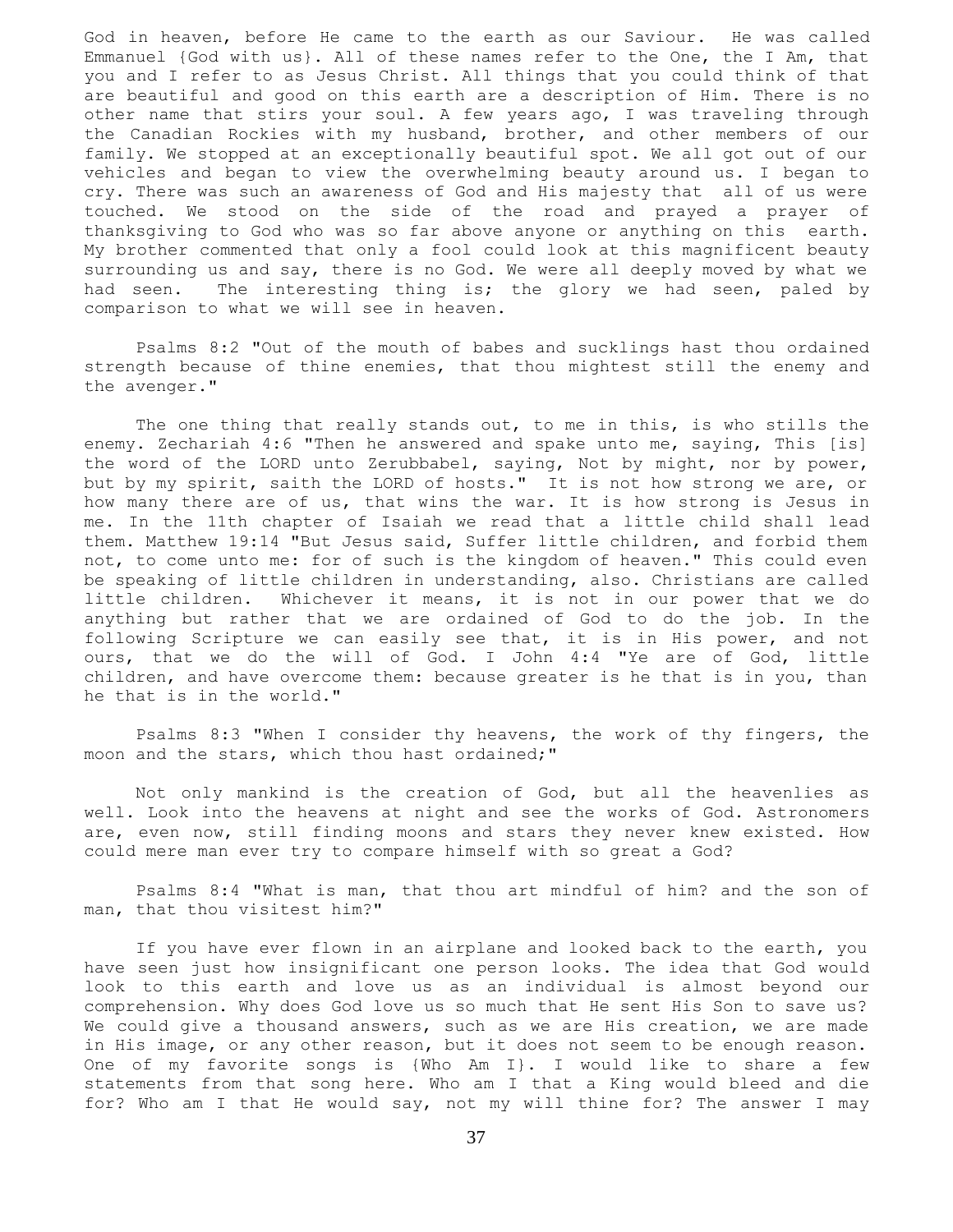never know; why He ever loved me so; that to an old rugged cross He'd go for who am I? This is a very big question isn't it? I can truthfully say I do not know. The love that God had for man will always be a mystery. John 3:16 "For God so loved the world, that he gave his only begotten Son, that whosoever believeth in him should not perish, but have everlasting life." There is no way to understand it, just accept His love.

 Psalms 8:5 For thou hast made him a little lower than the angels, and hast crowned him with glory and honour.

 My own opinion of this is that man is lower than the angels, while he is housed in flesh. We do know that the Scripture says that Jesus was made a little lower than the angels for suffering on the cross. Hebrews 2:9 But we see Jesus, who was made a little lower than the angels for the suffering of death, crowned with glory and honour; that he by the grace of God should taste death for every man. You see, Jesus was far above the angels, but took on the form of flesh to suffer for your sins and my sins. God thought so much of man, that He created the earth, and the heavens, and everything in it for the use of man. God had everything prepared for man before He created man. The spirit of man was breathed into him by God, and man became a living soul. It was the flesh of man that was made from the dirt of the earth. This Scripture above is twofold. Mankind was the climax of God's creation. Man was given dominion over the earth and everything in it. The part of man that was less than the angels was the flesh of man. It was the flesh of man that caused him to fall and be driven from the garden of Eden. Man was to rule over the animals. God even let Adam name all the animals, showing his authority over them. The fall of man was brought about by man following his flesh, instead of his spirit.

 We see that Jesus was above the angels in heaven, being the very Son of God. Jesus took on the flesh of man and its weakness {flesh of Jesus became less than the angels} to restore mankind to his original state with God. In fact, the blood of Jesus, was shed to pay the price for our sin. Jesus took our sin on His body, and we took on His righteousness. We are now sons of God. Adopted into the family of God. Jesus bought us for the Father with His precious blood. We are no longer lower than the angels, but in fact, we are brothers of Jesus. We will reign with Him when He returns to the earth as King of kings and Lord of lords. When we are raised in our spiritual body, we shall reign with Jesus as His subordinates. I will repeat Hebrews 2:9 "But we see Jesus, who was made a little lower than the angels for the suffering of death, crowned with glory and honour; that he by the grace of God should taste death for every man."

 Psalms 8:6 "Thou madest him to have dominion over the works of thy hands; thou hast put all [things] under his feet:"

Psalms 8:7 "All sheep and oxen, yea, and the beasts of the field;"

Psalms 8:8 "The fowl of the air, and the fish of the sea, [and whatsoever] passeth through the paths of the seas."

 We will see from the following Scripture that, God has always wanted man to have dominion over all the things in the earth. Genesis 1:26 "And God said, Let us make man in our image, after our likeness: and let them have dominion over the fish of the sea, and over the fowl of the air, and over the cattle, and over all the earth, and over every creeping thing that creepeth upon the earth." It was the lust of the flesh of mankind that caused him to fall. Jesus paid in full the account of all mankind on the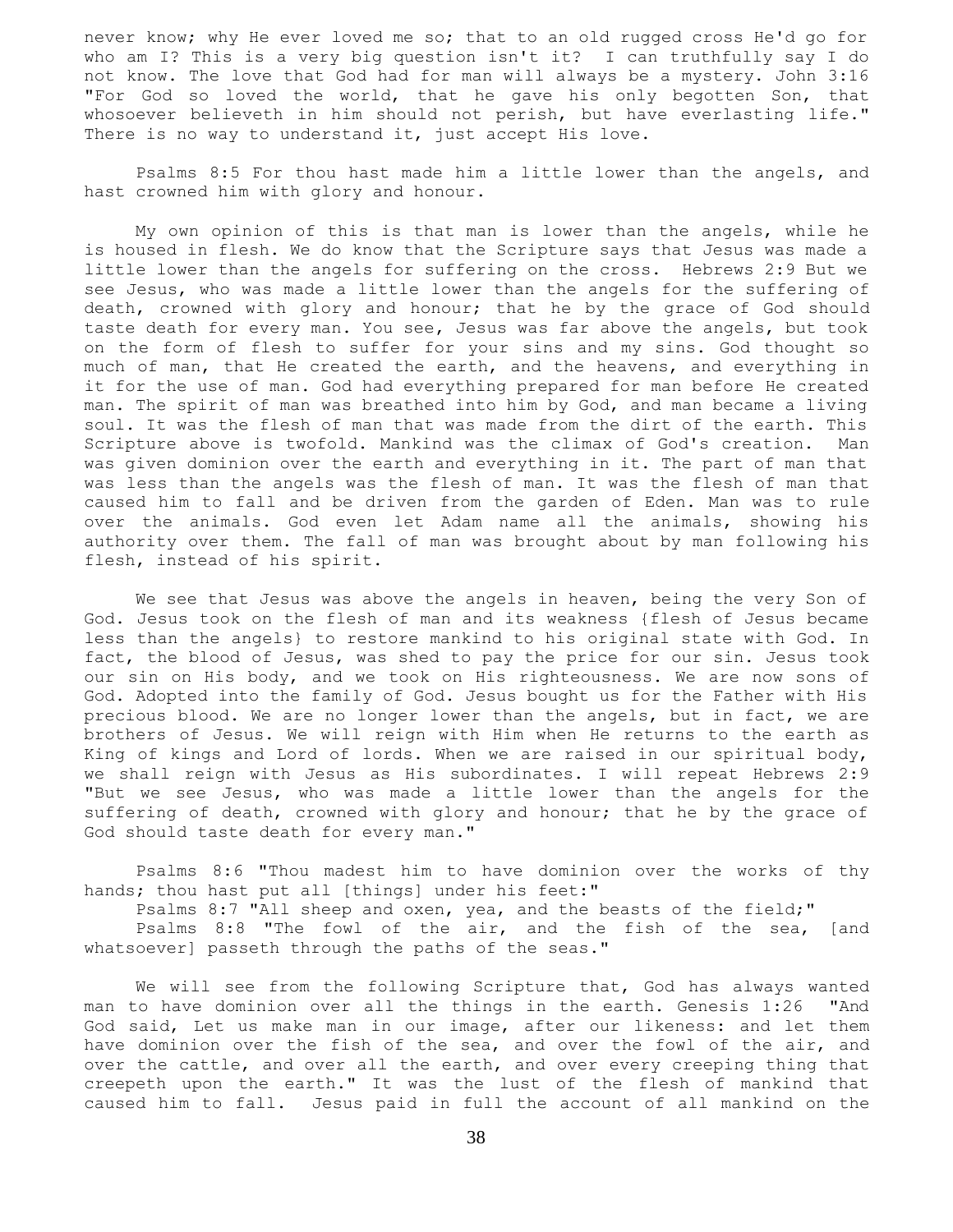cross. Jesus restored man to his original state with God on the cross of Calvary. God has always wanted man to live in the garden of Eden. Heaven is actually a restoration of the garden of Eden to mankind. Since the garden of Eden was just a shadow of the garden in heaven, it was not as beautiful, or as great. It has not entered the heart of man the wonderful things in store for the Christians in heaven. I Corinthians 2:9 "But as it is written, Eye hath not seen, nor ear heard, neither have entered into the heart of man, the things which God hath prepared for them that love him."

 Psalms 8:9 "O LORD our Lord, how excellent [is] thy name in all the earth!"

 Here, again, we see David expressing our own feelings about God. Not only is the name of Jesus Christ above all others, but we Christians are allowed to share in part of that name. How can we live as to glorify the name of the Lord in all we do? With everything that is within me, I glorify His name.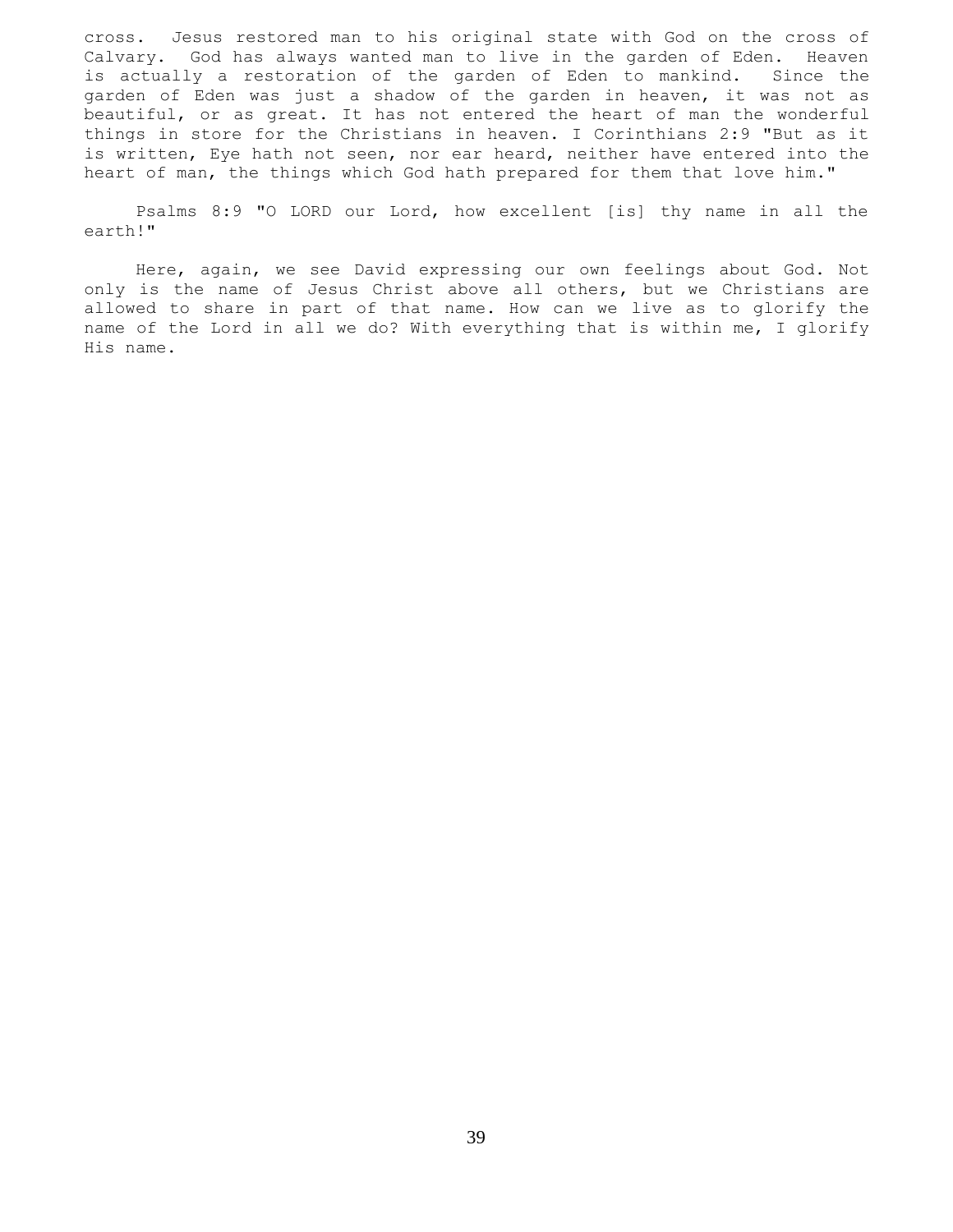### Psalms 8 Questions

1. What are we saying, when we say, my God? 2. Does my Christianity depend on what others think? 3. What must we believe to be saved? 4. Who is Jesus Lord of? 5. Who can call Jesus Saviour and it be true? 6. In verse 1, what is the word LORD? 7. What name, in Philippians chapter 2 verse 10, is the same person as in verse 1 here? 8. Give at least 5 names for this same person as in verse 1. 9. What does Emmanuel mean? 10. Out of the mouths of \_\_\_\_\_ and \_\_\_\_\_\_\_\_\_\_ hast thou ordained strength because of thine enemies. 11. Quote Zechariah chapter 4 verse 6. 12. It is not how strong I am that wins the war, but by what? 13. In 1 John chapter 4 verse 4, the Christians are called what? 14. Why do so many astronomers believe in God? 15. What is man that thou art mindful  $\frac{1}{\sqrt{2}}$ 16. Why does God love us so much? 17. What are some of the unbelievable things that God has done for us? 18. Who am I that God would do this? 19. Quote John chapter 3 verse 16. 20. Thou hast made him a little lower than the angels, and crowned him with and 21. In what is man a little lower than the angels? 22. Why was Jesus made a little lower than the angels? 23. Who did God create the earth for? 24. How did man become a living soul? 25. What brought the fall of man? 26. Why did Jesus take on the flesh of man? 27. What paid the price in full for our sin? 28. What is the elevated state of the Christian now? 29. What were some of the things man was made to have dominion over? 30. What is heaven really? 31. How can we glorify the name of the LORD?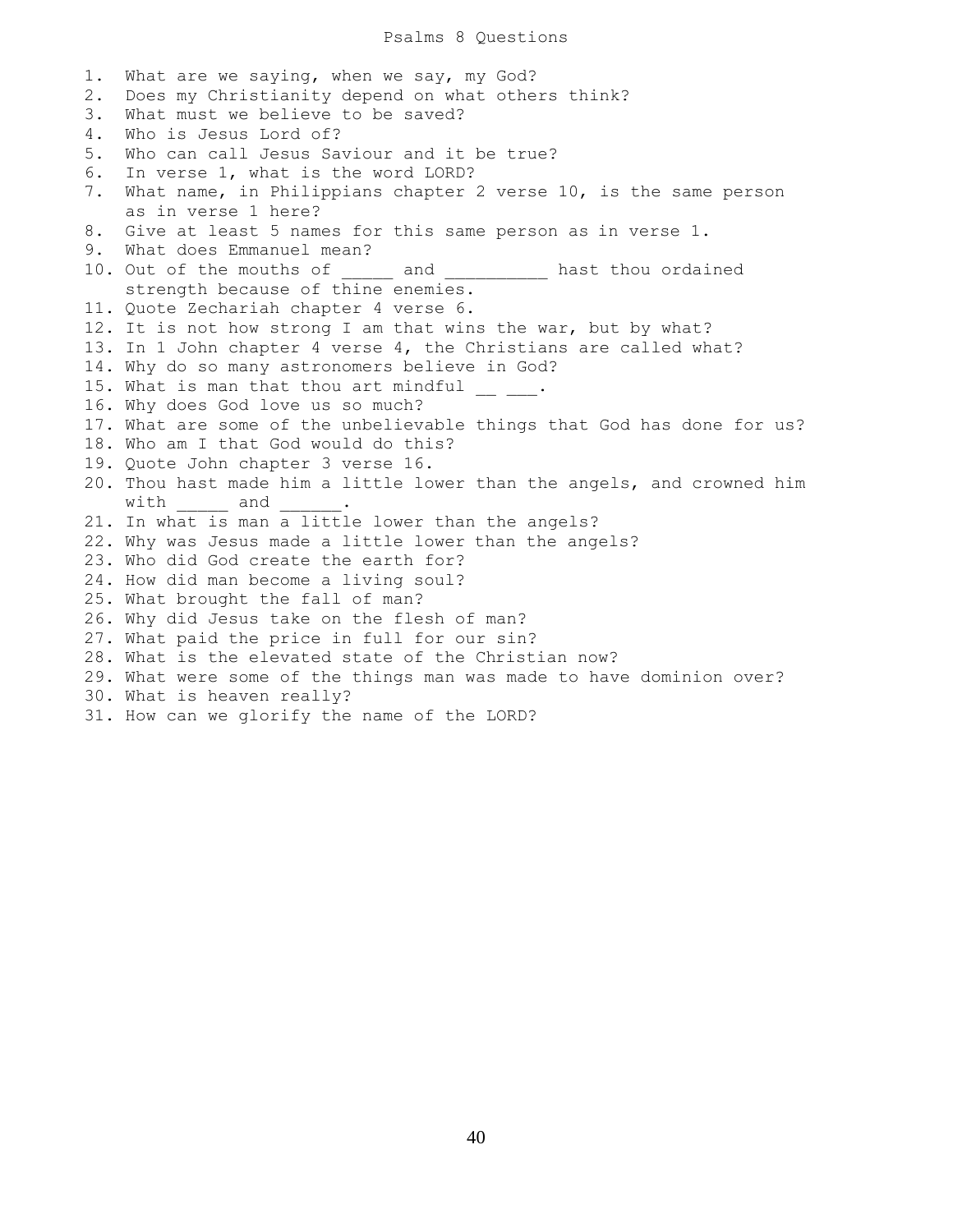#### PSALMS 9

We will begin by giving this Psalm in metre.

## THE PSALMS OF DAVID IN METRE

# Chapter 9

| Verse 1 | "My heart shall praise the Lord, Thy wonders I'll proclaim;<br>In thee, Most High, I'll greatly joy, And celebrate thy                            |
|---------|---------------------------------------------------------------------------------------------------------------------------------------------------|
| Verse 2 | name."<br>"Lord, when my foes turn back, They perish at thy sight;<br>Thou hast maintained my righteous cause, Enthroned, thou<br>judgest right." |
| Verse 3 | "Thou heathen hast rebuked, The wicked overthrown;<br>And blotted out their very name; It shall no more be known."                                |
| Verse 4 | "The foe in ruin lies, Made desolate and waste;<br>His cities all hast thou destroyed, Their memory erased."                                      |
| Verse 5 | "But God shall ever reign, His throne eternal stands;<br>He'll judge the world in righteousness, And rule by just<br>commands."                   |
| Verse 6 | "A refuge God will be, For those whom foes oppress;<br>A tower of strength he ever proves In seasons of distress."                                |
| Verse 7 | "And they that know thy name, In thee their trust will place;<br>For thou hast not forsaken them That truly seek thy face."                       |
| Verse 8 | "Sing praise to Zion's God, And all his works declare;<br>When he inquireth after blood, He makes the meek his care."                             |
| Verse 9 | "Lord, see what I endure From foes that do me hate;<br>Have mercy, thou, who liftest me From death's devouring<br>qate."                          |
|         | Verse 10 "That I in Zion's gate May utter all thy praise;<br>And may, in thy salvation great, A song of gladness raise."                          |
|         | Verse 11 "The heathen nations sink In pits which they prepared;<br>And in the nets which they have hid, Their own feet fast are<br>snared."       |
|         | Verse 12 "The Lord Most High is known By judgment he hath wrought;<br>For sinners' hands have made the snares By which their feet<br>are caught." |
|         | Verse 13 "The wicked into hell Shall yet be turned with shame;<br>And all the nations that forget The Lord's most holy name."                     |
|         | Verse 14 "The Lord will not forget The needy when they cry;<br>Nor always disappoint the poor, Who on his word rely."                             |

Verse 15 "Rise, let not man prevail, Judge heathen in thy sight; That they may know themselves but men, The nations, Lord, affright."

 We will now begin the verse by verse study of this chapter of Psalms. Psalms 9:1 "{To the chief Musician upon Muthlabben, A Psalm of David.} I will praise [thee], O LORD, with my whole heart; I will shew forth all thy marvellous works."

 We see a determined David here. I will praise thee. He is determined to praise the Lord. We, like David, must determine in our heart to praise the Lord. Sometimes it has to be determination that causes us to praise. Circumstances make us want to mourn, when we should be praising. We must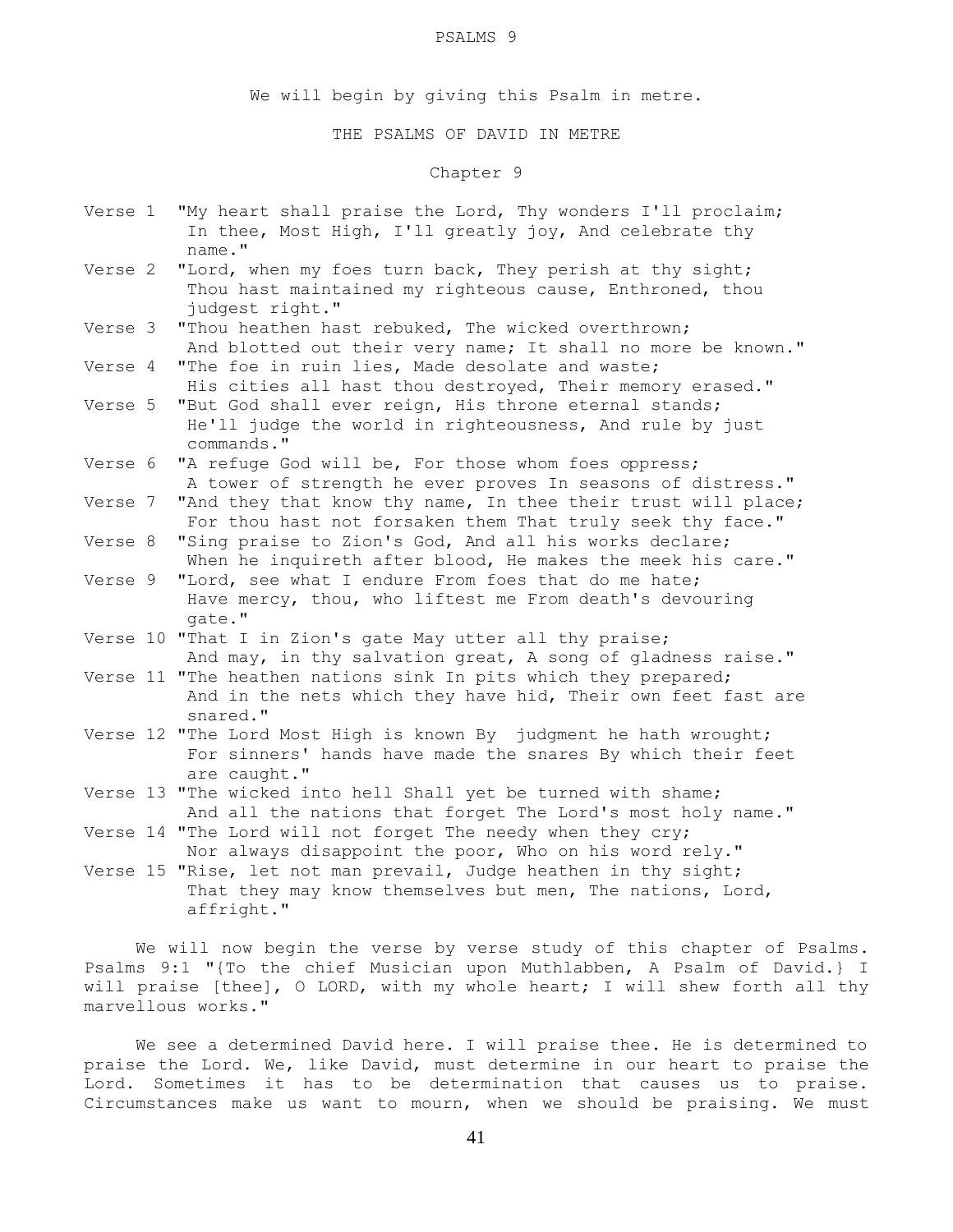remind ourselves of all of the marvelous works of God. The following Scripture should be our attitude toward God. Hebrews 13:15 "By him therefore let us offer the sacrifice of praise to God continually, that is, the fruit of [our] lips giving thanks to his name."

 Psalms 9:2 "I will be glad and rejoice in thee: I will sing praise to thy name, O thou most High."

 Songs lift the spirit of man. We should all practice praising God in song. Praise Him from whom all blessings flow. Isaiah 51:11 "Therefore the redeemed of the LORD shall return, and come with singing unto Zion; and everlasting joy [shall be] upon their head: they shall obtain gladness and joy; [and] sorrow and mourning shall flee away." The joy of the Lord is our strength. We must recognize the fact that there is none greater than God. He is the most High.

 Psalms 9:3 "When mine enemies are turned back, they shall fall and perish at thy presence."

 When David came against Goliath, he came in the name of the most High God. We do not have to avenge our enemies. Romans 12:20 " Therefore if thine enemy hunger, feed him; if he thirst, give him drink: for in so doing thou shalt heap coals of fire on his head." God fights the battles for us, if we are believers.

 Psalms 9:4 "For thou hast maintained my right and my cause; thou satest in the throne judging right."

 Just as David gave all the praise to God for the battles he won, we must praise God in all things. God is on the side of the righteous. His judgment is holy and right. Revelation 16:7 "And I heard another out of the altar say, Even so, Lord God Almighty, true and righteous [are] thy judgments."

 Psalms 9:5 "Thou hast rebuked the heathen, thou hast destroyed the wicked, thou hast put out their name for ever and ever."

 God is patient and forgiving. God gives plenty of time to repent, but, and if, they will not repent, His judgment falls hard upon them. This reminds me so much of the flood in Noah's time. Noah preached and warned of the impending doom, but no one listened. God said , It is enough and wiped them off the face of the earth. There is a time when God says, Enough. Do not wait that long to repent!

 Psalms 9:6 "O thou enemy, destructions are come to a perpetual end: and thou hast destroyed cities; their memorial is perished with them."

 Abraham pleaded for Sodom and Gomorrah, but there were not even ten righteous in the city. God rained down fire and brimstone to destroy the city and all who dwelled there, after the angels had dragged Lot, his wife, and their two daughters out. Wicked cities, take heed.

 Psalms 9:7 "But the LORD shall endure for ever: he hath prepared his throne for judgment."

42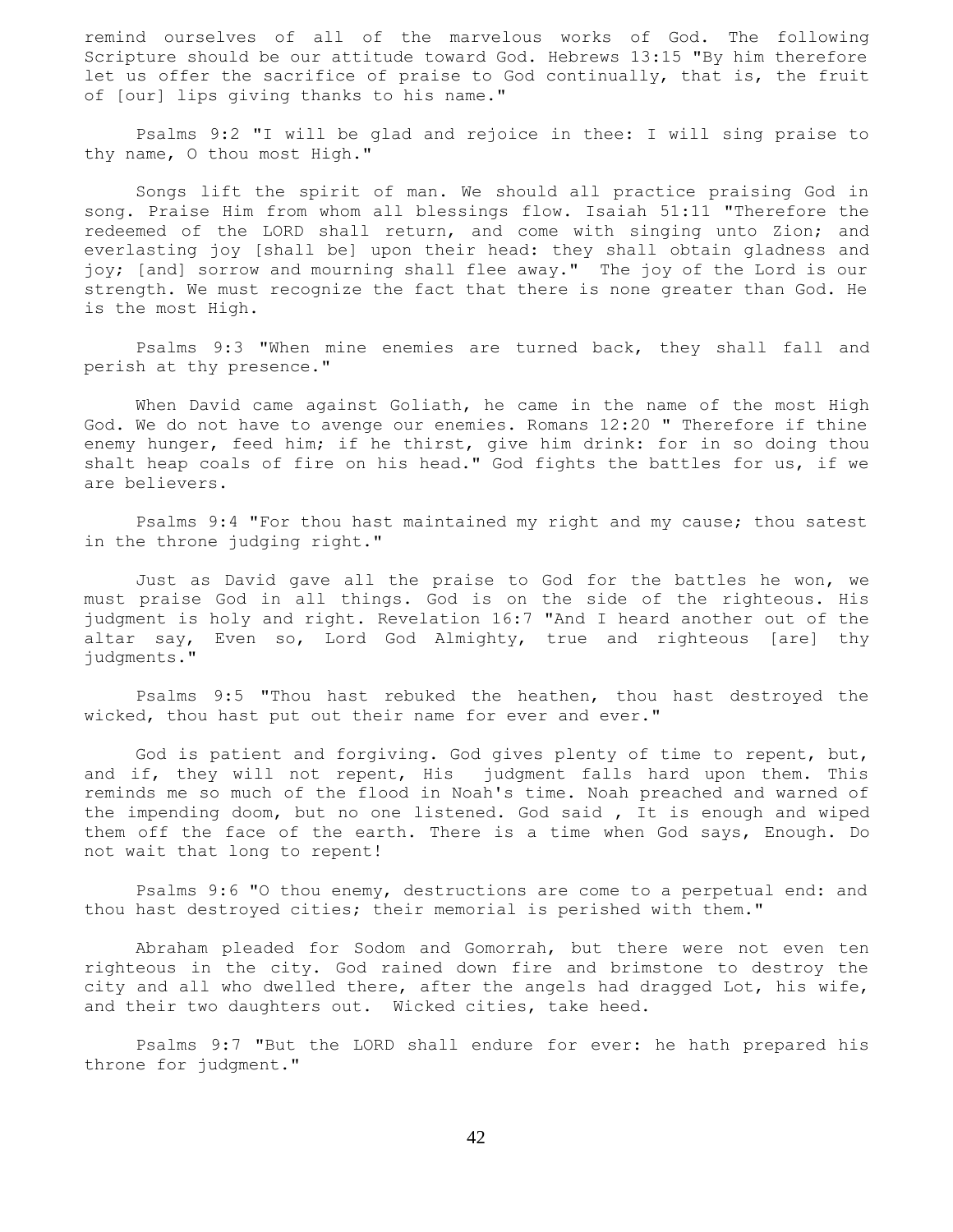God is established forever. He is Alpha and Omega, the Beginning and the End. There was no one before Him, and there will be no one after Him. He is forever. He is the Eternal One. He is the great I Am.

 Psalms 9:8 "And he shall judge the world in righteousness, he shall minister judgment to the people in uprightness."

 I Kings 8:32 "Then hear thou in heaven, and do, and judge thy servants, condemning the wicked, to bring his way upon his head; and justifying the righteous, to give him according to his righteousness." Jesus Christ is the Righteous Judge. We have discussed over and over in these lessons that, He is the only One worthy to judge. He separates the righteous for heaven and eternal life with Him from the ones who have rejected Him. Those who do not repent and accept Jesus as their Saviour are condemned to hell. II Timothy 4:8 "Henceforth there is laid up for me a crown of righteousness, which the Lord, the righteous judge, shall give me at that day: and not to me only, but unto all them also that love his appearing."

 Psalms 9:9 "The LORD also will be a refuge for the oppressed, a refuge in times of trouble."

 Psalms 46:1 "{To the chief Musician for the sons of Korah, A Song upon Alamoth.} God [is] our refuge and strength, a very present help in trouble." The word translated refuge, in verse 9 above, means hill front. David found safety from Saul in just such a place. Our safety is in the Lord. He builds a hedge of safety around the true believer. The blood of Jesus is our covering. The entire Sermon On The Mount was for those who are oppressed. In this life, there are troubles and trials, but remember, Jesus is our very present help.

 Psalms 9:10 "And they that know thy name will put their trust in thee: for thou, LORD, hast not forsaken them that seek thee."

 Psalms 37:25 "I have been young, and [now] am old; yet have I not seen the righteous forsaken, nor his seed begging bread." We find in the next Scripture that, one of the promises of God is that He will not forsake those who follow Him. Hebrews 13:5 "[Let your] conversation [be] without covetousness; [and be] content with such things as ye have: for he hath said, I will never leave thee, nor forsake thee." We find that just to call on the name of the Lord will save you. Acts 2:21 "And it shall come to pass, [that] whosoever shall call on the name of the Lord shall be saved." To read of the power of authority given those who believe in that name, read the 14th chapter of John beginning with the 12th verse.

 Psalms 9:11 "Sing praises to the LORD, which dwelleth in Zion: declare among the people his doings."

We find in most churches, then and now, the praise is usually accompanied by song. Zion, throughout the Bible, symbolizes the church. The best way to begin and end a service in the church is to sing praises to God. Most all songs tell a story of happenings in the Bible. One of the most beautiful songs of praise today, in my opinion, is Adoration. This is a song of praise to God which exalts Him above all others. Nearly all the songs in the song book are songs of praise to God, written by people who were moved upon by the Spirit of God.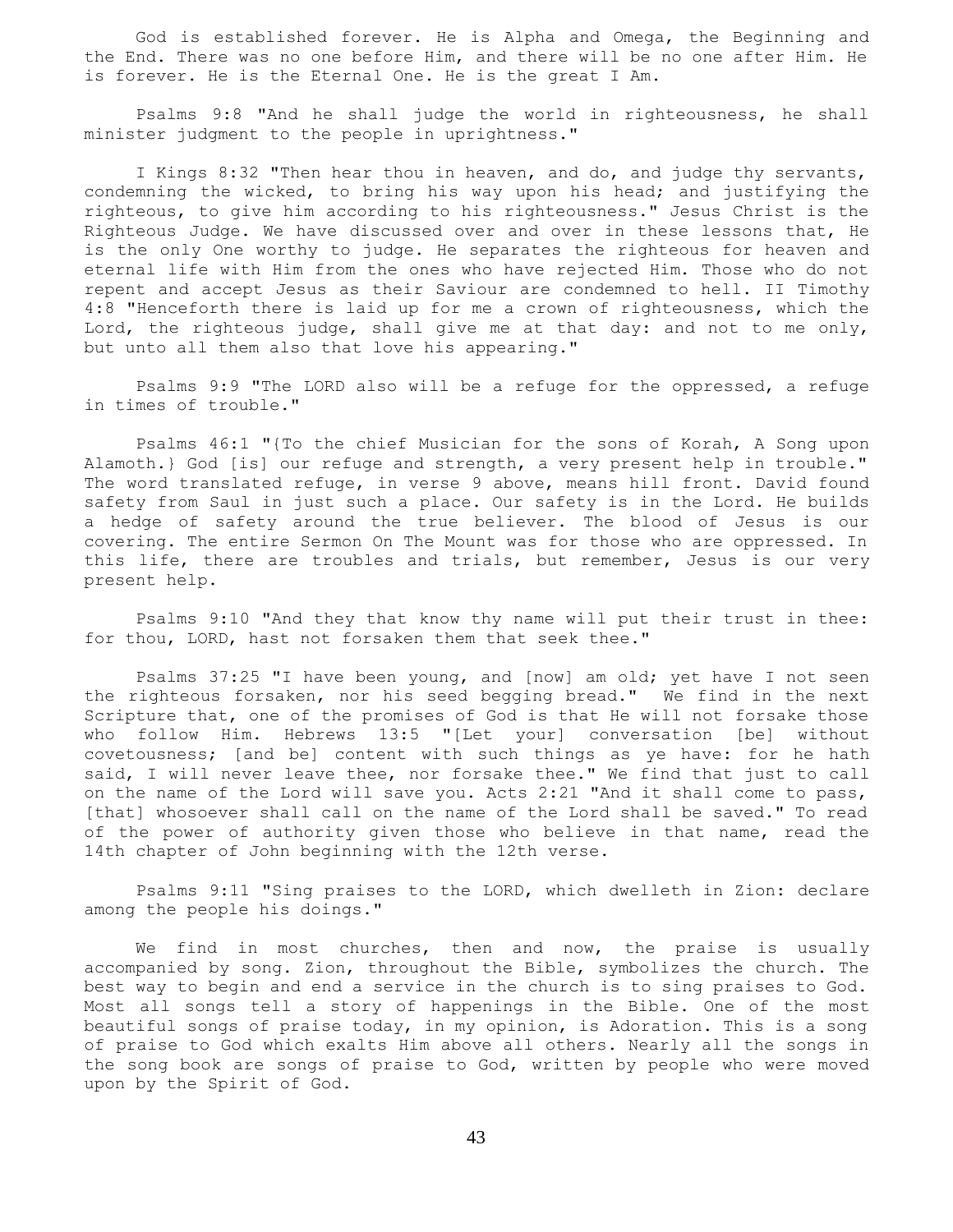Psalms 9:12 "When he maketh inquisition for blood, he remembereth them: he forgetteth not the cry of the humble."

 Those who shed their blood in the name of the Lord will not be forgotten. Stephen is a very good example of one who shed his blood for the gospel's sake. In death, he saw heaven open and Jesus standing to receive him. I Peter 5:6 "Humble yourselves therefore under the mighty hand of God, that he may exalt you in due time:"

 Psalms 9:13 "Have mercy upon me, O LORD; consider my trouble [which I suffer] of them that hate me, thou that liftest me up from the gates of death:"

 Psalms 9:14 "That I may shew forth all thy praise in the gates of the daughter of Zion: I will rejoice in thy salvation."

 The cry of all mankind is, Have mercy upon me O Lord. God hears and answers prayers of those who believe. God sees our problems, even before we pray and ask for help. The effectual fervent prayer of a righteous man availeth much. Jesus is salvation to all who will accept Him. We can not save ourself. The praise must all go to Jesus.

 Psalms 9:15 "The heathen are sunk down in the pit [that] they made: in the net which they hid is their own foot taken."

 Psalms 9:16 "The LORD is known [by] the judgment [which] he executeth: the wicked is snared in the work of his own hands. Higgaion. Selah."

 The wicked is without excuse. He is guilty as charged, because he has not accepted the forgiveness offered to him in Jesus Christ. The heathen {those who have totally rejected Jesus} made his own choice. He activated his own free will and rejected the Mercy of God. He stands before the Judge of all the earth with nothing but his own life. He is judged guilty of sin and worthy of death, because he did not accept Jesus Christ as the full payment for his sin. His righteousness is as filthy rags. The Lord is Just and must judge him lost.

 Psalms 9:17 "The wicked shall be turned into hell, [and] all the nations that forget God."

 Now, we see the terrible fate of all who reject Jesus as their Saviour. The individual, or the nation, that turns their back on God, wind up in hell.

 Psalms 9:18 "For the needy shall not alway be forgotten: the expectation of the poor shall [not] perish for ever."

 Some believers in the Lord Jesus Christ have no earthly wealth. The first few verses of John chapter 14 promises that Jesus is even now in heaven building a mansion for you and me. We may be poor in this world, but we have the greatest wealth known to man, when we have the gift of eternal life. Many very wealthy people would trade all of their wealth just to know their eternal life in heaven with Jesus was assured. We must be like Paul. He said, whatever state he found himself in, he was content.

 Psalms 9:19 "Arise, O LORD; let not man prevail: let the heathen be judged in thy sight." Psalms 9:20 "Put them in fear, O LORD: [that] the nations may know themselves [to be but] men. Selah."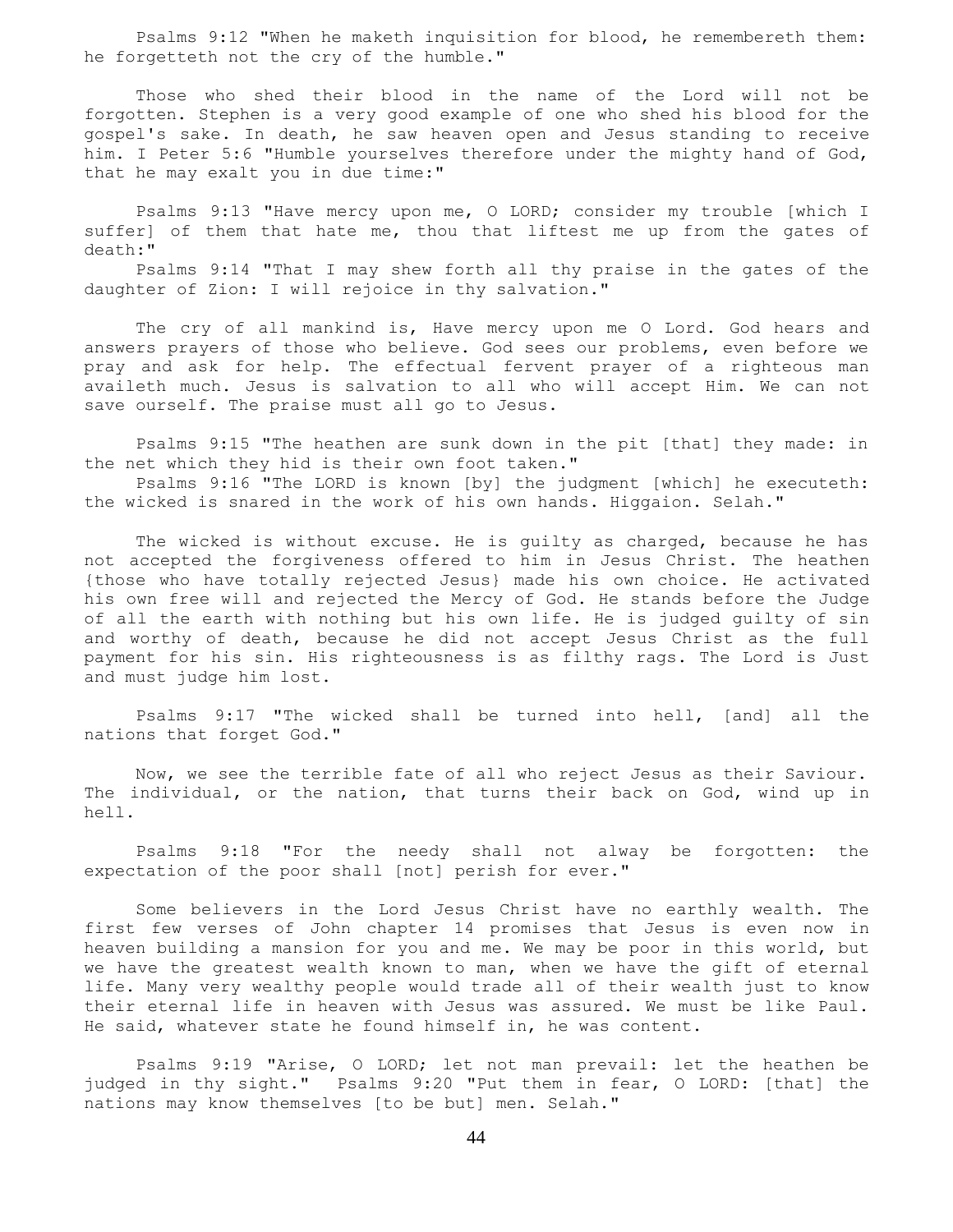Not only, will man not prevail over God, but neither did Lucifer. Men are not God. We are God's creation. He can do with us as He will. Man must realize that we are God's servants. We will never be God. We are what God allows us to be. Even kings and presidents are just men, subject to the will of God. Fear God, and reverence Him. Repent, and accept Jesus as full payment for your sins and then receive the gift of eternal life.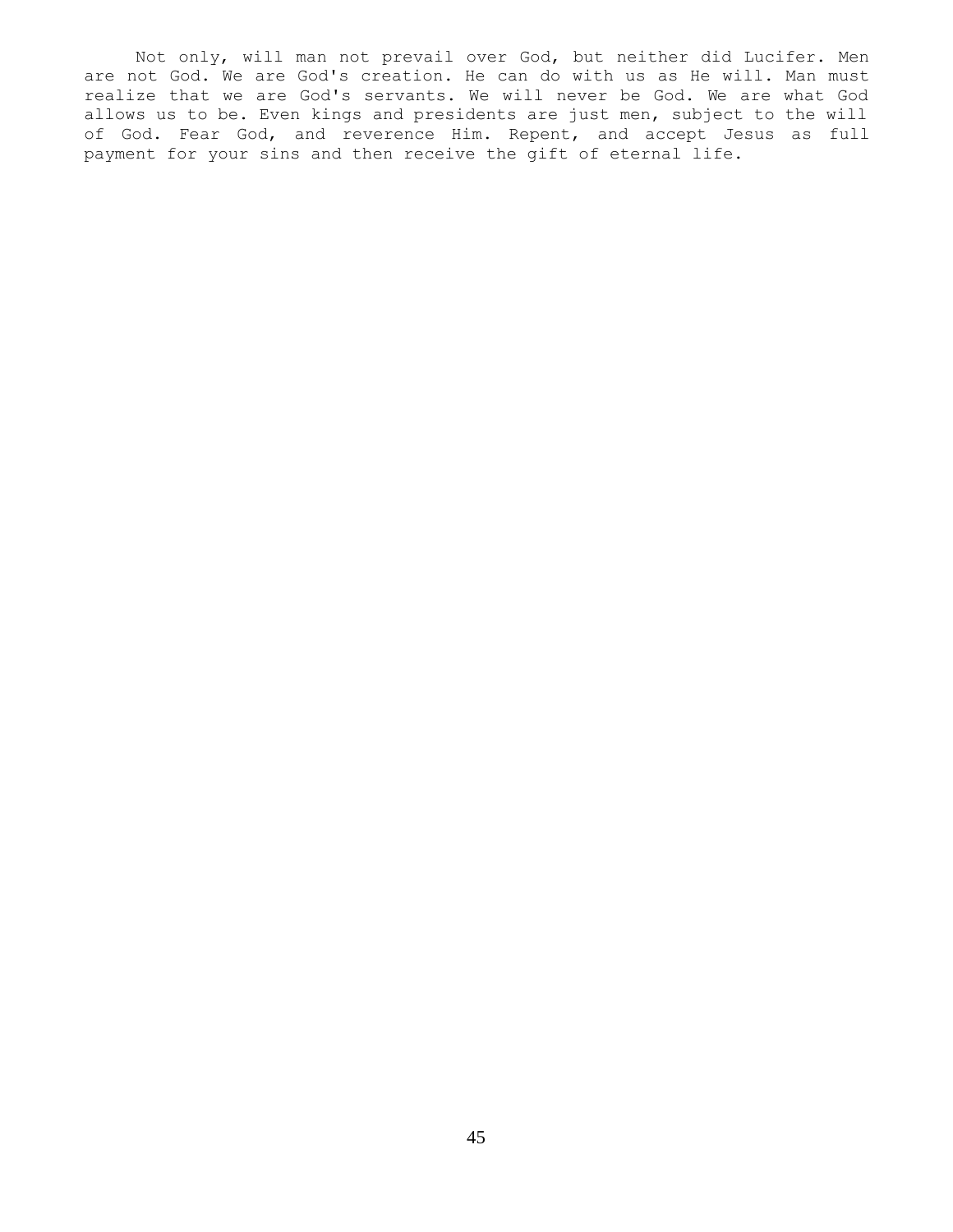1. How does David express the way he will praise the Lord? 2. Circumstances sometimes make us want to all when we should be  $\frac{1}{2}$  and  $\frac{1}{2}$  and  $\frac{1}{2}$  and  $\frac{1}{2}$  and  $\frac{1}{2}$ 3. What is praise called in Hebrews chapter 13 verse 15? 4. What does Isaiah chapter 51 verse 11 say about the redeemed of the Lord? 5. The joy of the Lord is our 6. David came against Goliath in whose name? 7. How does the 12th chapter of Romans tell us to treat our enemies? 8. Who fights the battles for the believer? 9. What 2 words describe the judgments of the Lord God Almighty? 10. How were the people warned in Noah's time of the impending doom? 11. When Abraham pleaded with God for Sodom and Gomorrah, there could not be found even righteous. 12. How were Sodom and Gomorrah destroyed? 13. Who did the angels of God drag out of Sodom, before the destruction? 14. Name several names of God that show His eternal existence. 15. Who is the Righteous Judge? 16. In 2 Timothy chapter 4 verse 8, who is the crown of righteousness laid up for? 17. God is our \_\_\_\_\_\_\_\_ and our \_\_\_\_\_\_\_\_, a very present help. 18. What is the covering for the believer? 19. Who was the Sermon On The Mount addressed to? 20. Quote Psalms chapter 37 verse 25. 21. Whosoever shall call upon the name of the Lord shall be \_\_\_\_\_. 22. Praise in church is usually accompanied by what? 23. What does Zion symbolize? 24. Who is a very good example of someone who shed his blood for the gospel? 25. What is the cry of all mankind? 26. The wicked is without 27. Who are the heathen, really? 28. Why is the sinner judged guilty on judgment day? 29. Verse 17 says, the wicked shall be turned into where? 30. What is the greatest wealth known to man? 31. Why can God do with us as He will? 32. Who are presidents and kings subject to?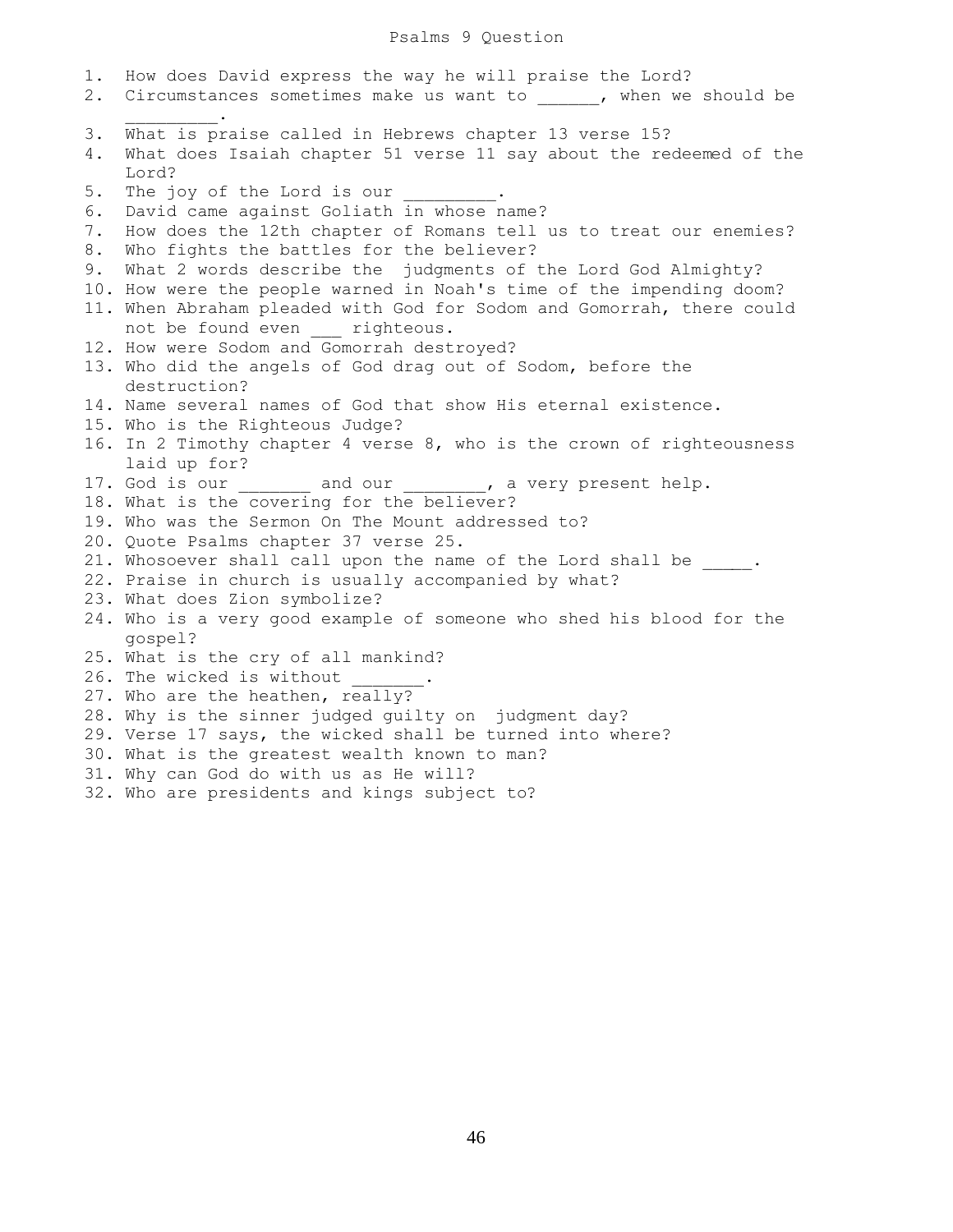#### PSALMS 10

We will now give this Psalm in metre to show how easy it would be to sing the Psalms.

# THE PSALMS OF DAVID IN METRE

### Chapter 10

- Verse 1 "O wherefore dost thou stand From us, O Lord, so far? And why dost thou conceal thyself, When times so troublous are?"
- Verse 2 "The wicked in his pride Doth persecute the poor; The evil things which they devised, The same let them endure."
- Verse 3 "He of his soul's desire Doth talk with boasting great; He blesses him that's covetous, Whom yet the Lord doth hate."
- Verse 4 "The wicked seeks not God, Restrained through pride of face; In all his thoughts the thought of God Hath in his heart no place."
- Verse 5 "His ways still grievous are, And far above his sight Thy judgments are; at all his foes He puffs with scornful spite."
- Verse 6 "He in his heart hath said, I never moved shall be, And I from all adversity Forever shall be free."
- Verse 7 "With cursing, fraud, deceit, His mouth is ever filled; Whilst vanity and mischief lie Beneath his tongue concealed."
- Verse 8 "In villages he lurks, And slays the innocent; His eyes are set against the poor, on secret mischief bent."
- Verse 9 "Concealed he lies in wait, Like lion in his lair; He takes the poor and needy one Entangled in his snare." Verse 10 "Himself he humbleth low, He croucheth down withal,
- That so a multitude of poor May by his strong ones fall." Verse 11 "He says within his heart, The Lord hath quite forgot;
- He turns away his countenance, His eye beholds it not." Verse 12 "Do thou, O Lord, arise, O God, lift up thy hand,
- Do not forget the suffering poor, The humble in the land." Verse 13 "Why doth the wicked man The mighty God despise?
- Because that thou wilt it require, He in his heart denies." Verse 14 "But thou hast seen, thou wilt Their wrongs and spite repay; The poor commits himself to thee, Thou art the orphans stay."
- Verse 15 "Break thou the wicked's arm, Subdue the evil one; And search out all his wickedness Until thou findest none."
- Verse 16 "Jehovah ever reigns, And firm his throne shall stand. The heathen nations are destroyed Forever from his land."
- Verse 17 "Of those that humble are, Thou, Lord, hast heard the prayer; Thou also wilt prepare their heart, And still incline thine ear."
- Verse 18 "To judge the fatherless, And those by men distressed, That they by man that is of earth May be no more oppressed."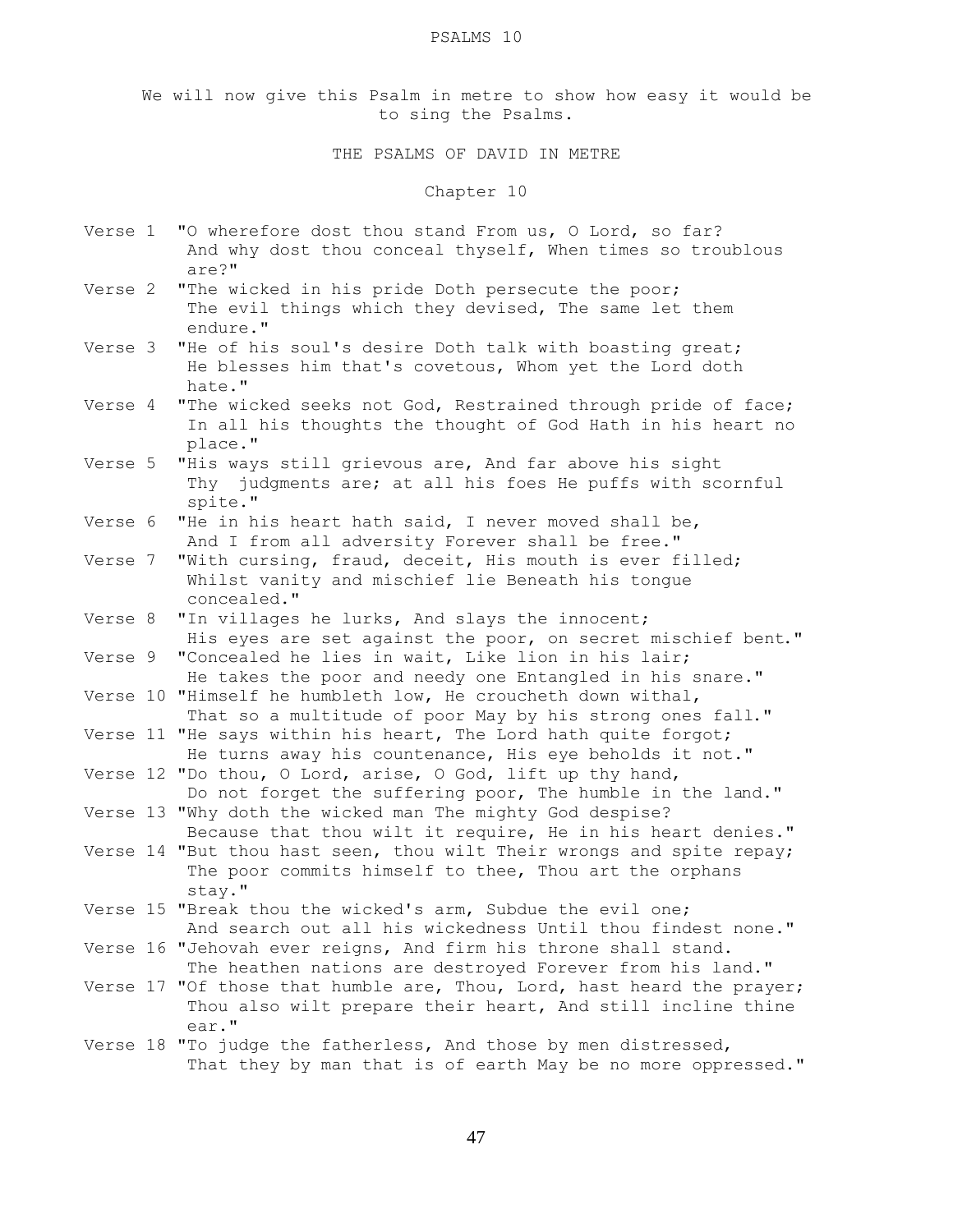We will now begin the verse by verse study of this Psalm from the King James version of the Bible. Psalms 10:1 "Why standest thou afar off, O LORD? [why] hidest thou [thyself] in times of trouble?"

 I can see myself in David's cry to the Lord here, and probably you can see yourself, as well. Sometimes we feel that God is so far away from us and that He is hiding from us. This is just how it appears. God is always near to His children, and He knows the pain we are going through. We might find the answer to the question in the following verses. Romans 5:3 "And not only [so], but we glory in tribulations also: knowing that tribulation worketh patience;" Romans 5:4 "And patience, experience; and experience, hope:" Romans 5:5 " And hope maketh not ashamed; because the love of God is shed abroad in our hearts by the Holy Ghost which is given unto us." Many times, what we call a problem, is really the Lord teaching us. Trials must come to make us strong. Thank God that He cares enough to let us learn in our trials.

 Psalms 10:2 "The wicked in [his] pride doth persecute the poor: let them be taken in the devices that they have imagined."

 The wicked, in the verse above, is scheming against the poor. The word pride shows us that the wicked thinks himself better than the poor. David is saying in this, Let this wicked person be caught in his own trap. Luke 6:20 "And he lifted up his eyes on his disciples, and said, Blessed [be ye] poor: for yours is the kingdom of God." Jesus was a friend to the poor. We find, in the following Scriptures in Jesus' own words, the punishment those will receive who persecute the poor. Matthew 25:41 "Then shall he say also unto them on the left hand, Depart from me, ye cursed, into everlasting fire, prepared for the devil and his angels:" Matthew 25:42 "For I was an hungred, and ye gave me no meat: I was thirsty, and ye gave me no drink:" Matthew 25:43 "I was a stranger, and ye took me not in: naked, and ye clothed me not: sick, and in prison, and ye visited me not." Matthew 25:44 "Then shall they also answer him, saying, Lord, when saw we thee an hungred, or athirst, or a stranger, or naked, or sick, or in prison, and did not minister unto thee?" Matthew 25:45 "Then shall he answer them, saying, Verily I say unto you, Inasmuch as ye did [it] not to one of the least of these, ye did [it] not to me."

 Psalms 10:3 For the wicked boasteth of his heart's desire, and blesseth the covetous, [whom] the LORD abhorreth.

 The word abhorreth goes further than to just dislike. In this particular Scripture above, it means to scorn or detest. To detest something is so strong that it is showing a sickening dislike for something. The wicked, above, are boasting about what they can do in their own power. The only thing the wicked, or anyone else, can do is the things God allows them to do. Coveting is a sin. Thou shalt not covet is one of the 10 commandments. To want something, or someone, that belongs to someone else is coveting. We Christians must be careful not to want things that are out of God's will for us to have.

 Psalms 10:4 "The wicked, through the pride of his countenance, will not seek [after God]: God [is] not in all his thoughts."

 This is describing a person who is so caught up in himself that he does not realize a need for God. This person thinks he has everything under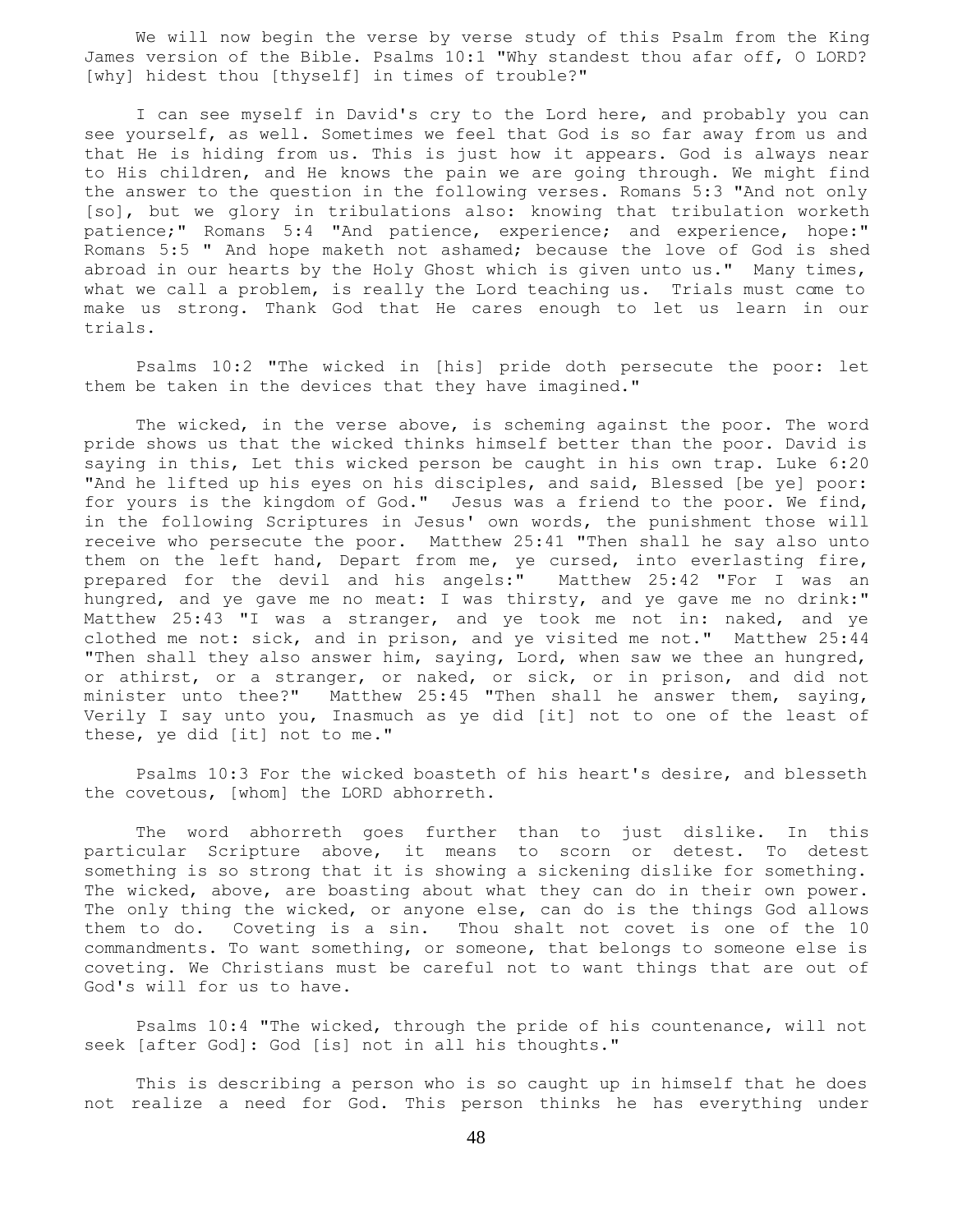control himself. He does not realize that the most important thing in his life is preparing, for an eternity with Jesus. Pride goeth before a fall. This persons pride will keep him from humbling himself to receive the Lord.

 Psalms 10:5 "His ways are always grievous; thy judgments [are] far above out of his sight: [as for] all his enemies, he puffeth at them."

 This person is living in the here and now with no preparation for life after death. He walks all over people he is dealing with. This puffing at his enemies, just means that he fusses and fights with all who get in his way. He insists on having his way in everything. He thinks he is the boss. He never once considers that there is a day of judgment coming, when he will stand before the judge of all the earth.

 Psalms 10:6 "He hath said in his heart, I shall not be moved: for [I shall] never [be] in adversity."

 The wicked person, who has been successful in this world, thinks his success will continue. He is like the man who says, You make your own breaks. He believes hard times will never come his way, because he thinks he is so great. His life is totally centered on self.

 Psalms 10:7 "His mouth is full of cursing and deceit and fraud: under his tongue [is] mischief and vanity."

 This is a man who is evil to the core of his being. The following 2 verse pretty well cover what Jesus taught about evil men speaking evil. Matthew 15:18 "But those things which proceed out of the mouth come forth from the heart; and they defile the man." Matthew 15:19 "For out of the heart proceed evil thoughts, murders, adulteries, fornications, thefts, false witness, blasphemies:"

 Psalms 10:8 "He sitteth in the lurking places of the villages: in the secret places doth he murder the innocent: his eyes are privily set against the poor."

 Most of the dealings of this kind of man can not take place out in the open. He must hide his evil deeds. This person has no dealings with strong upright people. He preys on the weak of society. He intends to take whatever belongs to them, even if he has to kill them in the process. He does this in the secret places, so he will not be found out.

 Psalms 10:9 "He lieth in wait secretly as a lion in his den: he lieth in wait to catch the poor: he doth catch the poor, when he draweth him into his net." Psalms 10:10 "He croucheth, [and] humbleth himself, that the poor may fall by his strong ones."

 Just as a lion gives no warning when he attacks his prey, this evil one attacks them unawares to them. He does not play fair. He pretends to be one of them, and when they believe him, he destroys them.

 Psalms 10:11 "He hath said in his heart, God hath forgotten: he hideth his face; he will never see [it]."

 When Cain killed Abel, he thought no one would know. Well, that was almost true, no one but God knew. God said, Your brother's blood cries out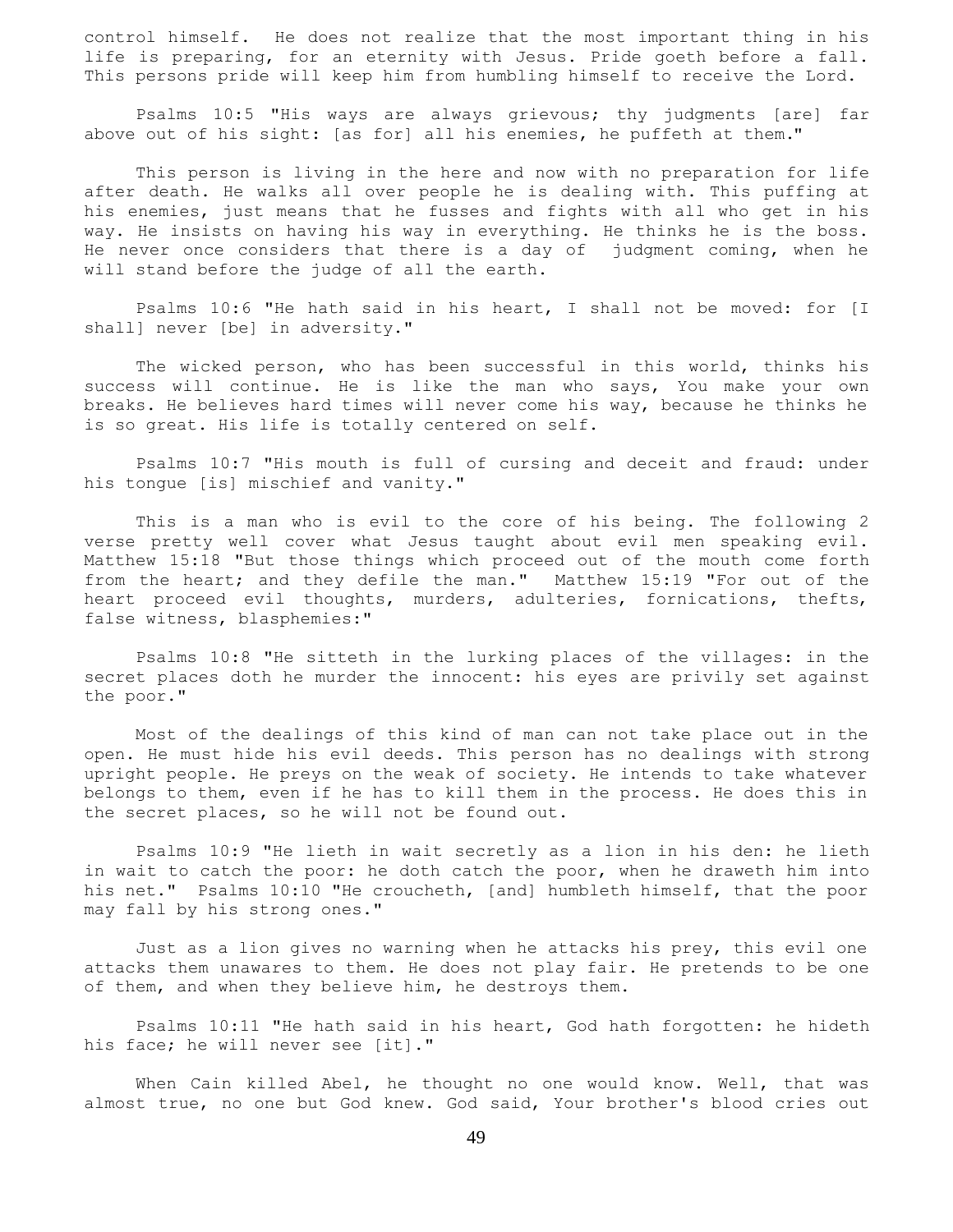to me from the earth. We may hide our sin from the authorities here on the earth, but there is no hiding from God.

 Psalms 10:12 "Arise, O LORD; O God, lift up thine hand: forget not the humble."

 He has been describing the ways of the evil person in his dealings with the weak and poor of the earth. Now, he is saying; Lord help those who cannot help themselves. The humble, here, are speaking of people who have no earthly influence. Their only help is the Lord.

 Psalms 10:13 "Wherefore doth the wicked contemn God? he hath said in his heart, Thou wilt not require [it]."

 The wicked can not condemn God. This seems to be happening in our society today. All things pertaining to God and His holy ways are trying to be struck down by worldly courts. This atheistic society of today does not recognize God at all. They do not feel that godly teachings are in order, because they do not believe in God. Since they do not believe in God, they do not believe that there is a day of judgment coming. My what a wide awakening they are in for!

 Psalms 10:14 "Thou hast seen [it]: for thou beholdest mischief and spite, to requite [it] with thy hand: the poor committeth himself unto thee; thou art the helper of the fatherless."

 God fights the battles of the fatherless and the helpless. This verse is saying to God, You are their only hope, God. In the study on the book of Revelation, we found that God has an all-seeing eye. He sees everything, good or bad. God will take vengeance on those who oppress those who cannot help themselves. Romans 12:19 "Dearly beloved, avenge not yourselves, but [rather] give place unto wrath: for it is written, Vengeance [is] mine; I will repay, saith the Lord."

 Psalms 10:15 "Break thou the arm of the wicked and the evil [man]: seek out his wickedness [till] thou find none."

We see a cry from the Psalmist for God to hurry up and bring judgment on these evil ones. God judges, however, when He is ready, not when we want Him to.

 Psalms 10:16 "The LORD [is] King for ever and ever: the heathen are perished out of his land."

 The King mentioned, here, is the King of kings and LORD of lords who will reign forever. Those who receive Him as their Saviour and Lord, will live with Him. This, of course, is speaking of the Alpha and Omega, the Beginning and the End, who Christians call Jesus Christ.

 Psalms 10:17 "LORD, thou hast heard the desire of the humble: thou wilt prepare their heart, thou wilt cause thine ear to hear:"

 To receive Jesus Christ as Lord and Saviour, we must humble our self and repent of sins. The thing that prepares our heart is to have our heart washed in the blood of the Lamb. We must be willing to let self die, and Christ live in us. Galatians 2:20 "I am crucified with Christ: nevertheless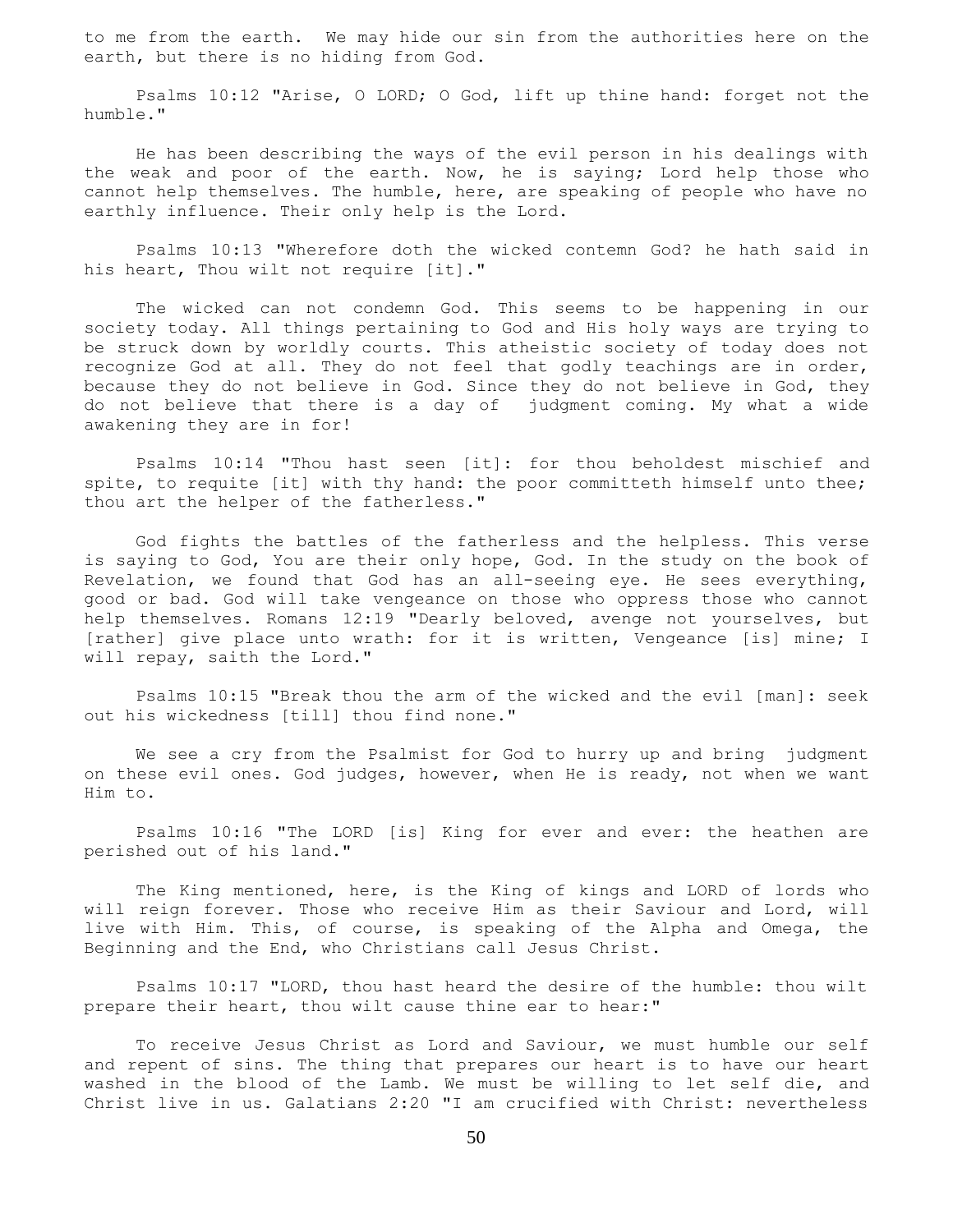I live; yet not I, but Christ liveth in me: and the life which I now live in the flesh I live by the faith of the Son of God, who loved me, and gave himself for me." We must have our ears open to hear the things of God. This does not mean just the outward ear, but the ear that receives within us, to truly understand this study about the priest having blood applied to his right ear at dedication. Some have ears that do not hear. God wants us not only to hear, but understand as well.

 Psalms 10:18 "To judge the fatherless and the oppressed, that the man of the earth may no more oppress."

 Christians are in this world, but not of this world. This, then, is speaking of the unsaved who are living for this earth and the here and now. There will come a time, when Jesus reigns, that there will be no more oppression of anyone.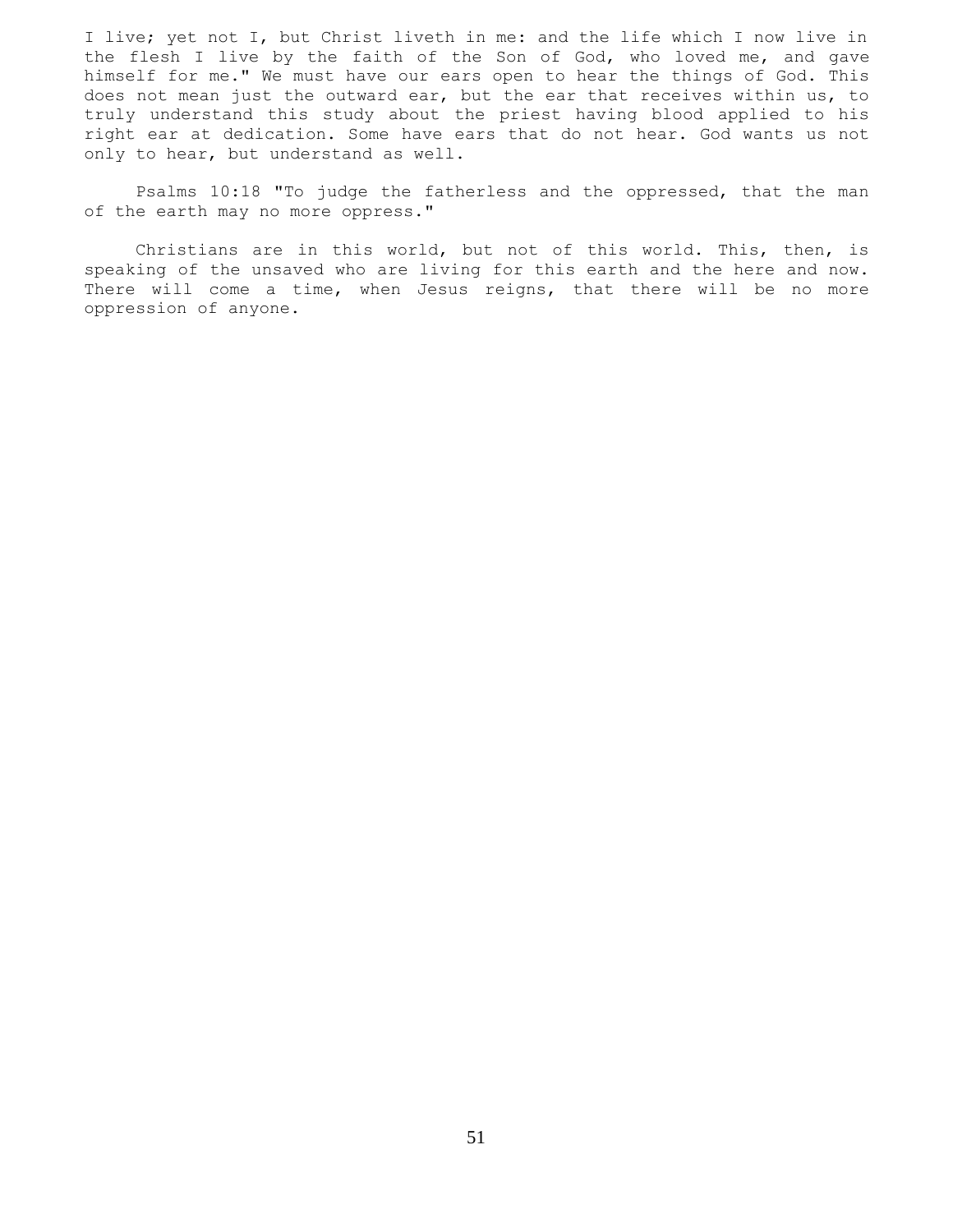1. How can all believers relate to David's cry in verse 1? 2. What is possibly the reason that God does not always immediately answer our prayer? 3. What does tribulation bring that is beneficial to us? 4. In verse 2, what does the word pride show us about this wicked person? 5. Jesus was a friend to the  $\qquad \qquad$ 6. The everlasting fire was prepared for whom? 7. What does the 25th chapter of Matthew teach us about doing for the poor? 8. What does the word, abhorreth mean? 9. What are the wicked boasting about in verse 3? 10. Coveting is a 11. Where do we find the instructions not to covet? 12. goes before a fall. 13. In verse 4, what keeps this person from humbling himself to receive the Lord? 14. What does puffing at them mean in verse 5? 15. What untruth does the evil person who has been successful believe? 16. The man in verse 6 is totally centered on whom? 17. Verse 7 tells us that the evil man's mouth is filled with what? 18. Words that come out of the mouth, originate where? 19. Where does the evil man stay to catch others unaware? 20. What is the evil man compared to in verse 9? 21. We may hide our sin from the earthly authorities, but who knows? 22. Who is David asking God to help in verse 12? 23. What kind of society are we living in today? 24. Who is God the helper of in verse 14? 25. What does Romans chapter 12 verse 19 tell us about vengeance? 26. Can we hurry God's judgment on anyone? 27. Who is verse 16 speaking of? 28. To receive Jesus as our Saviour, we must \_\_\_\_\_\_\_\_ our self. 29. Quote Galations chapter 2 verse 20. 30. When will there be no oppression?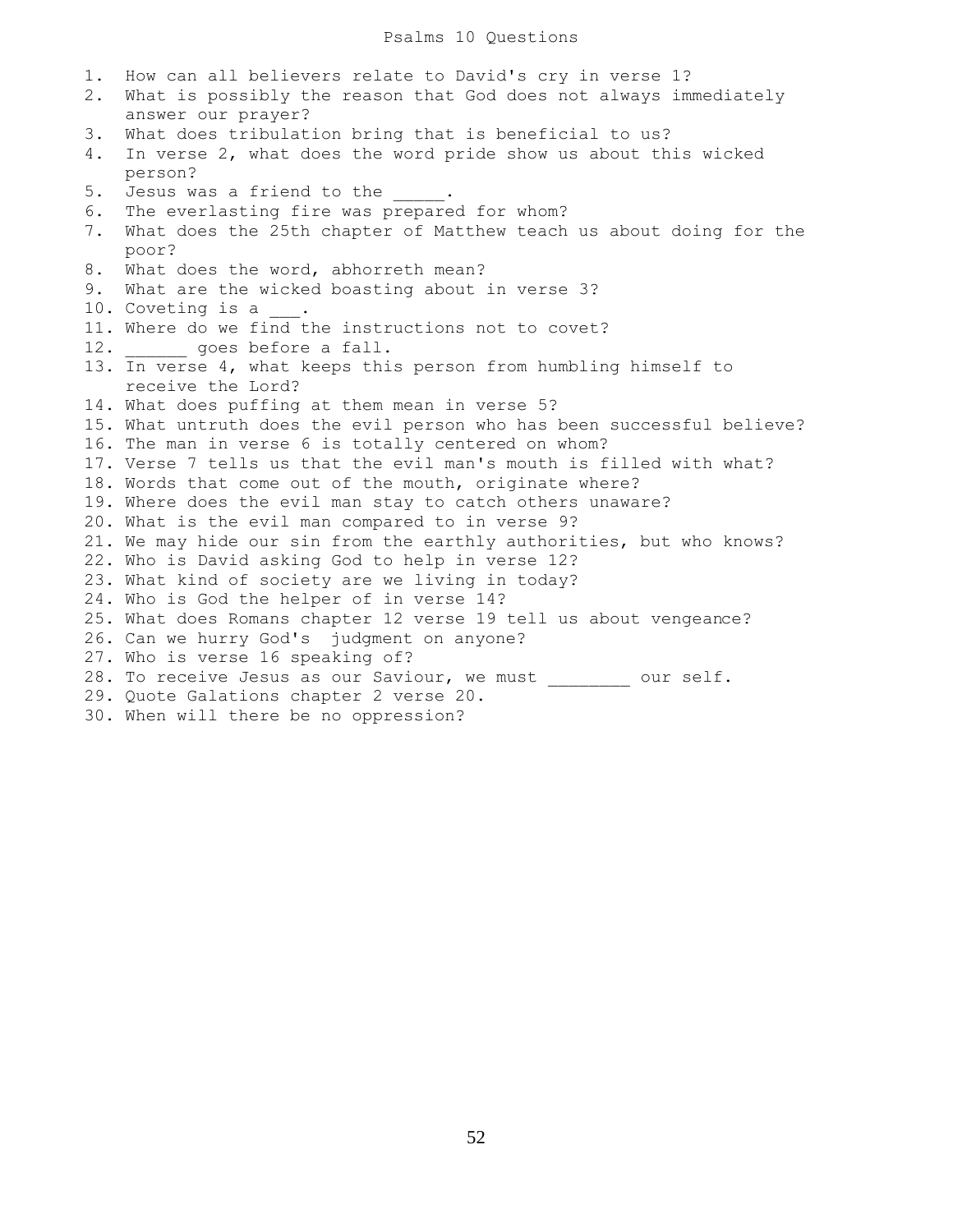#### PSALMS 11

We will begin by giving this Psalm in metre, to show how easily it could have been sung.

# THE PSALMS OF DAVID IN METRE

### Chapter 11

- Verse 1 "I in Jehovah put my trust; Then wherefore say to me, As timid birds a refuge seek, So to your mountains flee?" Verse 2 "For, lo! the wicked bend the bow, On string their arrow fit,
- That those who upright are in heart In secret they may hit." Verse 3 "For if foundations be destroyed, What hath the righteous done? Jehovah in his temple is, In heaven is his throne."
- Verse 4 "His eyes do see, his eyelids try Men's sons. The just he proves; But his soul hates the wicked man, And him that vi'lence loves."
- Verse 5 "Snares, fire, and brimstone, raging storms On the sinner he shall rain; This, as the portion of their cup, Shall unto them pertain."
- Verse 6 "Because the Lord most righteous doth In righteousness delight; And with a pleasant countenance Beholdeth the upright."

We will now begin in the verse by verse study of this Psalm. Psalms 11:1 "{To the chief Musician, [A Psalm] of David.} In the LORD put I my trust: how say ye to my soul, Flee [as] a bird to your mountain?"

 So many times when we are going through trials, loving friends will tell us to get away from the problem {go to the mountain}. I like the answer David gave here. In the LORD put I my trust. Sure, we could run to safety, away from the trials of life, but generally speaking, the problem would follow us. Have you ever had the urge to run away and hide? I have. When I prayed, I discovered that God wanted me to put my trust in Him , even in the midst of the storm. I Peter 5:7 "Casting all your care upon him; for he careth for you." I have said this so many times, but it bears repeating. God did not save Noah from the flood, He saved him in the flood. It rained on Noah, too. God made provision for Noah. God will save us in whatever problem we are facing now.

 Psalms 11:2 "For, lo, the wicked bend [their] bow, they make ready their arrow upon the string, that they may privily shoot at the upright in heart."

 Look with me at the next Scripture and rejoice that the world hates and persecutes you. John 15:18 "If the world hate you, ye know that it hated me before [it hated] you." This is printed in red in my Bible, which means Jesus spoke these very words. Look at one more Scripture with me on this. John 15:25 "But [this cometh to pass], that the word might be fulfilled that is written in their law, They hated me without a cause." This is what we must be careful of; that they have no cause to hate us. Christian, the world will try to destroy you, because you are not of the world. They hate you, because you remind them that they chose to sin. They did not have to. They hate you, because you remind them of their sin.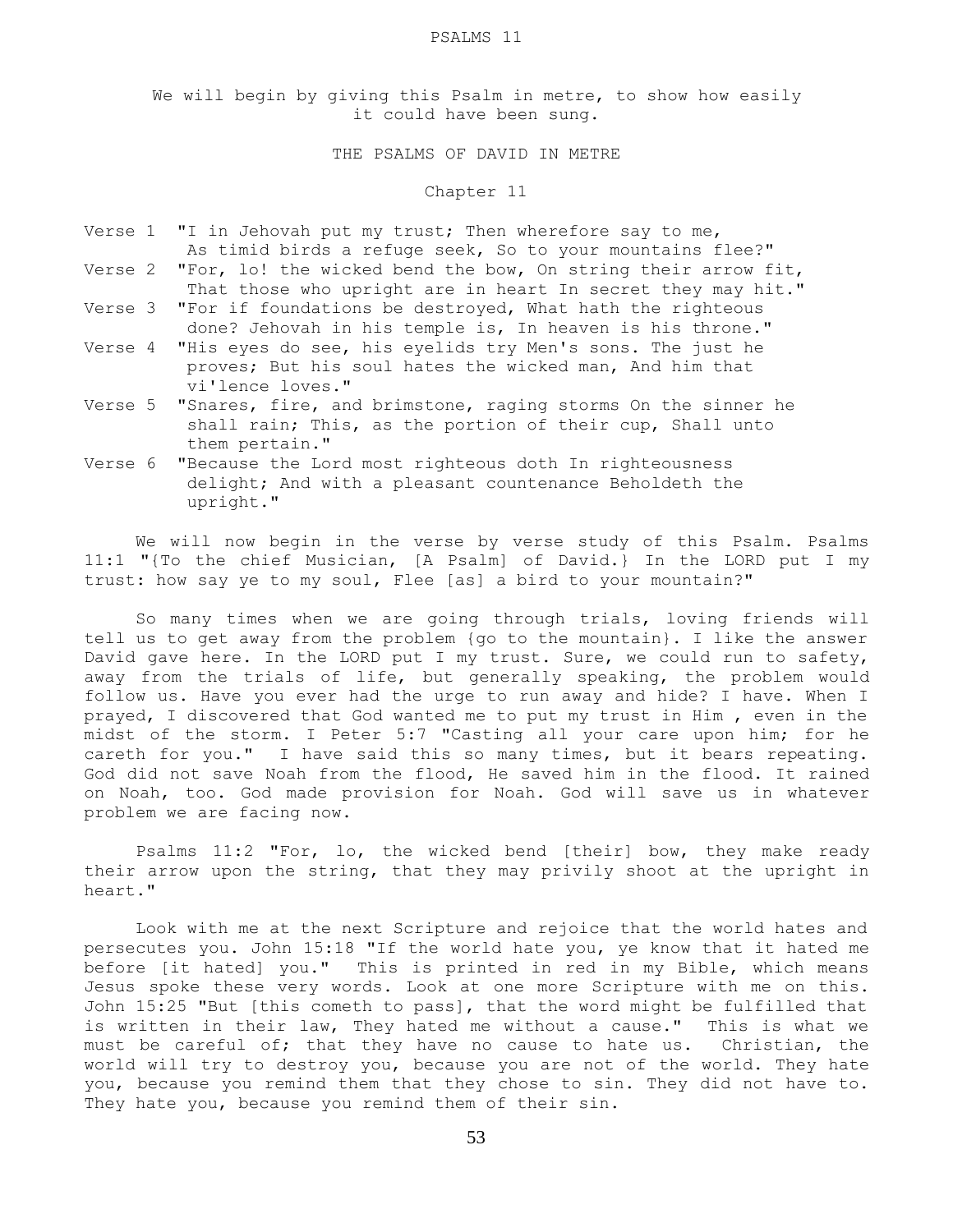Psalms 11:3 "If the foundations be destroyed, what can the righteous do?"

 The foundation of society has been almost totally destroyed today. Our ancestors would be hurt deeply, if they could see the terrible things our society calls normal behavior. The United States was a Christian nation when it was first founded. Today, most just turn their back to the filth on television, movies, books, and even common conversation on the street corner. What can the righteous do? We can raise a standard of righteousness and holiness where we are. Christians, do not participate in any of this. Set a standard for you and your family, live by it, and then try to encourage others to live better, too. The best thing to do, is read your Bible every day, and find out what the will of God is, and then do His will. You may not change the world, but you can change the spot where you live. Refuse to be a part of anything you know is not of God.

 Psalms 11:4 "The LORD [is] in his holy temple, the LORD'S throne [is] in heaven: his eyes behold, his eyelids try, the children of men."

 The tabernacle in the wilderness was an example of that great tabernacle in heaven. When Stephen was being stoned to death, he looked to the heavens and saw Jesus standing at the right side of the throne of God. John, in his Revelation, saw heaven's door opened. The door of heaven is never closed to the believer in Christ, because Jesus opened that door to the very presence of God, when He gave His body on Calvary. Jesus is our Door to heaven. He is our Way. The LORD'S throne is in heaven. Jesus sits on the right side of the Father even now interceding for you and me. Jesus is our great High Priest. He represents us before the Father. God is not blind, that He can not see every thing we do. Revelation 1:14 "His head and [his] hairs [were] white like wool, as white as snow; and his eyes [were] as a flame of fire;" This description, that we see from Revelation is speaking of the one you and I know as Jesus our Saviour. These eyes that were like flames of fire, mean that He can look into the very heart and soul of man. Fire burns out the evil. As I said before, He sees everything. There is nothing hid from him. Think before you sin next time. Jesus is watching.

 Psalms 11:5 "The LORD trieth the righteous: but the wicked and him that loveth violence his soul hateth."

 Christians are righteous, not because we have never sinned, but because we took on the righteousness of the LORD when He took our sin on His body. It is not our righteousness we are clothed with, but the righteousness of Christ. The wicked, and those who love violence, have totally rejected the Lord Jesus as their Saviour. They are standing before Jesus in their cloak of sin. They are hated of God, because they chose sin over salvation in Jesus Christ.

 Psalms 11:6 "Upon the wicked he shall rain snares, fire and brimstone, and an horrible tempest: [this shall be] the portion of their cup."

 This, to me, is speaking of the terrible time when the wrath of God is poured out upon the earth. God has given them ample time to repent and they have not. The generation, spoken of here, has totally rejected God. You may read about these terrible plagues, earthquakes, and many more terrors that come in the study on Revelation. The one thing that we must remember is, these people brought this upon themselves. I will share just one Scripture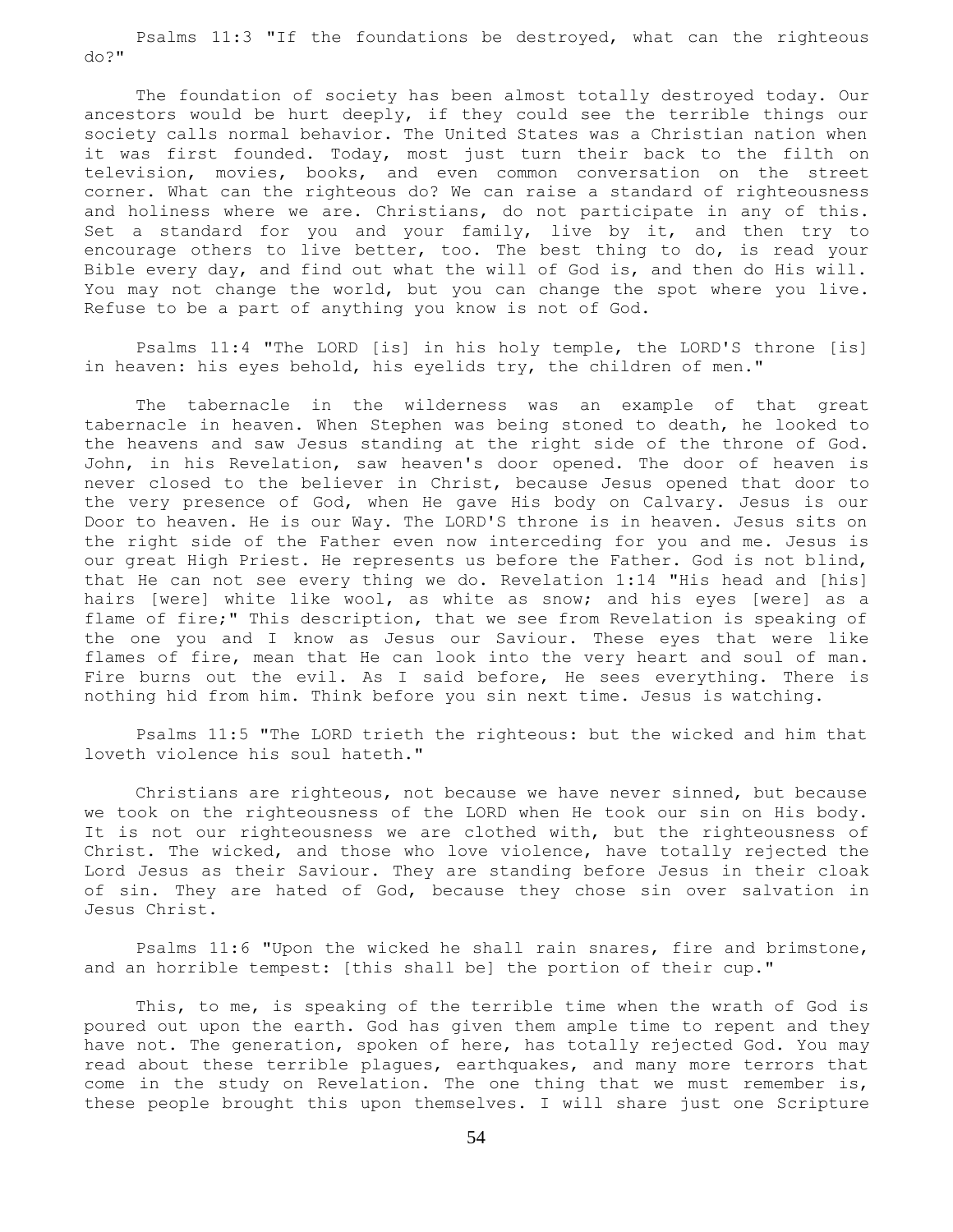from the book of Revelation pertaining to this. Revelation 14:10 "The same shall drink of the wine of the wrath of God, which is poured out without mixture into the cup of his indignation; and he shall be tormented with fire and brimstone in the presence of the holy angels, and in the presence of the Lamb:"

 Psalms 11:7 "For the righteous LORD loveth righteousness; his countenance doth behold the upright."

We are told, to be ye holy for I am holy, by Almighty God. Righteousness in Christ just means that we have taken on right standing in Christ. Abraham had faith, and it was counted unto him for righteousness. The Christian has faith in the Lord Jesus Christ, and it is counted unto the Christian as righteousness. We are clothed in His righteousness when our garment has been washed in the blood of the Lamb. God loves those who are in right standing with Him through Jesus Christ the Lord.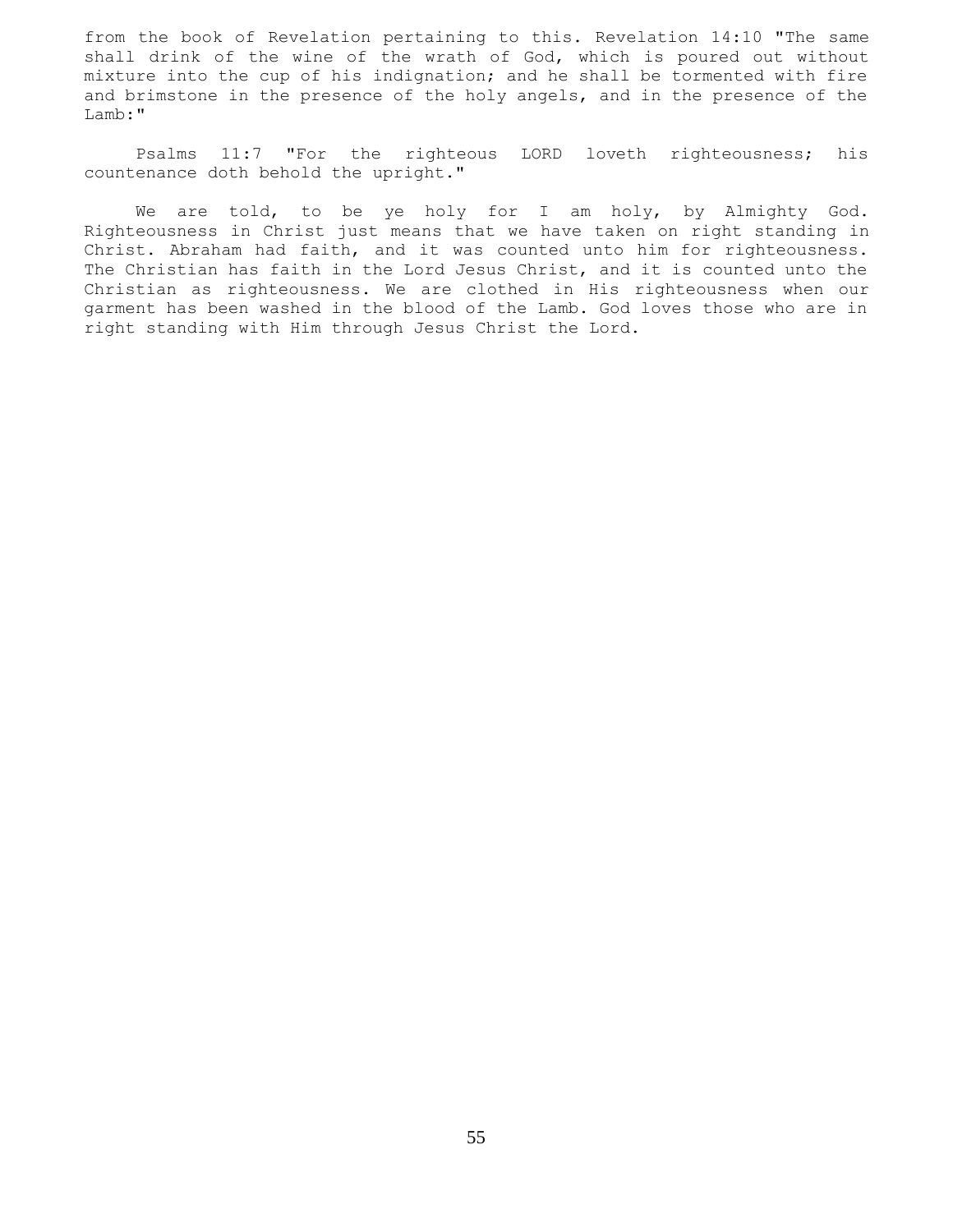Psalms 11 Questions

1. Why do we keep giving these Psalms in metre? 2. Whose Psalm is this? 3. Who was this Psalm addressed to? 4. In the put I my trust. 5. What do loving friends tell us to do many times, when we are going through a trial? 6. Should we take their advice? 7. Quote 1 Peter chapter 5 verse 7. 8. God did not save Noah \_\_\_\_ the flood, but \_\_ the flood. 9. Why should we rejoice that the world hates and persecutes us? 10. They hated Jesus \_\_\_\_\_\_\_\_\_\_ a 11. What has happened to the foundation of our society? 12. What is some of the filth that most people just ignore now? 13. What can a Christian do? 14. You may not change the world, but you can change what? 15. What was the tabernacle in the wilderness an example of? 16. Who, while being stoned to death, looked into heaven and saw Jesus standing at the right side of the throne of God? 17. Who else in the Bible saw the heavens opened? 18. How was heaven opened for the Christian? 19. What is Jesus doing for you and me in heaven now? 20. What were the eyes of Jesus like from Revelation chapter 1 verse 14? 21. What does this description of His eyes mean? 22. In verse 5, we find that The LORD trieth whom? 23. What makes the Christian righteous? 24. What is meant, when we say we are righteous? 25. Upon the wicked He shall rain what? 26. Where can you read of the terrible things that are to come on the earth? 27. The righteous LORD loveth 28. What made Abraham righteous in God's sight?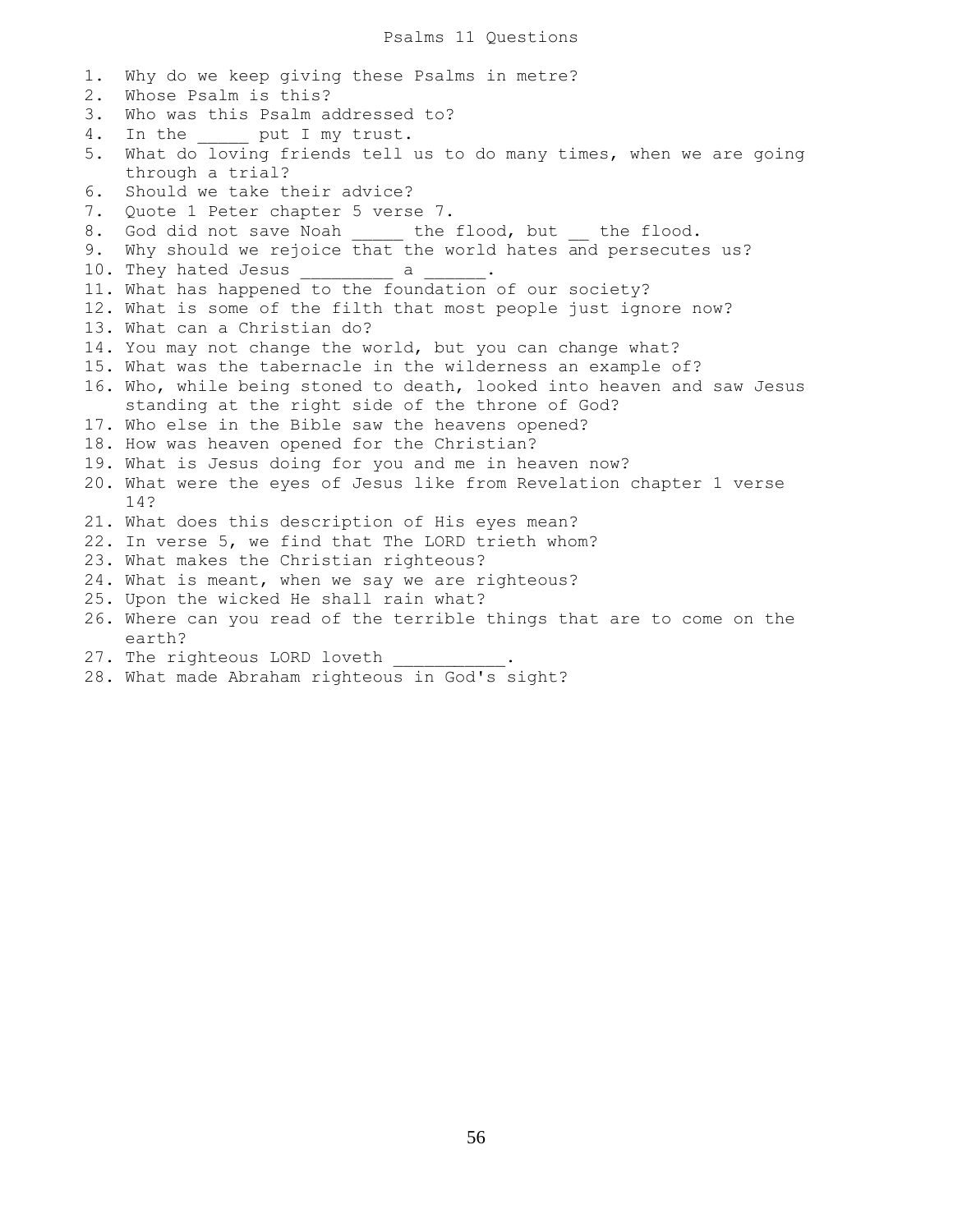## THE PSALMS OF DAVID IN METRE

### Chapter 12

- Verse 1 "Jehovah help; the godly cease; Among the sons of men decrease Those who uprightly live. With flattering lips all falsehood speak, And with a double heart they seek Their neighbors to deceive."
- Verse 2 "The Lord shall flattering lips destroy, And tongues that boastful words employ; That say with one accord, Our tongue shall in our cause be strong, Our lips to us alone belong; Who over us is lord?"
- Verse 3 "For those that are oppressed indeed, For all the poor that sigh in need, Lo, now will I arise; Thus saith Jehovah in his grace, And them I will in safety place From such as them despise."
- Verse 4 "God's words are pure as silver tried, In furnace sev'n times purified. Thou from this race, O God, Shall keep thy servants evermore. When vilest men are raised to power, The wicked walk abroad."

 We will now begin the verse by verse study of this 12th chapter of Psalms taken from the King James version of the Bible. Psalms 12:1 "{To the chief Musician upon Sheminith, A Psalm of David.} Help, LORD; for the godly man ceaseth; for the faithful fail from among the children of men."

 David cried for the Lord, because he said the godly man is no more. It seems that he has described our generation more than all the rest. Society has fallen into such a state of degradation today, that it is even as it was in the days of Sodom and Gomorrah. Even in the time of Noah, when God looked down and was sorry that He had ever made man, it was not as bad as the day we live in. Sometimes, I feel like Elijah did when he thought he was the only one left who loved and obeyed God. We know from the Scriptures that, God told him there were still thousands that had not bowed their knee to Baal. I am sure there are thousands, even today, who love and obey God. I can surely say they are not in the majority, however. Even many in the church have compromised to the extent that God would find many of them wanting, if they were weighed in the balance. To know what our society is today, we must read 2 Timothy chapter 3. I will give part of it here. To get the full picture, read it all. II Timothy 3:1 "This know also, that in the last days perilous times shall come." II Timothy 3:2 "For men shall be lovers of their own selves, covetous, boasters, proud, blasphemers, disobedient to parents, unthankful, unholy," II Timothy 3:3 "Without natural affection, trucebreakers, false accusers, incontinent, fierce, despisers of those that are good," II Timothy 3:4 "Traitors, heady, highminded, lovers of pleasures more than lovers of God;" II Timothy 3:5 "Having a form of godliness, but denying the power thereof: from such turn away." The only answer is God. Help! Lord! The faithful are becoming fewer and fewer. We are outnumbered by the world. Don't give up. Read your Word and pray for God's help. He will help you. The main thing is, to stay in the Bible and draw your strength from God.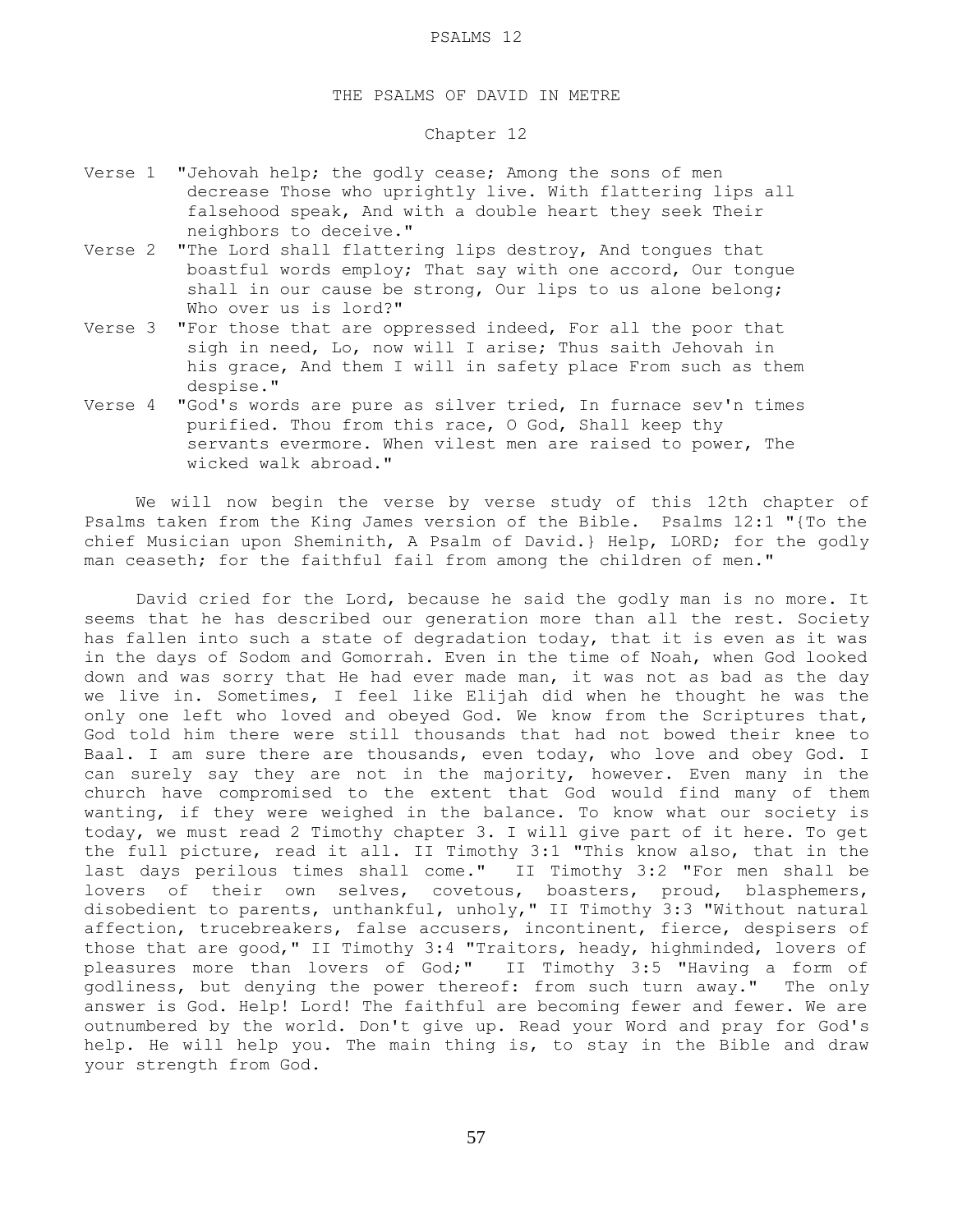Psalms 12:2 "They speak vanity every one with his neighbour: [with] flattering lips [and] with a double heart do they speak."

 Most of the time, flattery is like a con game. I will brag on you, so that I can get what I want from you. Another way to say a double heart, would be to say two faced. Proverbs 26:28 "A lying tongue hateth [those that are] afflicted by it; and a flattering mouth worketh ruin."

 Psalms 12:3 "The LORD shall cut off all flattering lips, [and] the tongue that speaketh proud things:"

 Not only does God not like flattering lips and proud statements, but people are turned off by that kind of person, as well. I always wonder what they are up to, when flattery begins. Pride comes just before a fall. James 1:26 "If any man among you seem to be religious, and bridleth not his tongue, but deceiveth his own heart, this man's religion [is] vain." It is a very dangerous thing to have a tongue that is not controlled by the Holy Spirit of God. I will give one more Scripture on the evil tongue, and then go on. James 3:5 "Even so the tongue is a little member, and boasteth great things. Behold, how great a matter a little fire kindleth!" The tongue is the most evil part of our body, until we turn our tongue over to God. Let God control your tongue, and it will speak life, and not death.

 Psalms 12:4 "Who have said, With our tongue will we prevail; our lips [are] our own: who [is] lord over us?"

 Life and death are in the power of the tongue. James 3:8 "But the tongue can no man tame; [it is] an unruly evil, full of deadly poison." James 3:9 "Therewith bless we God, even the Father; and therewith curse we men, which are made after the similitude of God." If God does not rule our tongue, we are evil to the core. In Isaiah, there is the most beautiful suggestion of how to purify unclean lips, in all the Bible. Isaiah 6:5 "Then said I, Woe [is] me! for I am undone; because I [am] a man of unclean lips, and I dwell in the midst of a people of unclean lips: for mine eyes have seen the King, the LORD of hosts." Isaiah 6:6 "Then flew one of the seraphims unto me, having a live coal in his hand, [which] he had taken with the tongs from off the altar:" Isaiah 6:7 "And he laid [it] upon my mouth, and said, Lo, this hath touched thy lips; and thine iniquity is taken away, and thy sin purged." In the very next verse, we see why it was necessary for him to have clean and truthful lips. Isaiah 6:8 "Also I heard the voice of the Lord, saying, Whom shall I send, and who will go for us? Then said I, Here [am] I; send me."

 Psalms 12:5 "For the oppression of the poor, for the sighing of the needy, now will I arise, saith the LORD; I will set [him] in safety [from him that] puffeth at him."

 We know that the Lord is longsuffering to those who are living in sin. We, also, know that He listens and hears the prayers of His own. Sometimes it seems to us, that God is taking a long time to hear and answer our prayer. God is not controlled by time, as we are, but is in fact, the Controller of time. We are God's children, and He will fight our battles for us. He is never so far away that He does not hear our cry. I Samuel 8:20 "That we also may be like all the nations; and that our king may judge us, and go out before us, and fight our battles." It is not our place to fight our enemies, God fights for us.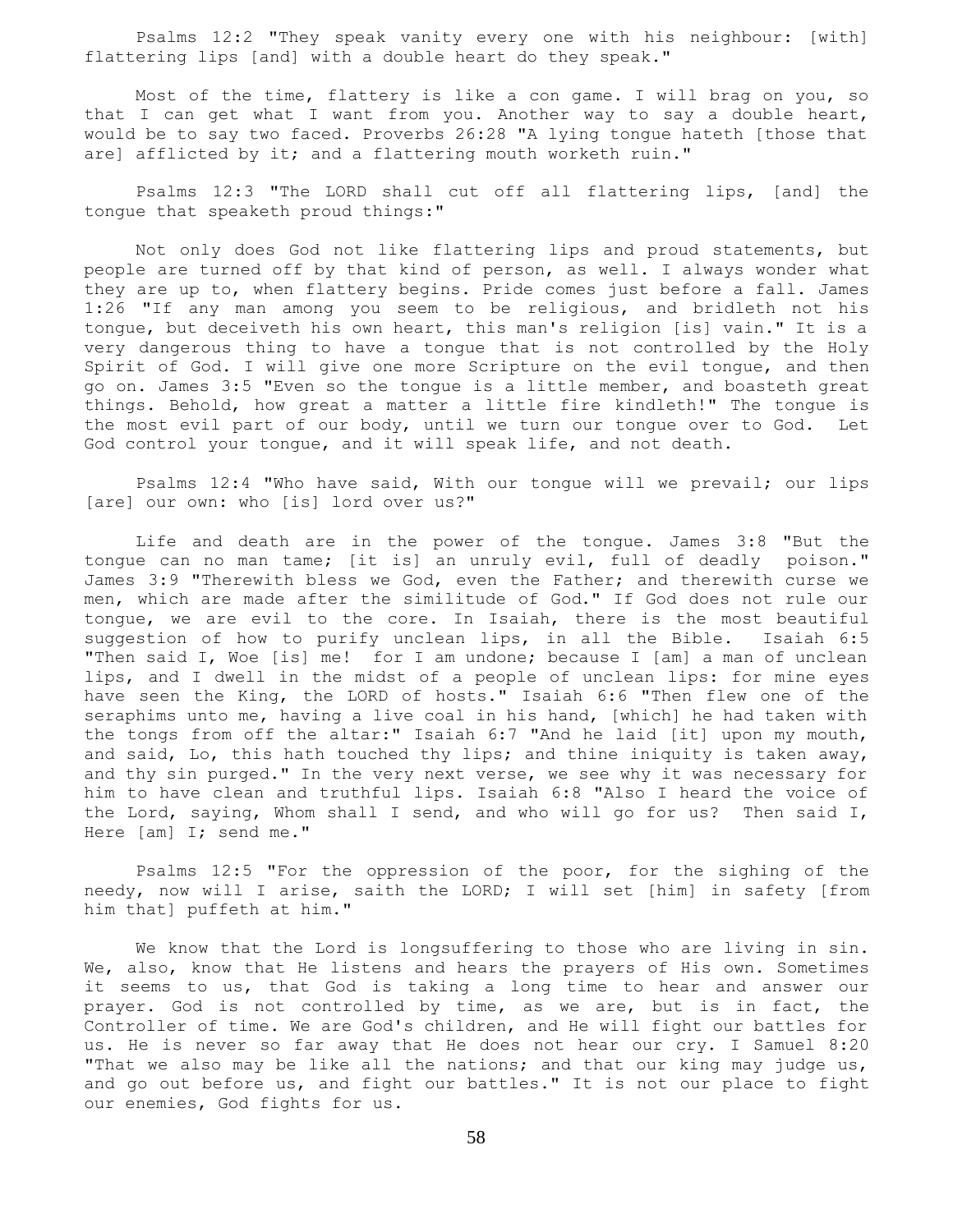Psalms 12:6 "The words of the LORD [are] pure words: [as] silver tried in a furnace of earth, purified seven times."

 Notice in the following Scripture that, God cannot lie. Titus 1:2 "In hope of eternal life, which God, that cannot lie, promised before the world began;" Jesus, not only spoke the truth, but is, in fact, the Truth. Man does not understand the Godliness that is contained in absolute truth, because man was born in flesh whose human nature it is to lie. Silver that is tried in the fire is pure silver. It has no trash at all in it. The seven times, as we know, means that it is spiritually complete. The Truth of God needs no improvement. If we were looking into the hidden message in this Scripture, we would see that redemption {silver}, that has been tried by fire and made pure is the type of redemption a person must have to please God. Man may lie, but God will not and cannot lie, because He is Truth.

 Psalms 12:7 "Thou shalt keep them, O LORD, thou shalt preserve them from this generation for ever."

 We spoke, earlier in this lesson, about the evil generation you and I are living in. We are in a world that is full of sin. The only protection we have is the hedge that the Lord builds around us and protects us with. We are in the world with these evil people, but we must not be influenced by them. We must be stayed upon God. We must put on our battle armour to fight the devil and His crowd. Ephesians 6:10 "Finally, my brethren, be strong in the Lord, and in the power of his might." Ephesians 6:11 "Put on the whole armour of God, that ye may be able to stand against the wiles of the devil." Ephesians 6:12 "For we wrestle not against flesh and blood, but against principalities, against powers, against the rulers of the darkness of this world, against spiritual wickedness in high [places]." Ephesians 6:13 "Wherefore take unto you the whole armour of God, that ye may be able to withstand in the evil day, and having done all, to stand." Ephesians 6:14 "Stand therefore, having your loins girt about with truth, and having on the breastplate of righteousness;" Ephesians 6:15 "And your feet shod with the preparation of the gospel of peace;" Ephesians 6:16 "Above all, taking the shield of faith, wherewith ye shall be able to quench all the fiery darts of the wicked." Ephesians 6:17 "And take the helmet of salvation, and the sword of the Spirit, which is the word of God:"

 Psalms 12:7 "Thou shalt keep them, O LORD, thou shalt preserve them from this generation for ever."

 II Samuel 22:3 "The God of my rock; in him will I trust: [he is] my shield, and the horn of my salvation, my high tower, and my refuge, my saviour; thou savest me from violence." One of the promises God has made to the righteous, is that He will protect and keep us unto the end. The fact that we have been adopted in to the family of God, assures us of our Fathers care and attention.

 Psalms 12:8 "The wicked walk on every side, when the vilest men are exalted."

We are living in an evil world. The leaders are, also, evil in some cases. This world is not the home of those who are believers. We are just passing through {this wilderness} on our way to the promised land {heaven}. We are like Abraham, looking for a city whose maker is God. Let the evil have the world, I will take heaven.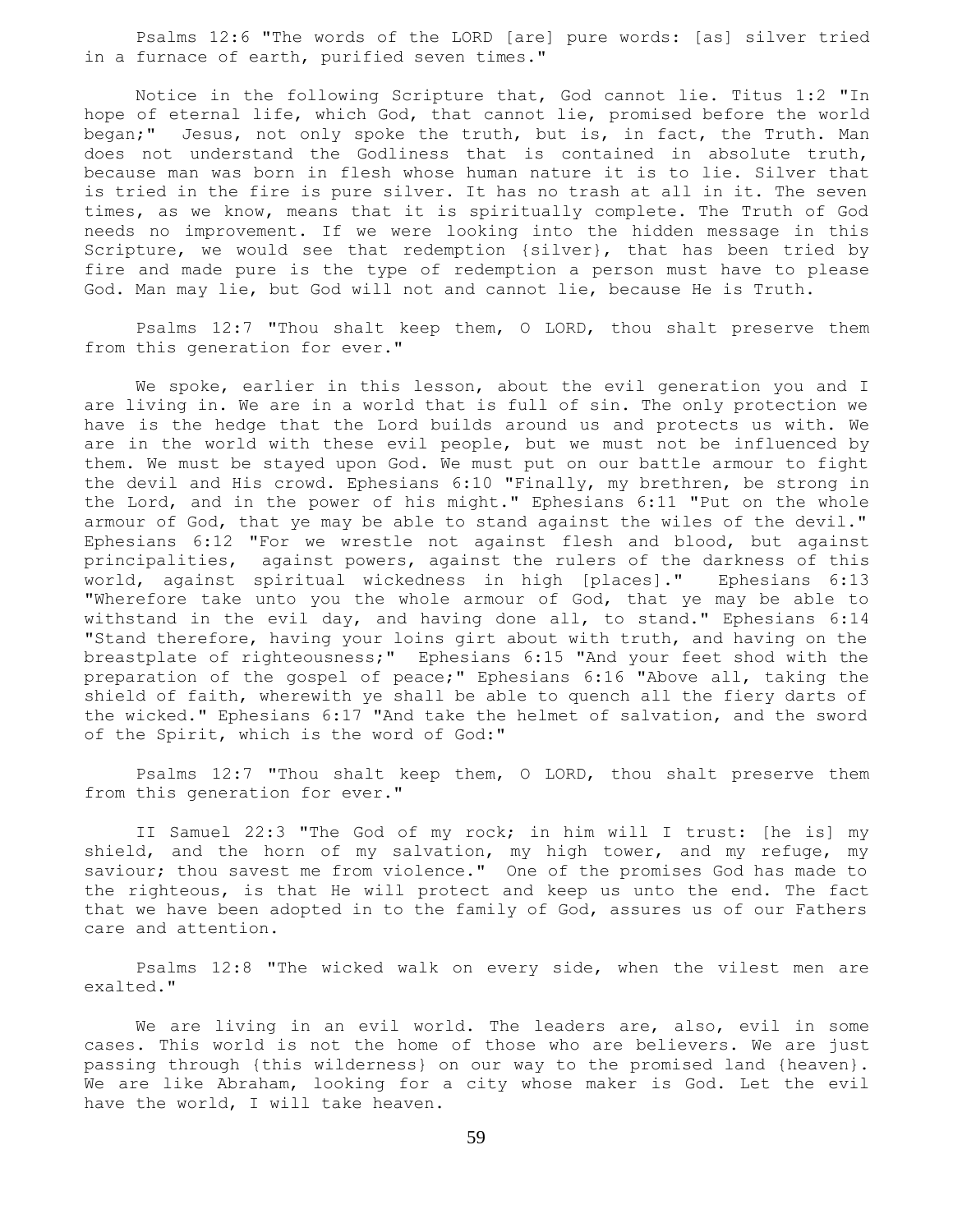1. In verse 1, David said who ceaseth? 2. Our society is so evil today that it could be compared with what time in the Bible? 3. When God looked down and saw the evil in Noah's day, what did He wish? 4. Elijah saw the evil around him and thought he was the only what? 5. If God were to weigh many in the church today, he would find them \_\_\_\_\_\_\_. 6. Where, in the Bible, do we find a description of our day? 7. How is the only way for the true followers today, to stay true? 8. What is flattery most of the time? 9. What is another way to say a double heart? 10. A flattering mouth worketh 11. Quote James chapter 1 verse 26. 12. What is the most evil part of the body? 13. When God controls your tongue, it speaks \_\_\_\_\_ not \_\_\_\_\_\_. 14. Life and death is in the power of the \_\_\_\_\_. 15. What man can tame the tongue? 16. Where is the most beautiful Scripture in the Bible on purifying the tongue? 17. What cleansed Isaiah's lips? 18. Why was it necessary for Isaiah to have clean and truthful lips? 19. God is not controlled by time as we are, He is the  $\qquad \qquad$  of time. 20. Who fights the battles for the believers? 21. Where do we find the Scripture that says, God, that cannot lie? 22. What kind of silver has been tried in the fire? 23. What does the seven times indicate? 24. What is the spiritual message in verse 6? 26. What protection does the believer have from this evil world we live in? 27. Describe the armour of the Christian. 28. What is the sword of the Spirit? 29. 2 Samuel chapter 22 verse 3 says, whom will I trust? 30. This world is not the \_\_\_\_\_\_ of the Christian.

31. We are looking for a  $\frac{1}{\sqrt{1-\frac{1}{n}}}$  whose maker is  $\frac{1}{\sqrt{1-\frac{1}{n}}}$ .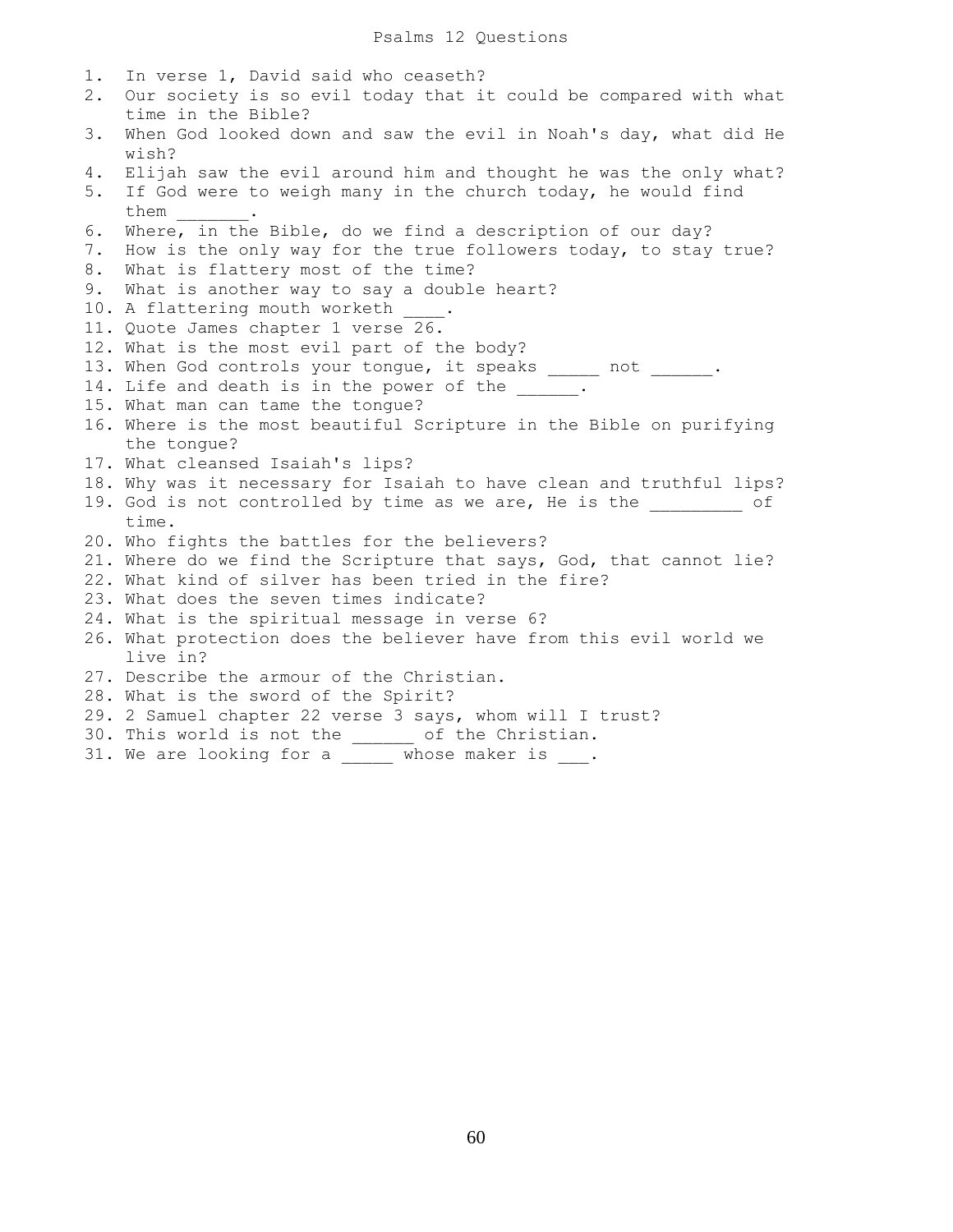#### PSALMS 13

We will begin by giving chapter 13 of Psalm in metre to show how easily it could be sung.

# THE PSALMS OF DAVID IN METRE

#### Chapter 13

|  | Verse 1 "How long wilt thou forget me? Shall it forever be?         |
|--|---------------------------------------------------------------------|
|  | O Lord, how long neglect me, And hide thy face from me?"            |
|  | Verse 2 "How long my soul take counsel? Thus sad in heart each day, |
|  | How long shall foes exhulting, Subject me to their sway?"           |
|  | Verse 3 "O Lord, my God, consider, And hear my earnest cries;       |
|  | Lest I in death should slumber, Enlighten thou my eyes;"            |
|  | Verse 4 "Lest foes be heard exclaiming Against him we prevailed;    |
|  | And they that vex my spirit, Rejoice when I have failed."           |
|  | Verse 5 "But on thy tender mercy I ever have relied;                |
|  | With joy in thy salvation My heart shall still confide."            |
|  | Verse 6 "And I with voice of singing, Will praise the Lord alone,   |
|  | Because to me his favor He hath so largely shown."                  |

 Now we will get into the verse by verse study of this Psalm, taken from the King James version of the Bible. Psalms 13:1 "{To the chief Musician, A Psalm of David.} How long wilt thou forget me, O LORD? for ever? how long wilt thou hide thy face from me?"

 I asked in a previous lesson, have you ever felt like crying out to God, how long? It seems that David feels the situation is desperate. He must hear form God immediately. This is not a murmuring, but a cry for God to help. If you have never started a work for the glory of God, you have not experienced what David is feeling here. It is as if David is saying, I did the best I could Lord, Have I displeased you so that you are hiding from me? David really had not displeased God. Perhaps, David was being taught a lesson of patience. Sometimes, it seems the harder we try, the slower our answers are in coming. I wrote a little book on Time Shall Be No More. In the book I talked about how time flies when we are doing something we enjoy. I, also, related that when we are sick or suffering, time seems to just drag by. Perhaps, this is the case here. David is suffering, so time is dragging by. The Lord never forgets His own. Hebrews 13:5 "[Let your] conversation [be] without covetousness; [and be] content with such things as ye have: for he hath said, I will never leave thee, nor forsake thee."

 Psalms 13:2 "How long shall I take counsel in my soul, [having] sorrow in my heart daily? how long shall mine enemy be exalted over me?"

 This reminds me so much of the things we try to do by our own might. We try this and that and it fails. David is in the same fix here. He knows war and is not afraid to go into battle to win. He seems to have tried all the things he knows to do in the flesh, and none of these things have worked. Have you ever read, When all else fails, read the instructions. We Christians, and David as well, need to take that advice. The Bible is our instruction Book. There is an answer for every problem we face, and even for the one David is facing here. It is not by our might that things work out, it is by God's help. Zechariah 4:6 "Then he answered and spake unto me,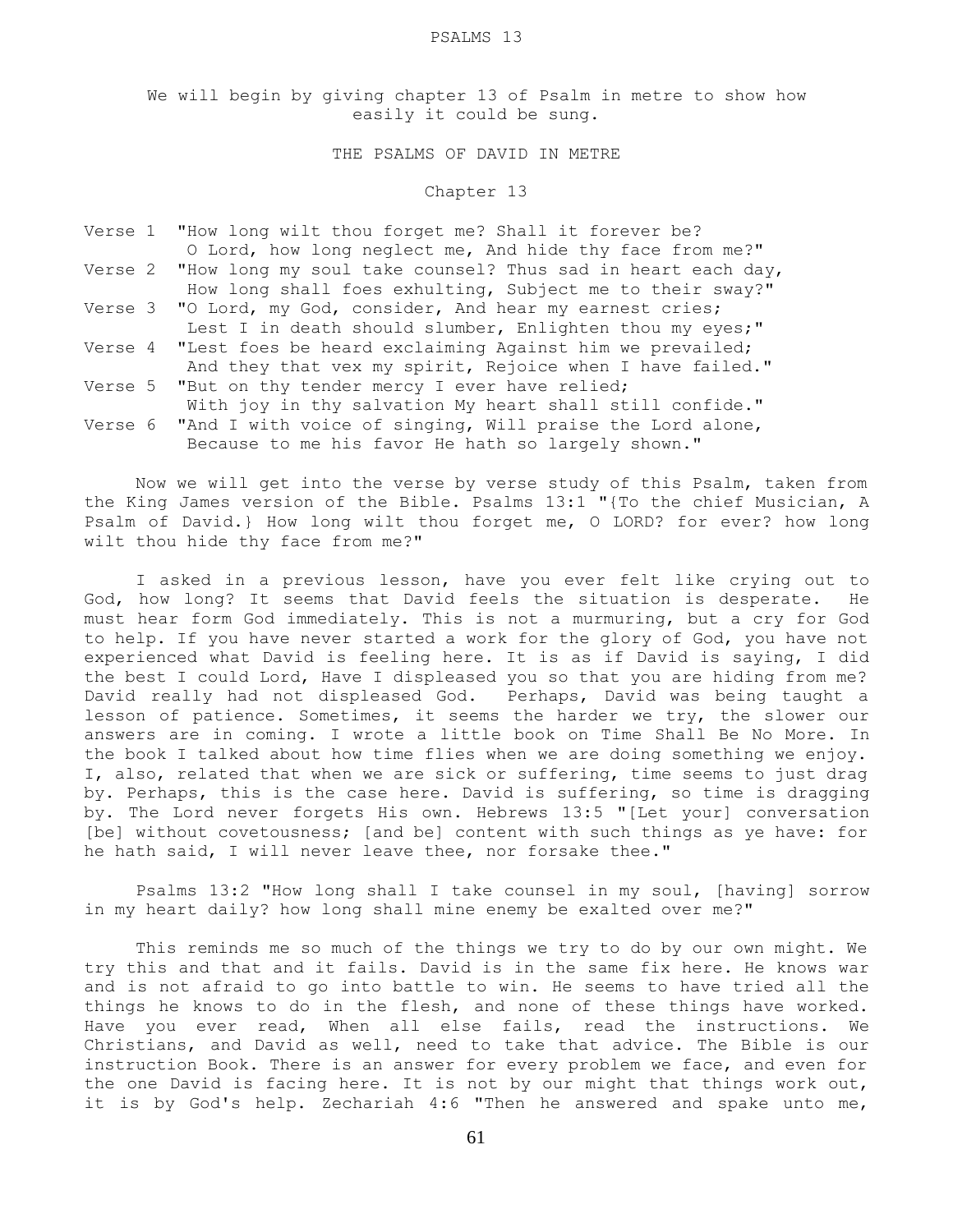saying, This [is] the word of the LORD unto Zerubbabel, saying, Not by might, nor by power, but by my spirit, saith the LORD of hosts." Have faith in the instruction Book {Bible} and the Instructor {God}, then you cannot fail. Even though the enemy seems to be winning, I have read the last page and God wins. All of God's children, who learn to trust in the Lord, will have the last laugh over their enemies.

 Psalms 13:3 "Consider [and] hear me, O LORD my God: lighten mine eyes, lest I sleep the [sleep of] death;"

 David has done the only thing left to him. He is praying to the Lord for help. When we feel that God is not listening to our prayers, it brings the worst despair a person can know. David says, he is sorrowful unto death. Perhaps, death would be a relief from his great sorrow. Even Jesus felt this great sorrow, as we read in the following verse. Matthew 26:38 "Then saith he unto them, My soul is exceeding sorrowful, even unto death: tarry ye here, and watch with me." Jesus prayed and submitted to the will of the Father.

 Psalms 13:4 "Lest mine enemy say, I have prevailed against him; [and] those that trouble me rejoice when I am moved."

 One of the reasons that Moses gave God, not to destroy the children of Israel out in the wilderness, when they made the golden calf, was that the Egyptians would rejoice about it. David is explaining to God that God's enemies will rejoice over the destruction of David. Those who are opposed to David are God's enemies, as well as David's. In fact, they associated David with the God of Israel. When David killed the giant {Goliath}, David came against Him in the name of the God of Israel. This is a good reason David is giving here, but it is not necessary. God will help David, because He loves him. God will help you and me, because He loves us. He is our Father.

 Psalms 13:5 "But I have trusted in thy mercy; my heart shall rejoice in thy salvation."

 Now, we see a statement of confidence in the mercy of God. We see David remembering his trust he had placed in the Lord. Just as every one of us must place our trust in the salvation that Jesus has provided for us, David must activate his faith and trust. God is a God of mercy. Prayers are answered when we have faith that they will be answered.

 Psalms 13:6 "I will sing unto the LORD, because he hath dealt bountifully with me."

 What a beautiful way to end this chapter. David is praising God in song for dealing so bountifully with him. The sorrow we feel when we are convinced that God has forgotten us, is quickly turned to joy and thanksgiving when we remember all the blessings He has showered upon us. Pray with faith, and God will bless you above what you can ask or think.

62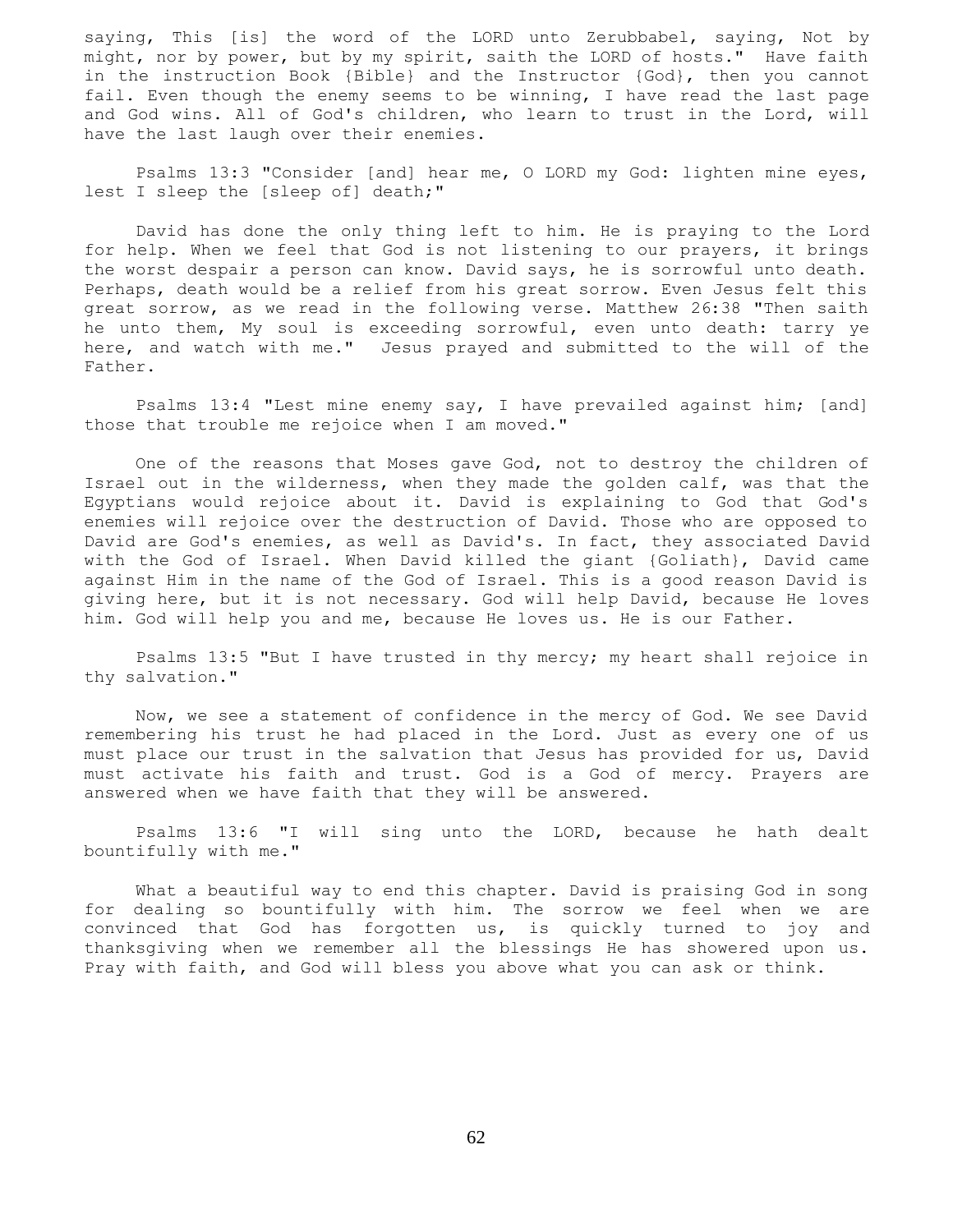### Chapter 14

- Verse 1 "The God who sits enthroned on high The fool doth in his heart deny; Corrupt are they, vile works have done, And doing good there is not one."
- Verse 2 "From heaven with searching eye the Lord Did all the sons of men regard; To see if any understood, If any one were seeking God."
- Verse 3 "From righteous ways they all depart; All are corrupt and vile in heart; Among them doing good is none, Among them all, not even one."
- Verse 4 "Has knowledge from the wicked fled, That they my people eat as bread? That they delight in works of shame, And call not on Jehovah's name?"
- Verse 5 "There fearful terror on them fell; For God doth with the righteous dwell; The poor man's counsel you despise, Because in God his refuge lies."
- Verse 6 "May Israel's help from Zion come, When God shall bring his captives home, Then Jacob greatly shall rejoice, And Israel shout with gladsome voice."

 We will now begin our study in Psalms 14:1 "{To the chief Musician, [A Psalm] of David.} The fool hath said in his heart, [There is] no God. They are corrupt, they have done abominable works, [there is] none that doeth good."

 It would certainly be a fool who would say, there is no God. We have only to look around us at all of God's creation and know there is God. Just the fact that a planet rotates out in the atmosphere and does not fall, shows that there is order in the universe. Some One, greater than you and I, put the planet there and told it what to do. So many people, in the age we live in, have the false idea that we will become a god some day. To answer them, I say, have you created any worlds lately? An intelligence so far above our comprehension created the entire universe, and everything, and everyone in it. I can dig a hole in the ground and plant a seed, water it and watch it grow. The strange thing is that, I did not make the ground to put it in, I had nothing to do with the making of the seed, and I didn't even make the water to water it with. You see, if there were no God to provide the earth, the seed, and the water, then I could not grow a plant. I am not even in control of the next breath I breathe. When God gets ready for me to stop breathing, I will. How foolish it is to say there is no God. You see, we do not even have the ability to save ourselves from hell. We all have sinned and come short of the glory of God. If we say, we have not sinned, we are a liar. Our only hope is God. He loved us and sent His precious Son to die on the cross to save us. Our sins are not just covered up, they are wiped away in the blood of our precious Saviour, Jesus Christ. The only thing we are required to do is to believe. What a fool, to say there is no God.

 Psalms 14:2 "The LORD looked down from heaven upon the children of men, to see if there were any that did understand, [and] seek God."

 In the days of Noah, God did this very thing. He was grieved in His heart, because He had made man. He searched to see if there were any who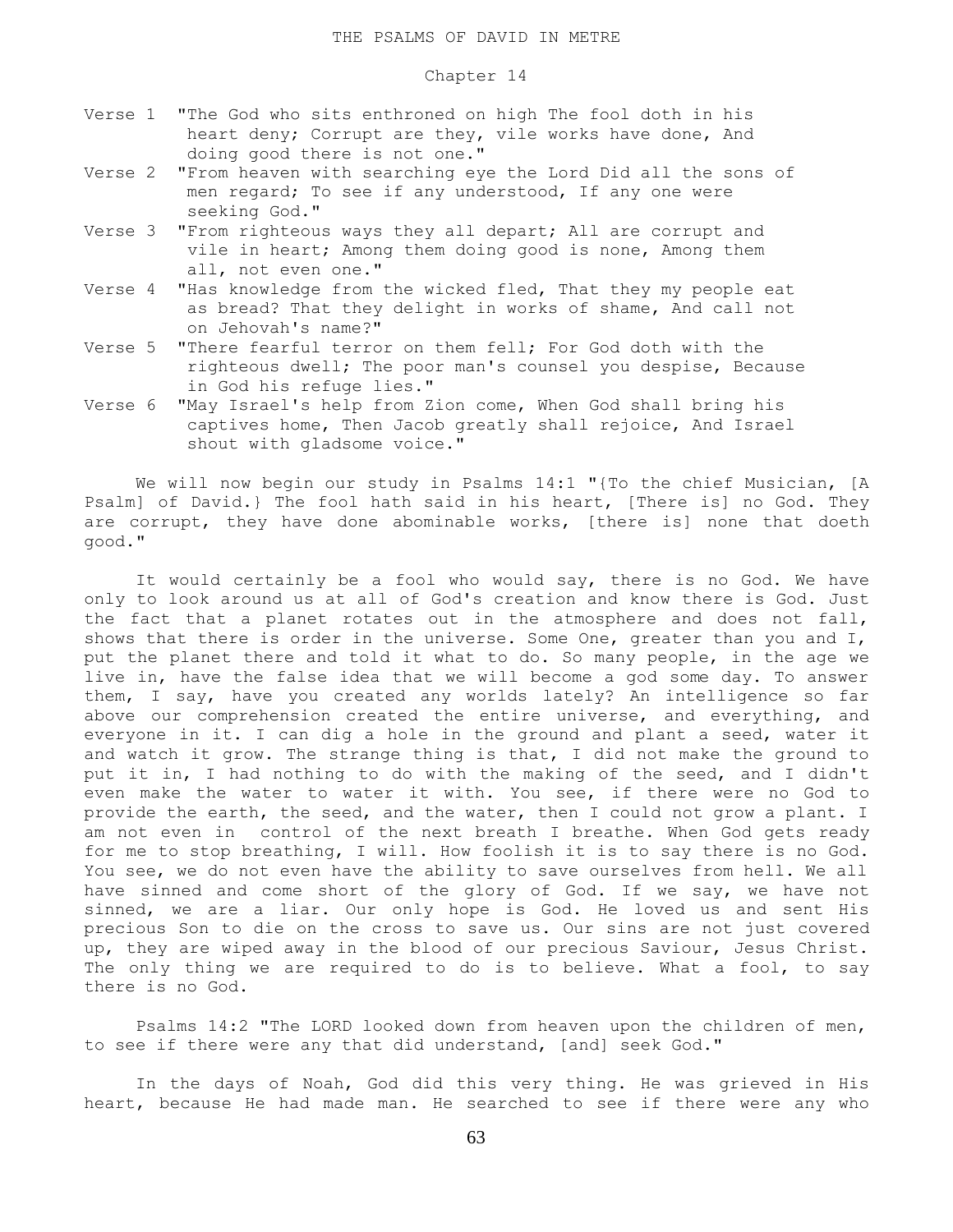believed, and He found Noah. The really sad thing was that, God could not even find 10 people in right standing with Him in Sodom and Gomorrah. It appears from this verse, that even in David's day, it was hard to find anyone living for God. We might say, if God looked down today, He might decide that it is worse now than then. There are a few real Christians, but the world as a whole, has gone bad. Sin is on every corner.

 Psalms 14:3 "They are all gone aside, they are [all] together become filthy: [there is] none that doeth good, no, not one."

 This is speaking of humanity as a whole. Truly our generation would be classified as the most evil generation. I personally believe that television has had a great deal to do with the evil that is so rampant today. Movies, so filthy they would not have been allowed even in B movie houses a few years ago, are shown on prime time television now. Drugs and alcohol are rampant in our society. My own opinion of why drugs and alcohol are used so much is, because people are not able to face the realities of each day. They think, if they get high on drugs or alcohol, it will help them face the day to day problems of life. Wholesale credit plans have ruined many marriages. Soap operas cause young girls to put unrealistic hopes on their marriages. Little children {neglected by parents} are seeking love in gangs. It really seems the whole society has gone crazy. Where are the true Christians who will stand up and try to change things for the better? Someone must say, STOP! Christian women and men of America must take a stand for God. We are in a war. Who will stand, even in the face of death, for Christian principles set down in the Bible? Will God say of our generation, where is even one who truly loves Me?

 Psalms 14:4 "Have all the workers of iniquity no knowledge? Who eat up my people [as] they eat bread, and call not upon the LORD."

 These workers of iniquity are those who have rejected the Lord Jesus Christ as their Saviour. They are not satisfied with being lost themselves, but constantly are encouraging weak Christians to get involved with them. It is dangerous to fellowship with those of unbelief. Christians should witness to the lost, but do not go into their places and get involved in their sin to witness to them. These workers of iniquity desire to absorb Christians into their way of life {eat them}. Christians are to be separated people. We are not to be caught up in the things of this world. When we receive Jesus as our Saviour, we are symbolically buried with Jesus. We rise to new life in Him, which means we live our life the way Jesus would live if He were living it. The world, and the wicked in it, are headed for hell. Don't go with them, Christian.

 Psalms 14:5 "There were they in great fear: for God [is] in the generation of the righteous."

 This fear is speaking of the terrible awareness of knowing you have sinned and deserve to go to hell. This fear {reverence} of God causes a man to repent. Repentance of sin and accepting Jesus as our Saviour, makes us righteous in God's sight. Those, who have accepted full pardon through the shed blood of Jesus, are the generation of the righteous in God.

 Psalms 14:6 "Ye have shamed the counsel of the poor, because the LORD [is] his refuge."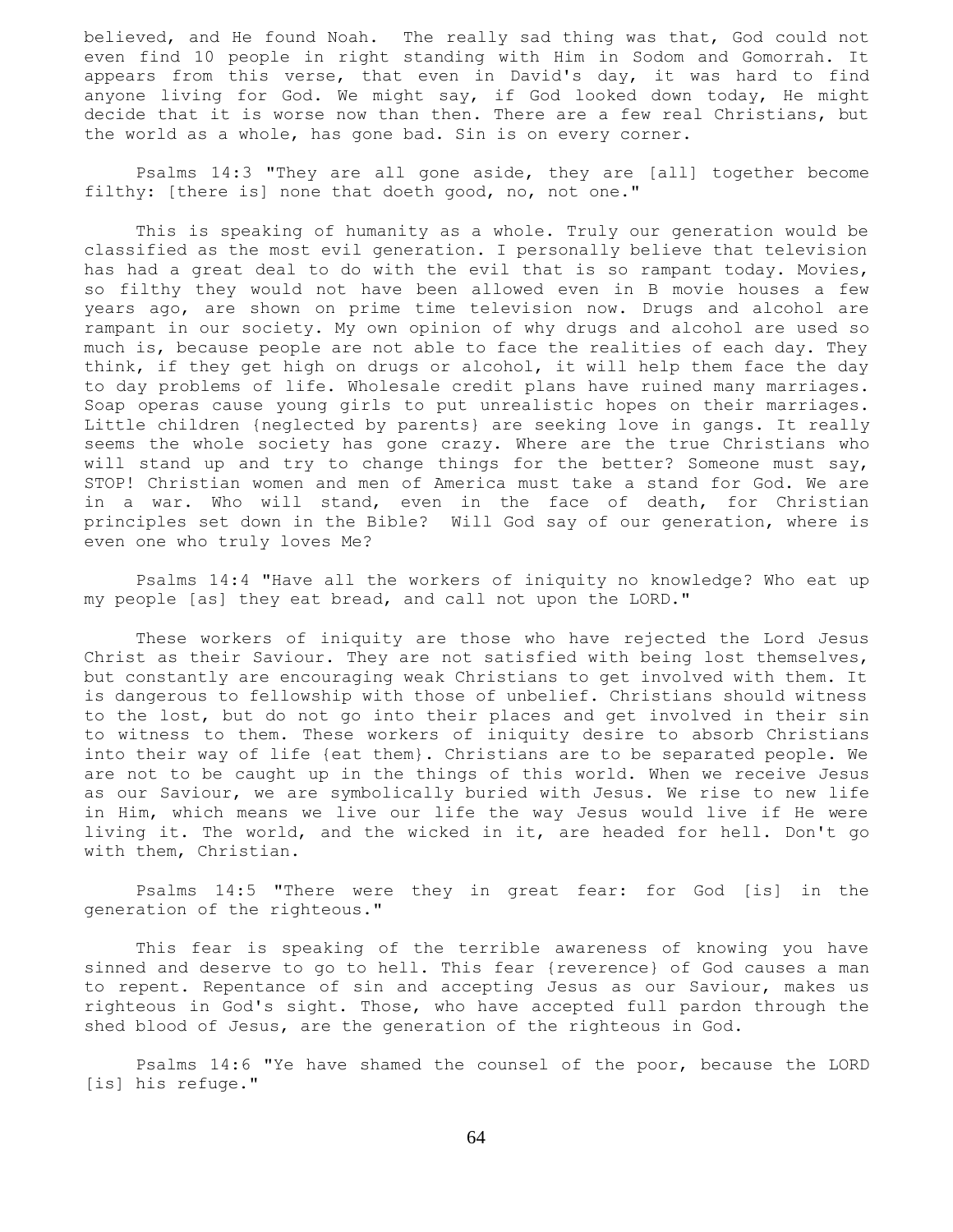The evil doers of this world, laugh at the righteousness of the believer. There is a day when their laughing will cease. Proverbs 14:26 "In the fear of the LORD [is] strong confidence: and his children shall have a place of refuge." God fights our enemies for us. Hebrews 6:18 "That by two immutable things, in which [it was] impossible for God to lie, we might have a strong consolation, who have fled for refuge to lay hold upon the hope set before us:"

 Psalms 14:7 "Oh that the salvation of Israel [were come] out of Zion! when the LORD bringeth back the captivity of his people, Jacob shall rejoice, [and] Israel shall be glad."

 Throughout all Jewish history, they have looked for Messiah, their Saviour. This Scripture, possibly, is prophetic in more than one way. Not only, did Jesus come to the earth and save all who would believe, but this, also, looks to the time when physical Israel comes back into the land. I believe that it further indicates the coming of the Lord for the church {Zion}. To further understand this Scripture, study about the 2 sticks that come together. The 37th chapter of Ezekial is good hunting ground. I will leave this part of the study to you. Just one note here. The ones to study are Jacob and Israel.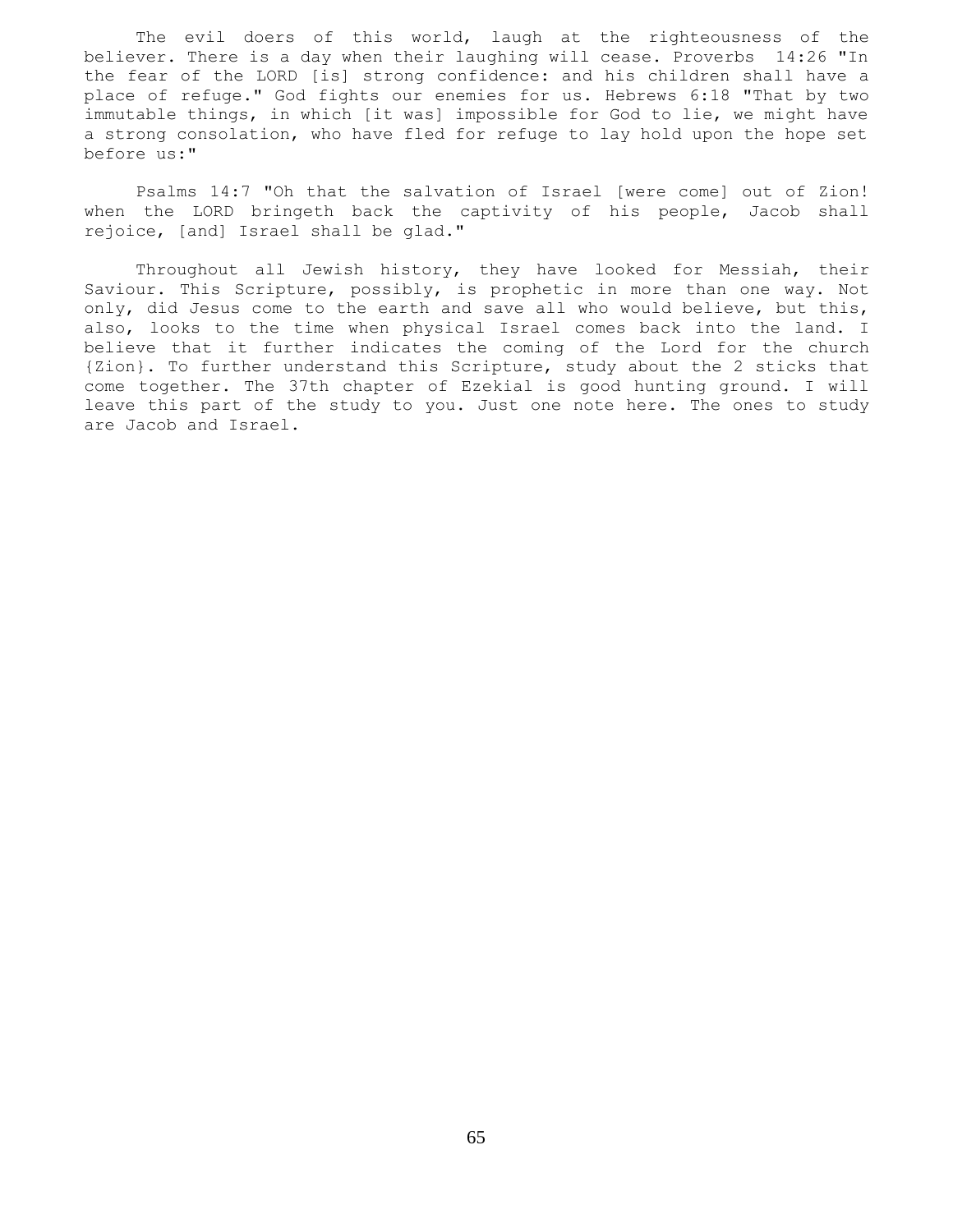#### Psalms 13 Questions

1. Have you ever felt like crying out to God, How long? 2. This from David is not a murmuring, but a  $\frac{1}{\sqrt{2}}$   $\frac{1}{\sqrt{2}}$ 3. Perhaps, David was being taught a lesson of 4. Time when we are doing something we enjoy. 5. Where do we find the Scripture that says, I will never leave you nor forsake you? 6. In verse 2, what has David tried, that didn't work? 7. When all else fails, read the 8. What is the instruction book for the believer? 9. Not by might, nor by power, but by my \_\_\_\_\_\_, saith the Lord. 10. What is probably the worst despair for a Christian? 11. Who is sorrowful, even unto death, in Matthew chapter 26 verse 38? 12. What was one of the reasons Moses gave God for not destroying all the Israelites, when they made the golden calf? 13. David's enemies are \_\_\_\_\_ enemies, as well. 14. What was the name of the giant that David had killed? 15. David came against the giant in whose name? 16. When are prayers answered? 17. What did David do, that showed he thanked God for dealing so bountifully with him? 18. Pray with \_\_\_\_\_\_, and God will bless you. 19. The fool has said in his heart,  $\frac{1}{\sqrt{2}}$  =  $\frac{1}{\sqrt{2}}$ 20. What is one undeniable proof that there is God? 21. When we think we are a little god, what question does the author ask us? 22. What is the strange thing about growing a plant? 23. Our only hope is 24. In the days of Noah, God looked down to the earth and was sorry about what? 25. God could not find \_\_\_ righteous men in Sodom and Gomorrah. 26. What would God think, if He looked down and saw our society? 27. What does the author believe is a large contributing factor to the evil in our society? 28. What does the author believe is the underlying reason that people are alcoholics and drug addicts? 29. What has ruined many marriages? 30. What is the underlying cause of many young girls having unrealistic ideas about marriage? 31. Why do a lot of children join gangs? 32. What must Christian men and women do to change things for the better? 33. Who are the workers of iniquity in verse 4? 34. Why is it dangerous for Christians to fellowship with those of iniquity? 35. God is in the generation of the 36. Describe what makes us righteous. 37. Quote Proverbs chapter 14 verse 26. 38. In what ways is Psalms chapter 14 verse 7 prophetic?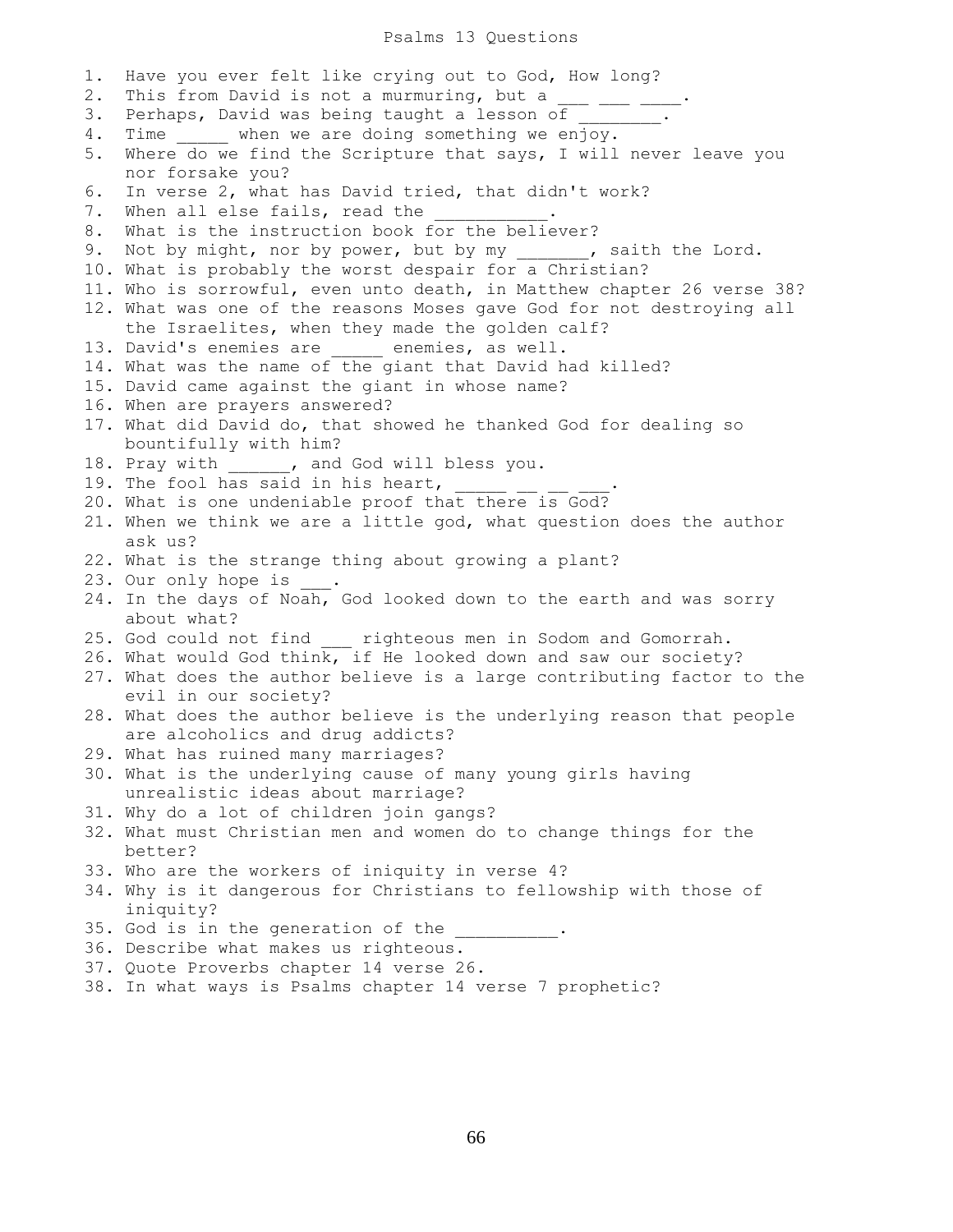#### PSALMS 14

We will first give the 15th Psalm in metre, before we begin our verse by verse study.

### THE PSALMS OF DAVID IN METRE

### Chapter 15

- Verse 1 "Within thy tabernacle, Lord, Who shall abide with thee? And in thy high and holy hill Who shall a dweller be?"
- Verse 2 "The man who walketh uprightly, And worketh righteousness, And as he thinketh in his heart, So doth he truth express."
- Verse 3 "Who neither slanders with his tongue, Nor to his friend doth hurt; Nor yet against his neighbor doth Take up an ill report."
- Verse 4 "In whose eyes vile men are despised; But those that God do fear He honoreth; and changeth not, Though to his hurt he sware."
- Verse 5 "His coin puts not to usury, Nor take a bribe will he Against the guiltless. Who doth thus Unmoved shall ever be."

 We will begin now in Psalms 15:1 "{A Psalm of David.} LORD, who shall abide in thy tabernacle? who shall dwell in thy holy hill?"

 The only one worthy to dwell in the tabernacle is our Lord Jesus Christ. Christians will be admitted, because we have been washed in the blood of the Lamb and made righteous in Jesus. Abide means to continually dwell. Notice, who the tabernacle belongs to. The ultimate tabernacle, of course, is heaven. The tabernacle on the earth is God's house {church}. No one can approach the holy hill of God, except they go through the Door who is Jesus. In the tabernacle in the wilderness, the world was shut out. It was not that they could not come into the outer court, it was that they did not come close to God. The holy place was open to the priests who symbolize all Christians. Before the crucifixion of Jesus only the high priest could go into the most holy place where God dwelt in the tabernacle in the wilderness. The curtain was torn from the top to the bottom at the death of Jesus' body on the cross. The veil {curtain} symbolized Jesus' flesh. Jesus opened the way for all believers to the very presence of God. II Corinthians 5:1 "For we know that if our earthly house of [this] tabernacle were dissolved, we have a building of God, an house not made with hands, eternal in the heavens." Revelation 21:3 "And I heard a great voice out of heaven saying, Behold, the tabernacle of God [is] with men, and he will dwell with them, and they shall be his people, and God himself shall be with them, [and be] their God."

 Psalms 15:2 He that walketh uprightly, and worketh righteousness, and speaketh the truth in his heart.

 It is as if the Lord answers the question from verse 1 above. In the natural, no man can live good enough to inherit heaven. Salvation is a free gift of God to all who will believe. The catch is, if you believe, you will want to do things pleasing to God. When you are saved, you become a new creature in Christ. Old things pass away and all things become new. The attributes mentioned above of those who can abide in the tabernacle, are just what you will want to do after you are saved. Look at the following 2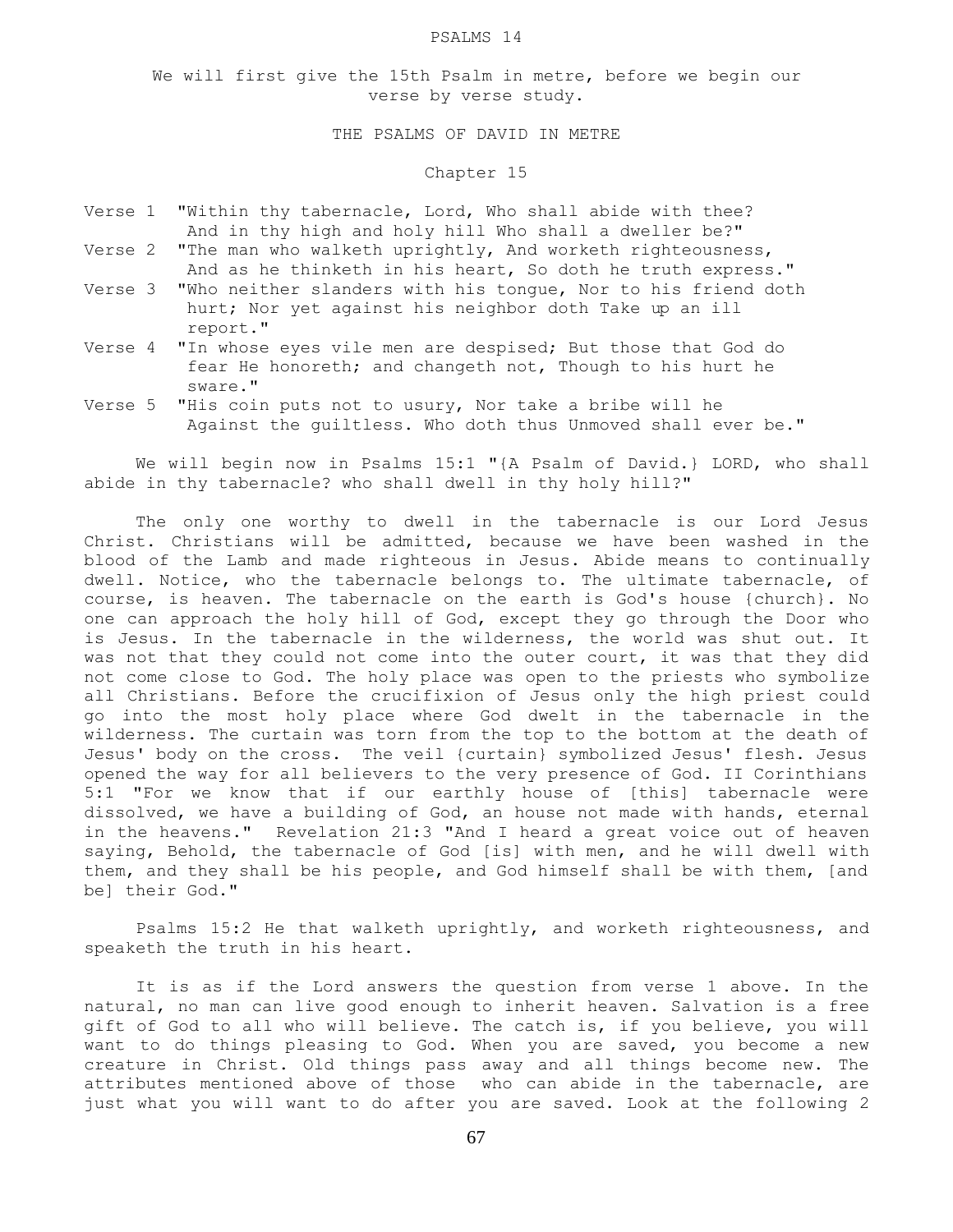verses that Jesus spoke. John 14:15 "If ye love me, keep my commandments." John 15:10 "If ye keep my commandments, ye shall abide in my love; even as I have kept my Father's commandments, and abide in his love." If we walk uprightly, we walk in the Light of Jesus. Worketh righteousness means that he does godly tasks. We see his faith through his good works. From the issue of the heart, the mouth speaketh. A heart, stayed upon God, would speak truth. The heart of man is what he is.

 Psalms 15:3 "[He that] backbiteth not with his tongue, nor doeth evil to his neighbour, nor taketh up a reproach against his neighbour."

 We see the example above of true believers. They are not like the world. Their tongue is controlled by the Holy Spirit. They do good to their neighbor, and not evil. Jesus said, Love thy neighbor as thyself. Our neighbors should be like our brothers and sisters. We should treat them just as we want them to treat us.

 Psalms 15:4 "In whose eyes a vile person is contemned; but he honoureth them that fear the LORD. [He that] sweareth to [his own] hurt, and changeth not."

 We are not only to stand up for the upright person, but we are to condemn sin in the vile person. Romans 13:7 "Render therefore to all their dues: tribute to whom tribute [is due]; custom to whom custom; fear to whom fear; honour to whom honour." Jesus said swear not. Matthew 5:34 "But I say unto you, Swear not at all; neither by heaven; for it is God's throne:" Matthew 5:35 "Nor by the earth; for it is his footstool: neither by Jerusalem; for it is the city of the great King." Matthew 5:36 "Neither shalt thou swear by thy head, because thou canst not make one hair white or black."

 Psalms 15:5 "[He that] putteth not out his money to usury, nor taketh reward against the innocent. He that doeth these [things] shall never be moved."

 Usury, is unfair interest on money loaned. It is bad to do to an enemy, and worse to do to a brother in Christ. The Jews were forbidden to charge usury. It is a shame, but the poor, who can ill afford to pay high interest, are the very ones who have to pay unreasonable interest. Their credit is no good, so they pay unreasonable amounts to be able to borrow. The person loaning them this money is not helping them. He is digging them a hole they can not get out of. Be kind to the poor. Except for the grace of God, you would be that poor. If we were to sum this lesson up in a few words, we would have to say, these are instructions on how to get a permanent home in heaven. We are saved by grace and grace alone, but if we are saved, we will live our life pleasing to God. The life we live before others would show the love of Jesus.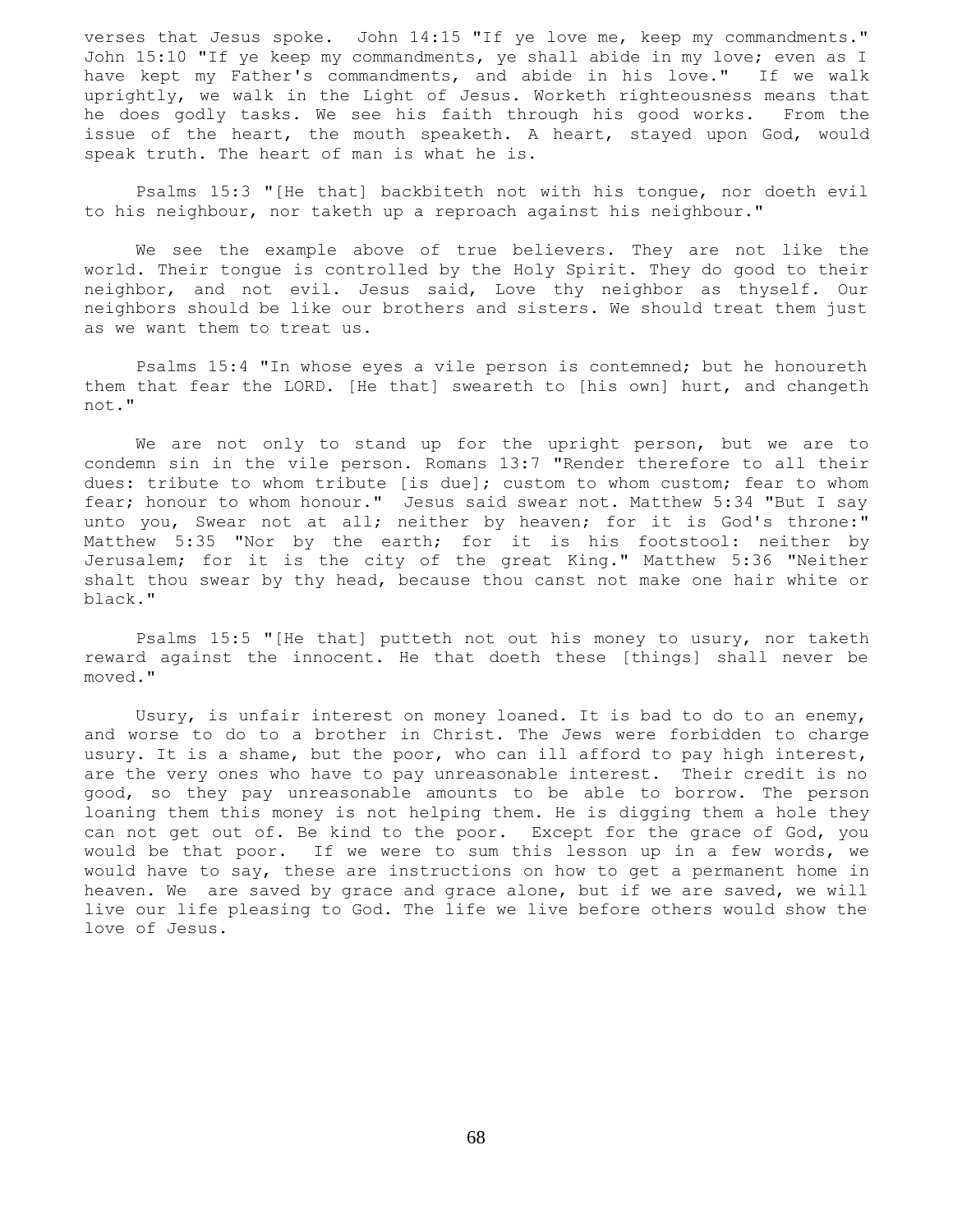## Chapter 16

|  | Verse 1 "To thee, O Lord, I fly, And on thy help depend;<br>I said, Thou art my Lord most high, To me deliverance send."          |
|--|-----------------------------------------------------------------------------------------------------------------------------------|
|  | Verse 2 "Not unto thee my worth, It reaches not that height,<br>To saints, the noble ones of earth, With whom is my<br>delight."  |
|  | Verse 3 "Their sorrow shall be great That other Gods adore,                                                                       |
|  | Their very names I'll not repent, Nor their blood-offerings<br>pour."                                                             |
|  | Verse 4 "A heritage for me Jehovah will remain;                                                                                   |
|  | The portion of my cup is he, My lot he shall maintain."                                                                           |
|  | Verse 5 "The lot to me that fell Is beautiful and fair;                                                                           |
|  | The heritage in which I dwell, None can with it compare."                                                                         |
|  | Verse 6 "I'll praise God while I live, His counsel guides me right;<br>My reins to me instruction give, In seasons of the night." |
|  | Verse 7 "The Lord before me still I set, and trust his love;                                                                      |
|  | At my right hand he quards from ill, And nothing shall me<br>move."                                                               |
|  | Verse 8 "Now gladness fills my soul, And joy shall be expressed;                                                                  |
|  | My glory shall his name extol, My flesh in hope shall rest."                                                                      |
|  | Verse 9 "My soul in death's dark pit Shall not be left by thee;                                                                   |
|  | Corruption thy wilt not permit Thy holy one to see."                                                                              |

Verse 10 "Life's path thou wilt me show, To thy right hand me guide, Where streams of pleasure ever flow, And boundless joys abide."

 We will now begin the verse by verse study of chapter 16 of Psalms. Psalms 16:1 "{Michtam of David.} Preserve me, O God: for in thee do I put my trust."

 Michtam means engraving, or a poem. This prayer of David not only asks for God to preserve him, but shows the perfect trust that David has in the Lord, as well. Preserve, here, is really a protection as a shepherd protects his sheep. Jesus is the great Shepherd. He watches over us and keeps us from harm. The blood of Jesus protects us from the wiles of the devil.

 Psalms 16:2 "[O my soul], thou hast said unto the LORD, Thou [art] my Lord: my goodness [extendeth] not to thee;"

 Psalms 16:3 "[But] to the saints that [are] in the earth, and [to] the excellent, in whom [is] all my delight."

 The soul of man has to do with the will of man. The flesh and the spirit are in conflict. The man's will {soul} either follows the flesh and sin, or follows the spirit and God. Notice, the soul of the man above has declared the Lord. Man has no goodness to extend to God. God's goodness extends to man, when the man decides to follow God. The difference in a Christian and a non Christian is: Christians follow the will of their spirit, and non Christians follow the desires of their flesh. Saints are followers of Jesus Christ. I Corinthians 1:2 "Unto the church of God which is at Corinth, to them that are sanctified in Christ Jesus, called [to be] saints, with all that in every place call upon the name of Jesus Christ our Lord, both theirs and ours:"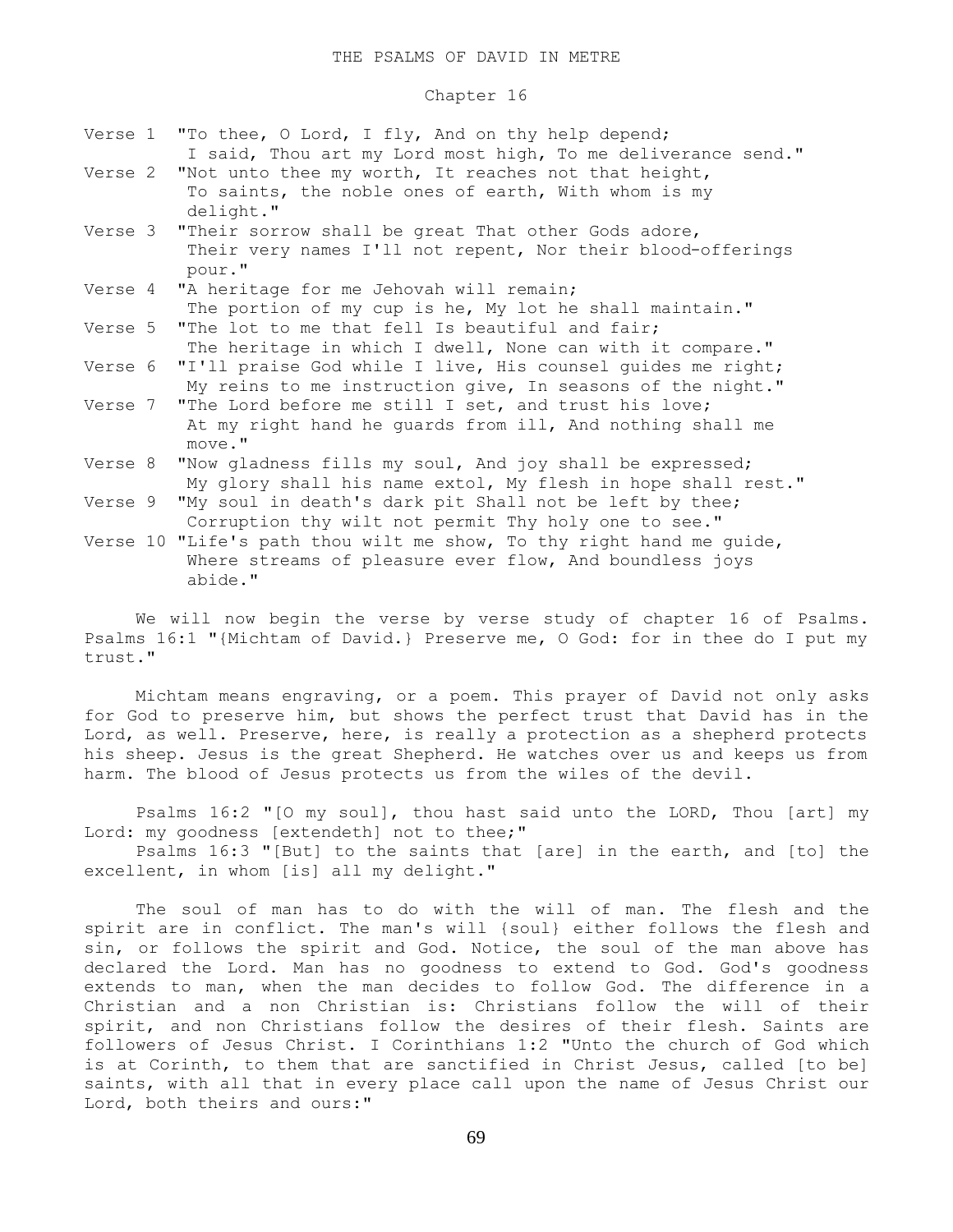Psalms 16:4 "Their sorrows shall be multiplied [that] hasten [after] another [god]: their drink offerings of blood will I not offer, nor take up their names into my lips."

 False gods are everywhere today. Satan worshippers actually drink blood as part of their ceremony. The drinking of blood is absolutely forbidden by God. The things the believers in Christ had to keep were the following. Acts 21:25 As touching the Gentiles which believe, we have written [and] concluded that they observe no such thing, save only that they keep themselves from [things] offered to idols, and from blood, and from strangled, and from fornication." God is a jealous God. He will not share His people with false gods. The very first commandments in the 10 commandments are: #1 "Exodus 20:3 Thou shalt have no other gods before me." #2 Exodus 20:4 "Thou shalt not make unto thee any graven image, or any likeness [of any thing] that [is] in heaven above, or that [is] in the earth beneath, or that [is] in the water under the earth:" #3 Exodus 20:5 "Thou shalt not bow down thyself to them, nor serve them: for I the LORD thy God [am] a jealous God, visiting the iniquity of the fathers upon the children unto the third and fourth [generation] of them that hate me;" #4 Exodus 20:7 "Thou shalt not take the name of the LORD thy God in vain; for the LORD will not hold him guiltless that taketh his name in vain." God does not even want the names of false gods mentioned. Exodus 23:13 "And in all [things] that I have said unto you be circumspect: and make no mention of the name of other gods, neither let it be heard out of thy mouth."

 Psalms 16:5 "The LORD [is] the portion of mine inheritance and of my cup: thou maintainest my lot."

 Galatians 3:29 "And if ye [be] Christ's, then are ye Abraham's seed, and heirs according to the promise." Galatians 5:24 "And they that are Christ's have crucified the flesh with the affections and lusts." The LORD Jesus Christ is our portion. We inherit eternal life because of our faith in Him. Just as God was the portion for Aaron, and he owned no earthly treasures, we need no earthly portion. The earth is not our home. Our treasures are in Jesus in heaven. We have inherited eternal life, just by our faith in Jesus Christ. He is the only portion we need. John 6:39 "And this is the Father's will which hath sent me, that of all which he hath given me I should lose nothing, but should raise it up again at the last day." John 6:40 " And this is the will of him that sent me, that every one which seeth the Son, and believeth on him, may have everlasting life: and I will raise him up at the last day." Jesus is our protection now and at the end. If we profess the Lord here as our Saviour, He will profess us to his Father. Revelation 3:5 "He that overcometh, the same shall be clothed in white raiment; and I will not blot out his name out of the book of life, but I will confess his name before my Father, and before his angels."

 Psalms 16:6 "The lines are fallen unto me in pleasant [places]; yea, I have a goodly heritage."

 The Christian's heritage is through Abraham. He was counted righteous, because he believed. We are counted righteous, because we believe in Jesus Christ, as our Saviour and Lord. Galatians 3:29 "And if ye [be] Christ's, then are ye Abraham's seed, and heirs according to the promise."

 Psalms 16:7 "I will bless the LORD, who hath given me counsel: my reins also instruct me in the night seasons."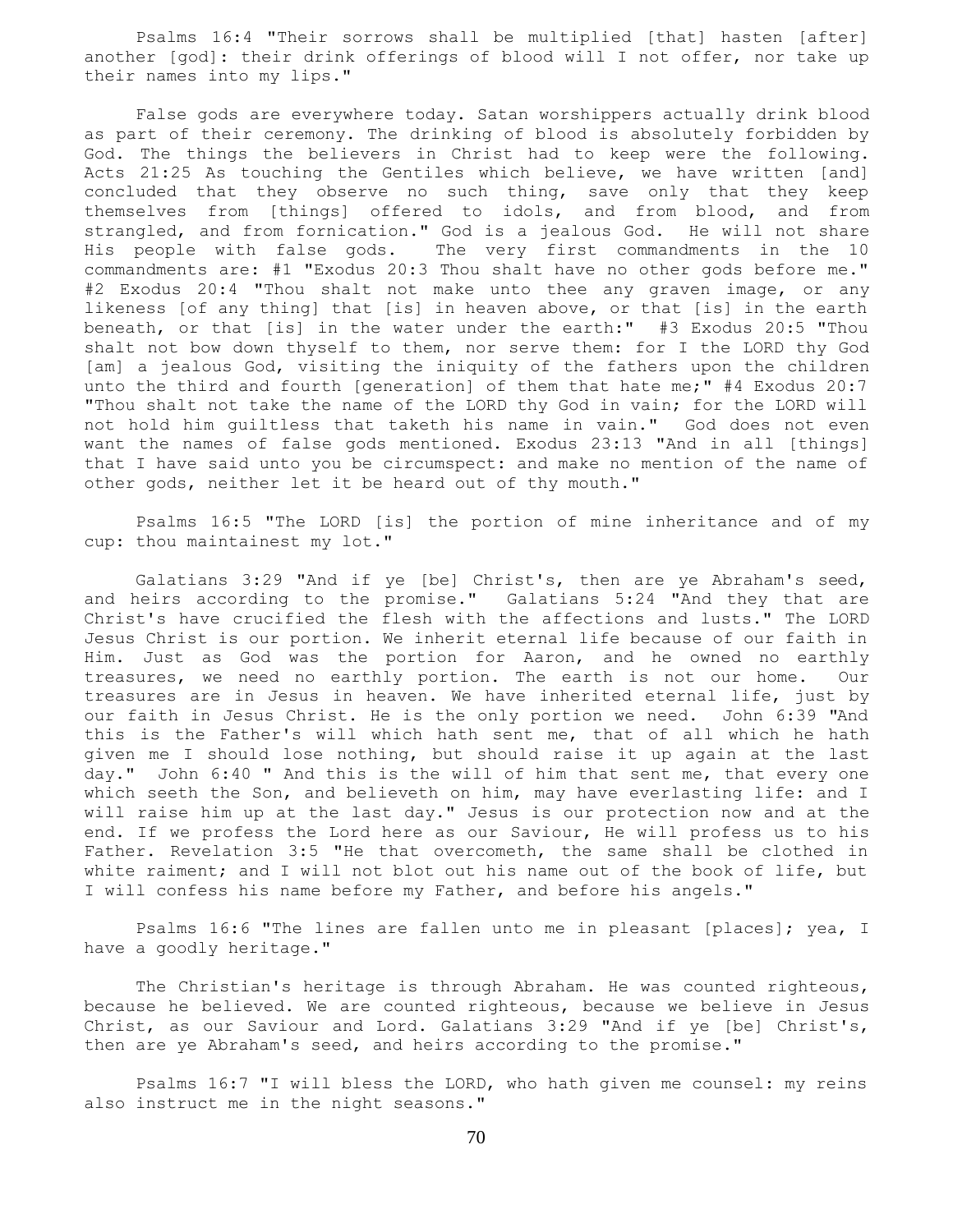David was guided by the Lord in all that he did. Christians are taught and guided by the Holy Spirit of God within them. We should bless and praise the Lord continually for guiding our life. Jesus said, He would send us the Comforter who would guide us into all truth. John 14:26 "But the Comforter, [which is] the Holy Ghost, whom the Father will send in my name, he shall teach you all things, and bring all things to your remembrance, whatsoever I have said unto you." Jesus sent the Holy Spirit to be our counselor.

 Psalms 16:8 "I have set the LORD always before me: because [he is] at my right hand, I shall not be moved."

 The Lord is with us even unto the end of the world. We must walk in His Light. I John 1:7 "But if we walk in the light, as he is in the light, we have fellowship one with another, and the blood of Jesus Christ his Son cleanseth us from all sin." If God be for me, who can be against me?

 Psalms 16:9 "Therefore my heart is glad, and my glory rejoiceth: my flesh also shall rest in hope."

 We must not just have faith, but rejoice in the faith. We are not like those who have no hope. Christians are assured that because Jesus rose from the grave, we shall rise, also. Our joy is not in circumstances, but in knowledge of what awaits us.

 Psalms 16:10 "For thou wilt not leave my soul in hell; neither wilt thou suffer thine Holy One to see corruption."

 This is all about David who died before the crucifixion of Jesus, and, also, about the Holy One, Jesus Christ, who rose from the grave before corruption of the flesh set in. Jesus rose on the third day. Corruption of the body begins on the fourth day. We must all die in the flesh, but we will rise again as our Saviour did.

 Psalms 16:11 "Thou wilt shew me the path of life: in thy presence [is] fulness of joy; at thy right hand [there are] pleasures for evermore."

 Jesus is the path to life. He is the Way, the Truth, and the Life. Jesus is sitting at the right hand of the Father now. We Christians will be at the right side of Jesus in heaven. Matthew 25:34 "Then shall the King say unto them on his right hand, Come, ye blessed of my Father, inherit the kingdom prepared for you from the foundation of the world:" There is joy in heaven at the throne of God. Jesus arose, and we shall arise to be in heaven with Him where there will be no more sorrow, nor crying. We will be in the heavenly garden with Him and rejoice forever more.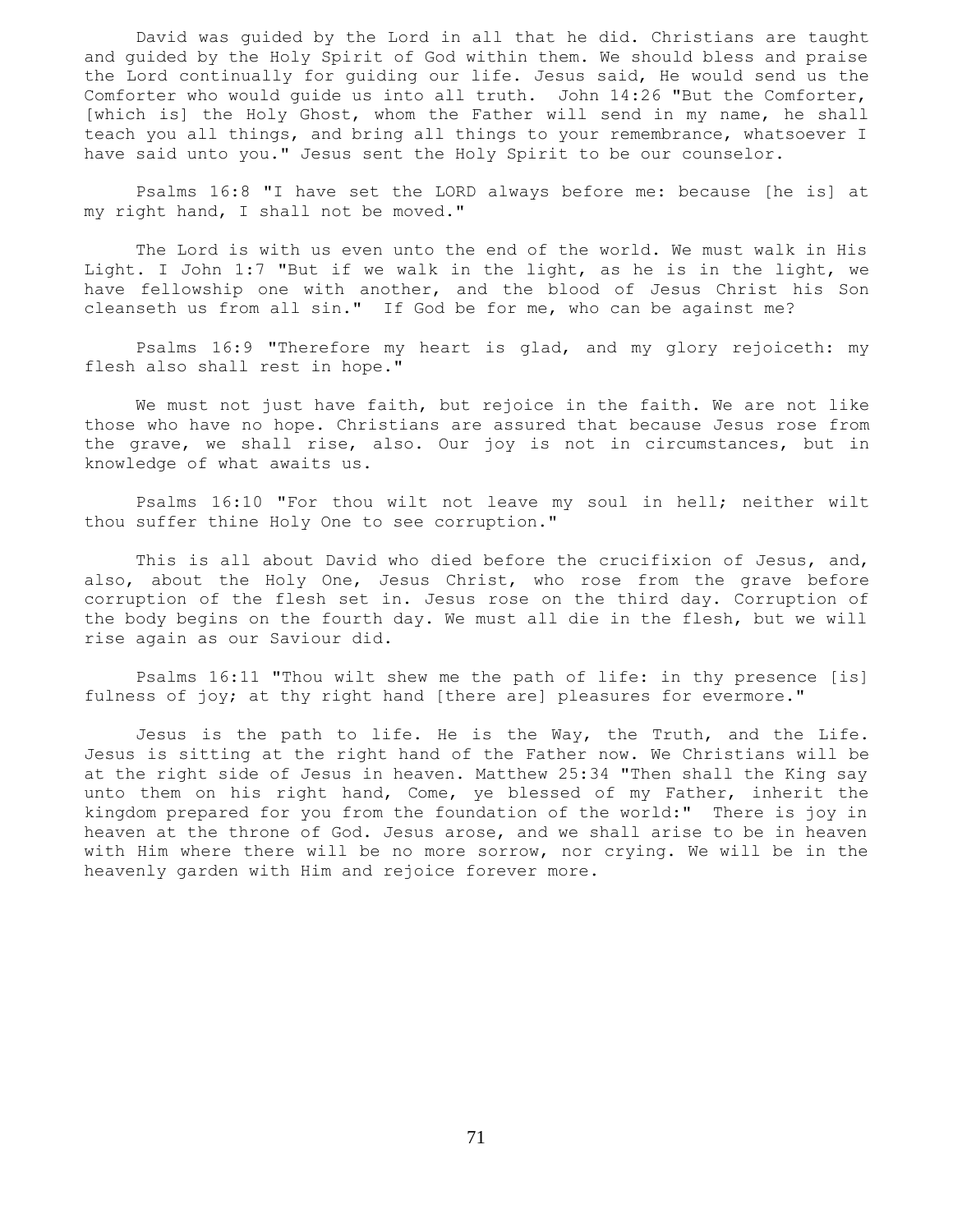1. Who is the only One worthy to dwell in God's tabernacle? 2. Why will the Christians be admitted? 3. What does abide mean? 4. Where is the ultimate tabernacle? 5. What is God's tabernacle on earth? 6.  $\frac{1}{\sqrt{1-\frac{1}{\sqrt{1-\frac{1}{\sqrt{1-\frac{1}{\sqrt{1-\frac{1}{\sqrt{1-\frac{1}{\sqrt{1-\frac{1}{\sqrt{1-\frac{1}{\sqrt{1-\frac{1}{\sqrt{1-\frac{1}{\sqrt{1-\frac{1}{\sqrt{1-\frac{1}{\sqrt{1-\frac{1}{\sqrt{1-\frac{1}{\sqrt{1-\frac{1}{\sqrt{1-\frac{1}{\sqrt{1-\frac{1}{\sqrt{1-\frac{1}{\sqrt{1-\frac{1}{\sqrt{1-\frac{1}{\sqrt{1-\frac{1}{\sqrt{1-\frac{1}{\sqrt{1-\frac{1}{\sqrt{1-\frac{1}{\sqrt{1-\$  wilderness. 7. Who was the only one who could go into the most holy place? 8. When was the way to the Father opened to the Christian? 9. The tabernacle of God is with . 10. What answer is given in verse  $2,$  to who shall abide in God's tabernacle? 11. Salvation is a free 12. If ye love Me, keep my 13. A heart stayed upon God would speak 14. A believer's tongue is guided by what? 15. We are not only to stand up for the upright person, but are to condemn what? 16. What do we learn from Matthew chapter 5 about swearing? 17. What is usury? 18. Who are those who are required to pay unfair interest? 19. We are saved by grace alone, but if we are saved, how will we live our life? 20. What does Michtam mean? 21. What does the word preserve, mean in verse 1 chapter 16 of Psalms? 22. What does the soul of man have to do with? 23. What protects us from the wiles of the devil? 24. The flesh and the are in conflict. 25. What is the difference between a Christian and a non Christian? 26. Who are saints? 27. What is one terrible thing Satan worshippers do that God has directly forbidden? 28. God was Aaron's \_\_\_\_\_\_, and he owned no earthly treasures. 29. Where are the Christian's treasures? 30. We have inherited eternal life, just by what? 31. Who will raise the Christian up on that day? 32. Quote Galatians chapter 3 verse 29. 33. Who is the Christian's Teacher and Guide? 34. What cleanses us from all sin? 35. Because Jesus arose from the grave, we shall 36. Our joy is not in circumstances, but in what? 37. What day does corruption of the body begin after death? 38. Who is the path of life? 39. Jesus is the  $\_\_\_\$ , the  $\_\_\_\_\$ , and the  $\_\_\_\_\$ .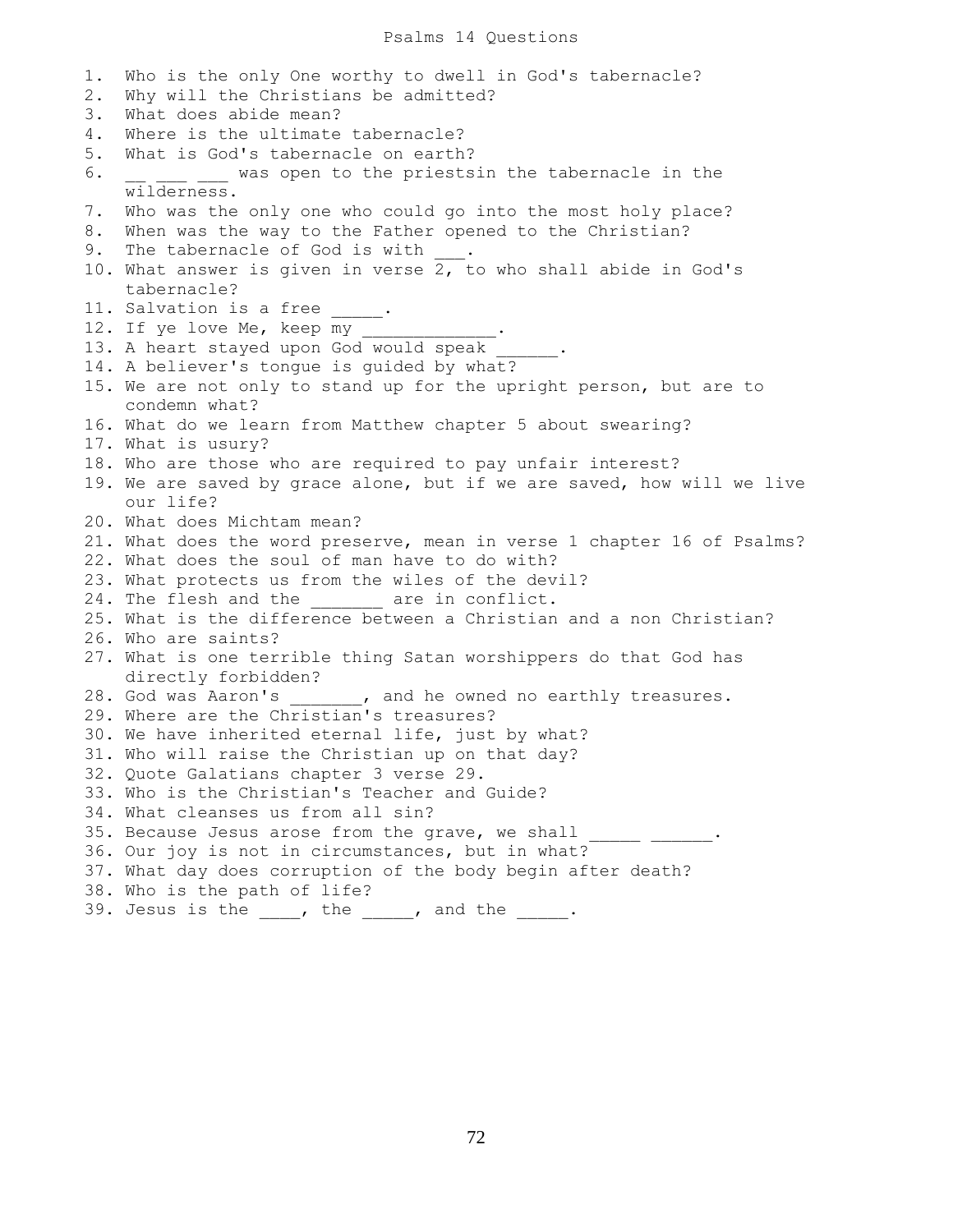#### PSALMS 15

We will begin by giving this chapter in metre to show how easily we could sing it.

## THE PSALMS OF DAVID IN METRE

#### Chapter 17

- Verse 1 "Lord, hear the right, attend my cry, And to my prayer give heed. That doth not in hypocrisy From feigning lips proceed."
- Verse 2 "And from before thy presence forth My judgment do thy send; And unto things that equal are O let thy eyes attend."
- Verse 3 "Thou hast my heart proved, and by night Didst visit, and me try, Yet nothing find, for that my mouth Shall not sin purposed I."
- Verse 4 "As for men's works, I, by the word, Which from thy lips doth flow, Have kept myself out of the paths In which destroyers go."
- Verse 5 "Hold up my goings, Lord, me guide In paths that are divine, That so my footsteps may not slide Out of those ways of thine."
- Verse 6 "Upon thee I have called, O God, Because thou wilt me hear; That thou mayst hearken to my speech, To me incline thine ear."
- Verse 7 "Thy wondrous lovingkindness show, Thou, who by thy right hand Dost save all those who trust in thee From such as them withstand."
- Verse 8 "As th' apple of the eye me keep; In thy wings shade me hide From wicked men and deadly foes Who rage on every side."

Verse 9 "In their own fat they are enclosed; Their mouth speaks loftily. Our steps the compassed, and to earth They bowing, set their eye."

- Verse 10."Even like a lion fierce and strong, And greedy of his prey, Or lion young, which lurking doth In secret places stay."
- Verse 11 "Arise, and disappoint my foe, And cast him down, O Lord; Save thou my soul from wicked men, From men who are thy sword."
- Verse 12 "From men who are thy hand, O Lord, From worldly men me save, Who only in this present life Their part and portion have."
- Verse 13 "They with thy hidden wealth are filled, And many children have; The rest of their abundant wealth They to their children leave."
- Verse 14 "But as for me, I thy own face In righteousness shall see; And with thy likeness when I wake I satisfied shall be."

 We will now begin the verse by verse of this chapter. Psalms 17:1 "{A prayer of David.} Hear the right, O LORD, attend unto my cry, give ear unto my prayer, [that goeth] not out of feigned lips."

 Feigned, in the verse above, means deceiving, or fraud. Rinnah, the word that was translated cry here, means shout loudly. David says, that he is not speaking with false lips. He shouts, as if he needs to to get God's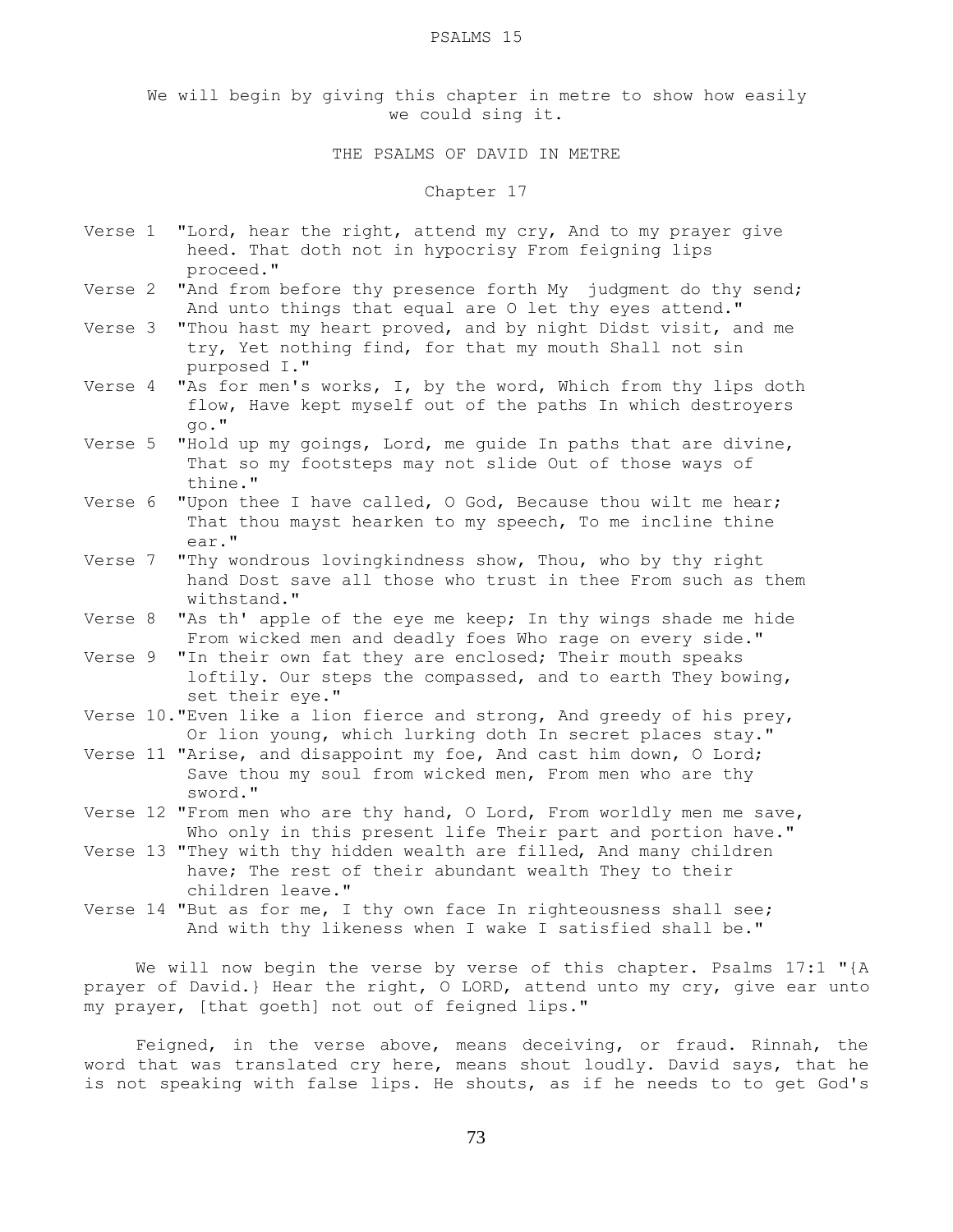attention. David is sure that he is on the side of the right. We see, in this, that David feels justified in calling for God's help.

 Psalms 17:2 "Let my sentence come forth from thy presence; let thine eyes behold the things that are equal."

 David is not afraid to be judged by the just God. David feels sure that, if he is tried in the balance scale, the scale would be in favor of him. We may be assured, also, if we walk uprightly before our God, the balances will be weighed in our favor, as well.

 Psalms 17:3 "Thou hast proved mine heart; thou hast visited [me] in the night; thou hast tried me, [and] shalt find nothing; I am purposed [that] my mouth shall not transgress."

 David has every confidence that God knows the thoughts of David's heart. David feels that he has been through many tests, and has shown in these tests that he is on God's side. We remember, when all the soldiers were so afraid of Goliath, they would not go out to fight him, David, as a lad went, knowing that God was with him. In fact, he went in the name of God. He was not defeated, and I am sure David is reflecting on some of those times here. Many of God's people are comforted by God in the night in visions and dreams. David has made up his mind that every word that proceeds from his mouth will be pleasing unto God.

 Psalms 17:4 "Concerning the works of men, by the word of thy lips I have kept [me from] the paths of the destroyer."

The word of thy lips, here, is speaking of the Word of God {the Bible}. The teachings of God have kept David from the concerns of the works of men. Notice in this that, David's will was involved in staying away from the destroyer. He says {I have kept}. David has let the teachings of God direct him. Christians today must hide the Word of God in their inner being, and let that Word direct them in all decisions they make. I do not believe a person can walk as a Christian without studying His Word {the Bible} daily. We are living in very dangerous times. We can not take someone else's word for what the Bible says. We must know for ourselves what the Bible teaches, so that we can not be deceived.

 Psalms 17:5 "Hold up my goings in thy paths, [that] my footsteps slip not."

 Those who walk in spiritual darkness, stumble and fall. We must walk in the Light of Jesus so we will not fall. John 12:35 "Then Jesus said unto them, Yet a little while is the light with you. Walk while ye have the light, lest darkness come upon you: for he that walketh in darkness knoweth not whither he goeth." John 8:12 "Then spake Jesus again unto them, saying, I am the light of the world: he that followeth me shall not walk in darkness, but shall have the light of life."

 Psalms 17:6 "I have called upon thee, for thou wilt hear me, O God: incline thine ear unto me, [and hear] my speech."

 Just the fact that a person prays, shows that he believes that God hears and answers prayers. Notice, again, the confidence that David has, {thou wilt hear me}. David is saying, God listen carefully to my request,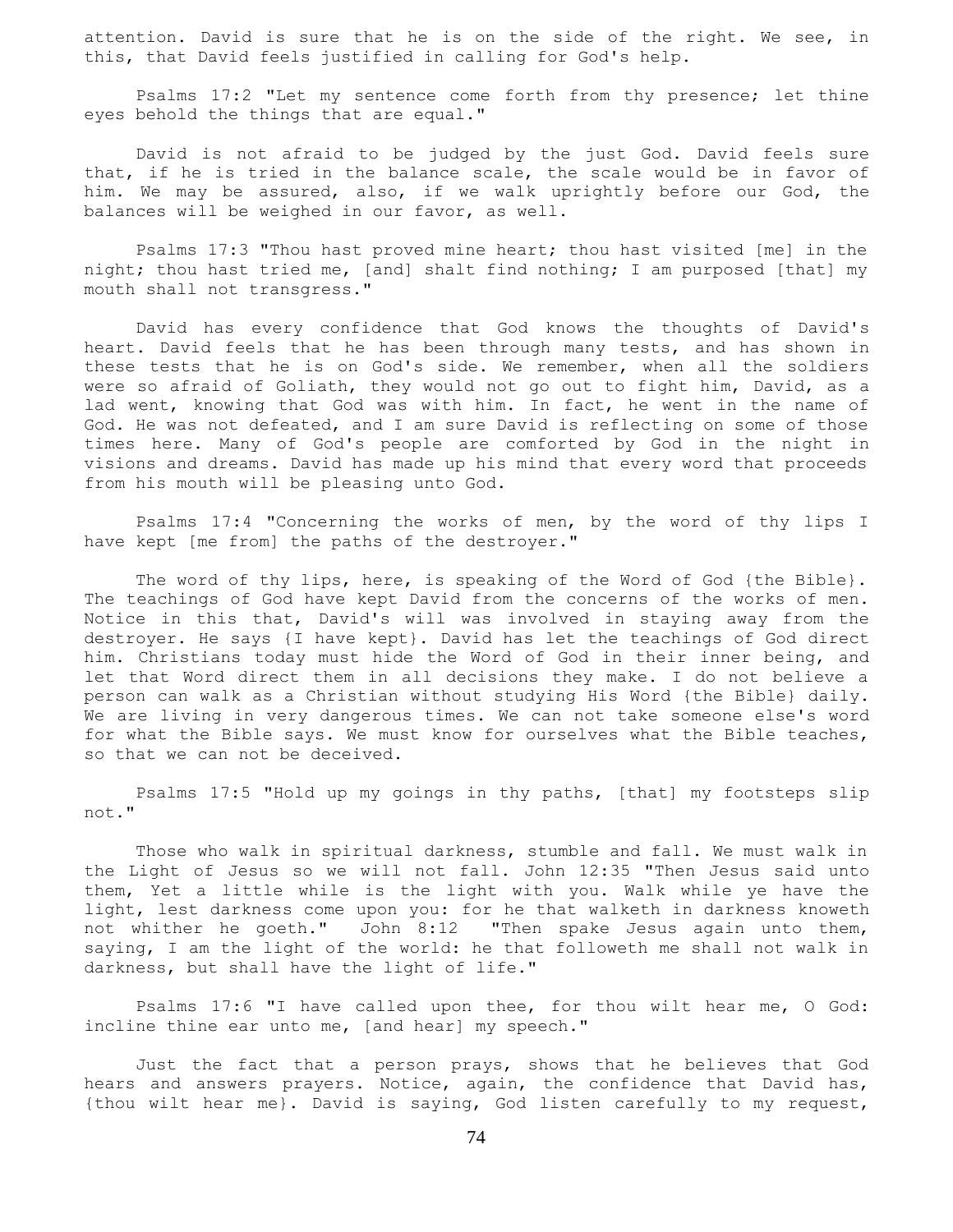before you answer. Have you ever felt that God tired of hearing your requests in prayer? I believe this is David saying, this is a more important prayer than some I have prayed. When Jesus prayed for the sick, and they were healed, He said, your faith has made you whole. It is very important to believe that our prayer will be answered when we pray. Mark 11:24 "Therefore I say unto you, What things soever ye desire, when ye pray, believe that ye receive [them], and ye shall have [them]."

 Psalms 17:7 "Shew thy marvellous lovingkindness, O thou that savest by thy right hand them which put their trust [in thee] from those that rise up [against them]."

 Jesus, not only sits at the right hand of God, but, in fact, is the Right Hand of God. {To understand this better, read the little pamphlet on The Right Hand Of God}. The Right Hand that saved all of us is Jesus. We know that in the 14th chapter of John beginning with the 12th verse, we can pray and receive answers to those prayers, if we ask in Jesus' name. It is impossible to pray in someone's name you do not believe in. Those who rose up against Jesus, and those who even now reject Him, will not pray in His name. God's lovingkindness was shown abundantly to all of us, when He gave Himself to die for our sin. God's love for mankind could never be questioned. I John 4:10 "Herein is love, not that we loved God, but that he loved us, and sent his Son [to be] the propitiation for our sins."

 Psalms 17:8 "Keep me as the apple of the eye, hide me under the shadow of thy wings,"

 I believe the eye is the window to the man's soul. The apple, here mentioned, is possibly the pupil of the eye. The first moment any foreign object comes toward the eye, the lid closes to protect the pupil. I have used the expression so many times, about the mother hen spreading her wings and saving the little chicks from the storm under her wings. How wonderful to know that God will spread His wings and save us from harm, if we are His. David wants the supernatural protection of God. If we are smart, we will want that protection, too.

 Psalms 17:9 "From the wicked that oppress me, [from] my deadly enemies, [who] compass me about."

 David is not crying for protection from a natural storm, but he is asking for protection from the wicked who would like to kill him. Our prayer should be that the blood of Jesus will build a hedge around us that the enemy can not get through to harm us. When you are covered in the blood of Jesus, the enemy will flee. The enemy is afraid of the blood of Jesus. The blood of Jesus is what defeated Satan.

 Psalms 17:10 "They are enclosed in their own fat: with their mouth they speak proudly."

 Being enclosed in their own fat possibly means that they live in the fatness of the earth. By the world's standards, they would have about all you could want. They would possibly wonder why they needed God, because they have most everything this world can offer them.

 Psalms 17:11 "They have now compassed us in our steps: they have set their eyes bowing down to the earth;"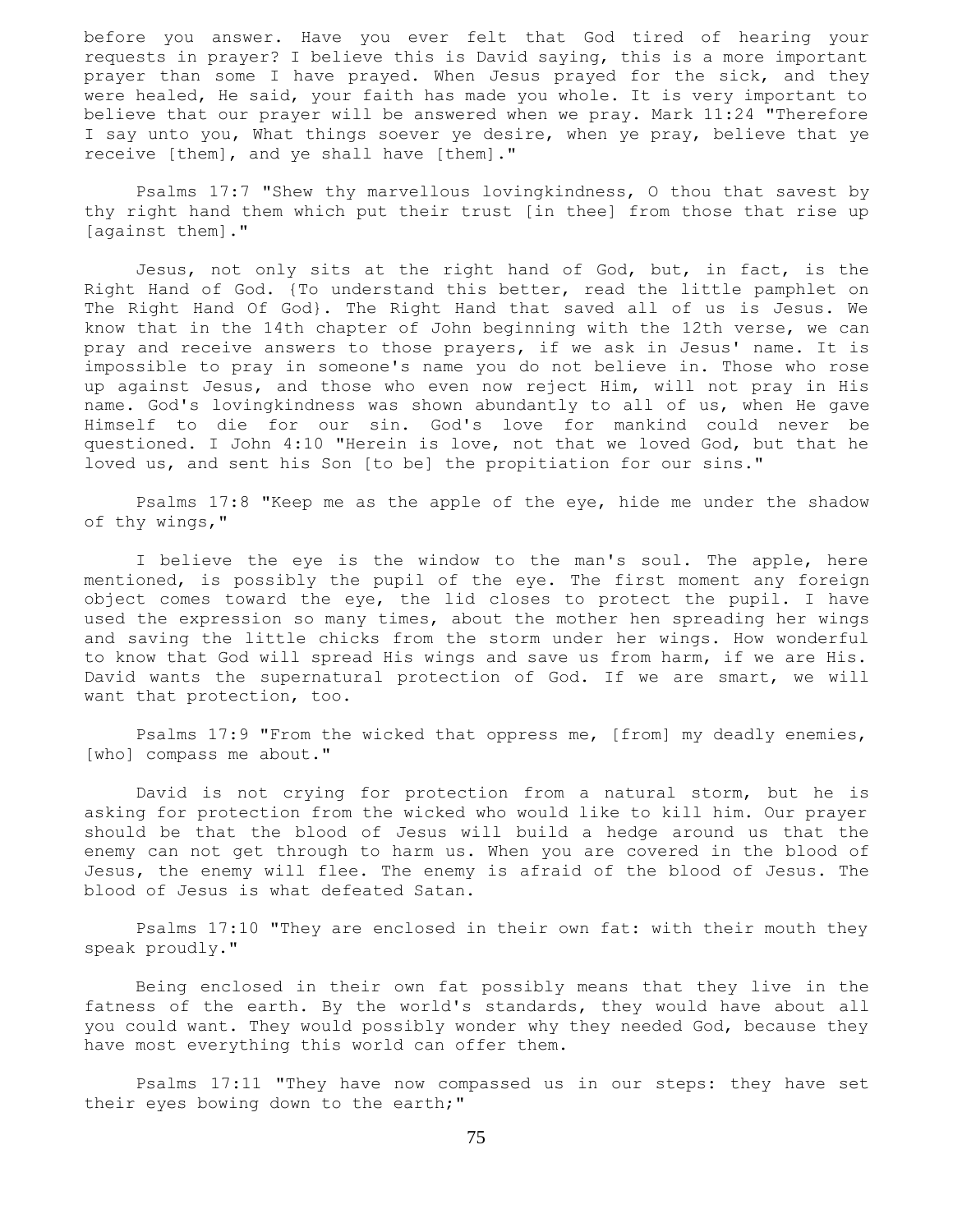This probably means that David believes he is surrounded by these worldly people. Notice, their eyes are not looking heavenward, but at the earth. You and I are surrounded by people of the earth today. They see only the here and now. They want the things the earth has to offer and are not concerned about their life after death.

 Psalms 17:12 "Like as a lion [that] is greedy of his prey, and as it were a young lion lurking in secret places."

 Notice, they are not a lion, but are acting like one. We will look at the devil who runs around {like a lion} seeking whom he may destroy. I Peter 5:8 "Be sober, be vigilant; because your adversary the devil, as a roaring lion, walketh about, seeking whom he may devour:" Resist the devil, and he will flee from you.

 Psalms 17:13 "Arise, O LORD, disappoint him, cast him down: deliver my soul from the wicked, [which is] thy sword:"

 David was well aware that battles were won by God being on his side. To fight a battle, without the aid of God, would be disastrous. David is asking God to destroy his enemies for him.

 Psalms 17:14 "From men [which are] thy hand, O LORD, from men of the world, [which have] their portion in [this] life, and whose belly thou fillest with thy hid [treasure]: they are full of children, and leave the rest of their [substance] to their babes."

 The worldly people, who have rejected Jesus as their Saviour, surely better enjoy this world, because this is all the pleasure they will have. Hell awaits that type of person. Notice, their treasures are all of this world. When they die they will leave their treasures here on the earth. Their worldly children will be the only ones that will get any good out of them. They have laid up no treasures for heaven. The only thing meant by these people being {thy hand} is that God was their Creator. They have no future with God in heaven at all. Their portion is for this life.

 Psalms 17:15 "As for me, I will behold thy face in righteousness: I shall be satisfied, when I awake, with thy likeness."

 David says, here, that heaven is good enough for him. He knows that someday he will stand before the righteous Judge of all the earth. He, also, knows that he will have taken on the likeness of God. Praise God, we are adopted in to the family of God when we become a Christian. When we die, we will be like David and see His righteousness. We will be righteous, too, because we have washed our robe in the blood of the Lamb and taken on His righteousness. I John 3:2 "Beloved, now are we the sons of God, and it doth not yet appear what we shall be: but we know that, when he shall appear, we shall be like him; for we shall see him as he is."

 We shall be heirs according to the promise. Galatians 3:29 "And if ye [be] Christ's, then are ye Abraham's seed, and heirs according to the promise." Titus 3:7 "That being justified by his grace, we should be made heirs according to the hope of eternal life."

76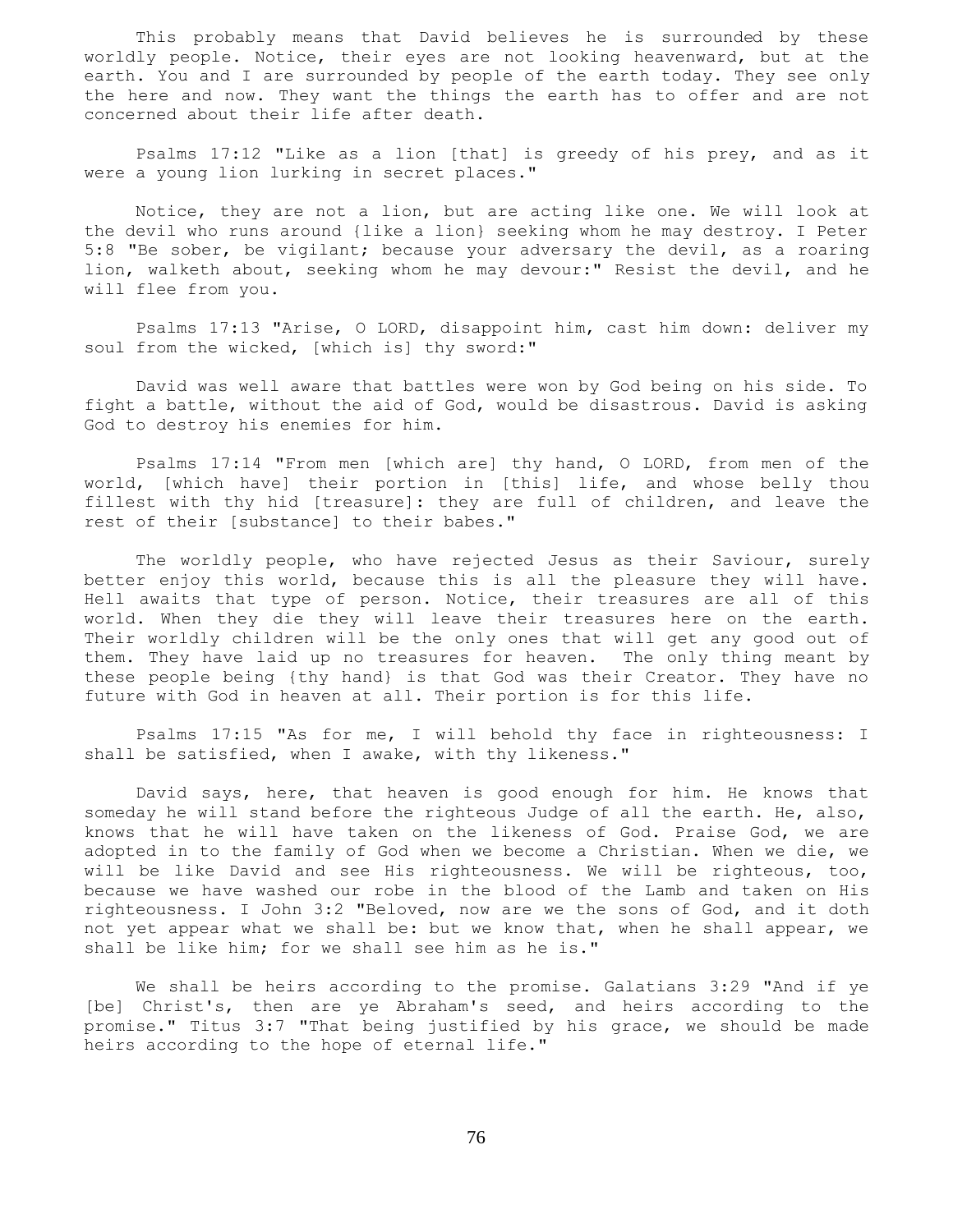1. What does feigned mean? 2. Rinnah means what? 3. David says, he is not speaking with 4. Why does David feel that he is justified to receive God's help? 5. How does David feel about being tried in the balance scale? 6. Name one of the tests that David went through. 7. What are just 2 ways that God comforts His people? 8. What is the {word of thy lips} speaking of in verse 4? 9. How do we know that David's will was involved in staying away from the destroyer? 10. What does the author believe is a must to walk as a Christian? 11. What happens to those who walk in spiritual darkness? 12. Who is the Light of the world? 13. What is a simple thing that shows that people believe in prayer? 14. When Jesus healed the sick, He said, Your \_\_\_\_\_\_ has made you whole. 15. Quote Mark chapter 11 verse 24. 16. Who is the Right Hand of God? 17. How can we pray and receive answers to our prayers? 18. 1 John chapter 4 verse 10 tells us what about love? 19. What is the {apple of the eye} probably? 20. What is David asking for when he says, hide me under the shadow of thy wings? 21. What protects the Christian from the devil? 22. Being enclosed in their own fat means what? 23. Why do they speak proudly? 24. What kind of people was David surrounded by? 25. What is meant by, they have set their eyes, bowing down to earth? 26. The devil runs around seeking whom he may destroy, acting like what animal? 27. To fight a battle, without the aid of God, would be 28. Why should worldly people get all the enjoyment they can out of this world? 29. What is meant by, leaving the rest of their substance to their babes?

30. Quote 1 John chapter 3 verse 2.

77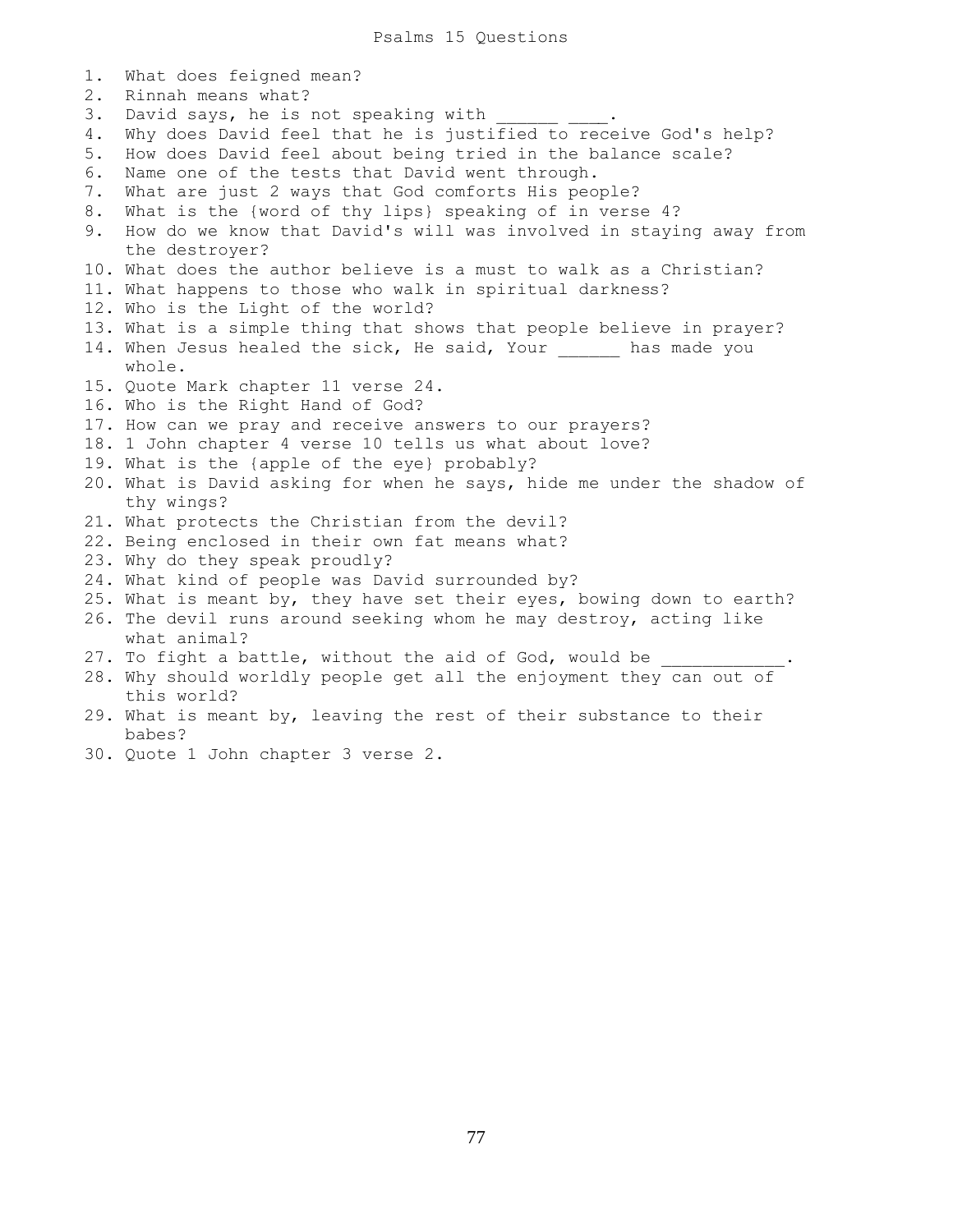## THE PSALMS OF DAVID IN METRE

# Chapter 18

| "My God, my strength, whom I will trust, A buckler unto me,<br>Verse 2<br>The horn of my salvation, too, And mt high tower is he."<br>"The Lord is worthy to be praised, Upon his name I'll call;<br>Verse 3<br>And he from all my enemies preserve me safely shall."<br>"Death's pangs surround me, ill men Like floods made me<br>Verse 4<br>afraid; Hell's sorrows compassed me about; Death's snares<br>were on me laid."<br>"In my distress I called on God, Cry to my God did I;<br>Verse 5<br>He from his temple heard my voice, to his ears came my cry."<br>"The earth affrighted then did shake, Upon it trembling<br>Verse 6<br>seized; The hill's foundations moved and shook, because he<br>was displeased."<br>"Then from his nostrils rose a smoke, And from his mouth<br>Verse 7<br>flame."<br>"The heavens also he bowed down, and thence he did descend,<br>Verse 8<br>Whilest thickest clouds of darkness did Beneath his feet<br>attend.'<br>"And he upon a cherub rode, Upon it he did fly;<br>Verse 9<br>Yea, on the swift wings of the wind His flight was from on<br>high."<br>Verse 10 "He darkness made his secret place; Around him gathered were<br>For his pavillion, waters dark And clouds that filled the<br>air."<br>Verse 11 "And at the brightness of that light Which was before his eye<br>His thick clouds passed away, hailstones And coals of fire<br>did fly."<br>Verse 12 "Jehovah also in the heavens Did thunder in his ire;<br>And there the Highest gave his voice, Hailstones and coals<br>of fire."<br>Verse 13 "He sent his arrows forth, and they Were scattered far and<br>near; His lightenings also he shot out, And they confounded<br>were."<br>Verse 14 "The waters' channel then were seen, The world's foundations<br>vast At thy rebuke discovered were, And at thy nostril's<br>blast."<br>Verse 15 "And from above the Lord sent down, And took me from below;<br>From many waters drew me out, Which would me overflow."<br>Verse 16 "He me relieved from my strong foes, And such as did me hate;<br>Because he saw that they for me Too strong were, And too<br>great."<br>Verse 17 "They rose against me in the day Of my calamity;<br>But even then the Lord himself A stay was unto me."<br>Verse 18 "He to a place where liberty And room was hath he brought;<br>Because he took delight in me, He my deliverance wrought." | Verse 1 | "Thee will I love, O Lord, my strength. My fortress is the<br>Lord. My rock, and he that doth to me Deliverance afford." |
|--------------------------------------------------------------------------------------------------------------------------------------------------------------------------------------------------------------------------------------------------------------------------------------------------------------------------------------------------------------------------------------------------------------------------------------------------------------------------------------------------------------------------------------------------------------------------------------------------------------------------------------------------------------------------------------------------------------------------------------------------------------------------------------------------------------------------------------------------------------------------------------------------------------------------------------------------------------------------------------------------------------------------------------------------------------------------------------------------------------------------------------------------------------------------------------------------------------------------------------------------------------------------------------------------------------------------------------------------------------------------------------------------------------------------------------------------------------------------------------------------------------------------------------------------------------------------------------------------------------------------------------------------------------------------------------------------------------------------------------------------------------------------------------------------------------------------------------------------------------------------------------------------------------------------------------------------------------------------------------------------------------------------------------------------------------------------------------------------------------------------------------------------------------------------------------------------------------------------------------------------------------------------------------------------------------------------------------------------------------------------------------------------|---------|--------------------------------------------------------------------------------------------------------------------------|
|                                                                                                                                                                                                                                                                                                                                                                                                                                                                                                                                                                                                                                                                                                                                                                                                                                                                                                                                                                                                                                                                                                                                                                                                                                                                                                                                                                                                                                                                                                                                                                                                                                                                                                                                                                                                                                                                                                                                                                                                                                                                                                                                                                                                                                                                                                                                                                                                  |         |                                                                                                                          |
|                                                                                                                                                                                                                                                                                                                                                                                                                                                                                                                                                                                                                                                                                                                                                                                                                                                                                                                                                                                                                                                                                                                                                                                                                                                                                                                                                                                                                                                                                                                                                                                                                                                                                                                                                                                                                                                                                                                                                                                                                                                                                                                                                                                                                                                                                                                                                                                                  |         |                                                                                                                          |
|                                                                                                                                                                                                                                                                                                                                                                                                                                                                                                                                                                                                                                                                                                                                                                                                                                                                                                                                                                                                                                                                                                                                                                                                                                                                                                                                                                                                                                                                                                                                                                                                                                                                                                                                                                                                                                                                                                                                                                                                                                                                                                                                                                                                                                                                                                                                                                                                  |         |                                                                                                                          |
|                                                                                                                                                                                                                                                                                                                                                                                                                                                                                                                                                                                                                                                                                                                                                                                                                                                                                                                                                                                                                                                                                                                                                                                                                                                                                                                                                                                                                                                                                                                                                                                                                                                                                                                                                                                                                                                                                                                                                                                                                                                                                                                                                                                                                                                                                                                                                                                                  |         |                                                                                                                          |
|                                                                                                                                                                                                                                                                                                                                                                                                                                                                                                                                                                                                                                                                                                                                                                                                                                                                                                                                                                                                                                                                                                                                                                                                                                                                                                                                                                                                                                                                                                                                                                                                                                                                                                                                                                                                                                                                                                                                                                                                                                                                                                                                                                                                                                                                                                                                                                                                  |         |                                                                                                                          |
|                                                                                                                                                                                                                                                                                                                                                                                                                                                                                                                                                                                                                                                                                                                                                                                                                                                                                                                                                                                                                                                                                                                                                                                                                                                                                                                                                                                                                                                                                                                                                                                                                                                                                                                                                                                                                                                                                                                                                                                                                                                                                                                                                                                                                                                                                                                                                                                                  |         | there came Devouring fire, and coals by it Were kindled into                                                             |
|                                                                                                                                                                                                                                                                                                                                                                                                                                                                                                                                                                                                                                                                                                                                                                                                                                                                                                                                                                                                                                                                                                                                                                                                                                                                                                                                                                                                                                                                                                                                                                                                                                                                                                                                                                                                                                                                                                                                                                                                                                                                                                                                                                                                                                                                                                                                                                                                  |         |                                                                                                                          |
|                                                                                                                                                                                                                                                                                                                                                                                                                                                                                                                                                                                                                                                                                                                                                                                                                                                                                                                                                                                                                                                                                                                                                                                                                                                                                                                                                                                                                                                                                                                                                                                                                                                                                                                                                                                                                                                                                                                                                                                                                                                                                                                                                                                                                                                                                                                                                                                                  |         |                                                                                                                          |
|                                                                                                                                                                                                                                                                                                                                                                                                                                                                                                                                                                                                                                                                                                                                                                                                                                                                                                                                                                                                                                                                                                                                                                                                                                                                                                                                                                                                                                                                                                                                                                                                                                                                                                                                                                                                                                                                                                                                                                                                                                                                                                                                                                                                                                                                                                                                                                                                  |         |                                                                                                                          |
|                                                                                                                                                                                                                                                                                                                                                                                                                                                                                                                                                                                                                                                                                                                                                                                                                                                                                                                                                                                                                                                                                                                                                                                                                                                                                                                                                                                                                                                                                                                                                                                                                                                                                                                                                                                                                                                                                                                                                                                                                                                                                                                                                                                                                                                                                                                                                                                                  |         |                                                                                                                          |
|                                                                                                                                                                                                                                                                                                                                                                                                                                                                                                                                                                                                                                                                                                                                                                                                                                                                                                                                                                                                                                                                                                                                                                                                                                                                                                                                                                                                                                                                                                                                                                                                                                                                                                                                                                                                                                                                                                                                                                                                                                                                                                                                                                                                                                                                                                                                                                                                  |         |                                                                                                                          |
|                                                                                                                                                                                                                                                                                                                                                                                                                                                                                                                                                                                                                                                                                                                                                                                                                                                                                                                                                                                                                                                                                                                                                                                                                                                                                                                                                                                                                                                                                                                                                                                                                                                                                                                                                                                                                                                                                                                                                                                                                                                                                                                                                                                                                                                                                                                                                                                                  |         |                                                                                                                          |
|                                                                                                                                                                                                                                                                                                                                                                                                                                                                                                                                                                                                                                                                                                                                                                                                                                                                                                                                                                                                                                                                                                                                                                                                                                                                                                                                                                                                                                                                                                                                                                                                                                                                                                                                                                                                                                                                                                                                                                                                                                                                                                                                                                                                                                                                                                                                                                                                  |         |                                                                                                                          |
|                                                                                                                                                                                                                                                                                                                                                                                                                                                                                                                                                                                                                                                                                                                                                                                                                                                                                                                                                                                                                                                                                                                                                                                                                                                                                                                                                                                                                                                                                                                                                                                                                                                                                                                                                                                                                                                                                                                                                                                                                                                                                                                                                                                                                                                                                                                                                                                                  |         |                                                                                                                          |
|                                                                                                                                                                                                                                                                                                                                                                                                                                                                                                                                                                                                                                                                                                                                                                                                                                                                                                                                                                                                                                                                                                                                                                                                                                                                                                                                                                                                                                                                                                                                                                                                                                                                                                                                                                                                                                                                                                                                                                                                                                                                                                                                                                                                                                                                                                                                                                                                  |         |                                                                                                                          |
|                                                                                                                                                                                                                                                                                                                                                                                                                                                                                                                                                                                                                                                                                                                                                                                                                                                                                                                                                                                                                                                                                                                                                                                                                                                                                                                                                                                                                                                                                                                                                                                                                                                                                                                                                                                                                                                                                                                                                                                                                                                                                                                                                                                                                                                                                                                                                                                                  |         |                                                                                                                          |
|                                                                                                                                                                                                                                                                                                                                                                                                                                                                                                                                                                                                                                                                                                                                                                                                                                                                                                                                                                                                                                                                                                                                                                                                                                                                                                                                                                                                                                                                                                                                                                                                                                                                                                                                                                                                                                                                                                                                                                                                                                                                                                                                                                                                                                                                                                                                                                                                  |         |                                                                                                                          |
| He me repaid according to My hand's pure innocence."                                                                                                                                                                                                                                                                                                                                                                                                                                                                                                                                                                                                                                                                                                                                                                                                                                                                                                                                                                                                                                                                                                                                                                                                                                                                                                                                                                                                                                                                                                                                                                                                                                                                                                                                                                                                                                                                                                                                                                                                                                                                                                                                                                                                                                                                                                                                             |         | Verse 19 "According to my righteousness He did me recompense,                                                            |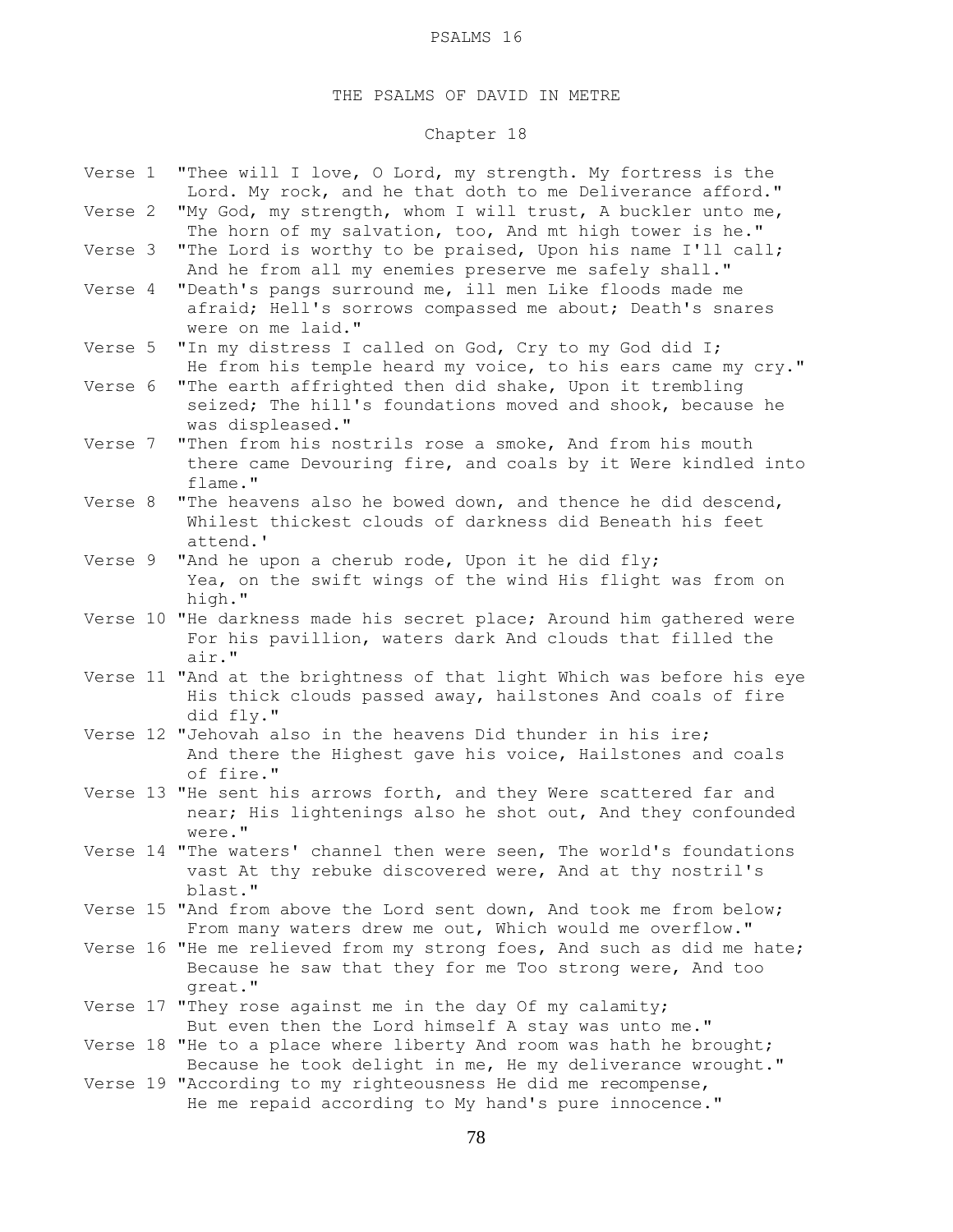- Verse 20 "For I have kept Jehovah's ways, From God turned not aside; Before me still his judgments are, His statutes are my guide."
- Verse 21 "Sincere and upright in my heart Before his face was I; And watchfully I kept myself From my iniquity."
- Verse 22 "According to my righteousness The Lord did me requite, According as my hands were clean Before his searching sight."
- Verse 23 "Thou wilt thy tender mercy show To those who mercy love; Thou also with the upright man Thyself wilt upright prove."
- Verse 24 "To those who walk in purity Thyself thou pure wilt show; Any froward thou wilt prove to those in froward ways that go."
- Verse 25 "For thou wilt the afflicted save In grief that low do lie: But wilt bring down the countenance Of them whose looks are high."
- Verse 26 "The Lord wilt light my candle so That it shall shine full bright; The Lord my God will also make My darkness to be light."
- Verse 27 "By thee through troops of men I break, And them discomfit all; And, by my God assisting me, I overleap a wall."
- Verse 28 "All perfect is the way of God; Jehovah's word is tried; He is a buckler unto all Who do in him confide."
- Verse 29 "Who but the Lord is God? but he Who is a rock and stay? Jehovah girdeth me with strength, And perfect makes my way."
- Verse 30 "He set me on my places high, Like hind's feet mine did make: My hands he taught to war, my arms A bowl of steel did break."
- Verse 31 "The shield of thy salvation thou Upon me didst bestow; Thy right hand held me up, and great Thy kindness made me grow."
- Verse 32 "And in my way thou hast enlarged My footsteps under me, That I go safely, and my feet Are kept from sliding free."
- Verse 33 "My enemies I have pursued, And them did overtake, Nor turned again till I of them An utter end did make."
- Verse 34 "I wounded them, They could not rise, They at my feet did fall. Thou girdest me with strength for war; My foes thou broughtest down all."
- Verse 35 "And thou hast given me the necks Of such as are my foes; That I might them destroy who do With hatred me oppose."
- Verse 36 "That in their trouble cried for help, But there was none to save; Yea, they upon Jehovah called, But he no answer gave."
- Verse 37 "Then did I beat them small as dust Before the wind that flies; And I did cast them out as filth Upon the street that lies."
- Verse 38 "Thou madest me free from people's strife, The heathen's head to be; A people whom I have not known Shall service do to me."
- Verse 39 "At hearing they shall yield to me, My will they shall obey; From their enclosures struck with fear, Shall strangers fade away."
- Verse 40 "God lives, blest be my rock, and praised Let God my Saviour be. God doth avenge me, and subdues The people under me."
- Verse 41 "He saves me from my enemies; Yea, thou hast lifted me Above my foes; and from the man Of vi'lence set me free."
- Verse 42 "I therefore will to thee, O Lord, In songs my thanks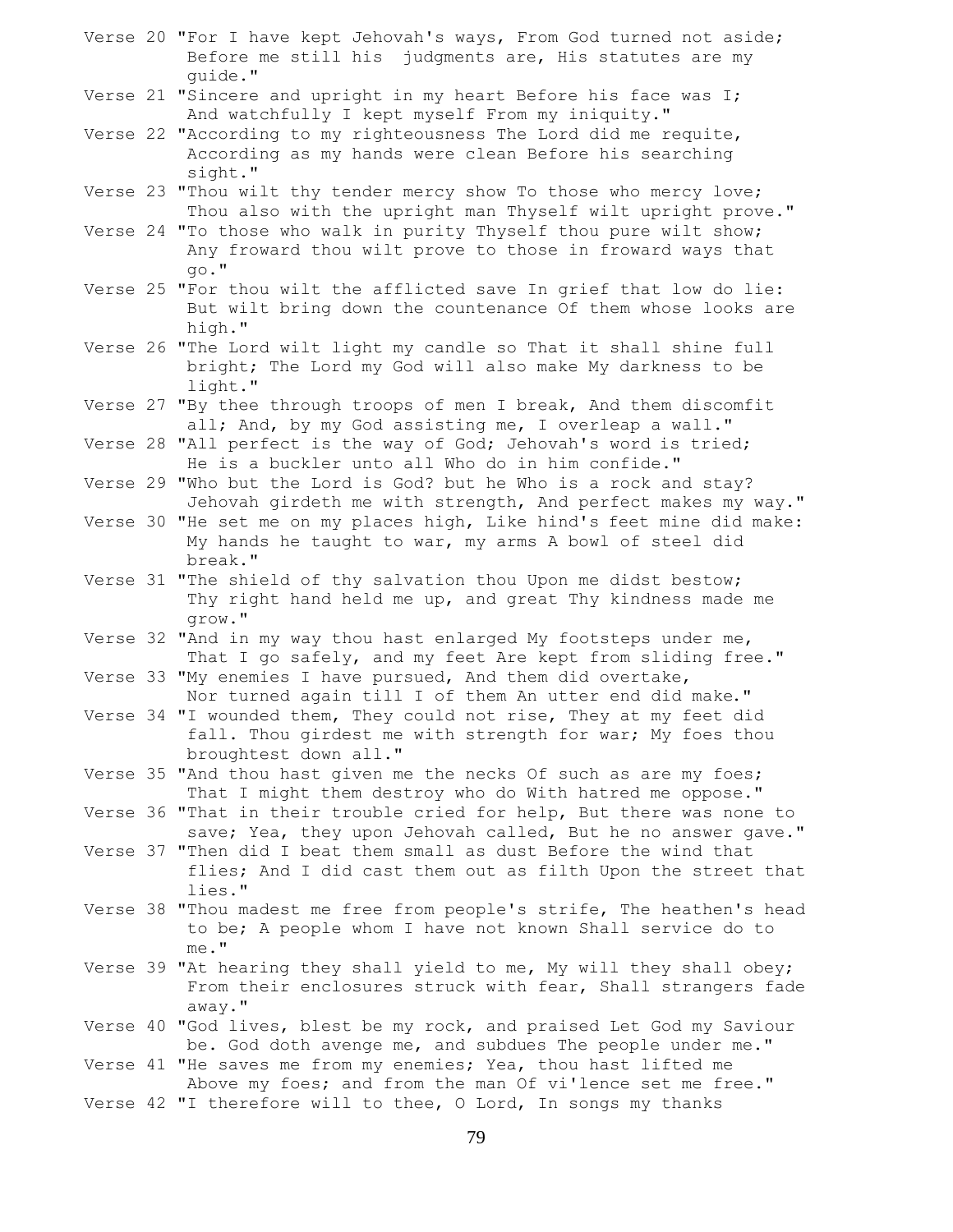proclaim; And I among the heathen will Sing praises to thy name."

Verse 43 "He great deliv'rence gives his king; He mercy doth extend To David, his anointed one, And his seed without end."

 Now, we will begin the verse by verse study from the King James version of the Bible. Psalms 18:1 "{To the chief Musician, [A Psalm] of David, the servant of the LORD, who spake unto the LORD the words of this song in the day [that] the LORD delivered him from the hand of all his enemies, and from the hand of Saul: And he said,} I will love thee, O LORD, my strength."

 David was prouder of the fact that he was a servant of the LORD, than the fact that he was king of the Hebrews. David is looking back at the problems he had pertaining to Saul, and the wicked we have been reading about in previous lessons. This is a song of thanksgiving for the wonderful way God has brought him through his trials. David knows full well that it was not his strength that saved him, but the strength of God working in him.

 Psalms 18:2 "The LORD [is] my rock, and my fortress, and my deliverer; my God, my strength, in whom I will trust; my buckler, and the horn of my salvation, [and] my high tower."

 David had hidden in the caves, and among the rocks, and found that God was his protection. These are all things that every Christian could say about the LORD, as well. I built my house, not on the sand, but on the solid Rock {Jesus Christ}. He is my fortress. He has built a fortress around me to protect me from the devil. He has delivered me from all my sin. I will have no other god before Him. In my weakness He has made me strong. I am as Abraham, who had faith and it was counted unto him as righteousness. The horn, as we have studied in all of these lessons, means strength. My salvation is bought by the precious shed blood of the Lamb.

 Psalms 18:3 "I will call upon the LORD, [who is worthy] to be praised: so shall I be saved from mine enemies."

 God inhabits the praises of His people. We are to praise God in all things. We, like David, should know from past blessings that God will be with us in all our battles. He is our help.

 Psalms 18:4 "The sorrows of death compassed me, and the floods of ungodly men made me afraid." Psalms 18:5 "The sorrows of hell compassed me about: the snares of death prevented me."

 David is telling of his condition, before the Lord came to his rescue. David's fear was turned into joy. David was in danger of death from his enemies, until the Lord rescued him.

 Psalms 18:6 "In my distress I called upon the LORD, and cried unto my God: he heard my voice out of his temple, and my cry came before him, [even] into his ears."

 In this David is setting us a pattern to follow when troubles come upon us. In our deepest need, we should cry out to God. He will hear and answer our prayers. God's ears are always tuned into the needs of His people.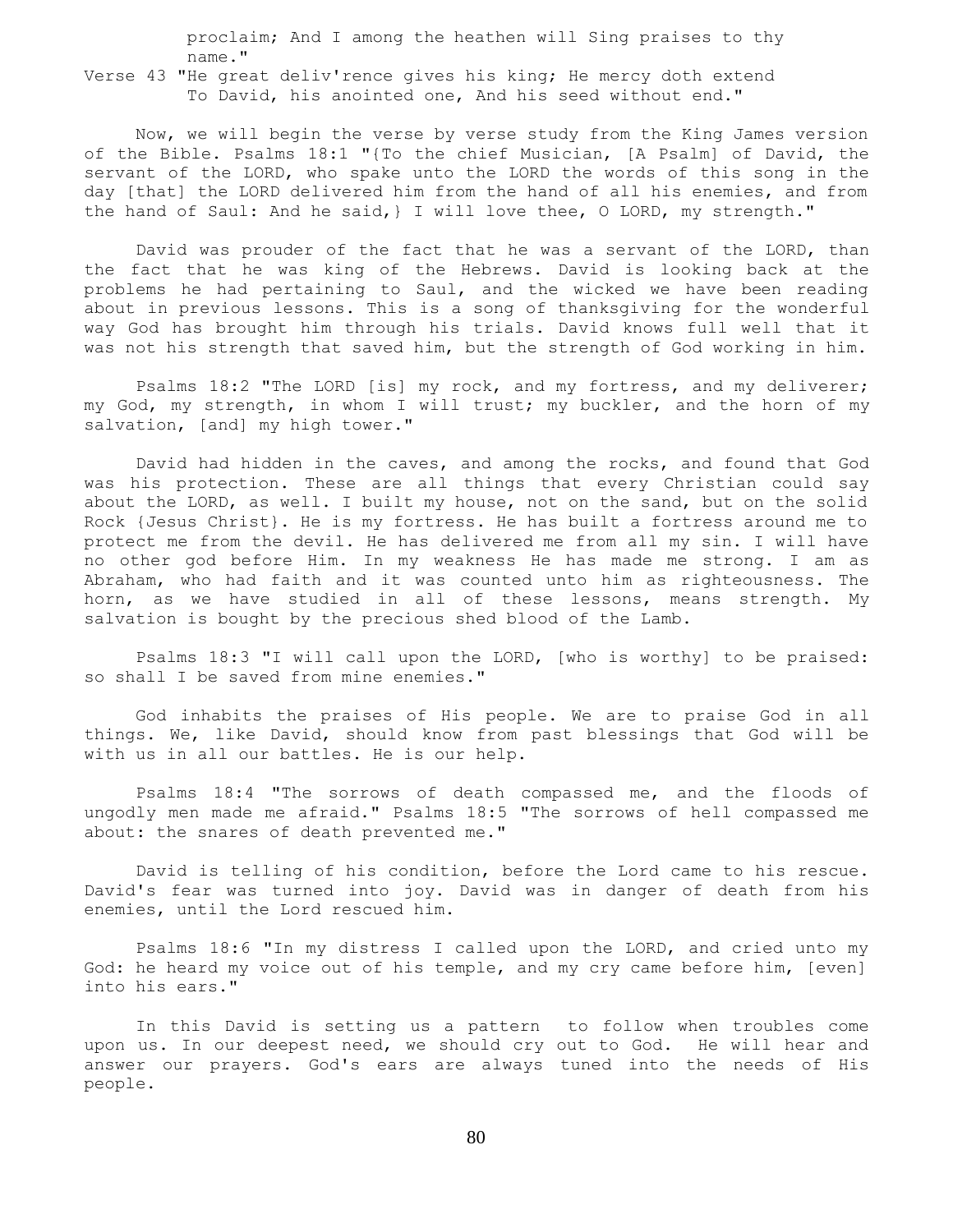Psalms 18:7 "Then the earth shook and trembled; the foundations also of the hills moved and were shaken, because he was wroth."

 Many times in the Bible, God shook the earth. Once was the earthquake when Moses came down the mountain and saw the children of Israel worshipping a golden calf. When Jesus died on the cross, the earth quacked. The earth is God's and the fulness thereof. He can shake it, if He desires to. When God's anger comes up in His face at the end of the age, the earth will quake as never before. In fact, the earth will quake so that it will be felt around the world. It is best not to anger God.

 Psalms 18:8 "There went up a smoke out of his nostrils, and fire out of his mouth devoured: coals were kindled by it."

 Deuteronomy 9:3 "Understand therefore this day, that the LORD thy God [is] he which goeth over before thee; [as] a consuming fire he shall destroy them, and he shall bring them down before thy face: so shalt thou drive them out, and destroy them quickly, as the LORD hath said unto thee." Hebrews 12:29 "For our God [is] a consuming fire." We know that the wrath of God is something we do not want to encounter. If God is a flaming fire, and the Word says He is, it would be only natural for His anger to proceed from His mouth as a fire.

 Psalms 18:9 "He bowed the heavens also, and came down: and darkness [was] under his feet."

 God showed Himself to the Israelites in a fire by night, and a cloud by day. He descended and His presence was over the mercy seat. As far as the people were concerned, this cloud was as thick darkness, because they could not see God. For that matter, all things are under His feet, not just darkness.

 Psalms 18:10 "And he rode upon a cherub, and did fly: yea, he did fly upon the wings of the wind."

This is just David's explanation of how God can move through the air, as He moves through the earth. Jesus rose into heaven after 40 days of ministry here on the earth after his resurrection from the dead. He did not need an airplane to carry Him, He just went up on a cloud.

 Psalms 18:11 "He made darkness his secret place; his pavilion round about him [were] dark waters [and] thick clouds of the skies."

 The smoke in the holy of holies was so thick that the high priest could not see the presence of God, even though he was in the same room with Him. Jesus opened the way in to the heavenlies for you and me. Some day, the darkness of clouds surrounding the Father will be removed, and we will see Him as He is. That is when the secret of God will be revealed in heaven to us.

 Psalms 18:12 "At the brightness [that was] before him his thick clouds passed, hail [stones] and coals of fire."

 Psalms 18:13 "The LORD also thundered in the heavens, and the Highest gave his voice; hail [stones] and coals of fire."

81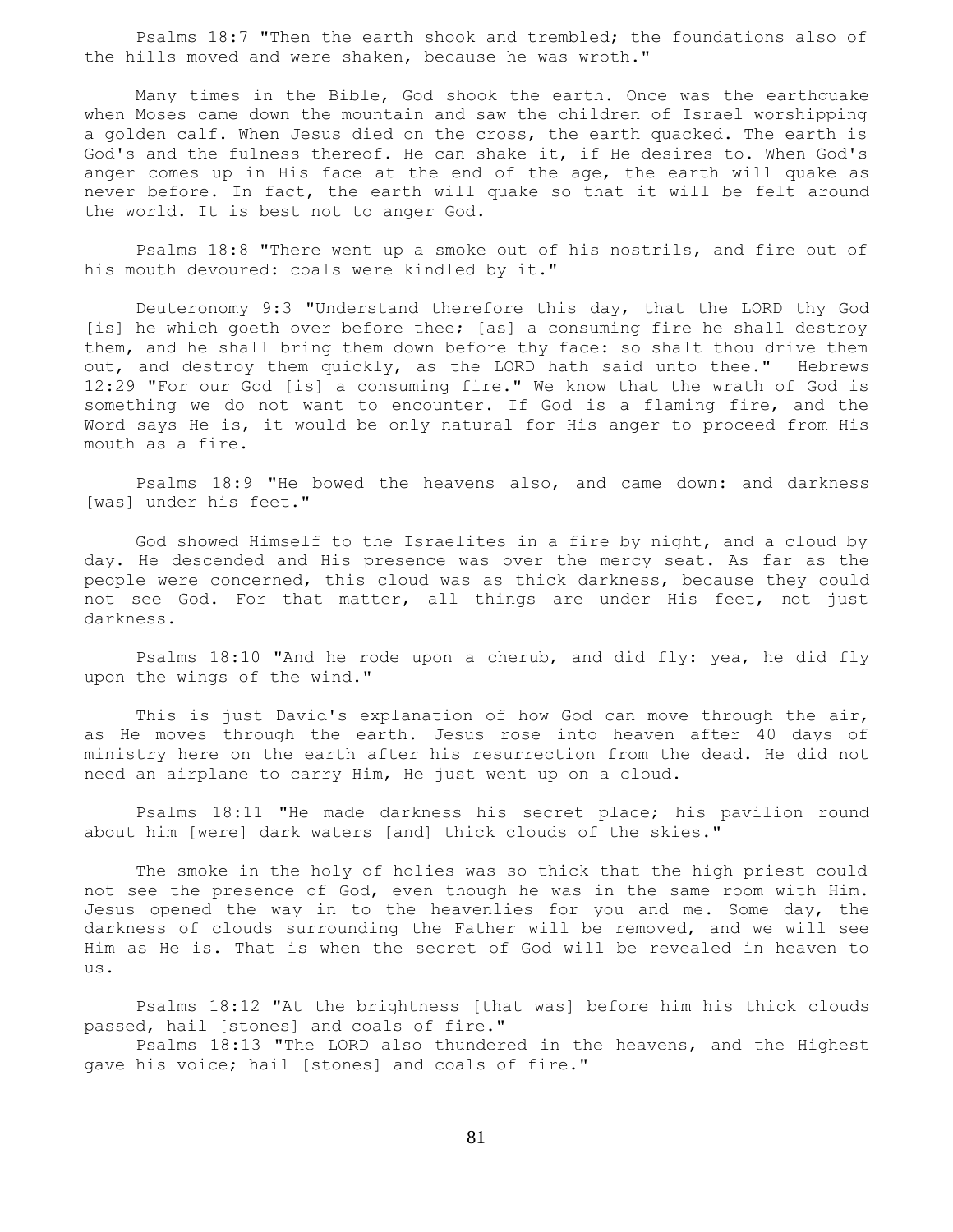The strangest hail, that ever hit the earth, was the hail mingled with fire that God rained on Pharaoh in Egypt. The anger of God was kindled against him and it hailed this strange hail, because he would not let God's children go. We, also, know that fire and brimstone from heaven rained down on Sodom and Gomorrah in God's anger toward them. Even the elements of hail and fire are at the command of God.

 Psalms 18:14 "Yea, he sent out his arrows, and scattered them; and he shot out lightnings, and discomfited them."

 One of the most frightening times in my life was a night out west, when it was lightening so bad that it looked as if the world was coming to an end. The lightening seemed to come from all directions. Men pale in front of God who controls even the lightning.

 Psalms 18:15 "Then the channels of waters were seen, and the foundations of the world were discovered at thy rebuke, O LORD, at the blast of the breath of thy nostrils."

 We will see a small illustration of the power of the nostrils of God in the next verse, where the Red Sea was opened and the children of Israel walked through the middle of the sea on dry ground. Exodus 15:8 "And with the blast of thy nostrils the waters were gathered together, the floods stood upright as an heap, [and] the depths were congealed in the heart of the sea." As I said in the beginning, this is just a minor illustration. God could blow with His nostrils and blow the whole world away.

 Psalms 18:16 "He sent from above, he took me, he drew me out of many waters."

 David's work, and our work, is dependant upon Him protecting us. He brings us out of our troubles. In Revelation, we read of the Christians standing around the throne in white robes washed in the blood of the Lamb. They have been brought out of great tribulation upon the earth.

We will continue on with this chapter in the next lesson.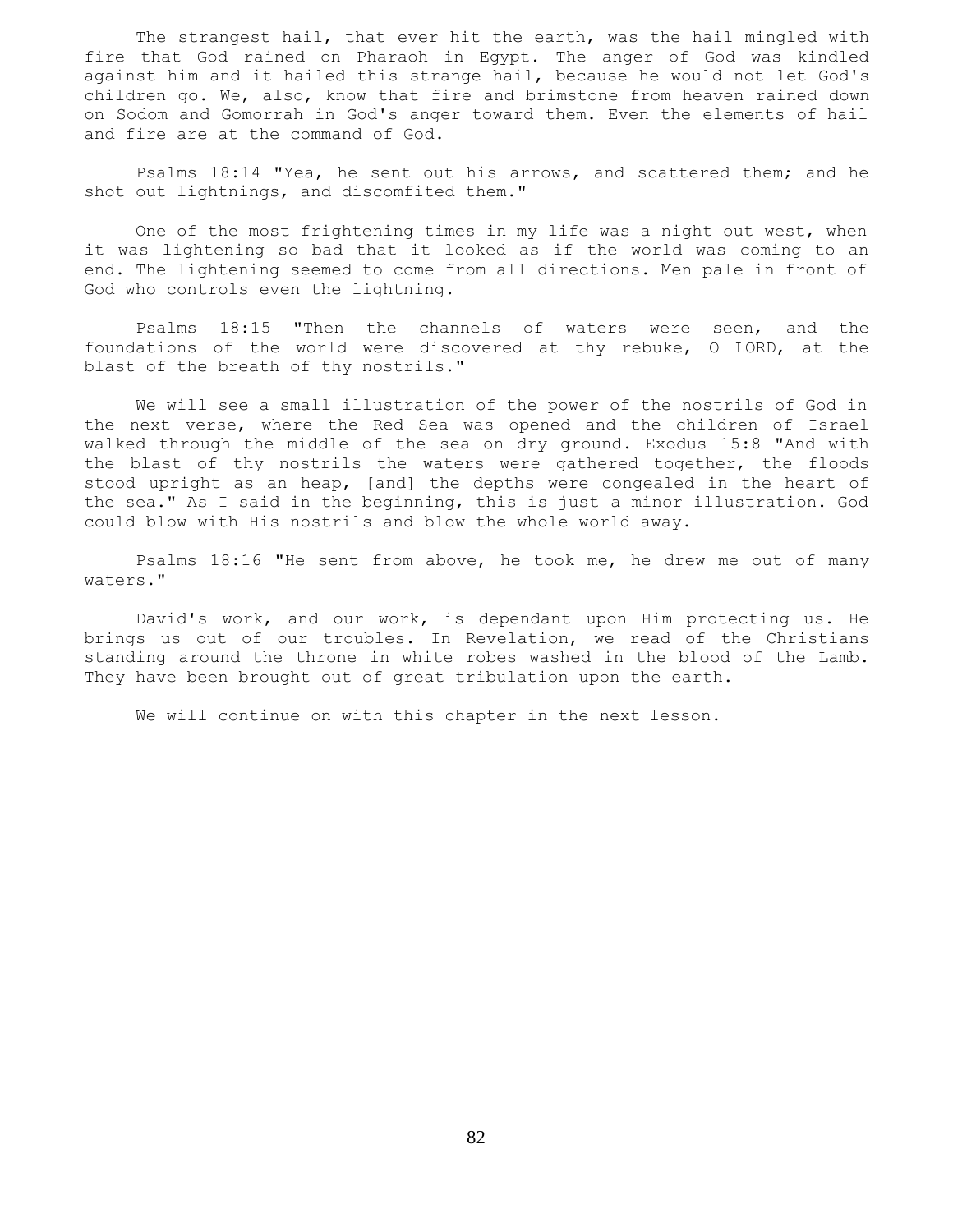#### Psalms 16 Questions

1. Who was chapter 18 addressed to? 2. What made David more proud than the fact he was a king? 3. What is David giving thanks for in this first verse? 4. What things does David call the LORD in verse 2 ? 5. Where does the Christian build his house? 6. Who is the solid Rock? 7. He has delivered me from what? 8. How are Christians like Abraham? 9. What does the horn symbolize? 10. God inhabits the \_\_\_\_\_\_\_\_\_ of His people. 11. David's fear was turned into \_\_\_. 12. What should we do in our deepest need? 13. Name a time when God shook the earth in His anger. 14. Our God is a \_\_\_\_\_\_\_\_\_\_ \_\_\_\_\_. 15. How did God show Himself to the Israelites? 16. Why did the people think of this cloud as thick darkness? 17. How did Jesus go to heaven after His 40 day ministry on the earth after the resurrection? 18. Why had the high priest, who went into the most holy place, not seen God? 19. How was the way to the heavenlies opened for you and me? 20. What was the strangest hail that ever fell? 21. Where do we find the Scripture that tells us the nostrils of God opened the Red Sea?

22. Where have the Christians, in Revelation, come out of?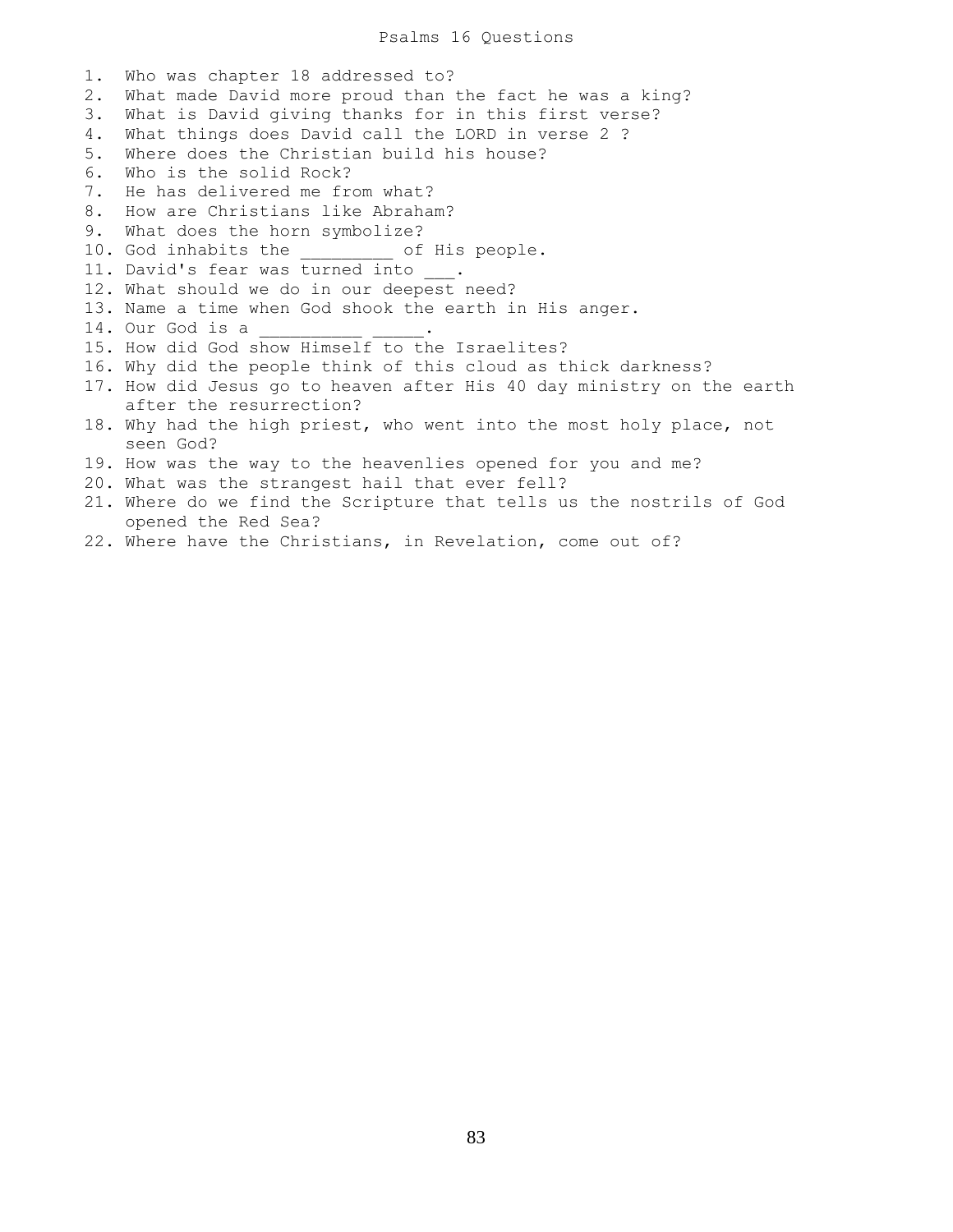We will begin this lesson in Psalms 18:17 "He delivered me from my strong enemy, and from them which hated me: for they were too strong for me."

The He, here, of course, is God. Jesus Christ defeated Satan on the cross. The war is won. We are still in a few skirmishes here on the earth, but the war is won. Most of the problems we have on this earth involve the short comings of still being in this body of flesh. We are no match for Satan at all, if we try to fight him ourself. We must stand against him in the name of Jesus and through the power of the shed blood of Jesus. Speak the Word to him. Tell him, he is defeated. It is written, is a very good way to start on him.

 Psalms 18:18 "They prevented me in the day of my calamity: but the LORD was my stay."

 Not only did God stay the hand of David's enemy, but He does the same for us. Proverbs 16:7 "When a man's ways please the LORD, he maketh even his enemies to be at peace with him."

 Psalms 18:19 "He brought me forth also into a large place; he delivered me, because he delighted in me."

 Heaven is the largest place I know of. It is so large, it will never be to overcrowded to receive you and me. What a wonderful thing to be able to say, {He delighted in me}. Are you a sweet sound in the ear of the Lord?

 Psalms 18:20 "The LORD rewarded me according to my righteousness; according to the cleanness of my hands hath he recompensed me."

 Righteousness, as we have said over and over, is being in right standing with God. The only righteousness we have, that could stand up to this standard, is our righteousness in Christ. I received my right standing with God, when I accepted Jesus Christ as my Saviour and Lord. I traded Him my sin for His righteousness. We must continue to walk in that righteousness we received, until we are called to heaven. I believe, {cleanness of my hands} means that my work must be acceptable. You do not have to work to be saved, but you will work for Him to remain in the salvation you received. Our hands will be doing good, or evil. To be pleasing unto God, the work must be pure.

 Psalms 18:21 "For I have kept the ways of the LORD, and have not wickedly departed from my God."

 So many people, in our day, feel that all they must do is be baptized, and they will go to heaven. To depart from God, after He has saved you, would cause God to call you wicked. Baptism is burying that old man of sin and living a new clean life in Christ Jesus.

 Psalms 18:22 "For all his judgments [were] before me, and I did not put away his statutes from me."

84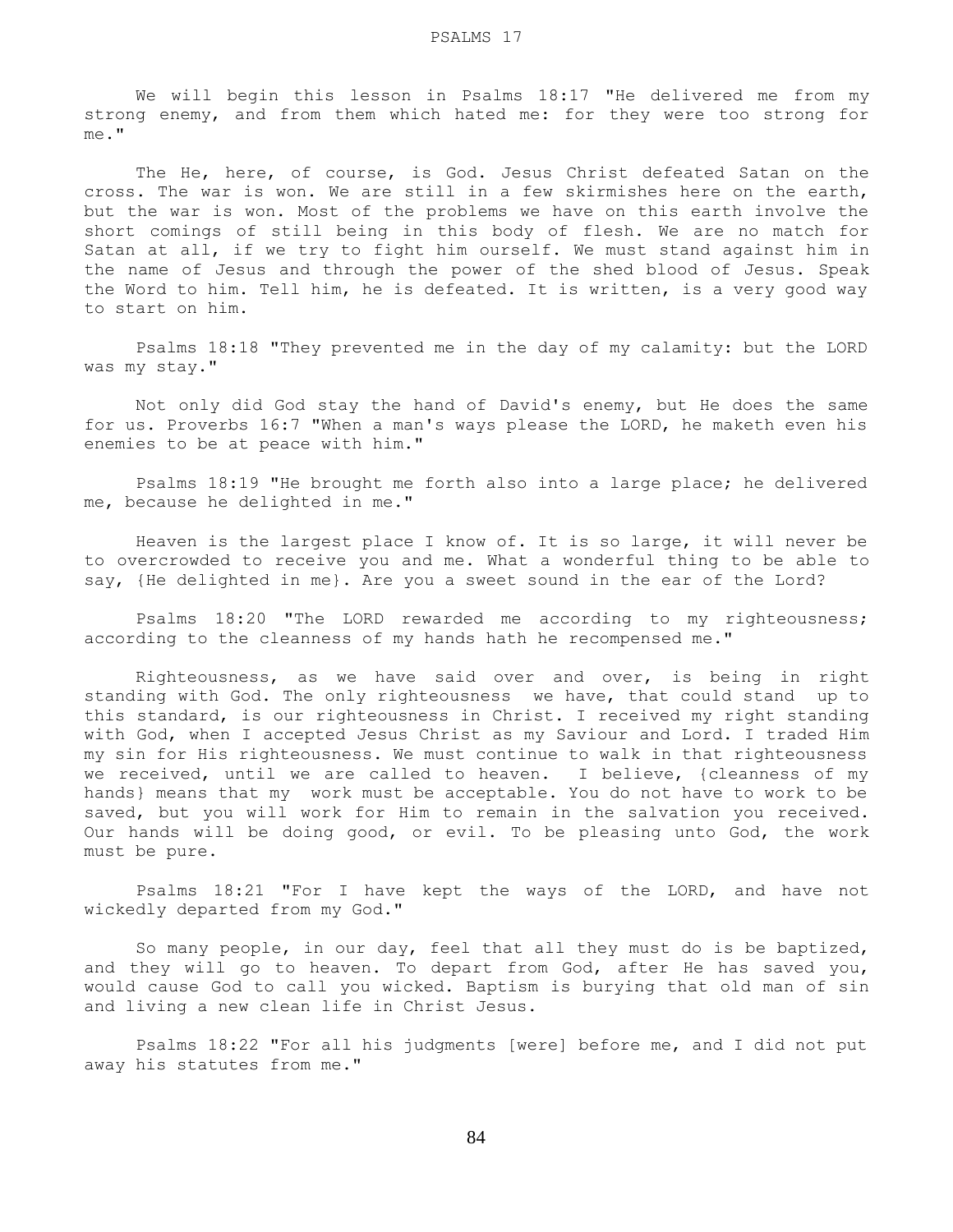David is making a statement that we should live by, too. He says, God I have not forgotten your law. I keep it on my mind and do it. Look at the following Scripture with me. Joshua 1:8 "This book of the law shall not depart out of thy mouth; but thou shalt meditate therein day and night, that thou mayest observe to do according to all that is written therein: for then thou shalt make thy way prosperous, and then thou shalt have good success." Read your Bible and know God's will-then do God's will.

 Psalms 18:23 "I was also upright before him, and I kept myself from mine iniquity."

 The main thing we are to notice in this is that David kept David from sinning. Temptation comes to all. We must not surrender to temptation. We must stay strong in ourselves. The battle is between the sinful things the flesh wants to do and the spirit which wants to follow God. Let your spirit rule over your flesh.

 Psalms 18:24 "Therefore hath the LORD recompensed me according to my righteousness, according to the cleanness of my hands in his eyesight."

 Notice in this, whose eyesight it was important to be right in. David, probably did not appear to be righteous in people's eyes. Stop worrying about what others think and start pleasing God.

 Psalms 18:25 "With the merciful thou wilt shew thyself merciful; with an upright man thou wilt shew thyself upright;"

 Psalms 18:26 " With the pure thou wilt shew thyself pure; and with the froward thou wilt shew thyself froward."

When Jesus taught the disciples to pray, He taught them {forgive me my trespasses as I forgive those who trespass against me}. In modern language, I can expect to receive from God what I dish out to others. If I am merciful, I will receive mercy. If I am upright in all my dealings with others, God will deal uprightly with me. God will deal with us, as we deal with others. If we want God to forgive us, we must forgive others when they ask.

 Psalms 18:27 "For thou wilt save the afflicted people; but wilt bring down high looks."

 We must humble ourself to receive from God. Proud arrogant people feel that they are self-sufficient. They do not feel as if they need a Saviour. Jesus said in Mark 2:17 "When Jesus heard [it], he saith unto them, They that are whole have no need of the physician, but they that are sick: I came not to call the righteous, but sinners to repentance." God will not force salvation upon anyone. The person must need and want salvation, and then they can receive salvation.

 Psalms 18:28 " For thou wilt light my candle: the LORD my God will enlighten my darkness."

 In the study on Revelation, we saw that each church had its light. Not only, is Jesus the light for each church, but He is the light for each individual, as well. The world that we live in is full of darkness. We may live in a darkened world, but we can have the Light of Jesus with us. The Light that Jesus shines in each Christian is the only real Light in the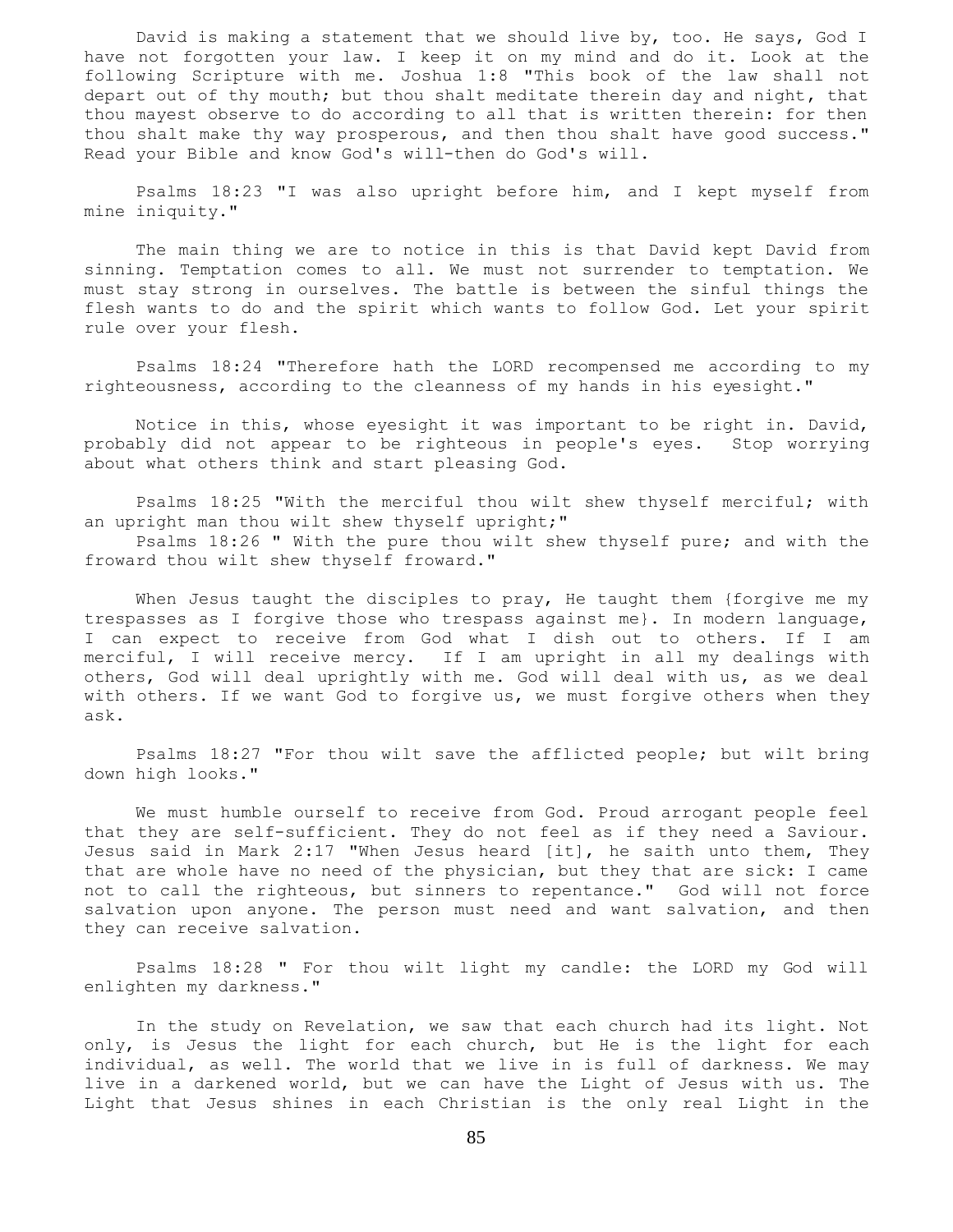world today. The beautiful thing about our candle is the fact that the fire of God lights it. In this terrible dark world that we are living in, we must let our candle shine forth brightly, so that those in darkness will see the Light and come to it.

 Psalms 18:29 "For by thee I have run through a troop; and by my God have I leaped over a wall."

 Christians, how many times have your friends told you that the job you are trying to do for God is impossible? When I first started writing these Bible studies, many of my friends told me that this job was too big for one person to do. They were right, I can not do this job, it is too big, but PRAISE GOD! Christ within me can do the job. The wall may be high and look like it is impossible to climb, but with God's help, I can climb any mountain He puts before me.

 Psalms 18:30 "[As for] God, his way [is] perfect: the word of the LORD is tried: he [is] a buckler to all those that trust in him."

 We may not always understand what God is doing at the moment in our lives, but we can be assured it is the right thing. God is perfect. He does not make mistakes. Whatever problem we are facing at the moment, we can trust that our God can handle it. Our job is not to question, but to trust Him. To have faith is one thing, but trust goes beyond faith. Many married people, who have been together for many years, will tell you that trust of their spouse, regardless of how the circumstances look, is what has held them together. Remember, we got into the meaning of buckler in a previous lesson, and found that it went much further than just a protection. It means protector, but it, also, means shield, armed, and defense.

 Psalms 18:31 "For who [is] God save the LORD? or who [is] a rock save our God?"

 We find in this statement a truth almost too deep to comment upon. I John 5:7 "For there are three that bear record in heaven, the Father, the Word, and the Holy Ghost: and these three are one." From the beginning of time to all of eternity, we will still be trying to understand the fullness of who God is. The Spirit is one. The personalities of that One Spirit are three. We know that Jesus was, and is, the Rock. He is the Rock that we must build our house upon. He was the Rock in the wilderness that Moses struck to bring forth water. He not only was the Rock, but is the Water that flows from that Rock as well. I have said it before, but it has need to be said again. God is everything good and wonderful. He is my all in all. Without Him I can do nothing. With Him I can do all things.

 Psalms 18:32 "[It is] God that girdeth me with strength, and maketh my way perfect."

 I would suggest that you read the 6th chapter of Ephesians beginning with the 11 th verse to truly understand the help of the Lord. All of the items that the soldier in Ephesians was to wear were things God would have to give the soldier. The Israelites learned first hand how easy it was to lose a battle when God was not with them. If the Ark of the Covenant went before them, on orders from God, they won the battle. If it were a battle of their own making, they lost. God will make our way perfect, if we stay in His way and not our own.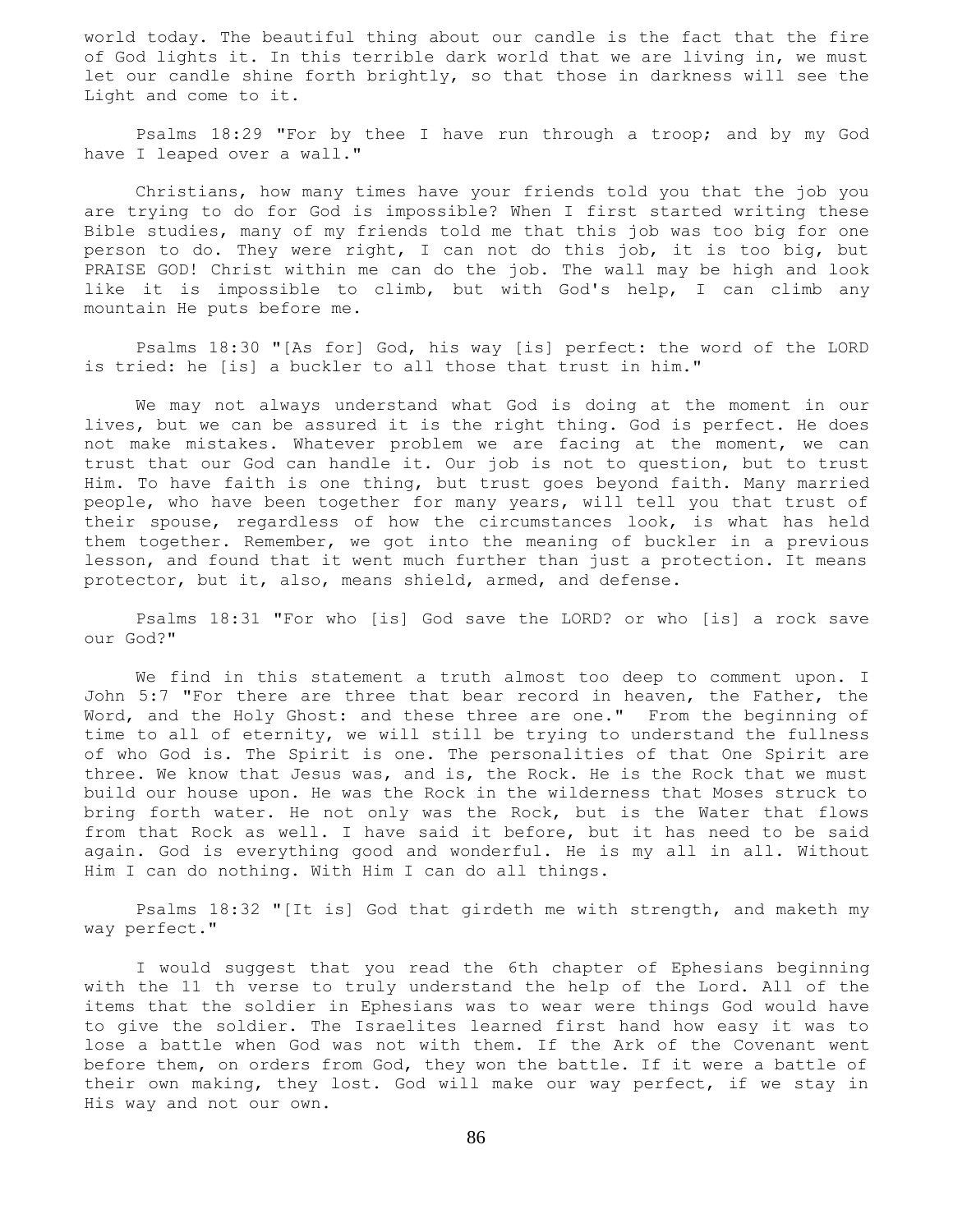Psalms 18:33 "He maketh my feet like hinds' [feet], and setteth me upon my high places."

 A deer has feet that are swift and, also, they can jump over high obstacles. If we are like a deer, we are not easily stopped. Notice, that it is God who puts you on high places.

 Psalms 18:34 "He teacheth my hands to war, so that a bow of steel is broken by mine arms."

 Some people are offended that we are soldiers, in a battle to the death for the Lord. When David went into battle, it was a war that he was fighting with the blessing of God. The Holy Spirit of God teaches the Christian the way to win the war that we are in. Our weapons are not carnal. II Corinthians 10:4 "(For the weapons of our warfare [are] not carnal, but mighty through God to the pulling down of strong holds;)" The weapon of the Christian is the twoedged sword, which is the Word of God. Are you ready to do battle for the Lord? There is a spiritual war, and there is a physical war. Christians are called to the spiritual war.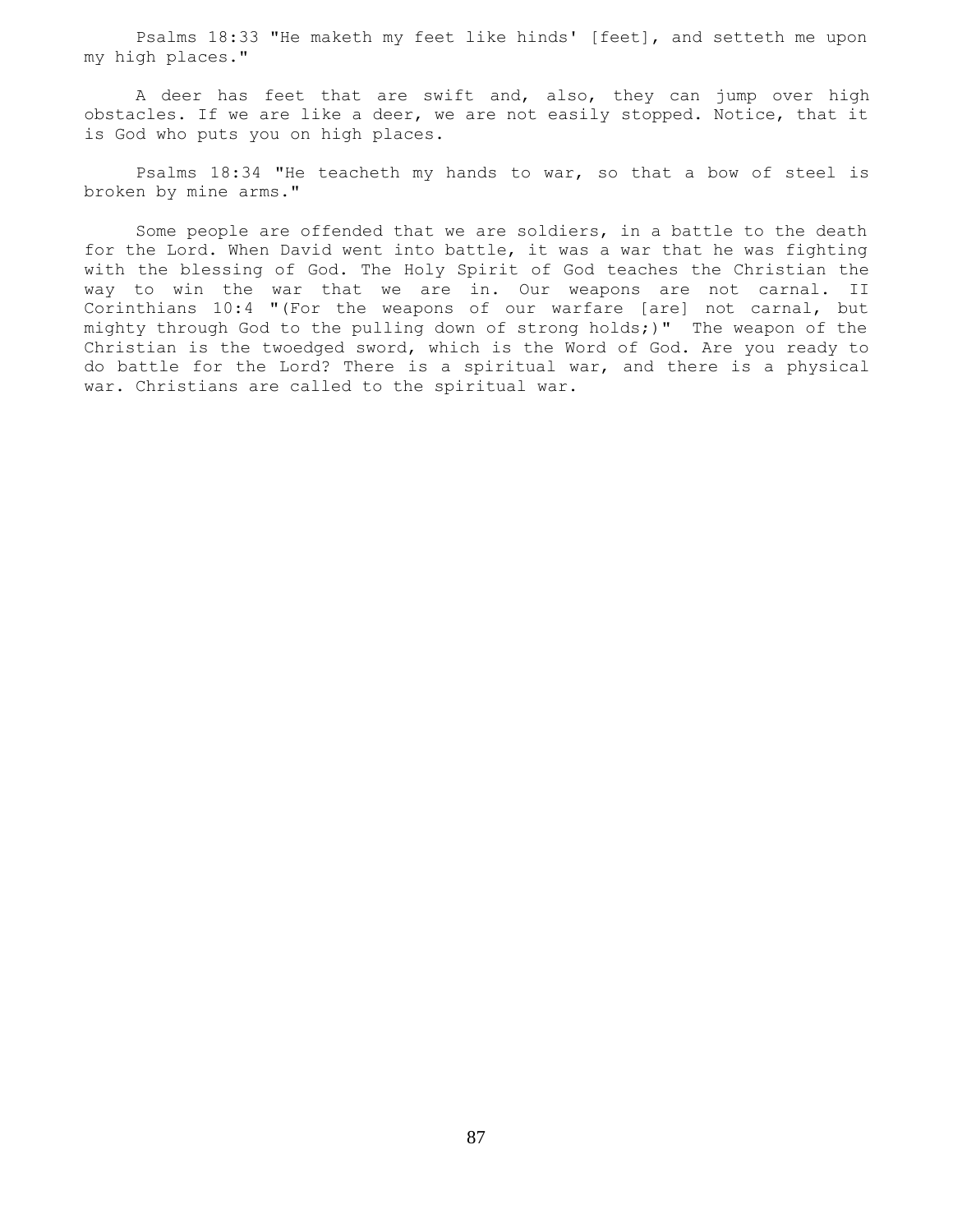1. Who has already defeated Satan? 2. What are most of the problems we have in this earth caused by? 3. How can a Christian come against the devil? 4. Quote Proverbs chapter 16 verse 11. 5. How large is heaven? 6. What is righteousness? 7. When does a Christian become righteous? 8. What does cleanness of my hands probably mean? 9. What would cause God to call you wicked? 10. Describe what baptism really is. 11. What does Joshua chapter 1 verse 8 tell us about keeping God's law? 12. Who kept David from sinning in verse 23? 13. What is the battle that we fight every day? 14. What lesson can we learn from verses 25 and 26, that Jesus taught the disciples in the Lord's prayer? 15. Who did Jesus come to save? 16. Not only is Jesus the Light for the church, but for each  $,$  as well. 17. What is the only light in the world today? 18. When you take on a big job for God, what will many of your friends tell you? 19. What does buckler mean? 20. Can you explain trust? 21. Quote 1 John chapter 5 verse 7. 22. What is one, in the verse above? 23. Who is the Rock? 24. Who is the Water that flows from that Rock? 25. Where do we find the Scriptures on the armour of God? 26. What does the Scripture mean that says, we have feet like hinds'?

27. Who teaches the Christian how to war?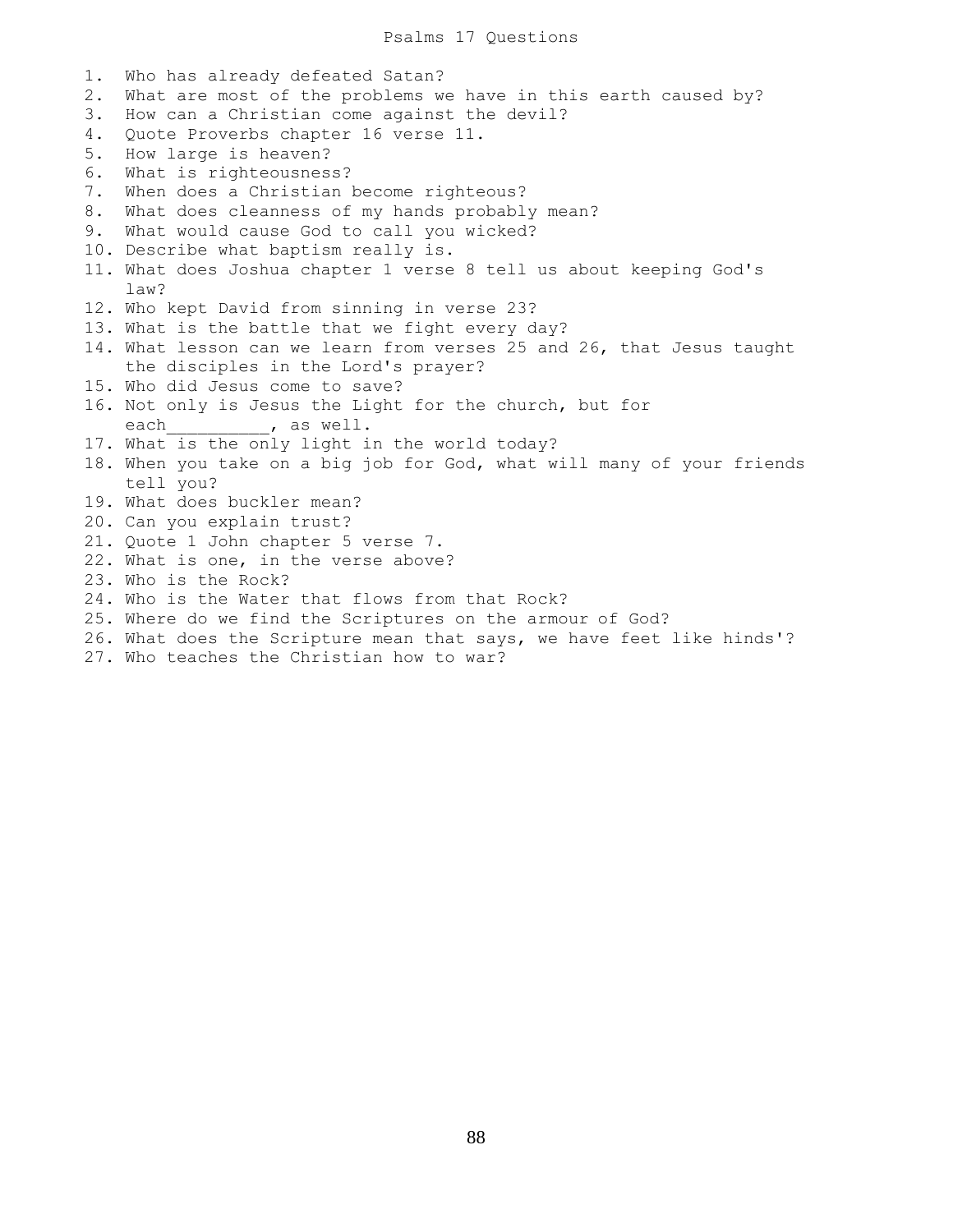We will begin this lesson in Psalms 18:35 "Thou hast also given me the shield of thy salvation: and thy right hand hath holden me up, and thy gentleness hath made me great."

 Just as Abraham had faith, and it was counted unto him as righteousness, we must have faith to receive salvation. Romans 10:9 "That if thou shalt confess with thy mouth the Lord Jesus, and shalt believe in thine heart that God hath raised him from the dead, thou shalt be saved." Romans 10:10 "For with the heart man believeth unto righteousness; and with the mouth confession is made unto salvation." Faith is believing in things you cannot see. Hebrews 11:6 "But without faith [it is] impossible to please [him]: for he that cometh to God must believe that he is, and [that] he is a rewarder of them that diligently seek him." The Right Hand of God is Jesus Christ our Lord. We will find that our help is God. He is holding us up, to keep us from falling. Even when we do not realize He is helping us, He is holding us up. Gentleness and longsuffering go hand in hand. God is not only gentle, but patient with us. He is waiting even now to come back, so that a few more will be saved.

 Psalms 18:36 "Thou hast enlarged my steps under me, that my feet did not slip."

 To me, this would mean that God had made his step sure. We know that the path to righteousness is narrow and straight, so it does not mean that God has widened the path. It just means that, God made his feet sure in the path.

 Psalms 18:37 "I have pursued mine enemies, and overtaken them: neither did I turn again till they were consumed."

 We know that there was a literal meaning of this verse, because David did defeat his enemy. I believe that looking at this from the spiritual standpoint would mean: withstand the devil, and he will flee from thee.

 Psalms 18:38 "I have wounded them that they were not able to rise: they are fallen under my feet."

 We know that God was with David in battle. This is like a victory cry over the enemy.

 Psalms 18:39 "For thou hast girded me with strength unto the battle: thou hast subdued under me those that rose up against me."

 It was a dangerous thing to come against the anointed of God then, and it is a dangerous thing now to come against the anointed of God. The next Scripture shows how even David was fearful to come against the anointed of God. I Samuel 26:9 "And David said to Abishai, Destroy him not: for who can stretch forth his hand against the LORD'S anointed, and be guiltless?"

 Psalms 18:40 "Thou hast also given me the necks of mine enemies; that I might destroy them that hate me."

89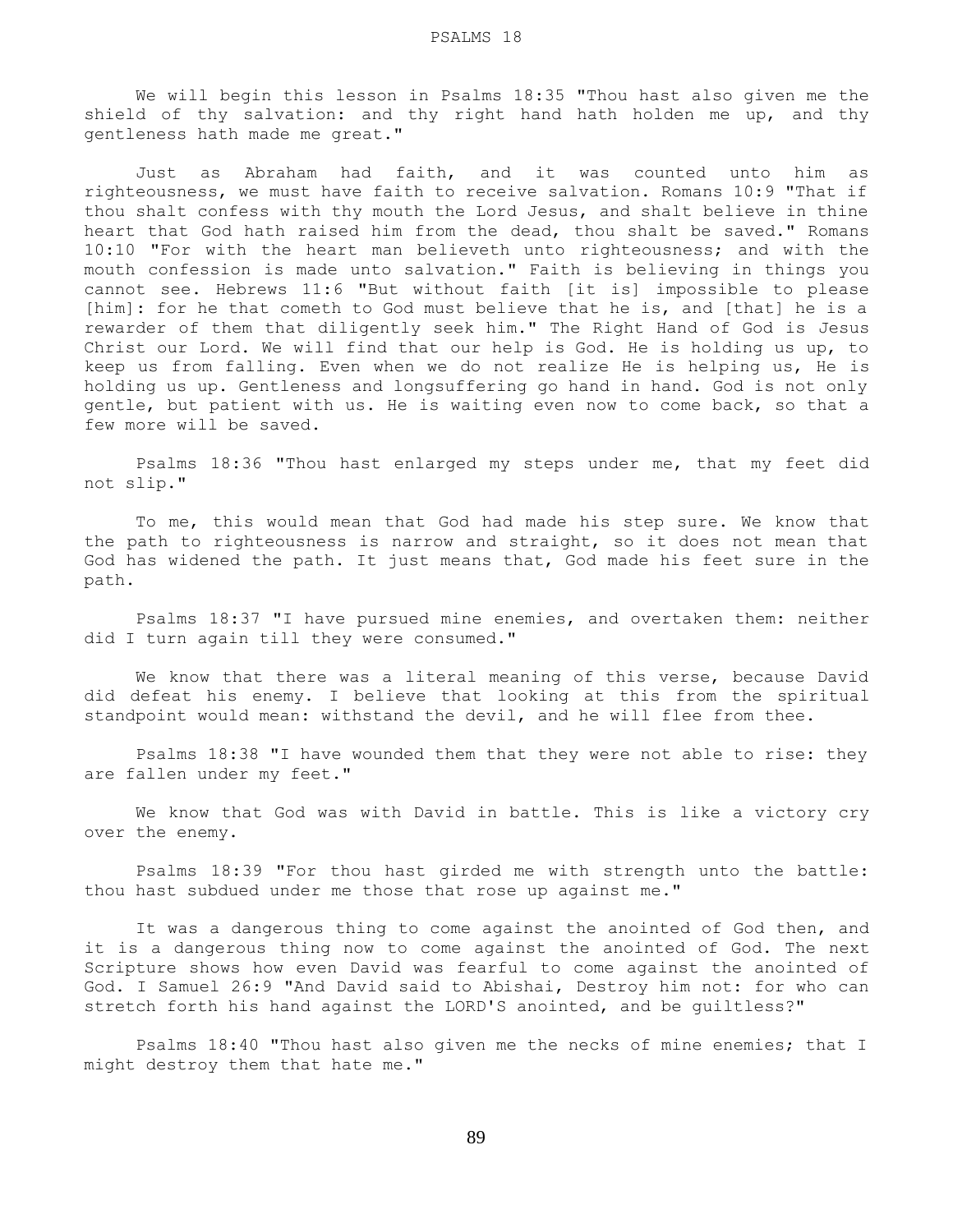Notice, again, that David is quick to give God the credit for putting his enemies in his hand. Not only did he put them in David's hand, but actually placed their neck in David's hand.

 Psalms 18:41 "They cried, but [there was] none to save [them: even] unto the LORD, but he answered them not."

 These people had an opportunity to surrender to God, but did not. Now it is too late for them to cry out to Him. When Jesus comes in the clouds for the believers, it will be too late for those who rejected Him completely. We must accept Jesus as our Saviour, because we believe, not because we see Him with our eyes.

 Psalms 18:42 "Then did I beat them small as the dust before the wind: I did cast them out as the dirt in the streets."

 The defeat of our enemies will be as the defeat of David's enemies, if we continue to serve the Lord. They were completely destroyed.

 Psalms 18:43 "Thou hast delivered me from the strivings of the people; [and] thou hast made me the head of the heathen: a people [whom] I have not known shall serve me."

 This is a prophetic Scripture, speaking of Jesus being accepted by the heathen. You see, the Hebrews, as a whole, rejected Jesus as their Saviour, and He turned to the Gentile. The Gentiles did not have God's law and had been classified as heathen. Jesus came and changed all of that. Christianity was offered to the Jew first, and then to the Gentile. When the Jew rejected Jesus, Christianity was offered to whosoever would believe. Jesus is the Head of all believers in Christ, Jew and Gentile. The most believers are the Gentile, however. The very law that the Jew revered so was their downfall. They had a form of godliness, but did not understand the grace of God.

 Psalms 18:44 "As soon as they hear of me, they shall obey me: the strangers shall submit themselves unto me."

 I Corinthians 1:21 "For after that in the wisdom of God the world by wisdom knew not God, it pleased God by the foolishness of preaching to save them that believe." In the study of Jesus' days of ministry upon the earth, you will find that the simple people readily accepted Him. They were called strangers, because the natural Jew was thought of as being knowledgeable of the laws of God. The law of God was given to the children of Israel on the way to the promised land. They had used the law to benefit themselves. At the time Jesus walked on the earth, it had been changed in meaning to fit the high priest in power at the time. Had they really understood their law, they would have recognized Jesus as Messiah. The Gentiles, who had never been allowed to study the law, accepted Jesus quickly when they heard Him preach.

 Psalms 18:45 "The strangers shall fade away, and be afraid out of their close places."

 To stay strong in the Lord, we must get our strength from the Lord. We Christians have been grafted into the Tree of Life. As long as we are connected to the Tree, we will have the strength to remain with God. If we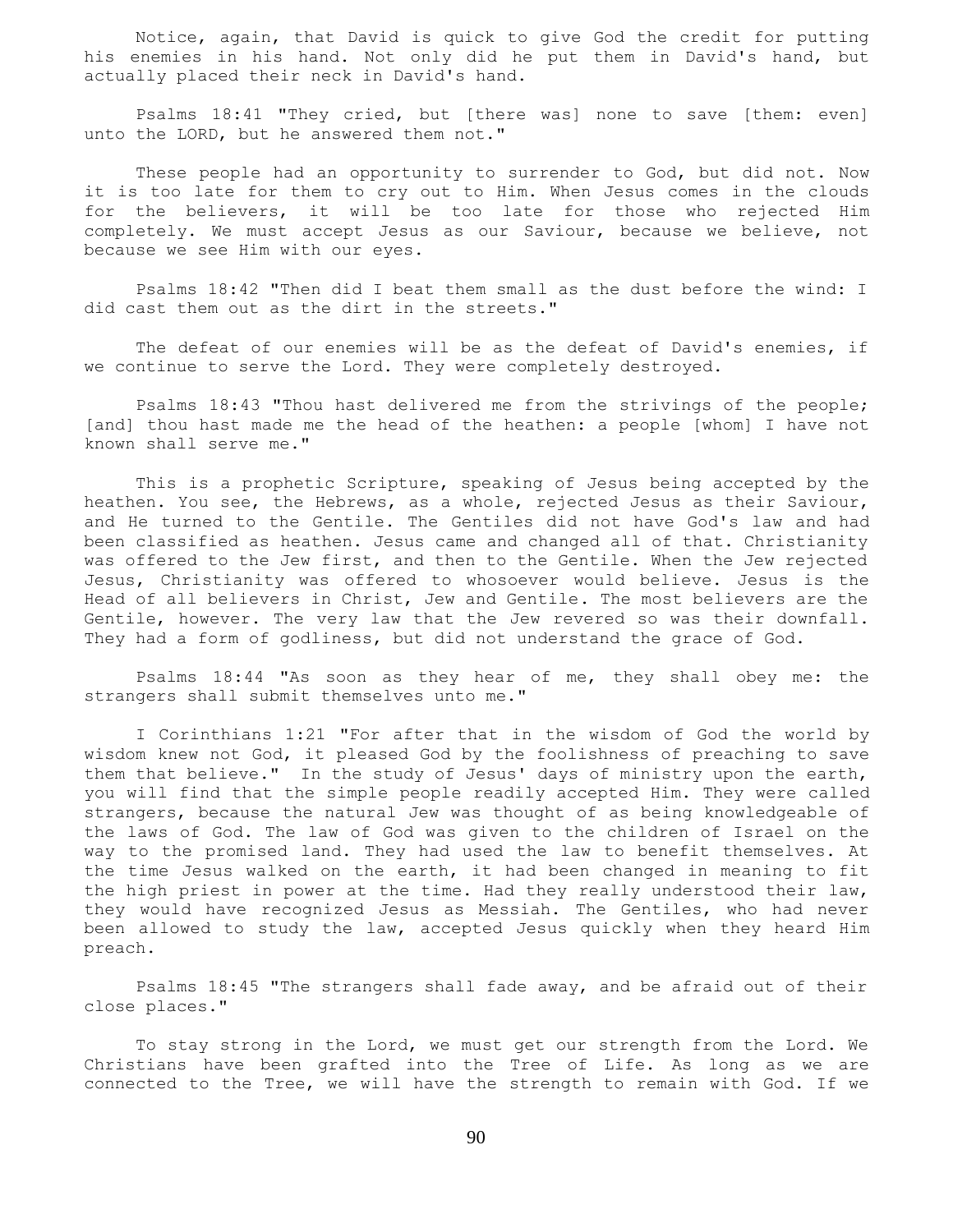get separated from the tree, we will soon wither and die. I am sure Jesus felt that fading away, when He was so alone on the cross.

 Psalms 18:46 "The LORD liveth; and blessed [be] my rock; and let the God of my salvation be exalted."

 Praise God! There was a resurrection morning. THE LORD LIVETH. We should never cease praising the Lord Jesus Christ for what He has done for us. We should exhalt His name forever. The God of my salvation is Jesus. He is my Rock, He is my Lord, He is my Saviour. Liveth means to continually live. He is the Alpha and Omega, the Beginning and the End. We are not like those who worship idols {nothings}. We serve the living God.

 Psalms 18:47 "[It is] God that avengeth me, and subdueth the people under me."

 We need not be concerned with our enemies. God is our avenger. Romans 12:19 "Dearly beloved, avenge not yourselves, but [rather] give place unto wrath: for it is written, Vengeance [is] mine; I will repay, saith the Lord." All people are controlled by the Lord. He is our Creator and has absolute control over His creation.

 Psalms 18:48 "He delivereth me from mine enemies: yea, thou liftest me up above those that rise up against me: thou hast delivered me from the violent man."

 David was victorious over all of his enemies. Saul was not spared in this. God removed Saul and made David king. One of the things I see in this, is the fact that Satan thought he had defeated Jesus, but Jesus rose again. The very act that Satan thought would do away with Jesus was Jesus' greatest victory. On the cross, Jesus defeated sin and on resurrection morning death was no more.

 Psalms 18:49 "Therefore will I give thanks unto thee, O LORD, among the heathen, and sing praises unto thy name."

 Jesus was not only in the lineage of David, but was David's LORD, as well. David was not only thankful to the LORD for his victory, but proclaimed it as a witness to the heathen, as well.

Psalms 18:50 "Great deliverance giveth he to his king; and sheweth mercy to his anointed, to David, and to his seed for evermore."

 Just as David was delivered from his enemies, we were delivered from our enemies. This is speaking of the Christians, when it speaks of his seed. This Psalm was written by David, king of Israel, but certainly is prophetic and looks to the spiritual David, as well. His mercy and grace is our hope.

91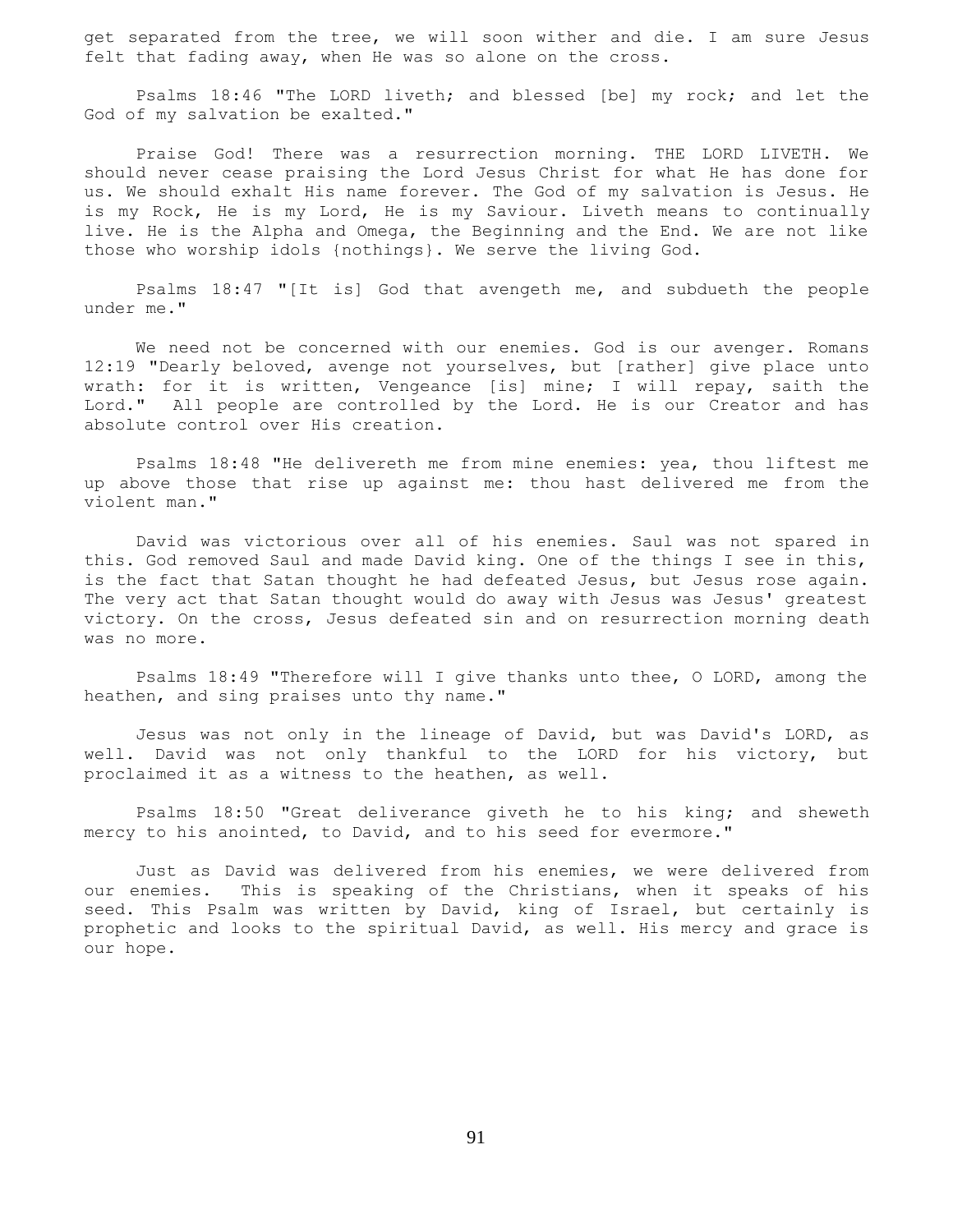#### Psalms 18 Questions

1. What must we have to receive salvation? 2. What was counted unto Abraham as righteousness? 3. What does Romans chapter 10 verse 9 say, I must do to be saved? 4. Without it is impossible to please Him. 5. Who is the Right Hand of God? 6. What does {Thou hast enlarged my steps under me} mean? 7. What does the author think is the spiritual meaning of verse 37? 8. Why did David not come against Saul? 9. David is always quick to give bhe credit for his victories.] 10. We must accept Jesus as our Saviour, because we believe, not because of what? 11. What happened to David's enemies? 12. What does verse 43 prophesy of? 13. Why were the Gentiles classified as heathen? 14. Who was Christianity first offered to? 15. The world by knew not God. 16. It pleased God by the foolishness of the save them that believe. 17. Who readily accepted Jesus? 18. Had the Jews really understood their law, they would have recognized Jesus as \_\_\_\_\_\_\_. 19. Why should we never cease praising The Lord Jesus Christ? 20. Who is the God of my salvation? 21. What does liveth mean? 22. Who is my Rock? 23. What are idols? 24. Quote Romans chapter 12 verse 19. 25. What 2 things did Jesus defeat on the cross? 26. What 2 Davids do we see in verse 50?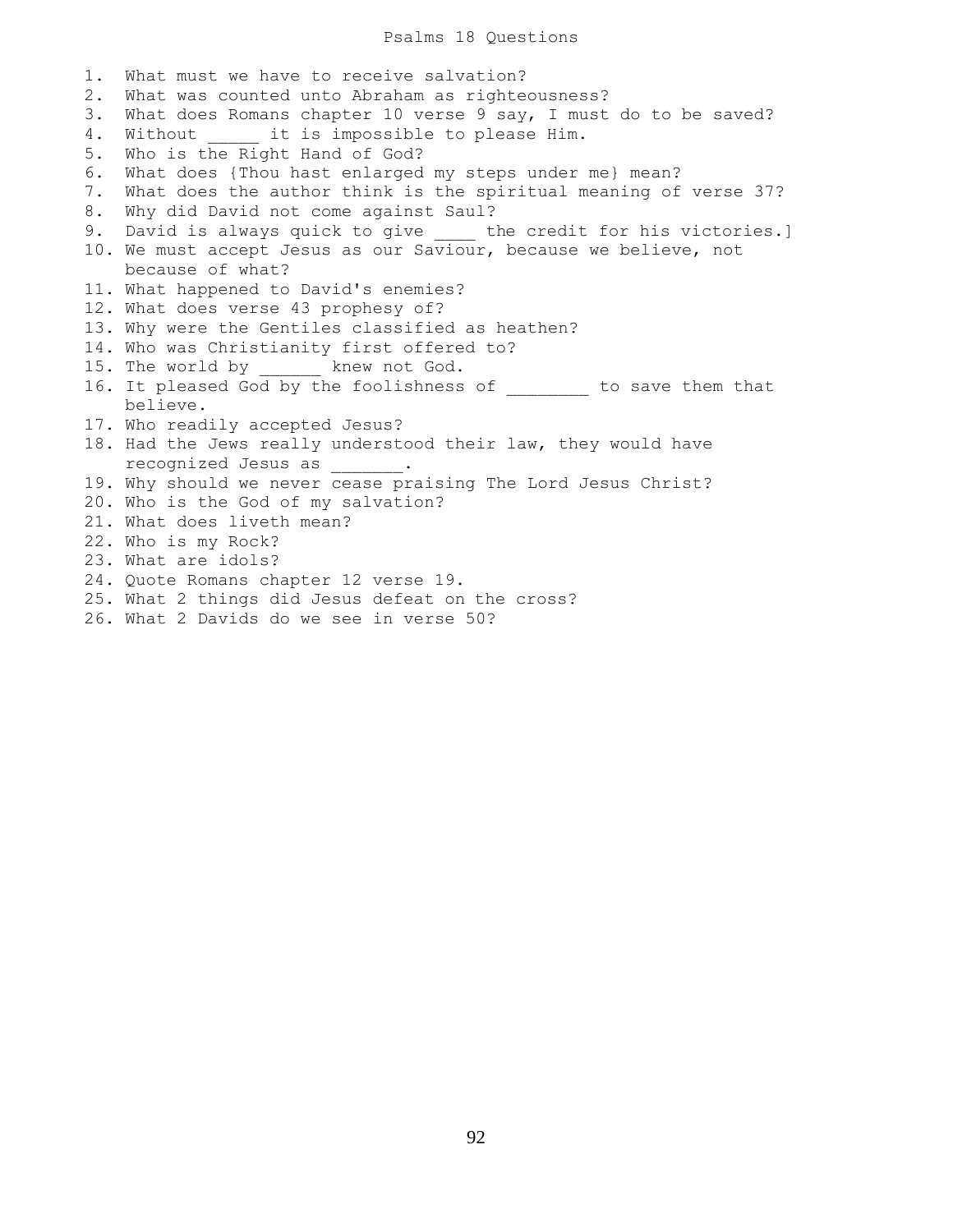#### PSALMS 19

We will begin by giving this chapter in metre showing how easily it could be sung.

THE PSALMS OF DAVID IN METRE

Chapter 19

- Verse 1 "The glory of the Lord The heavens declare abroad; The firmament displays The handiwork of God; Day unto day declareth speech, And night to night doth knowledge teach"
- Verse 2 "Aloud they do not speak They utter forth no word, Nor into language break; Their voice is never heard. Their line through all the earth extends, Their words to earth's remotest ends."
- Verse 3 "In them he for the sun Hath set a dwelling place; Rejoicing as a man Of strength to run a race; He, bridegroom like in his array, Comes from his chamber bringing day."
- Verse 4 "His daily going forth Is from the end of heaven; The firmament to him is for his circuit given- His circuit reaches to its ends, And everywhere his heat extends."
- Verse 5 "God's perfect law converts The soul in sin that lies; His testimony sure Doth make the simple wise; His statutes just delight the heart; His holy precepts light impart."
- Verse 6 "The fear of God is clean And ever doth endure; His judgments all are truth And righteousness most pure. To be desired are they far more Than finest Gold in richest store."
- Verse 7 "God's judgments to the taste More sweet than honey are, Than honey from the comb That droppeth, sweeter far. With counsel they thy servant guard; In keeping them is great reward."
- Verse 8 "Who can his errors know? From secret faults me cleanse; Thy servant keep thou back From all presumptious sins. O let them not my way control, Nor gain dominion o'er my soul."
- Verse 9 "Then in thy righteous way My life shall upright be; I shall be innocent- From great transgressions free. Accept my words, and thoughts of heart; Lord, thou my strength and Saviour art."

 Now, we will begin the verse by verse study of chapter 19. Psalms 19:1 "{To the chief Musician, A Psalm of David.} The heavens declare the glory of God; and the firmament sheweth his handiwork."

 On a clear night, you can look into the sky and see the majesty of the heavens. The study of the heavens has always intrigued mankind. In recent years, it has been discovered that the universe is very vast. There are stars that have never been found by man. In the last few weeks, it has been discovered that there are even galaxies that man did not know about before.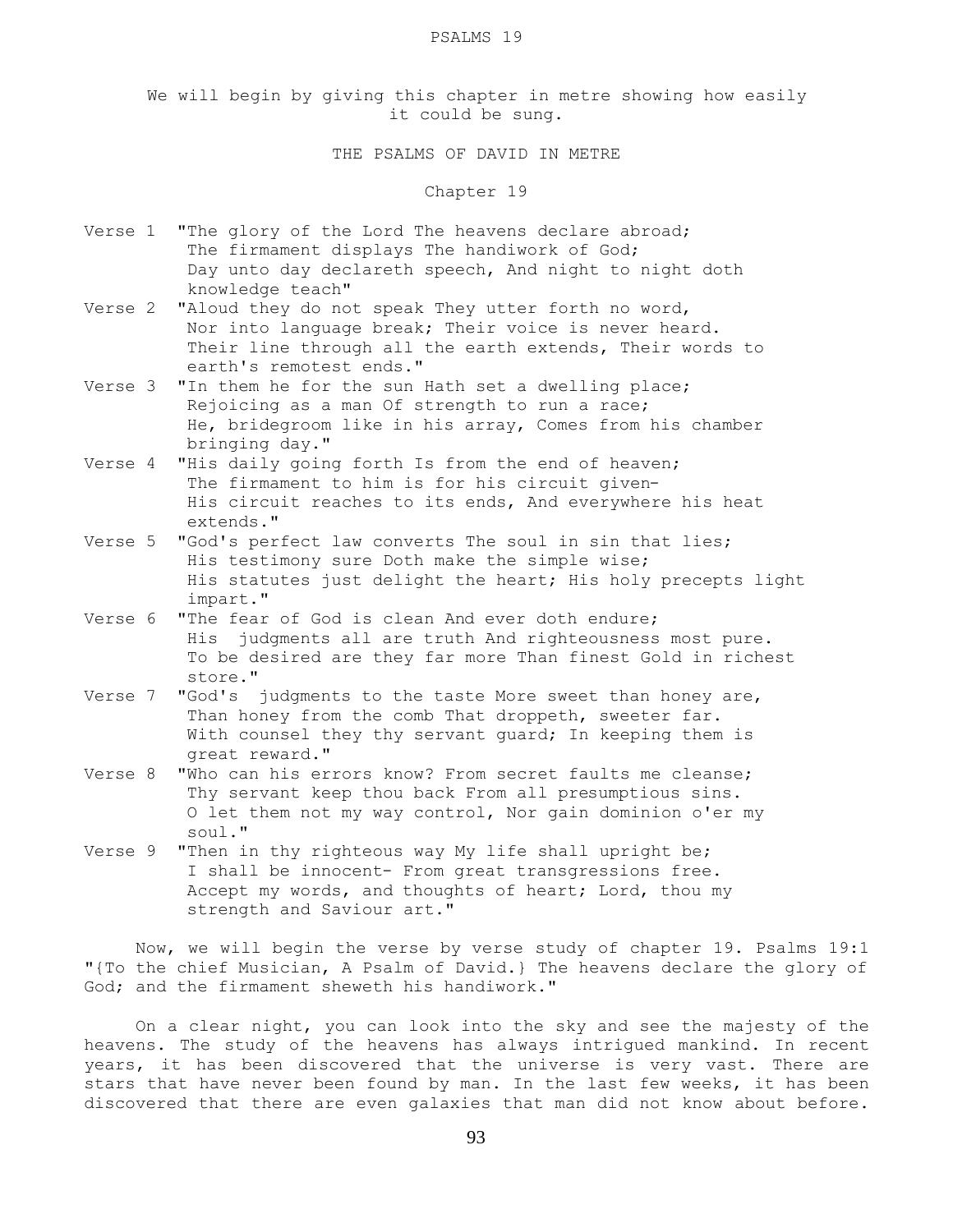The more they search, the more stars they find. To put the whole thing into focus, they have known for years about the star Regal. Regal is over 400 light years away from the earth. This new telescope, that has been launched into outer space, is sending back pictures of stars they never knew existed. We have no way of knowing how far the universe goes. We do know that this little ball we call earth is only one of tens of thousands. There are even moons and suns that are not connected with the earth. When we think of a God that could make all of that, it really humbles us. Look how casually it is mentioned that God made all of this. Genesis 1:16 "And God made two great lights; the greater light to rule the day, and the lesser light to rule the night: [he made] the stars also." All of these, the sun, moon, and stars are just fixtures that we see light in. The source of all Light is {Jesus Christ}. The Light was applied to the earth on the first day, giving all things the power to be. The containers for a portion of that Light were made on the fourth day.

 The earth is another subject that shows the majesty of God. Even the trees reach up to heaven toward God. When you travel this world, it brings you closer to God. The mountains {no 2 alike}, the rivers, and streams {no 2 alike}, the waterfalls, the trees, the animals, and birds, how could any one see all of this and doubt there is a God? The hands of God show His creative power.

 Psalms 19:2 "Day unto day uttereth speech, and night unto night sheweth knowledge."

 One of the greatest things God did for mankind was to establish an evening and a morning making a day. The evening was made for rest and the morning to work. The verse above is speaking of one day and night sliding over into another. Look at the promise God made to man in the following verse. Genesis 8:22 "While the earth remaineth, seedtime and harvest, and cold and heat, and summer and winter, and day and night shall not cease." One thing I would like to just throw in here is, in heaven there is no change from day to night. There is one eternal day.

 Psalms 19:3 "[There is] no speech nor language, [where] their voice is not heard."

 Even the heathens of this world can look into the skies and know there is a God. They can, also, look around them at the beauties of this earth and know there is God. No person, who can see, or hear, or feel, has any excuse to believe there is no God. The very elements of nature preach a beautiful sermon. We have no excuse when it speaks to us, if we do not believe. Romans 1:20 "For the invisible things of him from the creation of the world are clearly seen, being understood by the things that are made, [even] his eternal power and Godhead; so that they are without excuse:"

 Psalms 19:4 "Their line is gone out through all the earth, and their words to the end of the world. In them hath he set a tabernacle for the sun,"

 God flung each planet out into its space, and told it to stay there. Even though they circle the sun, they still have order. To move out of this order would mean sudden destruction. Even the atmosphere around the earth must stay in exact percentage for you and me to be able to breathe. When you stop and just think a moment on the ozone layer around the earth to protect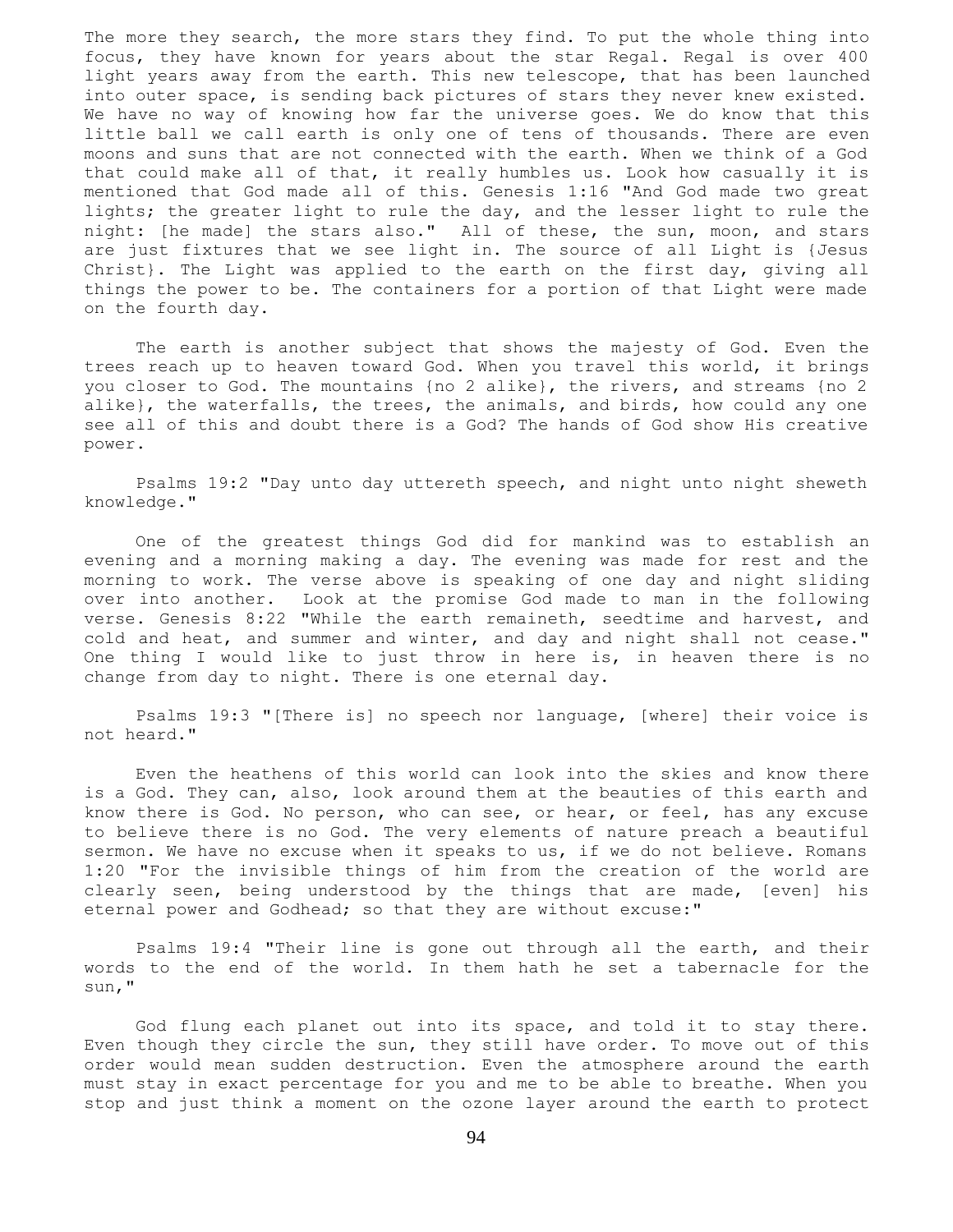mankind from the harmful rays of the sun, we see the love and care that God has shown each of us. The voice, or words, that come out to us are like the tide moving with the change of the moon. The moon changing to a full moon was a sign to the Jews that a new month had begun. Nature speaks to us. Sometimes we do not listen.

 Psalms 19:5 "Which [is] as a bridegroom coming out of his chamber, [and] rejoiceth as a strong man to run a race."

 The only connection that I can make with this is, the Jewish bridegroom goes away to prepare a home for the bride. He comes back as the sun comes up in the morning. Each night the sun does not shine for half the world, it does shine when it comes up in the morning.

 Psalms 19:6 "His going forth [is] from the end of the heaven, and his circuit unto the ends of it: and there is nothing hid from the heat thereof."

The sun that shines on the earth, shines on every inch of it at some time or the other.

 Psalms 19:7 "The law of the LORD [is] perfect, converting the soul: the testimony of the LORD [is] sure, making wise the simple."

 The law of God is perfect, but it is so perfect that no mortal man can keep it in every aspect. All have sinned, and come short of the glory of God. Why then was the law given? Galatians 3:21 "[Is] the law then against the promises of God? God forbid: for if there had been a law given which could have given life, verily righteousness should have been by the law." Galatians 3:22 "But the scripture hath concluded all under sin, that the promise by faith of Jesus Christ might be given to them that believe." Galatians 3:23 "But before faith came, we were kept under the law, shut up unto the faith which should afterwards be revealed." Galatians 3:24 "Wherefore the law was our schoolmaster [to bring us] unto Christ, that we might be justified by faith." The law converts the soul, because by studying the law, we all know that we are guilty of sin and deserve to die. We must repent of our sin and cry out for a Saviour. We would not realize we needed a Saviour, if we were not made aware that we were a sinner. I Corinthians 1:18 "For the preaching of the cross is to them that perish foolishness; but unto us which are saved it is the power of God." The wisest thing anyone can do is accept Jesus Christ as his Saviour and Lord.

 Psalms 19:8 "The statutes of the LORD [are] right, rejoicing the heart: the commandment of the LORD [is] pure, enlightening the eyes."

 I have always taught that we would not need civil law, if people would live up to the law of God. Jesus said, they have eyes and they do not see. He was speaking of the spiritual eyes we must look with. Those who love the lord, rejoice in their hearts at His teachings. Through the Holy Spirit of God as our teacher, we can see things in God's laws and commandments that the natural eye cannot discern. Have you ever read a Scripture 50 times, and the fiftieth time say, O, now I see? The study of God's laws and commandments is a must, if we are to do the will of God.

 Psalms 19:9 "The fear of the LORD [is] clean, enduring for ever: the judgments of the LORD [are] true [and] righteous altogether."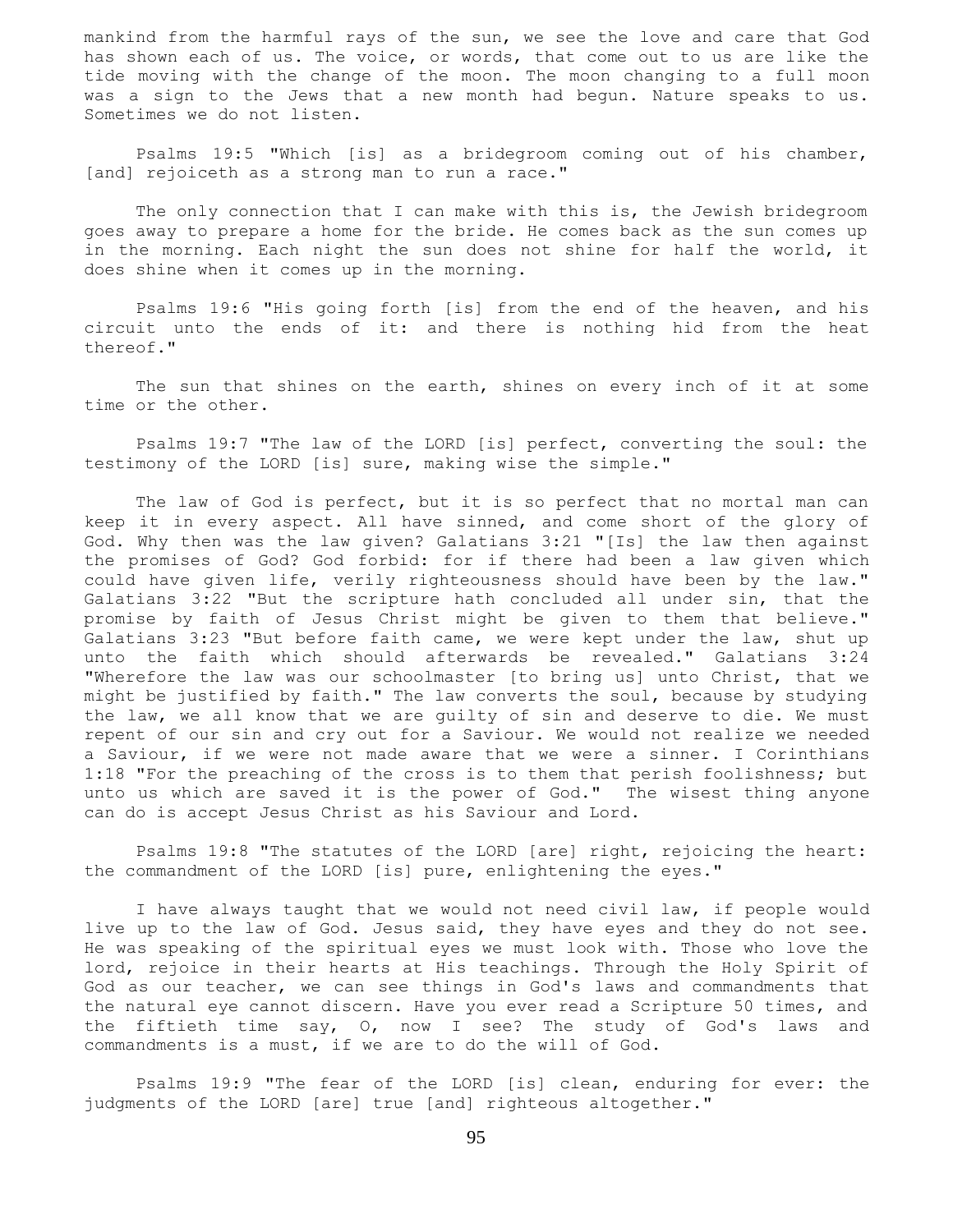The clean, is really speaking of a spiritual cleannesss that comes from the fear {reverence of God}. Spiritual filthiness brings death, but righteousness in Christ brings eternal life. Jesus is the righteous Judge of all the earth. Let's look at a prophetic Scripture that explains the righteous Judge who shall rule as King and Christians will be princes under Him. Isaiah 32:1 "Behold, a king shall reign in righteousness, and princes shall rule in judgment."

 Psalms 19:10 "More to be desired [are they] than gold, yea, than much fine gold: sweeter also than honey and the honeycomb."

The greatest wealth this world has ever known is not silver and gold, but life everlasting in Christ Jesus. Knowledge of God and His Word brings great wealth. The sweetest statement any Christian can ever hope to hear is, {well done thy good and faithful servant} when we stand before the righteous Judge {Jesus} on judgment morning.

 Psalms 19:11 "Moreover by them is thy servant warned: [and] in keeping of them [there is] great reward."

 All through the Bible, we find that keeping God's law brings great rewards, or blessings. There is another side to this, however. We are warned, over and over, that not to keep God's laws brings a curse from God.

 Psalms 19:12 "Who can understand [his] errors? cleanse thou me from secret [faults]."

 I heard a man tell a story about spiritually cleaning his house. He went from room to room and cleansed it all up. In the story, the Lord came to see him and asked to look through the house to see, if it was clean. He came to a closet in the man's bedroom, He opened the door and the closet was clean. He looked up, and way up in the corner was a box tightly wrapped. The man ran into the room and said, don't look at that. This was the hidden things in his life. At a glance, his house was clean, on fairly close inspection his house was still clean. Way up in the hidden corner was the only sin. Have you cleansed your house of sin? Is there a little box way up in the hidden corner that you have not cleansed? This is what the Psalmist is asking here. Lord cleanse the hidden sin in my life.

 Psalms 19:13 "Keep back thy servant also from presumptuous [sins]; let them not have dominion over me: then shall I be upright, and I shall be innocent from the great transgression."

 Notice in the verse above that, this is speaking of those who are followers of the Lord. In fact, they have made Jesus their Lord, as well as Saviour, {thy servant}. Presumptous, in this particular Scripture, means proud or arrogant. Pride comes before a fall. I have noticed that some of us Christians, who have walked with the Lord for a long period of time and have been operating in the gifts of the Spirit, have a tendency to feel above the new Christian. We must be very careful with this attitude. It certainly is pride and arrogancy, and God will not allow this. The prayer, above that David is speaking, is one every Christian should pray regularly, Lord keep me humble.

 Psalms 19:14 "Let the words of my mouth, and the meditation of my heart, be acceptable in thy sight, O LORD, my strength, and my redeemer."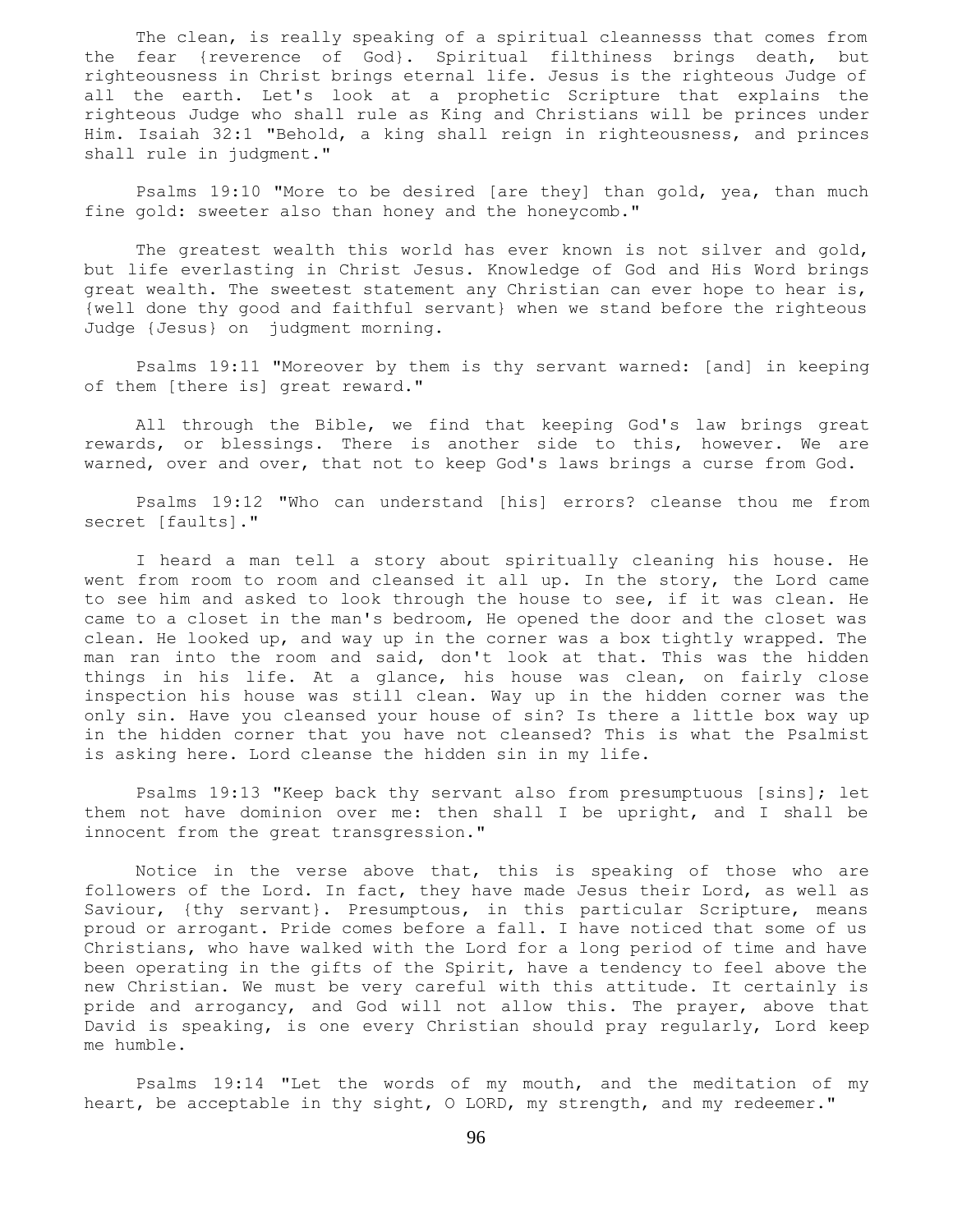The words of my mouth will bring forth what is in my heart. Notice the next Scripture in Jesus' own words from the Sermon On the Mount. Matthew 5:8 "Blessed [are] the pure in heart: for they shall see God." God judges the heart of man more than He does the deeds of man. I believe that when the books are opened on judgment day, God will look into the things recorded in our heart, and judge us by that. The thing that Jesus asked Peter after Jesus rose from the grave was, Peter, lovest thou me? He asked Peter this 3 times. More than anything else that God wants from us, is our great love for Him. Luke 6:45 "A good man out of the good treasure of his heart bringeth forth that which is good; and an evil man out of the evil treasure of his heart bringeth forth that which is evil: for of the abundance of the heart his mouth speaketh." Our heart reveals to God what we really are. Of course, our redeemer is Jesus Christ our Lord. We will notice in David's writings that most of them end in recognizing the LORD for who He really is. I will give one more Scripture which says it all. II Corinthians 12:9 "And he said unto me, My grace is sufficient for thee: for my strength is made perfect in weakness. Most gladly therefore will I rather glory in my infirmities, that the power of Christ may rest upon me."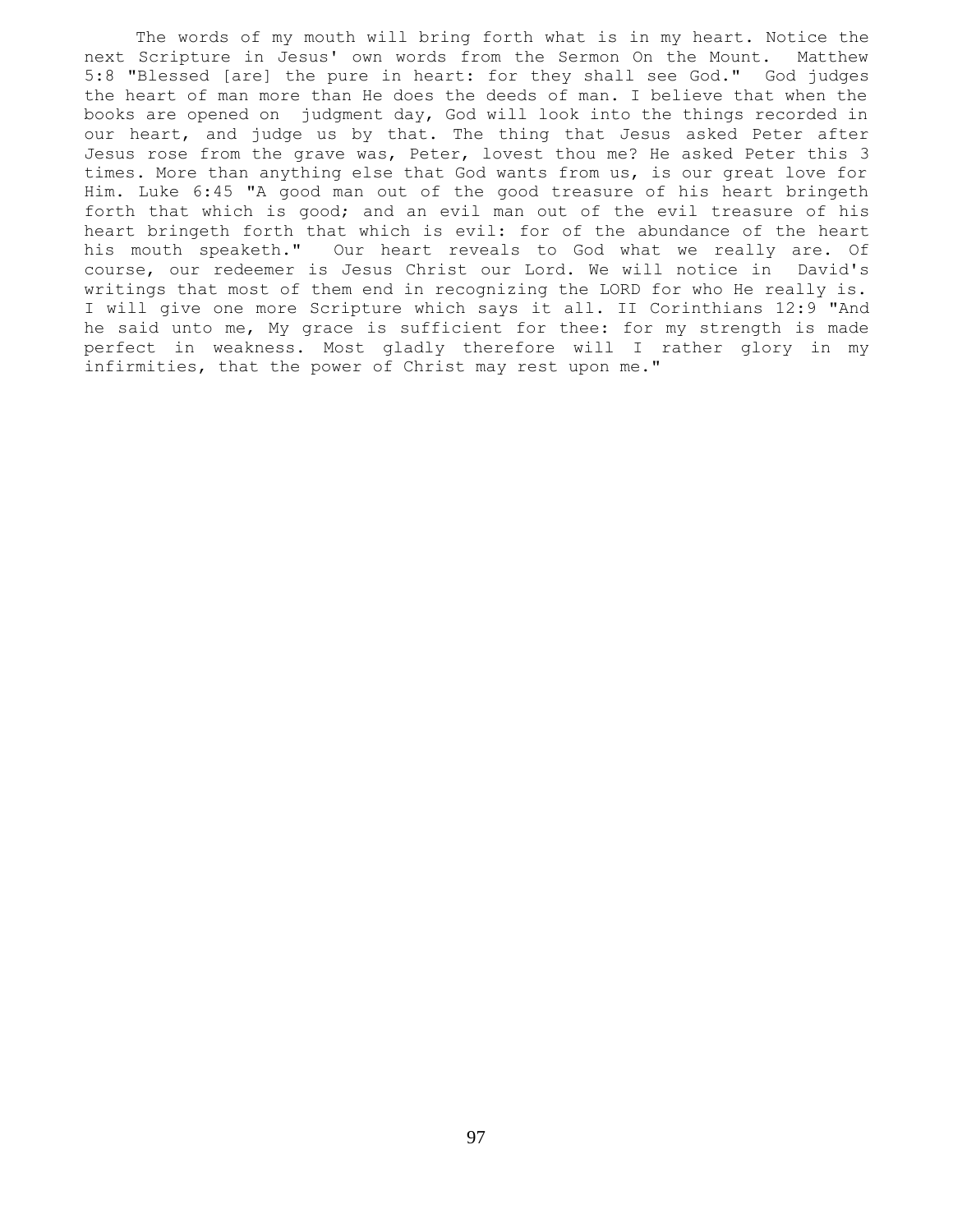1. The \_\_\_\_\_\_\_ declare the glory of God. 2. The  $\qquad \qquad$  shows His handiwork. 3. Why would the fact that so many stars exist, make us reverence God? 4. Quote Genesis chapter 1 verse 16. 5. Who is the source of all Light? 6. What are sun and moon really? 7. Name a few things on this earth that show the majesty of God. 8. What does Genesis chapter 8 verse 22 have to do with time? 9. Why are all nations without excuse when they deny the existence of God? 10. Quote Romans chapter 1 verse 20. 11. What physical thing about our earth shows us the love and concern of God for us. 12. How did the Jews determine a new month? 13. The law of God is 14. Who are guilty of sin? 15. What saves sinners? 16. We are quilty of sin and deserve to 17. What is the law called, in Galatians chapter 3 verse 24? 18. What is our justification? 19. Who counts the preaching of the cross as foolishness? 20. What could take the place of the civil law? 21. What is a must, if we are to do the will of God? 22. What is the clean, in verse 9, speaking of? 23. Who is the righteous Judge? 24. What is the greatest wealth in all the world? 25. What is the statement that all true Christians want to hear? 26. Do you have a hidden box wrapped up with your sins in it? 27. What does presumptuous, in verse 13, mean? 28. What is David praying, in verse 13? 29. Quote Psalms chapter 19 verse 14. 30. Who shall see God?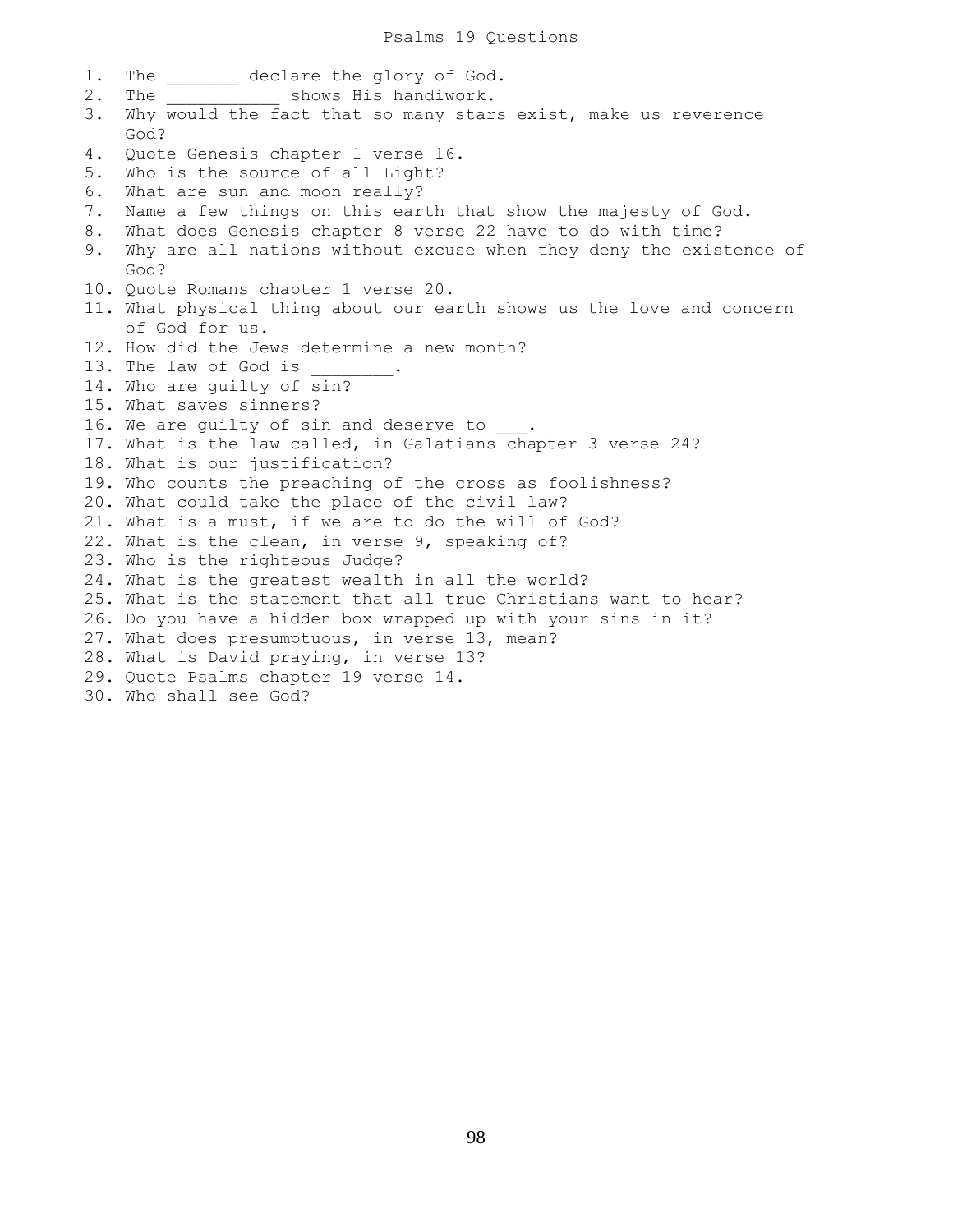#### PSALMS 20

We will begin by giving chapter 20 in metre.

THE PSALMS OF DAVID IN METRE

## Chapter 20

- Verse 1 "Jehovah hear the in the day When trouble he doth send; And let the name of Jacob's God From every ill defend."
- Verse 2 "O let him send his help to thee Out from his holy place; Let him from Zion, his own hill, Sustain thee by his grace."
- Verse 3 "Let him remember all thy gifts, Accept thy sacrifice; Grant thee thy heart's wish, and fulfill Thy thoughts and counsel wise."
- Verse 4 "In thy salvation we will joy, In our God's name we will Display our banners; And the Lord Thy prayers all fulfill."
- Verse 5 "Now know I God his king doth save; He from his holy heaven Will hear him, with the saving strength By his own right hand given."
- Verse 6 "In chariots some put confidence, On horses some rely, But we remember will the name Of God, our God Most High."
- Verse 7 "We rise, and upright stand, when they Are made to bow, and fall. Deliver, Lord, and let the King us hear, when we do call."

 We will begin now with the verse by verse study of Psalms chapter 20. Psalms 20:1 "{To the chief Musician, A Psalm of David.} The LORD hear thee in the day of trouble; the name of the God of Jacob defend thee;"

 Many people never pray, until there is a great crisis in their lives. God fellowships with mankind in man's prayers. The truth of the matter is that, God knows the desires of our heart, even before we pray. The God of Abraham, Isaac, and Jacob is the same God that we pray to. If we have been regularly communing with God in prayer, He is already listening for our prayer. This seems to be a prayer of the people for David, their leader. I can not say enough about praying for those who are your leaders. I believe the mention of the God of Jacob here, is saying the God of the covenant which came down from Abraham, to Isaac, to Jacob. Christians are part of that covenant with Abraham, also. Galatians 3:29 "And if ye [be] Christ's, then are ye Abraham's seed, and heirs according to the promise."

 Psalms 20:2 "Send thee help from the sanctuary, and strengthen thee out of Zion;"

 Believers are to help each other. Help from the sanctuary would however, indicate help from God. Zion is symbolic of the church. We do know that battles that the Israelites were in, when God sent them, and when the Ark of the Covenant was with, them were all victorious.

 Psalms 20:3 "Remember all thy offerings, and accept thy burnt sacrifice; Selah."

 It appears from this that David gave offerings and sacrifices in the holy place, before he went out to battle. Perhaps, Selah, means that he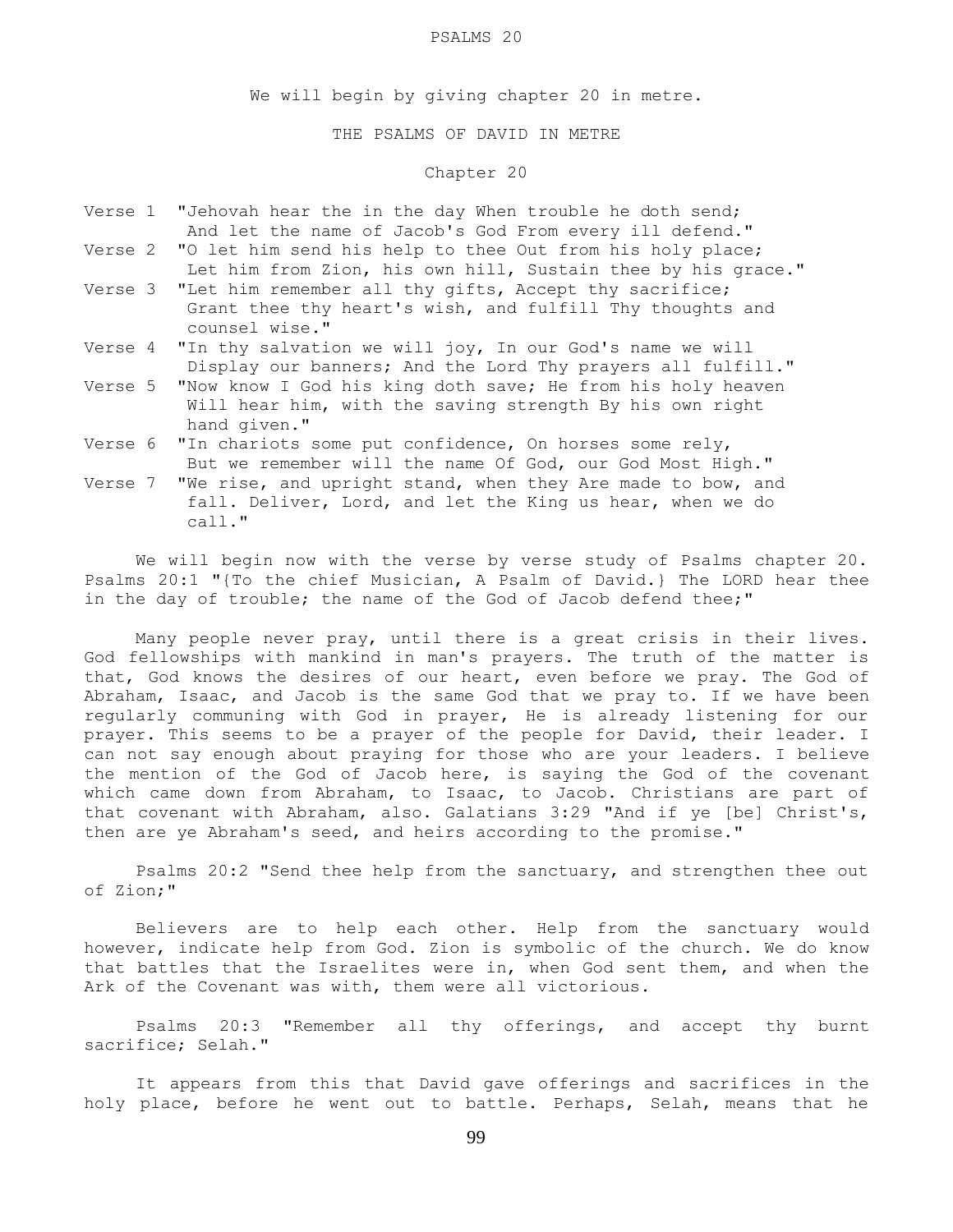paused and waited for God's blessing in battle, before he went any further. We Christians could learn a lesson from this. Before we do battle with the enemy, we should take time to pray, and wait until the Lord says it is O. K. to proceed, before we take on the enemy. We, too, might try the sacrifice of praise, and perhaps, fast a few days to show our sincerity in our prayer.

 Psalms 20:4 "Grant thee according to thine own heart, and fulfil all thy counsel."

 This prayer seems to end with {if it be thy will O Lord}. Notice who David took counsel from. He took counsel from God. How many of us are so head strong that we go blazing into a war with the enemy without taking counsel of God in the matter? We should learn to say, Lord the battle may be mine, but you have already won the war. Are we fighting for God, or ourselves? Let us win battles for the Lord, and not for self.

 Psalms 20:5 "We will rejoice in thy salvation, and in the name of our God we will set up [our] banners: the LORD fulfil all thy petitions."

 Christians should be raising their flag of victory throughout the land. Jesus Christ our Saviour has won the war. Our flag should be red, white, and blue. Red is for the life that Jesus purchased for us with His blood, white is for the righteous battle, and blue is for our heavenly calling. Salvation is the trophy we have won by choosing the Lord. Colossians 1:27 "To whom God would make known what [is] the riches of the glory of this mystery among the Gentiles; which is Christ in you, the hope of glory:" Matthew 21:22 "And all things, whatsoever ye shall ask in prayer, believing, ye shall receive." Philippians 4:6 "Be careful for nothing; but in every thing by prayer and supplication with thanksgiving let your requests be made known unto God." John 16:24 Hitherto have ye asked nothing in my name: ask, and ye shall receive, that your joy may be full. We can see from the verses above that, God answers the prayers of His people.

 Psalms 20:6 "Now know I that the LORD saveth his anointed; he will hear him from his holy heaven with the saving strength of his right hand."

 As we have said in these lessons before, Jesus Christ is the Right Hand of God. We can see from the next 2 verses, who anoints. II Corinthians 1:21 "Now he which stablisheth us with you in Christ, and hath anointed us, [is] God;" Hebrews 1:9 "Thou hast loved righteousness, and hated iniquity; therefore God, [even] thy God, hath anointed thee with the oil of gladness above thy fellows." You might even say God's anointed in these verses. Those who have been chosen by God to fulfill a certain purpose in His plans are the anointed. As we said before, it is dangerous to come against God's anointed. Jesus Christ {the Right Hand of God} is their strength and their protection. God will not allow anyone, or anything, to prevent His anointed from fulfilling their task that He has given them.

 Psalms 20:7 "Some [trust] in chariots, and some in horses: but we will remember the name of the LORD our God."

 Pharaoh had many chariots and many horses, but they were no help when he followed the Israelites into the Red Sea. Pharaoh's horses and chariots were drowned, along with his mighty warriors, when they came against God's people. Notice in the following verses that, Moses used the name of the Lord to fight Pharaoh. Exodus 14:13 "And Moses said unto the people, Fear ye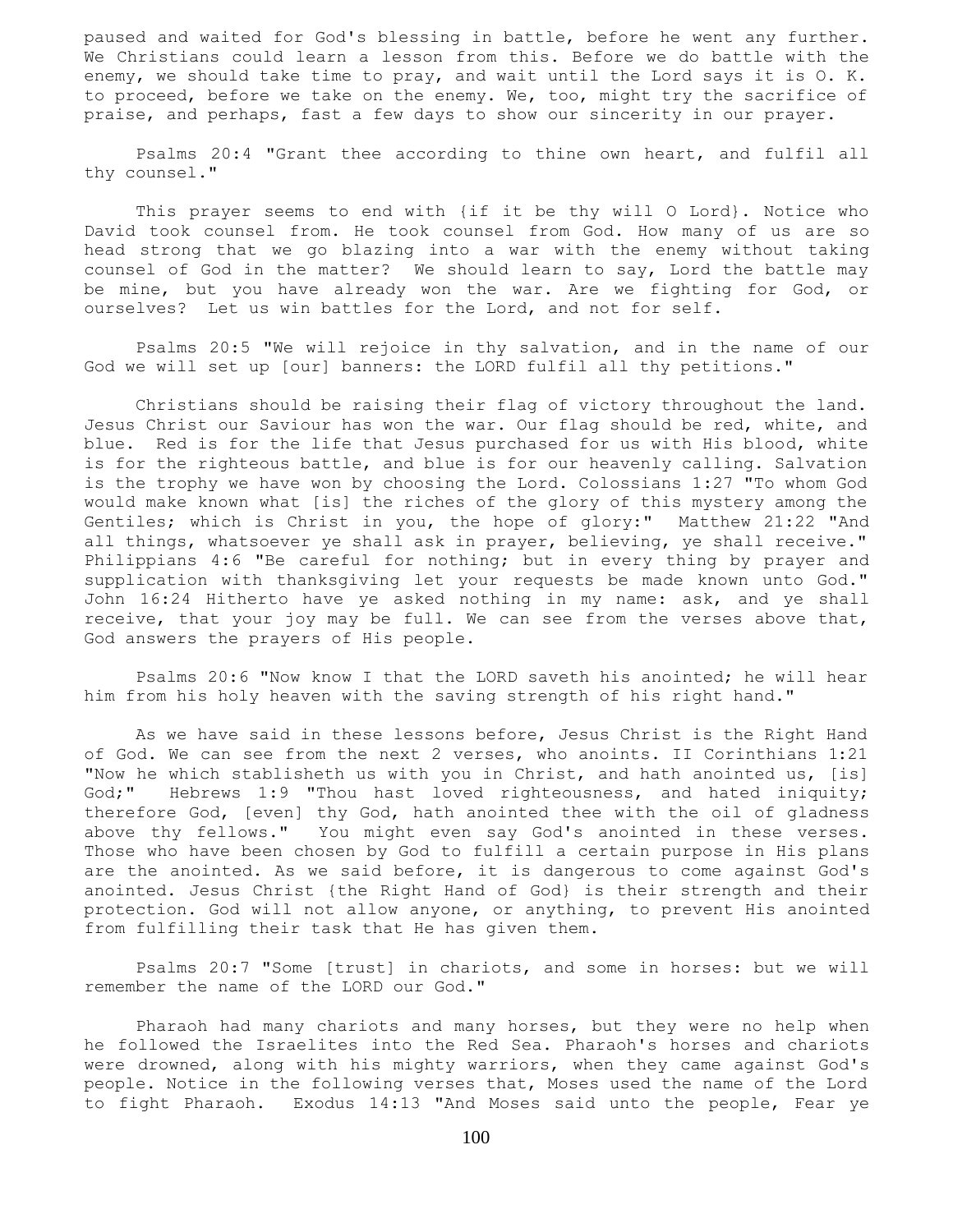not, stand still, and see the salvation of the LORD, which he will shew to you today: for the Egyptians whom ye have seen today, ye shall see them again no more for ever." Exodus 14:14 "The LORD shall fight for you, and ye shall hold your peace." Now let us see the results of Moses' faith in God. Exodus 15:1 "Then sang Moses and the children of Israel this song unto the LORD, and spake, saying, I will sing unto the LORD, for he hath triumphed gloriously: the horse and his rider hath he thrown into the sea." Exodus 15:2 "The LORD [is] my strength and song, and he is become my salvation: he [is] my God, and I will prepare him an habitation; my father's God, and I will exalt him." Exodus 15:3 "The LORD [is] a man of war: the LORD [is] his name." Exodus 15:4 "Pharaoh's chariots and his host hath he cast into the sea: his chosen captains also are drowned in the Red sea." Exodus 15:5 "The depths have covered them: they sank into the bottom as a stone." Exodus 15:6 "Thy right hand, O LORD, is become glorious in power: thy right hand, O LORD, hath dashed in pieces the enemy."

 Psalms 20:8 "They are brought down and fallen: but we are risen, and stand upright."

 We have seen, in the previous verses, how God fights for His own. Just as these Israelites were greatly feared by the people around them after God dealt with Pharaoh so harshly, The Lord will make our enemies tremble, as well. We stand upright not on our own power, but in the power of God.

Psalms 20:9 "Save, LORD: let the king hear us when we call."

 The King here is possibly the Lord Jesus who will reign as King of kings and Lord of lords. This cry, to me, is a shout of I know you will save me Lord. I know Jesus will reign.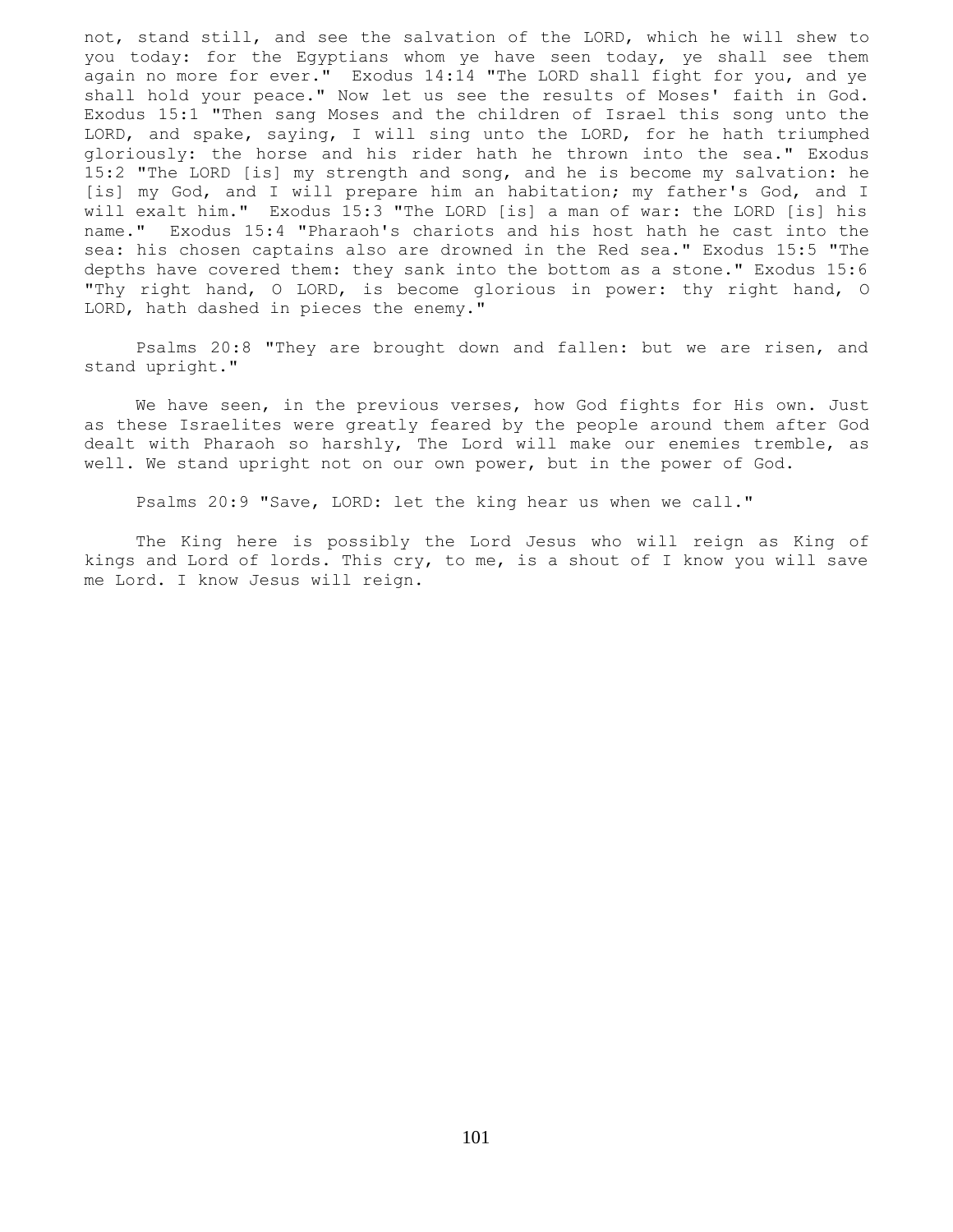#### Psalms 20 Questions

1. In verse 1, {The Lord hear thee in the of  $\vert$ . 2. The of the God of Jacob defend thee. 3. When is the only time that many people pray? 4. What does the author believe is meant by {God of Jacob}? 5. If ye be Christ's, then are ye \_\_\_\_\_\_\_\_\_\_ seed and heirs according to the promise. 6. Send thee help from the 7. What is Zion symbolic of? 8. What did David do, before he went into battle showing that he needed God's help? 9. Before we do battle with the enemy, we should take time to \_\_\_\_. 10. In verse 4, how does this prayer seem to end? 11. We should win battles for , and not for 12. What should be the colors of the Christians flag? 13. What is the trophy we have won as Christians? 14. Christ in you, the hope of 15. Quote Matthew chapter 21 verse 22. 16. Quote John chapter 16 verse 24. 17. Who is the Right Hand of God? 18. Who is the one who anoints? 19. Who are the anointed? 20. It is dangerous to come against God's \_\_\_\_\_\_\_\_\_\_. 21. What does verse 7 say some trust in? 22. Who should Christians put their trust in? 23. What did Moses use to fight Pharaoh? 24. What did Moses tell the people to stand still and see, at the Red sea? 25. Where are the Scriptures found that show the results of Moses faith in God at the Red sea? 26. Quote Exodus chapter 15 verse 6. 27. What effect on the Israelite's enemies, did the incident at the Red sea have? 28. Who is the King in verse 9?

29. What does the author believe this cry in verse 9 really is?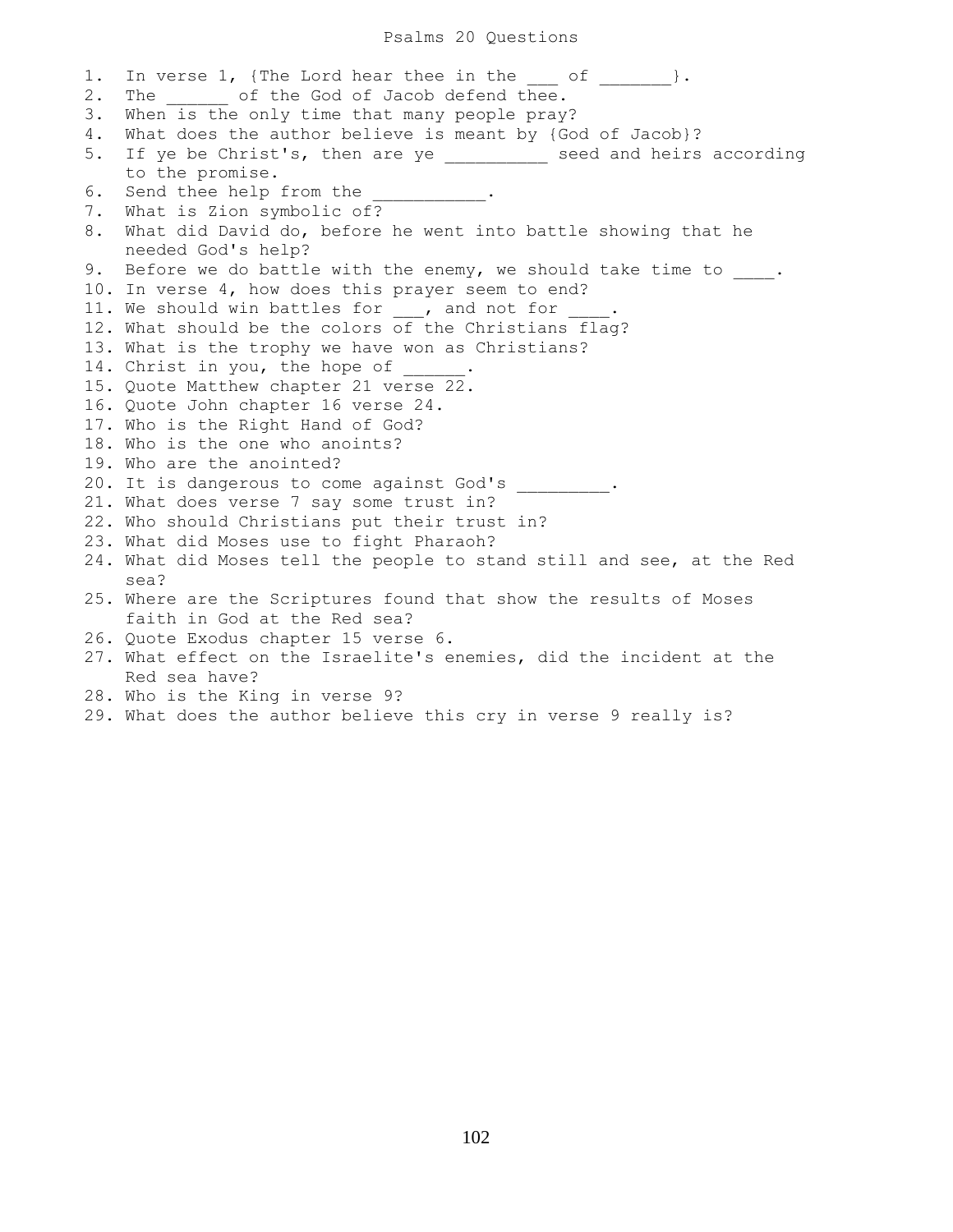#### PSALMS 21

We will begin this lesson by giving the chapter in metre.

THE PSALMS OF DAVID IN METRE

## Chapter 21

- Verse 1 "Now, O Jehovah, shall the king Be joyful in the saving might, And of thy great salvation sing In songs of rapture and delight."
- Verse 2 "His heart's desire, his lip's request, Thy gracious hand did not withhold; With all thy goodness he is blessed, And wears a crown of purest gold."
- Verse 3 "He asked for life, thou didst decree For him an endless length of days; And through salvation wrought by thee, How great his majesty and praise."
- Verse 4 "Afar his glory is displayed, With highest honour he is crowned; Thou hast the king a blessing made While endless ages circle round."
- Verse 5 "Blessed with the favor thou hast shown, and gladdened with the beaming face, In God Most High he trusts alone, And stands forever in his grace."
- Verse 6 "On all that hate thee, all thy foes Thy hand shall be outstretched in power; Like flames thy wrath shall round them close, And God's consuming rage devour."
- Verse 7 "From earth their race shall be destroyed, Their lineage never more be known; Their schemes and plottings all are void, Their counsels utterly overthrown."
- Verse 8 "Thou at their face thy shafts shall aim, And turn them back in sudden flight. O Lord, in strength exalt thy name, And we will celebrate thy might."

We will now begin the verse by verse study of chapter 21. Psalms 21:1 {To the chief Musician, A Psalm of David.} "The king shall joy in thy strength, O LORD; and in thy salvation how greatly shall he rejoice!"

 Jesus is King of kings and Lord of lords. We Christians are the kings without the capital letter. We will be subordinates of King Jesus. Who rejoices in the salvation that King Jesus brought? Those who accepted the salvation that He offered. Our joy is in His strength. Believers in Christ have much to rejoice about. We have the hope of the resurrection.

 Psalms 21:2 "Thou hast given him his heart's desire, and hast not withholden the request of his lips. Selah."

The heart's desire of everyone who ever lived is to live forever. This is what Jesus has provided for all who will receive salvation in Him, eternal life. The cry of the people for God's help has never gone unnoticed by God. Just as the children of Israel cried out for a deliverer and God sent Moses, all of mankind cried for a Saviour and Jesus came to save mankind.

 Psalms 21:3 "For thou preventest him with the blessings of goodness: thou settest a crown of pure gold on his head."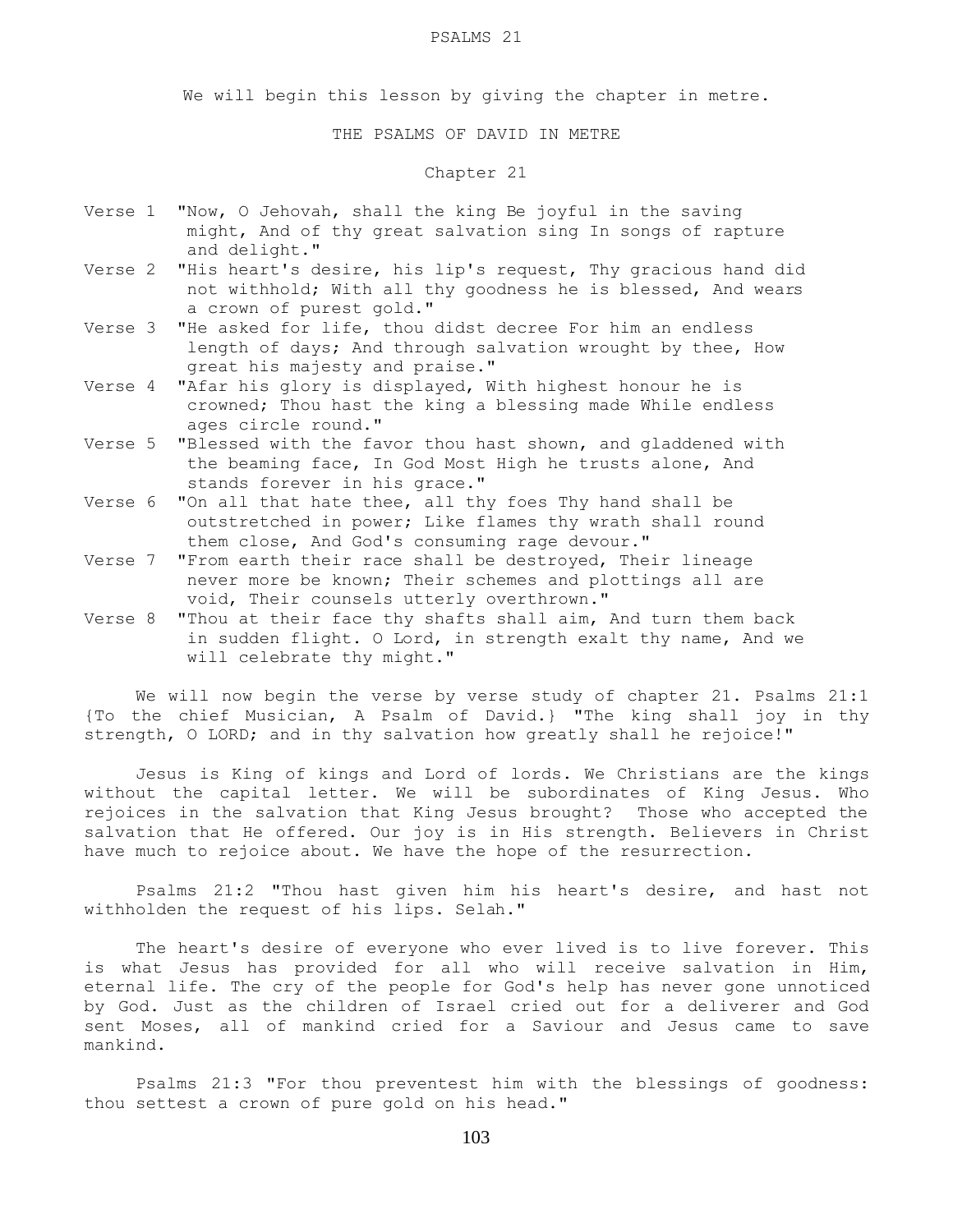Revelation 14:14 "And I looked, and behold a white cloud, and upon the cloud [one] sat like unto the Son of man, having on his head a golden crown, and in his hand a sharp sickle." Although Jesus wore a crown of thorns here on the earth, He was awarded the crown of Gold. This crown of Gold shows His godly power. Notice, also, in the next few verses that we Christians will, also, wear a crown. The crown will be given us, not for the deeds we have done, but because of who we put our faith in. II Timothy 4:8 "Henceforth there is laid up for me a crown of righteousness, which the Lord, the righteous judge, shall give me at that day: and not to me only, but unto all them also that love his appearing."

 Psalms 21:4 "He asked life of thee, [and] thou gavest [it] him, [even] length of days for ever and ever."

We know that the gift of eternal life is from God. We, also, know that Jesus rose from the grave, paving the way for you and me to be resurrected unto eternal life, as well. Jesus is the Alpha and Omega, the Beginning and the End. He possesses life eternal. He has given those who follow Him the opportunity to live forever in Him.

 Psalms 21:5 "His glory [is] great in thy salvation: honour and majesty hast thou laid upon him."

 The glory of the Lord is in the salvation He provided for you and me. We {the Christians}, are his inheritance. God has magnified Him above all others. Philippians 2:9 "Wherefore God also hath highly exalted him, and given him a name which is above every name:" Philippians 2:10 "That at the name of Jesus every knee should bow, of [things] in heaven, and [things] in earth, and [things] under the earth;" Philippians 2:11 "And [that] every tongue should confess that Jesus Christ [is] Lord, to the glory of God the Father." In some wonderful and peculiar way, God the Father was magnified along with Jesus in the crucifixion. Jesus was a sweet savour offering unto God. Jude 1:25 "To the only wise God our Saviour, [be] glory and majesty, dominion and power, both now and for ever. Amen."

 Psalms 21:6 "For thou hast made him most blessed for ever: thou hast made him exceeding glad with thy countenance."

 We know that one of the promises God made unto Abraham, was that all the earth would be blessed through the seed of Abraham. This was speaking of the world of believers in Christ. All who believe in Christ are spiritual seed of Abraham. He believed God, and it was counted as righteousness to him. We Christians believe in the Lord Jesus Christ and are counted righteous in God's sight, because we believe. The One who blessed all of us, is the one blessed Himself. He is the Lord Jesus Christ who is blessed forevermore. Romans 9:5 "Whose [are] the fathers, and of whom as concerning the flesh Christ [came], who is over all, God blessed for ever. Amen." Acts 2:28 "Thou hast made known to me the ways of life; thou shalt make me full of joy with thy countenance." If the countenance of the Lord fills us with such joy, let us take a look at that countenance in the next verses. Matthew 28:3 "His countenance was like lightning, and his raiment white as snow:" Revelation 1:16 "And he had in his right hand seven stars: and out of his mouth went a sharp twoedged sword: and his countenance [was] as the sun shineth in his strength."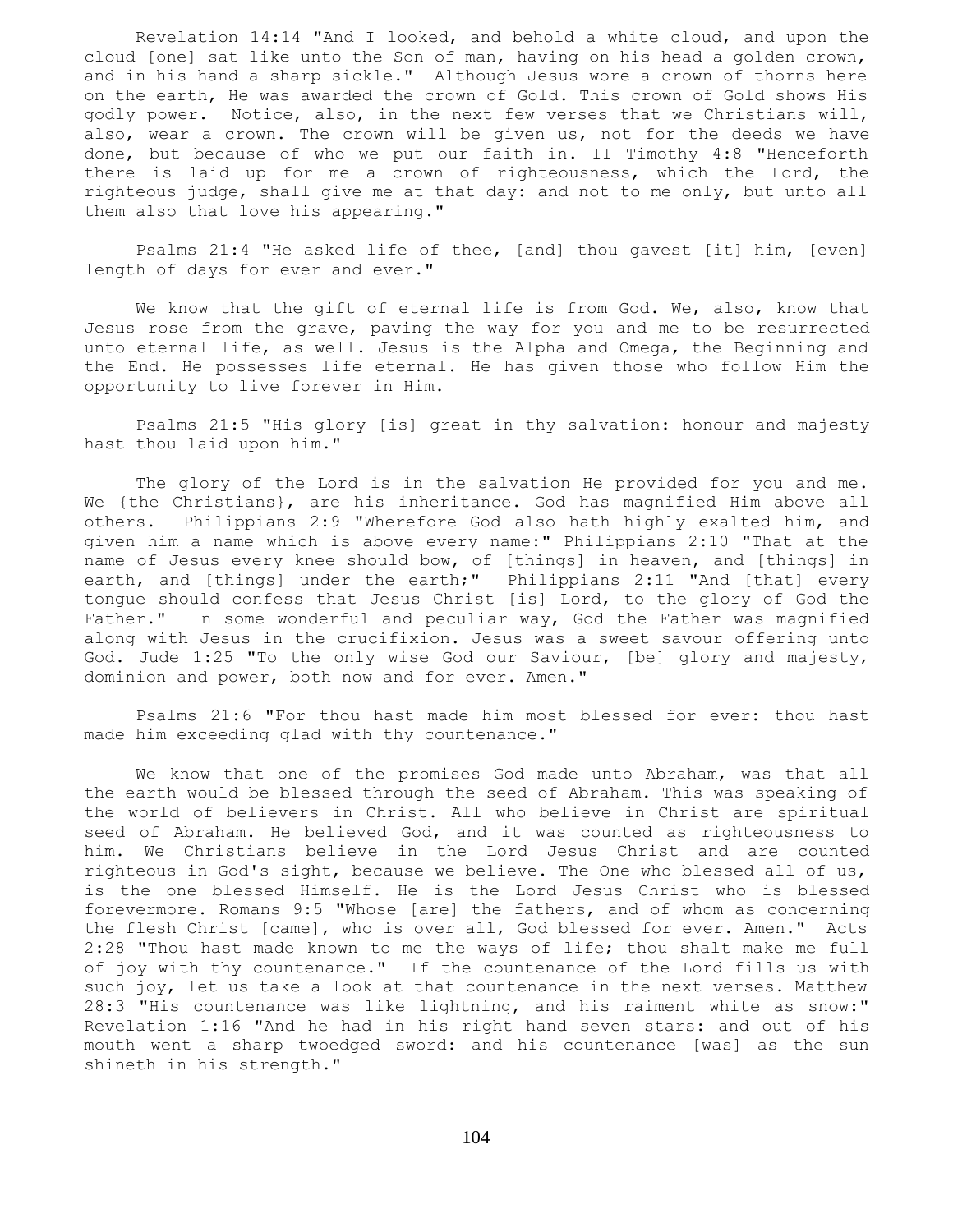Psalms 21:7 "For the king trusteth in the LORD, and through the mercy of the most High he shall not be moved."

We have spoken before about trust, but it bears repeating here. Trust is a state beyond faith. It is when we depend entirely upon the Lord, knowing that every single little thing that happens to us is for our own good. Possibly a better saying would be to say, resting in the knowledge that all is well with you in the Lord. Jesus said it all, when He said, Not my will but thine. We are told that we should stand, and then having done all to stand. Put your faith and trust in the merciful God, and you shall not be moved.

 Psalms 21:8 "Thine hand shall find out all thine enemies: thy right hand shall find out those that hate thee."

 The Right Hand of God {Jesus Christ} has defeated His enemies and our enemies. He defeated sin on the cross and defeated death when He rose from the grave. We may think that our enemies are the people who are giving us a hard time around us, but they are under the control of Satan. Satan was defeated on the cross by Jesus Christ our Lord. Our protection from such enemies, if we are a Christian, is the name and the blood of Jesus Christ.

 Psalms 21:9 "Thou shalt make them as a fiery oven in the time of thine anger: the LORD shall swallow them up in his wrath, and the fire shall devour them."

 This is so sad to think that these enemies are headed for total destruction, and really do not even know it. They have been deceived by the devil. Look at the following Scriptures on this subject. They tell why, and what, this wrath of God is. John 3:36 "He that believeth on the Son hath everlasting life: and he that believeth not the Son shall not see life; but the wrath of God abideth on him." Romans 1:18 "For the wrath of God is revealed from heaven against all ungodliness and unrighteousness of men, who hold the truth in unrighteousness;" Revelation 14:10 "The same shall drink of the wine of the wrath of God, which is poured out without mixture into the cup of his indignation; and he shall be tormented with fire and brimstone in the presence of the holy angels, and in the presence of the Lamb:"

 Psalms 21:10 "Their fruit shalt thou destroy from the earth, and their seed from among the children of men."

We know the teaching about the fruit tree that does not bear fruit, being destroyed by the husbandman. This is saying the same thing here. Those who choose not to follow God, bring their own destruction upon them. God is longsuffering, not willing that even one should perish, but there is a time when He is so angry that His wrath comes up in His face, and He destroys them. This is the very thing that God did when He looked down from heaven, and He saw the evil in Sodom and Gomorrah. His wrath came up in His face, and He rained down fire and brimstone upon them and destroyed them. The next Scripture is the best advice that I can give anyone. Matthew 10:28 "And fear not them which kill the body, but are not able to kill the soul: but rather fear him which is able to destroy both soul and body in hell." It is in the power of God to save us or to destroy us. We are His creation. The answer is to accept the free gift of salvation today. Make Jesus your Saviour and Lord and you will be pleasing unto God.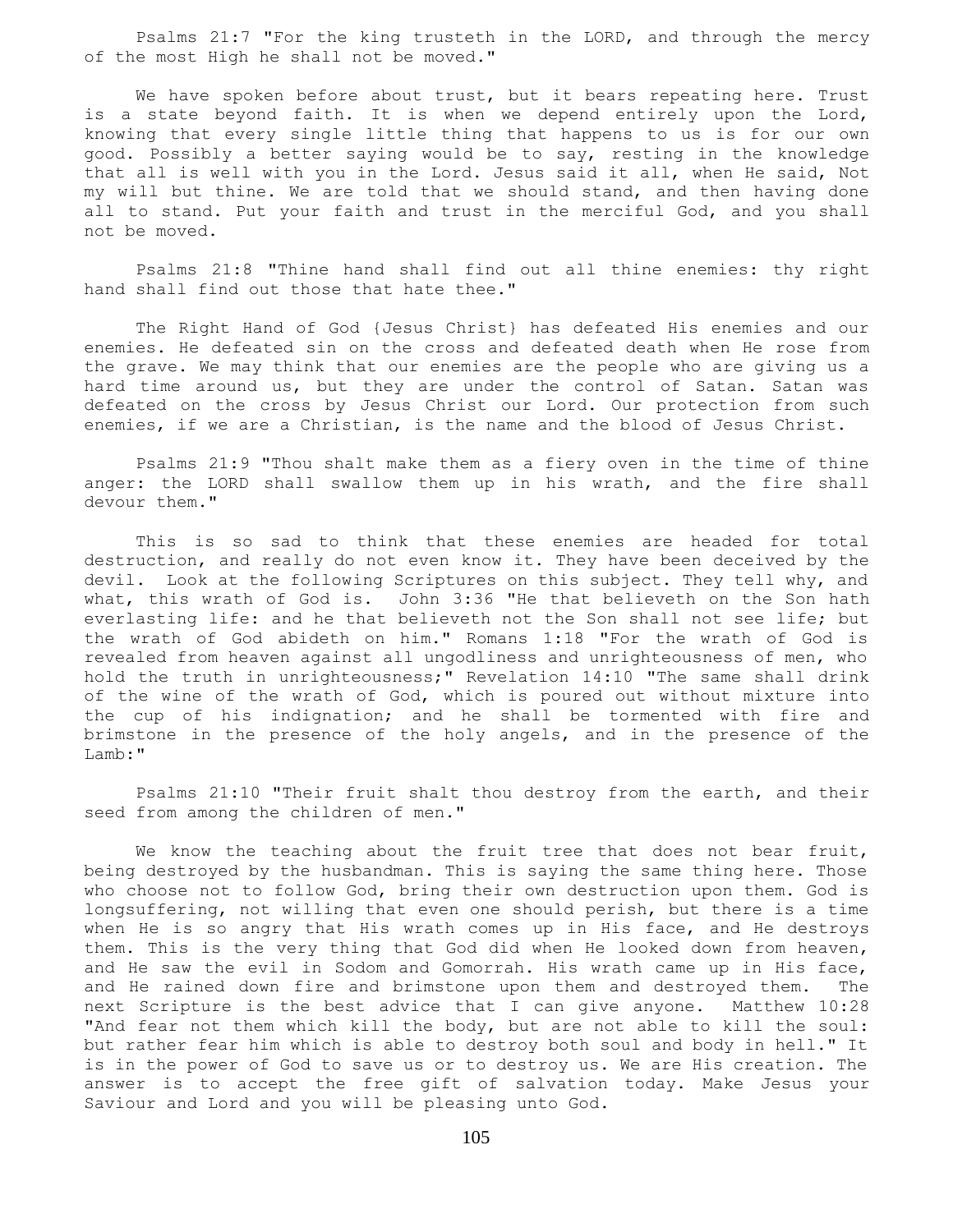Psalms 21:11 "For they intended evil against thee: they imagined a mischievous device, [which] they are not able [to perform]."

 We find, as Jesus said, that to want to sin in your heart is sin. God is going to judge the heart of man. I truly believe that the books that are opened on our heart tell whether we intended good or evil. Christians face the intended evil of the world, the same as did our Lord. Praise God! Look at the great promise from Isaiah made to the believers. Isaiah 54:17 "No weapon that is formed against thee shall prosper; and every tongue [that] shall rise against thee in judgment thou shalt condemn. This [is] the heritage of the servants of the LORD, and their righteousness [is] of me, saith the LORD." As I said in the beginning of this, the desire to destroy someone is just as much a sin as doing it. God judges the heart of man.

 Psalms 21:12 Therefore shalt thou make them turn their back, [when] thou shalt make ready [thine arrows] upon thy strings against the face of them.

When I see this Scripture above, it reminds me of the 300 men with Gideon who caused an army, so great that the Bible speaks of them as being like grasshoppers, to flee. Can you imagine thousands fleeing from 300? Read about it in the 6th and 7th chapter of Judges. I will show just one Scripture here that shows how God caused this large army to kill each other when the 300 in Gideon's army blew the trumpets. Judges 7:22 "And the three hundred blew the trumpets, and the LORD set every man's sword against his fellow, even throughout all the host: and the host fled to Beth-shittah in Zererath, [and] to the border of Abel-meholah, unto Tabbath."

 Psalms 21:13 Be thou exalted, LORD, in thine own strength: [so] will we sing and praise thy power.

 We should exalt the Lord at all times. It is difficult to remember to exalt Him in our times of trouble, but we can easily praise Him, when He delivers us from the problem. We should never cease to praise Him for not only His power, but for His salvation He freely gave us. It is not by my strength, or by any power that I have, that I get any thing done for God. He is strong in my weekness.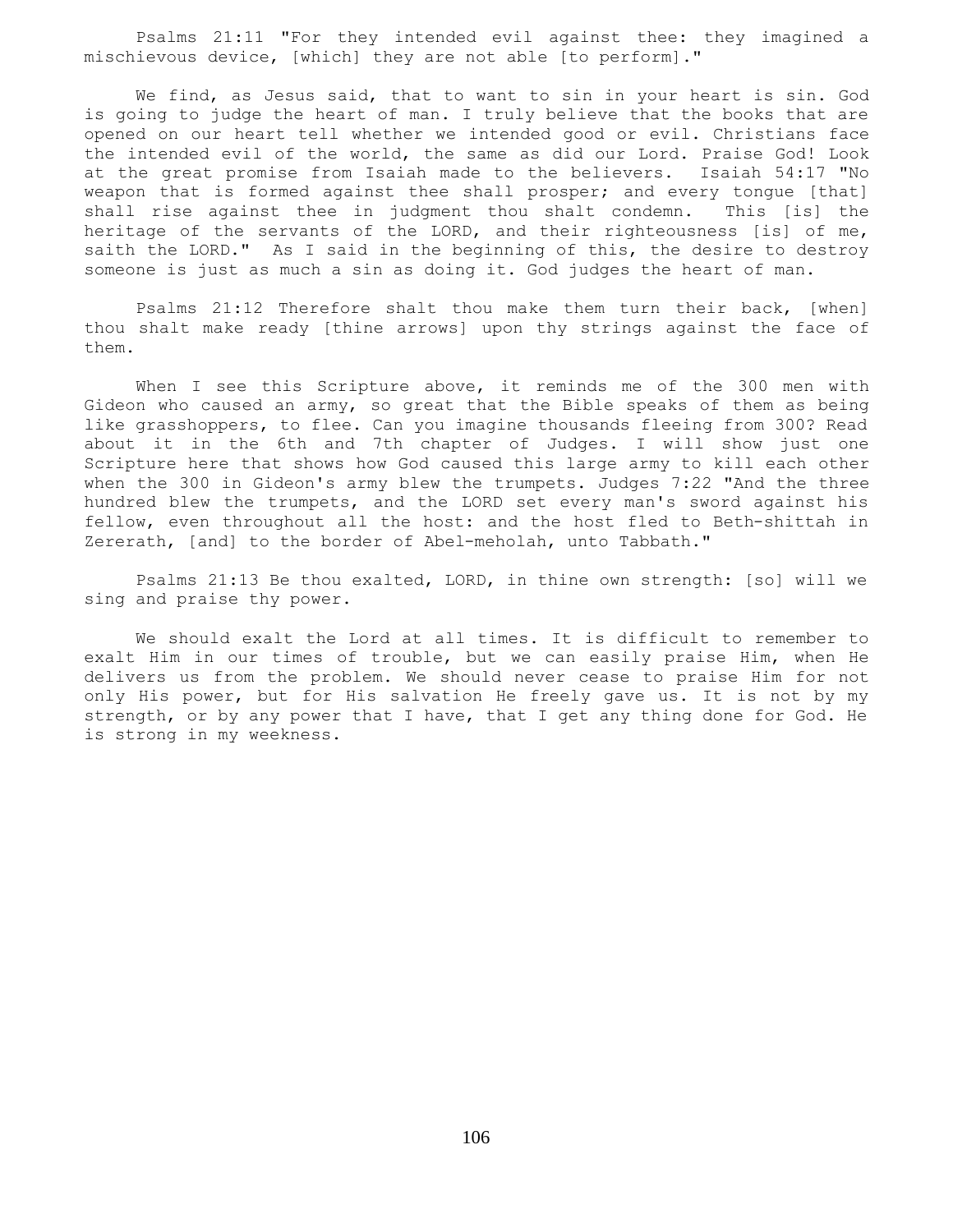1. The king shall joy in thy o Lord. 2. Who is King of kings? 3. Who rejoice in the salvation that Jesus brought? 4. What do the Christians have hope of? 5. What is the heart's desire of everyone? 6. When the Children of Israel cried out for a deliverer, who did God send to them in Egypt? 7. Who is the Christian's Deliverer? 8. Quote Revelation chapter 14 verse 14. 9. What was the crown that Jesus wore on the earth made of? 10. What does the crown of Gold symbolize? 11. Why will the Christians receive a crown? 12. The gift of eternal life is from . 13. What paved the way for us to be resurrected from the grave? 14. What are some of the names of Jesus that show His eternity? 15. Quote Philippians chapter 2 verse 9. 16. Who must bow to the name of Jesus? 17. Quote Jude chapter 1 verse 25. 18. Who did God promise to bless through Abraham? 19. Who are the spiritual seed of Abraham? 20. Why are we righteous in God's sight? 21. Describe the countenance of the Lord. 22. What is trust in God? 23. How can you stand, and not be moved? 24. What 2 things did Jesus defeat at the cross, and at the resurrection? 25. He that believeth on the Son hath 26. What abides in those who do not believe? 27. What will happen to those who do not believe? 28. Who brings destruction on those who do not believe? 29. How was Sodom and Gomorrah destroyed? 30. Quote Matthew chapter 10 verse 28. 31. God will judge the \_\_\_\_\_\_ of man. 32. Which is worse: to sin, or to desire in your heart to sin? 33. What promise is made to all believers, in Isaiah chapter 54 verse 17? 34. What does verse 12 remind the author of? 35. Where, in the Bible, do we find the story of Gideon and his army? 36. When should we exalt the Lord?

37. Who is to receive all the glory?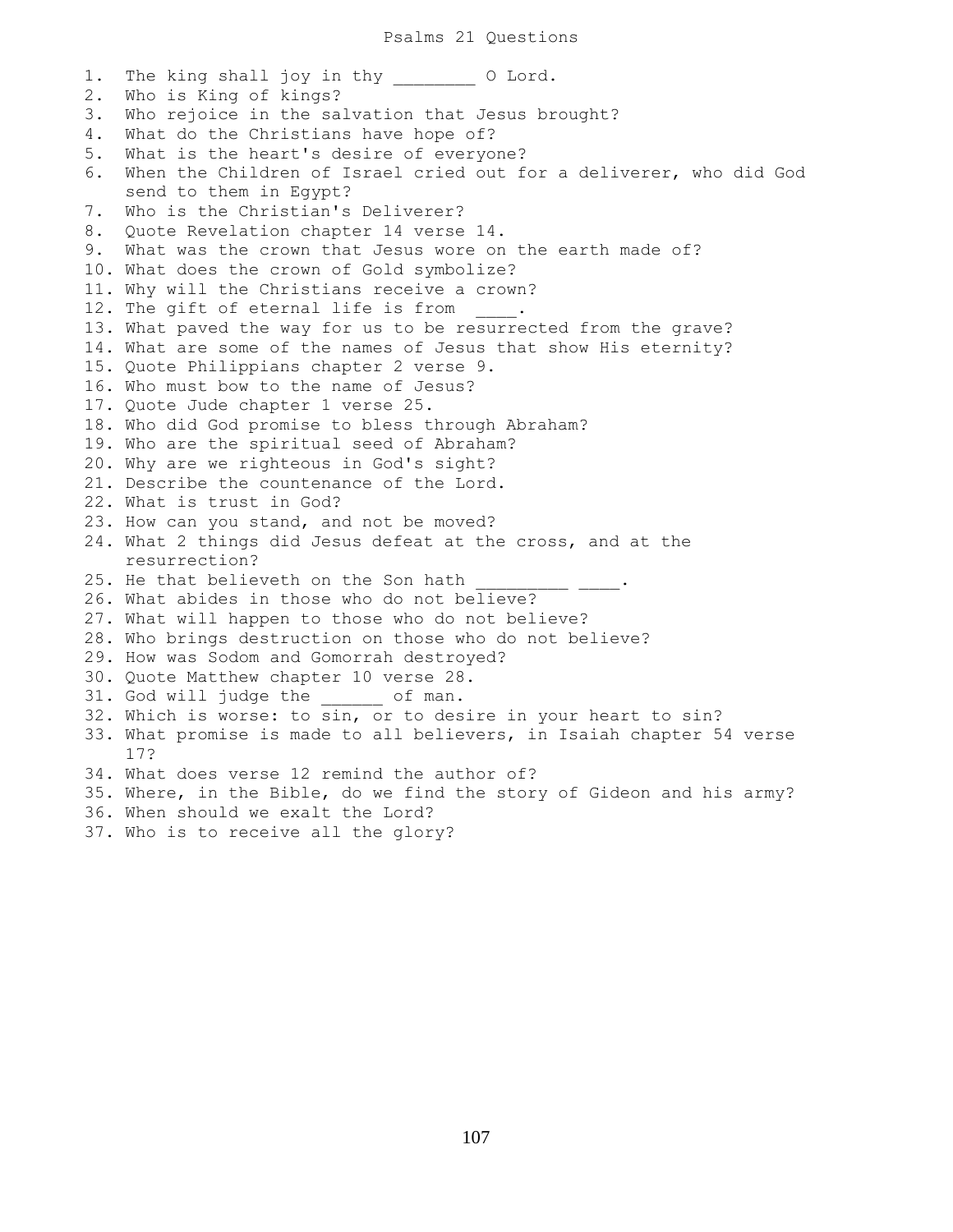#### PSALMS 22

We will begin by giving the 22nd. Psalm in metre.

### THE PSALMS OF DAVID IN METRE

## Chapter 22

- Verse 1 "My God, my God, why hast thou me Forsaken? why so far Art thou from helping me and from my words that roaring are?"
- Verse 2 "All day, my God, to thee I cry, Yet am not heard by thee; And in the season of the night I cannot silent be."
- Verse 3 "But thou art holy, thou that dost Inhabit Isr'els praise. In thee our fathers hoped, they hoped, And thou didst them release."
- Verse 4 "And when to thee they sent their cry, To them deliv'rance came; In thee they placed their confidence, And were not put to shame."
- Verse 5 "But as for me, a worm I am, And as no man am prized: Reproach of men I am, and by The people am despised."
- Verse 6 "All that me see laugh me to scorn; Shoot out the lip do they; At me they also shake their head, And, mocking, thus they say,"
- Verse 7 "He trusted on the Lord, that he Would free him by his might; Let him deliver him, since he had in him such delight."
- Verse 8 "But thou art he who gave me birth From thee I being had; And I upon my mother's breast by thee to hope was made."
- Verse 9 "And I was cast upon thy care, Ev'n from the birth till now; And from my early childhood, Lord, my God and guide art thou."
- Verse 10 "Be not far off, for grief is near, And none to help is found. Bulls many compass me, strong bulls Of Bashan me surround."
- Verse 11 "Their mouths they opened wide on me, Upon me gape did they, Ev'n like a lion ravening, And roaring for his prey."
- Verse 12 "As water I'm poured out; my bones All out of joint do part; Amidst my bowels as the wax So melted in my heart."
- Verse 13 "My strength is like the potsherd dried; My tongue cleaves to my jaws; And even to the dust of death By thee reduced I was."
- Verse 14 "For dogs have compassed me about, The wicked, that did meet In their assembly, me inclosed; They pierced my hands and feet."
- Verse 15 "I all my bones can count; my foes Upon me look and stare. Upon my vesture lots they cast , And clothes among them share."
- Verse 16 "Be not far off, O Lord my strength; In haste give help to me. From sword my soul, from power of dogs My darling set thou free."
- Verse 17 "Lord, from the roaring lion's mouth Do thou my life defend: For from the horns of unicorns An answer thou didst send."
- Verse 18 "Then to my brethren I'll declare The glory of thy name; Amidst the congregation I Thy praises will proclaim."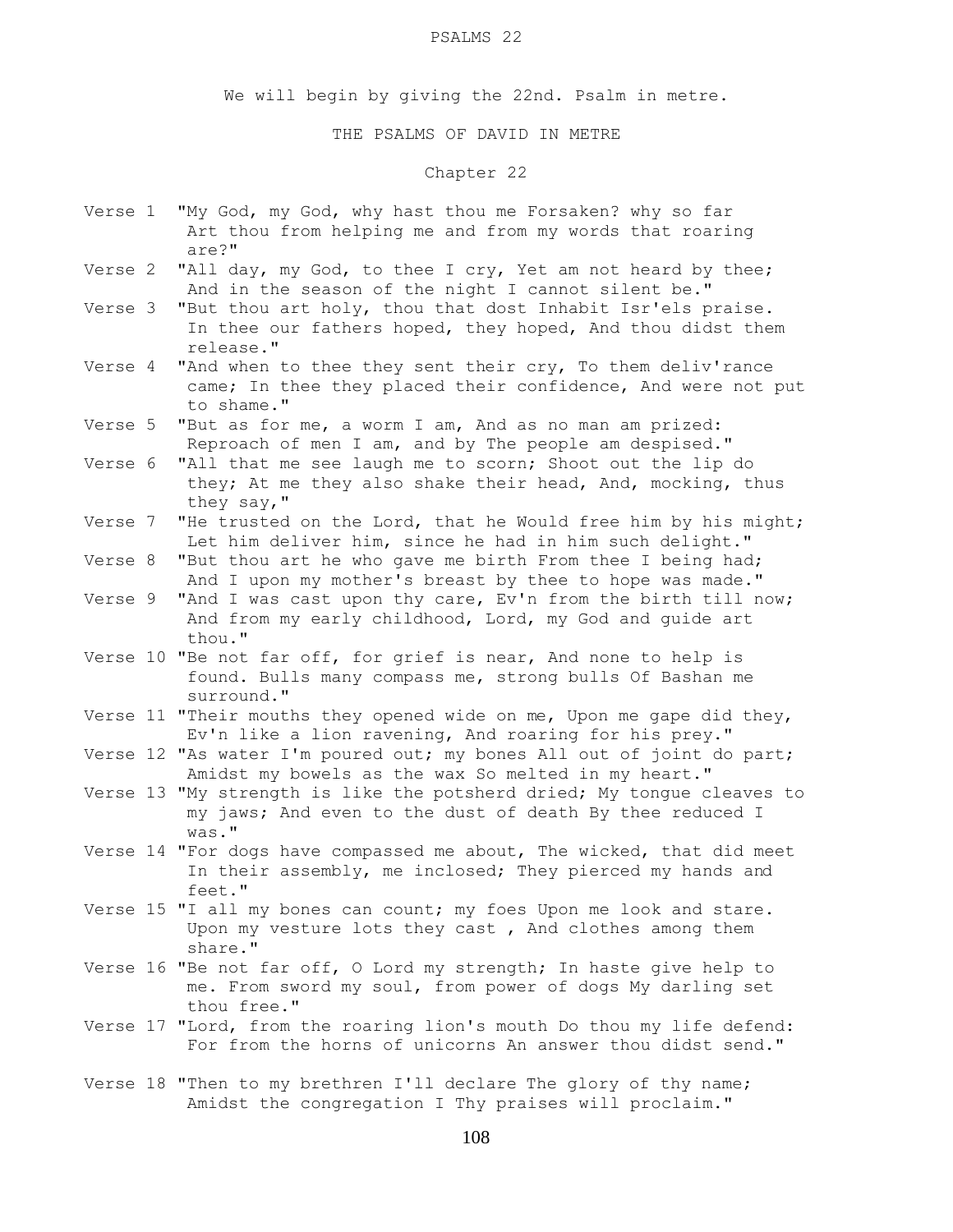- Verse 19 "Praise ye the Lord, who do him fear; Him glorify all ye The seed of Jacob; fear him all That Is'rels children be."
- Verse 20 "For he despised not nor abhored Th' afflicted's misery; Nor from him hid his face, but heard When he to him did cry."
- Verse 21 "Within the congregation great My praise shall be of thee; My vows before them that him fear Shall be performed by me."
- Verse 22 "The meek shall eat, and shall be filled; They also praise shall give To God the Lord who do him seek; Your heart shall ever live."
- Verse 23 "All ends of earth remember shall, And turn to God the Lord; By all the kindreds of the earth His name shall be adored."
- Verse 24 "Because the kingdom evermore To God Most High pertains; And o'er the nations of the earth As governor he reigns."
- Verse 25 "Earth's fat ones eat, and worship shall All who to dust descend Shall bow to him; and no one can His soul from death defend."
- Verse 26 "A seed shall service do to him; It to Jehovah shall A generation counted be Ev'n unto ages all."
- Verse 27 "And they shall come, and shall declare His truth and righteousness To people that shall yet be born, And that he hath done this."

 We will now begin the verse by verse study of the 22nd chapter of Psalms taken from the King James version of the Bible. Psalms 22:1 "{To the chief Musician upon Aijeleth Shahar, A Psalm of David.} My God, my God, why hast thou forsaken me? [why art thou so] far from helping me, [and from] the words of my roaring?"

At the very beginning of this verse, we see the very words that the Lord Jesus spoke from the cross; My God, My God, why hast thou forsaken me? We have discussed, in some of the other books, why Jesus felt forsaken of the Father at this point. It appears to me that the moment Jesus took the sin of the entire world upon His body, the Father turned away. The Father could not look upon sin. He would have to burn it up. I believe that this very moment was the very part of the crucifixion that Jesus had dreaded. I do not believe that Jesus was as afraid of the pain of the flesh, as He was of the pain of His heart He would feel when the Father turned away. We might say that this entire Psalm is about the crucifixion of Jesus.

Psalms 22:2 "O my God, I cry in the daytime, but thou hearest not; and in the night season, and am not silent."

 How many times have we prayed and thought that God did not hear our prayer, because it seemed our prayer had not been answered? The Lord Jesus prayed to the Father while He was in the garden of Gethsemene. Matthew 26:39 "And he went a little farther, and fell on his face, and prayed, saying, O my Father, if it be possible, let this cup pass from me: nevertheless not as I will, but as thou [wilt]." Matthew 26:42 "He went away again the second time, and prayed, saying, O my Father, if this cup may not pass away from me, except I drink it, thy will be done." Matthew 26:44 "And he left them, and went away again, and prayed the third time, saying the same words." We see in all of this that, Jesus prayed, not once, but three times for the cup to pass. Perhaps, we could learn a very good lesson from this prayer of Jesus. First of all, it is alright to pray for the same thing more than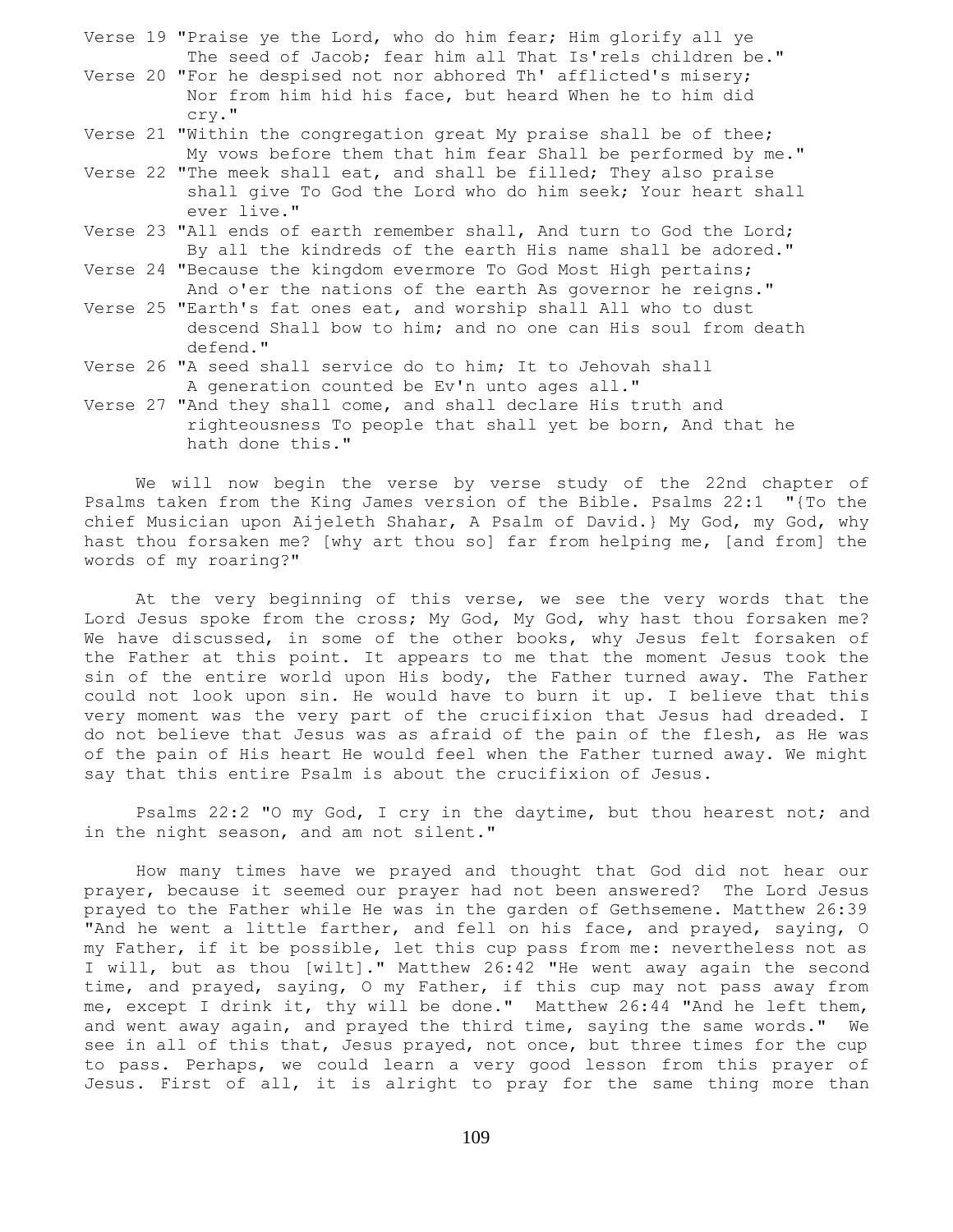once. We, also, should realize that if we are truly followers of Christ, we must say with Him, Not my will, but thine O Lord, be done.

 Psalms 22:3 "But thou [art] holy, [O thou] that inhabitest the praises of Israel."

 Jesus knew that the Father was near when He was praying. Not even once in His prayers did Jesus not submit to the will of the Father. We are told, over and over, that we are to be holy, because our God is holy. Inhabits means to live in. God lives in the praises of both Israels. We Christians are spiritual Israel. If you want to feel the presence of God, praise Him. Look at 2 Scriptures with me, one from the Old Testament and one from the New Testament, which tell us to praise God. Jeremiah 33:11 "The voice of joy, and the voice of gladness, the voice of the bridegroom, and the voice of the bride, the voice of them that shall say, Praise the LORD of hosts: for the LORD [is] good; for his mercy [endureth] for ever: [and] of them that shall bring the sacrifice of praise into the house of the LORD. For I will cause to return the captivity of the land, as at the first, saith the LORD." Hebrews 13:15 "By him therefore let us offer the sacrifice of praise to God continually, that is, the fruit of [our] lips giving thanks to his name." This leaves absolutely no doubt that we are to speak out praises to our God.

 Psalms 22:4 "Our fathers trusted in thee: they trusted, and thou didst deliver them." Psalms 22:5 "They cried unto thee, and were delivered: they trusted in thee, and were not confounded."

 We will look at just one vivid example of God delivering someone who believed in Him. Read the whole 3rd chapter of Daniel to get the story about three godly men being thrown into a fiery furnace, and not being burned, because they put their trust in God. We will show just one Scripture to show what effect them being saved had on Nebuchadnezzar. Daniel 3:28 "[Then] Nebuchadnezzar spake, and said, Blessed [be] the God of Shadrach, Meshach, and Abed-nego, who hath sent his angel, and delivered his servants that trusted in him, and have changed the king's word, and yielded their bodies, that they might not serve nor worship any god, except their own God." Another vivid story about God delivering His people is, of course, when God sent Moses to deliver the Israelites.

 Psalms 22:6 "But I [am] a worm, and no man; a reproach of men, and despised of the people."

 This, of course, is David speaking prophetically of the rejection of Jesus by the people. This does not mean that Jesus was a worm, but that he was hated by the people as a worm. Hebrews 11:26 "Esteeming the reproach of Christ greater riches than the treasures in Egypt: for he had respect unto the recompence of the reward." We will suffer reproach with Jesus rather than live in the sin of the world {Egypt}. Hebrews 13:13 "Let us go forth therefore unto him without the camp, bearing his reproach."

 Psalms 22:7 "All they that see me laugh me to scorn: they shoot out the lip, they shake the head, [saying],"

 Psalms 22:8 "He trusted on the LORD [that] he would deliver him: let him deliver him, seeing he delighted in him."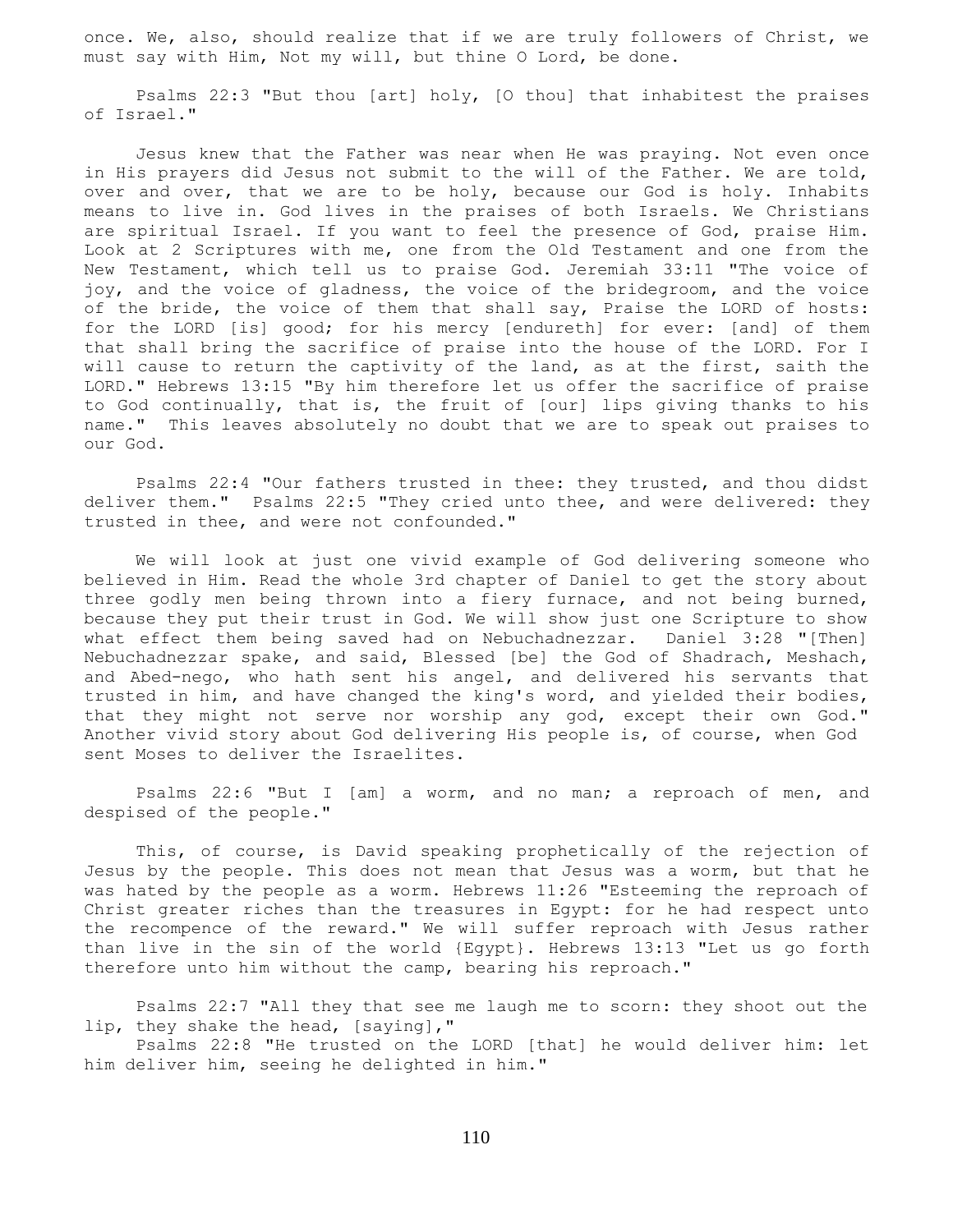The best explanation of this, that I can give, is to show you the fulfillment in the New Testament. They are speaking of Jesus in the next few verses. Matthew 27:39 "And they that passed by reviled him, wagging their heads," Matthew 27:40 "And saying, Thou that destroyest the temple, and buildest [it] in three days, save thyself. If thou be the Son of God, come down from the cross." Matthew 27:41 "Likewise also the chief priests mocking [him], with the scribes and elders, said," Matthew 27:42 "He saved others; himself he cannot save. If he be the King of Israel, let him now come down from the cross, and we will believe him." Matthew 27:43 "He trusted in God; let him deliver him now, if he will have him: for he said, I am the Son of God." How sad that these people knew the word of God from the Psalms, but they did not realize this prophecy was about Jesus, whom they had rejected as Messiah.

 Psalms 22:9 "But thou [art] he that took me out of the womb: thou didst make me hope [when I was] upon my mother's breasts." Psalms 22:10 "I was cast upon thee from the womb: thou [art] my God from my mother's belly."

 We know that the angels of God watched over the birth of Jesus. This Baby was the Son of God. Notice that this Baby was conscious of hope and faith, even when He was a tiny Baby nursing His mother. In many instances, Jesus called God, My God. Jesus also called the Father by the endearing name of a Child for the Father, Abba. Only the children of God are allowed to call the Father Abba. Mark 14:36 "And he said, Abba, Father, all things [are] possible unto thee; take away this cup from me: nevertheless not what I will, but what thou wilt." Romans 8:15 "For ye have not received the spirit of bondage again to fear; but ye have received the Spirit of adoption, whereby we cry, Abba, Father." Galatians 4:6 "And because ye are sons, God hath sent forth the Spirit of his Son into your hearts, crying, Abba, Father." It appears, and we know it is true, that Jesus was no normal Baby. He came to the earth in the form of man to become the Saviour of all who will receive His salvation. He, was, however, God with us in the form of a man {Emmanuel}.

 We could easily say that this entire Psalm is a prophecy by David of Jesus Christ the Messiah. We will continue this Psalm in the next lesson.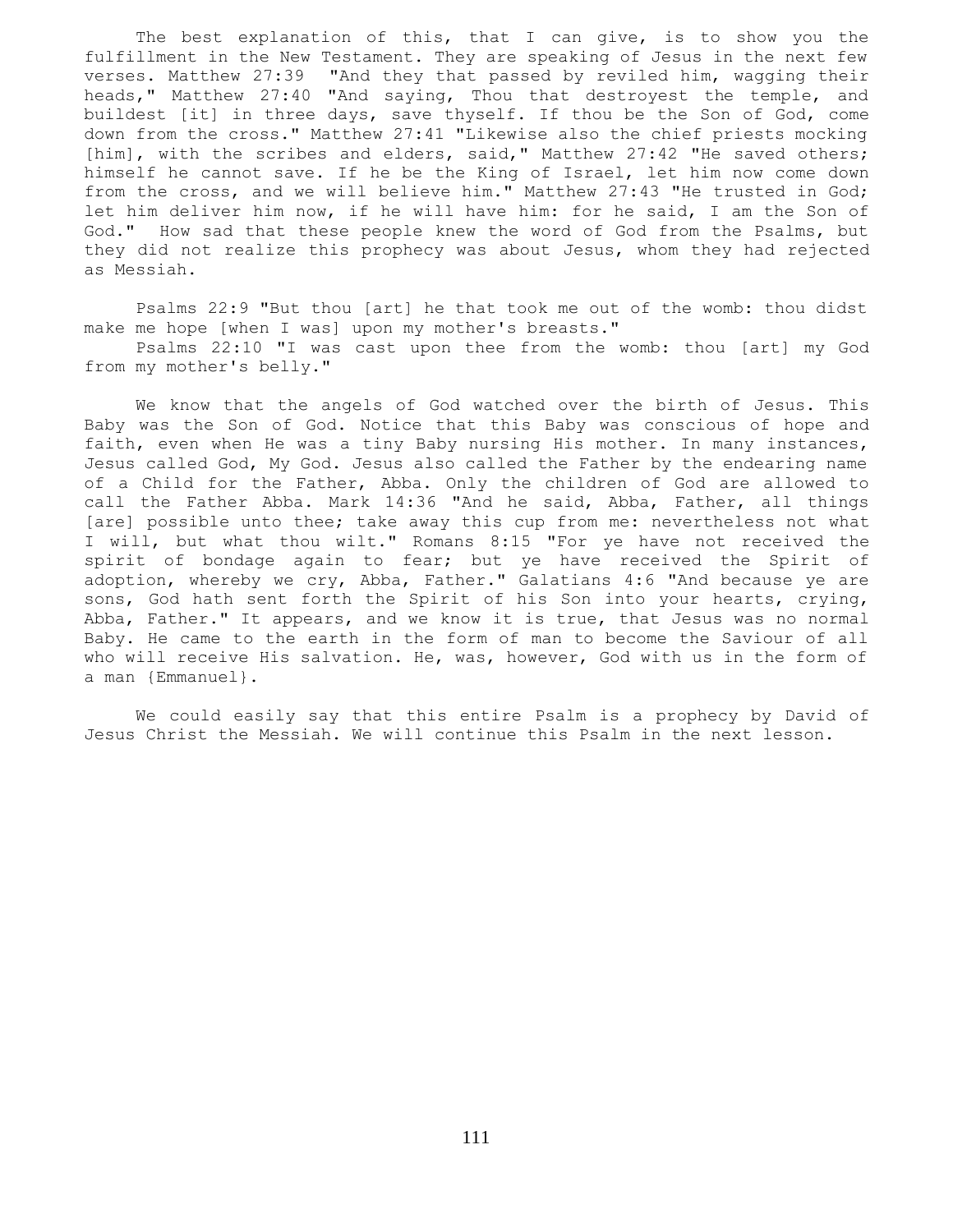### Psalms 22 Questions

- 1. In the first verse, what is the cry to God?
- 2. Why did Jesus feel forsaken of the Father?
- 3. What was the one thing Jesus had dreaded the most?
- 4. How many times have you prayed and thought God did not hear your prayer?
- 5. What did Jesus pray three times in the garden of Gethsemane?
- 6. What did He say in each prayer, that made us know He was perfect in the will of the Father?
- 7. What lessons can the Christian learn from Jesus' prayers?
- 8. Why are we to be holy?
- 9. Who are spiritual Israel?
- 10. Where can we find Scriptures that specifically tell us to praise God, if we want to sense His presence?
- 11. Give one vivid example of God delivering His people.
- 12. Name the three men in the fire.
- 13. What effect did the 3 not being burned up, have on Nebuchadnezzar?
- 14. What is intended by the worm, in verse 6?
- 15. Quote Hebrews chapter 11 verse 26.
- 16. What does Egypt symbolize?
- 17. Verse 7 here in Psalms chapter 22 is fulfilled where in the New Testament?
- 18. Who watched over the birth of Jesus?
- 19. What is a name that only the children of God the Father can call Him?
- 20. When did Jesus call the Father by that special name?
- 21. What is the 22nd Psalm all about ?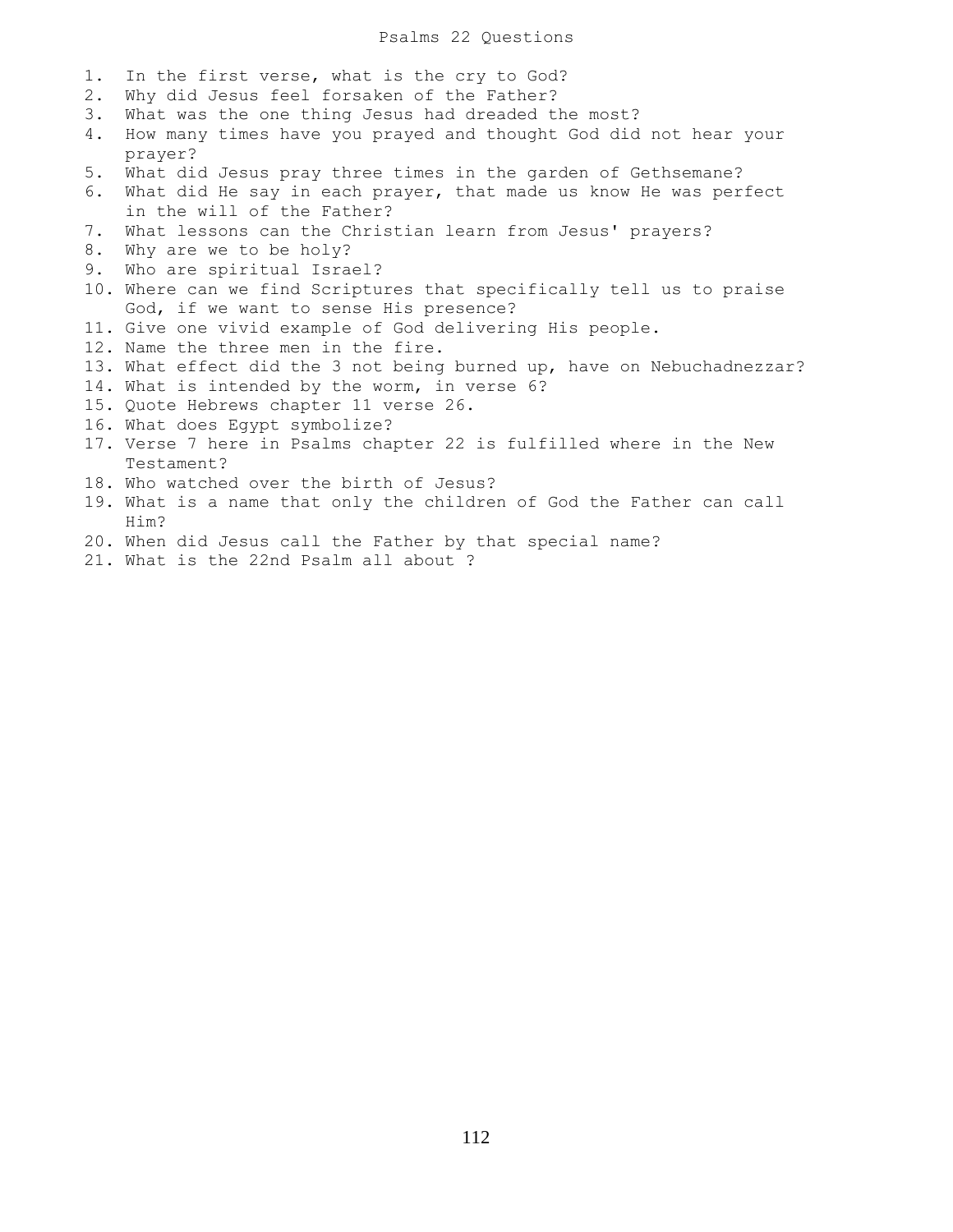We will continue with Psalms chapter 22 in this lesson. Psalms 22:11 "Be not far from me; for trouble [is] near; for [there is] none to help."

 We find, in this, the loneliness that Jesus felt when all had abandoned Him. We know that, even, strong Peter denied Jesus when he felt he might be crucified with Him. The whole world may abandon you when terrible trouble comes, but God is always there. God did not abandon Jesus. This suffering of humiliation and death of the body on the cross had been part of God's plan from the beginning. Notice, in the Scripture that Jesus, of His own free will, lay His life down for all who are His followers. John 10:17 "Therefore doth my Father love me, because I lay down my life, that I might take it again." In the following Scripture, notice that no one takes the Lord's life, He gave His life. John 10:18 "No man taketh it from me, but I lay it down of myself. I have power to lay it down, and I have power to take it again. This commandment have I received of my Father." Even though there were none to help Jesus, He still could have climbed off the cross, had He wanted to. He gave His body unto death on the cross, that you and I could be saved through His shed blood.

 Psalms 22:12 "Many bulls have compassed me: strong [bulls] of Bashan have beset me round."

 Psalms 22:13 "They gaped upon me [with] their mouths, [as] a ravening and a roaring lion."

 These bulls of Bashan just represent strong enemies, who surrounded Jesus. In fact, the crowd was screaming {crucify Him}. At this time, it seemed the whole world was against Jesus. No one was crying out to help Jesus. The crowd did not even ask for Jesus to be released, when Pilate offered to pardon one prisoner. The people asked for Barrabbas to be released instead. Notice in the next verse that even those high in authority in the temple wanted Jesus destroyed. Matthew 27:20 "But the chief priests and elders persuaded the multitude that they should ask Barabbas, and destroy Jesus." Notice also in verse 13 above that the enemy was LIKE a roaring lion. They were not a lion, they were just acting as one. Jesus is the LION of the tribe of Judah.

 Psalms 22:14 "I am poured out like water, and all my bones are out of joint: my heart is like wax; it is melted in the midst of my bowels."

 They beat Jesus so severely before they took Him to crucify Him, that He was too weak to carry His cross. The verse above is just saying that His weakness was such that all the strength had been drained out of Him. His heart was also broken that those He loved so much had run away.

 Psalms 22:15 My strength is dried up like a potsherd; and my tongue cleaveth to my jaws; and thou hast brought me into the dust of death.

 At one point Jesus had cried out, I thirst. Potsherd means dry pottery, or the dry earth. Dust, in the Scripture, has to do with death.

 Psalms 22:16 "For dogs have compassed me: the assembly of the wicked have enclosed me: they pierced my hands and my feet."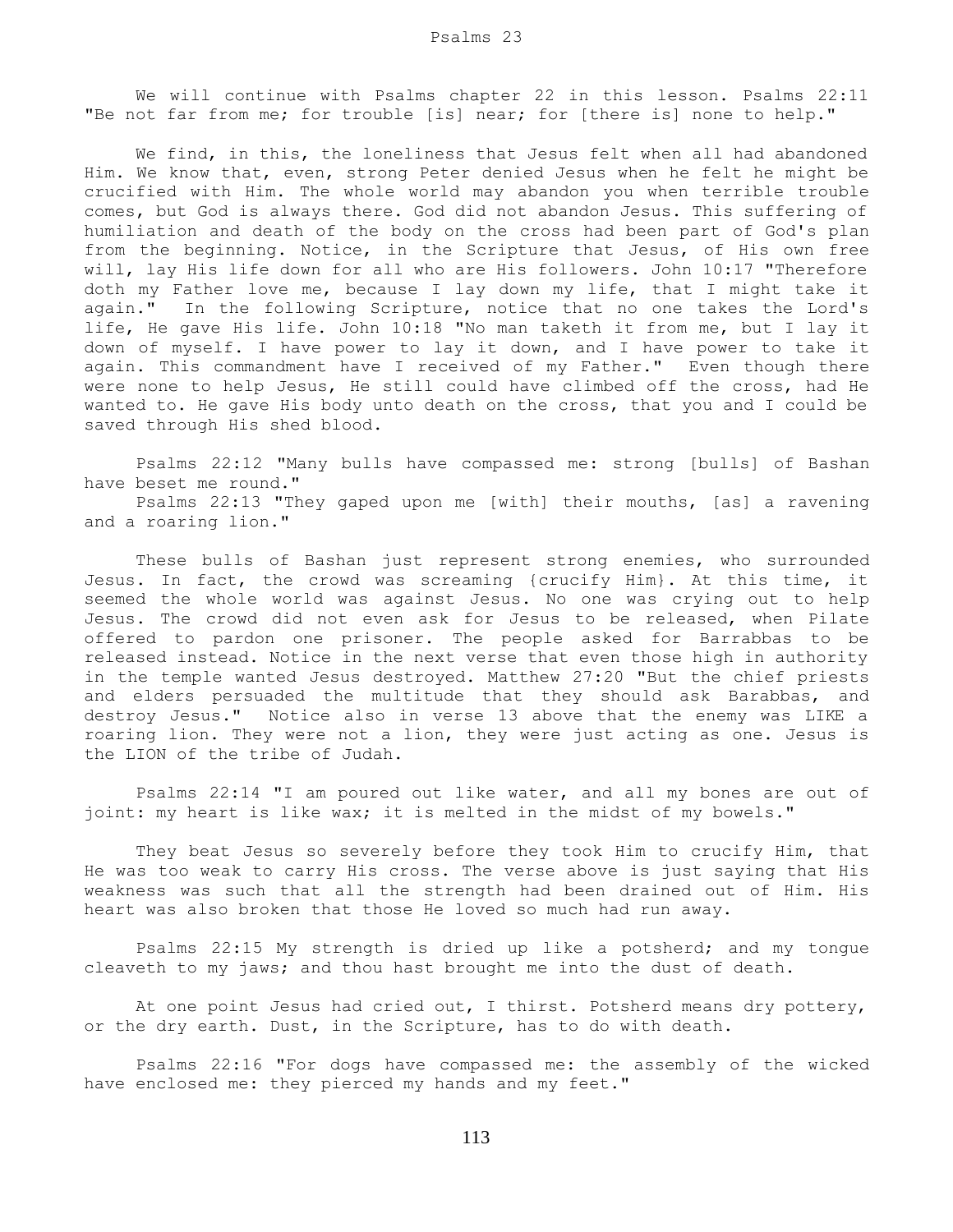Gentiles were spoken of as dogs by the Israelites. Actually it was the Roman soldiers {Gentiles}, who carried out the nailing of Jesus' hands and feet to the cross. Though we say, the Romans and the self-righteous Jews killed Jesus, we were all to blame. Our sins nailed Jesus to the cross.

Psalms 22:17 "I may tell all my bones: they look [and] stare upon me."

 Perhaps, this is when they had taken Jesus' robe away, and He could see His own bones.

 Psalms 22:18 They part my garments among them, and cast lots upon my vesture.

 We see the fulfillment of this very Scripture in the following. Matthew 27:35 "And they crucified him, and parted his garments, casting lots: that it might be fulfilled which was spoken by the prophet, They parted my garments among them, and upon my vesture did they cast lots." If nothing else in the Bible causes a person to believe, then the exact fulfillment of something prophesied hundreds of years before should be enough. This casting lots upon His vesture had to be humiliating.

 Psalms 22:19 "But be not thou far from me, O LORD: O my strength, haste thee to help me."

 The word used for strength is really stronger than just strength, it possibly means the source of all my strength.

 Psalms 22:20 "Deliver my soul from the sword; my darling from the power of the dog."

 I will say, again, that the power of the Gentiles {in this case Romans} was earthly power. Notice, also, in the verse above that the cry is for salvation of the soul, not the flesh. Jesus knew that the flesh must die. Flesh and blood are for this earth. I Corinthians 15:50 "Now this I say, brethren, that flesh and blood cannot inherit the kingdom of God; neither doth corruption inherit incorruption." To truly understand the person who enters heaven, study all of chapter 15 of 1 Corinthians beginning with about the 42nd verse. Jesus dismissed His Spirit from His body, and commanded it to go to the Father from the cross. Luke 23:46 And when Jesus had cried with a loud voice, he said, Father, into thy hands I commend my spirit: and having said thus, he gave up the ghost."

 Psalms 22:21 " Save me from the lion's mouth: for thou hast heard me from the horns of the unicorns."

 We see a change to full assurance that God is with Him. We would call His attitude now is as one who has prayed through. He has found victory.

 Psalms 22:22 "I will declare thy name unto my brethren: in the midst of the congregation will I praise thee."

 I personally believe that this is speaking of the 40 days Jesus ministered here on the earth after the resurrection. Jesus first sought out the disciples, and then they accepted the great commission to go into all the world and preach the gospel. This 40 day ministry of Jesus established the church of the Lord Jesus Christ.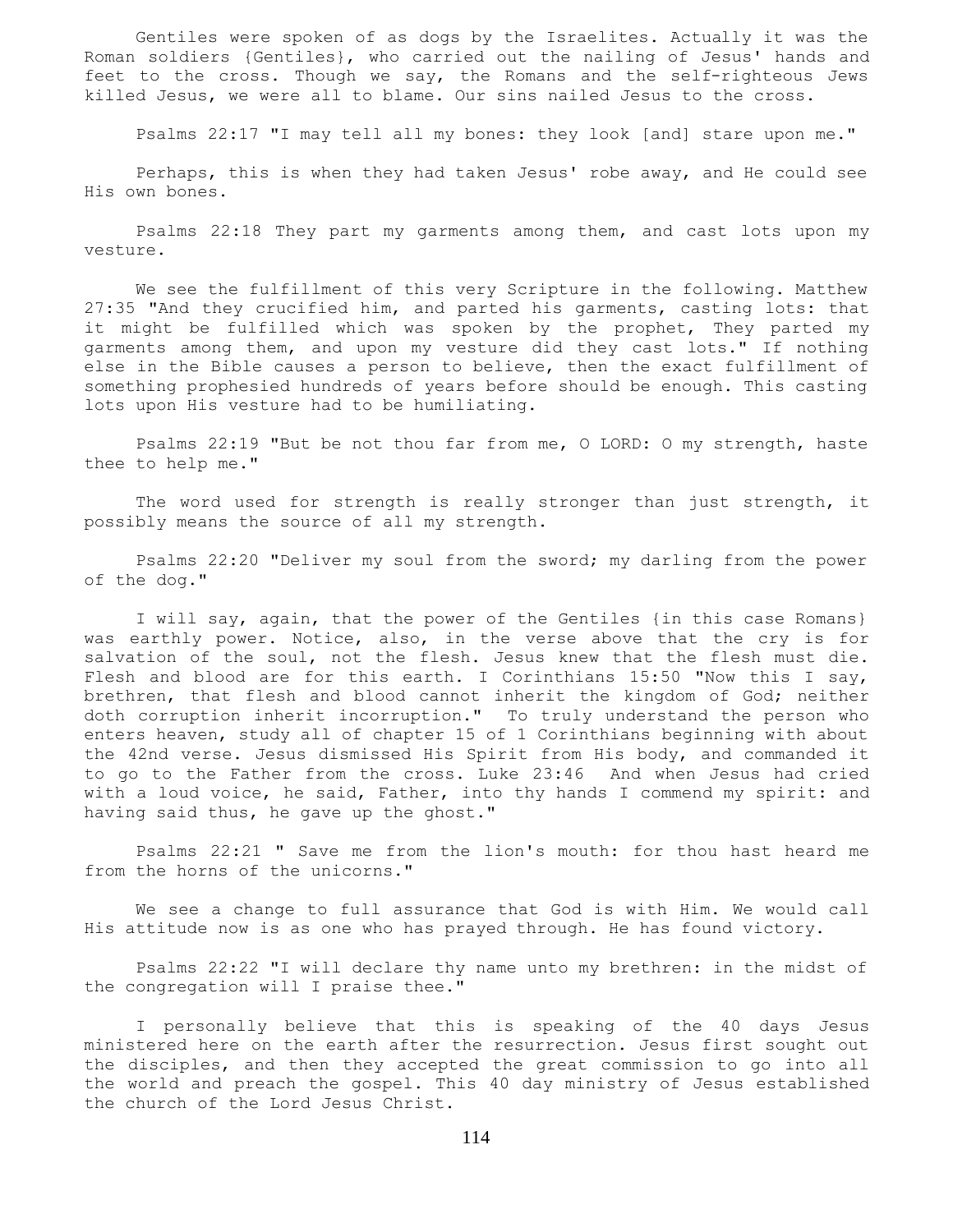Psalms 22:23 "Ye that fear the LORD, praise him; all ye the seed of Jacob, glorify him; and fear him, all ye the seed of Israel."

 This is the message of grace that Jesus preached. If you fear {reverence} Him, praise Him. Christians are spiritual Israel. Christians are Abraham's seed. Christians, glorify God in all your actions and speech. He is worthy of praise.

 Psalms 22:24 "For he hath not despised nor abhorred the affliction of the afflicted; neither hath he hid his face from him; but when he cried unto him, he heard."

 Most commentators think this is speaking of Jesus being afflicted, but I believe this is speaking of Jesus, Himself, ministering to the afflicted. Mark 2:17 "When Jesus heard [it], he saith unto them, They that are whole have no need of the physician, but they that are sick: I came not to call the righteous, but sinners to repentance." Jesus always cared for those less fortunate. He brought sight to the blind, and healed the sick of body, as well as spirit.

 Psalms 22:25 "My praise [shall be] of thee in the great congregation: I will pay my vows before them that fear him."

 Praise is not truly praise, unless it originates in the heart. We sing praise and worship songs in our church. I personally believe that music should not be played in the church that does not have words clearly understandable which elevate Jesus. Praise, whether in word or song, should be used to minister, not to entertain. Fear, in this instance is to hold in awe or to reverence.

 Psalms 22:26 "The meek shall eat and be satisfied: they shall praise the LORD that seek him: your heart shall live for ever."

 Most probably this is speaking of spiritual Bread. Jesus told the woman at the well, if she drank of the water He gave her, she would never thirst again. This is the same thing here. This is partaking of Jesus as the Bread of Life. Jesus spoke of His body as the Bread. He, also, told His disciples they must eat of His body to live forever. The heart of man is what he is. An evil heart brings death, but a good heart brings life.

 Psalms 22:27 "All the ends of the world shall remember and turn unto the LORD: and all the kindreds of the nations shall worship before thee."

 This has just about been fulfilled today. The whole world has heard of Jesus. Since the day Jesus was crucified, the gospel has spread to the whole world. Salvation is not withheld from anyone, whether they are Caucasian, Negroid, or Asiatic. Salvation is offered to whosoever will accept it. Today, Christianity has swept the globe and is practiced in every nation to some extent.

 Psalms 22:28 "For the kingdom [is] the LORD'S: and he [is] the governor among the nations."

 Today, Jesus rules over all the Christians, but there is coming a time very soon, when He will set up His kingdom here on the earth, and He will be King over all. We see the extent of that rule in the following Scriptures.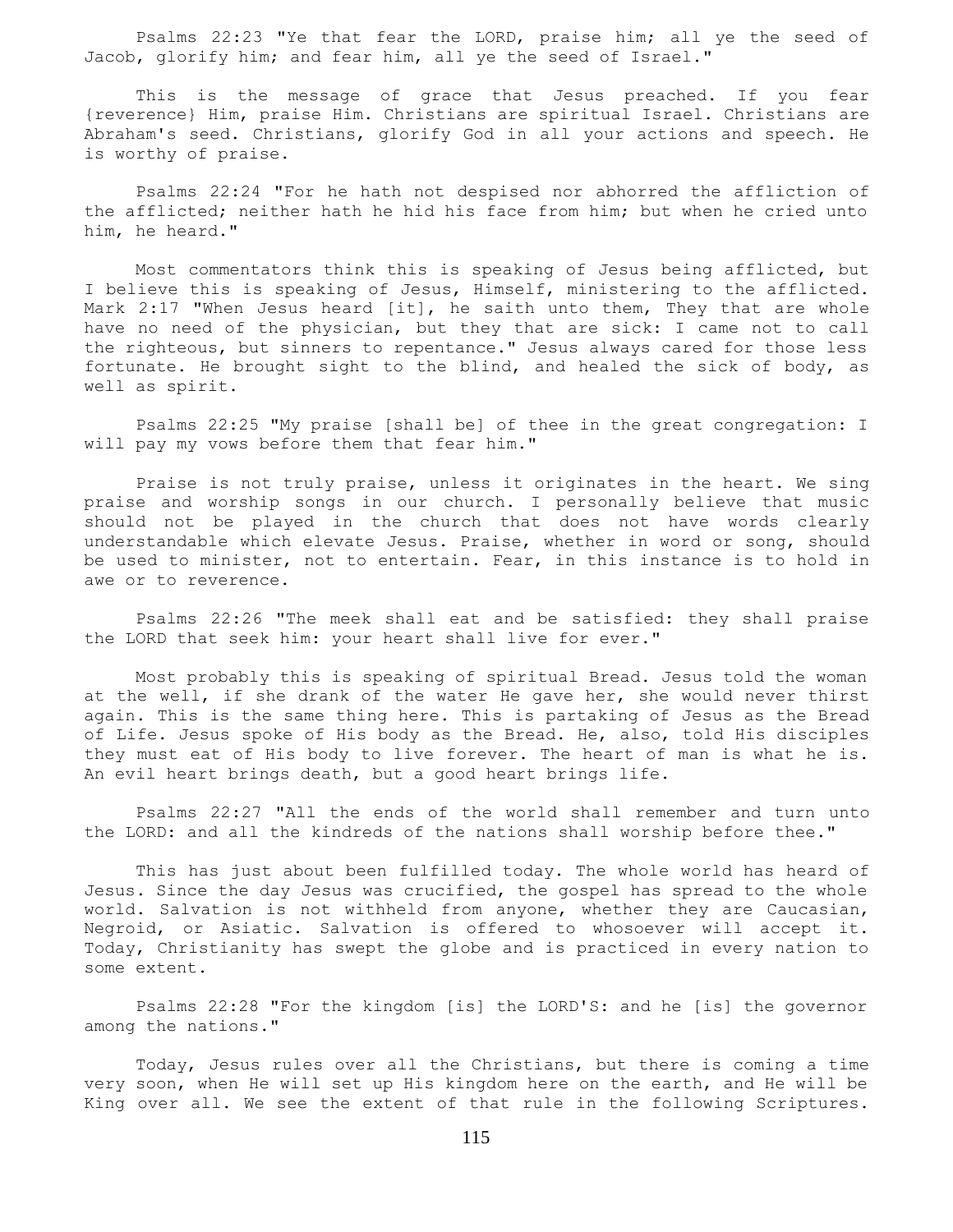Philippians 2:10 "That at the name of Jesus every knee should bow, of [things] in heaven, and [things] in earth, and [things] under the earth;" Philippians 2:11 "And [that] every tongue should confess that Jesus Christ [is] Lord, to the glory of God the Father." The 1000 year reign on the earth is just the beginning. He will reign forever in heaven.

 Psalms 22:29 "All [they that be] fat upon earth shall eat and worship: all they that go down to the dust shall bow before him: and none can keep alive his own soul."

 Jesus is the Judge of all. Not all will die, but all will stand before Jesus as Judge. Those of us, who remain until the coming of the Lord, will be Judged by Him, as well. Life and death are in the hands of Jesus. Jesus separates the goats on the left {lost} from the sheep on the right {believers in Christ}. In the final analysis, we live in heaven, or go to hell at the command of Jesus. We have no power over our outcome at all. We must place our faith in Jesus Christ as our Saviour. Those who are already dead and are dust will rise. Some to everlasting life. Daniel 12:2 "And many of them that sleep in the dust of the earth shall awake, some to everlasting life, and some to shame [and] everlasting contempt." I say, one more time, our only hope lies in Jesus.

 Psalms 22:30 "A seed shall serve him; it shall be accounted to the Lord for a generation."

 The seed that will serve Him are the Christians. We are His. He bought and paid for us with His precious blood. Galatians 3:29 "And if ye [be] Christ's, then are ye Abraham's seed, and heirs according to the promise." We belong to Jesus. Christians are followers of, and believers in, the Lord Jesus Christ.

 Psalms 22:31 "They shall come, and shall declare his righteousness unto a people that shall be born, that he hath done [this]."

We see from this that, the story of the birth, crucifixion, and resurrection of our Lord Jesus Christ will go on forever. Our children and grandchildren will be taught of Him. Even I was not born in the time all this happened, but I believe that every word is true, because it is in the Bible. John 20:29 "Jesus saith unto him, Thomas, because thou hast seen me, thou hast believed: blessed [are] they that have not seen, and [yet] have believed." Mark 16:15 "And he said unto them, Go ye into all the world, and preach the gospel to every creature."

116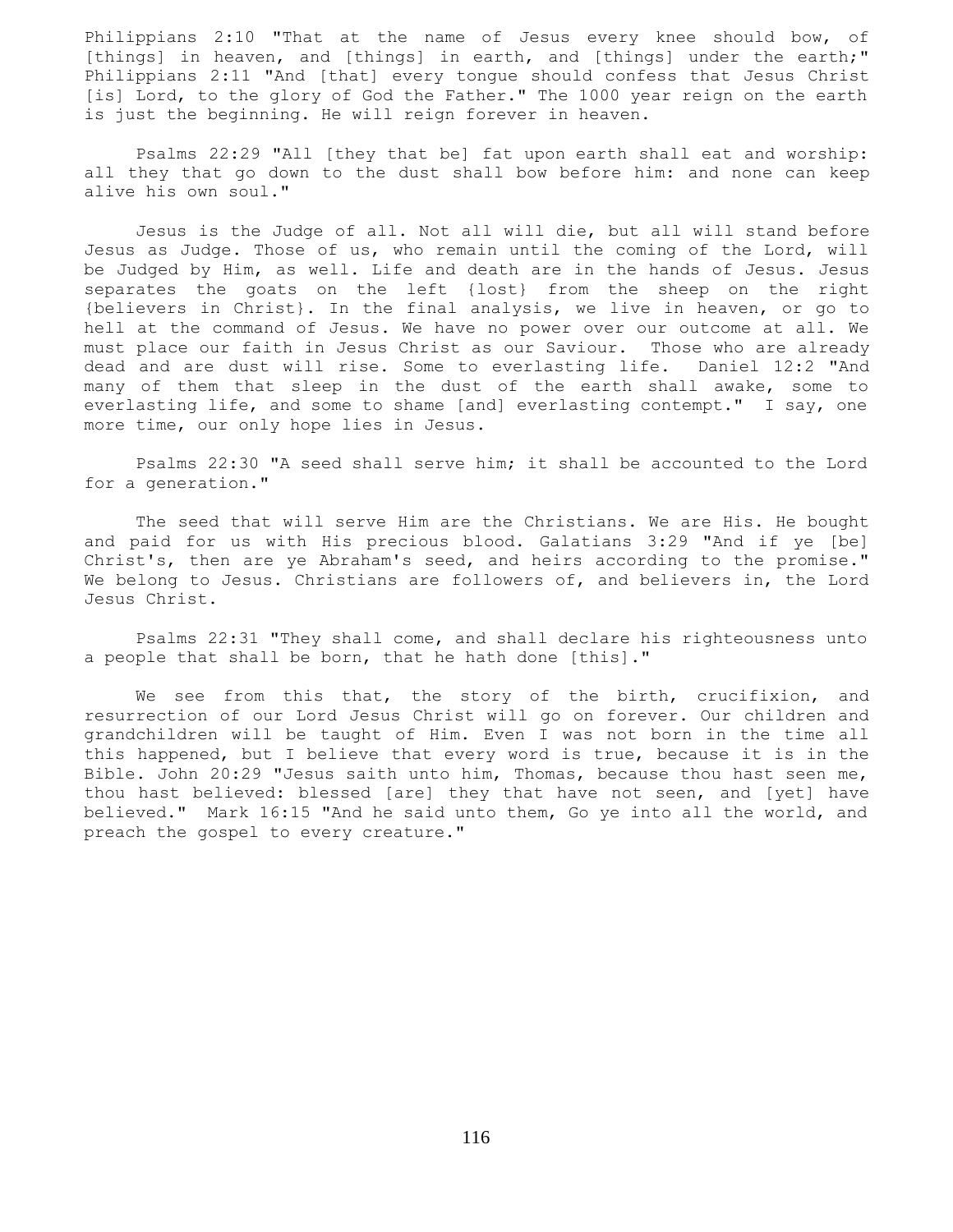1. What emotion was spoken of in verse 11? 2. Who had denied Jesus when everyone thought he was too strong to deny? 3. Was Jesus unwilling to die on the cross for all of us? 4. Quote John chapter 10 verse 18. 5. What do the bulls of Bashan represent in verse 12? 6. What was the crowd surrounding Jesus crying? 7. Who persuaded the people to ask for Barabas' release, instead of Jesus' release? 8. Who is the Lion of the tribe of Judah? 9. Why was Jesus as weak as water? 10. Why was Jesus' heart broken? 11. What does potsherd mean? 12. Who is intended by [dogs] in verse 16? 13. What does verse 17 mean about staring upon Him? 14. Where, in the gospels, do we find the same words that are in verse 18? 15. What should be proof enough that Jesus was who He said He was? 16. What does the word, that was translated strength, in verse 19 really mean? 17. What Gentiles actually carried out the crucifixion? 18. What kind of power did they have? 19. Verse 20 says deliver my soul, not the 20. 1 Corinthians chapter 15 verse 50 tells us what can not inherit the kingdom? 21. Jesus dismissed His \_\_\_\_\_\_\_\_ from His body, and told it to go to the Father. 22. What change do we see in verse 21? 23. What 40 days is verse 22 speaking of? 24. What was accomplished during the 40 days of ministry of Jesus after His resurrection? 25. What was the message Jesus taught? 26. Those that are whole need not a  $\frac{1}{2}$ . 27. When is praise, really praise? 28. Praise should \_\_\_\_\_\_\_, not entertain. 29. What is the eating in verse 26? 30. Who is salvation open to? 31. Who does Jesus rule over? 32. Quote Philippians chapter 2 verse 10. 33. What 2 very different things can the people awaken from the grave to? 34. Who are the seed in verse 30? 35. Quote John chapter 20 verse 29.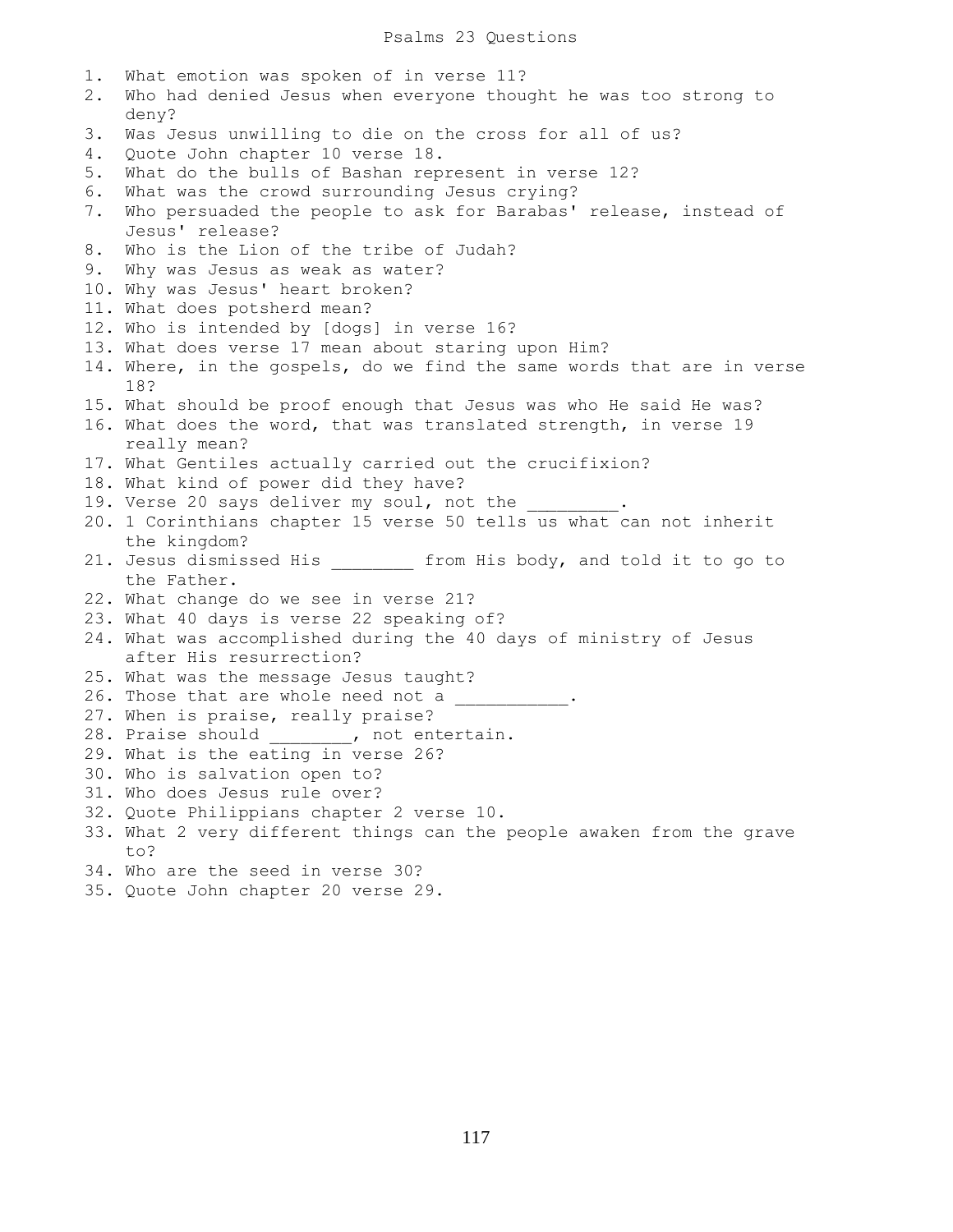#### PSALMS 24

We will begin this lesson by giving the 23rd Psalm in metre.

THE PSALMS OF DAVID IN METRE

# Chapter 23

- Verse 1 "My Shepherd is the Lord Most High, And all my wants shall be supplied; In pastures green he makes me lie, And leads by streams which gently glide."
- Verse 2 "He in his mercy doth restore My soul which sinking in distress; For his name's sake he evermore Leads me in paths of righteousness."
- Verse 3 "Yea, though I walk through death's dark vale, Ev'n there no evil will I fear, Because thy presence shall not fail Thy rod and staff my soul shall cheer."
- Verse 4 "For me a table thou hast spread, Prepared before the face of foes; With oil thou dost anoint my head, My cup is filled and overflows."
- Verse 5 "Goodness and mercy shall not cease Through all my days to follow me; And in God's house my dwelling-place With him forevermore shall be."

 Now, we will begin the verse by verse study from the King James version of the Bible. Psalms 23:1 "{A Psalm of David.} The LORD [is] my shepherd; I shall not want."

 David could easily relate to the Lord as Shepherd. David had been a shepherd himself. We know that the sheep of a good shepherd do not want for any thing. The shepherd takes care of their needs. We, also, know that on judgment day the great Shepherd {Jesus Christ} will separate His sheep from the goats. We will see in Jesus' own words that He is the good Shepherd. John 10:11 "|I am the good shepherd: the good shepherd giveth his life for the sheep." What is a shepherd? He is a keeper of the sheep. The needs of the sheep are the first concern of a good shepherd. The sheep shall not want, because the shepherd takes care of all their needs. Just as the shepherd, such as David was, thinks first of the good and welfare of the sheep; The Lord Jesus {our Great Shepherd} thought first of the welfare of His sheep {all believers}. David fought off the wild beasts {literally endangering his own life for his sheep}. Jesus lay down His life for His sheep.

 Psalms 23:2 "He maketh me to lie down in green pastures: he leadeth me beside the still waters."

 The good Shepherd knows the needs of His sheep, and He leads them to the food {green pastures} where they can find this food. For the believer, this food is the Word of God. We are told to eat of this Word. Luke 4:4 "And Jesus answered him, saying, It is written, That man shall not live by bread alone, but by every word of God." Jeremiah 15:16 "Thy words were found, and I did eat them; and thy word was unto me the joy and rejoicing of mine heart: for I am called by thy name, O LORD God of hosts." We know, then, we are to eat the Word. Now, let's look at this still water. Let us look at this water in the next few Scriptures. Notice one statement above about the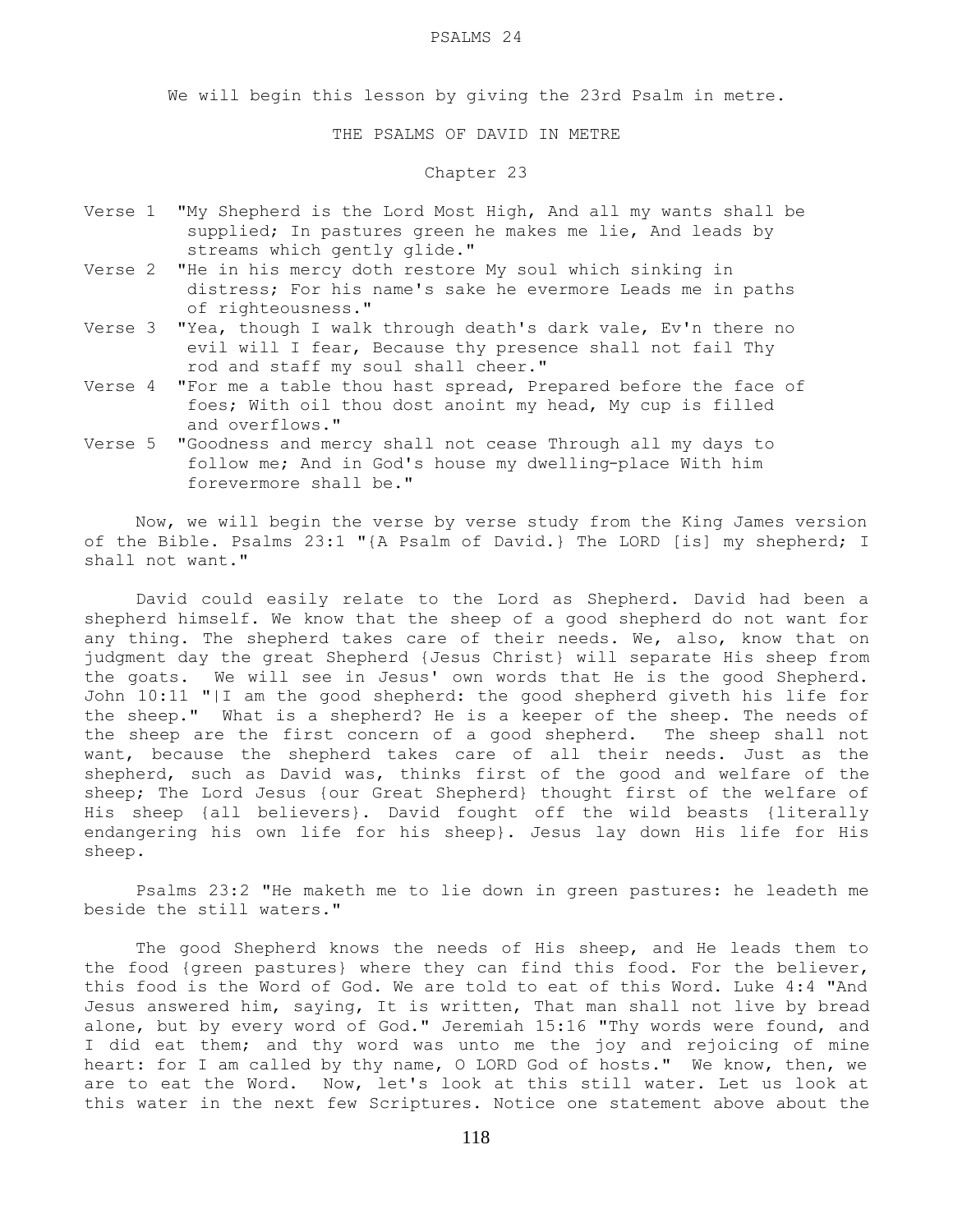water, before we begin. This water is not forced upon the sheep. They are led to the water, and they may or not partake of that water. It is available, but they must drink. John 4:14 "But whosoever drinketh of the water that I shall give him shall never thirst; but the water that I shall give him shall be in him a well of water springing up into everlasting life." This water of the Good Shepherd seems to have life everlasting in it. John 7:38 "He that believeth on me, as the scripture hath said, out of his belly shall flow rivers of living water." This living water, then, is the Spirit. It is available to all believers. Notice, now, that the Great Shepherd has provided the Word to eat and the Spirit to drink in. It is the sheep's option whether to take it or not. I Corinthians 12:13 "For by one Spirit are we all baptized into one body, whether [we be] Jews or Gentiles, whether [we be] bond or free; and have been all made to drink into one Spirit."

 Psalms 23:3 "He restoreth my soul: he leadeth me in the paths of righteousness for his name's sake."

 Man could not restore his own soul. All who ever lived, besides Jesus, have sinned and are guilty of sin unto death. Jesus became our substitute for our sin on the cross and gave us His righteousness. Then, Jesus Christ restored my soul. He not only leads us into righteousness, but He actually clothed you and me with His righteousness. Our righteousness is in Christ. Jesus is the one who keeps us on the right path. We are set free from sin by taking on the name of Jesus Christ {Christian}. Galatians 2:20 "I am crucified with Christ: nevertheless I live; yet not I, but Christ liveth in me: and the life which I now live in the flesh I live by the faith of the Son of God, who loved me, and gave himself for me." Jesus lay down His life for His sheep. Restoring my soul makes me a new creature in Christ. II Corinthians 5:17 "Therefore if any man [be] in Christ, [he is] a new creature: old things are passed away; behold, all things are become new." Jesus leads us in paths of righteousness, but we must follow. A good sheep knows the voice of the Shepherd and follows Him. I John 1:7 "But if we walk in the light, as he is in the light, we have fellowship one with another, and the blood of Jesus Christ his Son cleanseth us from all sin."

 Psalms 23:4 "Yea, though I walk through the valley of the shadow of death, I will fear no evil: for thou [art] with me; thy rod and thy staff they comfort me."

 The protection of the sheep is the Shepherd. Death may be all around us, as it is when the wolves come to attack the sheep, but as long as you stay near the Shepherd, you are safe. There is an end to the valley above, because it says {through the valley}. We must walk through a few valleys, before we can appreciate the mountain top. Mankind, in general, fears death. The Christian is not without hope as the world is though. We have hope of the resurrection. Fear shows lack of faith. I have noticed in my walk through life that, I grow more in the valley, than on the mountain top. Jesus defeated death when He rose from the grave. We Christians should look at death of the body to the wrld differently. Truly, death to this world is just the opening to a new chapter in your book of life. I Corinthians 15:53 " For this corruptible must put on incorruption, and this mortal [must] put on immortality." I Corinthians 15:54 "So when this corruptible shall have put on incorruption, and this mortal shall have put on immortality, then shall be brought to pass the saying that is written, Death is swallowed up in victory." We are comforted to know that the Lord will never leave us,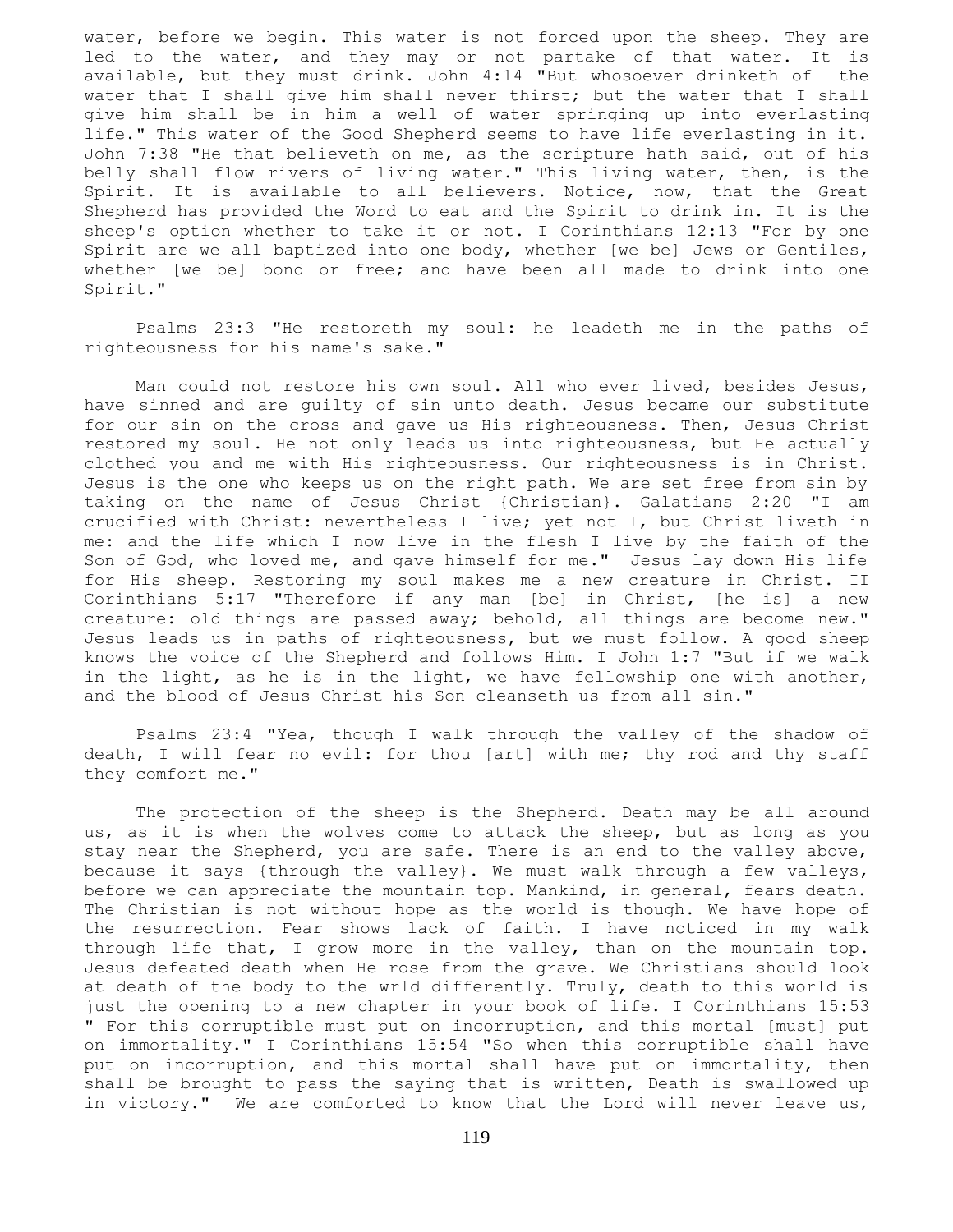even in the transition to our life eternal from this life. The rod and staff of the shepherd was two-fold. It was used to nudge the stray back into the fold, and it was, also, used as a weapon to keep the enemy away from the sheep. It is a comfort to know that the Lord is watching over us nudging us back into the fold. It is, also, very comforting to know that He fights the enemy for us.

 Psalms 23:5 "Thou preparest a table before me in the presence of mine enemies: thou anointest my head with oil; my cup runneth over."

 The world and its people are the enemies of the believer. The Lord promised us no better, when He said they would hate us, because they hated Him. Notice, who prepares the table. It is the Lord. The enemy may surround us, but the Lord still prepares the table before us. The high priest was anointed with oil in such abundance that it ran down his chin. This is the type of anointing spoken of here. You never run out of the anointing God provides, it is more than enough. Even the priests {symbolic of believers} were anointed with oil. This anointing is there, even though the enemy is there, also. Leviticus 8:30 "And Moses took of the anointing oil, and of the blood which [was] upon the altar, and sprinkled [it] upon Aaron, [and] upon his garments, and upon his sons, and upon his sons' garments with him; and sanctified Aaron, [and] his garments, and his sons, and his sons' garments with him." Notice, what this anointing did. It set them aside for God's purpose {sanctified}. Notice, the cup is not just full, but actually overflows. When we are filled with God, this is what happens, we cannot contain it all. His love overflows. Has your cup been filled to overflowing?

 Psalms 23:6 "Surely goodness and mercy shall follow me all the days of my life: and I will dwell in the house of the LORD for ever."

 Goodness and mercy are gifts from God. His mercy endureth forever. We see from this, that not only do we receive them, when we are saved, but they remain with us forever. Dwell means continually live. One of the greatest promises to all believers is found in the following Scriptures. John 14:1 "Let not your heart be troubled: ye believe in God, believe also in me." John 14:2 "In my Father's house are many mansions: if [it were] not [so], I would have told you. I go to prepare a place for you." John 14:3 "And if I go and prepare a place for you, I will come again, and receive you unto myself; that where I am, [there] ye may be also." Notice, also, that this place for all believers is a place of abiding {for ever}.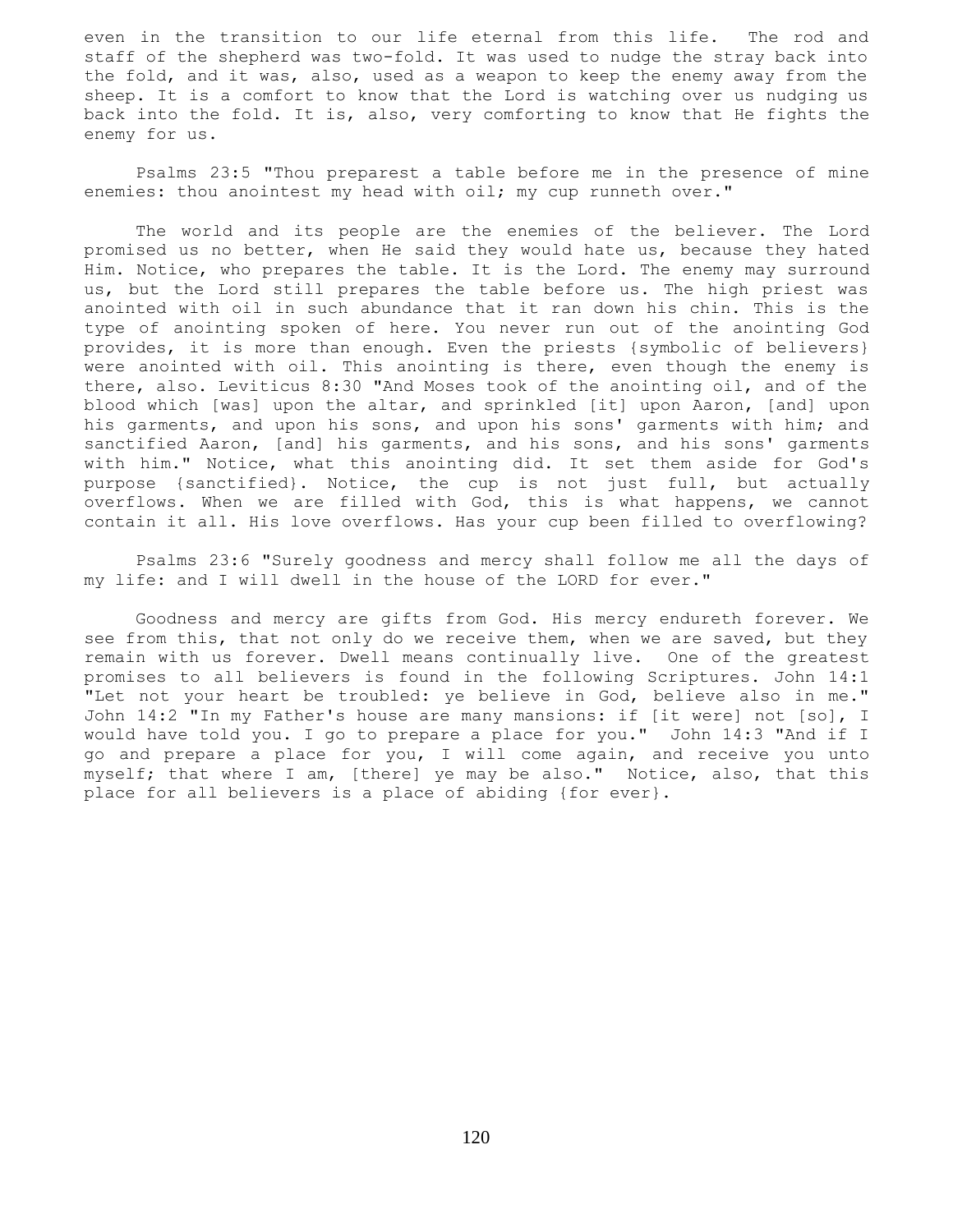Psalms 24 Questions

1. The Lordyis my  $\qquad \qquad ;$  I shall not want. 2. Why could David relate to Jesus as Shepherd? 3. What separation shall Jesus make at judgment day? 4. Jesus said, I am the 5. What is the job of a shepherd? 6. Who are Jesus' sheep? 7. What is this green pasture in the spiritual sense? 8. Quote Luke chapter 4 verse 4. 9. In Jeremiah chapter 15 verse 16, what did he eat? 10. What are we to do to grow in the Lord? 11. What is interesting about the leading to the water? 12, What did Jesus say about the water He gave them in John chapter 4 verse 14? 13. What shall flow out of the belly of those who believe on Jesus? 14. If, the Good Shepherd provides the food and water for all, what is our option in this? 15. By one Spirit are we baptized into one  $\cdots$ 16. He restoreth my 17. He leadeth me in the paths of 18. Why can man not restore his own soul? 19. Jesus became our **come on the cross**. 20. He {Jesus} gave us in exchange His 21. Quote Galations chapter 2 verse 20. 22. What does Jesus restoring my soul make me? 23. If any man be in Christ, he is a new 24. If we walk in the light as He is in the Light, we have fellowship  $with$   $--------$ 25. What cleansed the believer from all sin? 26. Yea, though I walk through the  $\frac{1}{2}$   $\frac{1}{2}$   $\frac{1}{2}$   $\frac{1}{2}$   $\frac{1}{2}$   $\frac{1}{2}$   $\frac{1}{2}$   $\frac{1}{2}$   $\frac{1}{2}$   $\frac{1}{2}$   $\frac{1}{2}$   $\frac{1}{2}$   $\frac{1}{2}$   $\frac{1}{2}$   $\frac{1}{2}$   $\frac{1}{2}$   $\frac{1}{2}$   $\frac{1}{2}$   $\frac{1}{$  will fear no evil. 27. How do we know that there is an end to the valley he was in? 28. What does mankind in general fear? 29. What is the Christian's hope? 30. What does fear show a lack of? 31. Where do we grow the most, on the mountain or in the valley? 32. What is death to this world really? 33. What was the purpose of the shepherd's rod and staff? 34. Where was the table prepared for him? 35. How much anointing oil was put on the priest's head? 36. Who are the priests symbolic of? 37. Were they anointed too, or just the high priest? 38. What does sanctified mean? 39. What 2 things shall follow the believer all the days of his life? 40. What does dwell mean? 41. Where is one of the greatest promises to believers about their eternal dwelling place found?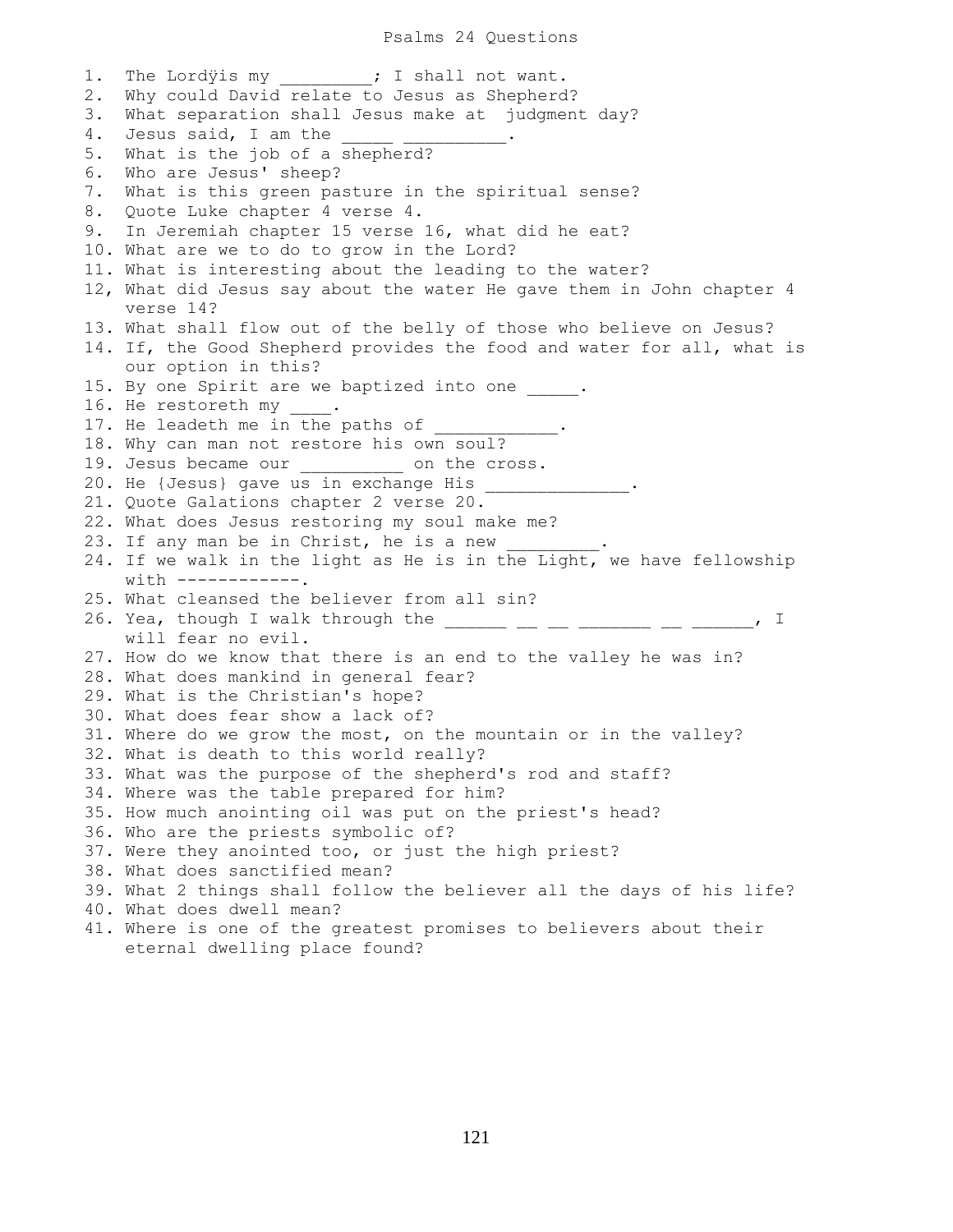#### PSALMS 25

We will begin this lesson by giving the 24th Psalm in metre.

THE PSALMS OF DAVID IN METRE

### Chapter 24

- Verse 1 "Jehovah claims as his the earth, And all that it contains, The world and all that dwellers are Within its wide domains."
- Verse 2 "For He upon the waters vast Did its foundations lay; He firmly hath established it Upon the floods to stay."
- Verse 3 "Who is the man that shall ascend Into the hill of God? Or who within His holy place Shall have a firm abode?"
- Verse 4 "Whose hands are clean, whose heart is pure, And unto vanity Who hath not lifted up his soul, nor sworn deceitfully."
- Verse 5 "This is the man who from the Lord The blessing shall receive, And righteousness to him will God His great redeemer give."
- Verse 6 "Lo, this the generation is That after Him inquire, O Jacob, who do seek thy face With their whole heart's desire."
- Verse 7 "Ye gates, lift up your heads on high; Ye doors that last for aye, Be lifted up, that so the King Of glory enter may."
- Verse 8 "But who of glory is the King? The Mighty Lord is this; Ev'n that same Lord, That great in might, And strong in battle is."
- Verse 9 "Ye gates, lift up your heads on high; Ye doors, that last for aye, Be lifted up, that so the King Of glory enter may." Verse 10 "But who is He that is the King Of glory? Who is this?
	- The Lord of hosts, and none but he The King of glory is."

 Now, we will begin the verse by verse study, taken from the King James version of the Bible. Psalms 24:1 "{A Psalm of David.} The earth [is] the LORD'S, and the fulness thereof; the world, and they that dwell therein."

 God created the world, and everything, and everyone in it. We are His creation. We all belong to God, in the sense that He created us. The world belongs to God. He can do with the world, and all things in it, as He wishes. It is His possession. We would have to read nothing but the first few verses of Genesis to know that not only the earth, but everything in the universe was part of God's creation, and therefore belongs to Him. To further this explanation, we could, also, read the first chapter of John and know even further that all things were made by Him. People, who are prejudiced against another race of people, should read this in Psalms. All mankind belongs to God. It matters not whether you are Caucasian, Negroid or Asiatic, you were created by God, for God. Revelation 4:11 "Thou art worthy, O Lord, to receive glory and honour and power: for thou hast created all things, and for thy pleasure they are and were created." I Corinthians 10:26 "For the earth [is] the Lord's, and the fulness thereof."

 Psalms 24:2 "For he hath founded it upon the seas, and established it upon the floods."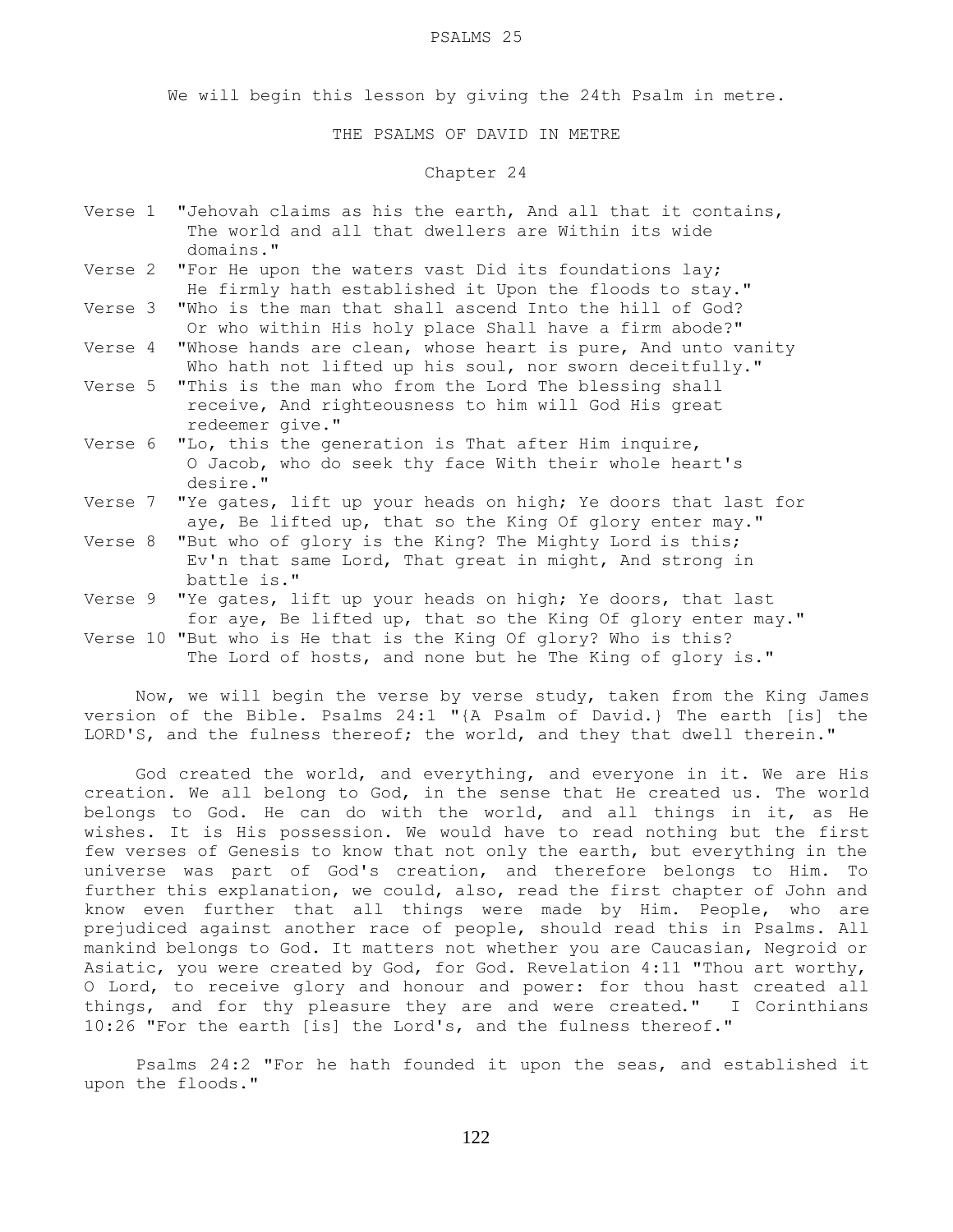Genesis 1:6 "And God said, Let there be a firmament in the midst of the waters, and let it divide the waters from the waters." Genesis 1:7 "And God made the firmament, and divided the waters which [were] under the firmament from the waters which [were] above the firmament: and it was so." It really does not matter how He did it. It is enough to know that He did. We know that even the waves obeyed Jesus' voice when He spoke to the waves and said, peace be still. The water, the land the sky, are all subject to God.

 Psalms 24:3 "Who shall ascend into the hill of the LORD? or who shall stand in his holy place?"

 Before Jesus opened the way to the Father by tearing down the veil of partition to the most holy place when He gave His body on the cross, it meant death to come to the Father. Only the high priest could go into the most holy place where God dwelt, and he could go only at certain times, and he must be accompanied by blood. We know that Moses ascended the hill of the Lord. Others were warned not to even touch the mountain, lest they die. The only way any of us can stand in the hill of God, or stand in the holy place, is when we are covered by the blood of Jesus. We take on the righteousness of Christ, when we accept Jesus Christ as our Saviour. Jesus is the door we must enter by. Heaven, and the most holy place, is open to all believers through Jesus Christ our Lord.

 Psalms 24:4 "He that hath clean hands, and a pure heart; who hath not lifted up his soul unto vanity, nor sworn deceitfully."

 This is a beautiful answer to verse 3. Whatever is in our heart, is what we are. Salvation occurs in the heart. Before anything else occurs, we must believe in our heart. The hands of the priests were dedicated to God in the sanctuary, by applying blood to the thumb of the right hand. You see, first our heart must be pure and clean, then the work that we do for God must be clean and pure, as well. Are the things you are doing with your hands pleasing to God? Notice in this very same statement that a pure heart and clean hands must be accompanied by separation from the lust for worldly things. The vanity of this world is not to be desired of believers. Jesus said, not to swear at all. This says, don't swear a lie. We see in this next verse how serious lying is. Revelation 21:8 "But the fearful, and unbelieving, and the abominable, and murderers, and whoremongers, and sorcerers, and idolaters, and all liars, shall have their part in the lake which burneth with fire and brimstone: which is the second death."

 Psalms 24:5 "He shall receive the blessing from the LORD, and righteousness from the God of his salvation."

 II Corinthians 5:21 "For he hath made him [to be] sin for us, who knew no sin; that we might be made the righteousness of God in him." Isaiah 61:10 "I will greatly rejoice in the LORD, my soul shall be joyful in my God; for he hath clothed me with the garments of salvation, he hath covered me with the robe of righteousness, as a bridegroom decketh [himself] with ornaments, and as a bride adorneth [herself] with her jewels." You might ask, how do we receive our righteousness? One answer is found in this next Scripture. Revelation 7:14 "And I said unto him, Sir, thou knowest. And he said to me, These are they which came out of great tribulation, and have washed their robes, and made them white in the blood of the Lamb."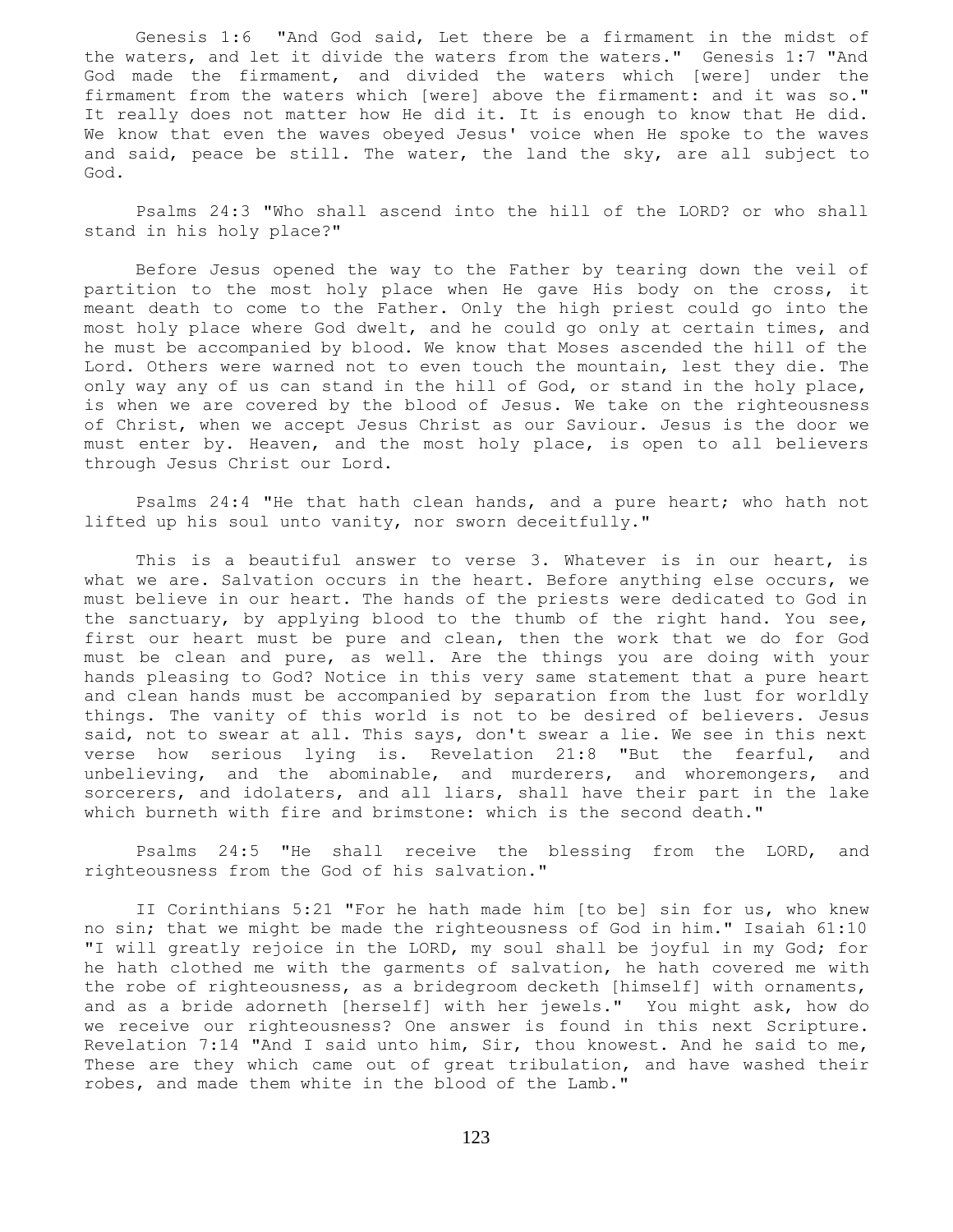Psalms 24:6 "This [is] the generation of them that seek him, that seek thy face, O Jacob. Selah."

 We are told in the Scriptures, if we seek Him, we will find Him. This does not mean that all the people in a particular age will seek God, but rather that the ones who seek Him are a generation to themselves. Romans 9:6 "Not as though the word of God hath taken none effect. For they [are] not all Israel, which are of Israel:" Romans 9:7 "Neither, because they are the seed of Abraham, [are they] all children: but, In Isaac shall thy seed be called." Romans 9:8 "That is, They which are the children of the flesh, these [are] not the children of God: but the children of the promise are counted for the seed." To sum this up, we would say, then the children who seek the face of God are the true believers in Christ. Christians are the generation spoken of above.

 Psalms 24:7 "Lift up your heads, O ye gates; and be ye lift up, ye everlasting doors; and the King of glory shall come in."

We see, in this, a glorious entering into the throne room in heaven of our Lord and Saviour Jesus Christ. He is now King of kings and Lord of lords. He sits enthroned at the right hand of the Father. These doors opened when the veil in the temple was torn from the top to the bottom at the crucifixion of Jesus. Matthew 27:51 "And, behold, the veil of the temple was rent in twain from the top to the bottom; and the earth did quake, and the rocks rent;" Jesus had always been allowed to go into the most holy place, but His followers could not, until Jesus opened the door for us. He is the door. He is the way. No man cometh to the Father, but by Jesus. Christians, the door to heaven is opened for you. Wash yourself in the blood of the Lamb and enter in.

 Psalms 24:8 "Who [is] this King of glory? The LORD strong and mighty, the LORD mighty in battle."

 The King of glory is the Word who took on the form and of flesh and suffered on the cross. He won the victory for us on the cross. We called Him Jesus, because He is our Saviour. He is mighty in battle, because He defeated Satan, and destroyed sin on the cross. He is now Lord of lords and King of kings. We know this One was the Light in the tabernacle, He was the Manna, He was the Shew Bread, His fiery finger had written the 10 commandments on the stone. He was the fulfillment of that very law. In fact, He was the Ark and the mercy seat symbolically. Whatever you call Him, He is all believer's Saviour and Lord.

 Psalms 24:9 "Lift up your heads, O ye gates; even lift [them] up, ye everlasting doors; and the King of glory shall come in."

Don't you know there was rejoicing in Heaven, when Jesus came home?

 Psalms 24:10 "Who is this King of glory? The LORD of hosts, he [is] the King of glory. Selah."

 He is Jehovah, Lord God Almighty, The Everlasting One, The King of Peace. He is our all in all.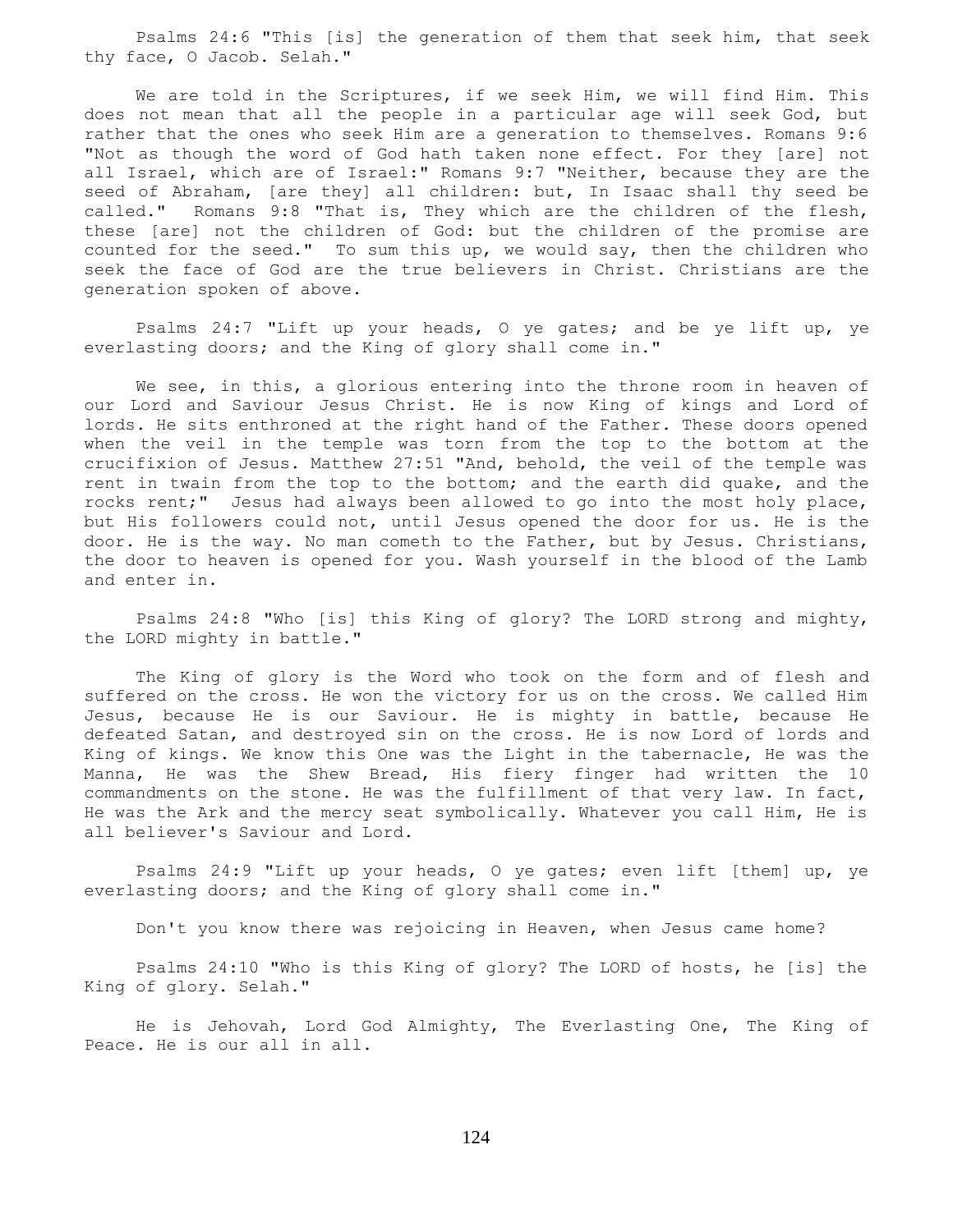1. The earth is the 2. What, besides the earth, belongs to God? 3. Where do we read about God creating the world? 4. Thou art worthy to receive \_\_\_\_\_ and \_\_\_\_\_\_ and \_\_\_\_\_. 5. He hath founded it upon the  $\qquad \qquad$ . 6. What did Jesus do, that made us know that He had rule over the waters? 7. Who opened the way to the Father, and how ? 8. Who was the only one allowed to go into the holy of holies in the tabernacle? 9. When he went into the holy of holies, what did he have to have with him? 10. Who was the only one allowed to go up the mountain, when God was on the mountain? 11. What must the Christian be covered in to stand before the Father? 12. How does the Christian receive the righteousness of Christ? 13. Heaven is open to all believers through what? 14. What are we really? 15. Where does salvation first occur? 16. How were the hands of the priest dedicated in the sanctuary? 17. The Christian must not lust for what? 18. Who does Revelation chapter 21 verse 8 say will taste the second death? 19. Quote 2 Corinthians chapter 5 verse 21. 20. What does Isaiah chapter 61 verse 10 say believers are clothed in? 21. What makes the robe of the Christian white? 22. Who are the generation who seek God? 23. What is verse 7 in this lesson describing? 24. When was the door to heaven opened? 25. What was special about the veil being torn in the temple? 26. Who is the King of glory? 27. Why did we call Him Jesus? 28. Name several things in the tabernacle that represented Jesus. 29. What answer did the author give to verse 10 {Who is the King of

glory?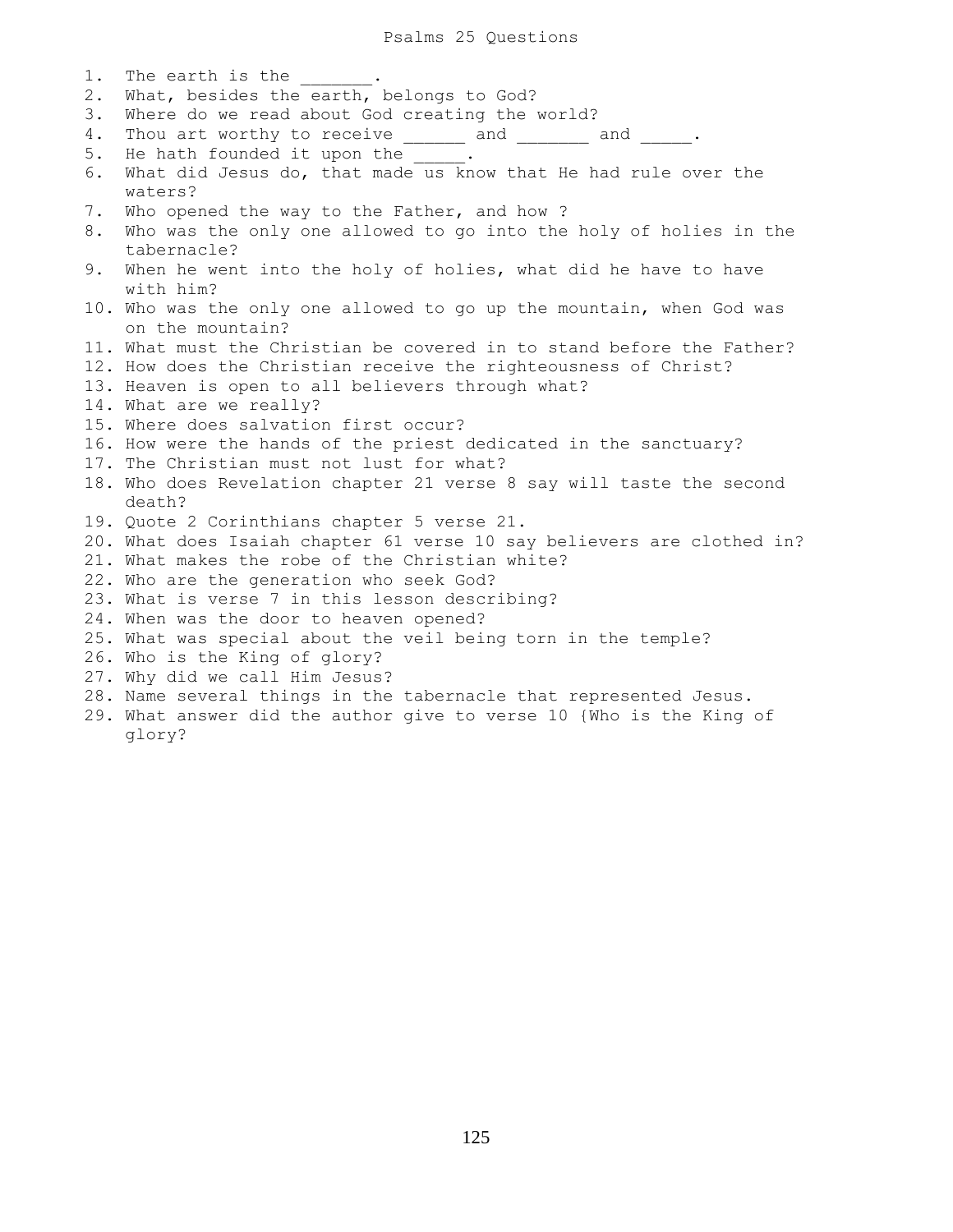#### PSALMS 26

We will begin this lesson by giving the 25th Psalm in metre.

## THE PSALMS OF DAVID IN METRE

| Verse 1 | "To thee I lift my soul, O Lord: My God, I trust in thee;<br>O let me never be ashamed, nor foes exhult o'er me ."                                  |
|---------|-----------------------------------------------------------------------------------------------------------------------------------------------------|
| Verse 2 | "O Lord, let none be put to shame Upon thee who attend;<br>But make all those to be ashamed Who causelesly offend."                                 |
| Verse 3 | "Thy ways, Lord, show; teach me thy paths; Lead me in truth,<br>teach me; For of my safety thou art God; All day I wait on<br>thee."                |
| Verse 4 | "Thy mercies that most tender are, To mind, O Lord, recall,<br>And loving-kindness, for they Have been through ages all."                           |
| Verse 5 | "Let not the errors of my youth, nor sins remembered be;<br>In mercy, for thy goodness' sake, O Lord, remember me."                                 |
| Verse 6 | "Jehovah good and upright is, The way he'll sinners show;<br>judgment he will guide, And make his path to<br>The meek in<br>know."                  |
| Verse 7 | "The whole paths of the Lord our God Are truth and mercy sure<br>To such as keep his covenant, And testimonies pure."                               |
| Verse 8 | "Now, for thy own name's sake, O Lord, I humbly thee intreat<br>To pardon my iniquity, for it is very great."                                       |
| Verse 9 | "What man fears God? him shall he teach The way that he shall<br>choose; His soul shall dwell at ease; his seed The earth, as<br>heirs, shall use." |
|         | Verse 10 "Jehovah's secret is with those That fear his holy name;<br>And he his gracious covenant Will manifest to them."                           |
|         | Verse 11 "My waiting eyes upon the Lord Continually are set;<br>For he it is that shall bring forth My feet out of the net."                        |
|         | Verse 12 "O turn thee unto me, my God, To me thy mercy show;<br>Because by solitude and grief I am brought very low."                               |
|         | Verse 13 "The sorrows of my heart increase; Me from distress relieve:<br>See my affliction and my pain, And all my sins forgive."                   |
|         | Verse 14 "Consider thou my enemies, Because they many are;<br>And it a cruel hatred is Which they against me bear."                                 |
|         | Verse 15 "O Lord, in safety keep my soul; Do thou deliver me;<br>And let me not be put to shame, Because I trust in thee."                          |
|         | Verse 16 "Let rectitude and truth me keep, For on thee I attend.<br>Redemption, Lord, to Israel From all his troubles send."                        |

 We will now begin the verse by verse study of Psalms chapter 25. Psalms 25:1 "{ [A Psalm] of David.} Unto thee, O LORD, do I lift up my soul."

The first thing that stands out, in this, is the fact that it was a voluntary act to lift up his soul. Lord, here, is Jehovah. Every time we pray in earnest, we lift our soul to God. Prayer, in a very real sense, is fellowship with God. The soul of man has to do with the will of man. Sometimes our soul struggles whether to follow the flesh, or the spirit.

 Psalms 25:2 "O my God, I trust in thee: let me not be ashamed, let not mine enemies triumph over me."

 Notice, he says, my God. This shows that God is a God of individuals. God is not God of collective groups. Salvation is individual. He saves us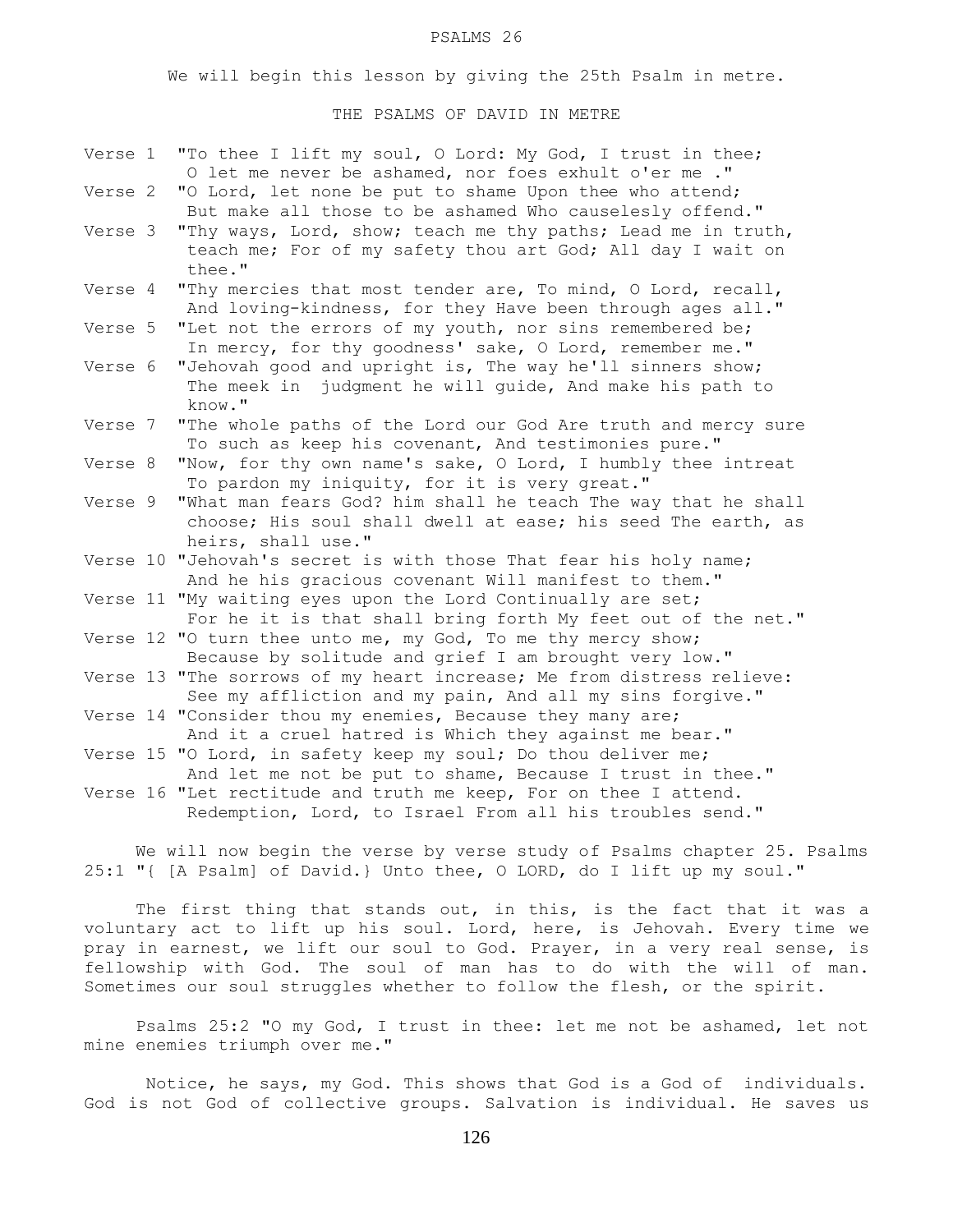one at a time. God is trustworthy. We can safely place our trust in Him. One of the arguments Moses gave God, for not destroying all the Israelites at the foot of mount Sinai was so the heathen world would not look on and think that God had let His people down. Faith, or trust, in God will not go unnoticed. We may sometimes think God is not going to answer our prayer, but He does in His own time.

 Psalms 25:3 "Yea, let none that wait on thee be ashamed: let them be ashamed which transgress without cause."

 The word transgress, in this particular Scripture, means to cover, to act covertly, or deal deceitfully. Proverbs 20:22 "Say not thou, I will recompense evil; [but] wait on the LORD, and he shall save thee." When we are waiting for God, we must be careful not to be deceptive. We can not fool God. There will be those who profess Christianity, who will stand before Jesus, and He will say, Get away from me I never knew you. We may deceive the world, but we cannot deceive God. He knows what is in our heart. Many will tire of waiting on the return of the Lord Jesus Christ. Don't be one of them. Those who have walked with God, and tire of waiting, and go back into a sinful life, should not only be ashamed, but are in danger of hell's fire.

Psalms 25:4 "Shew me thy ways, O LORD; teach me thy paths."

 Jesus is the Way. He is the bright and shining Light that we are to follow. The way is very narrow, and sometimes obstacles are in the path. Get your eyes off the obstacles and the fact that the path is narrow. Fix your eyes on Jesus Christ the Light. Follow His lighted path as the next 3 Scriptures state and you will make it all the way. John 8:12 "Then spake Jesus again unto them, saying, I am the light of the world: he that followeth me shall not walk in darkness, but shall have the light of life." Ephesians 5:8 "For ye were sometimes darkness, but now [are ye] light in the Lord: walk as children of light:" I John 1:7 "But if we walk in the light, as he is in the light, we have fellowship one with another, and the blood of Jesus Christ his Son cleanseth us from all sin."

 Psalms 25:5 "Lead me in thy truth, and teach me: for thou [art] the God of my salvation; on thee do I wait all the day."

 The God of our salvation is Jesus. The name, Jesus, means Saviour. John 1:17 "For the law was given by Moses, [but] grace and truth came by Jesus Christ." John 14:6 "Jesus saith unto him, I am the way, the truth, and the life: no man cometh unto the Father, but by me." The Holy Spirit {the Comforter} will teach us all truth. John 16:13 "Howbeit when he, the Spirit of truth, is come, he will guide you into all truth: for he shall not speak of himself; but whatsoever he shall hear, [that] shall he speak: and he will shew you things to come." The best thing, I see here, is that those who are willing to be taught of God, will be taught of God. David wants to be taught of God. We must desire to be taught of the Spirit, before we can be taught.

 Psalms 25:6 "Remember, O LORD, thy tender mercies and thy lovingkindnesses; for they [have been] ever of old."

 God never changes. David is reminding Him of His lovingkindness in the past. I Chronicles 16:34 "O give thanks unto the LORD; for [he is] good; for his mercy [endureth] for ever." God had a mercy seat in the holy of holies, but even better than that, He was merciful to us the sinners and sent the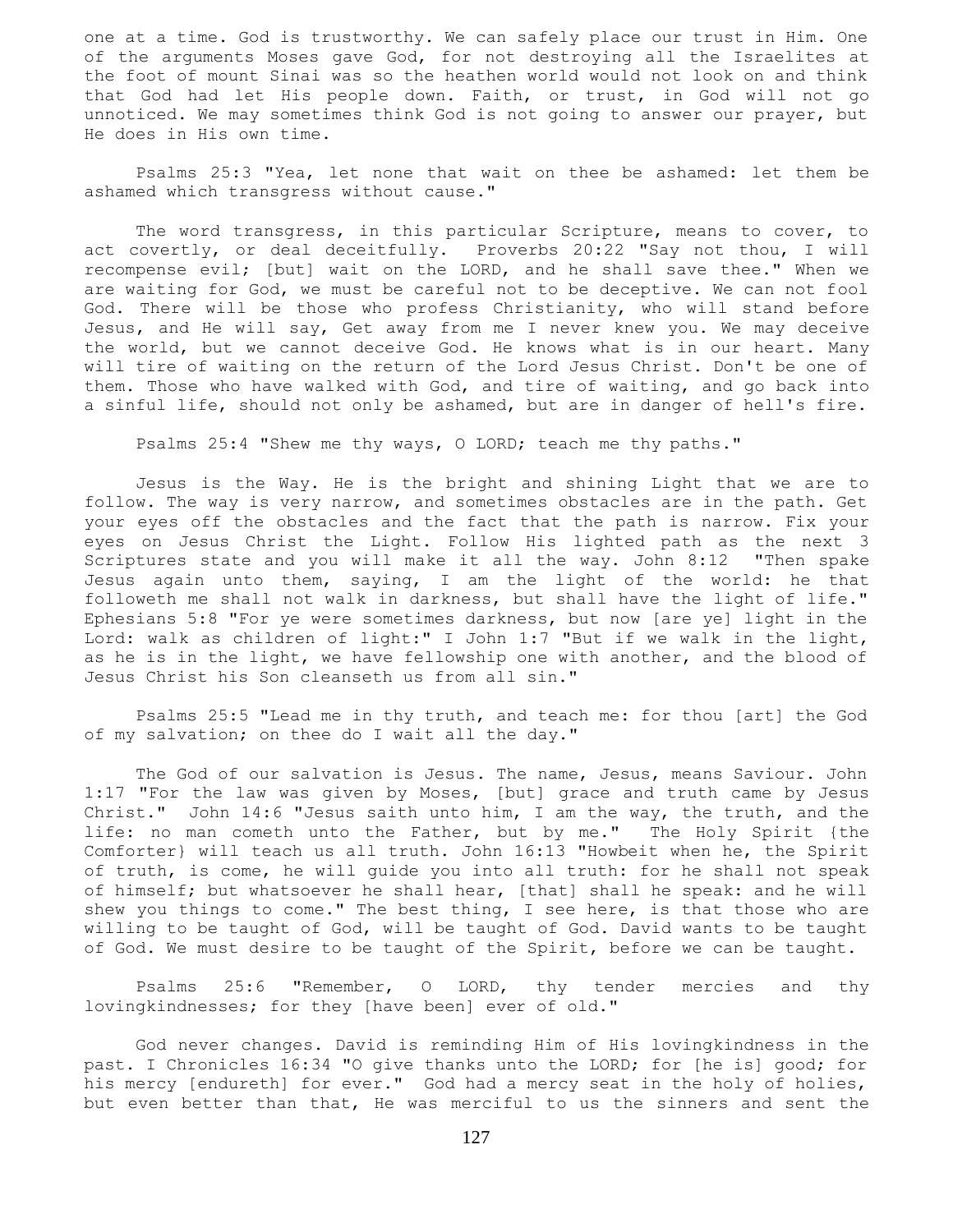Saviour. The love of God for mankind is not easy to understand. While we were yet in sin, God sent the Saviour. God did not save us, because we deserved to be saved, but because He loved us. His mercy endureth forever.

 Psalms 25:7 "Remember not the sins of my youth, nor my transgressions: according to thy mercy remember thou me for thy goodness' sake, O LORD."

 We, like David, could ask this same thing. There is none who has not sinned. I John 1:10 "If we say that we have not sinned, we make him a liar, and his word is not in us." We talked about how the blood of animals could only cover the sin. The precious blood of the Lamb of God {Jesus Christ} did away with the sin of those who choose to be Christians. Psalms 103:12 "As far as the east is from the west, [so] far hath he removed our transgressions from us." Notice, whose goodness it is. It is God's goodness. Jesus took our sin upon His body on the cross and gave us His righteousness in return.

 Psalms 25:8 "Good and upright [is] the LORD: therefore will he teach sinners in the way."

The best teacher there is shows us the way. Jesus was our example. If we are to be Christians, we must become Christlike. Galatians 2:20 "I am crucified with Christ: nevertheless I live; yet not I, but Christ liveth in me: and the life which I now live in the flesh I live by the faith of the Son of God, who loved me, and gave himself for me." The goal of every believer in Christ should be to learn to be more like Jesus every day.

 Psalms 25:9 "The meek will he guide in judgment: and the meek will he teach his way."

 We know that the Lord does not like a proud and haughty spirit in a person. Jesus was meek, even though He was Emmanuel {God with us}. We are told in the Scriptures that Moses was a very meek man, as well. The meek can be easily taught. I Peter 3:4 "But [let it be] the hidden man of the heart, in that which is not corruptible, [even the ornament] of a meek and quiet spirit, which is in the sight of God of great price." We must humble ourselves and repent, then the Lord will save us.

 Psalms 25:10 "All the paths of the LORD [are] mercy and truth unto such as keep his covenant and his testimonies."

 Sin is disobeying God. Those who want to please God, try to obey all of His instructions. I Samuel 15:22 "And Samuel said, Hath the LORD [as great] delight in burnt offerings and sacrifices, as in obeying the voice of the LORD? Behold, to obey [is] better than sacrifice, [and] to hearken than the fat of rams." I John 2:3 "And hereby we do know that we know him, if we keep his commandments." The sign, then, that we are a believer is we keep His commandments.

 Psalms 25:11 "For thy name's sake, O LORD, pardon mine iniquity; for it [is] great."

 This was prayed in the name of Jesus. Forgive me Lord of my sin, because you are the great God that forgives. We see an admission of guilt which is the first step toward forgiveness. I John 1:9 "If we confess our sins, he is faithful and just to forgive us [our] sins, and to cleanse us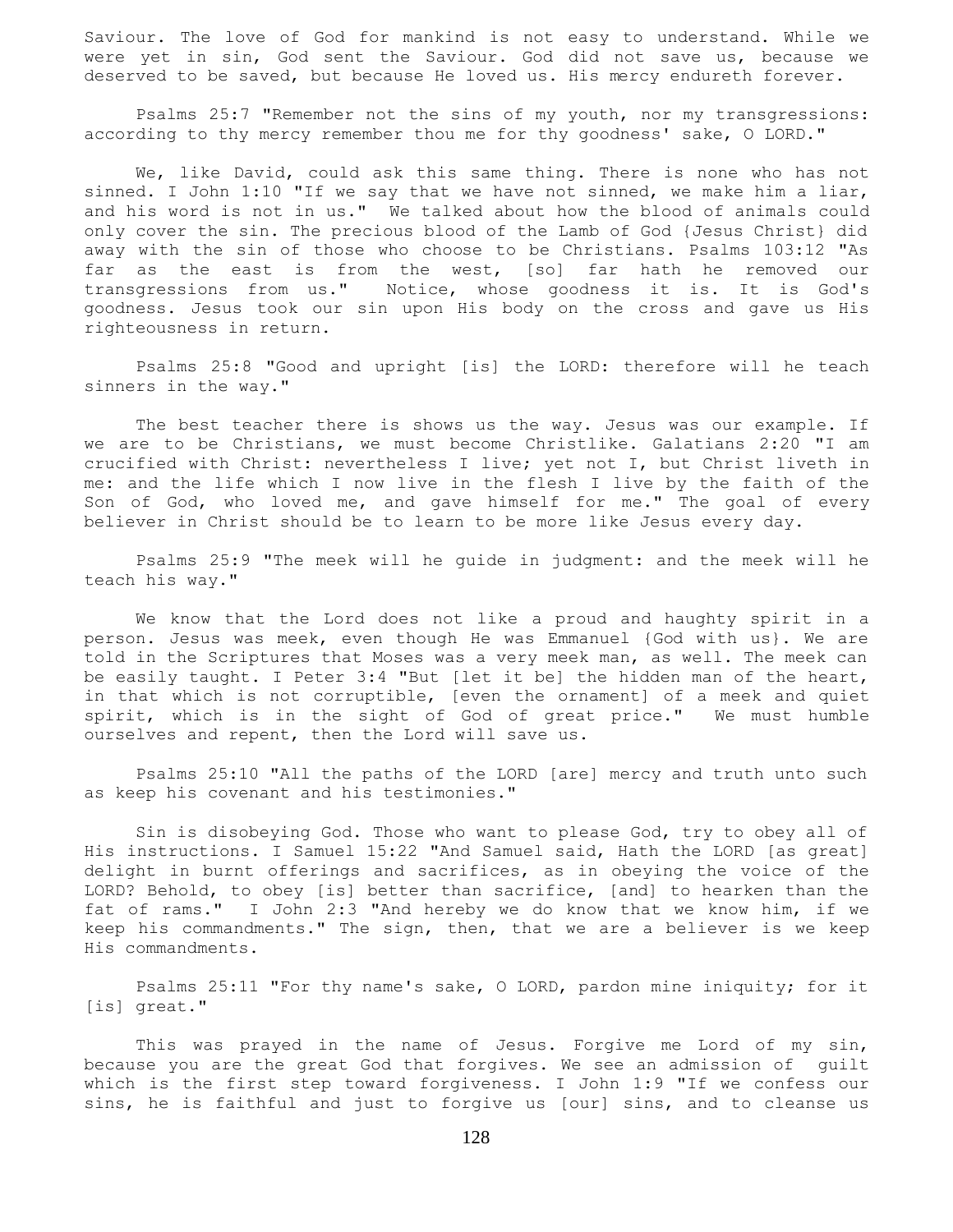from all unrighteousness." When we pray, it is important to pray to the Father in the name of Jesus.

 Psalms 25:12 "What man [is] he that feareth the LORD? him shall he teach in the way [that] he shall choose."

 Proverbs 9:10 "The fear of the LORD [is] the beginning of wisdom: and the knowledge of the holy [is] understanding." Wisdom is a gift from God. Knowledge is accumulated learning. To get knowledge, we must be willing to be taught. If we truly humble ourselves and ask God to teach us His ways, He will teach us all truth.

 Psalms 25:13 "His soul shall dwell at ease; and his seed shall inherit the earth."

 There is no greater peace than the peace that comes from knowing you are saved, and should you die to this world, you would be in heaven. Christians are the seed of Abraham and heirs according to the promise. Galatians 3:29 "And if ye [be] Christ's, then are ye Abraham's seed, and heirs according to the promise." Abraham was promised the promised land.

 Psalms 25:14 "The secret of the LORD [is] with them that fear him; and he will shew them his covenant."

 Jesus spoke in parables, so that the unbelieving world would not understand the secrets He was revealing to His children. Every time you look into the sky and see a rainbow, you should remember the covenant God made with man. The Bible reveals God to the believer. The Holy Spirit teaches us all truth. Jesus kept no secrets from His own. He showed them, and us, as much of the Father as we can bear at this time. The Bible, itself, is a revealing of God to mankind.

 Psalms 25:15 "Mine eyes [are] ever toward the LORD; for he shall pluck my feet out of the net."

 Believers are not at home in this world. We may be in the world, but we are not of the world. Our eyes, like David's, should be turned to the heavenlies. We are told, when things in this world become almost unbearable, to look up and rejoice for our redemption draweth nigh. We may be entangled in the flesh in this earth, but we must look up from whence cometh our help. Our help cometh from the Lord. Psalms 121:2 "My help [cometh] from the LORD, which made heaven and earth."

 Psalms 25:16 "Turn thee unto me, and have mercy upon me; for I [am] desolate and afflicted."

 We may be looking toward heaven, and still be facing problems here on the earth. Desolate, above, means lonely. Afflicted, above, means depressed. If we start looking at the circumstances around us, it is enough to depress a person. Look, with me, at the next verse at what happens in the end. Luke 21:26 "Men's hearts failing them for fear, and for looking after those things which are coming on the earth: for the powers of heaven shall be shaken." As I said in the beginning: look up and rejoice, for your redemption draweth nigh.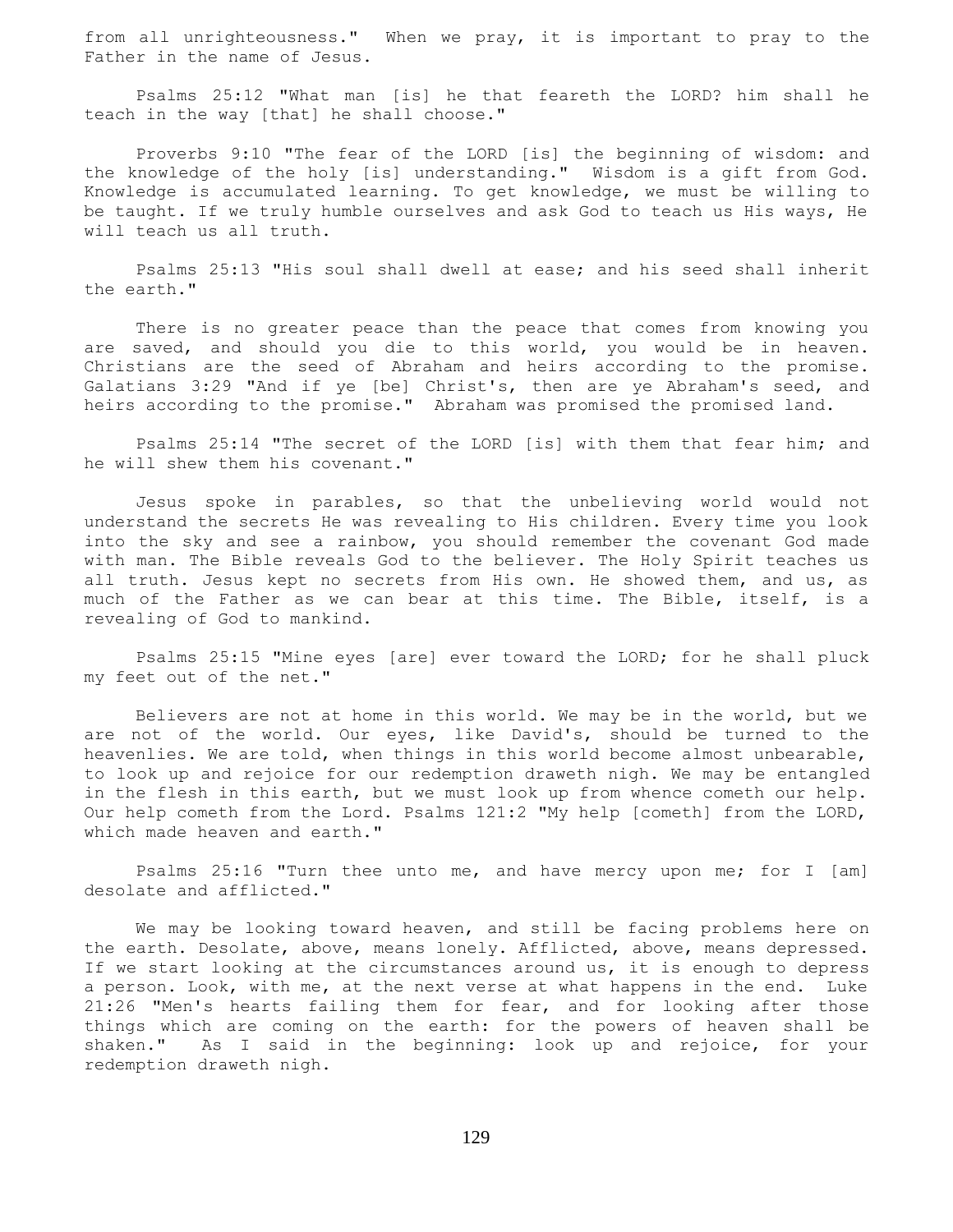Psalms 25:17 "The troubles of my heart are enlarged: [O] bring thou me out of my distresses."

 John 14:27 "Peace I leave with you, my peace I give unto you: not as the world giveth, give I unto you. Let not your heart be troubled, neither let it be afraid." We are told of God not to let our heart be troubled. God will bring us out of our distresses, but we must have faith that He will. Trust God, and He will deliver you.

 Psalms 25:18 "Look upon mine affliction and my pain; and forgive all my sins."

 David, like so many of us, is connecting the sin he has committed with the affliction and pain he has now. Some illness is brought on by sin, but not all. James 5:14 "Is any sick among you? let him call for the elders of the church; and let them pray over him, anointing him with oil in the name of the Lord:" James 5:15 "And the prayer of faith shall save the sick, and the Lord shall raise him up; and if he have committed sins, they shall be forgiven him." Notice the word {if}. We must, also, notice that the prayer of faith shall save the sick.

Psalms 25:19 "Consider mine enemies; for they are many; and they hate me with cruel hatred."

 They hated Jesus, so they will hate His followers. We, like David, can say to God, Consider these many enemies that surround me. They may hate us, but God fights our battles, and it does not make any difference how many they are. Look at the great promise from God that David could depend on, and we can depend on, too. Psalms 91:7 "A thousand shall fall at thy side, and ten thousand at thy right hand; [but] it shall not come nigh thee."

 Psalms 25:20 "O keep my soul, and deliver me: let me not be ashamed; for I put my trust in thee."

 Psalms 25:21 "Let integrity and uprightness preserve me; for I wait on thee."

 Integrity, in the verse above, means innocence. Proverbs 2:7 "He layeth up sound wisdom for the righteous: [he is] a buckler to them that walk uprightly." Even the worldly appreciate a person who is honest and upright in all of his dealings. God appreciates these virtues even more than the world does. He will keep us in His loving care, if we are honest and upright. He said, As ye have done it unto the least of these, ye have done it unto me.

Psalms 25:22 "Redeem Israel, O God, out of all his troubles."

 David realizes that he is week and has sinned, but God forgave him. He, now, is asking for forgiveness and redemption for his fellows. It is interesting to me that not only the physical house of Israel, but the spiritual house as well, ask for this same thing. We Christians, as soon as we have been redeemed, begin to cry to God to redeem our families and our friends. Let the redeemed of the Lord say so. Let them bring all their friends and loved ones to be redeemed, too.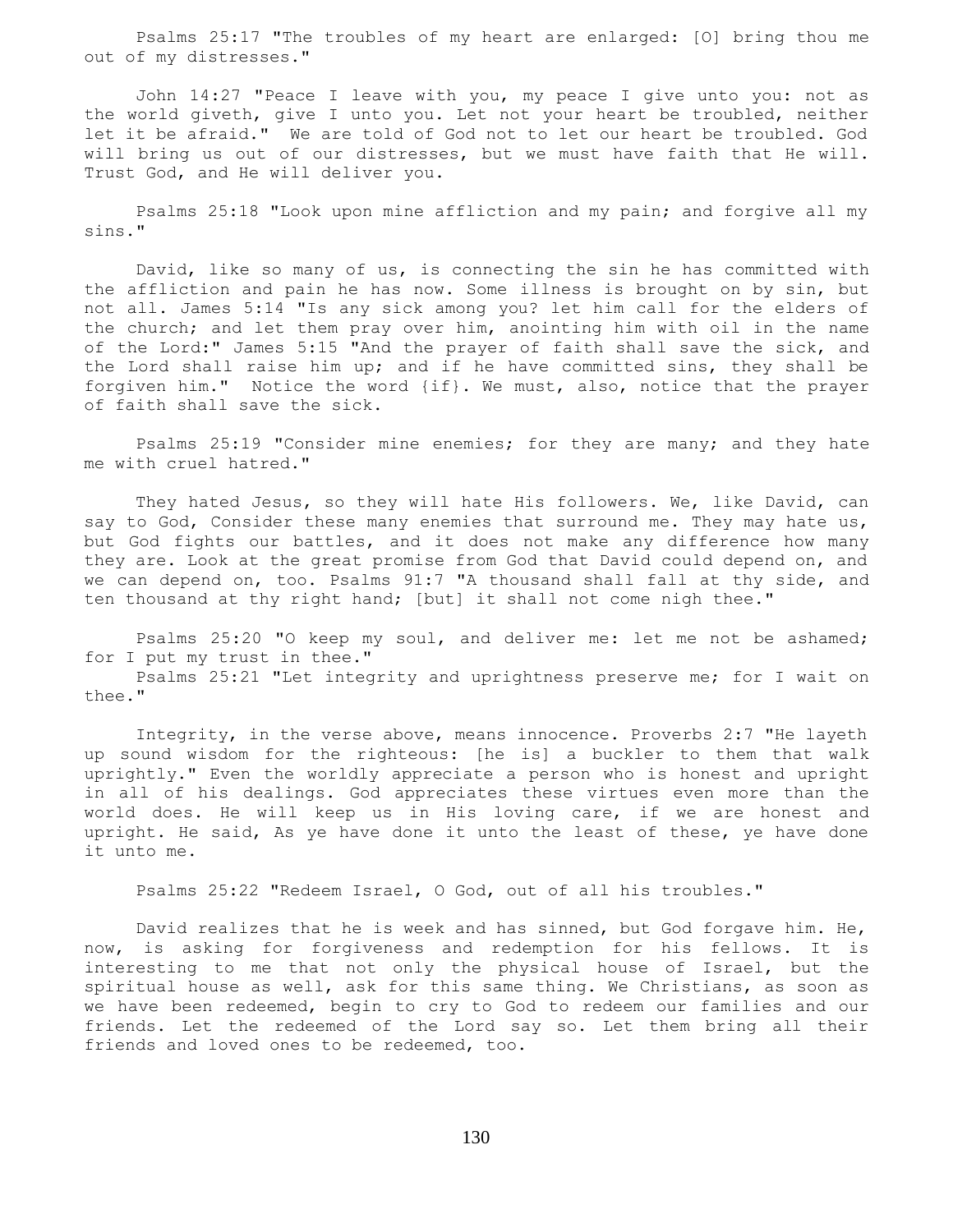1. Unto thee O Lord, do I lift up my 2. What does the author believe is the first thing that stands out in this verse? 3. Who is the Lord, in verse 1? 4. Every time we pray earnestly, we do what? 5. Prayer, in a very real sense, is what? 6. What does the statement {my God] make us aware of? 7. What was one of the arguments Moses made to God to save the Israelites? 8. What does transgress mean, in verse 3? 9. Who is the way? 10. What should we keep our eyes on in our walk with God? 11. Who is the Light of the world? 12. What cleanses us from all unrighteousness? 13. Who is the God of my salvation? 14. Who was the law given by? 15. What 3 things did Jesus call Himself, in John chapter 14 verse 6? 16. Who is the Comforter? 17. What must we do, before we can be taught? 18. How long does the mercy of God endure? 19. Quote 1 John chapter 1 verse 10. 20. What was the difference in the results of the lamb's blood and the blood of Jesus for sin? 21. If we are to be Christians, we must become . 22. Quote Galatians chapter 2 verse 20. 23. Who, besides Jesus, was known as a meek man? 24. What is sin? 25. What is better than sacrifice? 26. What is the first step to forgiveness? 27. What is the beginning of wisdom? 28. What is the difference in wisdom and knowledge? 29. What brings the greatest peace to a man? 30. Who are the true seed of Abraham? 31. Why did Jesus speak in parables? 32. What does the rainbow in the sky remind us of? 33. Believers are \_\_ the world, but not \_\_ the world. 34. Where does the believer's help come from? 35. What does desolate, in verse 16, mean? 36. Is it in our power not to be troubled? 37. What does James chapter 5 verses 14 and 15 tell us about illness? 38. Quote Psalms chapter 91 verse 7. 39. What does integrity, in verse 21, mean?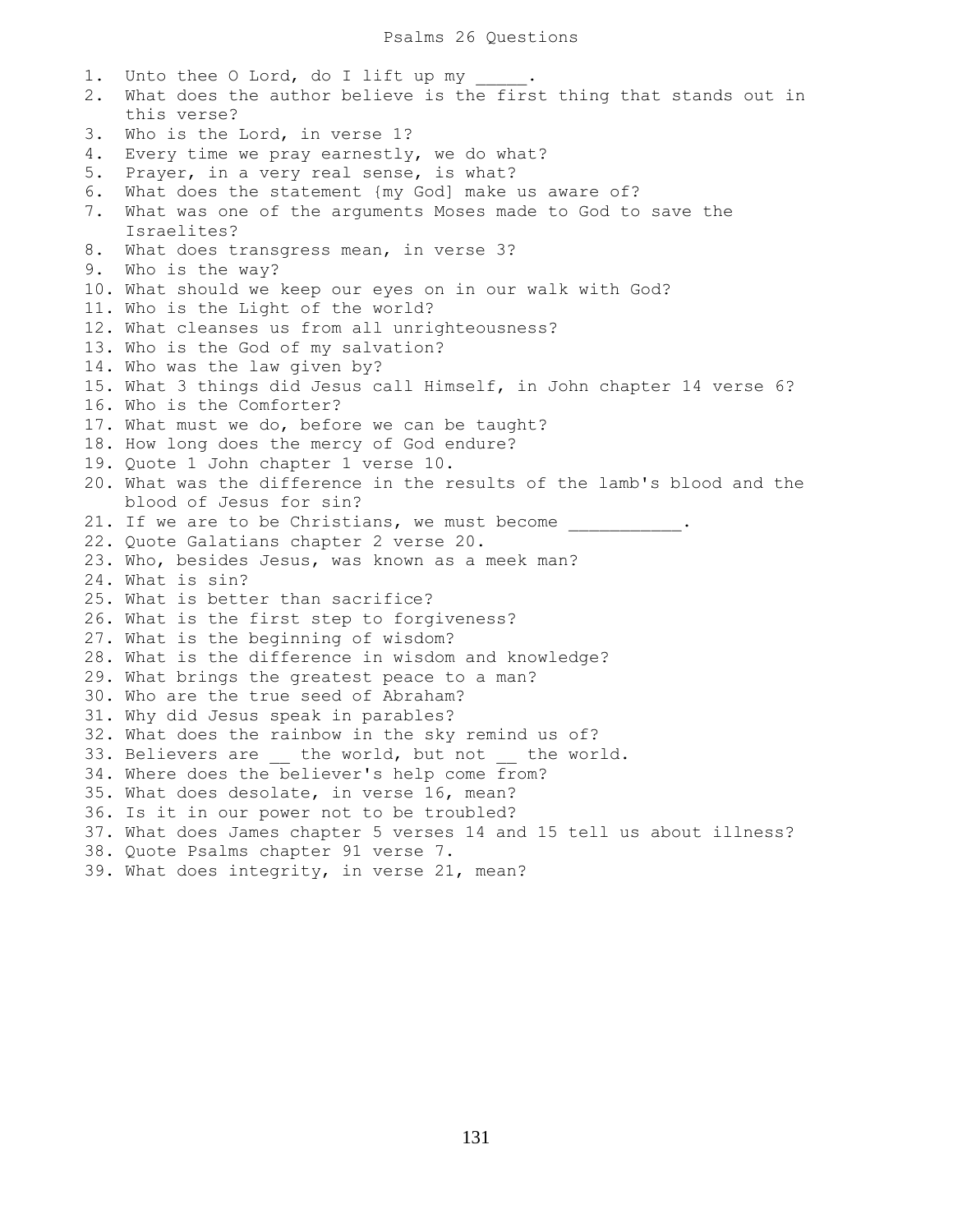#### PSALMS 27

We will begin this lesson by giving the Psalms in metre.

#### THE PSALMS OF DAVID IN METRE

# Chapter 26

|  | Verse 1 "Judge me, O Lord, for I have walked In my integrity;<br>I trusted also in the Lord, Slide therefore shall not I."                            |
|--|-------------------------------------------------------------------------------------------------------------------------------------------------------|
|  | Verse 2 "Examine me, and do me prove; Try heart and reins, O God;<br>For thy love is before my eyes, Thy truth's paths I have<br>trod."               |
|  | Verse 3 "With persons vain I have not sat, Nor with dissemblers gone;<br>Th' assembly of ill men I hate; To sit with such I shun."                    |
|  | Verse 4 "My hands in innocence, O Lord, I'll wash and purify;<br>So to thy holy altar go, And compass it will I."                                     |
|  | Verse 5 "That I, with voice of thankfulness, May publish and declare,<br>And tell of all thy mighty works, which great and wonderous<br>are."         |
|  | Verse 6 "The habitation of thy house, Lord, I have loved it well;<br>Yea, in that place I take delight, Where doth thy honor<br>$dwell.$ "            |
|  | Verse 7 "From sinners and from men of blood, My soul and life<br>relieve; Upon whose hands are stains of crime, Whose right<br>hands bribes receive." |
|  | Verse 8 "But as for me, I will walk on In my integrity:<br>Do thou redeem me, and, O Lord, Be merciful to me."                                        |
|  | Verse 9 "My foot upon an even place Now stands with steadfastness:<br>And where his saints assembled are, Jehovah I will bless."                      |

We will now get into the verse by verse study of the 26th Psalm. Psalms 26:1 "{ [A Psalm] of David.} Judge me, O LORD; for I have walked in mine integrity: I have trusted also in the LORD; [therefore] I shall not slide."

 The slide, here, is similar to what we would call backslide. Integrity could mean unblemished. I am so glad that Jesus is the Judge of the world. I believe this is what David is saying for himself and others here. We know we will be judged fairly, if Jesus is the Judge. Notice, also, that he put his trust in the Lord. When we put our trust in the Lord, it means that He has already paid the price in full for our sin. Our sin has been done away with, if we put our trust in Jesus. Notice, also, that David has walked in the salvation he received. We must walk in our salvation, as well. We must not go back to the old life style. When you back slide, it means you have gone back to your sinful way of life. We must all say with David, God I trust your judgment.

 Psalms 26:2 "Examine me, O LORD, and prove me; try my reins and my heart."

 God looks upon the heart of man, and not at the outward appearances. David is explaining, here, that he wants God to look into his heart and see that it is not evil. This prayer that David prayed in the verse above, is like us saying purge me Lord. My prayer, and your prayer, should be like this, that God would judge us now and burn out all of the evil left in us. Wash me, and I shall be whiter than snow.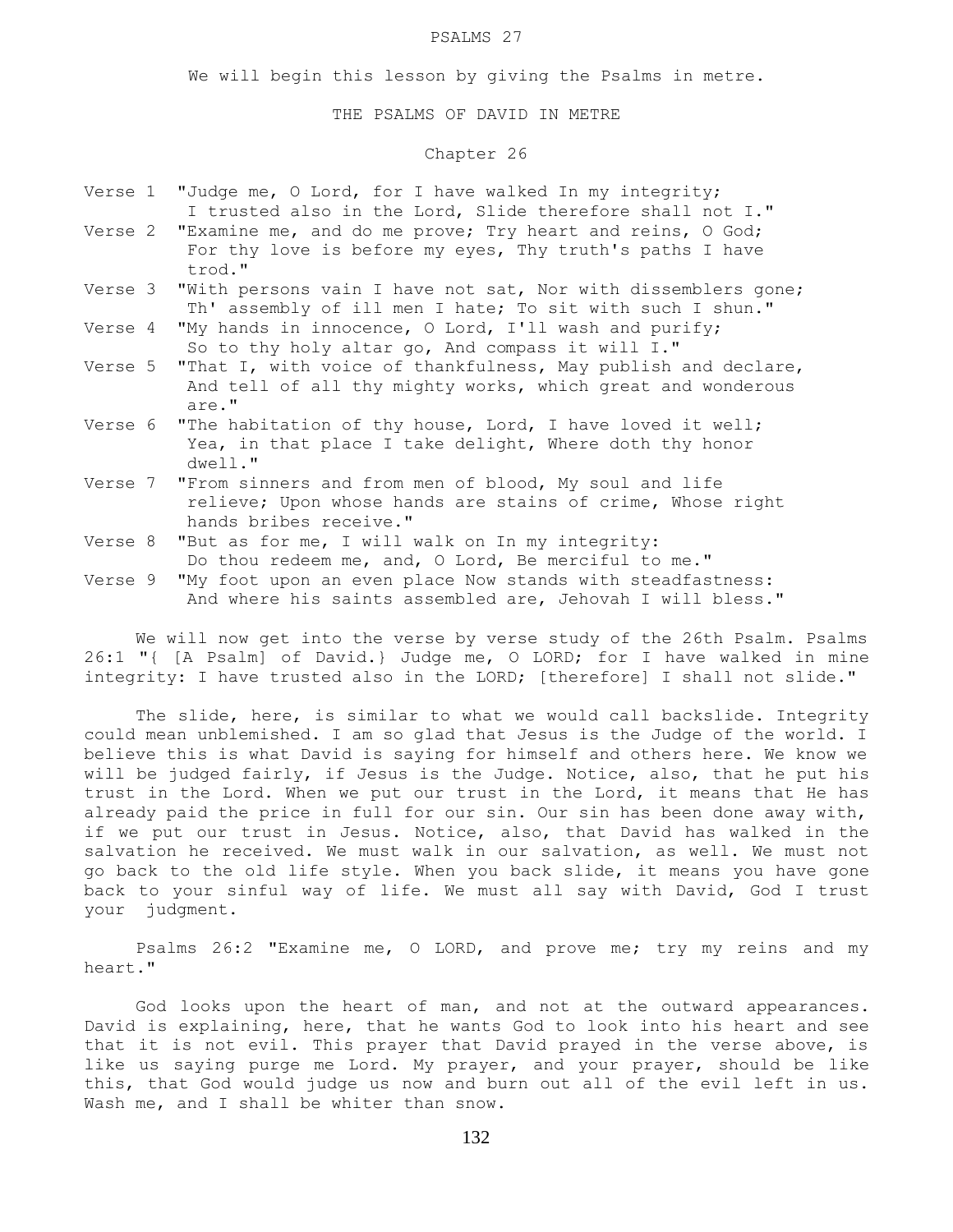Psalms 26:3 "For thy lovingkindness [is] before mine eyes: and I have walked in thy truth."

 The love of God {Agape} is so far above even the knowledge of mankind. Try to explain to me how God could love you and me enough to send His Son to be crucified that we might be saved. God's lovingkindness is everywhere I look. I see it in my children, grandchildren, and even in the fact that we have made it through this life without our family being broken up. Along with David, I can say, I could not live without the truth of God to guide me. Man {who does not know God and His truth} lives like no more than an animal. It is the morality that we live by through God that makes us better.

 Psalms 26:4 "I have not sat with vain persons, neither will I go in with dissemblers."

 Vain, in the verse above, means untruth or deceitful. Dissemblers means evil people. David is saying here that, he does not associate with evil, deceitful people. We, also, have been warned over and over not to fellowship with those of unbelief. II Corinthians 6:14 "Be ye not unequally yoked together with unbelievers: for what fellowship hath righteousness with unrighteousness? and what communion hath light with darkness?" This does not mean that you cannot go and witness to the lost. It does mean not to partake of their evil deeds to witness to them. Witness and go home. Don't stay and get involved in their sinful way of life.

 Psalms 26:5 "I have hated the congregation of evildoers; and will not sit with the wicked."

 David was very smart in the fact that he stayed away from evildoers. I have said before, many times someone goes along just for a ride and gets arrested with the person they are with by association. To sit with the wicked shows fellowship. If we do not hate evil, we are apt to get involved in it. We have to make a decision which side we are on. Are we godly people, or have we chosen to sit with the ungodly?

 Psalms 26:6 "I will wash mine hands in innocency: so will I compass thine altar, O LORD:"

 We know that Pilate washed his hands of the matter of crucifying Jesus. It was as if he was saying, this is innocent blood you are shedding. I wash my hands of the whole matter. In other words, I am innocent. This is what David is saying here. I am innocent of wrong doing. Compass means to revolve around. This, then, means that David walked near and around the altar. Notice, also, that David realizes the altar is God's. This washing of David's hands was very similar to Pilate. They were both saying to those around, I am innocent, I wash my hands of the matter.

 Psalms 26:7 That I may publish with the voice of thanksgiving, and tell of all thy wondrous works.

 We should be constantly giving the sacrifice of praise to God. Even the disciples were told of Jesus to go out and spread the good news of the gospel. We know that in the gospels, we are told that those who are ashamed of Jesus on this earth, Jesus will be ashamed of them in heaven. Those who give Him praise here, He wilt exalt before His Father and the angels. Revelation 3:5 "He that overcometh, the same shall be clothed in white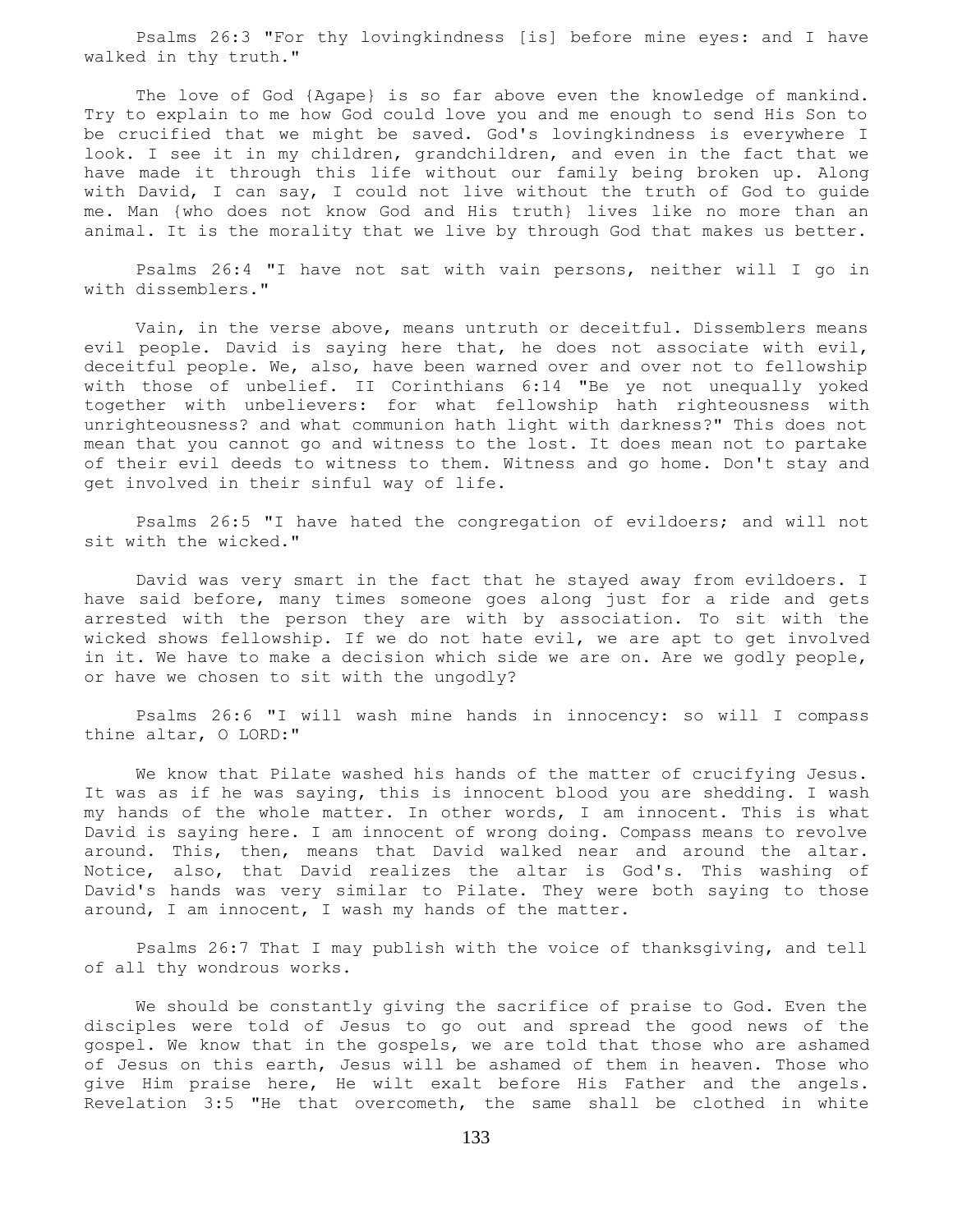raiment; and I will not blot out his name out of the book of life, but I will confess his name before my Father, and before his angels." To tell anything at all about God would be telling of His wondrous works. John 21:25 "And there are also many other things which Jesus did, the which, if they should be written every one, I suppose that even the world itself could not contain the books that should be written. Amen." We would be telling of His wondrous work from now to the end of time, if we told of all His wondrous works.

 Psalms 26:8 "LORD, I have loved the habitation of thy house, and the place where thine honour dwelleth."

 We are told how important it is to gather at the Lord's house. Jesus said, My house shall be called a house of prayer. It troubles me greatly in our society today how little respect we show God in His house. Of course, He dwells in us, but the church where you go to church is, also, His habitation. Do you love to go to church? Why do you go to church. If we go for any other reason than to fellowship with God in and through His Word, we are going for the wrong reason. We need to get back to where the house of God is a place of worship, not a place of entertainment. Everything in the church should be dedicated to holy work. We are standing on holy ground, when we go to church. We should go to church to commune with God.

 Psalms 26:9 "Gather not my soul with sinners, nor my life with bloody men:"

We know that in this world we live in the midst of sinners. We, also, know when harvest time for the reaping of the earth comes, the wheat and the chaff are gathered together. Then comes the separation. The wheat will be carried off into God's barn {heaven}, and the chaff shall be burned. David is saying, Let me be the wheat. I do not want to go the way of the sinner. David is saying, Whatever you do, don't put me with these evil men. Bloody men were repulsive to David, and they should be repulsive to us, as well.

 Psalms 26:10 "In whose hands [is] mischief, and their right hand is full of bribes."

 David goes into detail, here, about the evil that these sinners are doing. The right hand has to do with spiritual blessing. This really just means all kinds of evil dealings.

 Psalms 26:11 But as for me, I will walk in mine integrity: redeem me, and be merciful unto me.

 David is saying, As for me and my house, we will serve God. David knows his redemption lies in the mercy of God. Our redemption depends upon the mercy of God toward us. Our cry should be: Be merciful to me Lord, for I am a sinner. Redeem my soul from everlasting torment. I do not deserve it, but give me life everlasting in heaven with Jesus. Count my faith in Jesus Christ my Lord as righteousness for me.

 Psalms 26:12 "My foot standeth in an even place: in the congregations will I bless the LORD."

 I have planted my feet on the solid Rock, which cannot be moved. We are told not to neglect the assembling of ourselves together. We should sing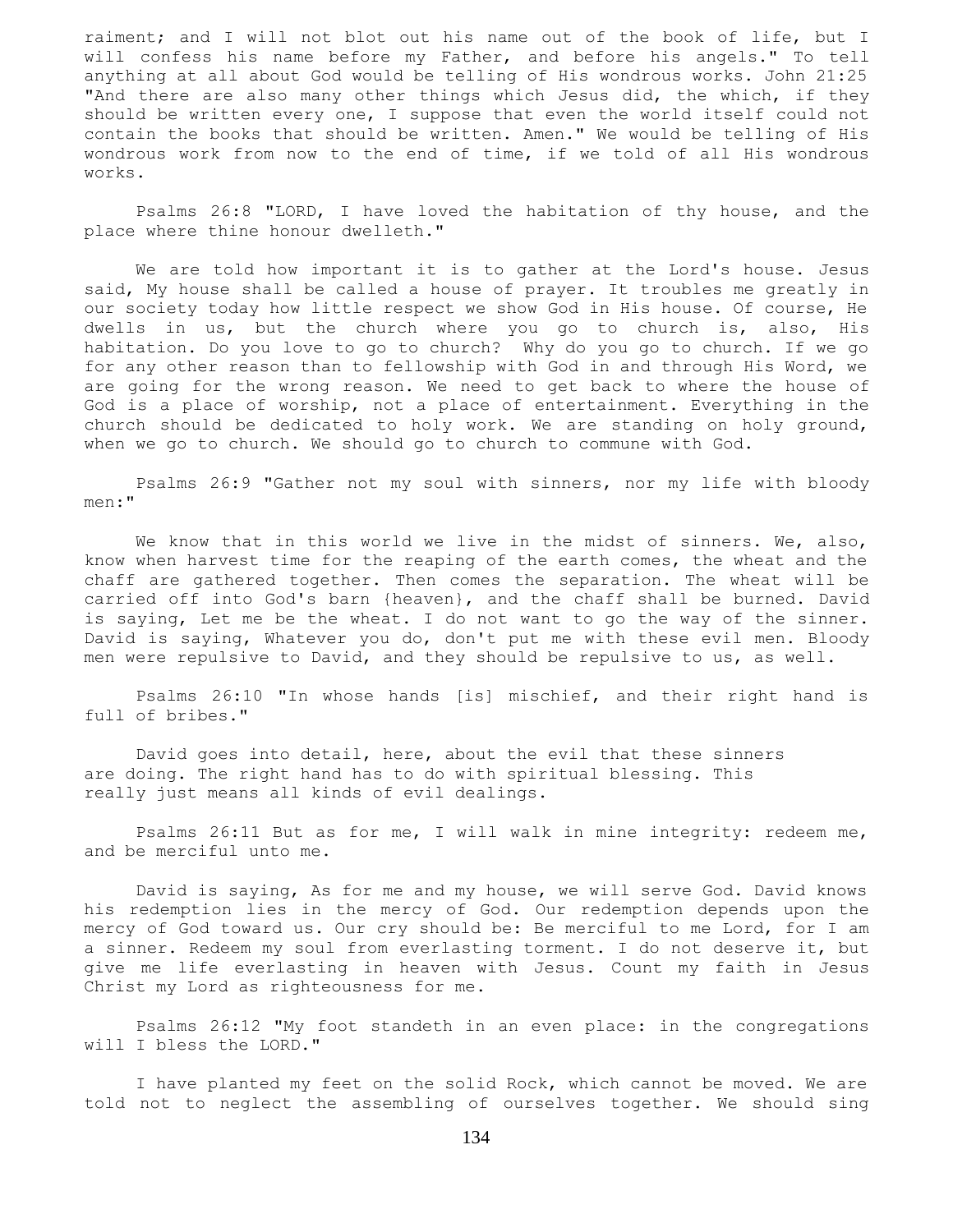praises to God. We should praise Him from our very inner being. We should shout praises of His wonderful works. Bless the Lord, O my soul and all that is within me, bless His Holy Name. We should stand like the oak tree that can not be moved. We should stand for God, and then having done all, we should stand.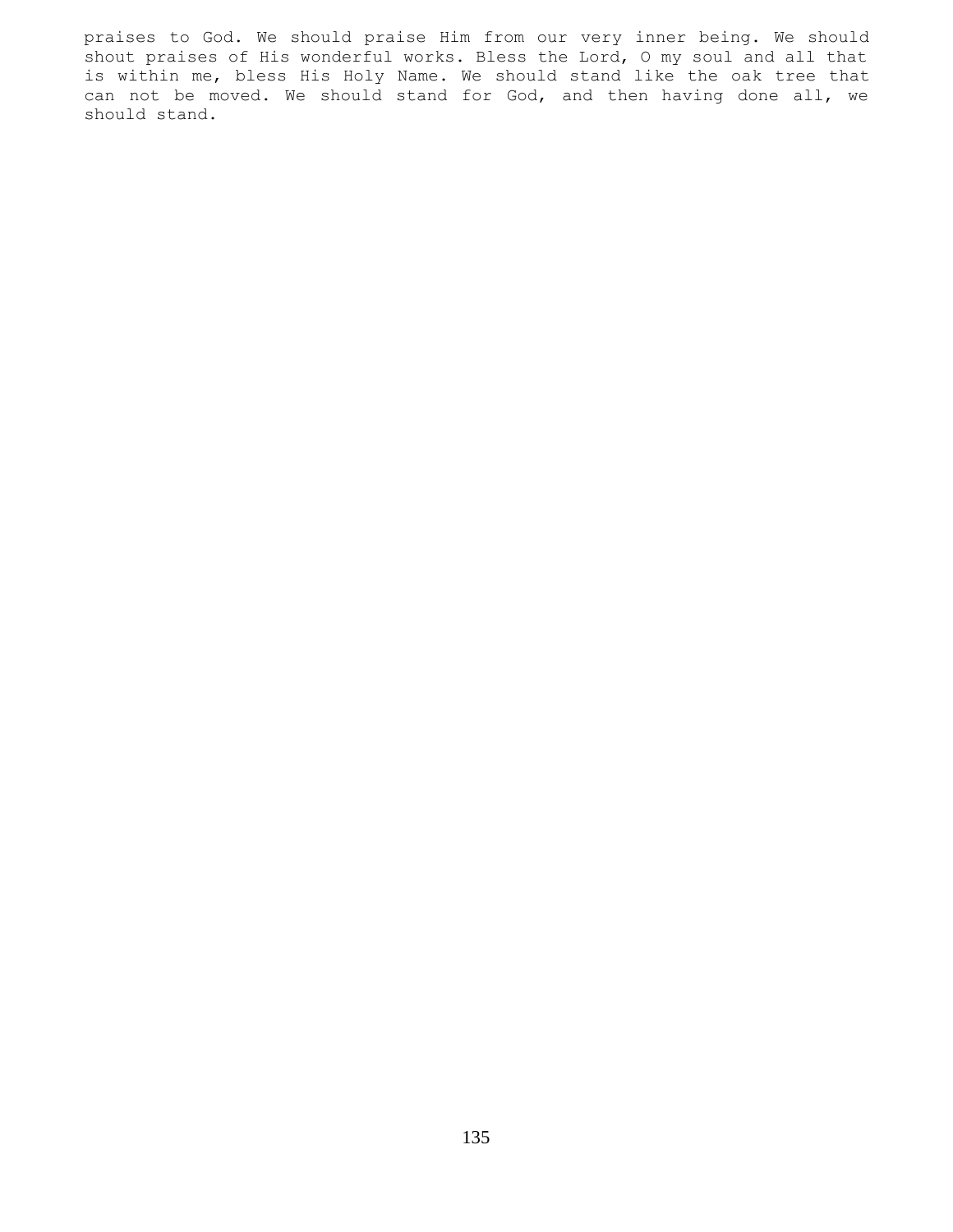### Psalms 27 Questions

1. What is slide, in verse 1, similar to in our day? 2. What is David saying when he asks God to judge him? 3. What does backsliding mean? 4. What does purge mean? 5. What does Agape mean? 6. I could not live without the of to guide me. 7. A man, who does not know God, lives like no more than an . 8. What does vain mean, in verse 4? 9. Who does dissemblers mean? 10. Who are Christians not to be unequally yoked with? 11. What does sit with the wicked show? 12. What is likely to happen to us, if we do not hate evil? 13. Who washed his hands to show his innocence in crucifying Jesus? 14. What does it mean when we say, I wash my hands of the whole matter? 15. What does compass mean? 16. What type sacrifice should we be constantly giving God? 17. Is it possible to have your name blotted out of the book of life? 18. How many miracles did Jesus do? 19. What is the habitation of God? 20. Do you love to go to church? 21. Why do you go to church? 22. The house of God should be a place of  $\qquad \qquad$  , not 23. At harvest time, what happens to the wheat and the chaff? 24. As for me and my house, we  $\frac{1}{\sqrt{2}}$ 25. What should we ask God to count as righteousness for us?

26. I have planted my feet on the solid .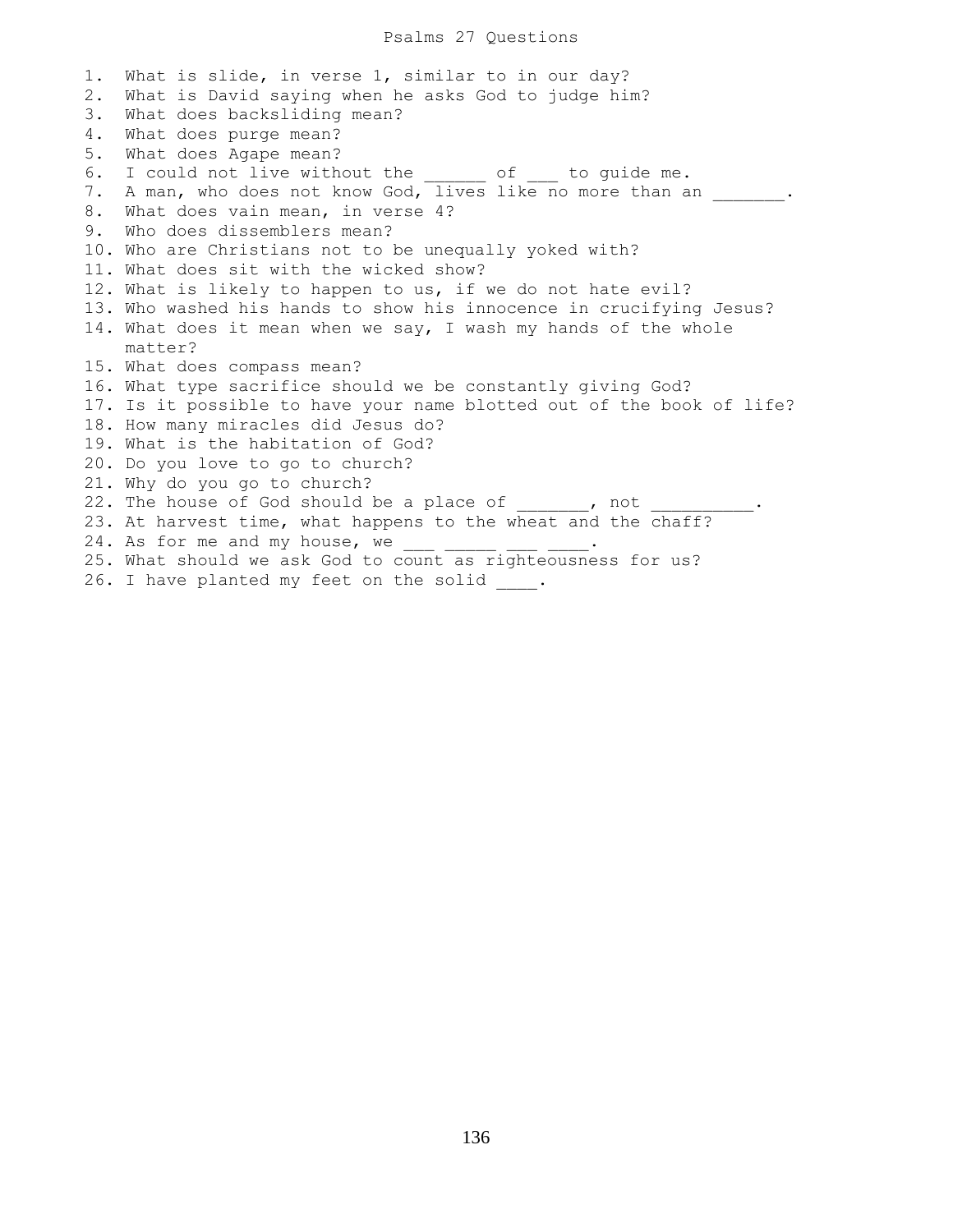#### PSALMS 28

We will begin this lesson by giving the 27th Psalm in metre.

THE PSALMS OF DAVID IN METRE

## Chapter 27

- Verse 1 "The Lord my Light and Saviour is, Who shall make me dismayed? My life's strength is the Lord, of whom then shall I be afraid?
- Verse 2 "For when my enemies and foes, Most wicked persons all, Against me rose to eat my flesh, They stumbled and did fall."<br>Verse 3 "Agains
- "Against me though a host encamp, my heart yet fearless is; Though war against me rise, I will be confident in this."
- Verse 4 "One thing I of the Lords desired, And will seek to obtain That all days of my life I may within God's house remain."
- Verse 5 "That I the beauty of the Lord Behold and may admire, And that I in his holy place May rev'rently inquire."
- Verse 6 "For he in his pavilion shall Me hide in evil days; In secret of his tent me hide, And on a rock me raise."
- Verse 7 "And even at this present time, My head shall lifted be Above all those that are my foes, And round encompass me."
- Verse 8 "I therefore to his holy house Will joyful off'rings bring; Jehovah I will praise, Yea I To him will praises sing."
- Verse 9 "O Lord, give ear when with my voice I cry aloud to thee; Upon me also mercy have, And do thou answer me."
- Verse 10 "When thou didst say, Seek ye my face, My heart did thus reply; Thy Face, O Lord, above all things Forever seek will I."
- Verse 11 "Far from me hide not thou thy face; Put not away from thee Thy servant in thy wrath; thou hast a helper been to me."
- Verse 12 "O God my Saviour, leave me not, And never me forsake; Thou parents both should me desert, Jehovah will me take."
- Verse 13 "O Lord, instruct me in thy way, Do thou my leader be, Make plain my path, because of those That hatred bear to me."
- Verse 14 "Nor give me to my foes' desire, For witnesses that lie Against me risen are, And such as breathe out cruelty."
- Verse 15 "I should have perished had I not Believed that I would see Jehovah's goodness in the land Of them that living be."
- Verse 16 "Wait on the Lord, and be thou strong And he shall strength afford; Thy heart with strength he will confirm, O wait upon the Lord."

 We will now begin this verse by verse study of Psalms chapter 27. Psalms 27:1 "{ [A Psalm] of David.} The LORD [is] my light and my salvation; whom shall I fear? the LORD [is] the strength of my life; of whom shall I be afraid?"

 We have spoken so many times about the Light. Jesus Christ is the Light of the world. When we truly receive the Lord Jesus in His fullness, we are overwhelmed in our inner being with this great Light. Let us look, just one more time, at exactly what happens when we are truly saved. Galatians 2:20 "I am crucified with Christ: nevertheless I live; yet not I, but Christ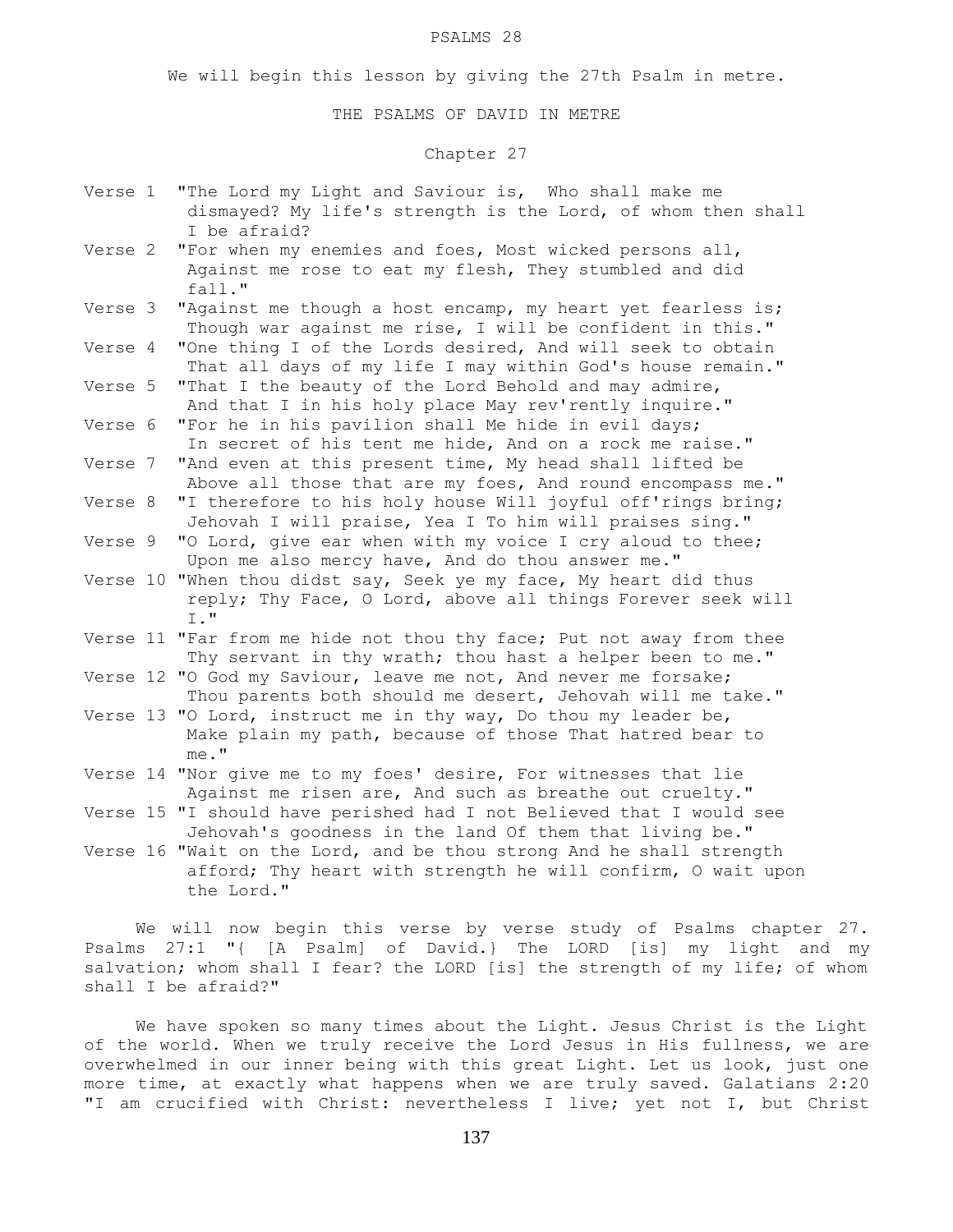liveth in me: and the life which I now live in the flesh I live by the faith of the Son of God, who loved me, and gave himself for me." Christ liveth in me. if Christ lives in me, then I am full of His Light, because He is the Light of the world. Light does away with darkness. To have Christ {the Light} in me, means His Light has dissipated {done away with} all darkness within me. Many people who profess Christianity say, they are possessed of a demon within them. This is an impossibility. Light destroys darkness. You can not be full of Light and full of darkness at the same time. He is our salvation, also. Acts 4:12 "Neither is there salvation in any other: for there is none other name under heaven given among men, whereby we must be saved." Jesus means Saviour. He is our salvation. Fear is lack of faith. All throughout the Bible, we are taught not to fear except to fear, or reverence God. In the 11th chapter of Hebrews, you will find a very long list of those who did not fear, but had faith in God. Faith pleases God. The following verse that Jesus spoke sums this verse up completely. Acts 26:18 "To open their eyes, [and] to turn [them] from darkness to light, and [from] the power of Satan unto God, that they may receive forgiveness of sins, and inheritance among them which are sanctified by faith that is in me."

 Psalms 27:2 "When the wicked, [even] mine enemies and my foes, came upon me to eat up my flesh, they stumbled and fell."

 David had so many enemies who were trying to destroy him from every side. The worst were some of his own household who turned against him and wanted to utterly destroy him. Can you relate to this problem that David had? I surely can relate to this. His enemies and our enemies trying to destroy us will stumble and fall, because God will fight our battle for us.

 Psalms 27:3 "Though an host should encamp against me, my heart shall not fear: though war should rise against me, in this [will] I [be] confident."

We have already related in these lessons about Gideon's army, and how God took just a handful of His people, and destroyed a mighty host of the enemy. David, remembering this, could take courage and know that no harm will come to him. War may come even to us, but we should feel no alarm. God is our protector. Psalms 91:7 "A thousand shall fall at thy side, and ten thousand at thy right hand; [but] it shall not come nigh thee." If we are covered in the blood of Jesus, the enemy will flee. It was the shed blood of Jesus our Christ that defeated Satan.

 Psalms 27:4 "One [thing] have I desired of the LORD, that will I seek after; that I may dwell in the house of the LORD all the days of my life, to behold the beauty of the LORD, and to inquire in his temple."

 This desire that David speaks here, is the desire of all believers. The most beautiful answer to David's prayer and our prayer for the same thing is found in the following Scriptures. John 14:1 "Let not your heart be troubled: ye believe in God, believe also in me." John 14:2 "In my Father's house are many mansions: if [it were] not [so], I would have told you. I go to prepare a place for you." John 14:3 "And if I go and prepare a place for you, I will come again, and receive you unto myself; that where I am, [there] ye may be also." The tabernacle in the wilderness was patterned after the great temple in the heavens. Everyone who ever lived has desired to live forever. The Christian desires to live in heaven forever. Wherever Jesus is will be heaven to me. We are told that the believers in Christ will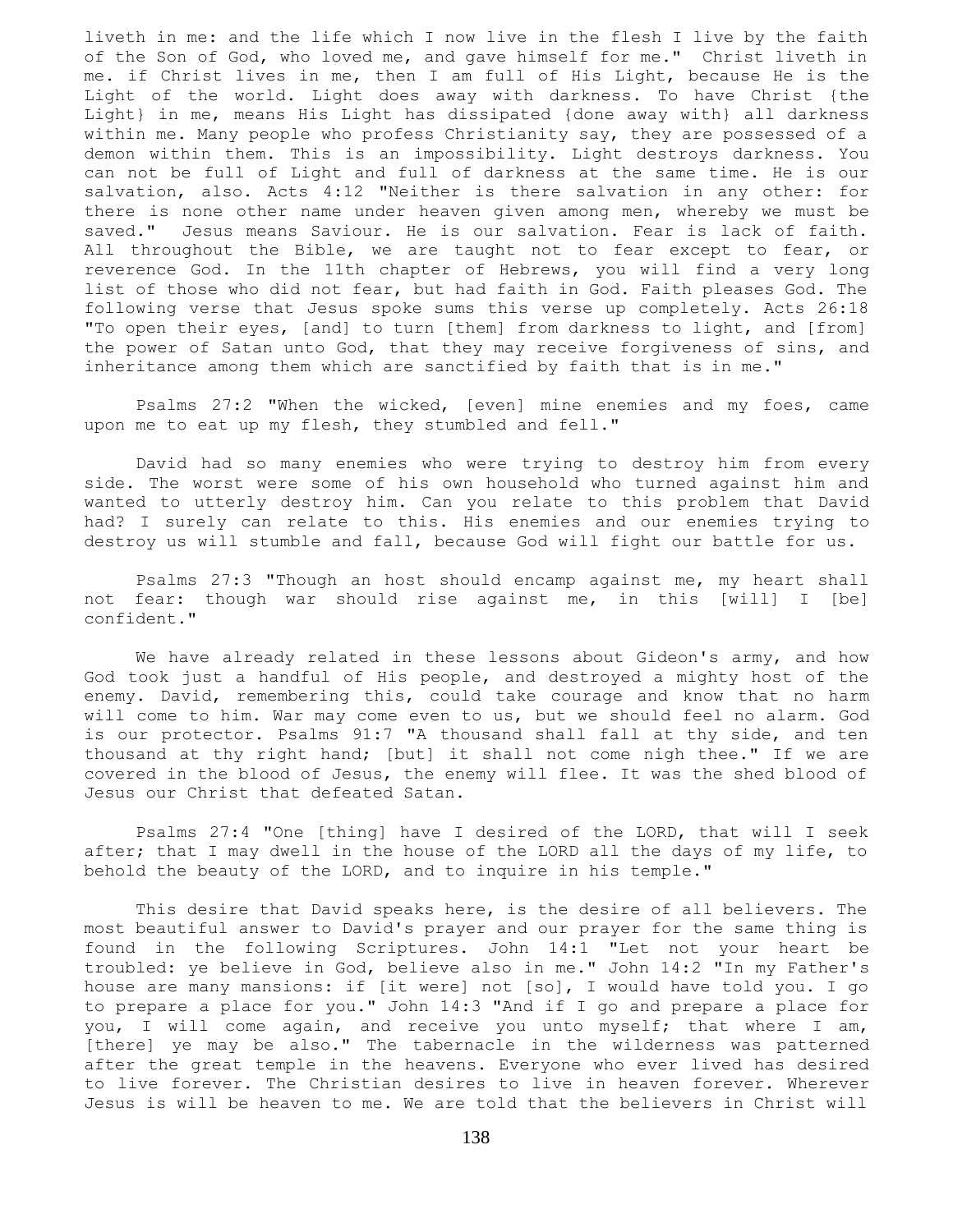be gathered around His beautiful throne in heaven. Revelation 7:9 "After this I beheld, and, lo, a great multitude, which no man could number, of all nations, and kindreds, and people, and tongues, stood before the throne, and before the Lamb, clothed with white robes, and palms in their hands;" Revelation 7:13 "And one of the elders answered, saying unto me, What are these which are arrayed in white robes? And whence came they?" Revelation 7:14 "And I said unto him, Sir, thou knowest. And he said to me, These are they which came out of great tribulation, and have washed their robes, and made them white in the blood of the Lamb."

 Psalms 27:5 "For in the time of trouble he shall hide me in his pavilion: in the secret of his tabernacle shall he hide me; he shall set me up upon a rock."

 Christians would say, build a hedge around me Lord that my enemies can not get to me. David's security, as our security, is in the Lord. Jesus Christ is the Rock of foundation that we should build upon. If I am on the Rock, the storms may come, but I will not be moved.

 Psalms 27:6 "And now shall mine head be lifted up above mine enemies round about me: therefore will I offer in his tabernacle sacrifices of joy; I will sing, yea, I will sing praises unto the LORD."

 This song is a song of victory. David has made up his mind, even before the battle starts, that he will be victorious. This celebrating was not for himself, but was actually songs and praises to God. Notice, David reminds God that he will go to the place of worship and sing praises to God. When victory comes, many times we forget who won the victory, and we forget to praise God for it.

 Psalms 27:7 "Hear, O LORD, [when] I cry with my voice: have mercy also upon me, and answer me."

 David feels that his deeds will not get answers from God. Our good deeds will not get us audience with God either. It is the mercy of God that He even listens to our prayers and then answers them. Look with me at just one related Scripture that truly explains this. Titus 3:5 "Not by works of righteousness which we have done, but according to his mercy he saved us, by the washing of regeneration, and renewing of the Holy Ghost;" God does hear every prayer. He has mercy and helps us when we cry out to Him.

 Psalms 27:8 "[When thou saidst], Seek ye my face; my heart said unto thee, Thy face, LORD, will I seek."

 Jesus is coming back for those who are looking for Him. Seek Him and you shall find Him. David was instructed to seek the face of God. We, too, must seek the face {will} of God in our life. Colossians 3:1 "If ye then be risen with Christ, seek those things which are above, where Christ sitteth on the right hand of God."

 Psalms 27:9 "Hide not thy face [far] from me; put not thy servant away in anger: thou hast been my help; leave me not, neither forsake me, O God of my salvation."

 Have you ever prayed and felt that God was hiding from you and did not hear your prayer? This is what David is praying against here. The God of the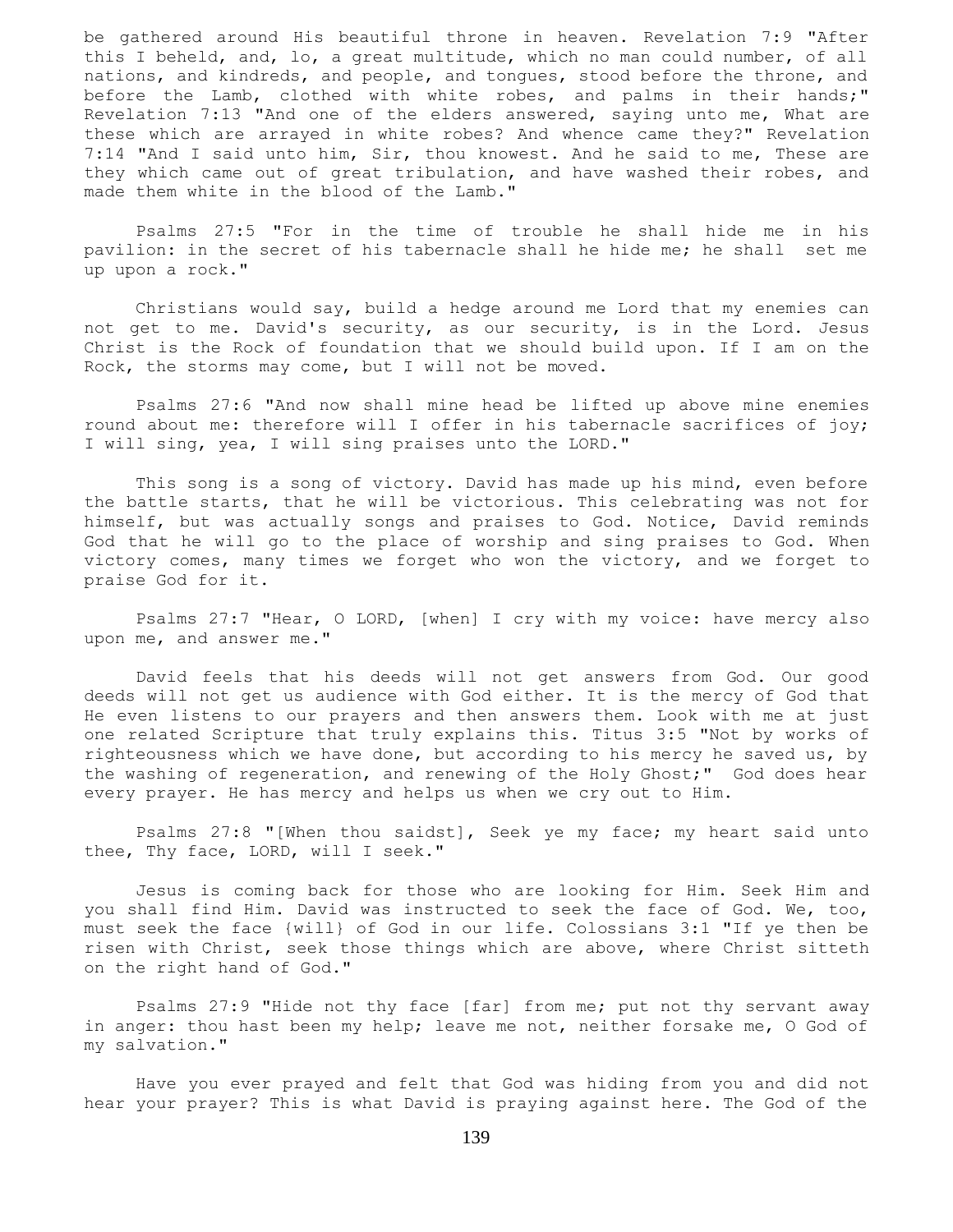Christian's salvation is Jesus Christ. The promise of God to man is, I will never leave you, nor forsake you.

 Psalms 27:10 "When my father and my mother forsake me, then the LORD will take me up."

 Never in history has there been a time where parents have forsaken their children, as there is now. Poor little babies are found abandoned in all sorts of places. 2nd Timothy describes just such an era as we are living in. One of the statements it makes about this generation is that, they are lacking in natural affection. The wonderful promise that we have from God tells us that, He will never leave us. Children, you may feel alone and unloved, but God loves you and is always there when you need Him.

 Psalms 27:11 "Teach me thy way, O LORD, and lead me in a plain path, because of mine enemies."

 The way to everlasting life is not a broad and easy way. It is a narrow, straight path. Look at the next Scripture which verifies that. Matthew 7:14 "Because strait [is] the gate, and narrow [is] the way, which leadeth unto life, and few there be that find it." This Scripture was spoken by Jesus. Notice, in the verse above which path we should be seeking. Thy path means not the way we want to go, but the way God would have us go. David has enemies on every side, who would like to destroy him. Christians have enemies, who would like to destroy them, also. It was the church people of Jesus' day who tried the hardest to destroy Him. Brothers and sisters in Christ from different denominations are sometimes each other's worst enemies. Why can't we realize we will all have to live together in heaven? We might as well try to learn to get along here on the earth.

 Psalms 27:12 "Deliver me not over unto the will of mine enemies: for false witnesses are risen up against me, and such as breathe out cruelty."

 Jesus was condemned by false witnesses. They really had nothing to accuse Him of worthy of any punishment, let alone death. The will of David's enemies was to destroy him. The will of our enemies is to get rid of us. The will of Jesus' enemies was to crucify Him. The greatest cruelty was the crucifixion of Jesus without a cause. I believe the statement {breathe out} means their spirit wanted Him destroyed. The breath of man has to do with his spirit.

 Psalms 27:13 "[I had fainted], unless I had believed to see the goodness of the LORD in the land of the living."

 The faint, in the verse above, really means lost hope. His hope was in the goodness of the Lord. We Christians are not like the world, who have no hope. We have hope of the resurrection. The land of the living is the land of eternal life. We, too, would be ready to give up, if this life was all there was, but we, too, have tasted of the goodness of God and have hopes of everlasting life in the land of the living.

 Psalms 27:14 "Wait on the LORD: be of good courage, and he shall strengthen thine heart: wait, I say, on the LORD."

 Notice, in the next verse, what the world says to those of us who are looking for the coming of Christ. II Peter 3:4 "And saying, Where is the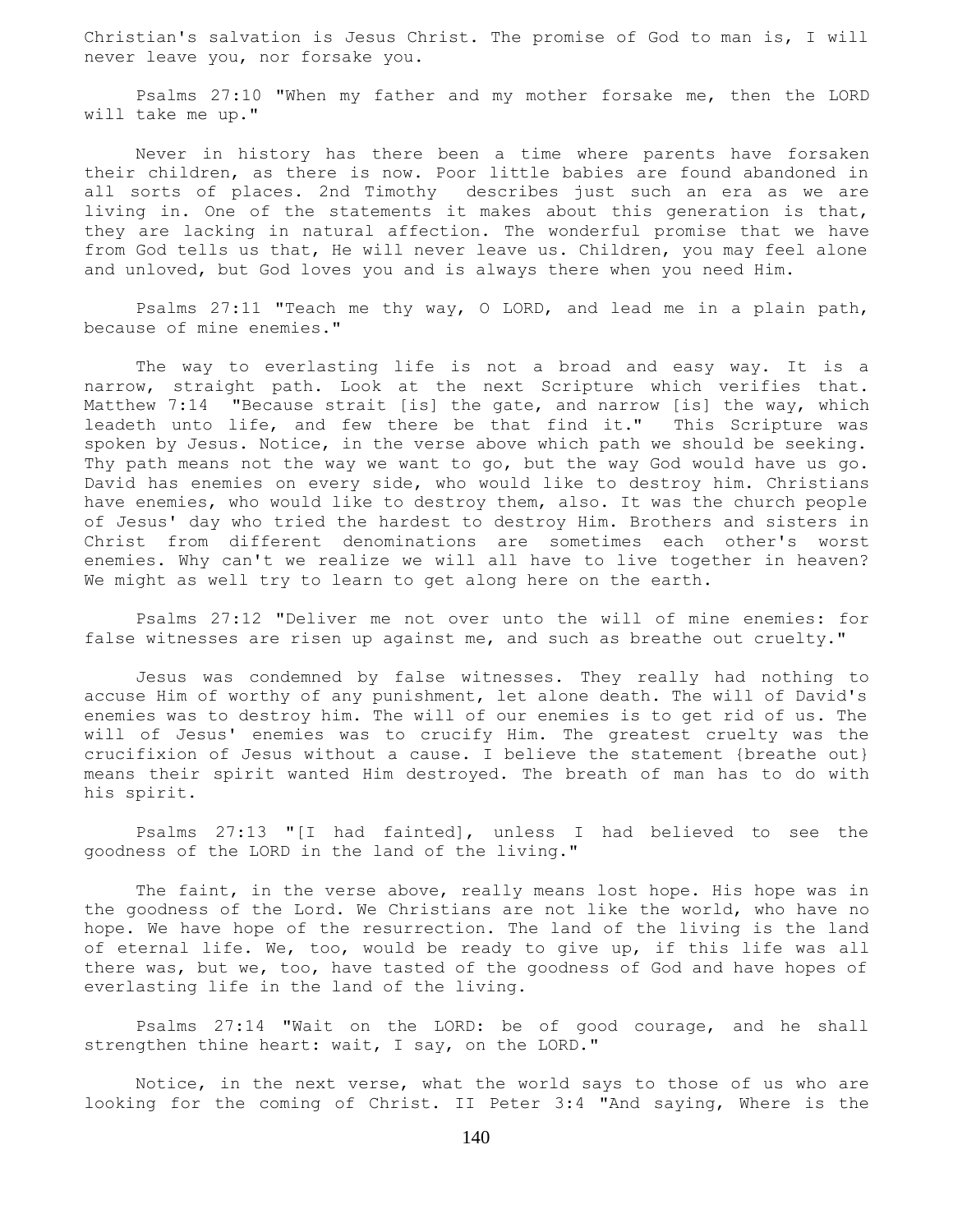promise of his coming? for since the fathers fell asleep, all things continue as [they were] from the beginning of the creation." God cannot and will not lie. He said He was Coming again, and I believe He is. The following Scripture describes what Christian's should be doing. Titus 2:13 "Looking for that blessed hope, and the glorious appearing of the great God and our Saviour Jesus Christ;" The world around us may look as if it is falling apart, but we should look up and rejoice, for our redemption draweth nigh. Luke 21:28 "And when these things begin to come to pass, then look up, and lift up your heads; for your redemption draweth nigh."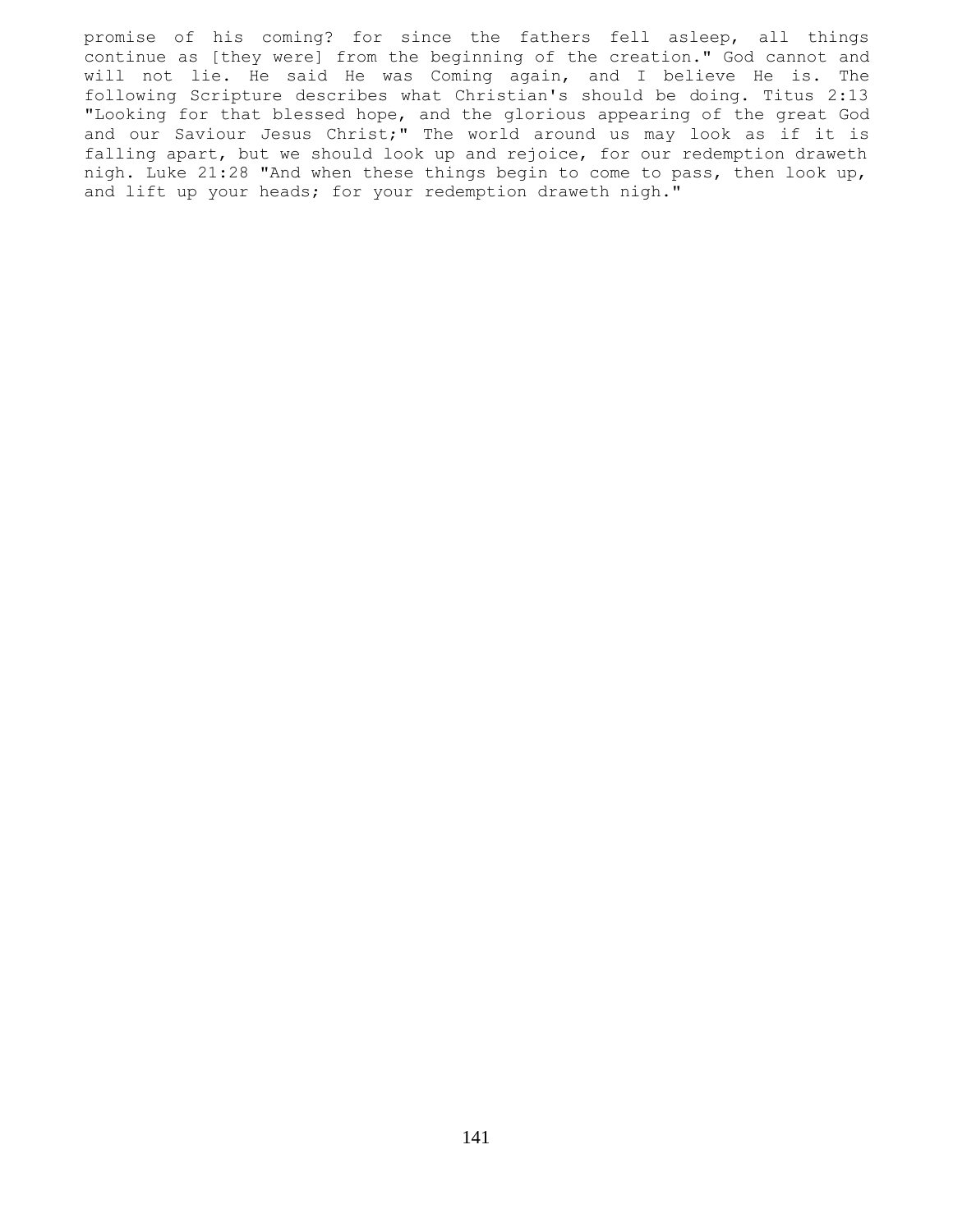1. The Lord is my and my 2. The Lord is the strength of my life; of whom shall I be  $\qquad$  ? 3. When we truly receive the Lord Jesus Christ in His fullness, what happens to us? 4. Quote Galations chapter 2 verse 20. 5. What does away with darkness? 6. What does disappated mean? 7. Quote Acts chapter 4 verse 12. 8. What is fear? 9. What is the only thing permissable to fear? 10. How could you sum up verse 1 of this lesson? 11. Why will our enemies, who try to destroy us, stumble and fall? 12. Quote Psalms chapter 91 verse 7. 13. What specifically defeated Satan? 14. In verse 4 of this lesson, what was the one thing he sought after? 15. What promise did Jesus make to all the believers in chapter 14 of John verses i, 2, and 3? 16. Who is the Rock of our salvation? 17. The celebrating, David was doing in verse 6, was actually what? 18. It is the  $\qquad$  of God that He listens and answers our prayers. 19. Quote Titus chapter 3 verse 5. 20. Who is Jesus coming back for? 21. Where is Christ sitting now? 22. Who is the God of the Christian's salvation? 23. What does the statement {lacking in natural affection} mean? 24. When your mother and father abandon you, who can you depend on? 25. The way to everlasting life is a \_\_\_\_\_\_\_\_ path. 26. Jesus was condemned by \_\_\_\_\_ \_\_\_\_\_\_\_\_\_\_. 27. What was the will of Jesus' enemies? 28. What is {faint} in verse 13 really speaking of? 29. What is the Christian's hope? 30. What is the land of the living? 31. What does the world say to those who are expecting the return of the Lord? 32. What should Christians be doing, while they are waiting for the

return of the Lord?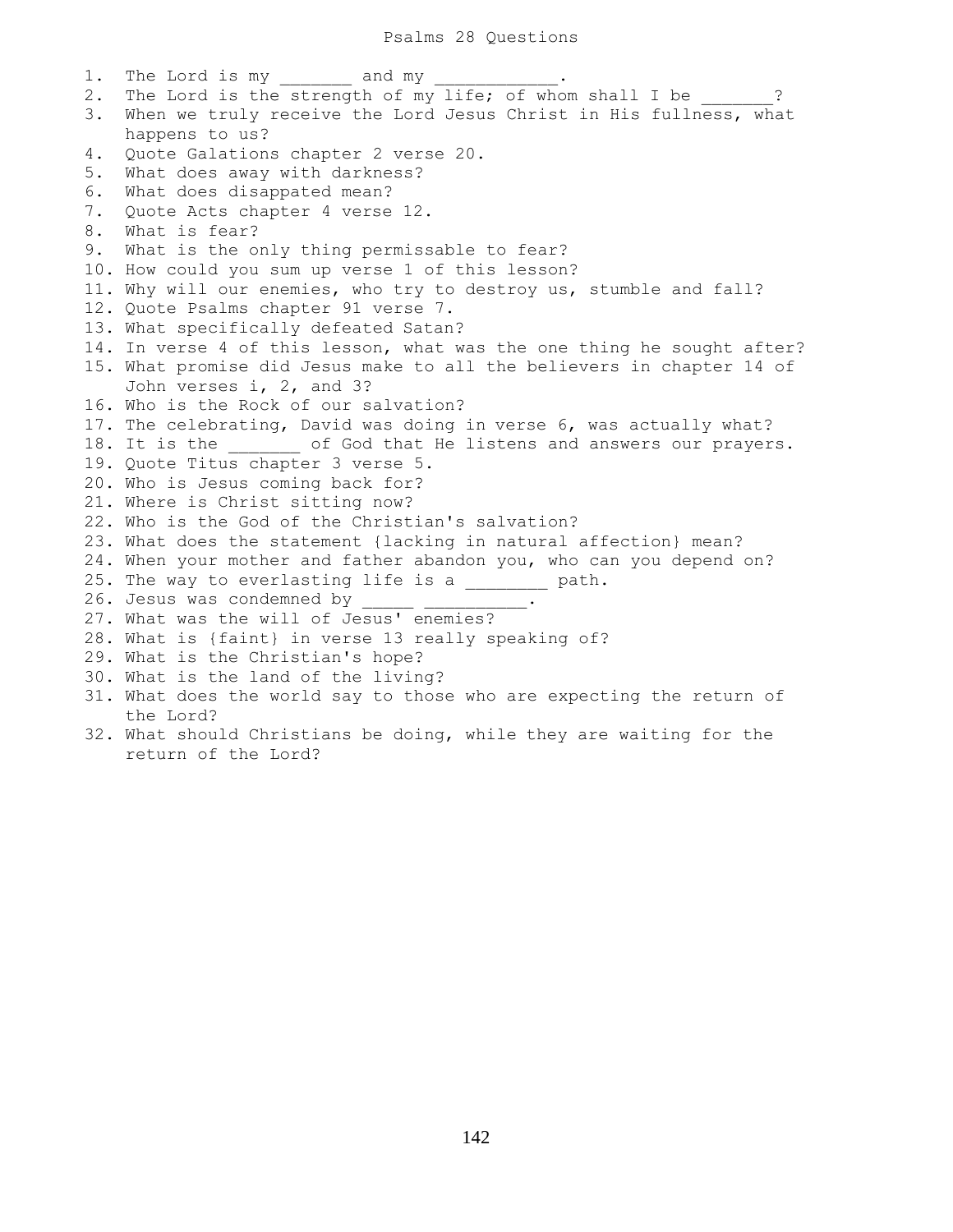#### PSALMS 29

We will begin by giving the 28th Psalm in metre.

THE PSALMS OF DAVID IN METRE

# Chapter 28

- Verse 1 "O Lord, to thee I cry, Thou art my rock and trust; O be not silent, lest I die And slumber in the dust."
- Verse 2 "O hear my earnest cry, Thy favor I entreat; Hear while I lift imploring hands Before thy mercy seat."
- Verse 3 "O draw me not away With men who live in sin; Who to their neighbors speak of peace While malice works within."
- Verse 4 "Repay them for their deeds And vile attempts, O Lord; And for the doings of their hands Return a just reward."
- Verse 5 "Because they disregard The works the Lord hath done, By him they shall not be upbuilt, But utterly o'erthrown."
- Verse 6 "Now blessed be the Lord, He heard me when I cried; Jehovah is my strength and shield, On him my heart relied."
- Verse 7 "I help from him obtained, And therefore give Him praise; And while my heart exhults with joy, My song to him I raise."
- Verse 8 "God is his people's strength, And His Messiah's power; Save, bless, and feed thy heritage, Exhalt them evermore."

 We will now begin the verse by verse study of the 28th Psalm. Psalms 28:1 "{ [A Psalm] of David.} Unto thee will I cry, O LORD my rock; be not silent to me: lest, [if] thou be silent to me, I become like them that go down into the pit."

 David is speaking to his Lord Jehovah. We know Him as Jesus Christ our Saviour and Lord. He is the Rock that we build upon. I have said, so many times before that, prayer is a 2 way conversation. Many times, we are not silent so that God can speak to us. This is not the case with David here. He says, God speak to me. David is saying, if you don't hear my prayer and answer me, I will be like those who are lost. I might even wind up in hell. The voice of God is a very frightening thing to hear, but is much better than thinking that He will not speak to me at all. I must hear from God to know if I am pleasing Him. The best place to hear the voice of God, is alone with Him some where. God speaks to us in many ways. Sometimes He speaks to us in the Bible {His Word}. Other times God speaks to us in visions and dreams. Then there are those special times when you hear the voice of God in your ear. There is a knowing beyond a shadow of doubt, when it is God speaking.

 Psalms 28:2 "Hear the voice of my supplications, when I cry unto thee, when I lift up my hands toward thy holy oracle."

 Supplications, in the verse above, means earnest prayer. Oracle, in the verse above, means shrine or innermost part of the sanctuary. We see this is a serious prayer. David means business with God. David is not only praying in earnest, but has lifted his hands in praise as a sacrifice of praise to God. The oracle would have been where God dwelt in the sanctuary. We, too,

143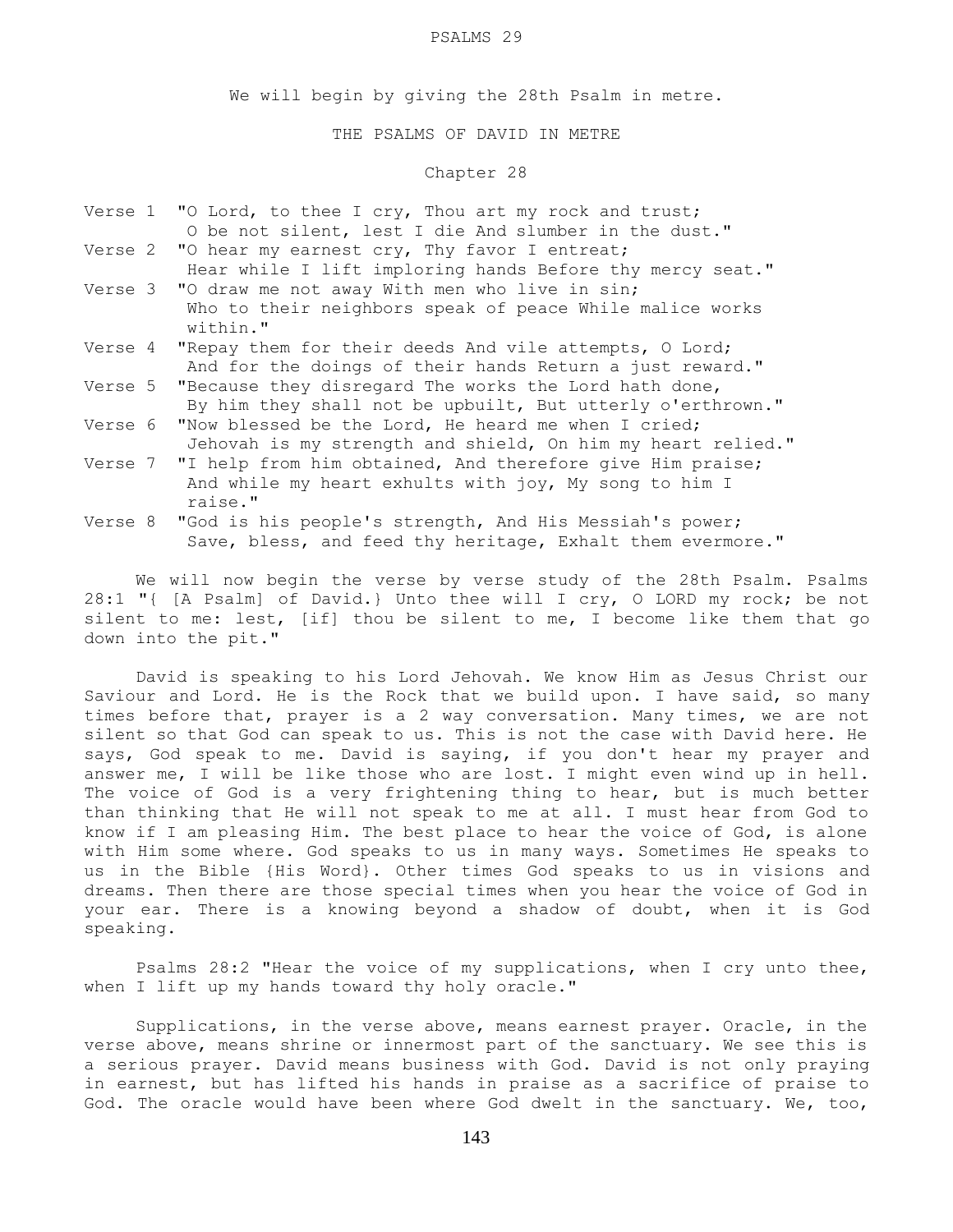should lift our hands in praise when we earnestly pray to God. This prayer of David's is similar to the earnest prayer of a righteous man. James 5:16 "Confess [your] faults one to another, and pray one for another, that ye may be healed. The effectual fervent prayer of a righteous man availeth much."

 Psalms 28:3 "Draw me not away with the wicked, and with the workers of iniquity, which speak peace to their neighbours, but mischief [is] in their hearts."

 This is speaking of someone who is two-faced. The heart of man is what he really is. If his heart is wicked, he is wicked. All the great speeches and false pretenses may work with men, but God knows these fakers. The following verse tells us about the workers of iniquity. Jesus is speaking here. Luke 13:27 "But he shall say, I tell you, I know you not whence ye are; depart from me, all ye workers of iniquity." The wicked having flattering tongues which try to draw the believer into their sin with them. The next Scripture tells us of a few sinners we are not to be with. I Corinthians 5:11 "But now I have written unto you not to keep company, if any man that is called a brother be a fornicator, or covetous, or an idolater, or a railer, or a drunkard, or an extortioner; with such an one no not to eat."

 Psalms 28:4 "Give them according to their deeds, and according to the wickedness of their endeavours: give them after the work of their hands; render to them their desert."

 Sometimes when we see terrible crimes against society and against God, we feel a righteous anger. We are jealous for God. It truly hurts my heart, when I hear someone cursing and using the name of the Lord. I Believe this, perhaps, is what David is saying here. It is not that he hates the people. He hates their evil deeds. He is saying, the punishment you have in store for these sins is just.

 Psalms 28:5 "Because they regard not the works of the LORD, nor the operation of his hands, he shall destroy them, and not build them up."

 This is like prophecy. David is looking ahead to the time when God shall judge and punish them for their evil deeds. The amazing thing, to me, is how anyone can look at God's creation around him and say, there is no God. Those who totally reject the Lord, in the face of all the evidence around them, shall be utterly destroyed in the lake of fire.

 Psalms 28:6 "Blessed [be] the LORD, because he hath heard the voice of my supplications."

 We see now David praising the Lord, because He has heard and answered David's prayer. Praise and answered prayer go hand in hand.

 Psalms 28:7 "The LORD [is] my strength and my shield; my heart trusted in him, and I am helped: therefore my heart greatly rejoiceth; and with my song will I praise him."

 I would like to give another Scripture from Psalms that shows what our reaction should be to answered prayer. Psalms 103:1 "{ [A Psalm] of David.} Bless the LORD, O my soul: and all that is within me, [bless] his holy name." I have no strength, except the strength of Christ within me.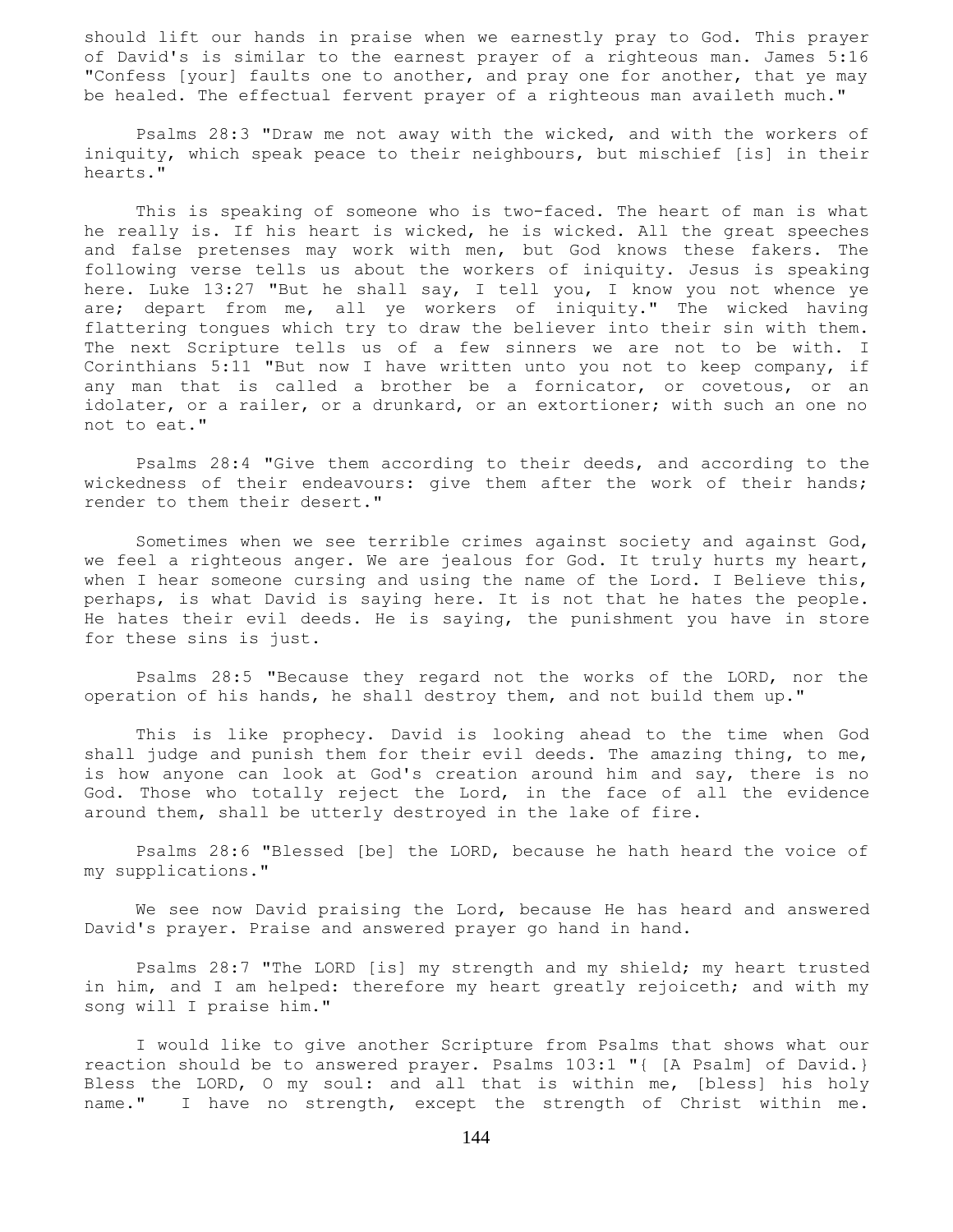Ephesians 6:16 "Above all, taking the shield of faith, wherewith ye shall be able to quench all the fiery darts of the wicked." We could take a lesson from David. He went against Goliath with nothing but the Lord to cover him. The shield of Saul was too heavy to wear, but David came with the shield of faith in His God to protect him. There is no better way to praise God than with beautiful songs of praise.

 Psalms 28:8 "The LORD [is] their strength, and he [is] the saving strength of his anointed."

 David is bringing this prophetically to our day. The Lord is our strength. We all know that Jesus was the anointed of God, but we can see in the next Scriptures that the believers in Christ are His anointed. II Corinthians 1:21 "Now he which stablisheth us with you in Christ, and hath anointed us, [is] God;" Hebrews 1:9 "Thou hast loved righteousness, and hated iniquity; therefore God, [even] thy God, hath anointed thee with the oil of gladness above thy fellows."

 Psalms 28:9 "Save thy people, and bless thine inheritance: feed them also, and lift them up for ever."

 Colossians 3:24 "Knowing that of the Lord ye shall receive the reward of the inheritance: for ye serve the Lord Christ." This leaves no doubt that, the inheritance is for those who serve the Lord Jesus Christ. In other words, Christians are to receive the inheritance through Jesus. We are His inheritance. The Father has given us to Him. Revelation 2:7 "He that hath an ear, let him hear what the Spirit saith unto the churches; To him that overcometh will I give to eat of the tree of life, which is in the midst of the paradise of God." These words were spoken by Jesus who lifts us up, saves us, feeds us and gives us eternal life in Him.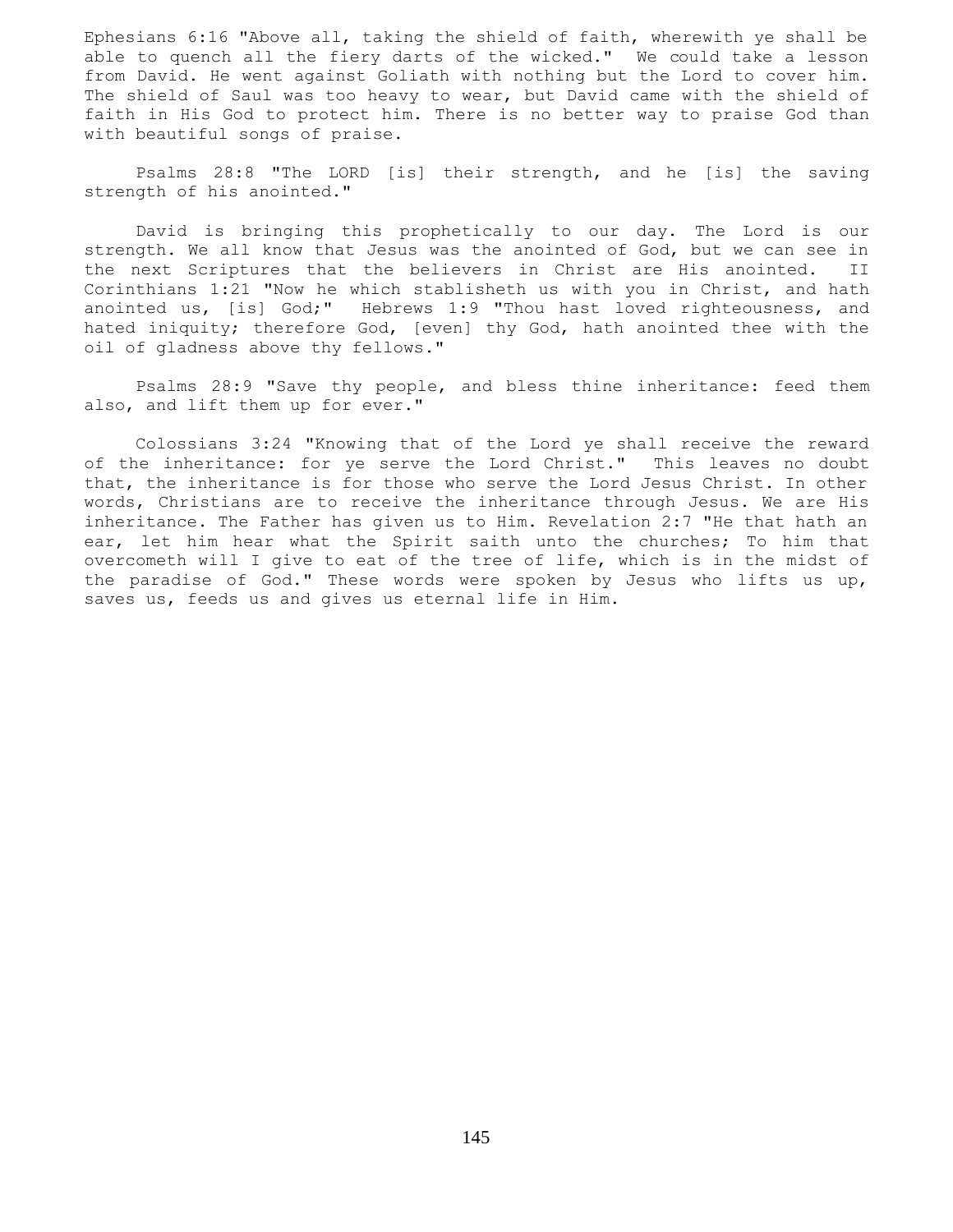1. In verse 1 David says, 0 Lord my 2. Who is the Rock that we build upon? 3. Many times we talk so much in prayer, that what happens? 4. What is the worst thing David thinks might happen, if God does not speak to him? 5. Where is the best place to be, if you want to hear from God? 6. Name some of the different ways God speaks to us. 7. What does supplications mean? 8. What does oracle mean in verse 2? 9. David is not only crying out to God in earnest prayer, but does what to show even more desire for God to hear this prayer? 10. Quote James chapter 5 verse 16. 11. Who is verse 3 of this lesson speaking of? 12. In Luke chapter 13 verse 27, who does Jesus tell to get away from him? 13. Do not associate with a brother that is called a \_\_\_\_, or \_\_\_\_\_\_, or an \_\_\_\_\_\_\_\_\_\_, or a \_\_\_\_\_\_\_, or a \_\_\_\_\_, or an \_\_\_\_. 14. What is righteous anger? 15. How can anyone look at all of God's creation and say there is no God? 16. verse 6 is not prayer but what? 17. Praise and \_\_\_\_\_\_\_\_ \_\_\_\_\_\_\_\_\_ go hand in hand. 18. The Lord is my strength and my 19. What should be our reaction to answered prayer? 20. How shall we be able to quench the fiery darts of the devil? 21. What protection did David have for his body, when he came against Goliath? 22. What is one of the best ways to praise God? 23. Who, besides Jesus, are the anointed of God? 24. Why do we Christians receive the reward of inheritance?

25. Who gets to eat of the tree of life in the paradise of God?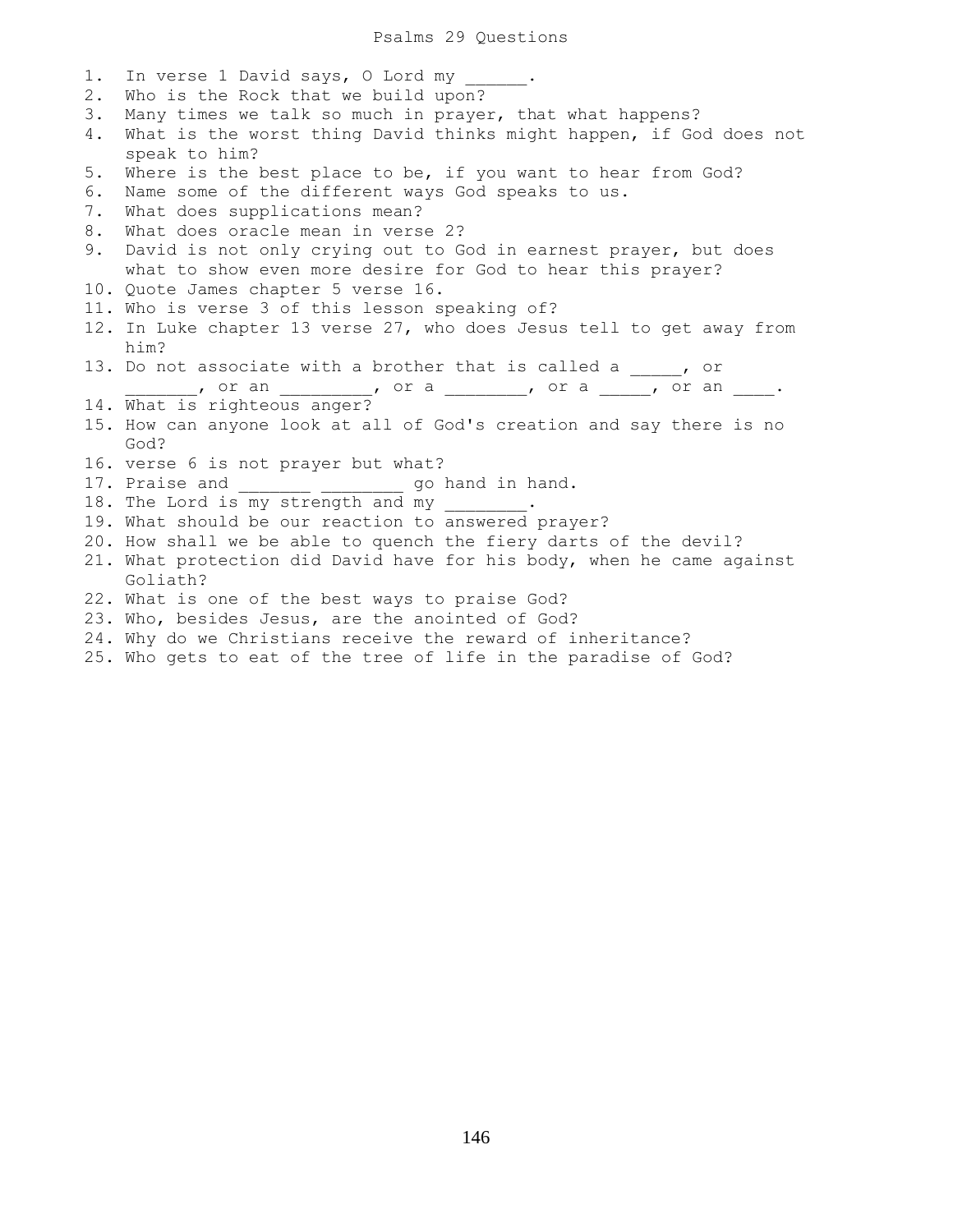#### PSALMS 30

We will begin this lesson by giving Psalm chapter 29 in metre.

THE PSALMS OF DAVID IN METRE

# Chapter 29

- Verse 1 "Ye sons of the mighty, give ye to Jehovah, O give to him honor and strength evermore, O give to the name of Jehovah due glory; In beauty of holiness bow and adore."
- Verse 2 "The voice of Jehovah comes over the waters; His voice o'er the vast and deep ocean is heard: The God of all glory is speaking in thunder; How mighty, how awful the voice of the Lord!"
- Verse 3 "The voice of Jehovah is breaking the cedars; The cedars which Lebanon's summit adorn; Yea, Lebanon, Sirion, too, He is making To leap like a calf or young unicorn."
- Verse 4 "The voice of Jehovah the burning flame severs, It makes the hinds calve, and the forest lay bare; It shakes the great desert, the desert of Kadesh; All join in His temple his praise to declare.
- Verse 5 "Upon the great waters Jehovah is seated, A King whose dominion is never to cease. Jehovah with power will strengthen His people; Jehovah will bless all His people with peace."

 We will now begin the verse by verse study of the 29th Psalm. Portions of this Psalm are used in the synagogue on the feast of Pentecost. Psalms 29:1 "{A Psalm of David.} Give unto the LORD, O ye mighty, give unto the LORD glory and strength."

 We know that mere man can not really give God any thing except our prayers and praise. God really does not need us, we need Him. He loves us and wants us, but it is not necessary for His existence. On the other hand, our entire existence depends upon God. The mighty mentioned here are probably men who have attained world fame. The famous of this world must give thanks and praise to God the same as every one else. I am what I am, because God made me what I am. We see, in this first verse, that God deserves all the glory and all the praise and He is the all powerful one. We may offer our bodies in sacrifice to Him, but it strengthens Him not at all. The Creator has power over His creation.

 Psalms 29:2 "Give unto the LORD the glory due unto his name; worship the LORD in the beauty of holiness."

 Holiness in anyone is beautiful. We know when the high priest was in the sanctuary, he had 2 garments to wear. When he presented God to the people, He wore the beautiful garment with the breastplate of jewels. When he presented the people to God in the most holy place, he wore linen with no ornaments at all. This tells me that God offers it all to us. We have nothing to offer Him, but ourselves washed in the blood of the Lamb. Our righteousness is the linen garment that Jesus gave us in exchange for our sins. This linen garment that the Christian wears is snow white, because it has been washed in the blood of the Lamb. Revelation 7:14 "And I said unto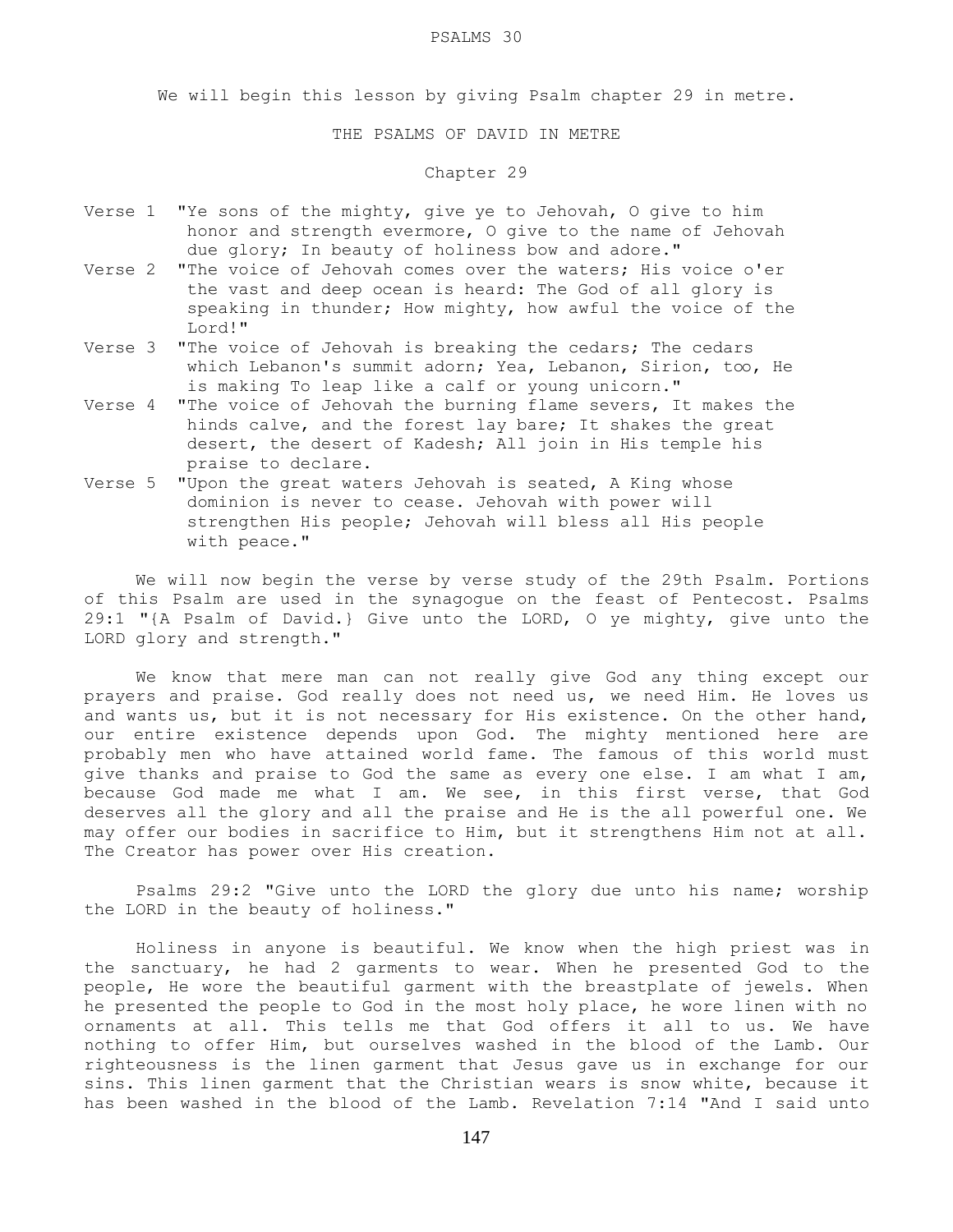him, Sir, thou knowest. And he said to me, These are they which came out of great tribulation, and have washed their robes, and made them white in the blood of the Lamb." All glory is due Him. I love the song: TO GOD BE THE GLORY.

 Psalms 29:3 "The voice of the LORD [is] upon the waters: the God of glory thundereth: the LORD [is] upon many waters."

 God speaks to His people through the elements of nature. When the children of Israel were on their way to the promised land, God spoke to them. Most of them thought that it thundered. Moses understood the Words of God that sounded like thunder to the people. The sea must obey the voice of God. We know that Jesus walked upon the waters, and He, also, spoke to the angry sea and the waves calmed down.

 Psalms 29:4 "The voice of the LORD [is] powerful; the voice of the LORD [is] full of majesty."

We know, from the gospels, that the voice of Jesus when the soldiers came to take Him, knocked the soldiers backwards. John 18:6 " As soon then as he had said unto them, I am [he], they went backward, and fell to the ground." The voice of God controls the entire universe. God tells the lightning to strike. God controls the wind, the sea, in fact, every element in the universe. The voice of the Lord from the burning bush affected Moses' life from then on. We will never be able to truly know the majesty of God in reality, until we get to heaven.

 Psalms 29:5 "The voice of the LORD breaketh the cedars; yea, the LORD breaketh the cedars of Lebanon."

 At the voice of the Lord, the tornado strikes. Great trees and old trees in the path of the storm are toppled over. The cedar of Lebanon was thought of as a very durable tree, but to the voice of God, it is nothing.

 Psalms 29:6 He maketh them also to skip like a calf; Lebanon and Sirion like a young unicorn.

 We know that even the mountains will be removed by the voice of God. Isaiah 54:10 "For the mountains shall depart, and the hills be removed; but my kindness shall not depart from thee, neither shall the covenant of my peace be removed, saith the LORD that hath mercy on thee." The authority in the voice of God makes any mountain obey, whether it is a physical mountain, or a spiritual mountain. Jesus said, Mark 11:23 "For verily I say unto you, That whosoever shall say unto this mountain, Be thou removed, and be thou cast into the sea; and shall not doubt in his heart, but shall believe that those things which he saith shall come to pass; he shall have whatsoever he saith."

Psalms 29:7 "The voice of the LORD divideth the flames of fire."

We know that this very thing happened when Shadrack, Mesheck, and Abednego were thrown into the fire. The fire was parted, and their clothes were not even singed. The fire had been heated 7 times as hot as normal. There was a forth being in the fire like unto the Son of God. We, also, know that lightning is a streak of fire. God Can direct it wherever He chooses.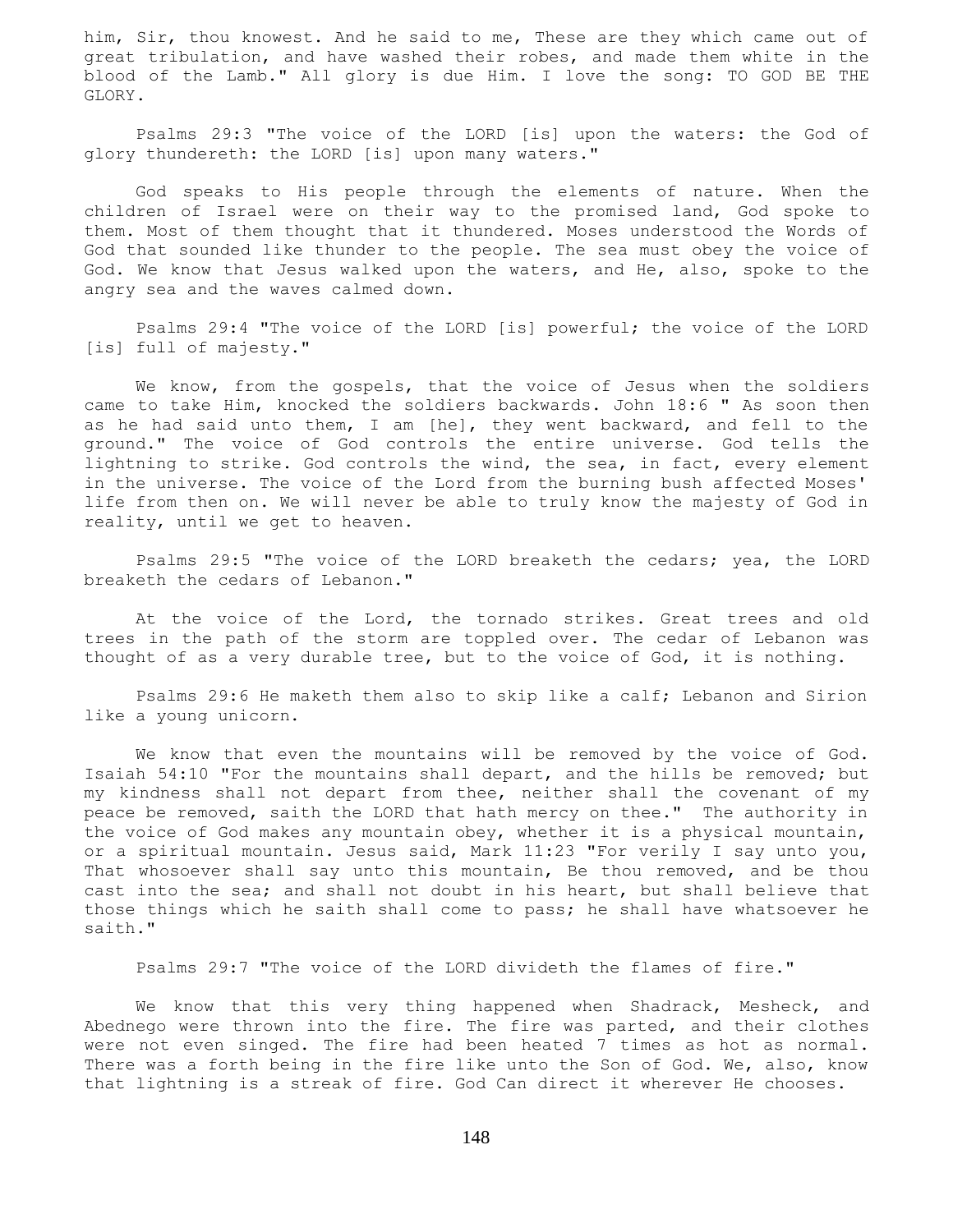Psalms 29:8 "The voice of the LORD shaketh the wilderness; the LORD shaketh the wilderness of Kadesh."

The world, and everything and everyone in it, was created by the spoken Word of God. God said: Let there be, and there was. A wilderness can be removed in an instant from one breath of God. Earthquakes, and all sorts of turmoils of nature, are controlled by Almighty God. David speaks of Kadesh, because it is familiar to him. There will be before the end of time, an earthquake which will be felt over the entire earth. My own personal belief in this, is that God allows these things to happen to get people to repent. In Revelation, we read of the plagues, and each time it would be followed by, And they repented not. The most devout atheist will have to admit that someone greater than himself is in control of nature.

 Psalms 29:9 "The voice of the LORD maketh the hinds to calve, and discovereth the forests: and in his temple doth every one speak of [his] glory."

 It seems that animals have great terror at time of terrible storms, and sometimes they have their offsprings early from terror. Around the throne in heaven, we see much praise to God. Let us take a look and see what goes on in the real temple in heaven. Revelation 4:8 "And the four beasts had each of them six wings about [him]; and [they were] full of eyes within: and they rest not day and night, saying, Holy, holy, holy, Lord God Almighty, which was, and is, and is to come." Revelation 4:9 "And when those beasts give glory and honour and thanks to him that sat on the throne, who liveth for ever and ever," Revelation 4:10 "The four and twenty elders fall down before him that sat on the throne, and worship him that liveth for ever and ever, and cast their crowns before the throne, saying," Revelation 4:11 "Thou art worthy, O Lord, to receive glory and honour and power: for thou hast created all things, and for thy pleasure they are and were created." On this earth, Christians are the temple of God. Is your temple filled continually with praise to God?

 Psalms 29:10 "The LORD sitteth upon the flood; yea, the LORD sitteth King for ever."

 The Lord stopped the flood in Noah's time, and He will stop the flood of problems in our lives today. The people, who disregarded God in Noah's time, learned a very hard lesson. The Lord He is God. He is God of the past, God of the now, and God of the future. His reign is forever. He is the great I AM. He is the eternal One. He is the Alpha and Omega, the Beginning and the End. Jesus will reign on this earth 1000 years and then for all of eternity in heaven.

 Psalms 29:11 "The LORD will give strength unto his people; the LORD will bless his people with peace."

 Christians will reign with Jesus as His subordinates. He is King of kings and Lord of lords. Jesus is the King of Peace. Those, who ride out the storms of life steadfast in their faith, will live in peace with Jesus.

 I want to bring one Scripture to our attention about all these voices of God we have studied in this lesson. Revelation 4:5 "And out of the throne proceeded lightnings and thunderings and voices: and [there were] seven lamps of fire burning before the throne, which are the seven Spirits of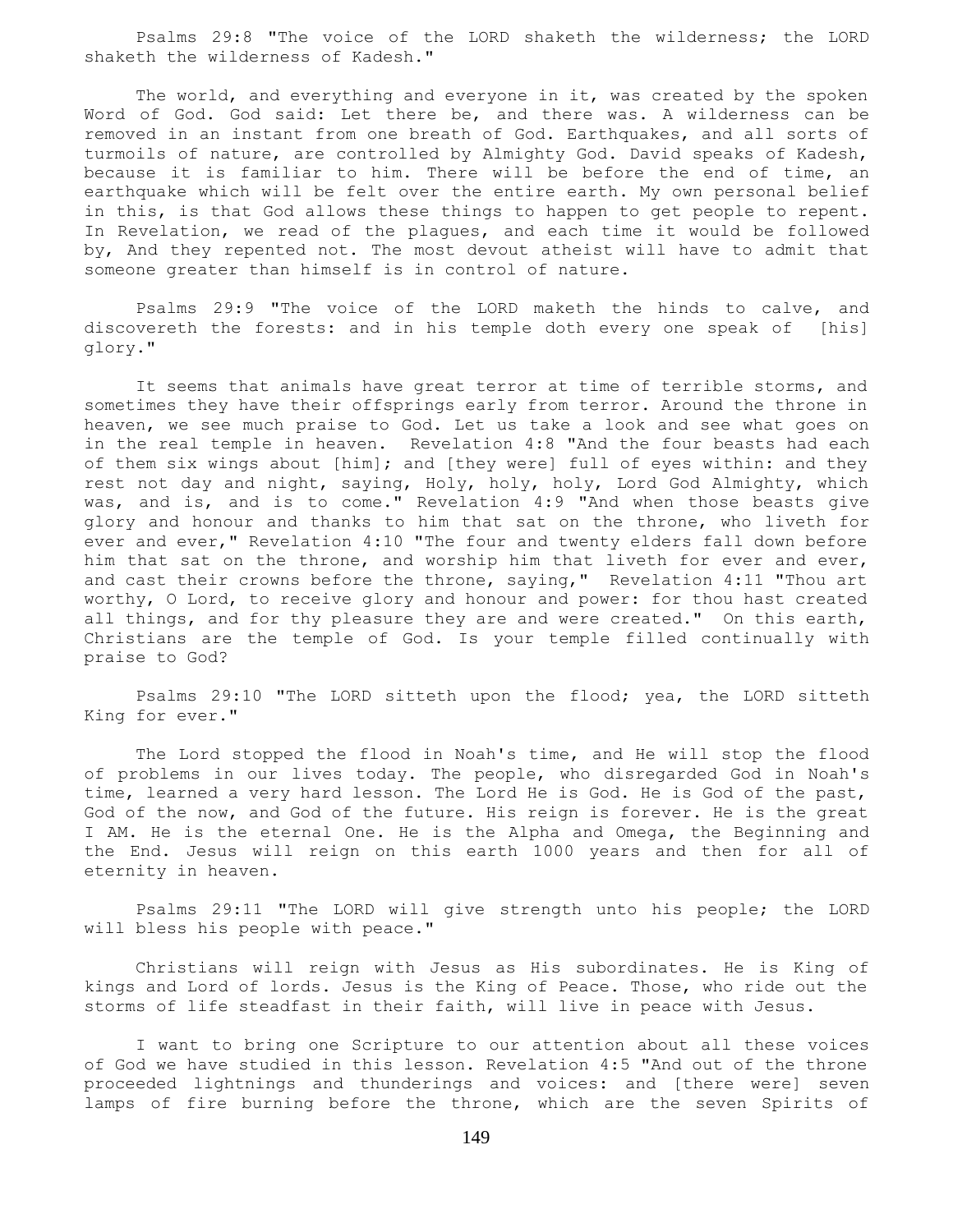God." This Scripture alone allows us to know where these mighty voices come from.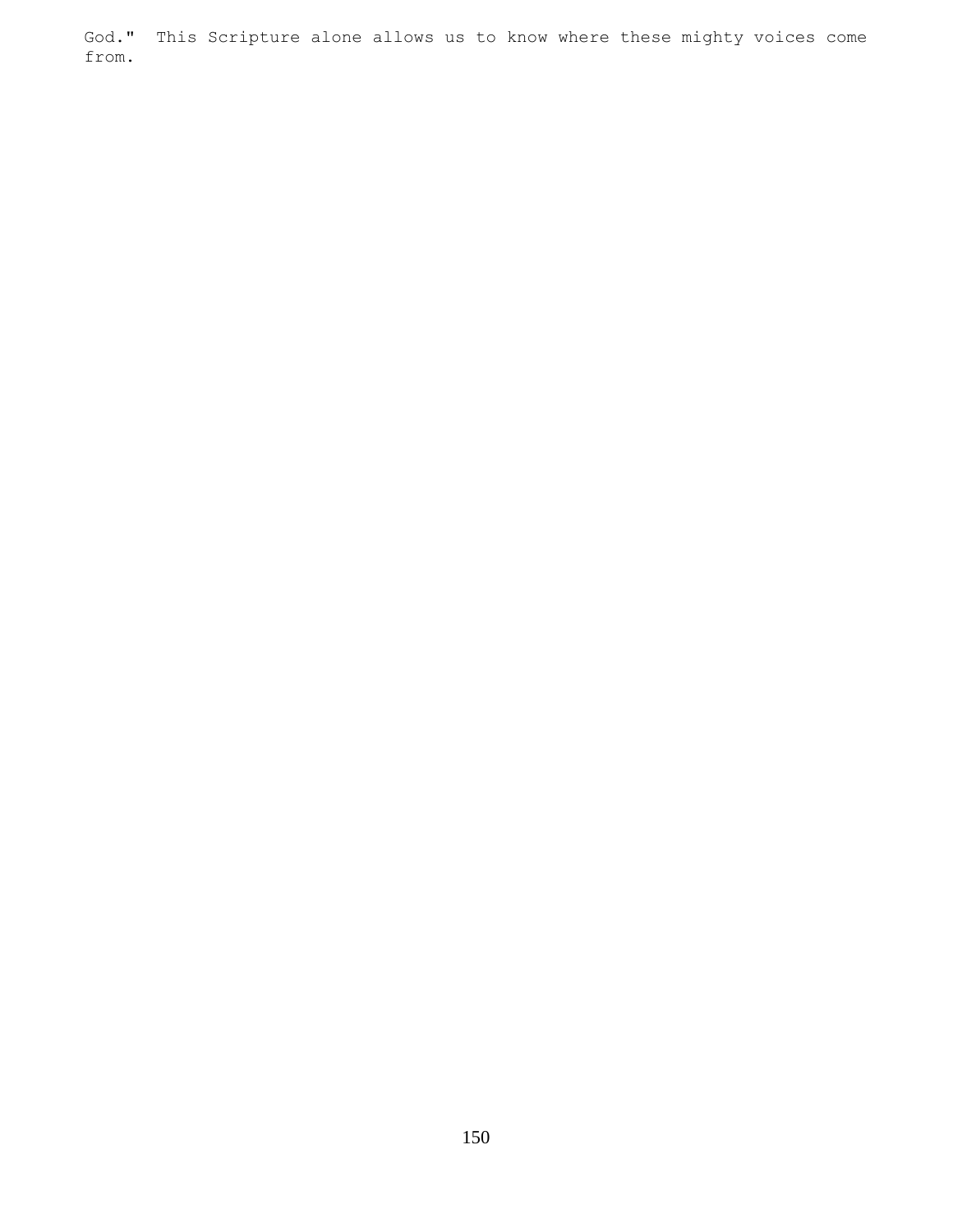| 1. | At what feast day are some of the verses of this Psalm used in the     |
|----|------------------------------------------------------------------------|
|    | synagogue?                                                             |
| 2. | What are the only things, really, that man can give to God?            |
| 3. | In verse 1, the mention of the mighty is possibly speaking of<br>whom? |
| 4. | Why am I what I am?                                                    |
| 5. | The Creator has power over His                                         |
| 6. | Describe the 2 different garments that the high priest wore.           |
| 7. | How is the only way that we are acceptable to God?                     |
| 8. | What color is the linen garment Jesus gave the Christians to wear?     |
| 9. | God speaks to His people sometimes through the elements of .           |
|    | 10. The children of Israel thought it thundered when they heard the    |
|    | voice of God, who understood what He was saying?                       |
|    | 11. What were 2 incidents that showed that Jesus had authority over    |
|    | the sea?                                                               |
|    | 12. Quote John chapter 18 verse 6.                                     |
|    | 13. What changed the life of Moses at the burning bush?                |
|    | 14. When will we fully recognize the majesty of God?                   |
|    | 15. What tree was thought to be very durable?                          |
|    | 16. What does Isaiah chapter 54 verse 10 tell us about the effect of   |
|    | God's voice on the mountains?                                          |
|    | 17. What statement did Jesus make to believers about the mountain?     |
|    | 18. Who were the three men in the fire that God saved?                 |
|    | 19. Who was the fourth in the fire?                                    |
|    | 20. Earthquakes, and all turmoils, are in whose control?               |
|    | 21. Why does God allow earthquakes and other natural disasters?        |
|    | 22. What is one thing that even an atheist must admit?                 |
|    | 23. Where is the temple of God, that the other temples are patterned   |
|    | from?                                                                  |
|    | 24. What were the 4 beast around the throne crying?                    |
|    | 25. What were the 24 elders doing?                                     |
|    | 26. Why was the earth, and all things in it, created?                  |
|    | 27. On this earth, what is the temple of God?                          |
|    | 28. When is God, God?                                                  |
|    | 29. Name a few names that show the eternity of God.                    |
|    | 30. Who will live in peace with Jesus?                                 |
|    | 31. What can we learn about these voices from Revelation chapter 4     |
|    | verse 5?                                                               |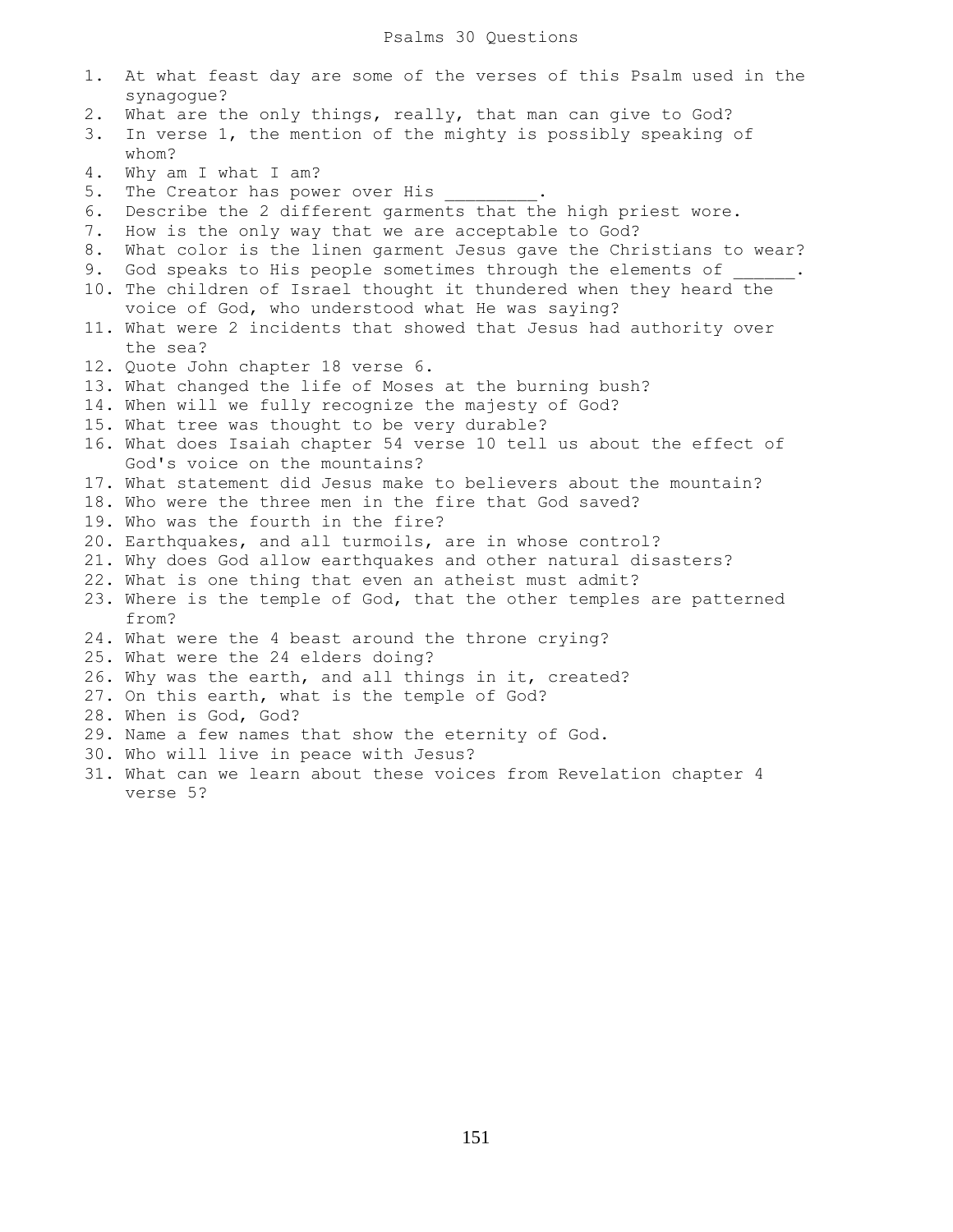#### PSALMS 31

We will begin this lesson by giving the 30th Psalm in metre. The reason we are quoting this in metre is to show how easily it could be sung.

THE PSALMS OF DAVID IN METRE

### Chapter 30

- Verse 1 "Lord I will praise thy name, For thou hast set me free; Nor suffered foes to claim A triumph over me. O Lord, my God, to thee I cried, And thou hast health and strength supplied."
- Verse 2 "Thou hast my soul restored, When I was near the grave; And from the pit, O Lord, Alive thou didst me save. O ye His saints, sing to the Lord, With thanks His holiness record."
- Verse 3 "His anger soon is past, Life in His favor lies; Weeping a night may last, At morn shall joy arise: In my prosperity secure, I said, my peace shall still endure."
- Verse 4 "Jehovah, by thy grace My mountain standeth strong; Thy hast withdrawn thy face, And troubles round me throng. To thee, O Lord, I raise my cries; To God my supplications rise."
- Verse 5 "What shall my blood avail, when to the grave I go? Shall dust thy praise tell? Thy truth to others show? Hear me, O Lord, and mercy send, My God, to me thy help extend."
- Verse 6 "My mourning now is past, And songs my lips employ; My sackcloth from me cast, And I am girt with joy. So shall my tongue through life adore, And praise my God for evermore."

 Now, we will begin the verse by verse study of the 30th Psalm. Psalms 30:1 "{A Psalm [and] Song [at] the dedication of the house of David.} I will extol thee, O LORD; for thou hast lifted me up, and hast not made my foes to rejoice over me."

 The word extol, in the verse above, means raise or exalt. We see, then, that David is lifting up the Lord in praise. We know that David, like us, made mistakes and was punished for those mistakes. The wonderful thing, in this, is that God has forgiven David and lifted him up from his pit of despair. The greatest rejoicing is when we were guilty of sin and are now forgiven. When David numbered the people without God's permission, God punished David severely. The people looking on thought that the blessings of God were off David. The good news is, God forgave David, and now David's foes had nothing to laugh about.

 Psalms 30:2 "O LORD my God, I cried unto thee, and thou hast healed me."

 In this case, the healing possibly was of a broken heart. We know God had sent pestilence through the land, because of David's sin. God lifted the pestilence, because of the prayers of David. I wonder sometimes how God feels about all the numbering systems in our society. Thank God, we are not a number with Him, He has a special name for each of us who belong to Him. We must always pray about the sins in our society. II Chronicles 7:14 "If my people, which are called by my name, shall humble themselves, and pray, and seek my face, and turn from their wicked ways; then will I hear from heaven, and will forgive their sin, and will heal their land."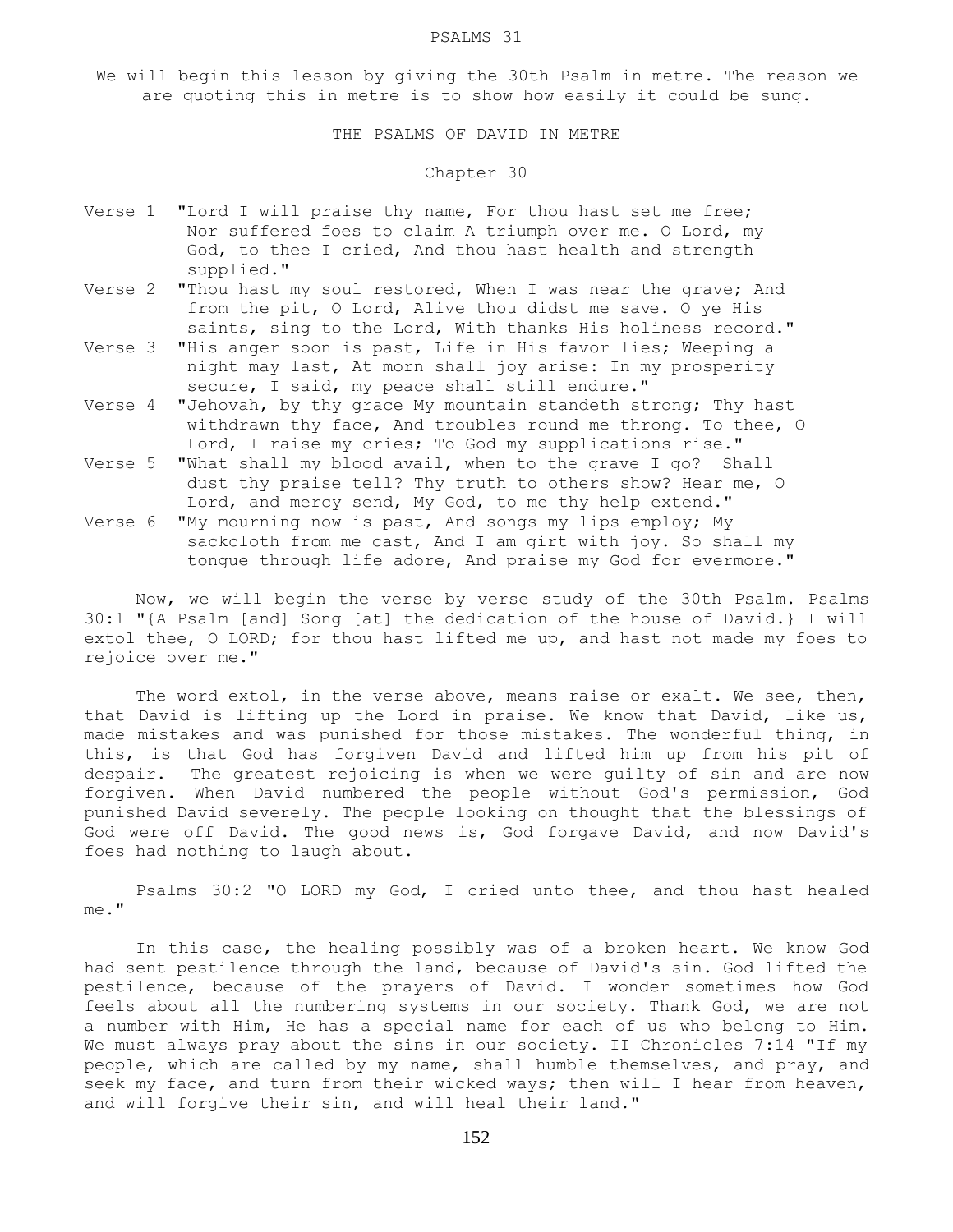Psalms 30:3 "O LORD, thou hast brought up my soul from the grave: thou hast kept me alive, that I should not go down to the pit."

 The one thing that David dreaded was dying before God forgave him of the sin he had committed. It is a dreadful thing to die in sin. To die in sin would mean that the person would wind up in hell. The pit spoken of here is hell. David had been near death, because of his sin, but God spared him. David is fully aware that God saved him. He deserved death, but God saved him. This is the very condition of all of us. We deserve to die for our sin, but Jesus became our substitute on the cross that we might be saved. Just as in the verse above David believed that God saved him, we must believe that Jesus saved us.

 Psalms 30:4 "Sing unto the LORD, O ye saints of his, and give thanks at the remembrance of his holiness."

 Notice, this verse lets us know that the statements David has been making apply to us, as well. We have so much to praise God for. It was not just the followers of God, then, who were saints of His, but all believers, now, are saints of His. We are His, because He bought us with His precious blood. We are cautioned to be holy, for He is holy. We are not holy, but we must desire to be holy and work toward that goal. We are, however, in right standing with God, for we have taken on the righteousness of Christ.

 Psalms 30:5 "For his anger [endureth but] a moment; in his favour [is] life: weeping may endure for a night, but joy [cometh] in the morning."

 To me, one of the most beautiful acts of forgiveness that God did, is when He forgave the children of Israel for making the golden calf and worshipping it. Moses pleaded for the people, and God forgave them. We see, here, that David pleaded with God, and God forgave him. When we sin, we should follow this example and plead for forgiveness. God is longsuffering. II Peter 3:9 "The Lord is not slack concerning his promise, as some men count slackness; but is longsuffering to us-ward, not willing that any should perish, but that all should come to repentance." When trials in this life come {and they do to all of us}, remember joy cometh in the morning. At the darkest point of night, the dawn is beginning to come.

Psalms 30:6 " And in my prosperity I said, I shall never be moved."

 This problem of David's is the problem of the whole world. When times are going good, we are not seeking the face of God. It is in our time of sorrow that we cry out to God. Really, this is a vain statement by David, but a statement that all too many of us make, as well. When there is no temptation, we feel that we are sitting pretty with God. Let temptation come, and we may fall like David did. We grow very little on the mountain top. It is in the valley that we grow.

 Psalms 30:7 "LORD, by thy favour thou hast made my mountain to stand strong: thou didst hide thy face, [and] I was troubled."

 At least, David gives God the credit for his mountain standing strong. When we get to feeling as if we have won and we are on the top of our mountain, sometimes the mountain begins to shake, and we must go back in to the valley to be taught a lesson. The worst feeling any believer can experience is feeling that God has turned His face away from him. We, too,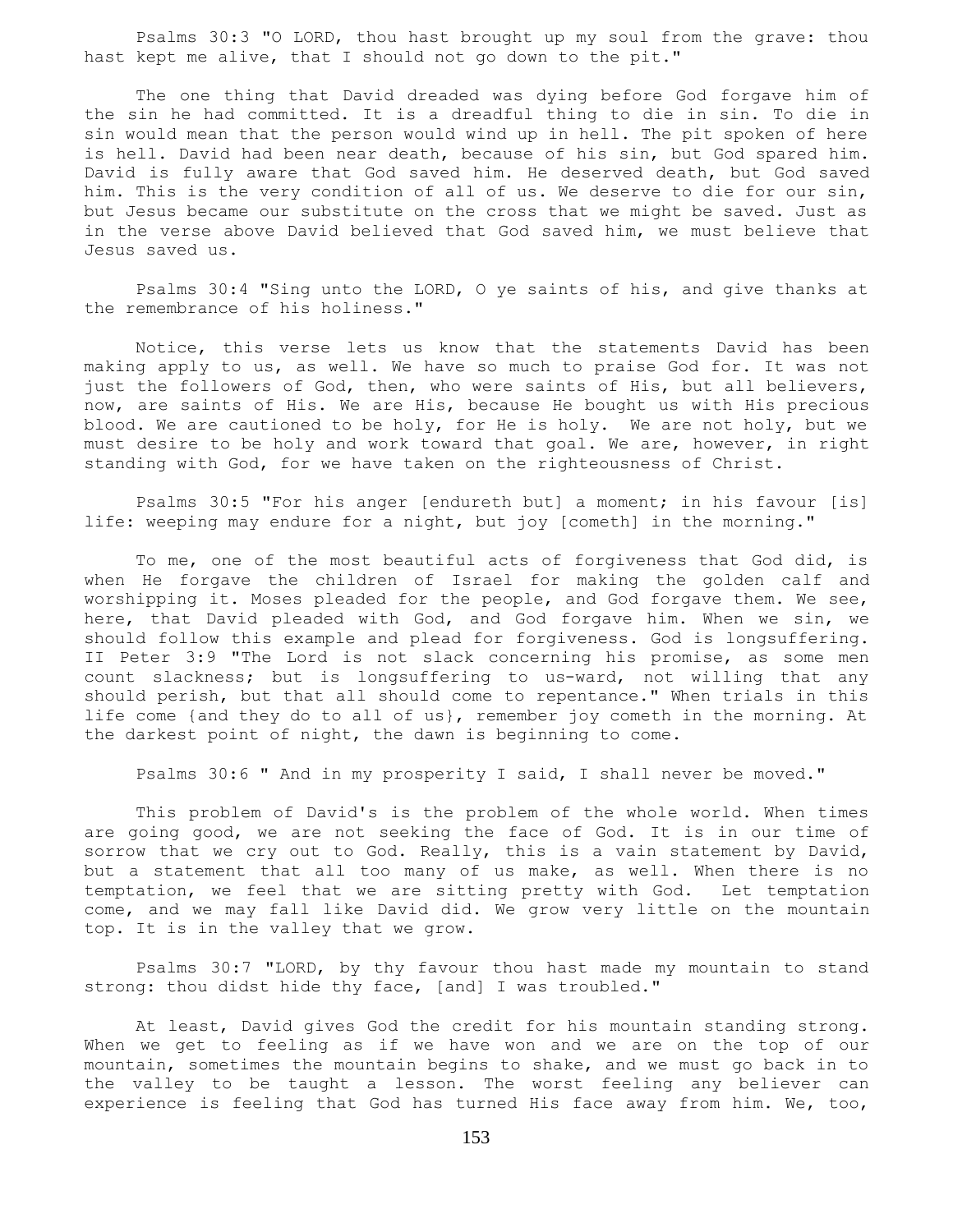are troubled when we feel that God has turned away. It is time to repent when this happens. We may not realize that we have offended God, but that would be the only reason He would remove His presence. I have said before that, I refuse to go to a church where the presence of God is not evident. I go to church to fellowship with the Lord, if He is not there, I can not fellowship with Him.

 Psalms 30:8 "I cried to thee, O LORD; and unto the LORD I made supplication."

 The only place to go in time of trouble is to the Lord. David did not go around whining to his friends, he went to the Lord. My help cometh from the Lord. To cry to the Lord is much more than just a little quicky prayer. This is a very serious seeking of the Lord.

 Psalms 30:9 "What profit [is there] in my blood, when I go down to the pit? Shall the dust praise thee? shall it declare thy truth?"

 David says here, If I die and go to hell, I can't praise you. What will that profit? David knows that God loved him and made him what he was. Even the name, David, means {beloved of God}. I believe, in this, David is saying, Lord if you let me live, I will ever praise your name. I will declare to all who you are and your truth. Have you ever made such a deal with God? You know that you are alive and breathing your next breath by His permission. Are you spreading the wonderful truth of the gospel of Jesus Christ?

 Psalms 30:10 "Hear, O LORD, and have mercy upon me: LORD, be thou my helper."

 I have cried so many times, Lord help me, for I am weak. I really think David has it in reverse. God is not our helper, we are His helper. God is the Boss, we are His workers on this earth. The cry for mercy from God is as old as man himself. Man cannot live a successful life without God. When we allow Jesus to be Lord of our life, as well as our Saviour, we do it His way, and it works. Lord Jesus, take up your abode in me. Let the Holy Spirit be my teacher and my Guide. As I live this life, let me no longer live for self, but Jesus, You live in me and through me, and I cannot fail. Galatians 2:20 "I am crucified with Christ: nevertheless I live; yet not I, but Christ liveth in me: and the life which I now live in the flesh I live by the faith of the Son of God, who loved me, and gave himself for me."

 Psalms 30:11 "Thou hast turned for me my mourning into dancing: thou hast put off my sackcloth, and girded me with gladness;"

 Just one touch of the Lord, and the mourning is gone. God turned David's mourning into dancing. The power of God has come upon him with such joy that it has overwhelmed David in the Spirit of God. The Jews put on sackcloth when they were mourning and poured ashes over their head. We see that David's earnest desire to reach the very throne room of God, had caused him to even wear sackcloth. Notice, where the overwhelming gladness came from. It was from God. In my opinion. it is alright to dance in the Spirit AFTER THE POWER OF GOD COMES ON YOU, not before. We should not plan to dance before the Lord. This dance, spoken of here, is after God touched David.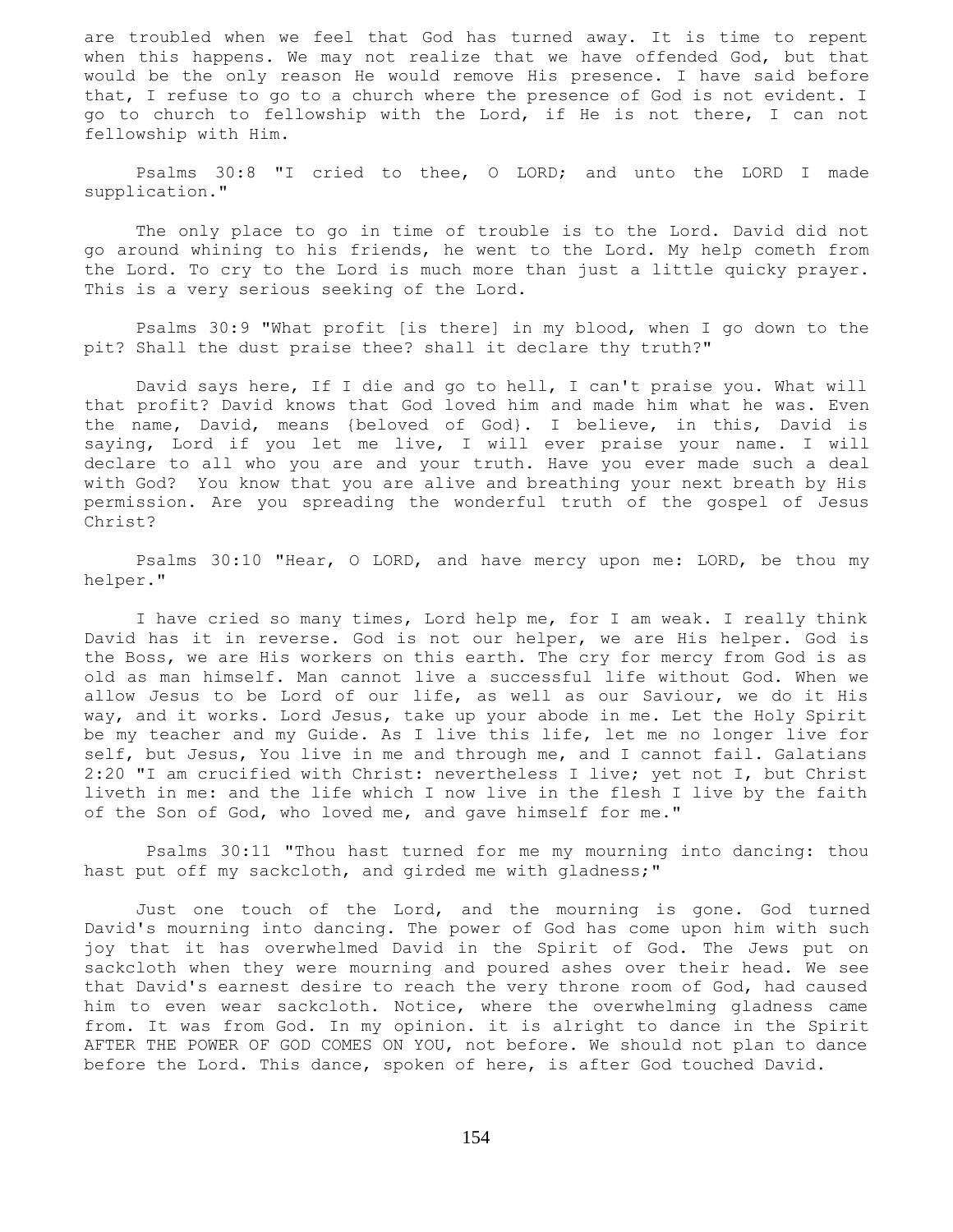Psalms 30:12 To the end that [my] glory may sing praise to thee, and not be silent. O LORD my God, I will give thanks unto thee for ever.

 So many of us forget to praise God for the things He has already done for us. David promises God, in this verse that He will praise Him forever. Possibly {my glory} means David's lips speaking praise that comes from David's innermost being. Let us not forget to praise God in song and in word from our innermost being for all He has done for us.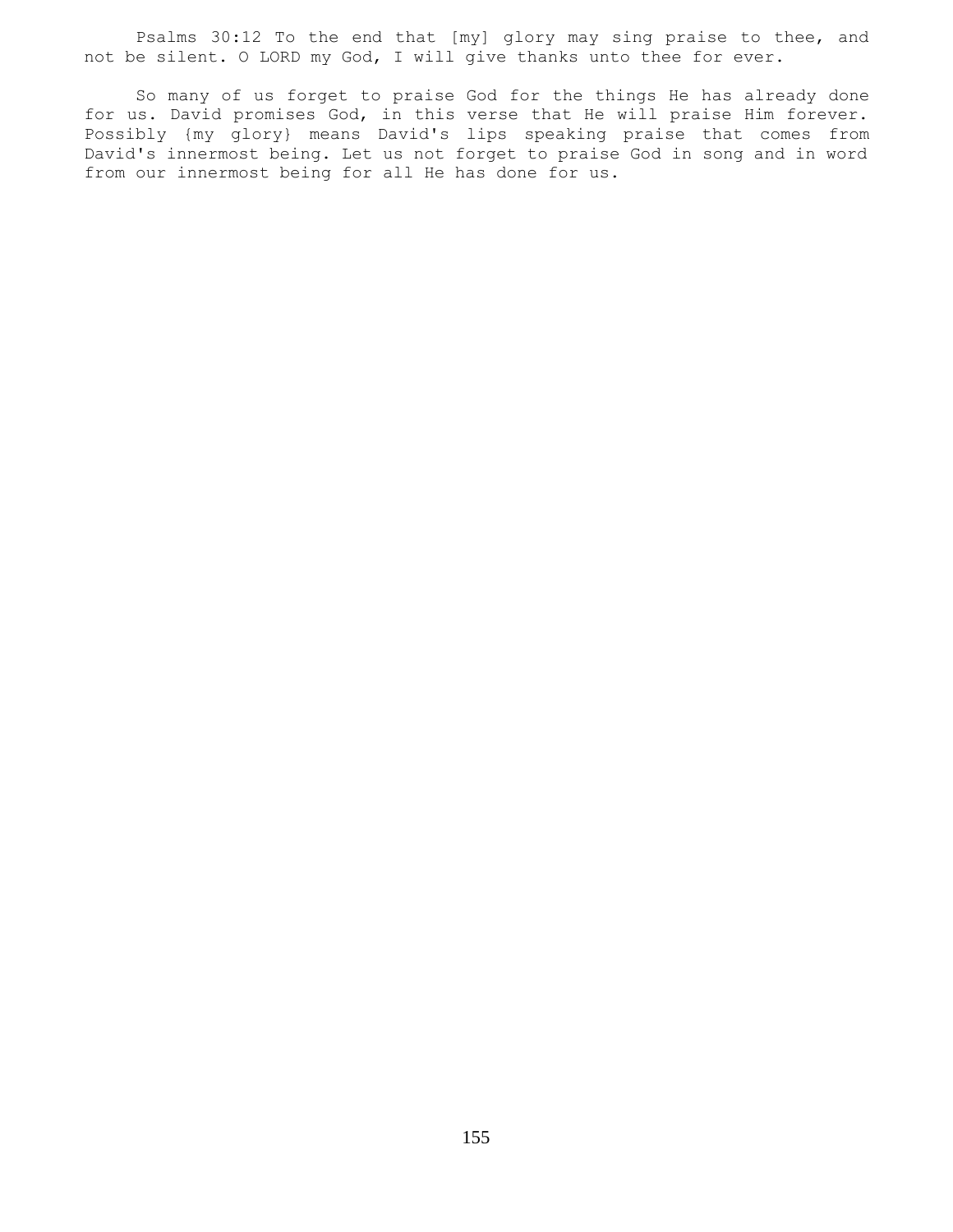#### Psalms 31 Questions

1. This Psalm of David or song was at the dedication of what? 2. What does extol in verse 1 mean? 3. What is the wonderful thing, in verse 1, since David had sinned? 4. When is the greatest time of rejoicing? 5. What was the sin David had committed? 6. The healing, David is speaking of in verse 2, is possibly of the  $\mathcal{L}=\mathcal{L}=\mathcal{L}=\mathcal{L}=\mathcal{L}=\mathcal{L}=\mathcal{L}=\mathcal{L}$ 7. Why had God lifted the pestilence through the land? 8. What do you think God thinks about all the numbering in our society today? 9. With God we are not a number, He has given us a special \_\_\_\_\_\_. 10. Quote 2 Chronicles chapter 7 verse 14. 11. What was the one thing David really dreaded? 12. The pit, in verse 3, is what? 13. We deserve to die for the sin in our life, but Jesus became our  $\frac{1}{2}$  and  $\frac{1}{2}$  and  $\frac{1}{2}$  and  $\frac{1}{2}$ 14. What statement, in verse 4, leaves no doubt that this was not just for David's time, but for ours, as well? 15. Why do we belong to Jesus if we are a Christian? 16. What put us in right standing with God? 17. What does the author believe is the most beautiful example of God's forgiveness in the Bible? 18. Who petitioned God on their behalf? 19. Where do we find, in the Scriptures, that God is not willing that any should perish? 20. What is the problem in verse 6 of the lesson, that is really the problem of the whole world? 21. Where does the Christian grow with God the most? 22. What should we do, if we feel that God has turned away from us? 23. Why does the author refuse to go to a church where the presence of the Lord is not evident? 24. Where is the only place to go in time of trouble? 25. What is David saying, really, in verse 9? 26. What does the name, David, mean? 27. Are you spreading the wonderful news of the gospel of Jesus Christ everywhere you go? 28. Who is the Boss of the entire universe? 29. Man can not live a successful life without \_\_\_. 30. Quote Galations chapter 2 verse 20. 31. What had God turned David's mourning to? 32. When did the Jews put on sackcloth? 33. What does, my glory, in verse 12 possibly mean?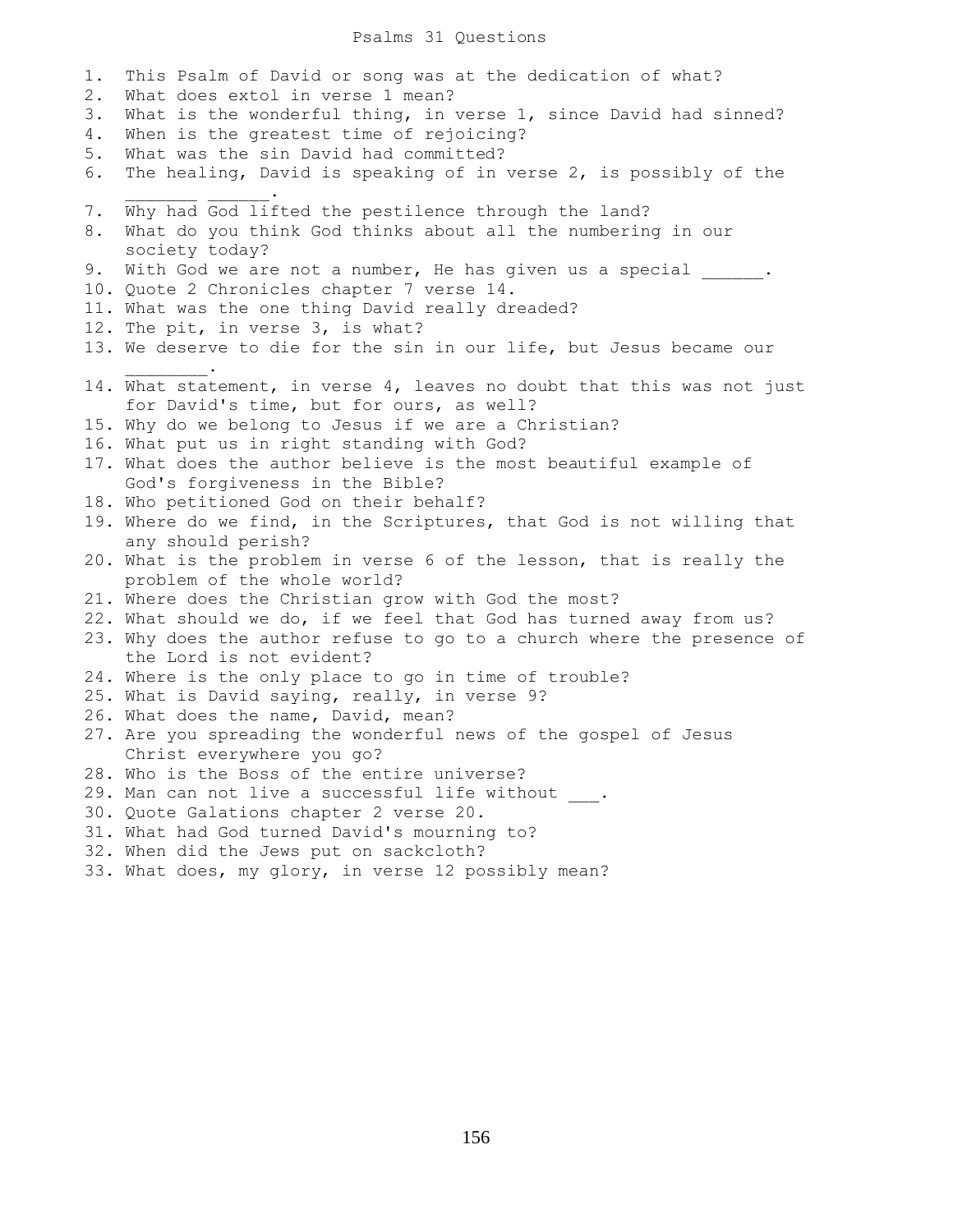# PSALMS 32

We will begin by giving Psalms chapter 31 in metre.

# THE PSALMS OF DAVID IN METRE

# Chapter 31

| Verse 1 | "Defend me, Lord, from shame, For still I trust in thee;<br>As just and righteous is thy name, From trouble set me<br>free."                                                                                                                         |
|---------|------------------------------------------------------------------------------------------------------------------------------------------------------------------------------------------------------------------------------------------------------|
| Verse 2 | "Bow down to me thine ear, deliver me with speed;<br>Be thou my rock and fortress near, My help in time of need."                                                                                                                                    |
| Verse 3 | "Thee for my rock I take, My fortress and my stay;<br>Do thou me lead for thy name's sake, And guide me in thy<br>way."                                                                                                                              |
| Verse 4 | "Lord thou dost strength impart; Then free me from the snare<br>Which foes for me, with wicked art, Did secretly prepare."                                                                                                                           |
| Verse 5 | "In confidence to thee, My spirit I commend;<br>Jehovah, God of truth to me, Thou didst redemption send."                                                                                                                                            |
| Verse 6 | "I hate the false and vain, My trust is in the Lord;<br>And still my heart in joyous strain Thy mercy will record."                                                                                                                                  |
| Verse 7 | "Lord, thou hast seen my woes, My soul in trouble known;<br>Nor shut me in the hand of foes, But freedom to me shown."                                                                                                                               |
| Verse 8 | "In mercy send relief, For troubles now prevail;<br>My eye is dim, consumed with grief, My flesh and spirit<br>fail."                                                                                                                                |
| Verse 9 | "My life in grief is past, My weary years in groans,<br>For sin my strength is failing fast, Decayed are all my<br>bones."                                                                                                                           |
|         | Verse 10 "Reproached by every foe, And more, by neighbors near;<br>Through fear, my friends no friendship show, They flee when<br>I appear."                                                                                                         |
|         | Verse 11 "Forgotten like the dead, And spurned as broken ware;<br>I hear the frequent slander spread; On every side is fear."                                                                                                                        |
|         | Verse 12 "They join in dark accord, They plot my blood to shed:<br>I trusted have on thee, O Lord, "Thou art my God I said"."                                                                                                                        |
|         | Verse 13 "My times are wholly thine, From cruel foes me take:<br>The face make on thy servant shine, Save for thy mercy's<br>sake."                                                                                                                  |
|         | Verse 14 "From shame, O Lord, defend, For I to thee have cried;<br>Let foes be ashamed, to death descend, And, silent, there<br>abide."                                                                                                              |
|         | Verse 15 "Do thou their tongues restrain, Who false reports do seek;<br>And grievous things with proud disdain Against the righteous<br>speak."                                                                                                      |
|         | Verse 16 "How great the goodness thou hast stored In secrets for thy<br>saints, O Lord, Thy holy name who fear! How great the<br>mercies wrought for those Who do in thee their trust repose,                                                        |
|         | Before men's sons appear."<br>Verse 17 "Thou in the secret of thy face, shalt find for then a hiding<br>place From proud oppressor's wrongs; A safe retreat for them<br>prepare, And keep them in a covert there, Secure from strife<br>of tonques." |
|         | Verse 18 "O let Jehovah blessed be, Who showed His wondrous love to me<br>In city fortified; "Cut off from thee" I said in fear, Yet                                                                                                                 |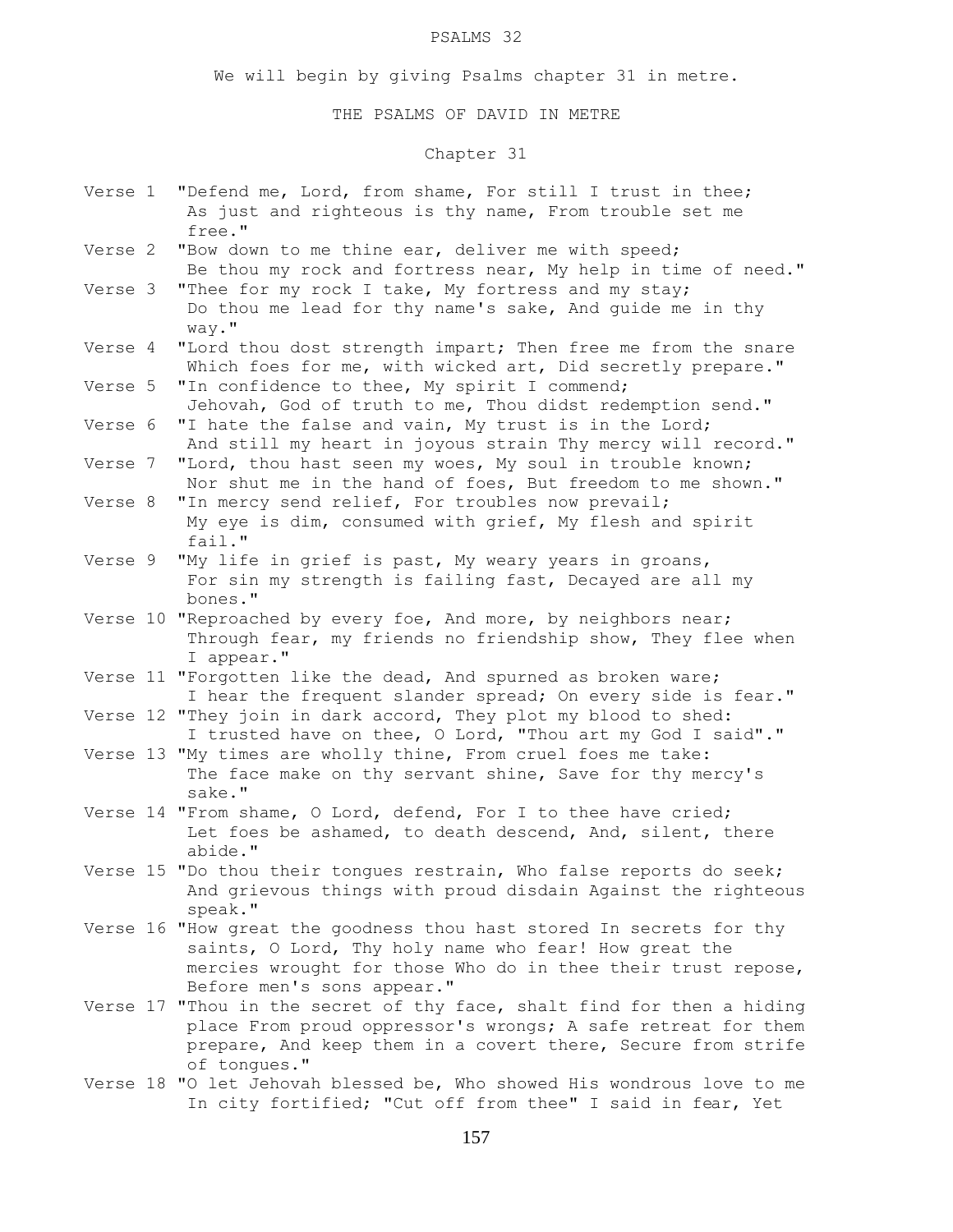thou my suppliant voice didst hear, When unto thee I cried." Verse 19 "O love the Lord all that Him serve, For he the faithful shall preserve, And all the proud reward. Be of good courage he with strength Will fill your steadfast hearts at length, All ye who trust the Lord."

 We will now begin the verse by verse study of Psalms chapter 31. Psalms 31:1 "{To the chief Musician, A Psalm of David.} In thee, O LORD, do I put my trust; let me never be ashamed: deliver me in thy righteousness."

 This is almost identical to an earlier request of David's. Faith in God is always rewarded by the Lord. We know that without faith it is impossible to please Him. Trust is when you know in your spirit that the Lord will do whatever is best for you. It is actually when you learn to rest in the assurance of the Lord. Jesus Christ is the only one who ever lived who was truly righteous. Our righteousness is in Him.

 Psalms 31:2 "Bow down thine ear to me; deliver me speedily: be thou my strong rock, for an house of defence to save me."

 This is a plea from David for the Lord to hear him when he prays. God's time and our time is not the same. With Him a thousand years is like a day, or a day as a thousand years. David says, hurry! Jesus Christ our Lord is the Rock of our salvation. This plea extends to asking the Lord to build a hedge around him.

 Psalms 31:3 "For thou [art] my rock and my fortress; therefore for thy name's sake lead me, and guide me."

 David is repeating, here, that his entire faith is in the Lord. Thy name's sake, indicates the Lord Jesus. Since David prayed this more than once, it means that he truly needs this. This is not a want, but a need.

 Psalms 31:4 "Pull me out of the net that they have laid privily for me: for thou [art] my strength."

 We know that David's own son tried to capture and do away with David. In all of these lessons, however, we have been trying to apply the verses to our situation. In that sense, we see that our enemies are constantly trying to set a trap for us. Our enemy is the devil and his demons. The Lord is our protection and our refuge. For every problem we get ourselves in, there is a way out. The way out is Jesus. He will rescue us when we cry out to Him.

 Psalms 31:5 "Into thine hand I commit my spirit: thou hast redeemed me, O LORD God of truth."

The Lord Jesus said, Father, into thy hands I commend my Spirit. This is possibly a prophetic statement in that sense. It is, also, true that David committed his spirit to God for help. All through these lessons, I have been saying that, we must make Jesus our Lord, as well as our Saviour. When Jesus is Lord of your life, you have committed your spirit to Him. Jesus redeemed us on the cross. This further commitment of our self, just says, God of Truth, Your will be done in my life.

 Psalms 31:6 "I have hated them that regard lying vanities: but I trust in the LORD."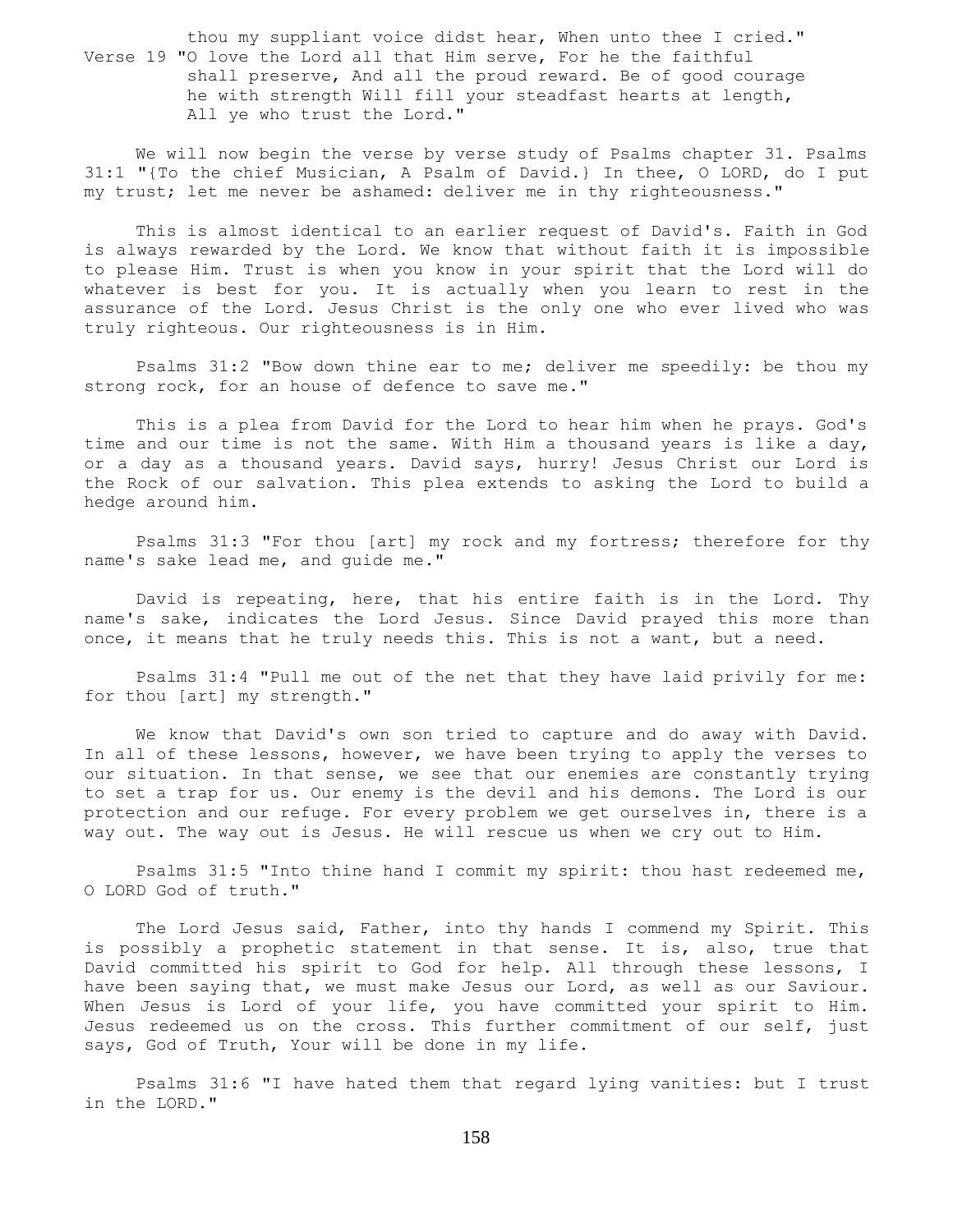This hate, that David is speaking of here, is righteous. These people are those who have totally disregarded the One True God in favor of false gods. David has totally committed himself to God. Stay away from those who worship false gods. They can do nothing, but drag you down into the pit with them.

 Psalms 31:7 "I will be glad and rejoice in thy mercy: for thou hast considered my trouble; thou hast known my soul in adversities;"

 This gladness, is in the midst of trouble. This should be the way Christians act when problems come. Our being glad in the Lord should not depend on circumstances. God did not promise that we would not have tribulation in this life. He did promise to be with us and help us in the face of the problem. I have said so many times; God did not save Noah from the flood, but in the flood. Determine in your heart to rejoice in the mercy of God, regardless of the turmoil around you.

 Psalms 31:8 "And hast not shut me up into the hand of the enemy: thou hast set my feet in a large room."

 Just as God sent an angel and released Peter from prison, He will deliver the believer from whatever terrible fate they are in. Acts 12:7 "And, behold, the angel of the Lord came upon [him], and a light shined in the prison: and he smote Peter on the side, and raised him up, saying, Arise up quickly. And his chains fell off from [his] hands."

 Psalms 31:9 "Have mercy upon me, O LORD, for I am in trouble: mine eye is consumed with grief, [yea], my soul and my belly."

 David is praying a desperate prayer, Have mercy. When we are in deep trouble and there seems to be no way out, then we cry for the mercy of God. This trouble, spoken of here, has weakened his body and his spirit. He has cried so much that his eyes have run out of tears.

 Psalms 31:10 "For my life is spent with grief, and my years with sighing: my strength faileth because of mine iniquity, and my bones are consumed."

 David now thinks that all of this trouble, that has come upon him, is because of the sins he committed earlier. Sometimes sin does bring great trouble. The spread of A.I.D.S. is a very good example of this very thing. It appears from this, that David has about given up. He thinks he is too old to fight all of this. His only help, lies in the Lord.

 Psalms 31:11 "I was a reproach among all mine enemies, but especially among my neighbours, and a fear to mine acquaintance: they that did see me without fled from me."

 David had been a mighty warrior. His enemies feared him. Now David's enemies are rejoicing at his problems. We, like David, can tolerate our enemies being against us, but when our neighbors and friends are against us, it is almost unbearable. This is the case with David here.

 Psalms 31:12 "I am forgotten as a dead man out of mind: I am like a broken vessel."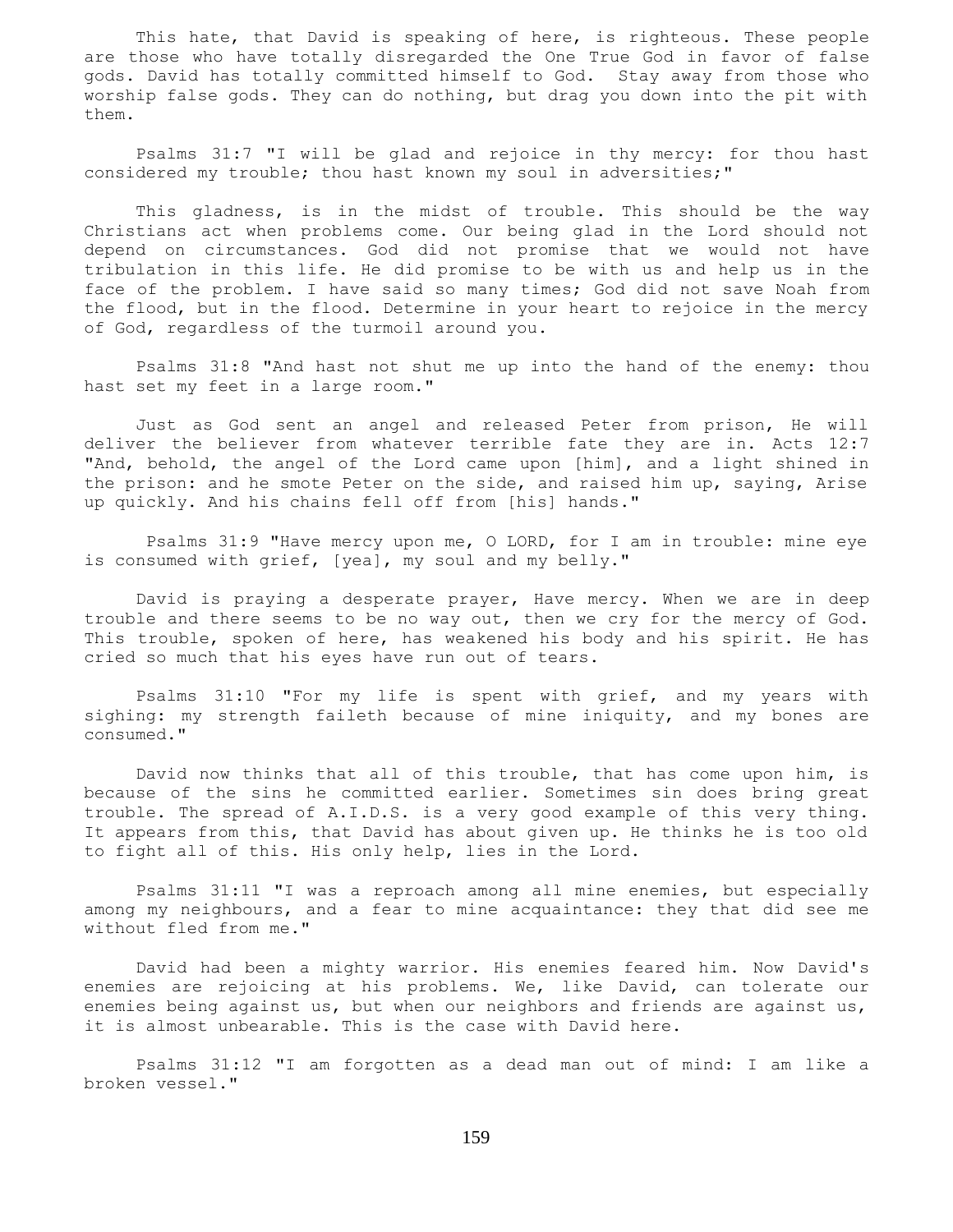People soon forget that David had done great things as king of their country. His usefulness to them is gone, so they just throw him away. Can you see that Jesus became like that broken vessel for us? He became hated and refused by man, that He might become the Saviour of all men.

 Psalms 31:13 "For I have heard the slander of many: fear [was] on every side: while they took counsel together against me, they devised to take away my life."

 Much of the slander, was from David's own family. It was not enough to wait until David died to take his throne away, they wanted power now, so they plotted to kill him. Jesus our Lord was slandered by the very group that should have realized He was Messiah. The authorities in the Temple were the very ones that took counsel to kill Jesus.

 Psalms 31:14 "But I trusted in thee, O LORD: I said, Thou [art] my God."

 Again, we see that David did the right thing, by placing his trust in the Lord.

 Psalms 31:15 "My times [are] in thy hand: deliver me from the hand of mine enemies, and from them that persecute me."

 There is a specific time for each of us to die. It is not determined by our wishes, but by the wishes of God. David is aware that he is safe from his enemies when God protects him. Persecution is a way of life for those who live to please God. II Timothy 3:12 "Yea, and all that will live godly in Christ Jesus shall suffer persecution."

 Psalms 31:16 "Make thy face to shine upon thy servant: save me for thy mercies' sake."

 If we know that what we are doing is pleasing unto God, we do not mind suffering persecution for it. We, also, know that the mercy of God will not allow us to have more persecution than we can bear.

 Psalms 31:17 "Let me not be ashamed, O LORD; for I have called upon thee: let the wicked be ashamed, [and] let them be silent in the grave."

 This is just saying, Lord, show this unbelieving world that you do answer the prayers of your servants. Don't let them laugh at me for believing you will answer my prayers. The wicked will be silent in the grave, because their lot is hell.

 Psalms 31:18 "Let the lying lips be put to silence; which speak grievous things proudly and contemptuously against the righteous."

 The world does not think of believers as being of very much use. They believe that only ignorant and poor people believe in God. They are proud of their place in society. They actually look down on believers. We should rejoice when they speak against us. This makes us children of God, for they so persecuted Jesus.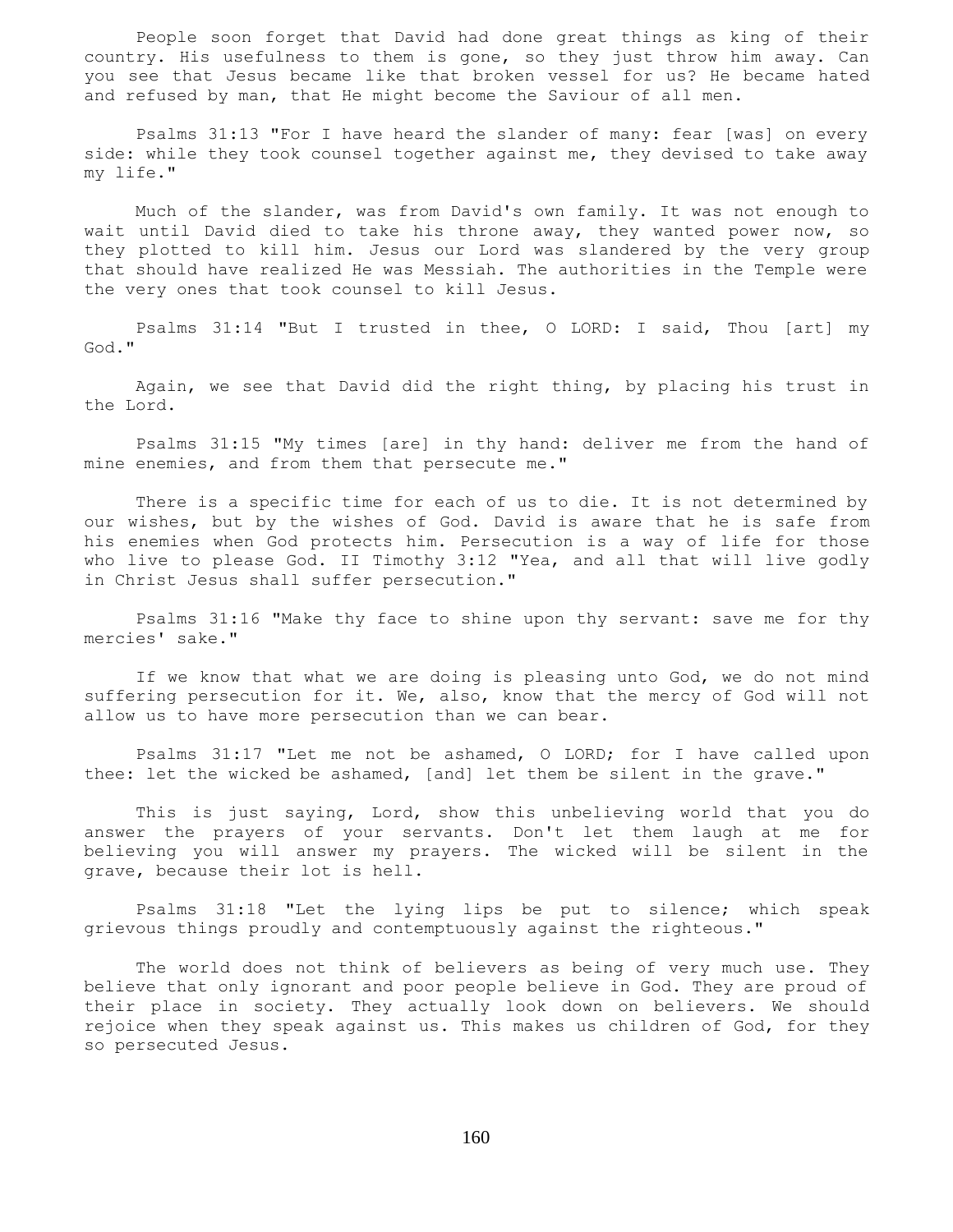Psalms 31:19 "[Oh] how great [is] thy goodness, which thou hast laid up for them that fear thee; [which] thou hast wrought for them that trust in thee before the sons of men!"

 If you were to think of the worst day of your life and the best day, they would possibly be the same day. When God delivers us from some terrible problem, there is much rejoicing. In the verse above we see David going into a great deal of detail on the goodness of God. I Corinthians 2:9 "But as it is written, Eye hath not seen, nor ear heard, neither have entered into the heart of man, the things which God hath prepared for them that love him."

 Psalms 31:20 "Thou shalt hide them in the secret of thy presence from the pride of man: thou shalt keep them secretly in a pavilion from the strife of tongues."

Where the presence of the Lord is, there is a very bright Light. Those who are opposed to the Lord and His followers do not like to be where that Light is. Christians, we shall be hid in the Lord Jesus Christ. When we become a Christian, we die to the old life in this world. Words spoken against a dead man mean nothing. The more we have Jesus, the less we worry about the hurtful things the world's people say to us.

 Psalms 31:21 "Blessed [be] the LORD: for he hath shewed me his marvellous kindness in a strong city."

The strong city, here, could be any city of the world. It just means that in the midst of all the turmoil, God showed David his kindness. He saved David and will save us, right in the middle of all the turmoil. Blessed be the name of the Lord.

 Psalms 31:22 "For I said in my haste, I am cut off from before thine eyes: nevertheless thou heardest the voice of my supplications when I cried unto thee."

 At one point in his trouble, David thought that God had turned away from him. God never walks away from us, we walk away from Him. The instant David cried to Him, God heard him.

 Psalms 31:23 "O love the LORD, all ye his saints: [for] the LORD preserveth the faithful, and plentifully rewardeth the proud doer."

 The very name of these Bible studies is Love The Lord. All true believers in the Lord love Him. He loved us long before we loved Him. We love Him, because of all the wonderful things He has done for us, but He loves us in spite of all the wrongful things we have done. While we were yet in sin, He loved us. The only thing Jesus asks in return is that we are faithful to Him. We should be about the Father's business here on the earth, until our precious Lord Jesus comes back for us. We should work till Jesus comes with no thought of reward. Matthew 6:19 "Lay not up for yourselves treasures upon earth, where moth and rust doth corrupt, and where thieves break through and steal:" Matthew 6:20 "But lay up for yourselves treasures in heaven, where neither moth nor rust doth corrupt, and where thieves do not break through nor steal:"

 Psalms 31:24 "Be of good courage, and he shall strengthen your heart, all ye that hope in the LORD."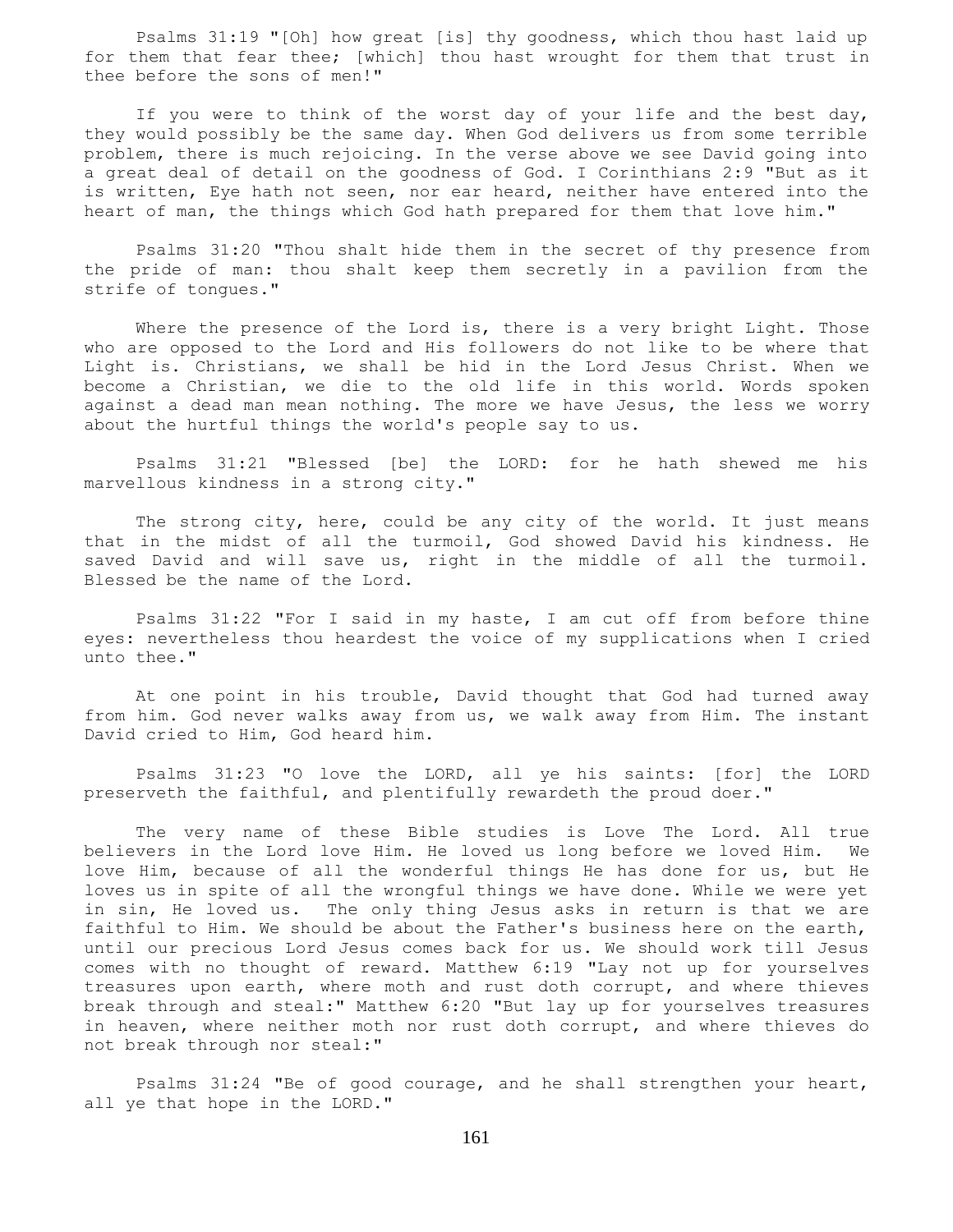Fight the good fight of faith. Matthew 10:22 "And ye shall be hated of all [men] for my name's sake: but he that endureth to the end shall be saved." The Lord Jesus won the war on the cross. We are just cleaning up a few skirmishes. Do not turn back. The Lord will be with you in all your struggles. Remember, the war is already won. Our hope is in Jesus.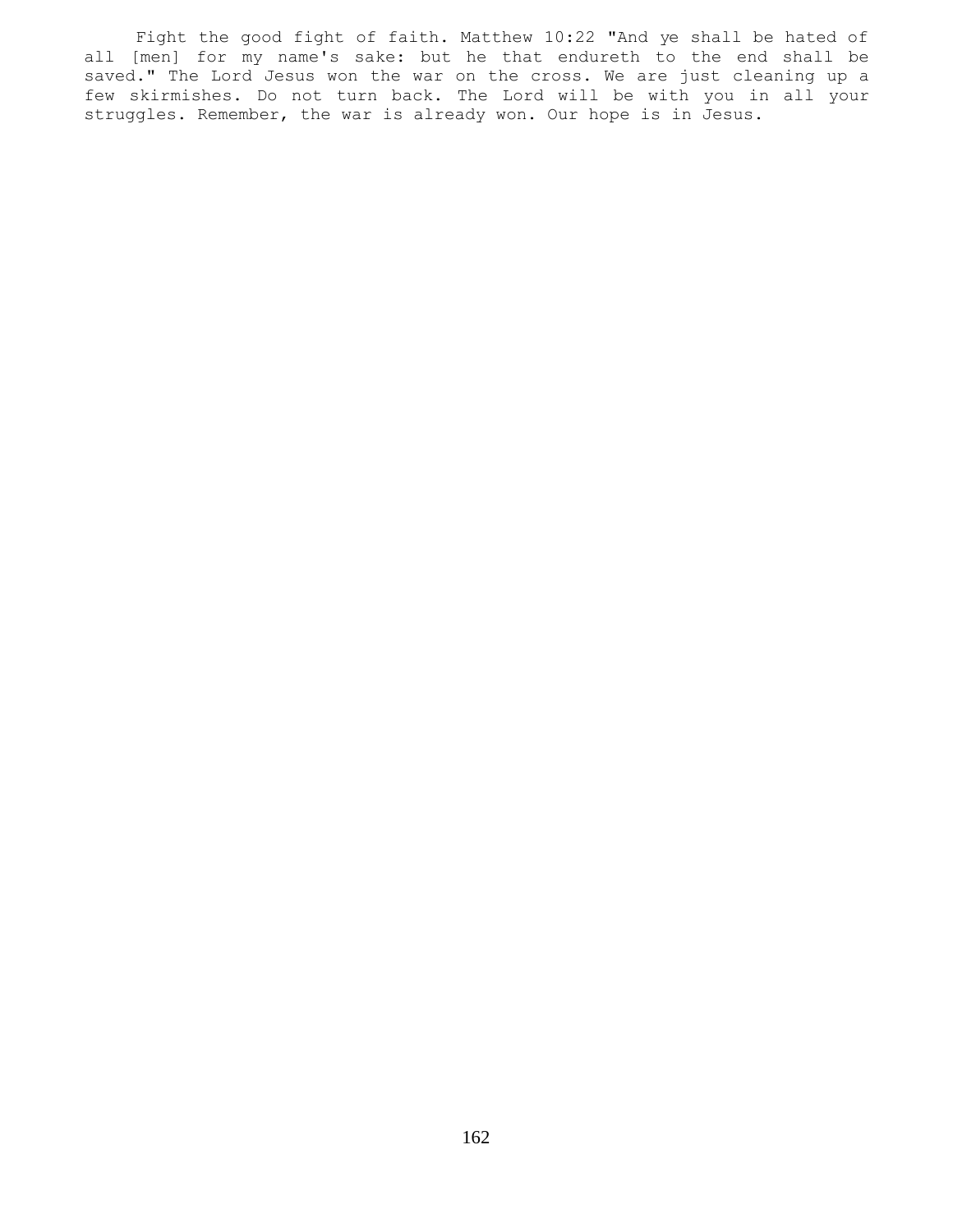## Psalms 32 Questions

1. Who does David express trust toward in verse 1? 2. Without , it is impossible to please God. 3. The Christian's righteousness is in whom? 4. Who is the Rock of our salvation? 5. Thy name's sake, indicates who? 6. Who is the enemy of all Christians? 7. Who is our protection against this enemy? 8. What did David say, in verse 5, that was almost word for word that Jesus said on the cross? 9. What takes place when the Christian commends there spirit to Jesus? 10. What is the hate spoken of in verse 6 of this lesson? 11. Our being glad in the Lord should not depend on our 12. God saved Noah the flood, not the flood. 13. In Acts chapter 12 verse 7, who did God deliver from prison? 14. In verse 10 of this lesson, David thinks what caused his strength to fail? 15. It is more unbearable for \_\_\_\_\_\_\_ \_\_\_\_\_\_ to hate you than for your enemies to hate you? 16. When the people forget the things David did for them, what do they do with him? 17. Quote 2nd Timothy chapter 3 verse 12. 18. What helps us bear persecution from the world? 19. What attitude does the unbelieving world have about Christians? 20. Quote 1 Corinthians chapter 2 verse 9. 21. Where are Christians hid? 22. What is the strong city in verse 21? 23. The instant David cried out to God, what happened? 24. The Lord preserveth whom? 25. Where will the Christian be rewarded for all the work he does?

26. Quote Matthew chapter 10 verse 22.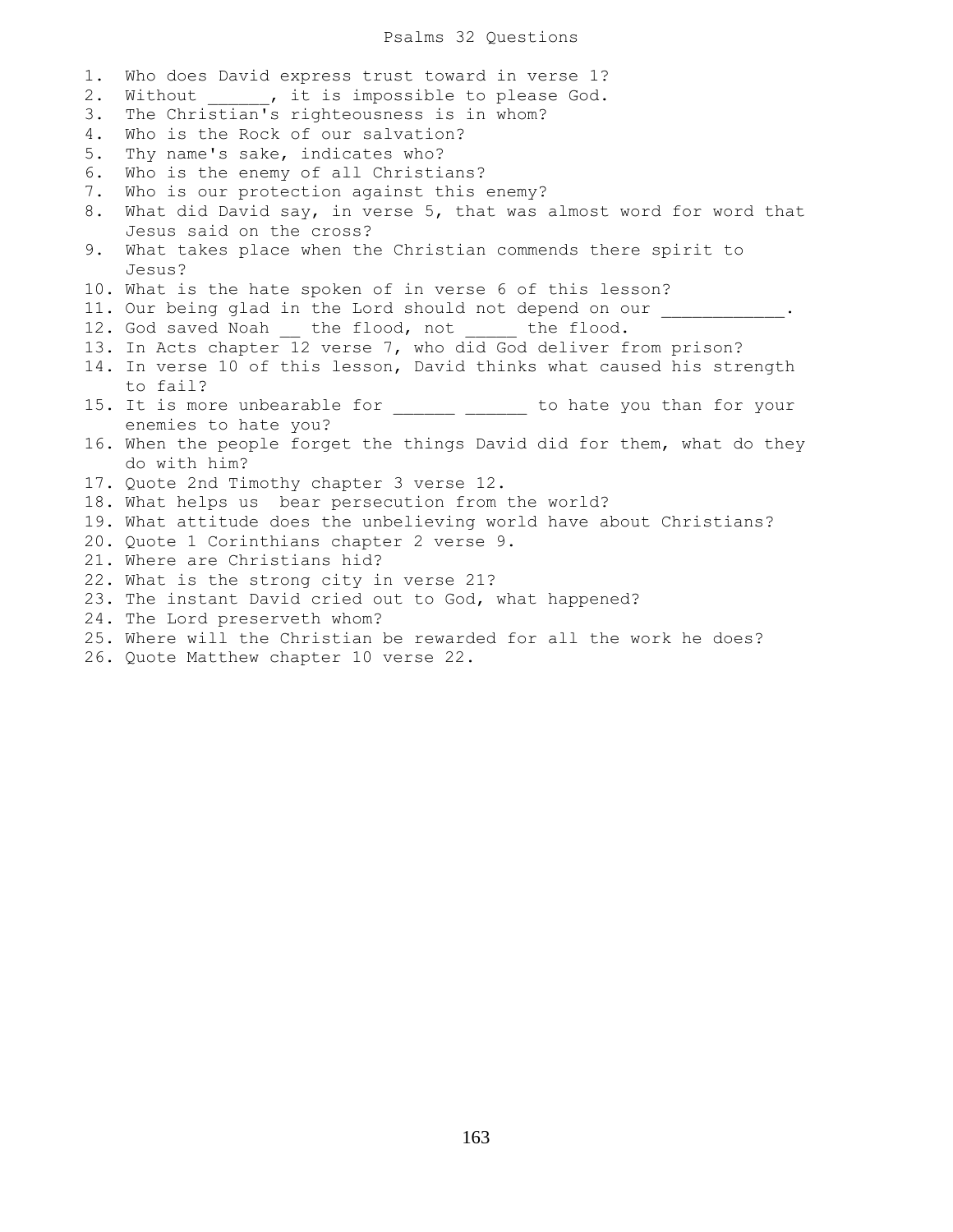PSALMS 33

We will begin by giving Psalm 32 in metre. This shows how easily you could sing this.

THE PSALMS OF DAVID IN METRE

## Chapter 32

- Verse 1 "How blest the man whose sins the Lord Has pardoned in his grace, All whose transgressions are removed, And covered from his face."
- Verse 2 "How blest the man to whom the Lord Imputeth not his sin; And in whose spirit is no guile, Nor fraud is found therein."
- Verse 3 "When I from speaking had refrained, And silent was my tongue, My bones waxed old, and were consumed Through roaring all day long."
- Verse 4 "Because upon me night and day Thy hand did heavy lie; So that my moisture has been turned To summer's drought thereby."
- Verse 5 "My sin I have confessed, my guilt Have not concealed from thee; I said "My faults I will confess" And thou forgavest me."
- Verse 6 "For this shall every godly one His pray'r direct to thee; In such a time He shall thee seek, As found thou mayest be."
- Verse 7 "Surely, when floods of water great Do swell up to the brim, They shall not overwhelm his soul, Nor once come near to him."
- Verse 8 "Thou art my hiding place, thou shalt from trouble keep me free; With songs of my deliverance Thou shalt encompass me."
- Verse 9 "I will instruct thee, and thee teach The way in which to go; And, with my eye upon thee set, I will direction show."
- Verse 10 "Then be not like the horse or mule, Which do not understand; Whose mouth, lest they come near to thee, a bridle must command."
- Verse 11 "The sorrows of the wicked man Exceedingly abound; But him who trusts upon the Lord Shall mercy compass round."
- Verse 12 "Ye righteous in the Lord be glad, In Him do ye rejoice; All ye that upright are in heart, For joy lift up your voice."

 We will now begin the verse by verse study of Psalms chapter 32. Psalms 32:1 "{ [A Psalm] of David, Maschil.} Blessed [is he whose] transgression [is] forgiven, [whose] sin [is] covered."

 This Psalm begins like the Beatitudes in Matthew with blessed. In the days of David, the sins were covered by the blood of the sacrificial lamb, but praise God, our sin is wiped completely out by the precious blood of the Lamb of God, Jesus Christ. Hebrews 10:4 "For [it is] not possible that the blood of bulls and of goats should take away sins." If David can say, blessed is he whose transgression is forgiven, how much more can we Christians say blessed is he whose sin is abolished?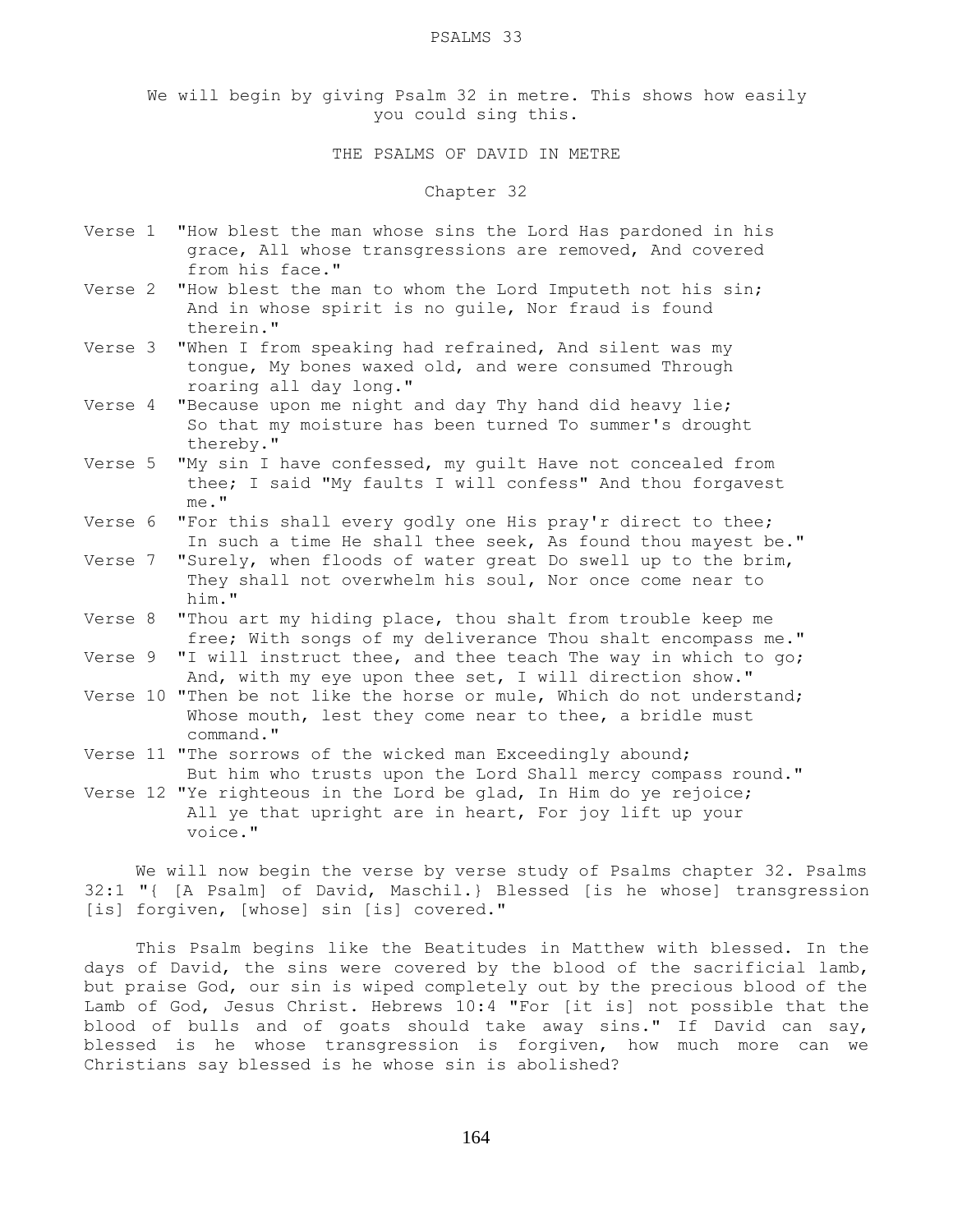Psalms 32:2 "Blessed [is] the man unto whom the LORD imputeth not iniquity, and in whose spirit [there is] no guile."

 Imputeth, in the verse above, means weave, fabricate, plot, or think. There are many more words taken from this root word. I believe that it is saying, the man is blessed when God does not think of the man's sins. Iniquity means transgressions or sins. The spirit of the man who has been forgiven is humble. His spirit is thankful for the Lord who forgives sin. Romans 3:25 "Whom God hath set forth [to be] a propitiation through faith in his blood, to declare his righteousness for the remission of sins that are past, through the forbearance of God;" Propitiation means atoning victim. The easiest way to say this, is Jesus paid all the penalty for our sin, and our sin does not exist anymore, if we trust in His blood. I John 4:10 "Herein is love, not that we loved God, but that he loved us, and sent his Son [to be] the propitiation for our sins."

 Psalms 32:3 "When I kept silence, my bones waxed old through my roaring all the day long."

 David, like us, was miserable until he confessed all of his sins to God and was forgiven. When the heart is full of guilt, it makes the body feel bad, too. The roaring all the day long was a lot of noise that did not include confession to God. Sinful living brings only sorrow and pain.

 Psalms 32:4 "For day and night thy hand was heavy upon me: my moisture is turned into the drought of summer. Selah."

 The worst punishment comes from the Lord, when He is trying to get us to repent. Tears that David shed were tears of sorrow for the problems he was having, and not for the wrong he had done. Some of us do the very same thing before we come to God and confess our sins, so that we can be forgiven. We say, poor me.

 Psalms 32:5 "I acknowledged my sin unto thee, and mine iniquity have I not hid. I said, I will confess my transgressions unto the LORD; and thou forgavest the iniquity of my sin. Selah."

 The very first step in getting help from God is confessing the sins. Sometimes it is hard for us to even acknowledge to ourself that we are committing sin. The very best thing to do, as I said, is get the sin out in the open. Do not hide the fact you have sinned, and then confess the sin and get forgiveness.

 Psalms 32:6 "For this shall every one that is godly pray unto thee in a time when thou mayest be found: surely in the floods of great waters they shall not come nigh unto him."

 Until the very moment before the flood came, the people could have asked God to forgive them of their sin, and God would have forgiven them, and saved them from the flood. When the rain started coming down, it was too late. The judgment of God had already begun. We must not wait, until after Jesus appears in the eastern sky, to believe. It will be too late then.

 Psalms 32:7 "Thou [art] my hiding place; thou shalt preserve me from trouble; thou shalt compass me about with songs of deliverance. Selah."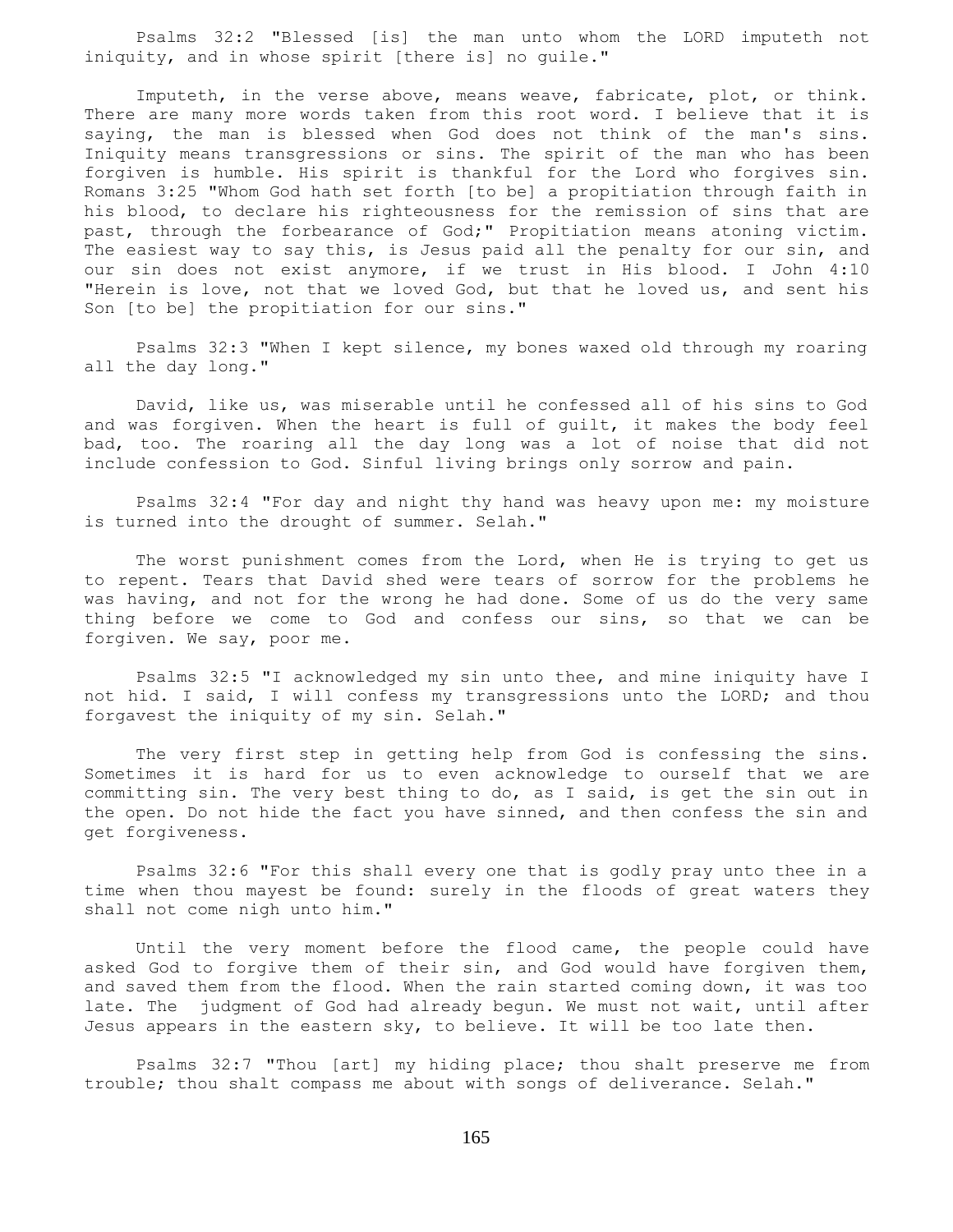Notice, in the next verse that Christians are hid in Him. Colossians 3:3 "For ye are dead, and your life is hid with Christ in God." God heard the cry of the Israelites in Egypt and sent Moses to deliver them. Egypt symbolizes the world. God sent us a Deliverer, and His name was Jesus. The Lord is my very special place of hiding. Notice, David uses the word my, and me. Salvation is an individual thing.

 Psalms 32:8 "I will instruct thee and teach thee in the way which thou shalt go: I will guide thee with mine eye."

 God's eye sees everything. He watches over us and keeps us in the path of Light that guides us. Jesus is the Light of the world. When we walk in that Light, we are on the right path. Just as a loving parent corrects a child who has wandered, God watches us and instructs us in His ways.

 Psalms 32:9 "Be ye not as the horse, [or] as the mule, [which] have no understanding: whose mouth must be held in with bit and bridle, lest they come near unto thee."

 A horse, and especially a mule, does not mind very well, unless there is a bit in their mouth to make them mind. If the bit and bridle were not on them, they would go and do whatever they wanted to do. Do not be lacking in understanding and have to be driven to do what is right. I John 5:20 "And we know that the Son of God is come, and hath given us an understanding, that we may know him that is true, and we are in him that is true, [even] in his Son Jesus Christ. This is the true God, and eternal life."

 Psalms 32:10 "Many sorrows [shall be] to the wicked: but he that trusteth in the LORD, mercy shall compass him about."

 The word translated sorrows, above, can also be translated lashes. It would be a terrible thing to stand before the Judge of all the world, knowing that you are guilty of all the sins in your life. There would be nothing to look forward to, but a lengthy stay in hell. Perhaps, even the lake of fire. How wonderful, in contrast, it would be to stand before the Judge of all the world in your robe of righteousness that Jesus traded you for your sin. There would be no sin to be accounted for. There would be a glorious reward of eternal life in heaven with Jesus our Saviour. The mercy we are compassed with is Jesus' righteousness.

 Psalms 32:11 "Be glad in the LORD, and rejoice, ye righteous: and shout for joy, all [ye that are] upright in heart."

 Rejoice in the Lord always, and again I say, rejoice. We have plenty to shout for joy about. The Lord Jesus has clothed us in His righteousness, and we are righteous, indeed. We have spoken before about what righteousness means. It means to be in right standing with God. Notice, upright in heart. Our heart is what we are. Isaiah 61:10 "I will greatly rejoice in the LORD, my soul shall be joyful in my God; for he hath clothed me with the garments of salvation, he hath covered me with the robe of righteousness, as a bridegroom decketh [himself] with ornaments, and as a bride adorneth [herself] with her jewels." Our robe of righteousness is snow white linen, washed in the blood of the Lamb. Revelation 1:5 "And from Jesus Christ, [who is] the faithful witness, [and] the first begotten of the dead, and the prince of the kings of the earth. Unto him that loved us, and washed us from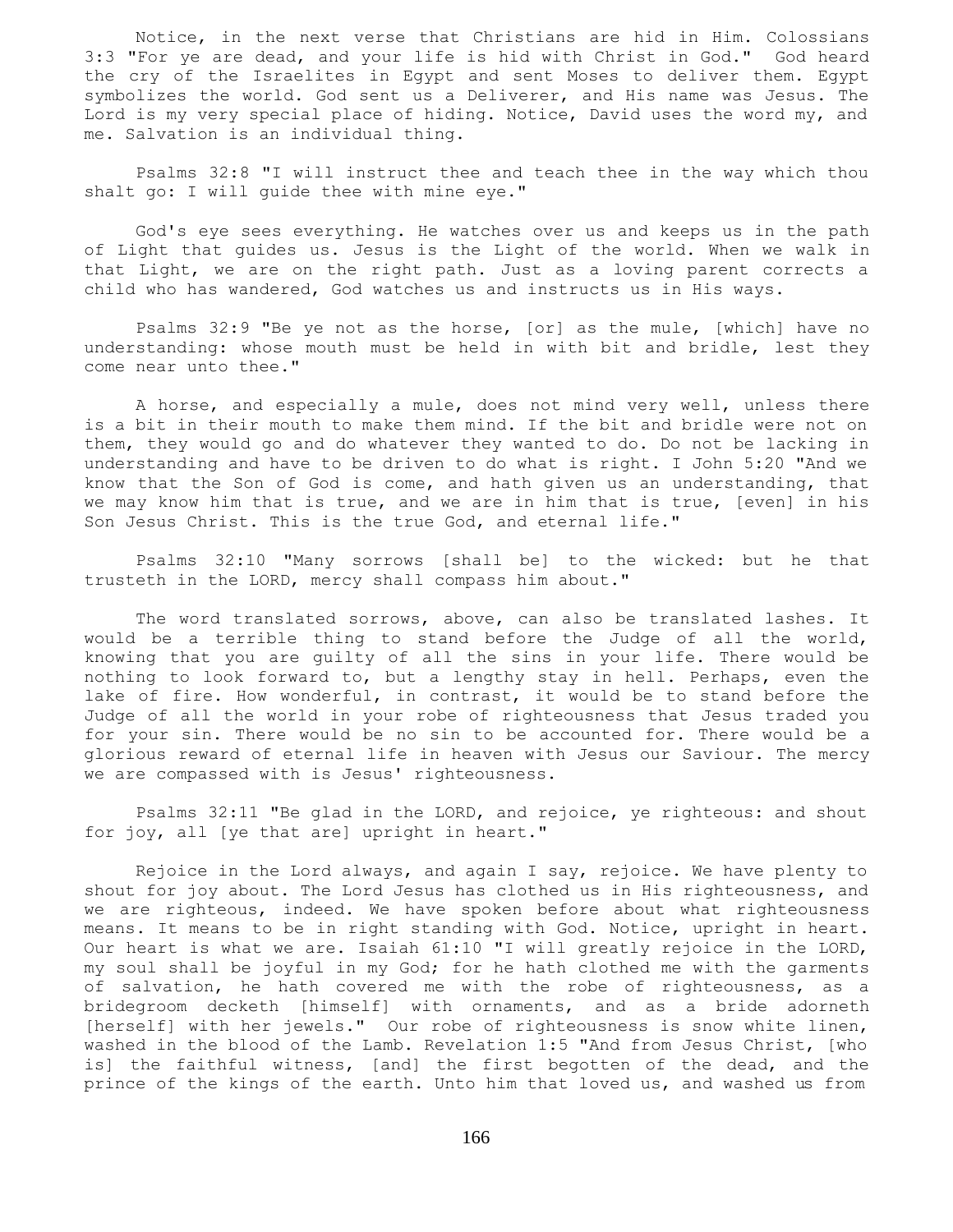our sins in his own blood," Revelation 7:14 "And I said unto him, Sir, thou knowest. And he said to me, These are they which came out of great tribulation, and have washed their robes, and made them white in the blood of the Lamb."

 If you have believed and been washed in this wonderful blood of the Lamb, tell everyone you see how wonderful it is, and perhaps, they will confess their sin and be washed in His precious blood, too.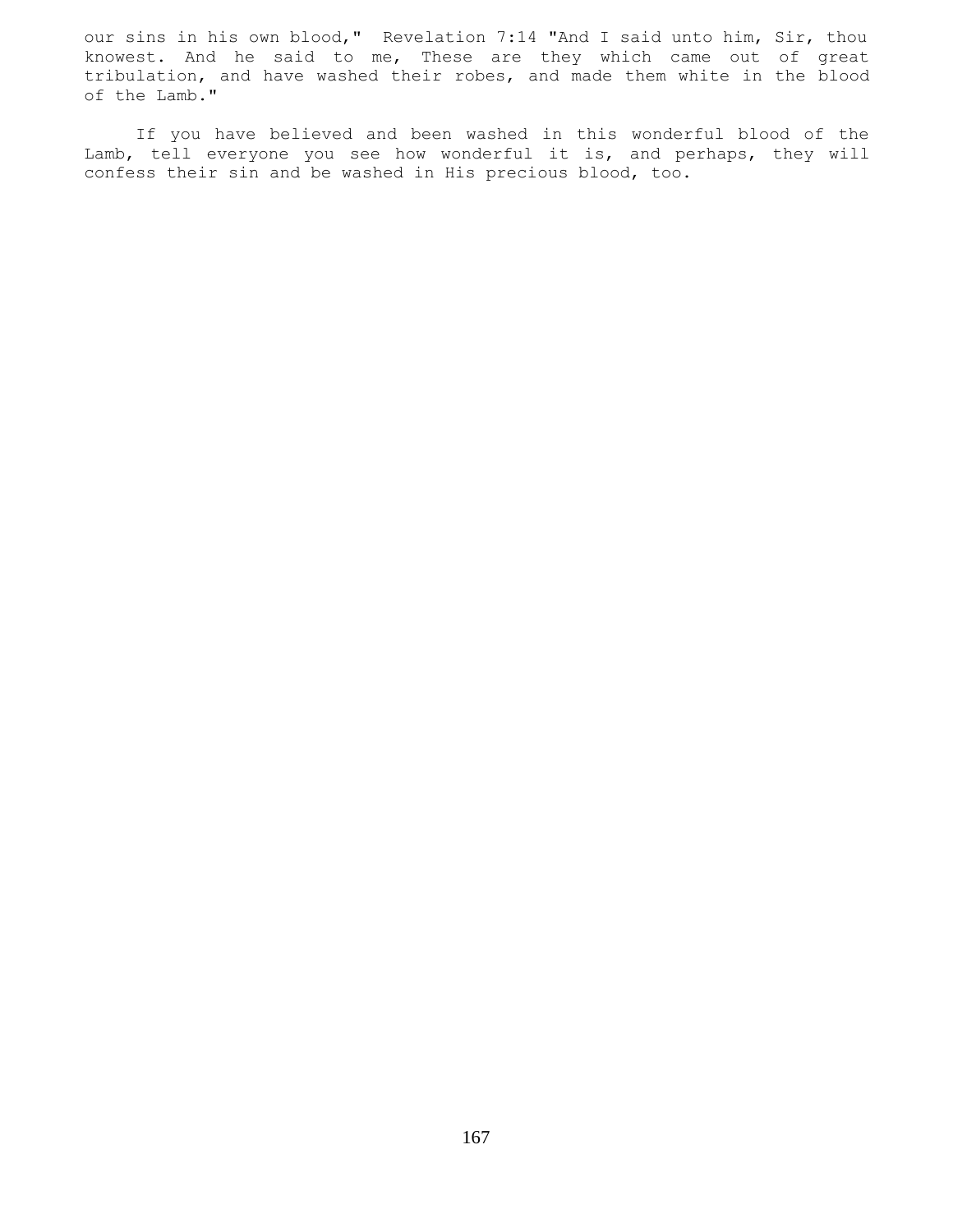## Psalms 33 Questions

1. What makes this Psalm similar to the Beatitudes in Matthew? 2. What was the difference in the blood from the lamb pertaining to sin, and the blood of the Lamb of God? 3. Quote Hebrews chapter 10 verse 4. 4. What does imputeth, in verse 2 of this lesson, mean? 5. What is iniquity? 6. Describe the spirit of the man who has been forgiven. 7. Quote 1 John chapter 4 verse 10. 8. David was miserable, until he did what? 9. What 2 things does sinful living bring? 10. What is the very first step in getting help from God? 11. When was the last possible time the people could have sought God in Noah's time, to avoid being drowned in the flood? 12. When will it be too late for us to seek forgiveness? 13. Who did David say was his hiding place. 14. The Christian's life is hid in whom? 15. Who delivered the Israelites out of Egypt? 16. What does Egypt symbolize? 17. Who is the Christian's Deliverer? 18. Why did David say my and me in verse 7? 19. In verse 8, God guides by what? 20. Verse 9 says, " Be not as the  $\frac{1}{2}$  or as the  $\frac{1}{2}$ ." 21. What are these 2 animals lacking in? 22. What is another word sorrows, in verse 10, could have been translated? 23. Where did the Christian get his robe of righteousness? 24. What is the mercy, that we are compassed about with in verse 10? 25. Quote Isaiah chapter 61 verse 10.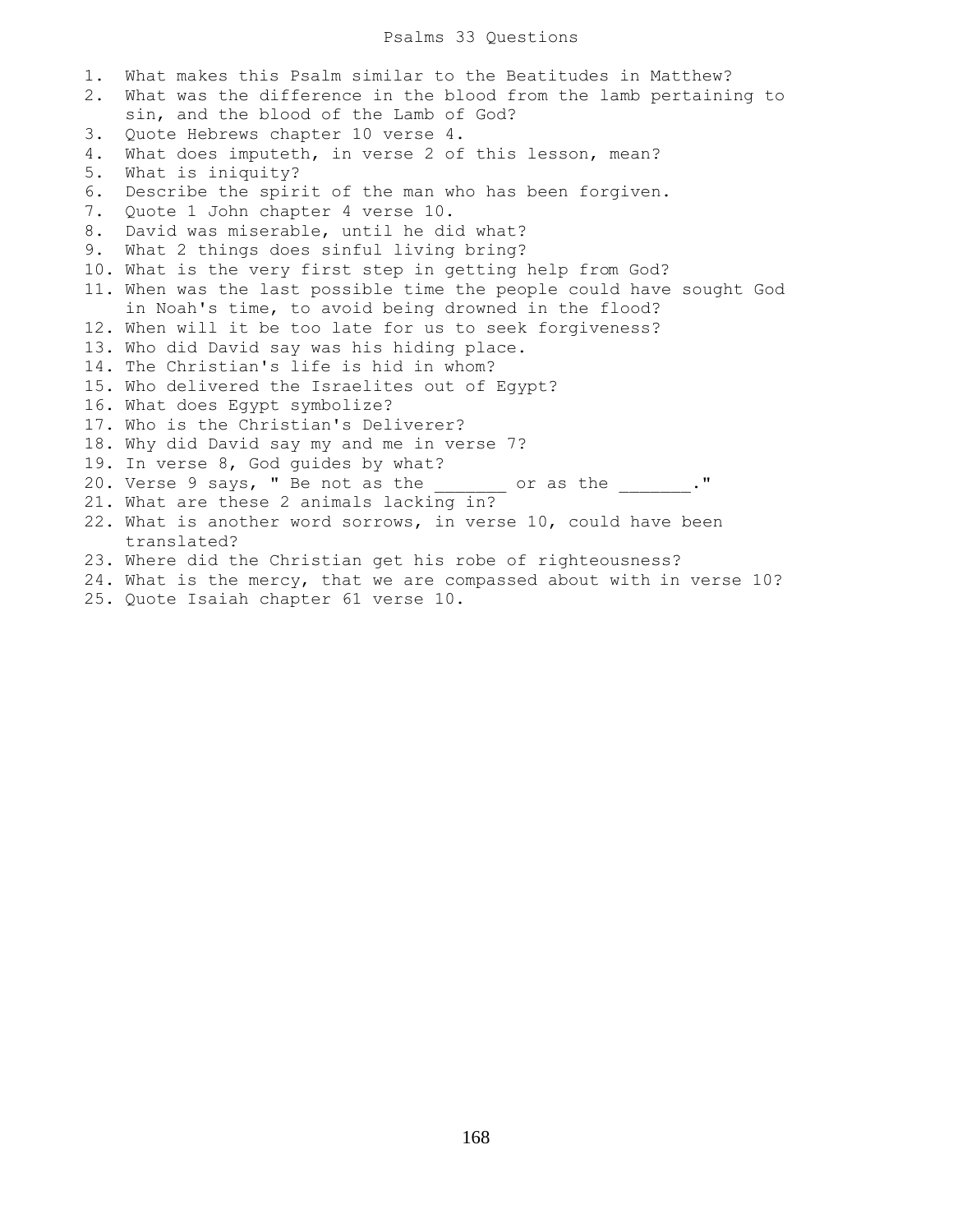#### PSALMS 34

We will begin this lesson by giving the 33rd. Psalm in metre.

## THE PSALMS OF DAVID IN METRE

# Chapter 33

- Verse 1 "Ye righteous in the Lord rejoice; It well becomes the good man's voice To sing Jehovah's praise. With harp praise ye the Lord our King, With ten-stringed lyre his praises sing, Aloud the anthem raise."
- Verse 2 "With joyful noise play loud and well, With notes of joy the anthem swell, And let the song be new; For upright is Jehovah's word, And all the doings of the Lord Most faithful are and true."
- Verse 3 "In justice and in judgment right The Lord doth ever take delight, His goodness fills the earth. Jehovah's word the heaven hath made; To all the host therin arrayed His breath hath given birth."
- Verse 4 "He rolled the waters heap on heap, And stored away the mighty deep In garners He prepared. Let all the earth Jehovah fear, And all within the world's wide sphere With reverence Him regard."
- Verse 5 "He spake the word, creation came; He gave command, the world's fixed frame At once to being rose. He makes the heathen's counsel vain, The plans the people would maintain At will He overthrows."
- Verse 6 "Jehovah's counsels shall endure, And of His heart the thoughts secure Shall stand from age to age. Blest realm, whose God is He alone; Blest people whom He makes His own, His chosen heritage."
- Verse 7 "Jehovah looks from heaven to earth, And all the sons of mortal birth His searching eye surveys; From heaven His dwelling-place on high, On all who dwell beneath the sky, Rests His oniscient gaze."
- Verse 8 "He forms alike their hearts each one; The works which by their hands are done He carefully observes. No king is saved by mighty hosts; 'Tis not the strength the strong man boasts That him from harm preserves."
- Verse 9 "'Tis vain to trust the martial steed Nor can he by his strength or speed Avail in peril great. With watchful eye the Lord is near To those his holy name that fear, And for His mercy wait."
- Verse 10 "He's ever near to them, to save Their soul from the devouring grave, In famine life to yield. Our soul in hope waits for the Lord, And He protection will afford; He is our help and shield."
- Verse 11 "In Him our hearts shall joyful be, For on His holy name have we in confidence relied. As we have hoped in thee alone, Lord, let thy grace to us be shown, On us let it abide."

 We will now begin the verse by verse study of Psalms chapter 33. Psalms 33:1 "Rejoice in the LORD, O ye righteous: [for] praise is comely for the upright."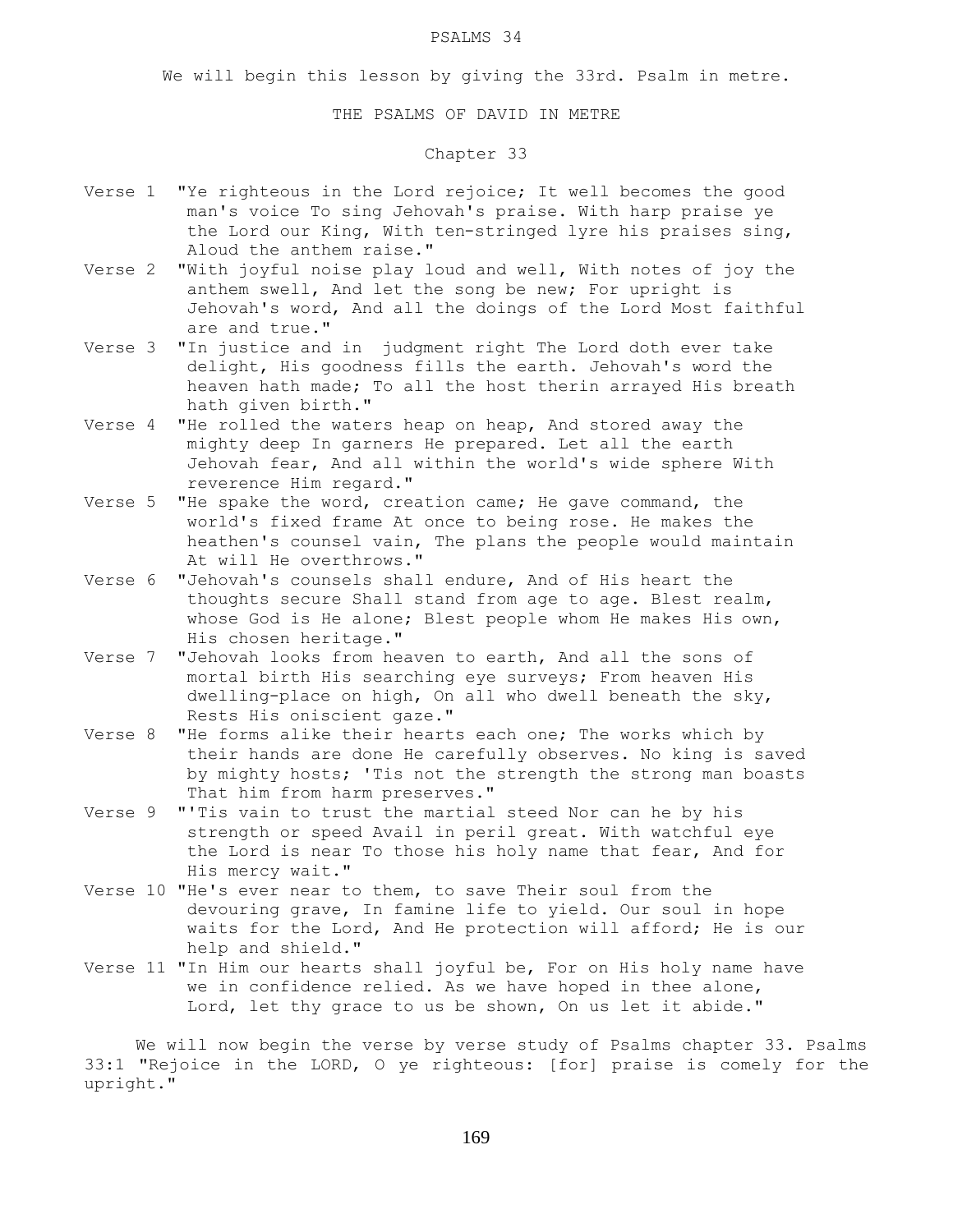This Psalm was probably sung in the temple, so this first verse sets the pace for the chapter. God inhabits the praises of His people. The Christian's sacrifice unto God is praise. We have much to rejoice for. We have been redeemed. The word comely, above, means suitable or beautiful. I personally like beautiful better.

 Psalms 33:2 "Praise the LORD with harp: sing unto him with the psaltery [and] an instrument of ten strings."

It is interesting to me that, the harp is specifically mentioned as an instrument of praise here and in Revelation, as well. Revelation 14:2 "And I heard a voice from heaven, as the voice of many waters, and as the voice of a great thunder: and I heard the voice of harpers harping with their harps:" In some churches today, it is forbidden to use instruments of music to sing by. In Psalms, the use of instruments for praise and worship was prominent. There are, also, two mentions of the harp being used in praise to God in Revelation. I do agree that some churches have allowed the music to become very worldly, however. Music or singing should be worship and not entertainment. The psalter was a lyre. The instrument of ten strings could be many different instruments, such as a guitar.

 Psalms 33:3 "Sing unto him a new song; play skilfully with a loud noise."

 God is not nervous, so music a little louder than you and I like it will not bother Him, if it is used in praise to Him. Singing to entertain should not be done in the church. We should sing unto the Lord. Have you ever gone down the road, singing to the Lord, thoughts that came into your spirit? That is singing a new song to Him. To play skilfully, one would have to be trained on the instrument he was using. We want to be a sweet sound in His ear.

 Psalms 33:4 "For the word of the LORD [is] right; and all his works [are done] in truth."

 The Word is Jesus Christ the Creator of all the world. He is Truth. The Lord Jesus Christ is right in all His dealings. John 1:1 "In the beginning was the Word, and the Word was with God, and the Word was God." John 1:2 "The same was in the beginning with God." John 1:3 "All things were made by him; and without him was not any thing made that was made."

 Psalms 33:5 "He loveth righteousness and judgment: the earth is full of the goodness of the LORD."

 Every time God created something, He said, and it was good. All things were created good. The sin came into the world by the deception of Satan toward mankind. Satan, from the beginning, tried to turn the good into evil. Jesus defeated Satan, when He shed His blood on the cross. The blood of Jesus defeated Satan. God did not leave anything out when He made the earth. The earth was made to be a beautiful habitation for man. It will be just that again, during the 1000 year reign of Jesus Christ as King of kings and Lord of lords. Jesus is righteousness for Himself and for all His followers, as well. Our righteousness is in Christ.

 Psalms 33:6 "By the word of the LORD were the heavens made; and all the host of them by the breath of his mouth."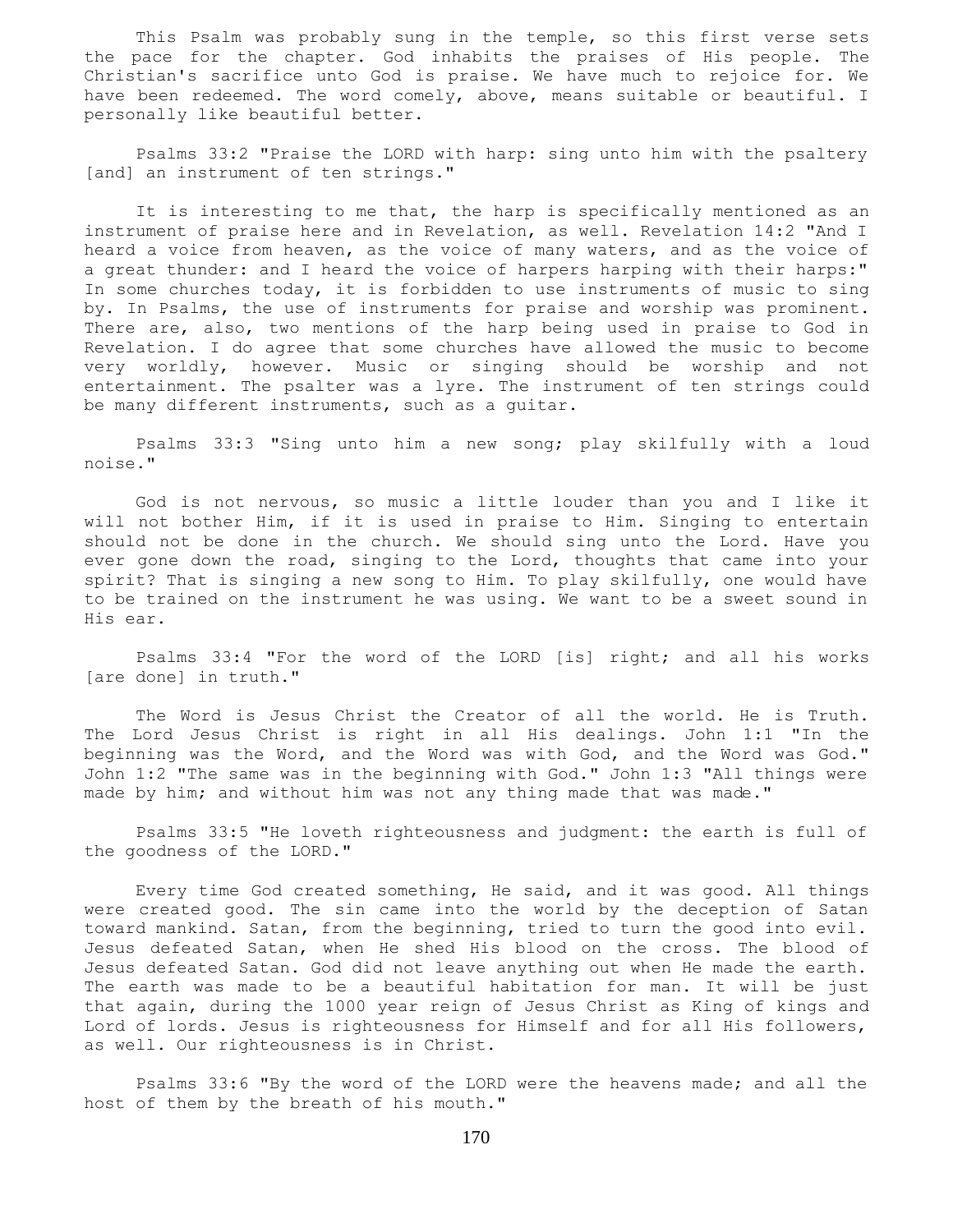If we were to look at the Scriptures in Genesis, we would find that actually the Father, Word, and Holy Spirit were all involved in the creation of the heavens, and the earth, and all that are therein. Breath, in verse 6 above, means Spirit. The Word of God is, also, Creator.

 Psalms 33:7 "He gathereth the waters of the sea together as an heap: he layeth up the depth in storehouses."

 We saw in the miracle at the Red sea that God had power of the waters of the earth. We, also, saw in the flood of Noah that God told the sea to rise, and it did. It, also, receded at His command. Jesus spoke to the sea, and told it to be calm, and it did as He said. God is the controller of nature.

 Psalms 33:8 "Let all the earth fear the LORD: let all the inhabitants of the world stand in awe of him."

 The fear of the Lord is the beginning of wisdom. Let all the earth stand in awe. Any one, who does not have the greatest of respect for God, should think about God making the whole world and everything in it. Just the fact that the planets stay in orbit is a miracle, that I can not explain. The human brain is said to be the most complicated and sophisticated computer ever known to man. Only a fool would not be in awe of God.

 Psalms 33:9 "For he spake, and it was [done]; he commanded, and it stood fast."

 This says, not only that He made it, but that it followed every command He made. Out of nothing, the Word of God created everything.

 Psalms 33:10 "The LORD bringeth the counsel of the heathen to nought: he maketh the devices of the people of none effect."

 In our study of the children of Israel being delivered out of Egypt, we saw how helpless the great pharaoh was. Not only was the great pharaoh of Egypt no match for God, but the gods of the Egyptians were no match either. God's laws are absolute. They are not changeable. Jesus fulfilled the law.

 Psalms 33:11 "The counsel of the LORD standeth for ever, the thoughts of his heart to all generations."

 The counsel of the LORD is found in the Bible, the Word of God. The Word of God is as current today as our daily newspaper. The Bible is current to all generations. It is the Word of God, and will live on forever. The thoughts of His heart were revealed through Jesus Christ to all of His followers. The world would not understand, but the followers of Jesus would understand.

 Psalms 33:12 "Blessed [is] the nation whose God [is] the LORD; [and] the people [whom] he hath chosen for his own inheritance."

 Some time ago the United States proclaimed belief in God. It seems in the last few years that many people want to get away from the very belief this country was founded upon. We have been blessed, because we proclaimed faith in the One true God. Even our coins proclaimed {In God we trust}. It is a very dangerous thing for our nation to wander away from God. We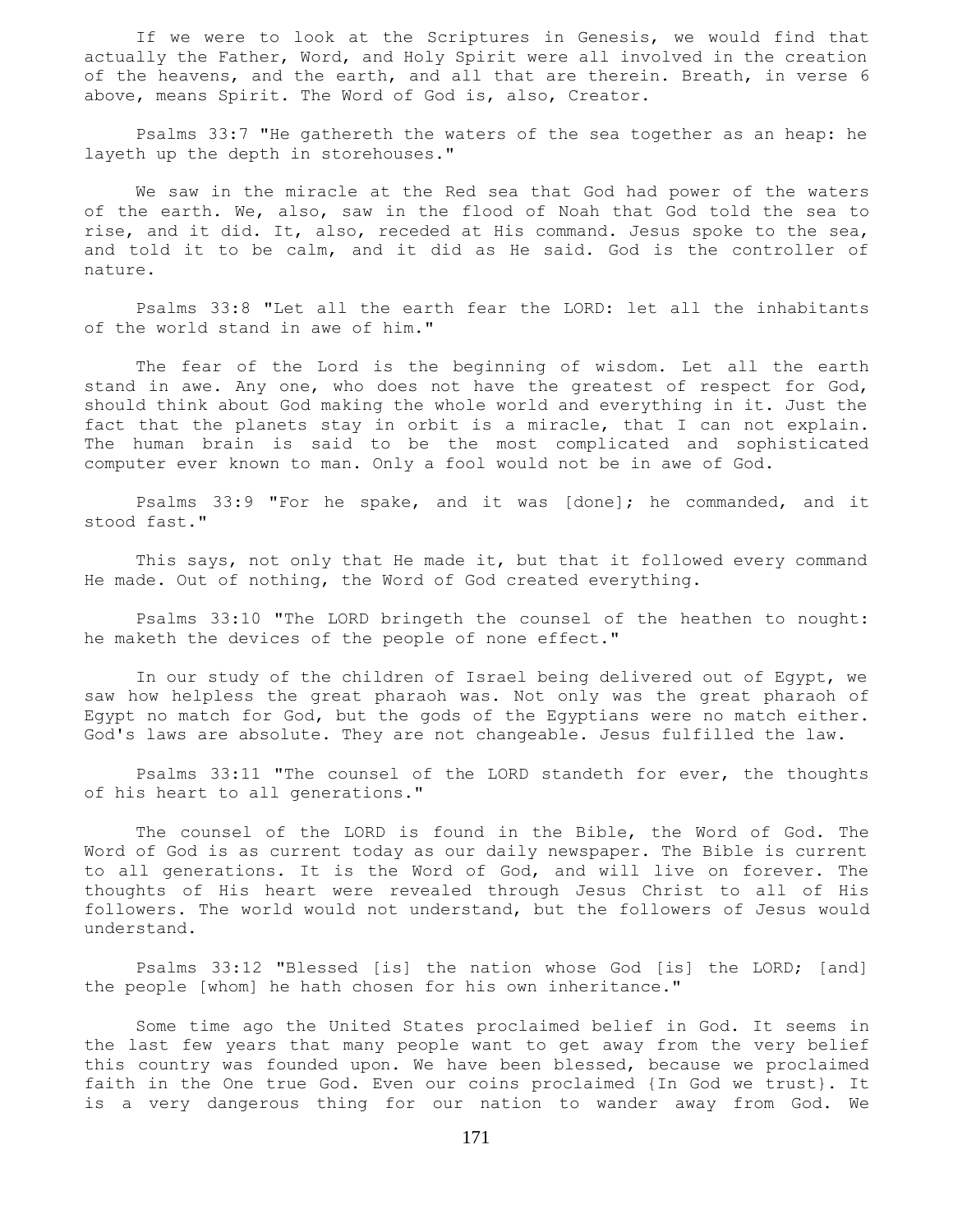Christians are His inheritance. Ephesians 1:18 "The eyes of your understanding being enlightened; that ye may know what is the hope of his calling, and what the riches of the glory of his inheritance in the saints,"

 Psalms 33:13 "The LORD looketh from heaven; he beholdeth all the sons of men."

 We know that God sees and knows everything. We know, also, that He looks at individuals, as he did Job. Job 1:8 "And the LORD said unto Satan, Hast thou considered my servant Job, that [there is] none like him in the earth, a perfect and an upright man, one that feareth God, and escheweth evil?" God does not look at the earth and see great masses of people. He looks at individuals. He beholds all the sons of men, one at a time.

 Psalms 33:14 "From the place of his habitation he looketh upon all the inhabitants of the earth."

 The place of the habitation of God is heaven. He looks down on us from His lofty position in heaven.

 Psalms 33:15 "He fashioneth their hearts alike; he considereth all their works."

We know that God has placed a heart in every individual. This is, possibly, the part of man that God will judge. The heart of man is what he is. God notices even when we give a cold cup of water to a little child. No job, regardless of how small it is, goes unnoticed of God, if it is done to His glory.

 Psalms 33:16 "There is no king saved by the multitude of an host: a mighty man is not delivered by much strength."

 God does not save anyone because of their great power or wealth. All, whether king or slave, must humble themselves as a little child to come to God.

 Psalms 33:17 "An horse [is] a vain thing for safety: neither shall he deliver [any] by his great strength."

 Pharaoh's army, on horseback, found out how little safety there was in being on the back of a powerful horse. All of Pharaoh's horsemen, and the horses they were using, drowned in the Red sea. God delivered the Israelites on foot who had been slaves to Pharaoh.

 Psalms 33:18 "Behold, the eye of the LORD [is] upon them that fear him, upon them that hope in his mercy;"

 The only one acceptable for us to fear is the Lord. Fear of man is lack of faith in God. God sees and knows who fear Him. The hope of us all is in Jesus Christ our Lord. Nothing but the mercy of God will get any of us to heaven. Not anyone I know wants justice from God. We all cry out for His mercy. Be merciful to me a sinner, O Lord.

 Psalms 33:19 "To deliver their soul from death, and to keep them alive in famine."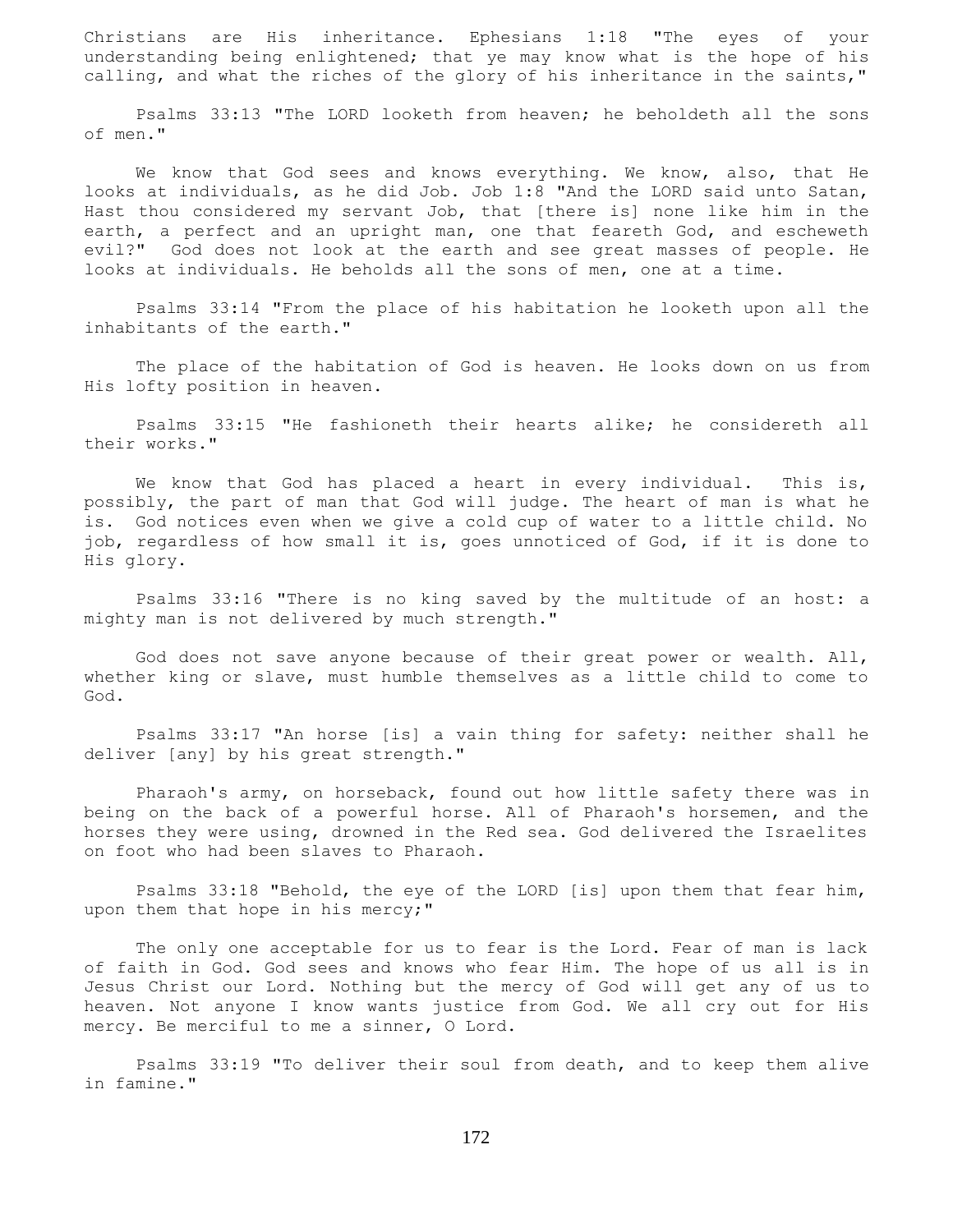God delivered Joseph and his family in the great famine that struck that part of the known world. God showed Joseph how to provide, and they lived through the famine. God miraculously fed the millions of Israelites on their way to the promised land by raining down Manna from heaven. Deliverance comes through Jesus Christ our Lord.

 Psalms 33:20 "Our soul waiteth for the LORD: he [is] our help and our shield."

 We are cautioned to watch, and wait, for we know not when our Lord will return. Be like the 5 virgins who waited, and were prepared to meet their groom. God is not only our protector in time of trouble, and our help when we are weak, but is, in fact, all things to us. Without Him, we could do nothing. With Him, all things are possible to us.

 Psalms 33:21 "For our heart shall rejoice in him, because we have trusted in his holy name."

 The following Scriptures tell us what we must do to be saved. Romans 10:9 "That if thou shalt confess with thy mouth the Lord Jesus, and shalt believe in thine heart that God hath raised him from the dead, thou shalt be saved." Romans 10:10 "For with the heart man believeth unto righteousness; and with the mouth confession is made unto salvation." You see, salvation is of the heart. We who trust in the name of Jesus will rejoice on judgment day, when we are called His sheep.

 Psalms 33:22 "Let thy mercy, O LORD, be upon us, according as we hope in thee."

 The Christian is not like the world who has no hope. We have hope of the resurrection. The mercy of God has provided eternal life for us who believe. My hope is in Jesus Christ our Lord. His mercy endureth forever.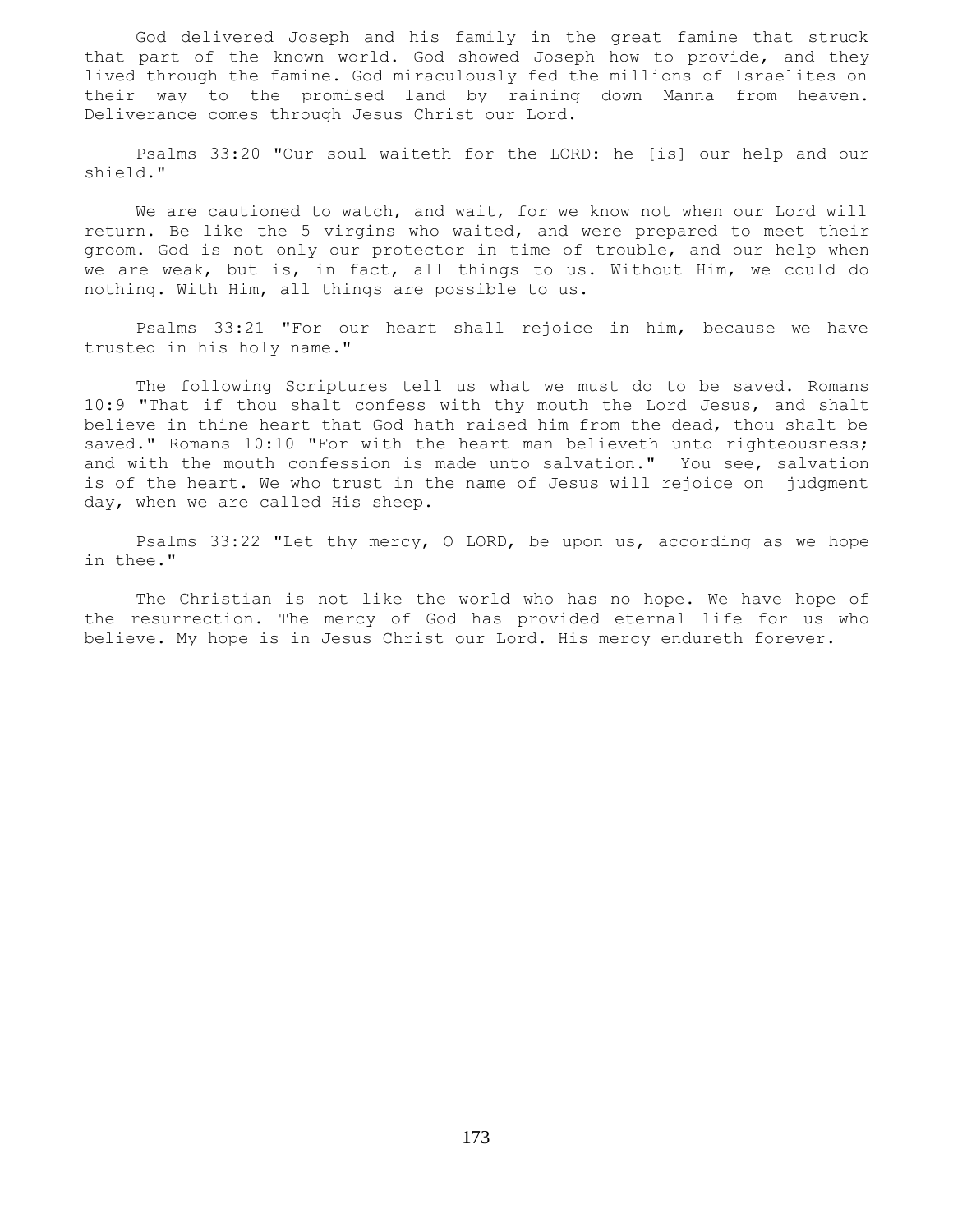### Psalms 34 Questions

1. What was one of the probable uses of chapter 33 of Psalms? 2. God inhabits the of His people. 3. What is the Christian's sacrifice to God? 4. What does comely, in verse 1, mean? 5. Verse 2 says, praise Him with 6. Where is the harp being played, specifically mentioned besides in Psalms? 7. Music and singing in church should be \_\_\_\_\_\_\_\_ not \_\_\_\_\_\_\_\_\_. 8. What should we want to be in His ear? 9. Who is the Word? 10. Who is Creator God? 11. Quote John chapter 1 verses 1, 2, and 3. 12. What did God say after He had created each thing? 13. When did Jesus defeat Satan? 14. What was the earth made for? 15. My righteousness is in 16. How were the heavens made? 17. What is the breath speaking of in verse 6? 18. Name at least one miracle in the Bible that shows that God is in control of the water. 19. What is the only fear that is pleasing unto God? 20. What is said to be the most complicated and sophisticated computer known to man? 21. What two great world powers were defamed by God in Egypt? 22. Where is the counsel of the Lord found? 23. Who was the thoughts of God revealed to? 24. Blessed is the nation whose God is the \_\_\_\_\_. 25. Quote Ephesians chapter 1 verse 18. 26. God beholds all the sons of men,  $\frac{1}{2}$  a  $\frac{1}{2}$ . 27. Where is God's place of habitation? 28. What must all people, great and small, do to come to God? 29. Give a good example of a horse not being able to save its rider. 30. What is fear of man? 31. We do not want justice from God, we want 32. Give a good example of being saved in famine. 33. What must I do to be saved? 34. What is the Christian's hope? 35. How long does God's mercy endure?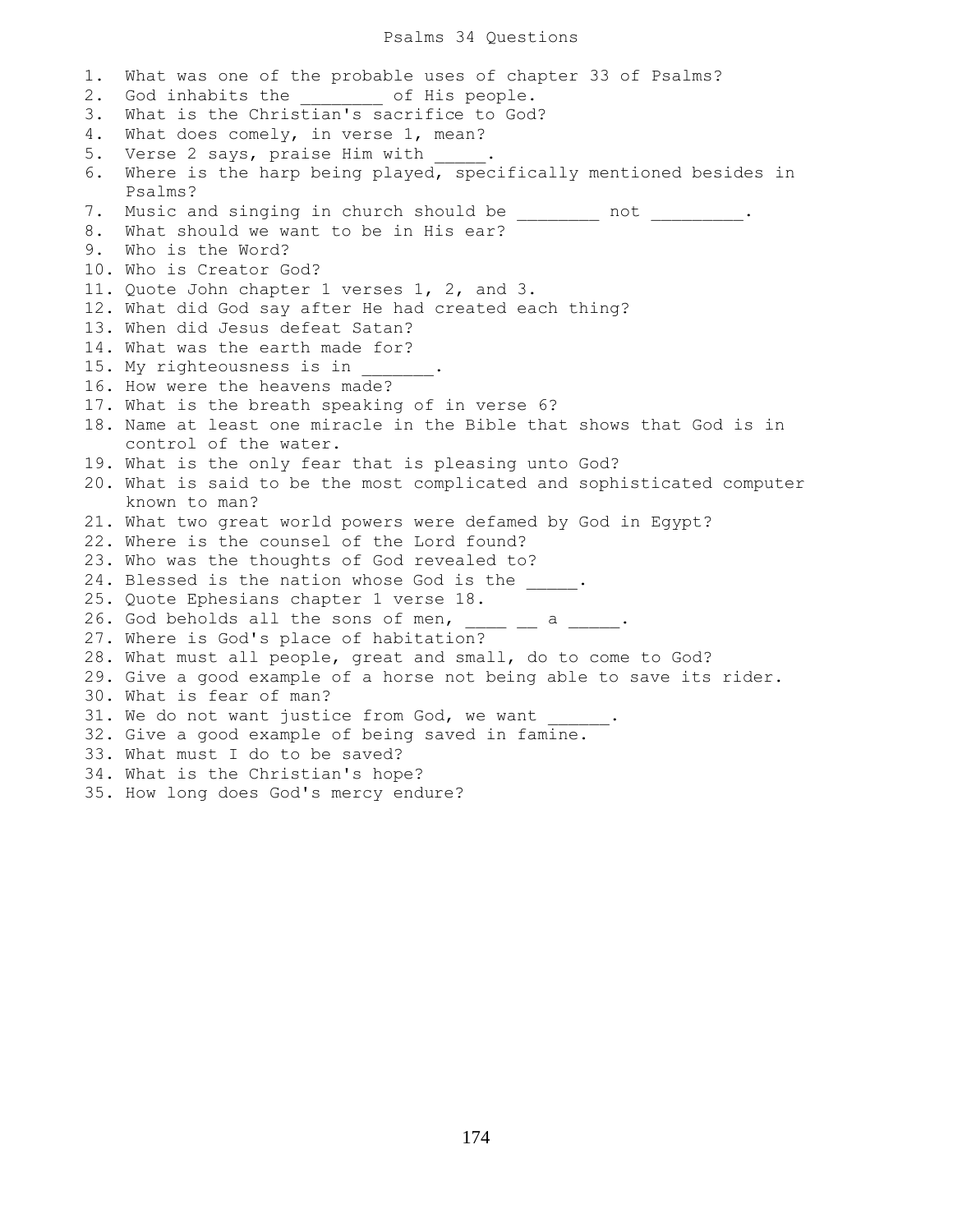#### PSALMS 35

We will begin this lesson by giving chapter 34 of Psalms in metre.

THE PSALMS OF DAVID IN METRE

## Chapter 34

- Verse 1 "The Lord I will at all times bless, My mouth His praise shall still express. My soul shall boast in God; My voice The meek shall hear and rejoice."
- Verse 2 "O magnify the Lord with me, Let us to praise His name agree, I sought the Lord; He did me hear, And set me free from every fear."
- Verse 3 "They looked to Him and light received, Their faces were from shame relieved. This poor man on the Lord did call, He heard, and saved from sorrows all."
- Verse 4 "His angel camps around to guard And rescue them that fear the Lord. See, God is good; His goodness taste, For all that trust in Him are blest."
- Verse 5 "Fear God, His saints; no want at all Can such as fear the Lord befall. Young lions pine for lack of food; Who seek the Lord shall lack no good."
- Verse 6 "Ye children, come; to me give ear, And learn how ye the Lord should fear: What man to length of life aspires, And many days of good desires?"
- Verse 7 "From evil let thy tongue abstain; From speaking guile thy lips refrain; From ev'ry wicked way depart; Do good; seek peace with all thy heart."
- Verse 8 "Upon the just God keeps His eyes; His ears are open to their cries: Against the wicked sets His face, From earth their memory to erase."
- Verse 9 "When just men cry, Jehovah hears, And rescues them from all their fears. The Lord draws nigh to broken hearts; To contrite spirits, help imparts."
- Verse 10 "Though many ills the just befall, The Lord delivers from them all; God shall him guard from every stroke, Nor shall a single bone be broke."
- Verse 11 "ILL slays the wicked; ruin waits For him the righteous man who hates; His servants' souls will God redeem; None perish shall who trust in Him."

 We will now begin in the verse by verse study of the 34th Psalm. The first 10 verses are a hymn of praise to be sung, and the last verses are a sermon that we might all take a lesson from. Psalms 34:1 "{ [A Psalm] of David, when he changed his behaviour before Abimelech; who drove him away, and he departed.} I will bless the LORD at all times: his praise [shall] continually [be] in my mouth."

 David had been going through some difficult times, but determines in his heart to praise God all the time, whether in trouble or in prosperity. His praise is to his Lord {Jehovah}. We have discussed before that the words in our mouth are just declaring what is in our heart. David realizes that without the Lord he could do nothing. David is keeping his heart stayed upon God and His goodness.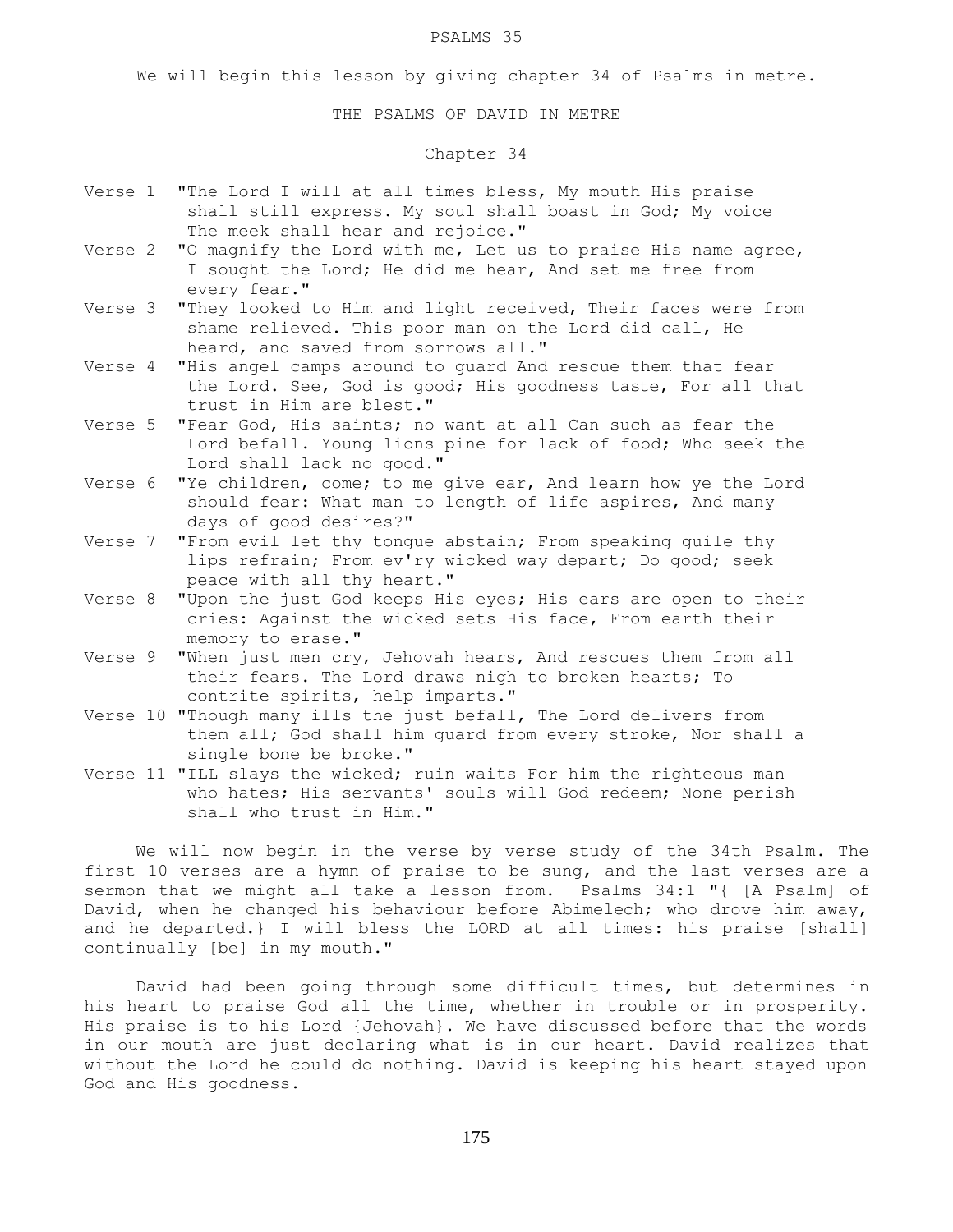Psalms 34:2 "My soul shall make her boast in the LORD: the humble shall hear [thereof], and be glad."

 If a Christian were saying this, we would say; I have decided to follow Jesus, no turning back. The soul is the decision making part of us. You could even call it our will. It comes from somewhere deep inside of us. Perhaps it is near our heart. This bragging of the soul would be a knowing inside that all is well with you and God, regardless of how the circumstances around you look. Boasting on the goodness of the Lord encourages others who are facing hard days. The humble need to hear this to build them up in the Lord. What a wonderful thing for a Christian to do when a fellow Christian is feeling down! We all need encouragement from time to time.

 Psalms 34:3 "O magnify the LORD with me, and let us exalt his name together."

 There is no more beautiful service than when Christians each tell of the wonderful things God has done for them. Just the sharing, of the wonderful things that God has done, brings others to a closer walk with Him. My husband loves testimonies, because of the wonderful variety of magnificent things God has done for His children. Tell me, and I can rejoice and magnify God with you.

 Psalms 34:4 "I sought the LORD, and he heard me, and delivered me from all my fears."

 The promise of God is {Seek and ye shall find, Knock and it shall be opened unto you}. What a wonderful feeling to know that God has heard your individual prayer, and answered your request. Of all of the literally millions of people on this earth, God heard my prayer. What a miracle in itself. Fear is lack of faith in God. We must not fear the things of this earth. Fear, only God.

 Psalms 34:5 "They looked unto him, and were lightened: and their faces were not ashamed."

We know from the study of Moses, that his face shone so brightly {after being in the presence of God}, that his head had to be covered to keep from blinding the people. This was not brightness to that extent, but was a sparkling look. No one, looking at David, could doubt that David had heard from God. His head was not hanging down in shame, but lifted up and bright. God always brightens our countenance, when we have been meeting with Him in prayer or in His Word.

 Psalms 34:6 "This poor man cried, and the LORD heard [him], and saved him out of all his troubles."

 This is not someone else that David is speaking of, but of himself. Regardless of who we are or what we have materially, we feel poor and lost, until the Lord hears our prayer and answers it. Sometimes I believe that tragedies come to get us on our knees before God. People seek God more in troublesome times, than they do in the good times. The best statement, here, is that God heard and answered him.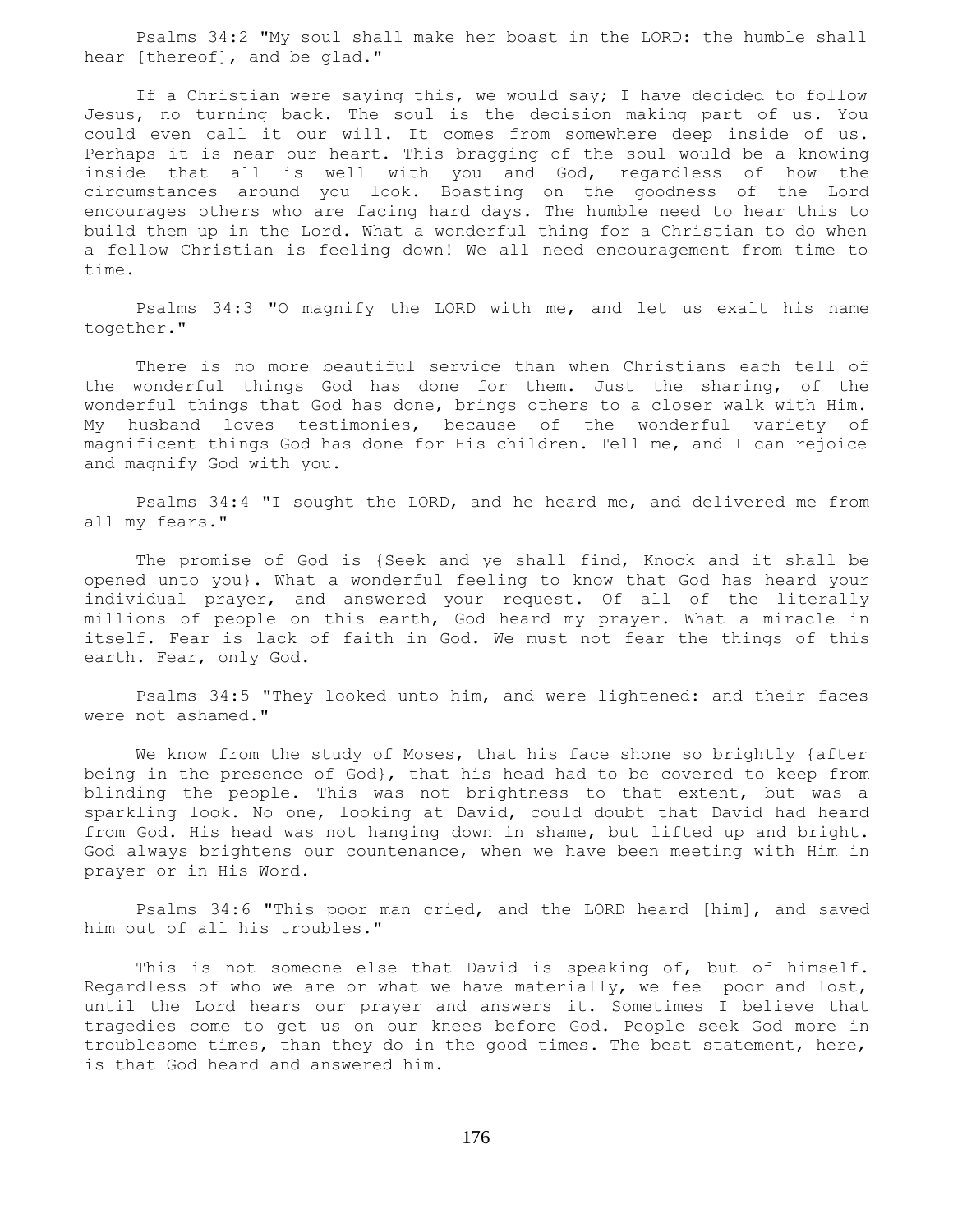Psalms 34:7 "The angel of the LORD encampeth round about them that fear him, and delivereth them."

We see the purpose of angels in the following Scripture. Hebrews 1:14 "Are they not all ministering spirits, sent forth to minister for them who shall be heirs of salvation?" Encampeth means to continually encamp. Then this means, if we fear God, angels are encamped around us to help us and to deliver us from harm. A good prayer to pray for those in trouble is; God let your angels encamp around them and save them from all harm.

 Psalms 34:8 "O taste and see that the LORD [is] good: blessed [is] the man [that] trusteth in him."

 Try the Lord, and see that He is a very present help in trouble. The thing that I see, also, is the tasting of the Word of God. We are told to eat of His Word daily. The secrets of life are found in His Word. God will always reward your trust in Him. Abraham believed, and it was counted unto him for righteousness.

 Psalms 34:9 "O fear the LORD, ye his saints: for [there is] no want to them that fear him."

 This fear is not the terror type of fear. It could be spoken of as holy reverence. In other words, hold God in high esteem. I love the statement {ye His saints}. This shows that we belong to Him. Matthew 6:33 "But seek ye first the kingdom of God, and his righteousness; and all these things shall be added unto you." If we are His saints, we have sought Him. God does not promise to give us our greed, but He does promise us that we will not be in need.

 Psalms 34:10 "The young lions do lack, and suffer hunger: but they that seek the LORD shall not want any good [thing]."

 A lion is always hungry. A young lion is even more hungry, because it is in the growth process. Physical food should not be uppermost in our mind. Matthew 5:6 "Blessed [are] they which do hunger and thirst after righteousness: for they shall be filled."

 Psalms 34:11 "Come, ye children, hearken unto me: I will teach you the fear of the LORD."

 Hearken, in the verse above, means to hear or pay close attention. It, also, means to obey. Young Christians are children who need to learn to reverence the Lord. Christian schools are trying to teach children to be Christian leaders of tomorrow. Children, like beginner Christians, are easily taught. We will find that teaching and preaching are closely related. In a sense, all who witness of God, are preachers. I Corinthians 1:21 "For after that in the wisdom of God the world by wisdom knew not God, it pleased God by the foolishness of preaching to save them that believe." Never let an opportunity pass to tell others how we are to fear {reverence} God. How can they know, unless someone tells them?

 Psalms 34:12 "What man [is he that] desireth life, [and] loveth [many] days, that he may see good?"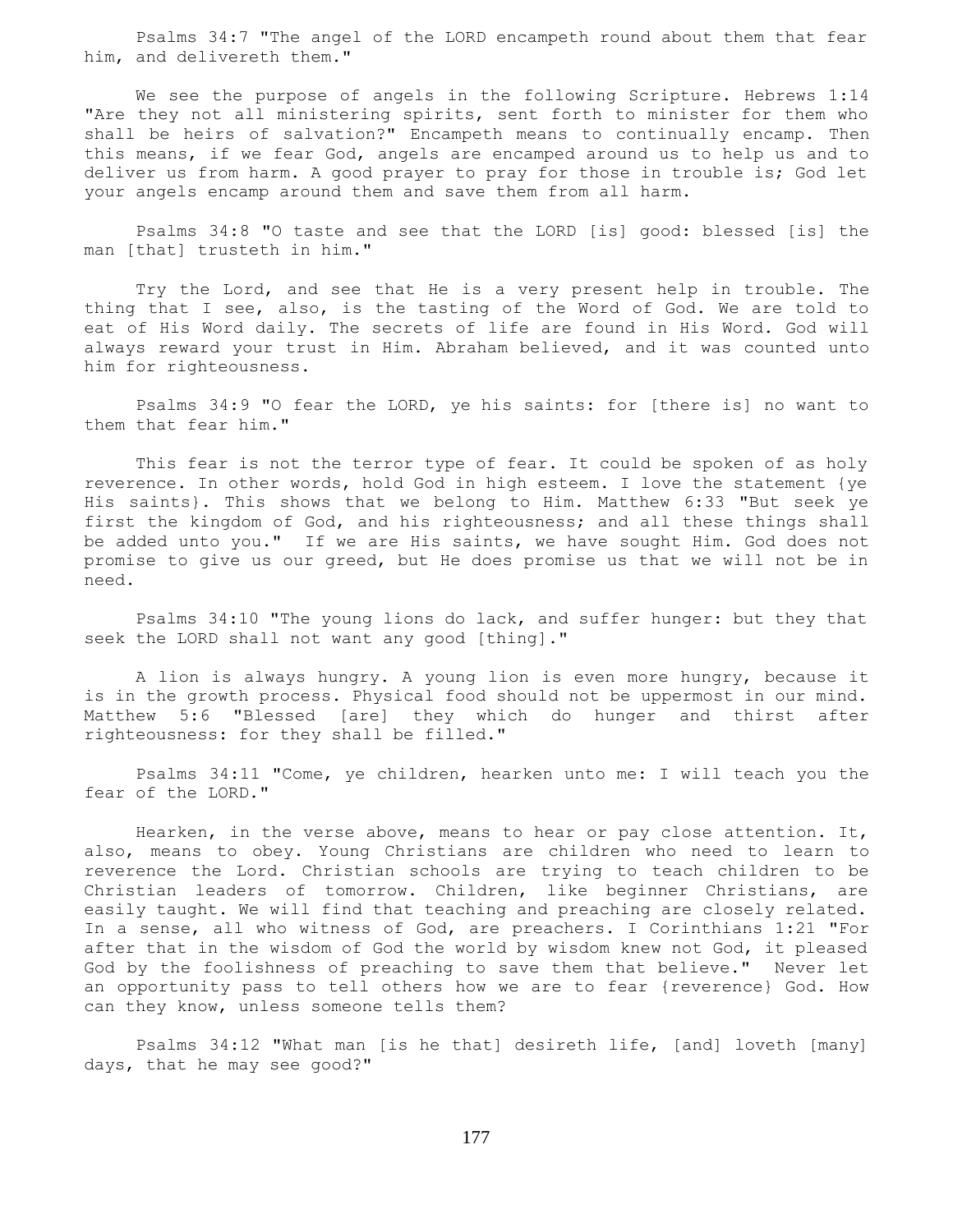All men desire to live, but many lead terribly bad lives, with no happiness. Many of our young people commit suicide to get out of the hopeless situation they believe they are in. I have said this before, but it bears repeating, people take drugs and get drunk on alcohol to hide from reality. They have trouble facing life. Drug rehabilitation will not give them hope for living each day. The only answer to their problem is a close relationship with the Lord Jesus Christ. He is the only hope for any of us. True life is in Jesus. Because he arose from the grave, we to will rise to everlasting life in Him, if we believe.

 Psalms 34:13 "Keep thy tongue from evil, and thy lips from speaking guile."

 The tongue is the most evil part of the body. Terrible things said about someone can destroy their life {whether they are true or not}. The only way to clean up the words that come from your mouth is to have a heart washed in the precious blood of the Lamb {Jesus Christ}. Luke 6:45 "A good man out of the good treasure of his heart bringeth forth that which is good; and an evil man out of the evil treasure of his heart bringeth forth that which is evil: for of the abundance of the heart his mouth speaketh." We must give our tongue over to God.

 Psalms 34:14 "Depart from evil, and do good; seek peace, and pursue it."

 When you are baptized, you bury that old man of sin in the watery grave. When you come out of the water, you rise to new life in Jesus. You have departed from the sinful way of life, and are now walking the straight and narrow way which leads to heaven. The desire to sin has left your body, and your spirit is now in control of your will. The thing that automatically comes, with the assurance of where you will spend all of eternity, is peace. You will do good, because you are on the right path.

 Psalms 34:15 "The eyes of the LORD [are] upon the righteous, and his ears [are open] unto their cry."

 The righteous are the Christians. We belong to the family of God. Romans 8:15 "For ye have not received the spirit of bondage again to fear; but ye have received the Spirit of adoption, whereby we cry, Abba, Father." The Father cares for the children. His eye is ever on us, and He listens to our prayers.

 Psalms 34:16 "The face of the LORD [is] against them that do evil, to cut off the remembrance of them from the earth."

 God turns His face from them, because they do not belong to Him. John 8:44 "Ye are of [your] father the devil, and the lusts of your father ye will do. He was a murderer from the beginning, and abode not in the truth, because there is no truth in him. When he speaketh a lie, he speaketh of his own: for he is a liar, and the father of it." God turns His face from them, because He can not look upon sin.

 Psalms 34:17 "[The righteous] cry, and the LORD heareth, and delivereth them out of all their troubles."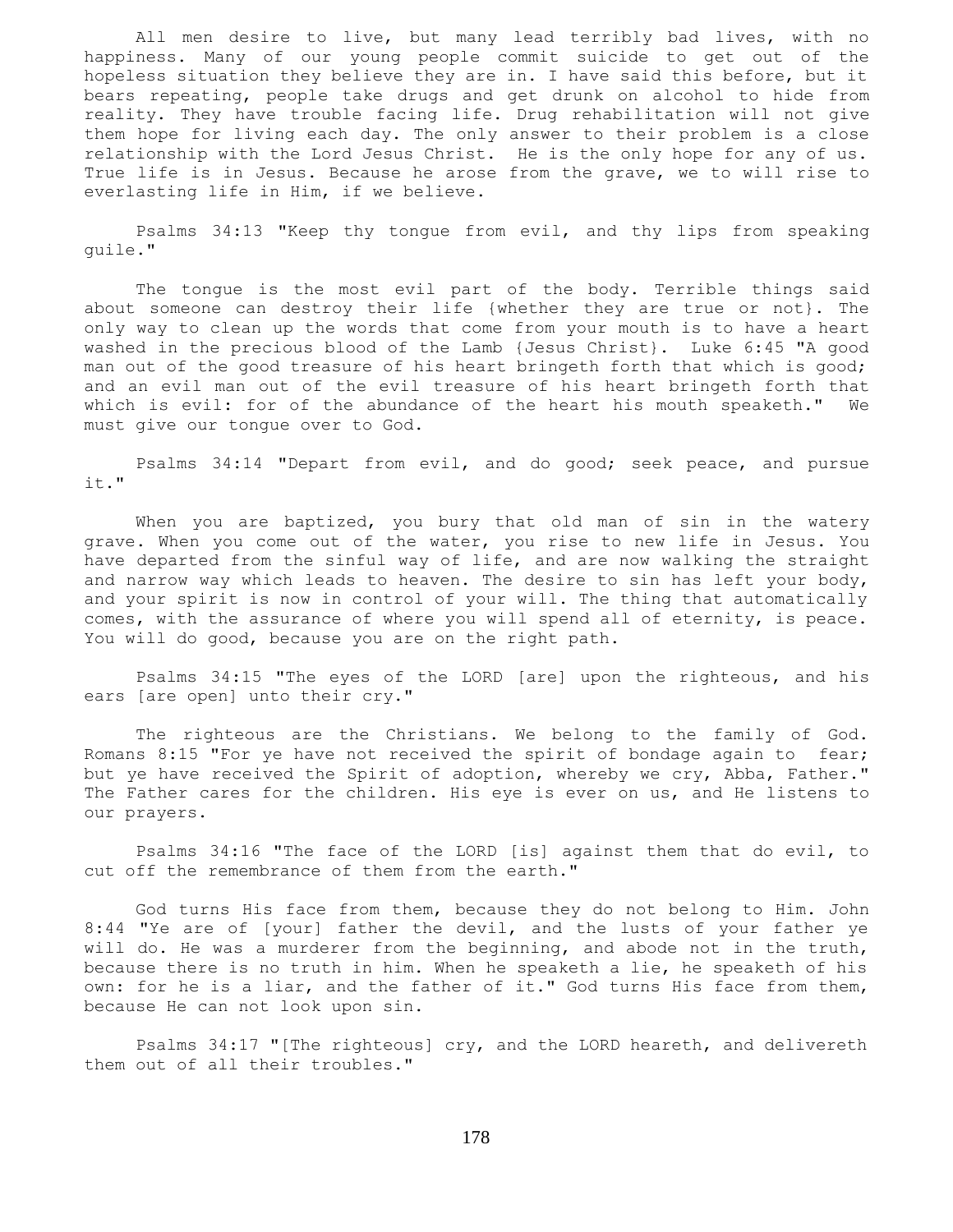When we are in right standing with God, He hears and answers our prayer. James 5:16 "Confess [your] faults one to another, and pray one for another, that ye may be healed. The effectual fervent prayer of a righteous man availeth much."

 Psalms 34:18 "The LORD [is] nigh unto them that are of a broken heart; and saveth such as be of a contrite spirit."

 The word contrite, in the Scripture above, means crushed. The world may abandon us, but God is always there. He is as near as our next prayer. Jesus promised that He would not leave us comfortless. When we are broken in spirit, He will lift us up.

 Psalms 34:19 "Many [are] the afflictions of the righteous: but the LORD delivereth him out of them all."

 Job is a very good example of a righteous man with afflictions. I have read the last page, and I know that God blessed him in the end. We know that in this life we will have tribulations. If we will just place our faith in God, we will come out of the troubles. The wrath of God will never fall on those who put their trust in Him. We will, however, taste of tribulations. II Thessalonians 1:4 "So that we ourselves glory in you in the churches of God for your patience and faith in all your persecutions and tribulations that ye endure:" Praise God! The following Scripture from Revelation tells it all. Revelation 7:14 "And I said unto him, Sir, thou knowest. And he said to me, These are they which came out of great tribulation, and have washed their robes, and made them white in the blood of the Lamb." Read chapter 7 of Revelation to get the whole picture.

Psalms 34:20 "He keepeth all his bones: not one of them is broken."

 David had no broken bones. This also speaks of Jesus, who was nailed to the cross, yet had no broken bones. We may be persecuted too, but God will stay them in time of our trouble.

 Psalms 34:21 "Evil shall slay the wicked: and they that hate the righteous shall be desolate."

 Evil man destroys himself. We are a free agent. God will not force Heaven upon any of us. The wicked have no hope of everlasting life, unless they repent and turn from their wicked ways. Instead of reaching out to the righteous who could lead them to the truth, they hate them. They have sealed their own doom. They chose evil over good. They rejected Jesus and will wind up in hell.

 Psalms 34:22 "The LORD redeemeth the soul of his servants: and none of them that trust in him shall be desolate."

 Jesus Christ is the redeemer of all those who believe in Him and have made Him Lord of their life. He bought and paid for us with His precious blood. Romans 6:18 "Being then made free from sin, ye became the servants of righteousness." Romans 10:9 "That if thou shalt confess with thy mouth the Lord Jesus, and shalt believe in thine heart that God hath raised him from the dead, thou shalt be saved." Trust in Jesus brings salvation. This not only brings us eternal life with Jesus, but it saves us from a horrible sinful life here. Let the redeemed of the Lord say so.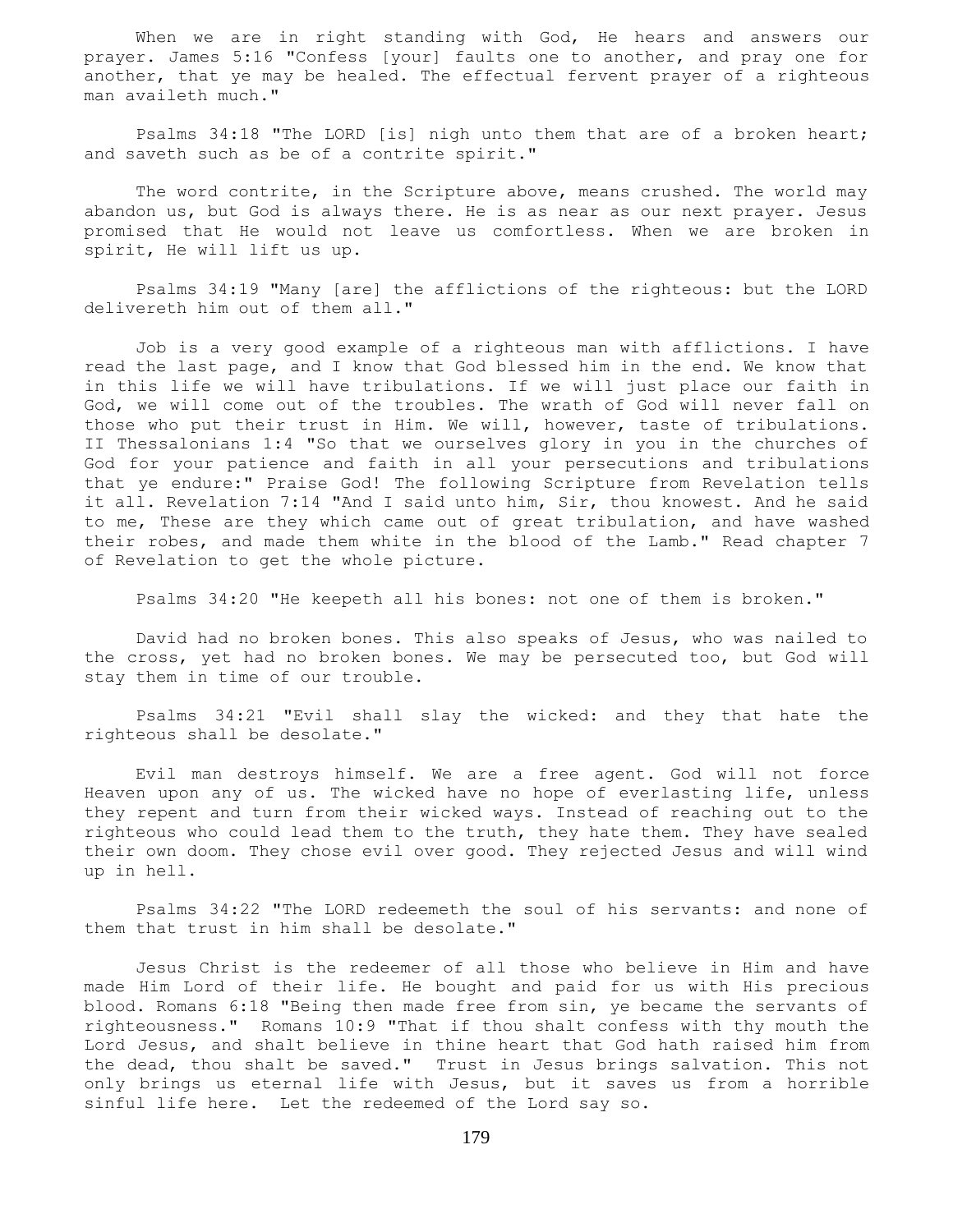1. The first 10 verses of this Psalm are what? 2. The last verses of this Psalm are what? 3. Even though David had gone through some terrible times, he determines to do what? 4. In verse 1, Lord is who? 5. My soul shall make her boast in the  $\qquad \qquad$ 5. The humble shall hear and be  $\qquad \qquad$ 6. What does the author believe the soul is? 7. What does boasting of the goodness of God do? 8. What type of service does the author believe to be one of the most beautiful? 9. In Verse 4, he was delivered from what? 10. What is fear? 11. Whose face shone so brightly, that it had to be covered to keep from blinding people? 12. What made his face shine? 13. What are angels? 14. What does the Scripture mean {taste the Lord}? 15. Quote Matthew chapter 6 verse 33. 16. Instead of physical food, what should we hunger and thirst for? 17. What does hearken mean? 18. What are Christian schools attempting to do? 19. The world by wisdom 20. It pleased God that by the foolishness of to save them that believe. 21. Why do our young people commit suicide? 22. The author believes what to be the answer to our drug and alcohol problem? 23. What is the most evil part of our body? 24. What is the only way to clean up our speech? 25. Quote Luke chapter 6 verse 45. 26. What happens to you, when you are baptized? 27. What automatically comes, when a person is assured they will spend eternity in heaven? 28. Who can call the Father, Abba? 29. What does verse 15 tell us the Father is doing for the righteous? 30. Why does God turn His face from the evil ones? 31. The effectual fervent prayer of a righteous man \_\_\_\_\_\_\_\_ \_\_\_\_. 32. What does contrite, in verse 18, mean? 33. Who is a very good example of a righteous man, who had afflictions? 34. Who are dressed in white robes around the throne of God? 35. Who is verse 20 speaking of prophetically? 36. Evil man destroys \_\_\_\_\_\_\_\_\_. 37. Quote Romans chapter 6 verse 18.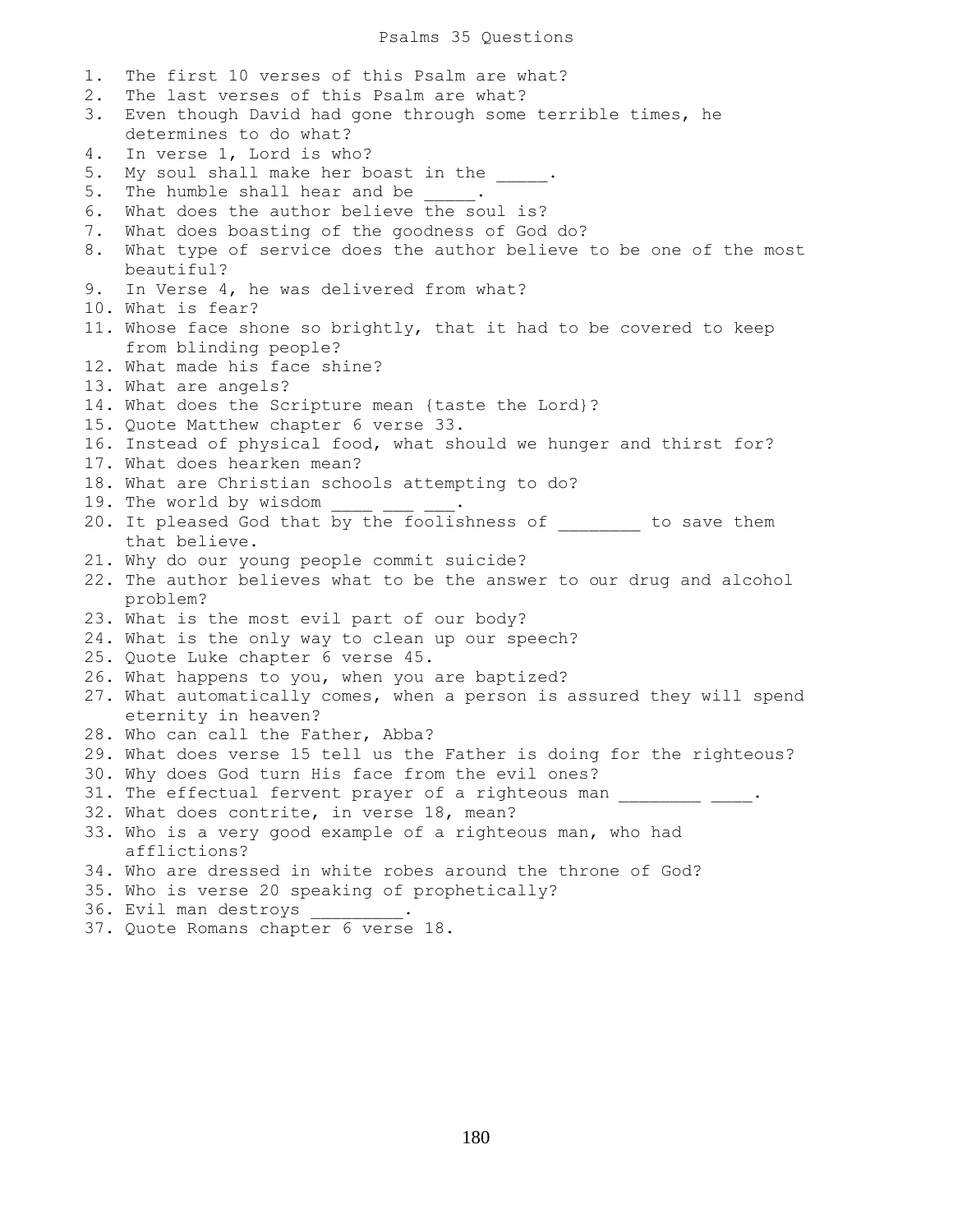#### PSALMS 36

We will begin this lesson by giving the 35th Psalm in metre.

### THE PSALMS OF DAVID IN METRE

# Chapter 35

- Verse 1 "Lord plead my cause against my foes, Against them fight that fight with me; With shield and buckler them oppose, stand up and my defender be."
- Verse 2 "Draw out the spear, and close the way Against the men that me oppress; And to my soul, in mercy say, I am thy Saviour in distress."
- Verse 3 "Ashamed, confounded let them be, That to destroy my soul have sought; Brought to confusion let them flee, Turned backward to me plot."
- Verse 4 "Jehovah's angel, in his wrath, Drive them like chaff before the wind; All dark and slippery make their path, His angel pressing hard behind."
- Verse 5 "Without a cause a snare they laid, Within a pit which they prepared, A pit which without cause they made, In which my soul may be ensnared."
- Verse 6 "Let him with sudden ruin meet, And let him struggle in the snare, Which he had spread for other feet; Yea, let him meet destruction there."
- Verse 7 "Then shall my soul in God rejoice, in His salvation joyful be, And all my frame shall lift its voice, And say, Lord, who is like to thee?"
- Verse 8 "Who is like thee, who dost defend The needy poor against the strong; Who to the poor dost help extend, To save from him that would him wrong?"
- Verse 9 "False witnesses against me stood; Of things I knew not, charges made. They me rewarded ill for good; To rob my soul they ill repaid."
- Verse 10 "But I in mourning garb was clad, When they in sickness suffered pain. I made my soul with fasting sad; My prayer to me returned again."
- Verse 11 "As one for friend's or brother's woes, So I for them went sadly on; As one for mother mourning goes, So I with grief went bowing down."
- Verse 12 "But they rejoiced in my distress; To mock, the abjects gathered were; Unknown to me, around did press; With ceaseless slanders did me tear."
- Verse 13 "With hypocrites at feasts that mock, They with their teeth have gnashed on How long, Jehovah, wilt thou look; me. How long wilt thou their raging see?"
- Verse 14 "My soul from their destructions guard; My darling from the lions bring; Then in the great assembly, Lord, among the people, praise I'll sing."
- Verse 15 "Let not my causeless foes, elate With joy, o'er me triumphant cry; Nor they who me unjustly hate, With secret scorning wink the eye."
- Verse 16 "They speak not peace, but falsehoods Against the quiet ones devise; they Make wide their mouths at me, and say, "Aha!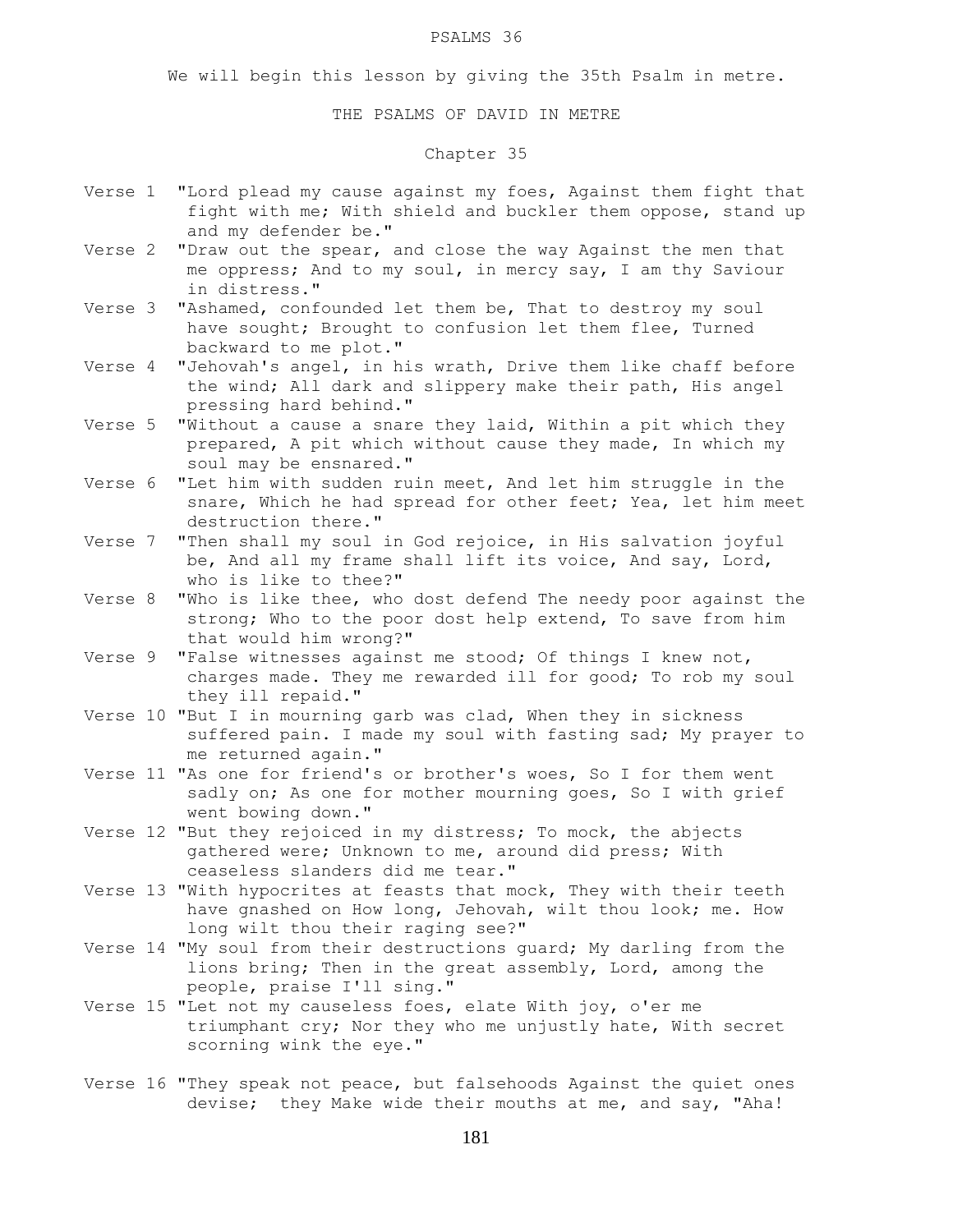we've seen it with our eyes.""

- Verse 17 "This thou hast seen, thy silence break! Lord, be from me not far away. Stir up thyself, my God, awake To judgment; nor my cause delay."
- Verse 18 "Judge me in righteousness O God; Let them not triumph over me; Nor from their hearts proclaim abroad, "Aha! our soul's desire we see."
- Verse 19 "Let them who glory in my fall, not say, "we have him swallowed quite!" Dishonor, shame, confound them all, Who rise against me in their might."
- Verse 20 "But let them shout, let them rejoice, Who long to see me justified; Yea, let them say, with ceaseless voice, The Lord, the Lord be magnified."
- Verse 21 "The Lord who loves his servant's peace, To him prosperity doth give. My joyful tongue shall never cease To praise thy justice while I live."

 We will begin now the verse by verse study of Psalms chapter 35. Psalms 35:1 "{ [A Psalm] of David.} Plead [my cause], O LORD, with them that strive with me: fight against them that fight against me."

 We see a troubled David, whose enemy wants to utterly destroy him. We know that the enemy of all believers is our adversary, the devil. The devil may try to accuse us to the Father, but we have an advocate {Jesus Christ the Righteous}. Jesus pleads our case, every time the devil tries to accuse us. We read in the previous lesson, how the Lord will send angels to encamp around us, and keep us safe from our enemies.

 Psalms 35:2 "Take hold of shield and buckler, and stand up for mine help."

The only true meaning that I can get from this is that, Almighty God stands between us and any danger. He protects us. He is our shield, and He builds a hedge around us to keep us from harm.

 Psalms 35:3 "Draw out also the spear, and stop [the way] against them that persecute me: say unto my soul, I [am] thy salvation."

 The salvation of our soul is in belief in Jesus Christ as our Saviour and Lord. Draw out the spear, means that He will hold them at a distance, and will not let harm come to His own. No harm will come nigh unto the chosen of God.

 Psalms 35:4 "Let them be confounded and put to shame that seek after my soul: let them be turned back and brought to confusion that devise my hurt."

 This reminds me of the confusion that went on when Gideon with 300 choice servants of God confused, confounded, and actually drove away thousands of the enemies troops in terror.

 Psalms 35:5 "Let them be as chaff before the wind: and let the angel of the LORD chase [them]."

 Ungodly men have no root within, and any wind could blow them away. We see an example from the following Scripture just what the angel of the Lord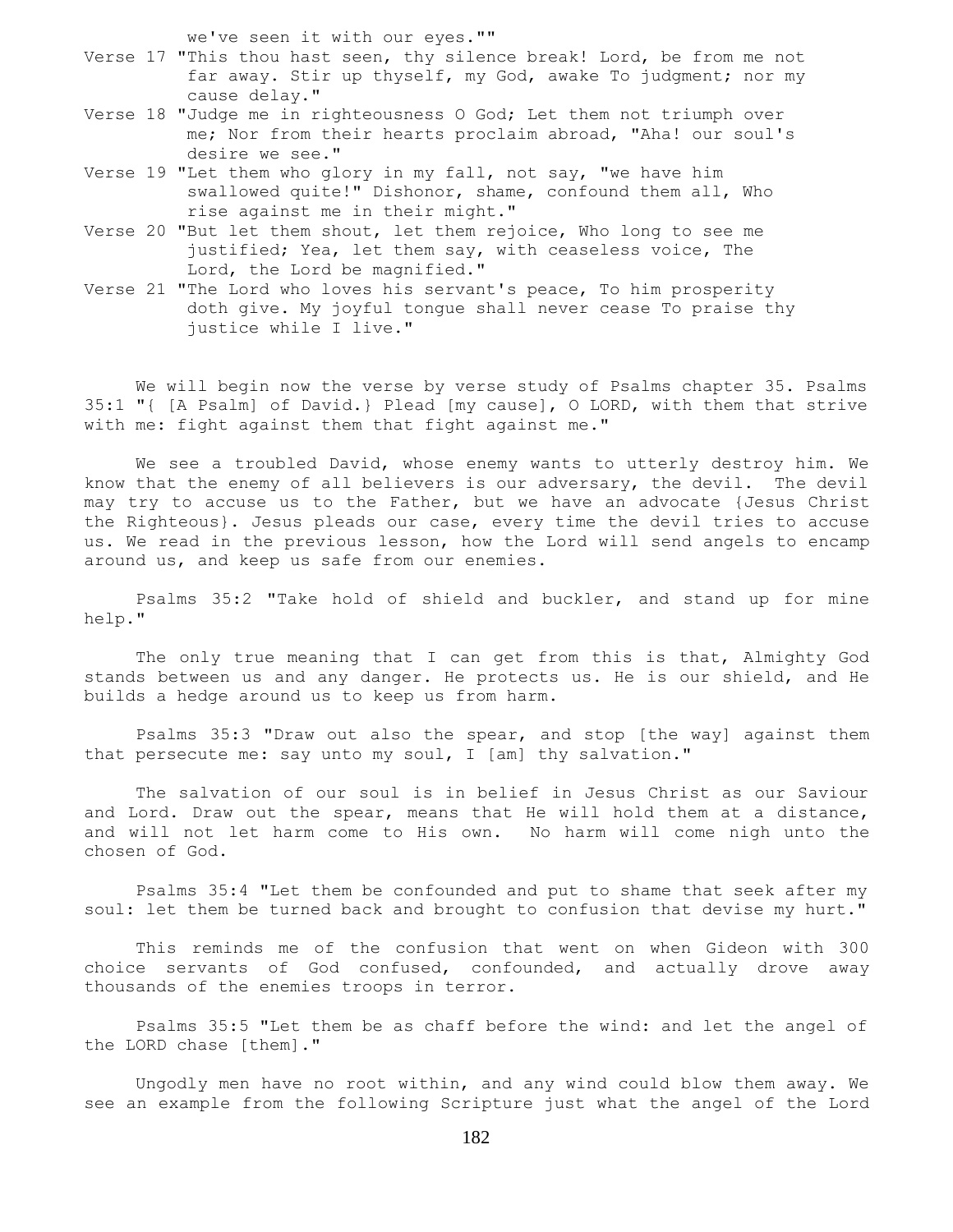can do all by himself. Isaiah 37:36 "Then the angel of the LORD went forth, and smote in the camp of the Assyrians a hundred and fourscore and five thousand: and when they arose early in the morning, behold, they [were] all dead corpses." You can see just how serious it would be for this angel of the Lord to be fighting against you. David is asking, in the verse above, for this angel of the Lord to chase his enemies.

 Psalms 35:6 "Let their way be dark and slippery: and let the angel of the LORD persecute them."

 Not only will this angel of the Lord be persecuting them, but David is saying, make their path dark where they can not see, as well.

 Psalms 35:7 "For without cause have they hid for me their net [in] a pit, [which] without cause they have digged for my soul."

 David is saying, that without any provocation on his part, these evil people have tried to set a trap for him. This undoubtedly is a hole in the ground with a net stretched over the top. When Joseph went to see his brothers, they threw him into a pit. Joseph had not really done anything bad to these half-brothers of his, either. You remember they sold Joseph to some merchants passing through. Joseph was sold into slavery in Egypt. This sometimes is the way it is now. The more you try to help some people, the more hurt they try to cause you. The problem in all of these cases is, the devil is influencing these people and causing them to do evil things.

 Psalms 35:8 "Let destruction come upon him at unawares; and let his net that he hath hid catch himself: into that very destruction let him fall."

We know from the story in Genesis about Joseph that, this is just what happened to Joseph's brothers. They were caught in their own net of deception. They had told their dad that Joseph had been killed by wild animals, but in the end, they had to tell their dad of their lies. To keep their families from starving to death, they had to go to Joseph for help. When a person sets a trap for someone else, he usually gets caught in the trap himself.

 Psalms 35:9 "And my soul shall be joyful in the LORD: it shall rejoice in his salvation."

 This is a complete change of thought from the previous verse. David feels that God has rescued him, and he is rejoicing in his salvation. Notice, that David is not rejoicing at the destruction of his enemy, but is rejoicing in the fact that he had been saved. We should not rejoice in the problems of others, even if they have tried to do us wrong.

 Psalms 35:10 "All my bones shall say, LORD, who [is] like unto thee, which deliverest the poor from him that is too strong for him, yea, the poor and the needy from him that spoileth him?"

 David is saying, everything within me praises God, who delivered me from my enemies, who were much stronger physically than me. The Lord cares for those who are weaker and the poor.

 Psalms 35:11 "False witnesses did rise up; they laid to my charge [things] that I knew not."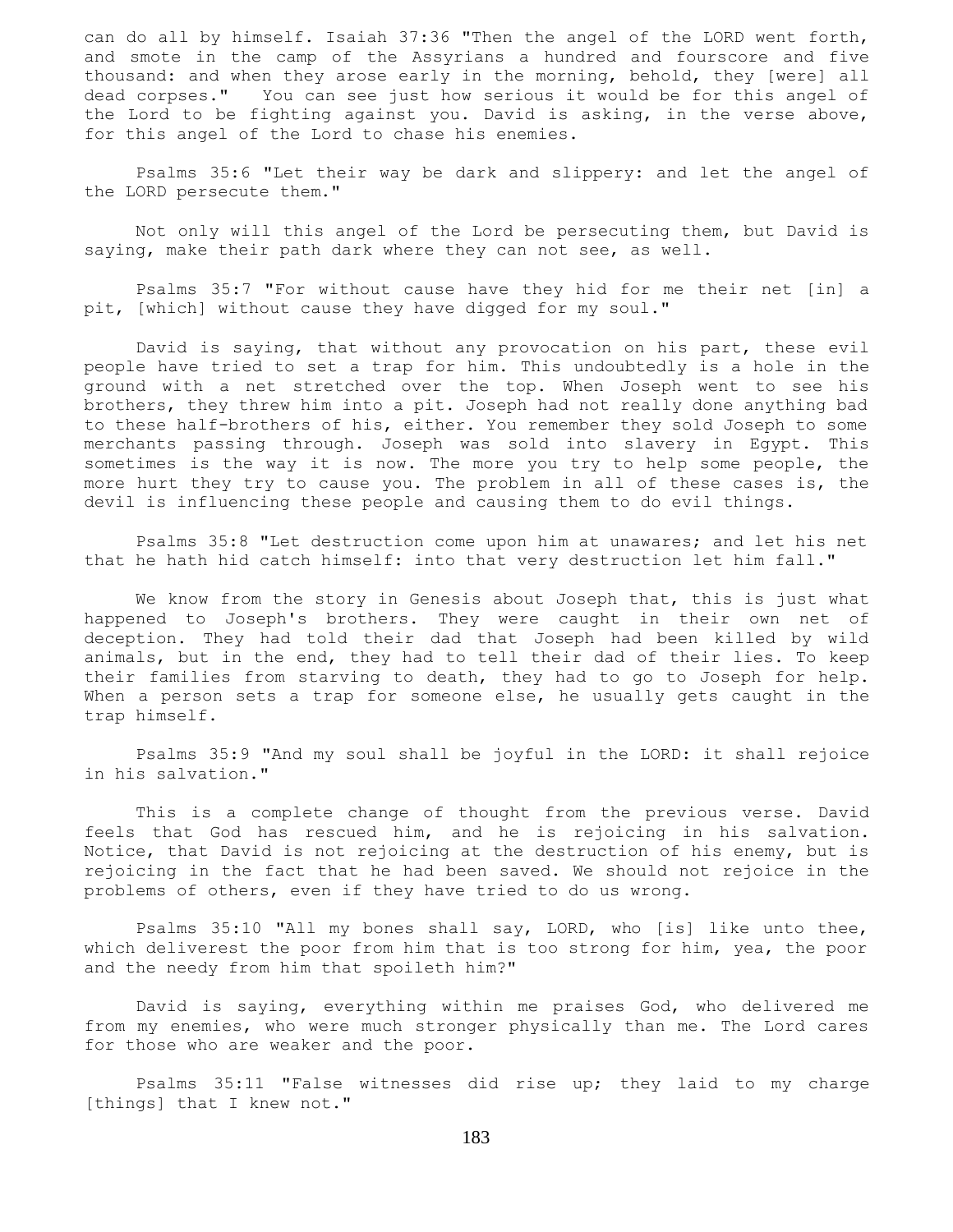David was accused of trying to kill Saul, when, in fact, David could have killed him and didn't. This has been the same all through the ages. The accusers of Jesus were false witnesses, as well. The same is true today. If you are trying to live for God, there will be false accusers who try to tear your reputation down. We should rejoice, when they accuse us falsely, because they did the same thing to Jesus.

 Psalms 35:12 "They rewarded me evil for good [to] the spoiling of my soul."

 David felt the hurt in his soul that had been done by these evil ones he had been loyal to. The evil one has never changed his ways, it is the same now. It seems the more you try to help someone, the more they try to do harm to you. We need not worry about these things. God will take care of it for us, just like He did for David.

 Psalms 35:13 "But as for me, when they were sick, my clothing [was] sackcloth: I humbled my soul with fasting; and my prayer returned into mine own bosom."

 This again, has not changed from David's time. We fast and pray for them, and God heals them, and a week later they have forgotten, and are telling terrible tales on you. The devil's tactics never change, the players are just a different group.

 Psalms 35:14 "I behaved myself as though [he had been] my friend [or] brother: I bowed down heavily, as one that mourneth [for his] mother."

 Even though this was an enemy of David's, he prayed and cried before God in behalf of him. Jesus told us to do just this thing in the following Scripture Matthew 5:44 "But I say unto you, Love your enemies, bless them that curse you, do good to them that hate you, and pray for them which despitefully use you, and persecute you;" We see in the last Scripture, what we are to do. Now look in the following Scripture, and see why we are to do it. Matthew 5:45 "That ye may be the children of your Father which is in heaven: for he maketh his sun to rise on the evil and on the good, and sendeth rain on the just and on the unjust."

 Psalms 35:15 "But in mine adversity they rejoiced, and gathered themselves together: [yea], the abjects gathered themselves together against me, and I knew [it] not; they did tear [me], and ceased not:"

 Abjects, in the verse above, means smiters. The world rejoices when a Christian falls. In fact, it is front line news. The television is full of it, as well. The sad thing is that, the Christian brothers and sisters take no wounded, they kill their fallen brothers. The wicked in David's time, and even now, rejoice when those trying to live for God have problems. My own personal belief is, they believe when someone falls, it makes them look better.

 Psalms 35:16 "With hypocritical mockers in feasts, they gnashed upon me with their teeth."

 Jealousy causes this sort of thing. These mockers knew that David was a better man than they were. They felt they would look better in the eyes of Saul, if they said every ugly thing they could think of against David. Some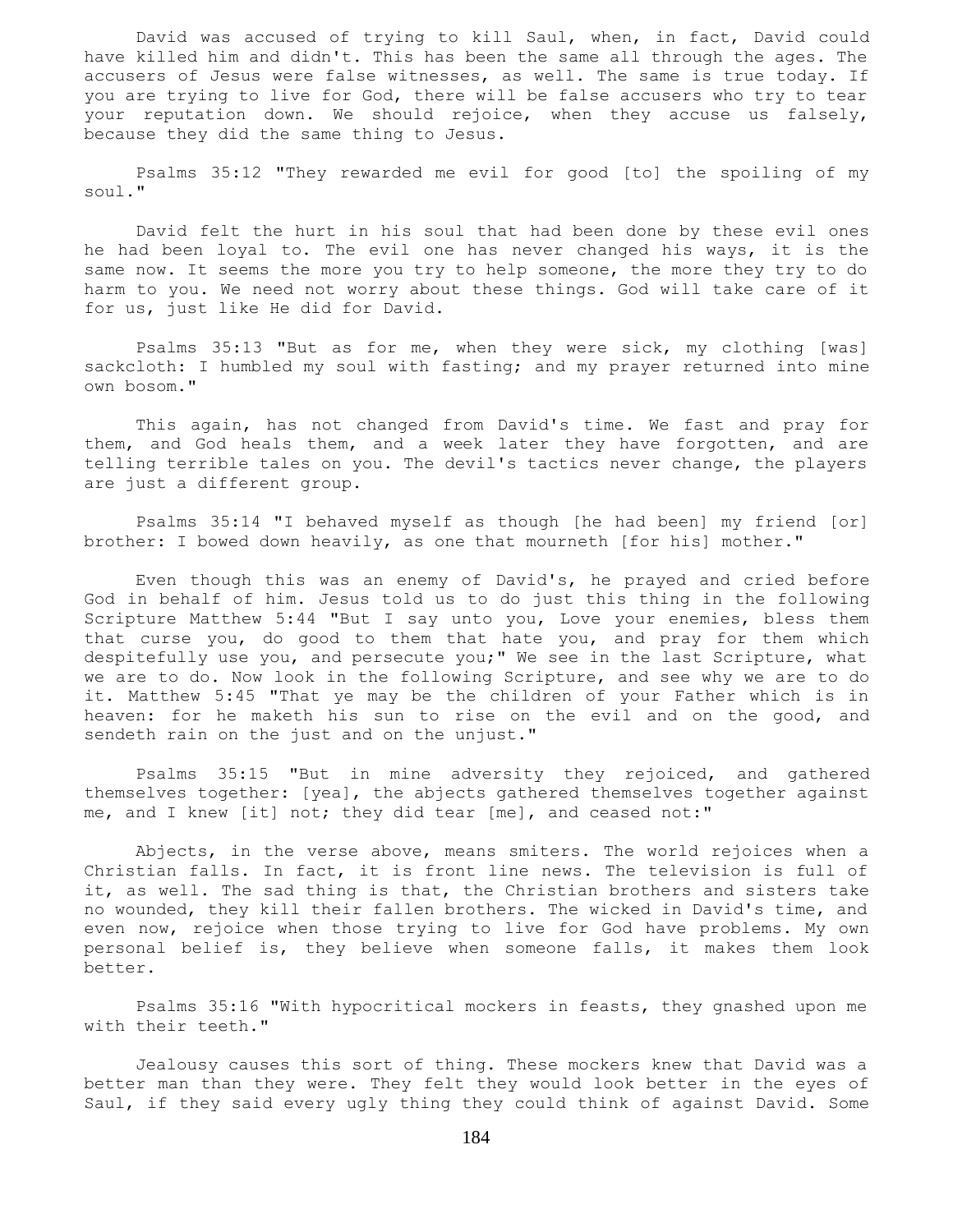people have the idea that the way to the top is by pushing others down. In reality, the best way to get to the top is by building others up.

 Psalms 35:17 "Lord, how long wilt thou look on? rescue my soul from their destructions, my darling from the lions."

 Many times it appears to us that God is slow in punishing someone for their evil deeds. We will see in the following Scripture that God is giving them a time to repent. II Peter 3:9 "The Lord is not slack concerning his promise, as some men count slackness; but is longsuffering to us-ward, not willing that any should perish, but that all should come to repentance." When we were on the side of the sinner, we were very thankful that the Lord gave us a few more days to repent.

 Psalms 35:18 "I will give thee thanks in the great congregation: I will praise thee among much people."

 This is very similar to giving your testimony in church today. When God has delivered us, or David, from a terrible situation, we need to go before the congregation and tell of the wonderful thing God has done. To God be the glory!

 Psalms 35:19 "Let not them that are mine enemies wrongfully rejoice over me: [neither] let them wink with the eye that hate me without a cause."

This winking of the eye is a sign that you have tricked someone. It, also, shows an arrogant satisfaction that you have defeated someone. David does not want them bragging of a victory, they have not won.

 Psalms 35:20 "For they speak not peace: but they devise deceitful matters against [them that are] quiet in the land."

Those who are under the influence of Satan, then or now, sow discord. A person who is under the influence of Satan has no character himself and his greatest desire is to destroy someone else's character.

 Psalms 35:21 "Yea, they opened their mouth wide against me, [and] said, Aha, aha, our eye hath seen [it]."

 Our church is in a rural setting, and people were amazed that we would come to such a remote area and start a church. Without even knowing anything about us, the rumors began to fly. I really have to chuckle at one of the things that was said. It was said that we must not be the correct type of church, because we had church more than once a week. Just as in the problem with David above, the tales they are opening their mouths wide to say, need not make good sense. They are claiming to be an eye witness, and nothing really has been done wrong.

 Psalms 35:22 "[This] thou hast seen, O LORD: keep not silence: O LORD, be not far from me."

 David is feeling very alone. He says, You know it is true what they are doing Lord, because you have seen it Yourself. David needs very much to know the presence of the LORD at this point.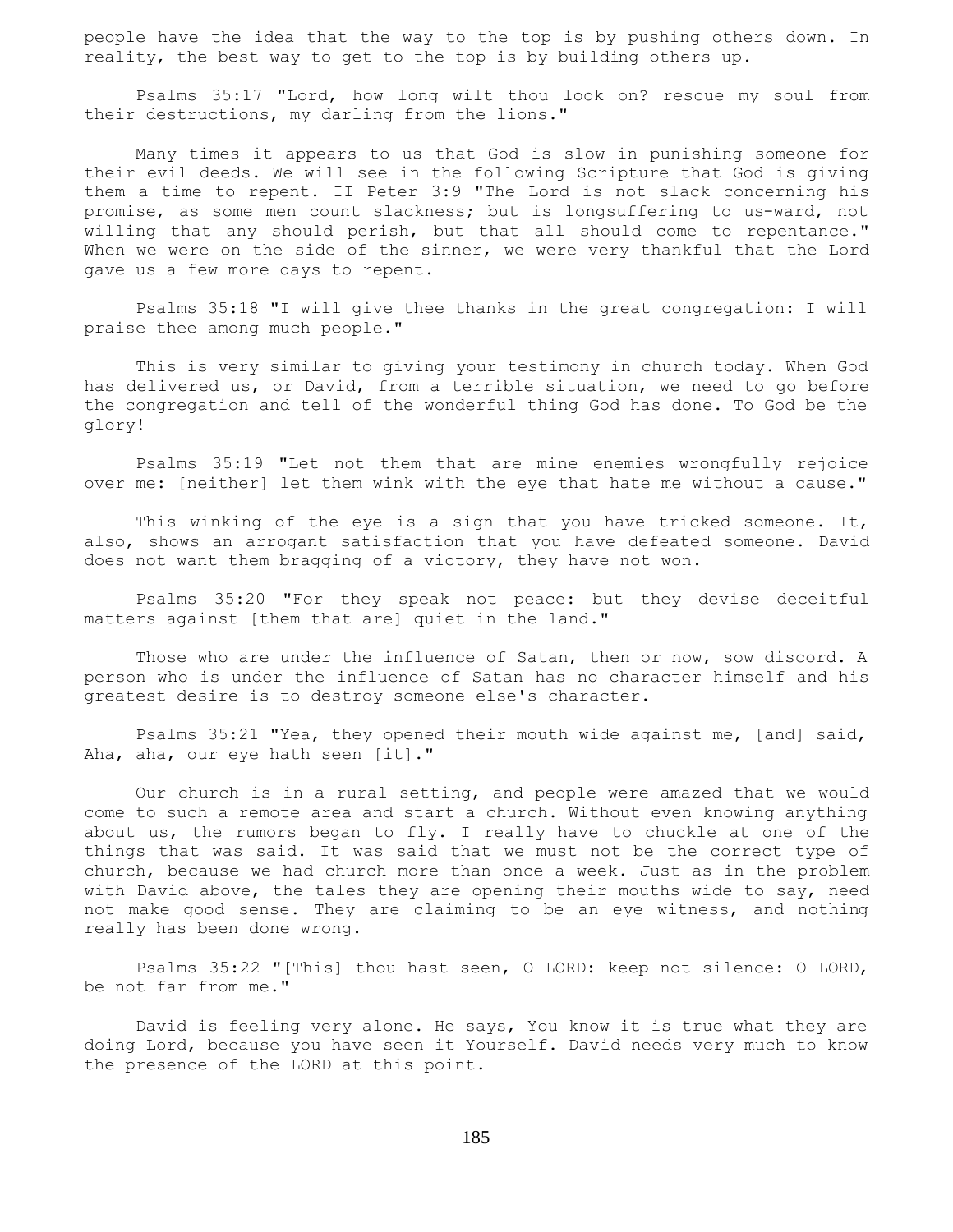Psalms 35:23 "Stir up thyself, and awake to my judgment, [even] unto my cause, my God and my Lord." Psalms 35:24 "Judge me, O LORD my God, according to thy righteousness; and let them not rejoice over me."

 I am so thankful that the world is not our judge. I can say along with David, You Judge me Lord. I have been washed in the blood of the precious Lamb, and am covered with His righteousness. I have nothing to fear from the righteous Judge.

 Psalms 35:25 "Let them not say in their hearts, Ah, so would we have it: let them not say, We have swallowed him up."

 David is feeling the pain that the evil tongues around him have brought against him.

 Psalms 35:26 "Let them be ashamed and brought to confusion together that rejoice at mine hurt: let them be clothed with shame and dishonour that magnify [themselves] against me."

 These evil people, who accuse the brethren unjustly, will stand before the Judge of all the earth, and they will be ashamed. It is a very dangerous thing to come against God's anointed.

 Psalms 35:27 "Let them shout for joy, and be glad, that favour my righteous cause: yea, let them say continually, Let the LORD be magnified, which hath pleasure in the prosperity of his servant."

 Christians should rejoice at the success of others who are working for God. No jealousy should exist between brothers and sisters in Christ. Any minister will tell you that his or her ministry is just as successful as those who pray for them. The success of David should be a rejoicing time for all of his followers. We all benefit when one of God's children win a victory.

 Psalms 35:28 "And my tongue shall speak of thy righteousness [and] of thy praise all the day long."

 David is saying that, he will praise God from morning to evening. We are told to pray without ceasing. There is no time more glorious for the believer than when he knows beyond a shadow of a doubt that God has won the victory for him. We studied in chapter 34 of this series that David said, "I will bless the LORD at all times: His praise shall continually be in my mouth." Every Christian should join David and praise God all the day long, for He has done marvelous things for us.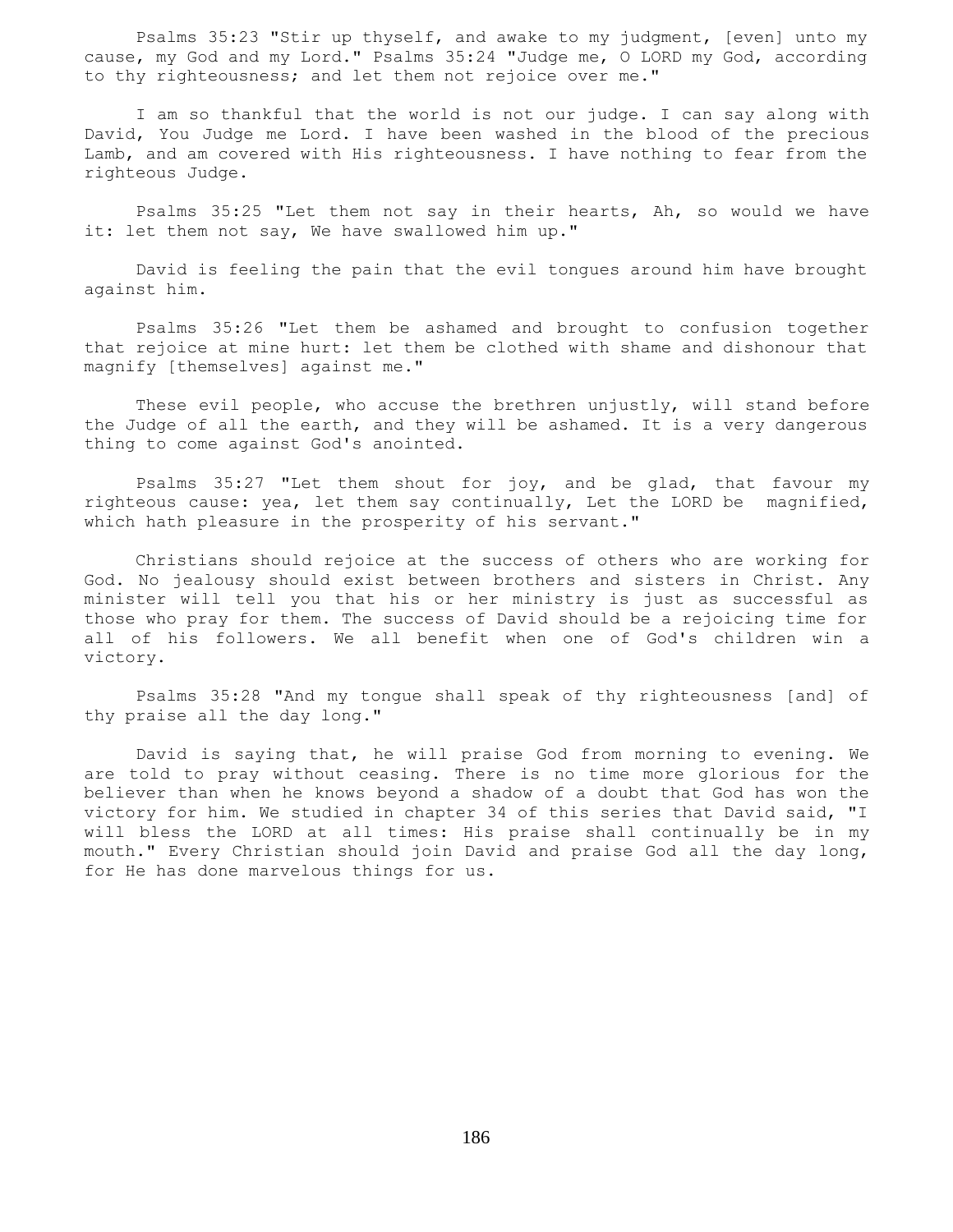Psalms 36 Questions

1. Who is the enemy of all believers? 2. Who is our advocate, if we are believers? 3. What is the salvation of our soul? 4. What does draw out the spear mean? 5. What does the confusion, spoken of in verse 4, remind the author of? 6. Why can ungodly men be easily blown away? 7. In the 37th chapter of Isaiah, how many of the enemy was killed by the angel of the Lord? 8. The pit, in verse 7, is possibly what sort of a trap? 9. Who is a good example of someone, who did no harm, being persecuted by his brothers? 10. When a person sets a trap for someone else, what usually happens? 11. In verse 9, what was David rejoicing of? 12. What kind of witnesses accused David? 13. How was this similar to the accusations made against Jesus? 14. What attitude did David have when his enemies were sick? 15. In verse 14 David said, he had treated them as if they were whom? 16. Quote Matthew chapter 5 verse 44. 17. Why are we to pray for our enemies? 18. What does the word abjects mean? 19. Who rejoices when a Christian falls? 20. What usually causes hypocritical mockers? 21. Quote 2 Peter chapter 3 verse 9. 22. Where does David promise to praise God? 23. What is the winking of the eye a sign of? 24. What have the followers of Satan always sown? 25. Who is David willing to judge him? 26. Why do we believers in the Lord have no fear of being judged by Jesus?

- 27. How should Christians react to the success of other Christians?
- 28. When should we praise God?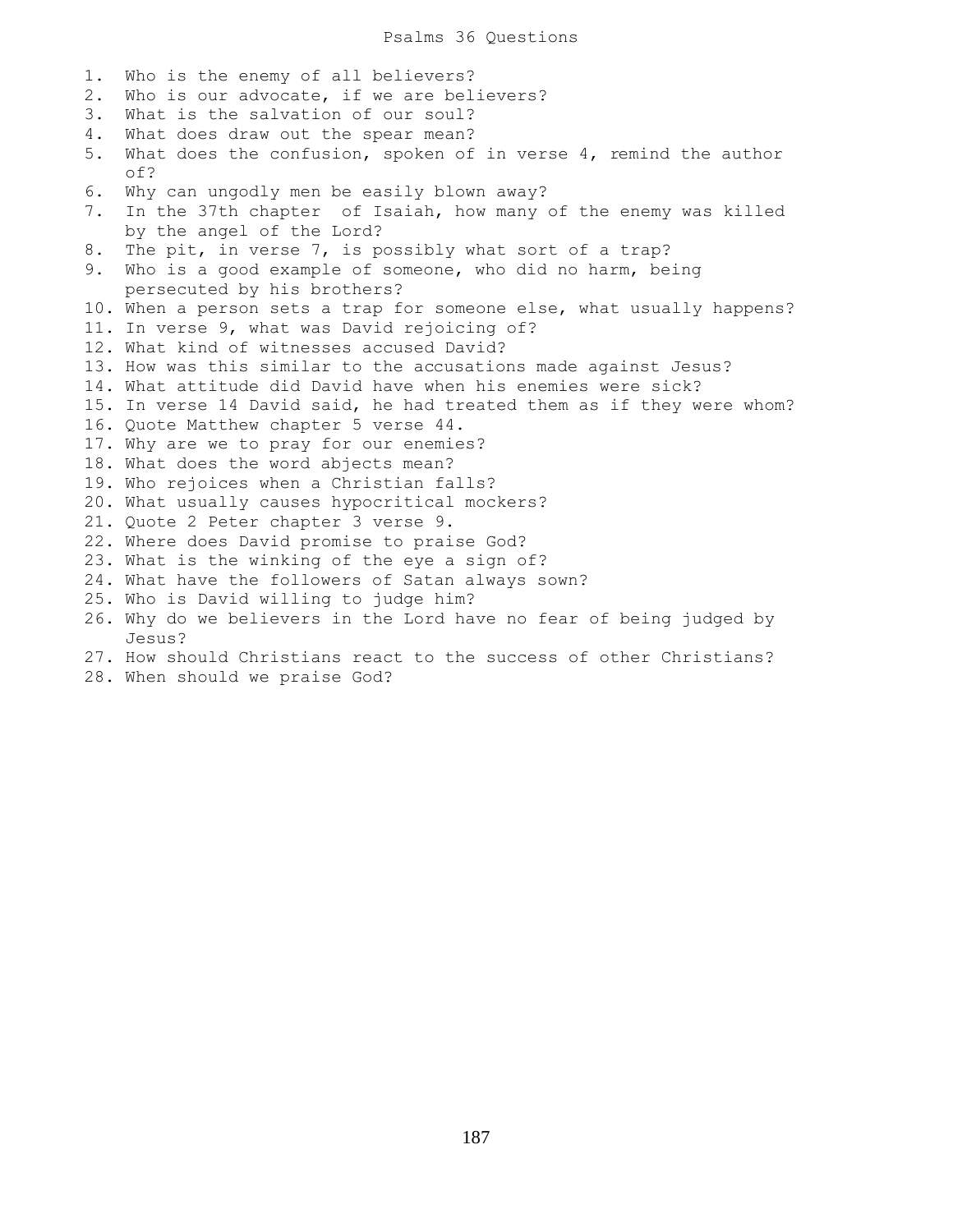#### PSALMS 37

We will begin by giving the 36th psalm to metre, to show how easily it could be sung.

# THE PSALMS OF DAVID IN METRE

# Chapter 36

- Verse 1 "The wicked's sin doth cause this within my heart to rise, thought Undoubtedly the fear of God is not before his eyes."
- Verse 2 "Because in his deceitful eyes His ways are always right until the vileness of his sin shall all be brought to light.
- Verse 3 "The words that from his mouth proceed are wickedness and lies; He has refrained from doing good, and ceased from being wise."
- Verse 4 "He mischief, lying on his be, Most cunningly doth plot; He sets himself in ways not good, and ill abhorreth not."
- Verse 5 "Thy mercy, Lord, is in the heavens; Thy truth doth reach the clouds; Thy justice is like mountains great; Thy judgments deep as floods.
- Verse 6 "Lord, thou preservest man and beast. How precious is thy grace! Therefore in shadow of thy wings Men's sons their trust shall place."
- Verse 7 "They with the fatness of thy house Shall be well satisfied; From rivers of thy pleasures thou wilt drink to them provide."
- Verse 8 "Because of life the fountain pure Remains alone with thee; And in that purest light of thine, We clearly light shall see."
- Verse 9 "Thy loving-kindness unto them continue that thee know; And still on men upright in heart Thy righteousness bestow."
- Verse 10 "Let not the foot of cruel pride Come, and against me stand; And let me never be removed, Lord, by the wicked's hand."
- Verse 11 "They fallen have, they ruined are, That work iniquities: Cast down they are, and never shall Be able to arise.

 We will now begin the verse by Verse study of the 36th Psalm Psalms 36:1 "{To the chief Musician, [A Psalm] of David the servant of the LORD.} The transgression of the wicked saith within my heart, [that there is] no fear of God before his eyes."

 We know from a previous lesson that, the fear of God is the beginning of wisdom. The wicked are very foolish, because they do not fear God. Notice, that it is to David's heart the sins of these wicked are speaking. He knows in his heart that there is no fear of God within them, or they would not be committing these sins {transgressions}. Notice, also, that David says he is the servant of the Lord. We should, also, realize our position with God. We are servants of the most High God. Each one of us preach a sermon to the world, each day of our lives, by the way we conduct our lives. These transgressors have sent a very bad message out to those who look on. Those who love and fear God try to live as near like Jesus as they can. Just the way we conduct our lives should win others to Christ. Psalms 36:2 "For he flattereth himself in his own eyes, until his iniquity be found to be hateful."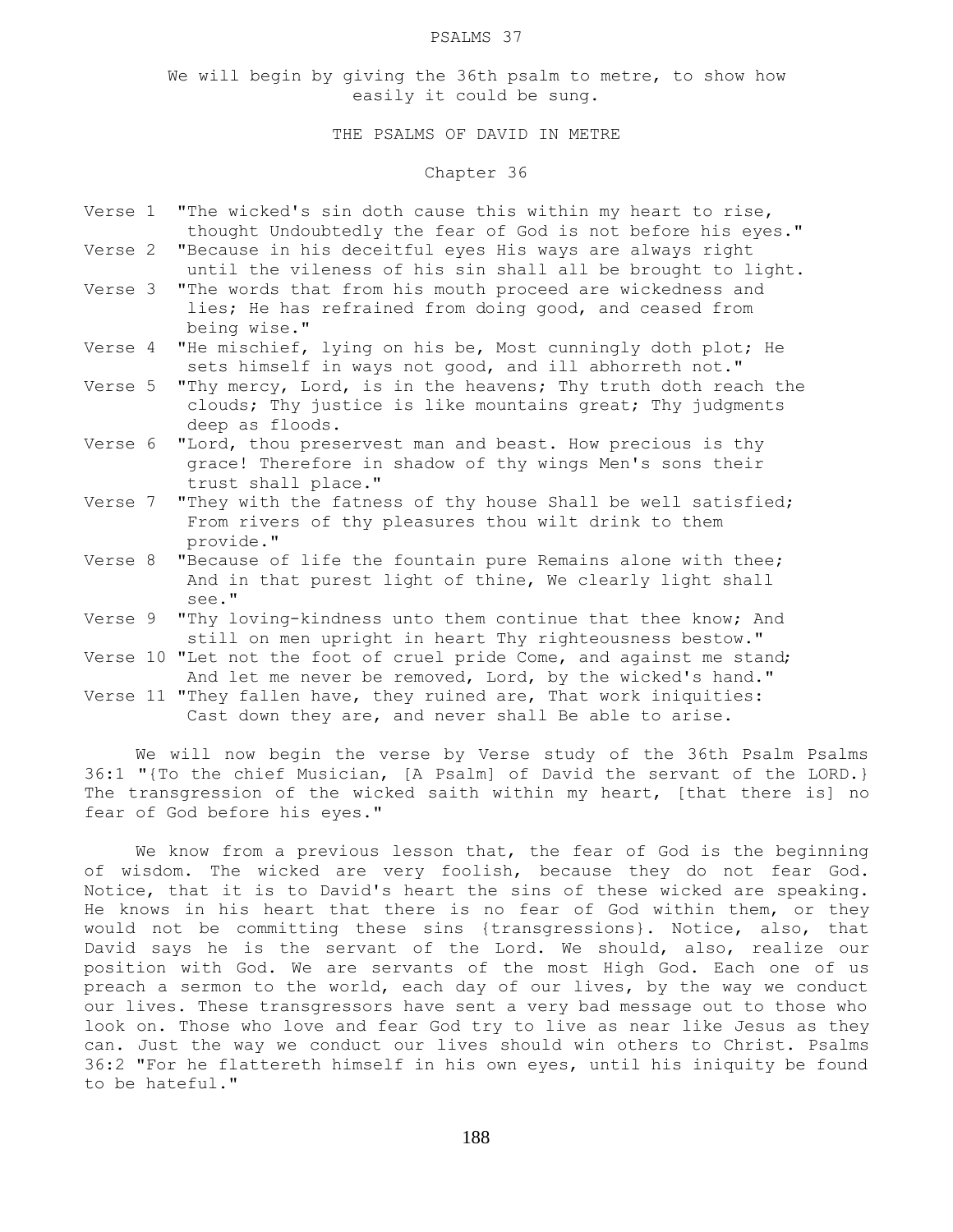We see a man full of conceit. He is great in his own sight. The world sees him with totally different eyes. His sin will find him out. Those who he sinned against will hate him. All of the smooth talking in the world will not fool God. Look at the fate of the proud man in The next verse. Proverbs 16:5 "Every one [that is] proud in heart [is] an abomination to the LORD: [though] hand [join] in hand, he shall not be unpunished."

 Psalms 36:3 "The words of his mouth [are] iniquity and deceit: he hath left off to be wise, [and] to do good."

 We saw in the verses above that, this man was conceited and proud in his heart. the words that come from our mouth will match the thoughts we have in our heart. this man uses his evil tongue to cheat and deceive. His every thought is how to get the best of someone else. It really doesn't matter to him, what is right to do. He does only the things that will benefit him. He will lie or cheat to get the best of all the deals he is in.

 Psalms 36:4 "He deviseth mischief upon his bed; he setteth himself in a way [that is] not good; he abhorreth not evil."

 Even when he is supposedly resting in bed, his evil mind and heart are plotting his moves for the next day. This man does not hate evil, in fact, nothing is too bad for him to do, if he thinks it will benefit him. this reminds me of the man who had the leprosy down under the skin of his head in Leviticus. The evil had penetrated his mind. This man certainly has an evil mind, stayed upon evil constantly.

 Psalms 36:5 "Thy mercy, O LORD, [is] in the heavens; [and] thy faithfulness [reacheth] unto the clouds."

Thank goodness, this verse is a drastic change from the evil man. We, now, see David expressing the mercy and faithfulness of the LORD. The true mercy seat, that the one in the tabernacle was patterned from, is in heaven where God dwells. We have no mercy to bestow on God. Mercy belongs to God. As you will see in the next few Scriptures, He can bestow mercy on whomever He chooses to. Romans 9:15 "For he saith to Moses, I will have mercy on whom I will have mercy, and I will have compassion on whom I will have compassion." Romans 9:16 "So then [it is] not of him that willeth, nor of him that runneth, but of God that sheweth mercy." Romans 9:18 "Therefore hath he mercy on whom he will [have mercy], and whom he will he hardeneth." Let us look at one Scripture on the faithfulness of God. Isaiah 25:1 "O LORD, thou [art] my God; I will exalt thee, I will praise thy name; for thou hast done wonderful [things; thy] counsels of old [are] faithfulness [and] truth." God is faithful, and He is absolute Truth. He will do everything He has promised to do.

 Psalms 36:6 "Thy righteousness [is] like the great mountains; thy judgments [are] a great deep: O LORD, thou preservest man and beast."

 The righteousness of god is unshakeable. It is higher than we can imagine. It is not possible for mortal man to fathom the judgments of God. Life itself, whether life of man, or life of beast is in the hands of God. Man and beast are creations of God. The Creator has control of His creation. We live or die at the command of God.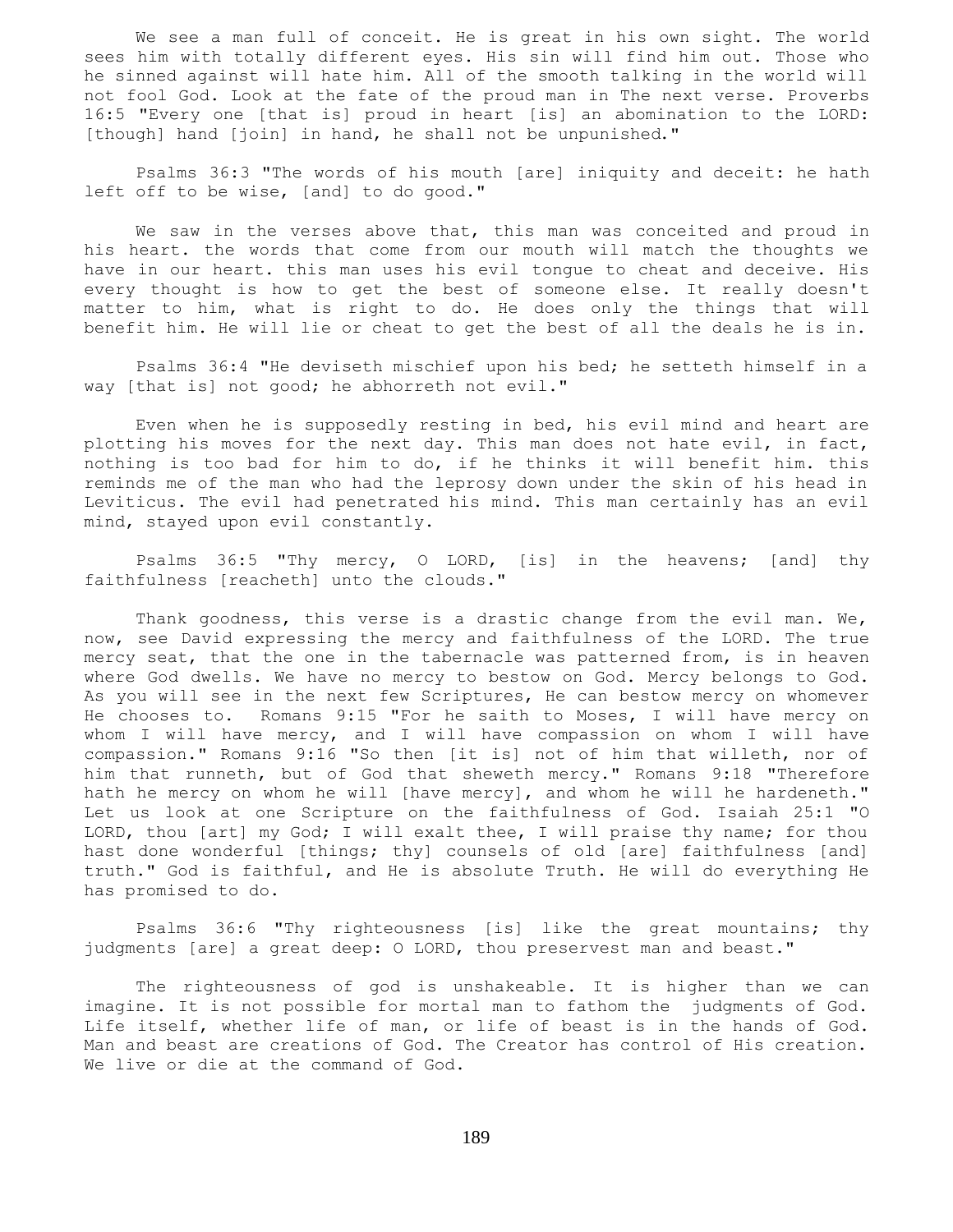Psalms 36:7 "How excellent [is] thy lovingkindness, O God! therefore the children of men put their trust under the shadow of thy wings."

 The lovingkindness of god is what sent His only son Jesus Christ to the earth and eventually to the cross to save each one of us. John 15:13 "Greater love hath no man than this, that a man lay down his life for his friends." The love of God for sinful man has always been a mystery to me. The wings of God are not literal, but are real. It is as if we are under a great canopy that shades us from the terrible heat of the sun. Christians put their trust in God. That trust is the protection through Jesus Christ our Lord.

 Psalms 36:8 "They shall be abundantly satisfied with the fatness of thy house; and thou shalt make them drink of the river of thy pleasures."

 The fatness of the house of God is the tree of life which bears twelve fruit. This river, also, that we are to drink from, is the river that flows from the throne of God. Jesus told the woman at the well, if she drank of this water, she would never thirst again. This tree and river are both in heaven, as we read in the next 2 verses. Revelation 22:1 "And he shewed me a pure river of water of life, clear as crystal, proceeding out of the throne of God and of the Lamb." Revelation 22:2 "In the midst of the street of it, and on either side of the river, [was there] the tree of life, which bare twelve [manner of] fruits, [and] yielded her fruit every month: and the leaves of the tree [were] for the healing of the nations."

 Psalms 36:9 "For with thee [is] the fountain of life: in thy light shall we see light."

 Look at these 2 following Scriptures about the light in the above verse. Revelation 21:23 "And the city had no need of the sun, neither of the moon, to shine in it: for the glory of God did lighten it, and the Lamb [is] the light thereof." Revelation 22:5 "And there shall be no night there; and they need no candle, neither light of the sun; for the Lord God giveth them light: and they shall reign for ever and ever." The fountain of life is the same as the river. If we look at all the elements mentioned in the last few verses in this lesson from Psalms, we will see that all of them are symbolic of Jesus. the tree spoken of, here, is the same as the food that Jesus called Himself, the Bread. Jesus is the tree of life. The river that flows is the Lamb of God, Jesus Christ. Jesus is, also, the light of the world. If we have Jesus in us, we have life and Light.

 Psalms 36:10 "O continue thy lovingkindness unto them that know thee; and thy righteousness to the upright in heart."

 We see in this, a plea from David that God will continue on in the same way He has been in the past. this recognizes again the lovingkindness God shows to those in right standing with Him.

 Psalms 36:11 "Let not the foot of pride come against me, and let not the hand of the wicked remove me."

 David's sons had not been exempt from the very pride that David is asking God not to allow to come against him. David knows for sure that he is where he is, because God has preserved him. We see one more plea that God will keep him safe from the wicked who desire to kill David.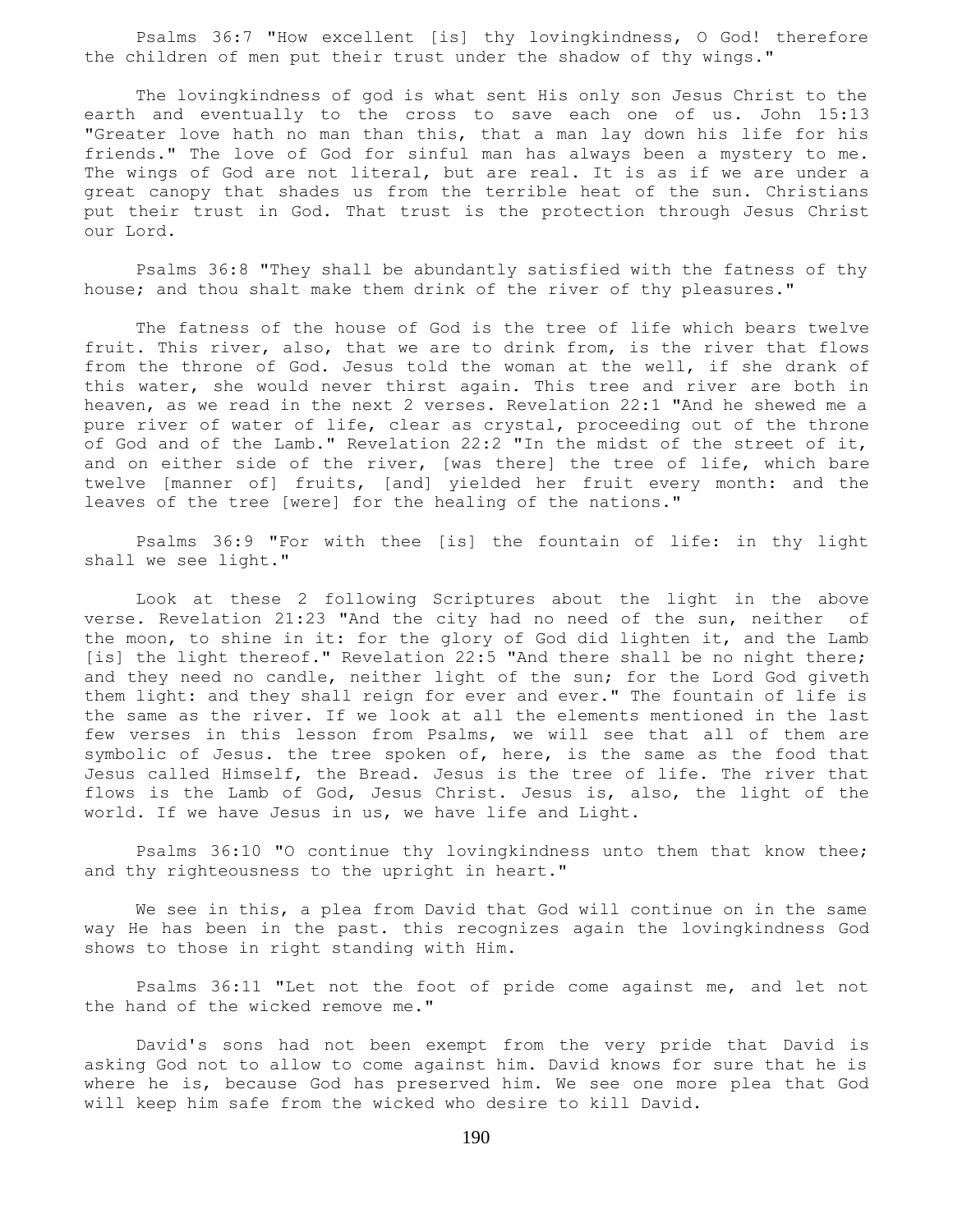Psalms 36:12 "There are the workers of iniquity fallen: they are cast down, and shall not be able to rise."

 This Psalm ends with a positive note of confidence from David. He says, my enemies who were workers of iniquity have fallen, and they will not be able to come against me again. This is, David's way of thanking God for the defeat of the evil ones.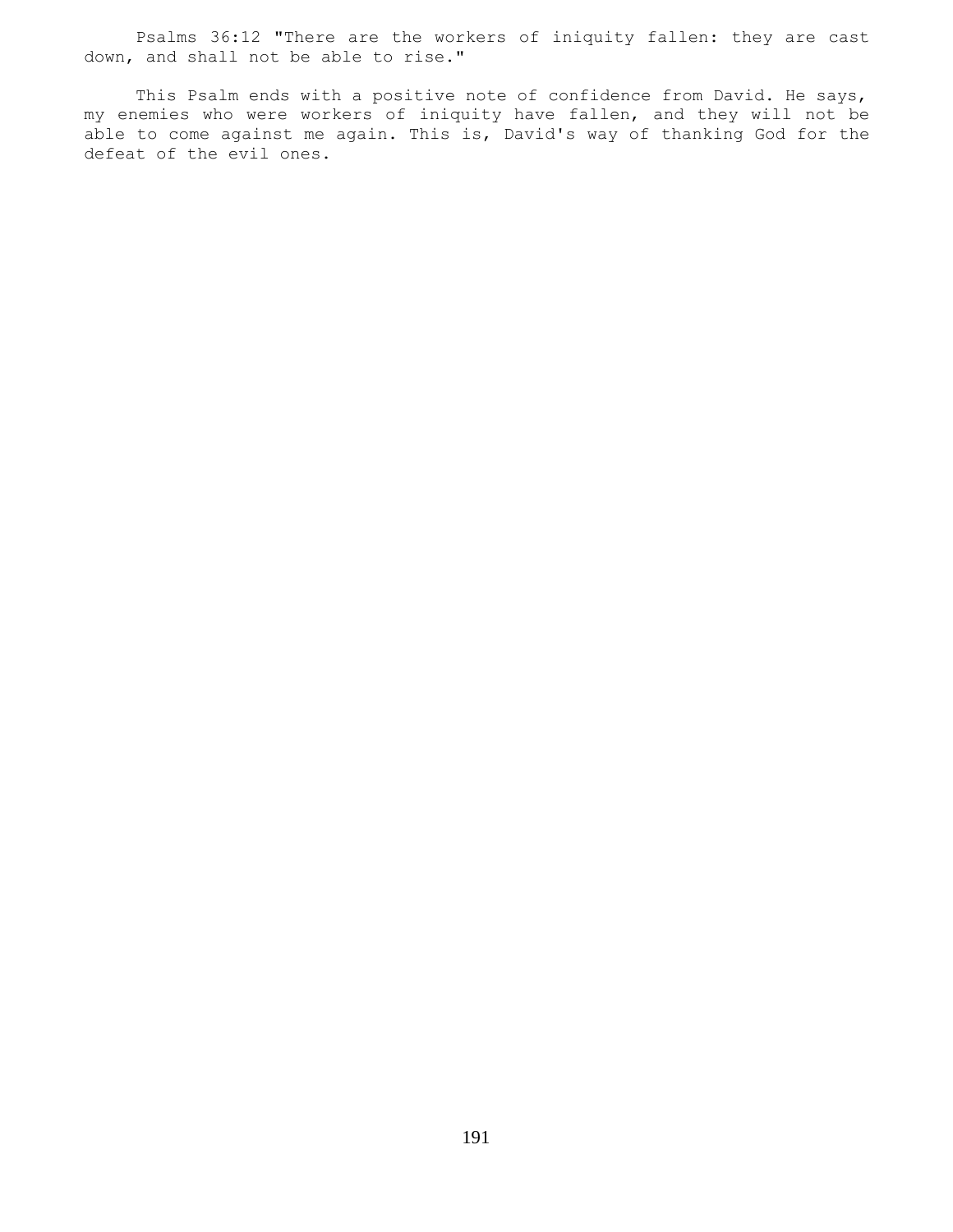#### Psalms 37 Questions

1. Why are we giving each chapter of Psalms in metre before we begin the lesson? 2. Who does David call himself in verse 1? 3. The fear of God is the beginning of 4. The wicked are speaking to \_\_\_\_\_\_ heart in verse 1? 5. What are transgressions? 6. What kind of a man is verse 2 describing? 7. Quote Proverbs chapter 16 verse 5. 8. In verse 3, the words of the evil man are what 2 things? 9. What do the words of a persons mouth match? 10. What is meant by {he deviseth mischief upon his bed}? 11. The man in verse 4 reminds the author of whom? 12. Thy mercy, O LORD is in the 13. Where is the true mercy seat? 14. Who does mercy belong to? 15. What does the 9th chapter of Romans tell us about God and His mercy? 16. Quote Isaiah chapter 25 verse 1. 17. Who preserves man and beast? 18. It is not possible for mortal man to fathom the of God. 19. We live or die at the command of 20. What actually sent the Son of God to the cross? 21. What does verse 8 mean by the fatness of thy house? 22. What is the river that is spoken of here? 23. Who is Life? 24. Who is the Light? 25. Who is the Tree of Life? 26. Who is the River of Life? 27. What is the confident statement David ends this Psalm with?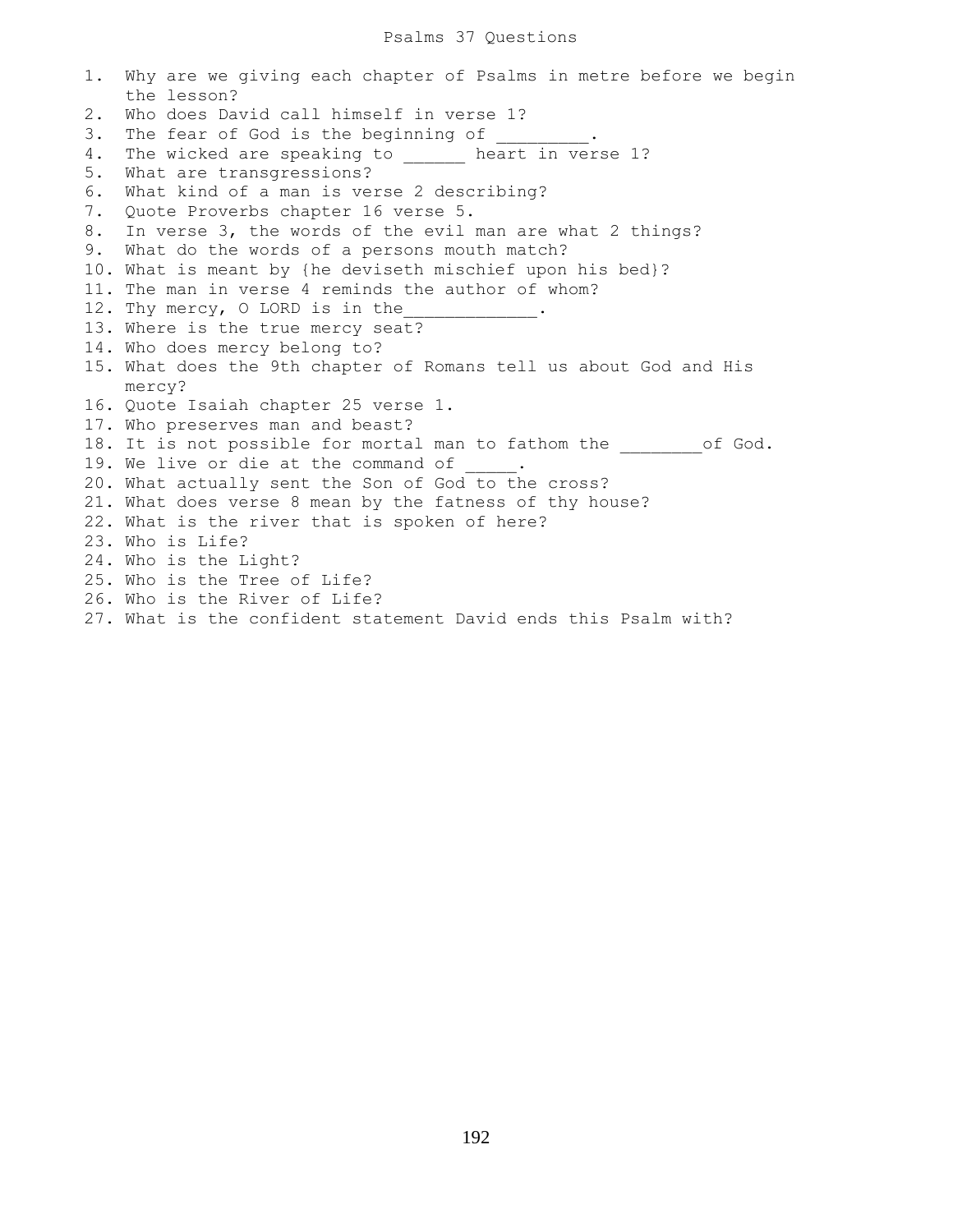#### PSALMS 38

We will now begin by giving Psalm 37 in metre.

THE PSALMS OF DAVID IN METRE

# Chapter 37

- Verse 1 "For evil-doers fret thou not Thyself unquietly; Nor do thou envy bear to those That work iniquity."
- Verse 2 "For even like the fading grass, Soon be cut down shall they; And, like the green and tender herb, They wither shall away."
- Verse 3 "Set thou thy trust upon the Lord, And be thou doing good; And so thou in the land shalt dwell, And verily have food."
- Verse 4 "Delight thyself in God; he'll give Thy heart's desire to thee. Thy way to God commit him trust, It bring to pass shall he."
- Verse 5 "And like the morning light he shall Thy righteousness display; And he thy judgment shall bring forth Like noon tide of the day."
- Verse 6 "Rest in the Lord, in patience wait, Nor for the wicked fret Who prospering in his evil way, Success in sin doth get.
- Verse 7 "Do thou from anger cease, and wrath see thou forsake also; Fret not thyself in any wise, that evil thou shouldest do."
- Verse 8 "For they that evil-doers are shell be cut off and fall; But they who wait upon the Lord The earth inherit shall."
- Verse 9 "For yet a little while, and then The wicked shall not be; His place thou shalt consider well, but it thou shalt not see."
- Verse 10 "But by inheritance the earth The meek ones shall possess; They also shall delight themselves In an abundant peace."
- Verse 11 "The wicked plot and gnash their teeth; Against the just they stand; The Lord shall laugh at them, because He sees their day at hand.
- Verse 12 "The wicked have drawn out the sword, And bent their bow to slay The poor and needy and to kill the men of upright way.
- Verse 13 "But yet the sword which they have shall enter their own Heart; [drawn their bows which they ave bent shall And into pieces part. [break,
- Verse 14 "A little that a just man hath is more and better far Than is the wealth of many such As lewd and wicked are.
- Verse 15 "For sinners' arms broken be; But God the just sustains. he knows their days, and evermore Theiryheritage remains."
- Verse 16 "They shall not be ashamed when they The evil times shall see; And when the days of famine are They satisfied shall be."
- Verse 17 "But wicked men and foes of God As fat of lambs decay; They shall consume, yea, into smoke They shall consume away."
- Verse 18 "The wicked borrows, but the same Again he doth not pay; Whereas the righteous mercy shows, and gives his own away."
- Verse 19 "Because they whom the Lord doth bless The earth as heirs shall own; But all accused of him shall be cut off and overthrown."
- Verse 20 "The footsteps of the righteous man The Lord directs aright; And in the way in which he walks He taketh great delight."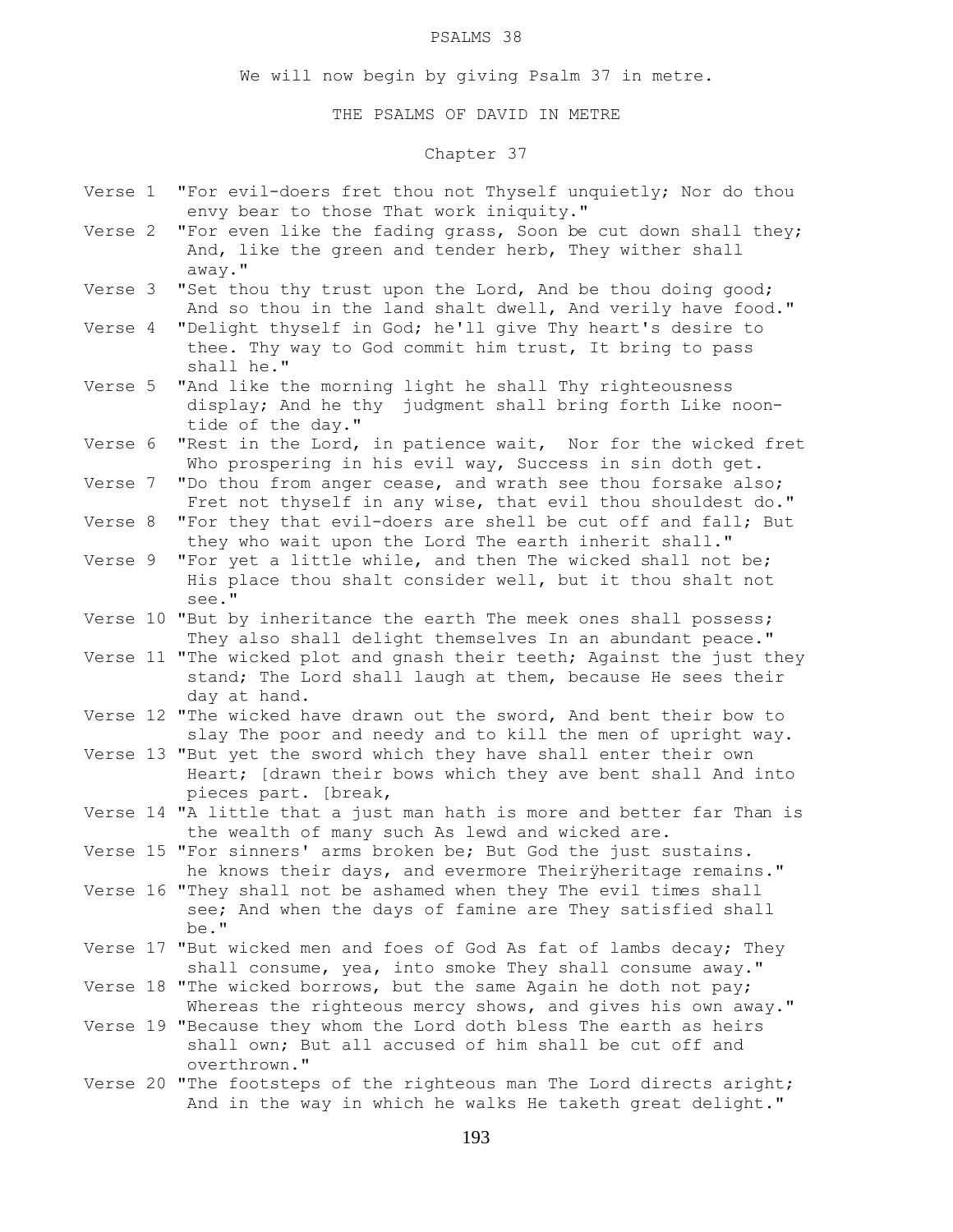- Verse 21 "Although he fall, yet shall he not be cast down utterly; Because the Lord with his own hand Upholds him mightily."
- Verse 22 "I have been young, and now am old, Yet have I never seen The just man left, nor that his seed For bread have beggars been."
- Verse 23 "He's ever merciful, and lends; His seed is therefore blest. Depart from evil, and do good, And ever dwell at rest."
- Verse 24 "For God loves judgment, and his saints Leaves not in any case; They are kept ever; but cut off shall be the sinner's race."
- Verse 25 "The just inherit shall the land, And ever in it dwell; The just man's mouth doth wisdom speak, His tongue doth judgment tell.
- Verse 26 "The law of God is in his heart, His steps slide not away. The wicked watcheth for the just, And seeketh him to slay."
- Verse 27 "Yet him the Lord will not forsake, Nor leave him in his hands: The ill he not condemn, When he in judgment stands."
- Verse 28 "Wait on the Lord, and keep his way, And thee exalt shall he To hold the land by heritage, And sinners' ruin see."
- Verse 29 "I saw the wicked great in power, Spread like a green bay tree; He passed, lo, he was gone, I sought, but found he could not be."
- Verse 30 "Mark thou the perfect, and behold The man of upright ways; Because the man of holy life in peace shall end his days.
- Verse 31 "But God upon transgressors shall A common ruin send; And when the wicked are cut off, In woe their days shall end."
- Verse 32 "But the salvation of the just Is from the Lord above; He in the time of their distress Their stay and strength doth prove."
- Verse 33 "The Lord shall help, and rescue them; He shall them free and save From wicked men, because in him Their confidence they have."

 We will begin now in the verse by verse study of Psalms chapter 37. Psalms 37:1 "{ [A Psalm] of David.} Fret not thyself because of evildoers, neither be thou envious against the workers of iniquity."

 To envy anyone would be to say that we would like to trade places with them. You can see how wrong this would be. Sometimes it seems that that evil people are better off financially than the people who are living for God. We must be careful not to covet things that others have, even if they did get their possessions in an evil way. We should let God take care of them and just try to keep our own affairs in shape.

 Psalms 37:2 "For they shall soon be cut down like the grass, and wither as the green herb."

 The only pleasures the evil will have is in this life, because they are destined for an eternity in hell. The grass and the green herb are here today and gone tomorrow.

 Psalms 37:3 "Trust in the LORD, and do good; [so] shalt thou dwell in the land, and verily thou shalt be fed."

 We should stop looking to others' affairs and just start operating in faith. The evil man has no reward stored up for heaven. The only thing he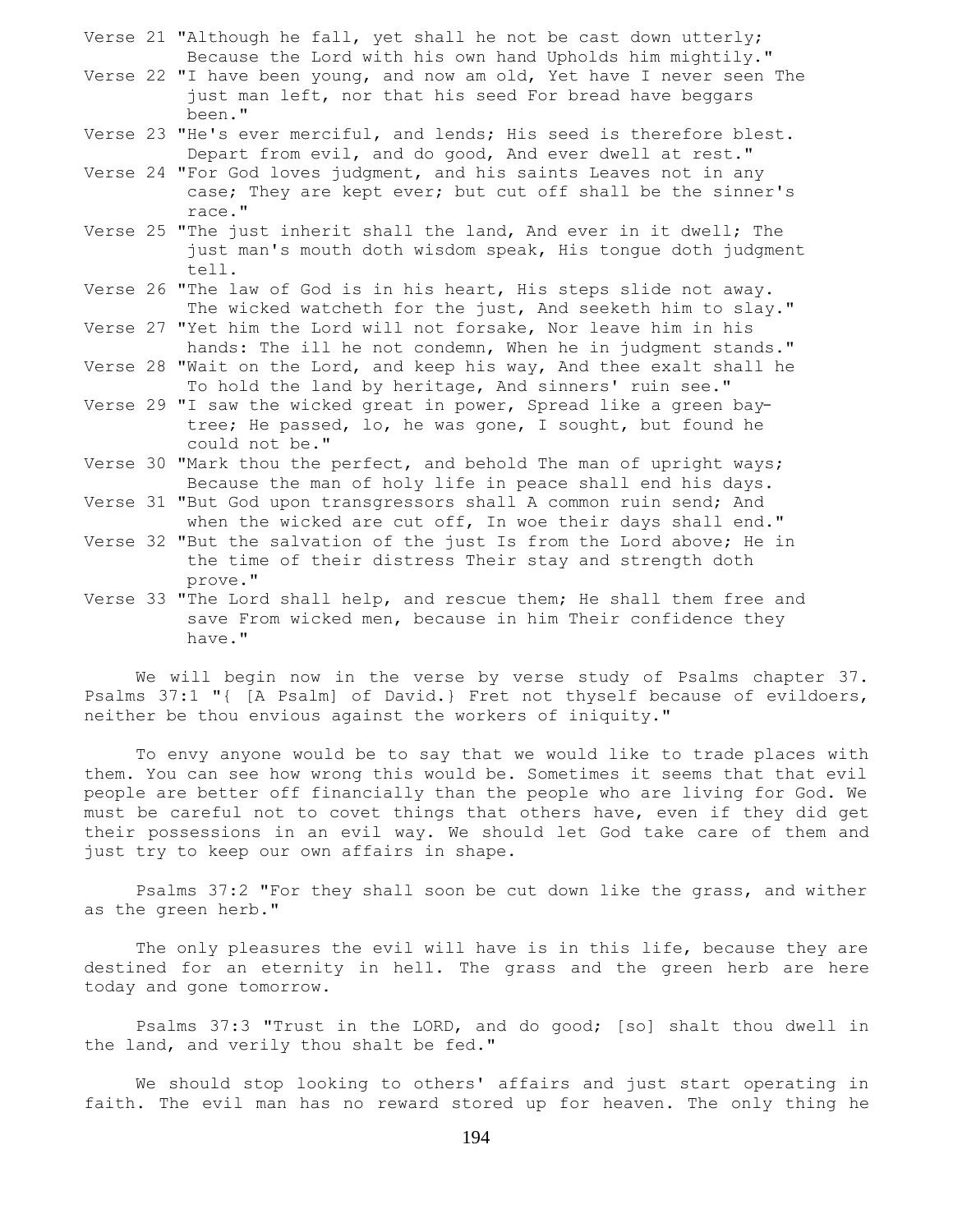has, is this world. Look with me at the wonderful things God has in store for those who believe. I Corinthians 2:9 "But as it is written, Eye hath not seen, nor ear heard, neither have entered into the heart of man, the things which God hath prepared for them that love him." Not only does God have wonderful preparations made for us in heaven, but He takes care of our needs here on the earth, as well. Matthew 6:33 "But seek ye first the kingdom of God, and his righteousness; and all these things shall be added unto you."

 Psalms 37:4 "Delight thyself also in the LORD; and he shall give thee the desires of thine heart."

 The most beautiful verse in the Bible, to me, that says this same thing is John 15:7 "If ye abide in me, and my words abide in you, ye shall ask what ye will, and it shall be done unto you." The key to this is abide. If we are hid in Christ and He is uppermost in our thoughts and deeds, then He will give us the desires of our heart. We will not want things that would not be in His will to give us. The desire of our heart would be to do His will. All through the Bible, we see blessings abundant, if we are obedient to His Word. If we do not obey His Word there are curses abundant. The blessings depend on us lining our will up with the will of God.

 Psalms 37:5 Commit thy way unto the LORD; trust also in him; and he shall bring [it] to pass.

 This, again, is speaking of turning our will over to the will of God. We must make Jesus Lord of our life, as well as our Saviour, and He will bring it to pass.

 Psalms 37:6 "And he shall bring forth thy righteousness as the light, and thy judgment as the noonday."

 Righteousness is a gift from God. Notice, {He shall bring forth thy righteousness}. If the righteousness that we had on our own was good enough, then we would not have needed Him to bring righteousness. Our righteousness, that we had before, was as filthy rags. Praise God! He clothed us in His righteousness when we accepted Jesus as our Saviour. He took our sin and gave us His righteousness. When we are saved, we take the Light of the world into our body. His Light shines in us and through us. There will be no negative judgment of the man who takes Jesus Christ as his Saviour and Lord.

 Psalms 37:7 "Rest in the LORD, and wait patiently for him: fret not thyself because of him who prospereth in his way, because of the man who bringeth wicked devices to pass."

 Paul made a statement that should be the statement of all who are followers of Jesus. Philippians 4:11 "Not that I speak in respect of want: for I have learned, in whatsoever state I am, [therewith] to be content." Paul had discovered the peace that comes from total trust of the Lord. When a Christian can get to this point of not worrying regardless of whether they are rich or poor, then they can rest in the Lord. We should not have wandering eyes, looking at the state of others. We should be content in the Lord knowing that whatever is happening to us at the moment is for our good, if we have put our trust in the Lord.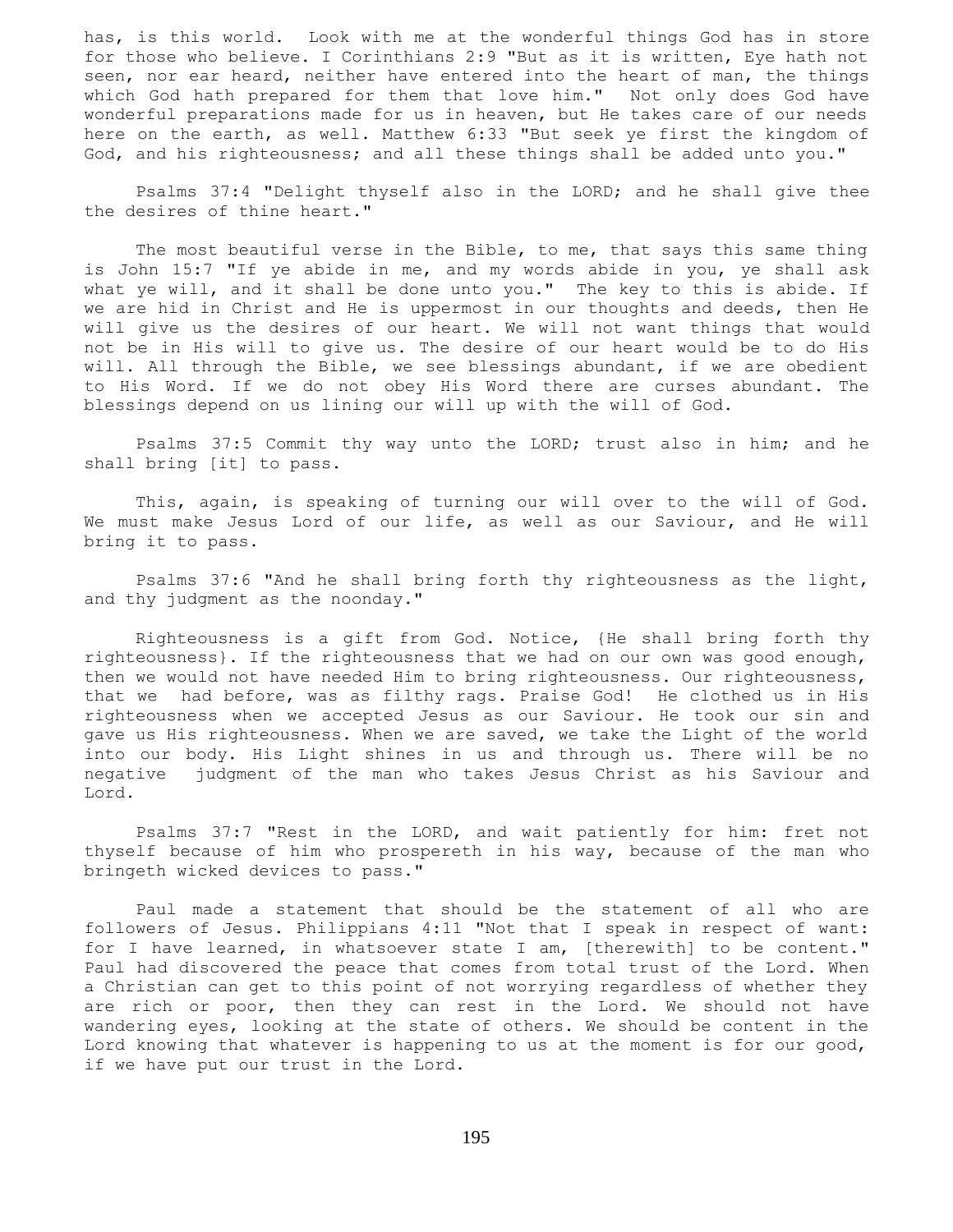Psalms 37:8 "Cease from anger, and forsake wrath: fret not thyself in any wise to do evil."

 Sometimes the Lord allows us to see these things that those who are not believers haveto see how we will react to it. Tribulations come to make us strong. Problems that loom up that might anger us, are perhaps a test, to see if we have grown out of anger and wrath. If we fail the test and lose our temper and get angry, then we will possibly face another very similar situation, until we learn to rise above it and not sin. We are not perfect when the Lord saves us. He lets problems arise, so that we can grow to depend totally on Him in every situation.

 Psalms 37:9 For evildoers shall be cut off: but those that wait upon the LORD, they shall inherit the earth.

 Matthew 5:5 "Blessed [are] the meek: for they shall inherit the earth." When a Christian dies to this world, they step through a door to a better life. The evildoers are not so. When an evil person dies, they are headed for a life of torment in hell. Possibly, the inheriting of the earth is speaking of the 1000 year reign of Jesus on the earth when the Christians will reign with Him.

 Psalms 37:10 "For yet a little while, and the wicked [shall] not [be]: yea, thou shalt diligently consider his place, and it [shall] not [be]."

 Life, as we know it now on the earth, is like a vapour. It is here for a moment in time and then gone. This 70 years, or perhaps even up to 100 years that we live in this life, is over so quickly. The only life worth having is one that prepares us for all eternity with Jesus. The wicked will not be in heaven with the believers in Christ. It will be as if they had never been to us.

 Psalms 37:11 "But the meek shall inherit the earth; and shall delight themselves in the abundance of peace."

 There will be peace, because the King of Peace, Jesus Christ, will be with them. This, too, is speaking of the 1000 year millennial reign of Jesus on the earth.

 Psalms 37:12 "The wicked plotteth against the just, and gnasheth upon him with his teeth."

 The sons of the flesh and the sons of the spirit have always been opposed to each other. In Genesis 3:15 "And I will put enmity between thee and the woman, and between thy seed and her seed; it shall bruise thy head, and thou shalt bruise his heel." The devil, and all of his followers, have always tried to destroy those who chose to follow the Lord. The wicked are not satisfied that they are lost, but are constantly trying to get Christians to follow the devil, too.

 Psalms 37:13 "The Lord shall laugh at him: for he seeth that his day is coming."

 There is a day when the wicked of this earth will be cast into outer darkness with the devil and his angels. Notice, in the next verse that, the unbelievers are cast out with the devil and his angels. Matthew 25:41 "Then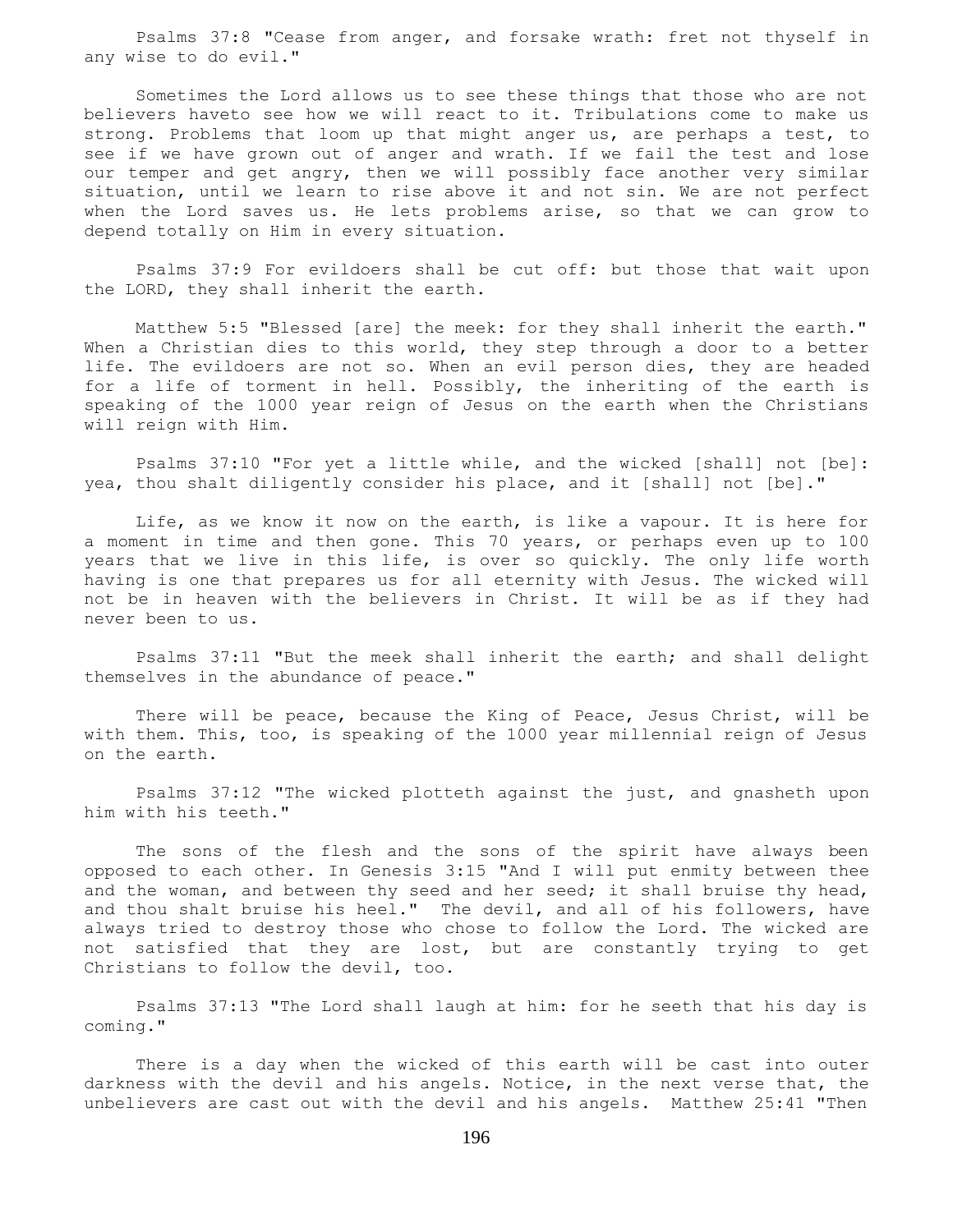shall he say also unto them on the left hand, Depart from me, ye cursed, into everlasting fire, prepared for the devil and his angels:" Now, lets look where the devil and angels were cast. Revelation 20:10 "And the devil that deceived them was cast into the lake of fire and brimstone, where the beast and the false prophet [are], and shall be tormented day and night for ever and ever."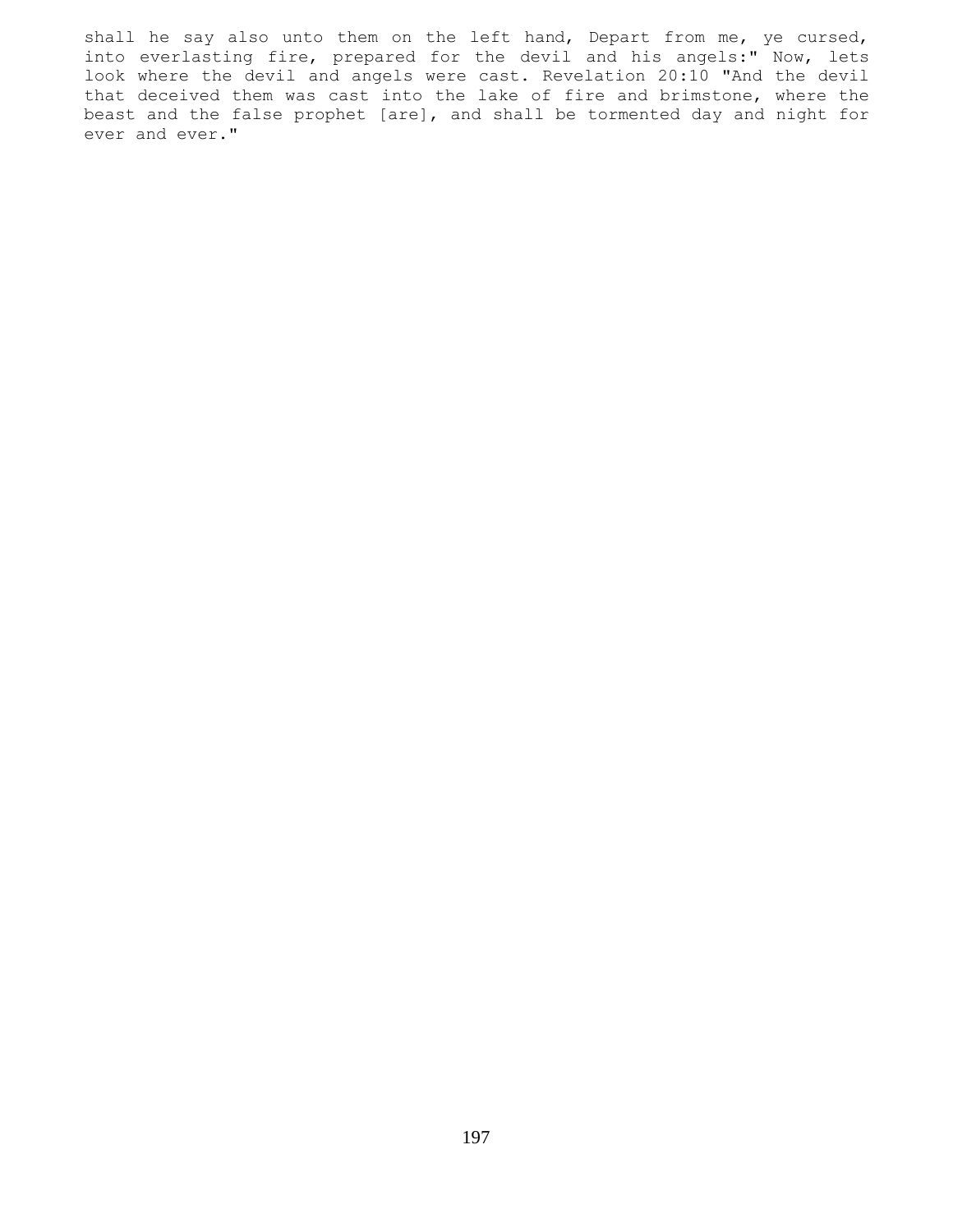| 1.<br>2.<br>3.<br>4. | What are you really saying when you envy someone?<br>Instead of worrying about what others have, what should we do?<br>The evil shall be cut down like what?<br>Why should an evil person get all the happiness they can in this |
|----------------------|----------------------------------------------------------------------------------------------------------------------------------------------------------------------------------------------------------------------------------|
|                      | world?                                                                                                                                                                                                                           |
| 5.                   | Quote 1 Corinthians chapter 2 verse 9.                                                                                                                                                                                           |
|                      | 6. Seek ye first the $\_\_$ $\_\_$                                                                                                                                                                                               |
|                      | 7. If ye ________ in me, and my __________ _____ in you, ye shall ask                                                                                                                                                            |
|                      | what ye will, and it shall be done unto you.                                                                                                                                                                                     |
| 8.                   | We receive blessings from God, if we do what?                                                                                                                                                                                    |
|                      | 9. If we disobey God, what can we expect?                                                                                                                                                                                        |
|                      | 10. What should we make Jesus in our life, besides our Saviour?                                                                                                                                                                  |
|                      | 11. Righteousness is a from God.                                                                                                                                                                                                 |
|                      | 12. When does Jesus clothe the Christian in His righteousness?                                                                                                                                                                   |
|                      | 13. There will be no negative judgment of whom?                                                                                                                                                                                  |
|                      | 14. What was the statement Paul made in Philippians, that all                                                                                                                                                                    |
|                      | believers should do?                                                                                                                                                                                                             |
|                      | 15. In verse 8 of this lesson, we are told to cease .                                                                                                                                                                            |
|                      | 16. If we are tested and fail the test, what happens to us?                                                                                                                                                                      |
|                      | 17. Quote Matthew chapter 5 verse 5.                                                                                                                                                                                             |
|                      | 18. Life on this earth, as we know it, is like a ______.                                                                                                                                                                         |
|                      | 19. Who shall inherit the earth?                                                                                                                                                                                                 |
|                      | 20. When will there be peace on the earth?                                                                                                                                                                                       |
|                      | 21. What lesson can we learn from Genesis chapter 3 verse 15?                                                                                                                                                                    |
|                      | 22. Who will be thrown into the lake of fire?                                                                                                                                                                                    |
|                      |                                                                                                                                                                                                                                  |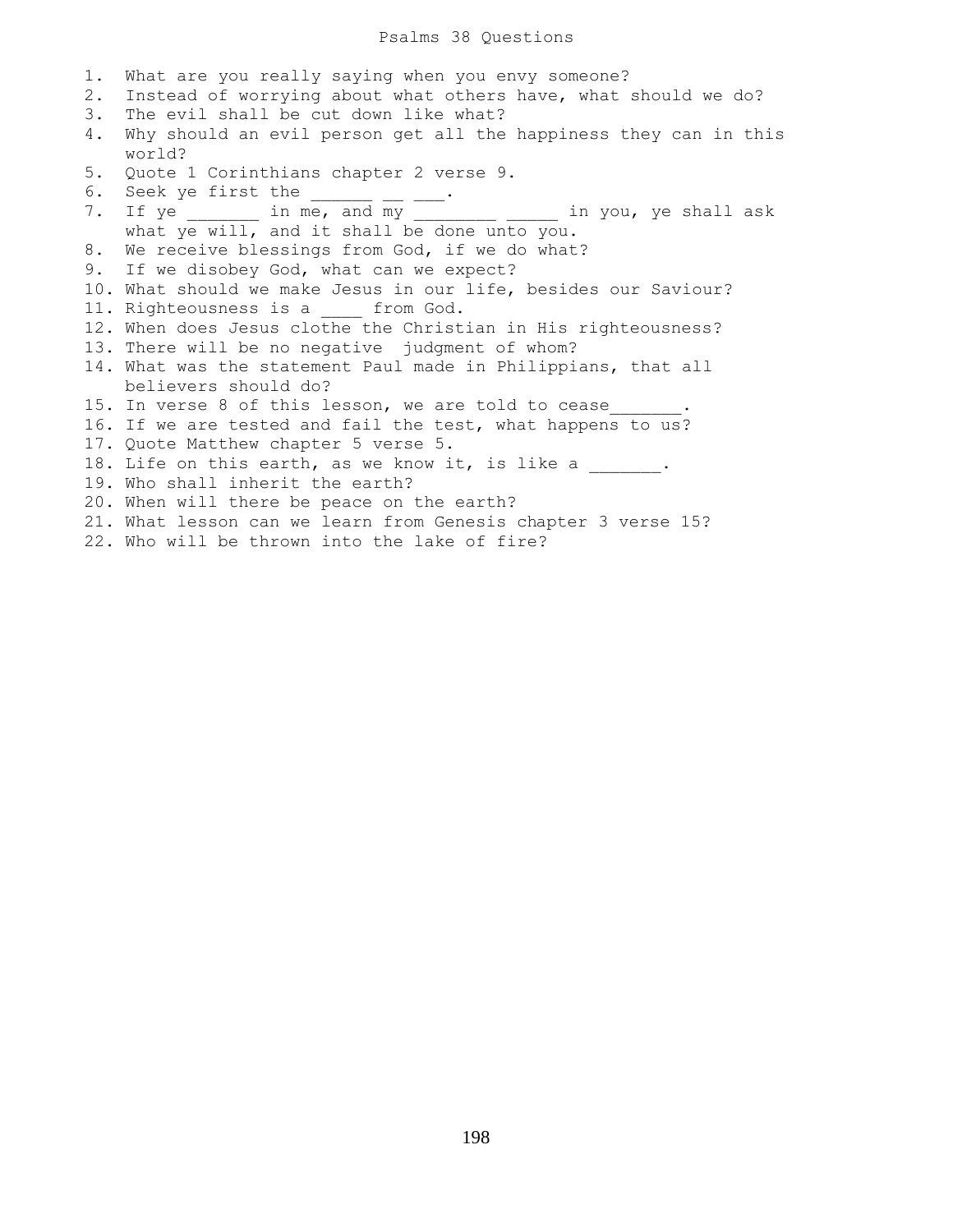We will begin this in Psalms 37:14 "The wicked have drawn out the sword, and have bent their bow, to cast down the poor and needy, [and] to slay such as be of upright conversation."

 The wicked have always hated and wanted to destroy those who love and follow God. In the verse above, they are ready to attack and kill with their weapons the righteous, if that is the only way they can get rid of them. Evil countries, with wicked rulers even today, attack the helpless and take them over. The conversation of the upright, perhaps, condemn the wicked. The worst condemnation on the wicked is their own conscience, when they compare themselves with the upright. They feel if they can get rid of these good people, they will feel less guilty themselves.

 Psalms 37:15 "Their sword shall enter into their own heart, and their bows shall be broken."

 Most of the time, someone setting a trap for someone else gets caught in that very trap themselves. Someday they will learn that God fights for the righteous. The best example of this very thing is when Haman set a trap for Mordecai. He actually thought that the king would be so jealous of Mordecai worshipping God that the king would kill Mordecai and all of the Hebrews. He overlooked Esther. To read the whole story on this read Esther chapter 2, 3, and 4. To get to the special part, Haman was hung on the rope he prepared for Mordecai.

 Psalms 37:16 "A little that a righteous man hath [is] better than the riches of many wicked."

 Ill-gotten gain does nothing but ruin the person who gets it. Proverbs 15:17 "Better [is] a dinner of herbs where love is, than a stalled ox and hatred therewith." A righteous man can lay down his head and sleep at night, whereas a man who has cheated his fellow man to get his wealth is continually afraid for his life. Ecclesiastes 5:12 "The sleep of a labouring man [is] sweet, whether he eat little or much: but the abundance of the rich will not suffer him to sleep."

 Psalms 37:17 "For the arms of the wicked shall be broken: but the LORD upholdeth the righteous."

This is just stating, to me, that the LORD is on the side of His own, the righteous. Perhaps, the arms, mentioned in the verse above, indicates that they not only came against the righteous, but actually in so doing, raised their arms against God.

 Psalms 37:18 "The LORD knoweth the days of the upright: and their inheritance shall be for ever."

 There is no difficulty in knowing what this means. The upright, the redeemed, the saved, the righteous, the Christians are all the same people. We KNOW where we will live forever. We will live with our LORD.

 Psalms 37:19 "They shall not be ashamed in the evil time: and in the days of famine they shall be satisfied."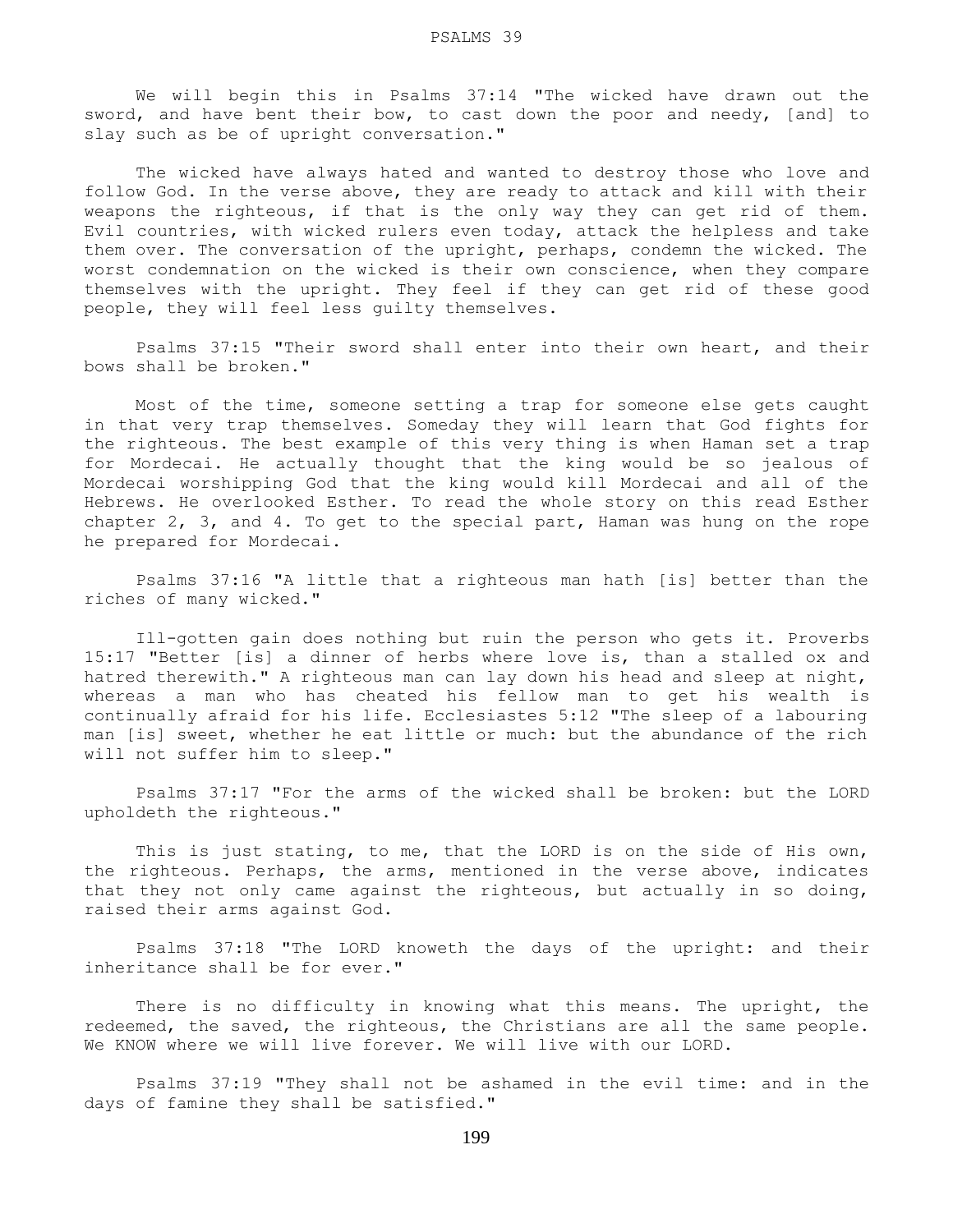We know that the widow and her son lived through the famine. She not only fed herself and her son, but fed Elijah, as well. I Kings 17:12 "And she said, [As] the LORD thy God liveth, I have not a cake, but an handful of meal in a barrel, and a little oil in a cruse: and, behold, I [am] gathering two sticks, that I may go in and dress it for me and my son, that we may eat it, and die." I Kings 17:13 "And Elijah said unto her, Fear not; go [and] do as thou hast said: but make me thereof a little cake first, and bring [it] unto me, and after make for thee and for thy son." I Kings 17:15 "And she went and did according to the saying of Elijah: and she, and he, and her house, did eat [many] days." I Kings 17:16 "[And] the barrel of meal wasted not, neither did the cruse of oil fail, according to the word of the LORD, which he spake by Elijah."

 Psalms 37:20 "But the wicked shall perish, and the enemies of the LORD [shall be] as the fat of lambs: they shall consume; into smoke shall they consume away."

 The fat of the lambs is totally burned up. This means then, that the enemies of the LORD will be completely done away with. The enemies of the Lord will be thrown into the lake of fire.

 Psalms 37:21 "The wicked borroweth, and payeth not again: but the righteous sheweth mercy, and giveth."

 The wicked borrows with no intention of ever repaying. The wicked does not care who he might hurt by doing this. He cares for no one but himself. Not only will the wicked not pay, but he is not blessed in his evil ways, so possibly can not pay, even if he would. The righteous is not so, everything he puts his hand to prospers. The more he gives, the more blessed of God he is. He is a generous giver to those in need.

 Psalms 37:22 "For [such as be] blessed of him shall inherit the earth; and [they that be] cursed of him shall be cut off."

 This really needs no further explanation. The righteous shall reign with Jesus on the earth. The cursed are condemned.

 Psalms 37:23 "The steps of a [good] man are ordered by the LORD: and he delighteth in his way."

 The good man has decided to walk in the path the Lord has set for him. The good man makes Jesus not only his Saviour, but his Lord, as well. Each day the good man says, Lord, what would you have me to do today. The Lord is pleased with him, because he is obedient. I Samuel 15:22 "And Samuel said, Hath the LORD [as great] delight in burnt offerings and sacrifices, as in obeying the voice of the LORD? Behold, to obey [is] better than sacrifice, [and] to hearken than the fat of rams." When we do it God's way, we can not fail.

 Psalms 37:24 "Though he fall, he shall not be utterly cast down: for the LORD upholdeth [him with] his hand."

 A righteous man may fall for a moment, but he has an advocate with the Father. I John 2:1 "My little children, these things write I unto you, that ye sin not. And if any man sin, we have an advocate with the Father, Jesus Christ the righteous:" This does not mean that the child of God can go back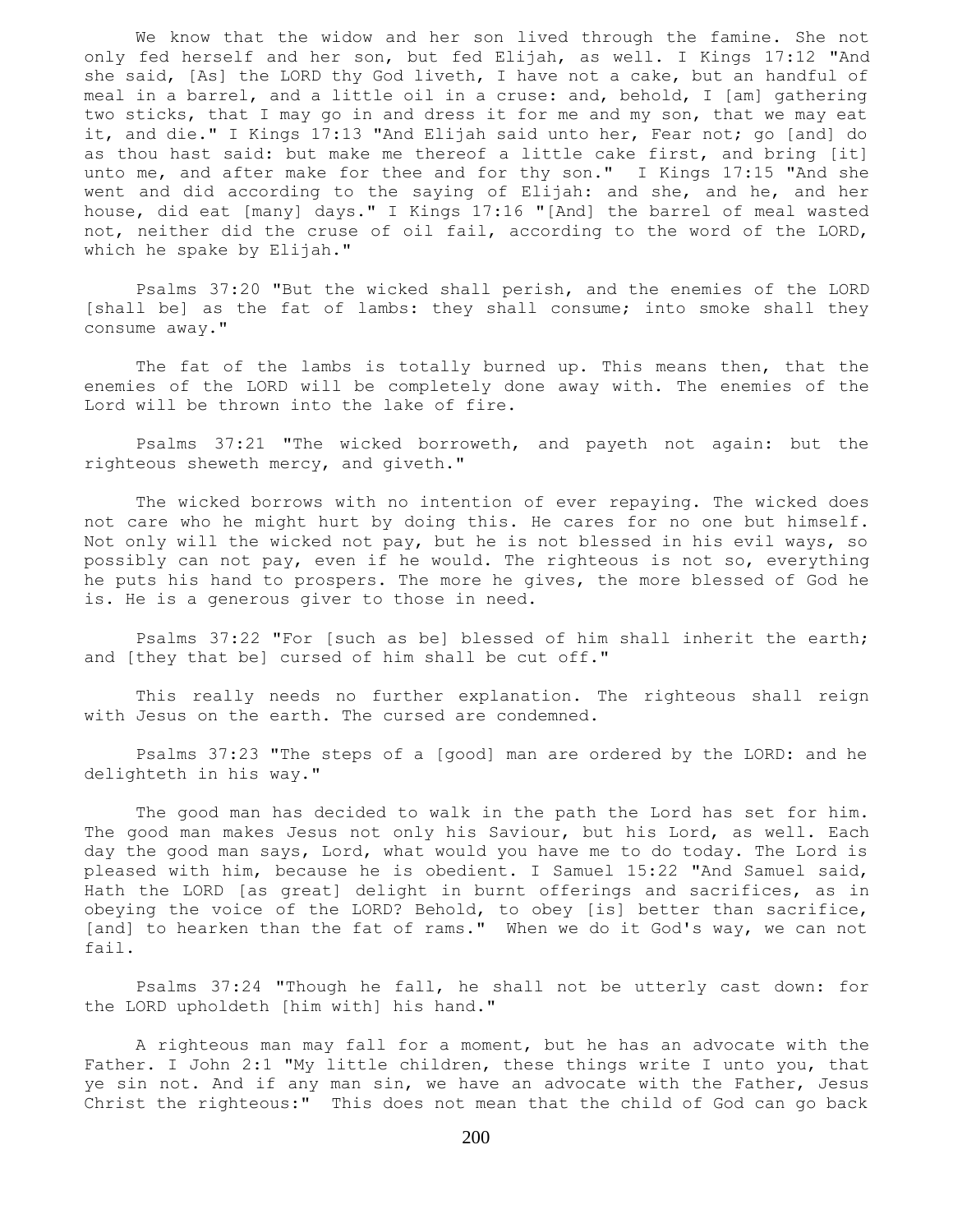into a sinful way of life. It does mean that you may make a mistake, and Jesus will lift you back up. The secret is what is going on in your heart. Do you have the desire in your heart to sin, or do you have the desire in your heart to please God? Troubles come to all of us. We may not always be on the mountain top. Remember, we discussed that we learn more in the valley than we do on the mountain top. Troubles come to make us strong. The more times we face a difficult task and not fail in that trial, the more near like Jesus we are.

 Psalms 37:25 "I have been young, and [now] am old; yet have I not seen the righteous forsaken, nor his seed begging bread."

 God will see to the needs of His people. He will not necessarily help us with our greed. He will not let us go hungry, if we are His. Remember, how He miraculously fed Elijah twice a day by a raven bringing food to him. He, also, fed the rebellious Israelites 40 years in the wilderness. I can say with David, I have been young, and now am old, but I, too, have never seen God's people begging bread.

 Psalms 37:26 "[He is] ever merciful, and lendeth; and his seed [is] blessed."

 The mercy of God endureth forever. Galatians 3:16 "Now to Abraham and his seed were the promises made. He saith not, And to seeds, as of many; but as of one, And to thy seed, which is Christ." Galatians 3:29 "And if ye [be] Christ's, then are ye Abraham's seed, and heirs according to the promise."

Psalms 37:27 "Depart from evil, and do good; and dwell for evermore."

 The righteous must be born again. This means that we turn completely away from the old sinful life, and live a brand new life in Jesus. Galatians 2:20 "I am crucified with Christ: nevertheless I live; yet not I, but Christ liveth in me: and the life which I now live in the flesh I live by the faith of the Son of God, who loved me, and gave himself for me." We live forevermore, because we have been saved by the blood of Jesus.

 Psalms 37:28 "For the LORD loveth judgment, and forsaketh not his saints; they are preserved for ever: but the seed of the wicked shall be cut off."

 This verse is showing the difference in heaven and hell. Jesus Christ is the Judge of all the world. He will separate all people into 2 classes: His sheep will be on His right side, and the goats on the left side. The sheep live eternally in heaven with Jesus, and the goats are doomed to the lake of fire.

 Psalms 37:29 "The righteous shall inherit the land, and dwell therein for ever."

 This land is the promised land {Heaven}. Read Revelation chapter 22 to understand more about heaven.

 Psalms 37:30 "The mouth of the righteous speaketh wisdom, and his tongue talketh of judgment."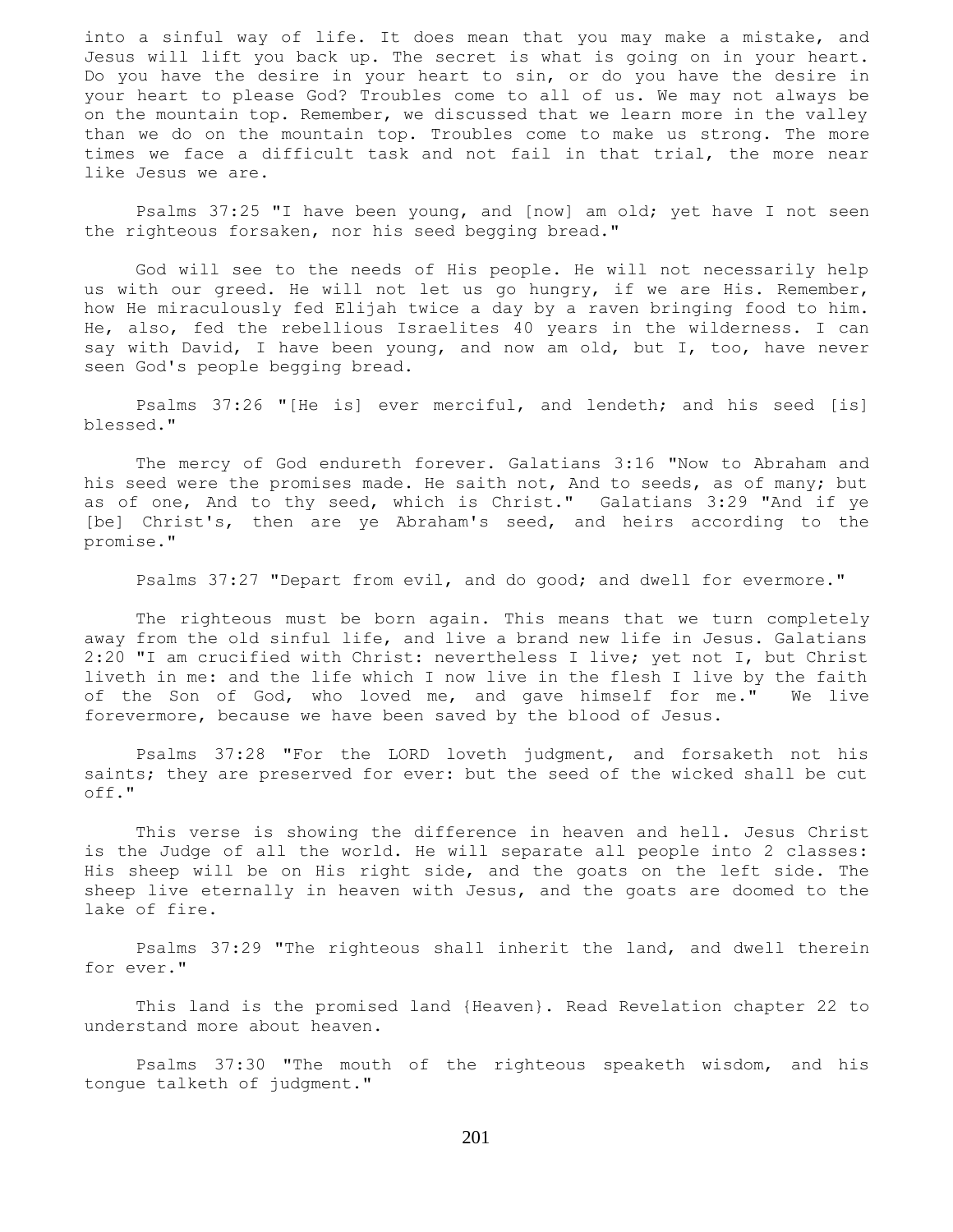Wisdom is a gift from God, The mouth speaks the fountain of the heart. The heart of a Christian is stayed upon God. Then the wisdom that God has given the Christian comes out his mouth in speech. Christians will be helping Jesus judge on this earth during the 1000 year reign. Jesus would be the Supreme court, the last word on every issue.

 Psalms 37:31 "The law of his God [is] in his heart; none of his steps shall slide."

 This following verse of Scripture tells exactly what God does for those who choose to follow Him. "Hebrews 10:16 This [is] the covenant that I will make with them after those days, saith the Lord, I will put my laws into their hearts, and in their minds will I write them;" With our innermost being stayed upon the things of God, we will be better able to make the right decisions, and therefore will not backslide.

 Psalms 37:32 "The wicked watcheth the righteous, and seeketh to slay him."

 Part of the reason that the wicked would like to destroy the righteous is because the righteous make them feel guilty of sin. They would like to get of this daily reminder of how far short they have fallen in pleasing God. The wicked think, if they could just get rid of the righteous, they could freely do whatever they want to do without feeling guilty.

 Psalms 37:33 "The LORD will not leave him in his hand, nor condemn him when he is judged."

 I see, in this, Stephen, who was stoned to death by the evil ones. The wonderful thing about this was that even as they were stoning Stephen to death, he saw heaven open and the Lord Jesus Christ standing to welcome Stephen home. They may kill our body, but praise God! we will be in heaven with Jesus.

 Psalms 37:34 "Wait on the LORD, and keep his way, and he shall exalt thee to inherit the land: when the wicked are cut off, thou shalt see [it]."

 It may appear to the natural eye that the wicked are winning the battle, but what will they be doing when the righteous of God answer the trumpet call and go to be with our Lord? They will be left to face the wrath of God. What a horrible fate for anyone.

 Psalms 37:35 "I have seen the wicked in great power, and spreading himself like a green bay tree." Psalms 37:36 "Yet he passed away, and, lo, he [was] not: yea, I sought him, but he could not be found."

When I see this verse, it reminds me of the words of a song that says: I searched all over heaven for you and you were not there. We go out of this world, as we came into the world. We can take none of the things we have accumulated here. We stand before the Lord empty handed. The wicked will not just be empty handed, but naked and ashamed. They have not deposited anything in heaven. They have thought of just self. They may have been big and important here on the earth, but could not enter the heavenly gate. What a fate. I sought for you, and you were not in heaven.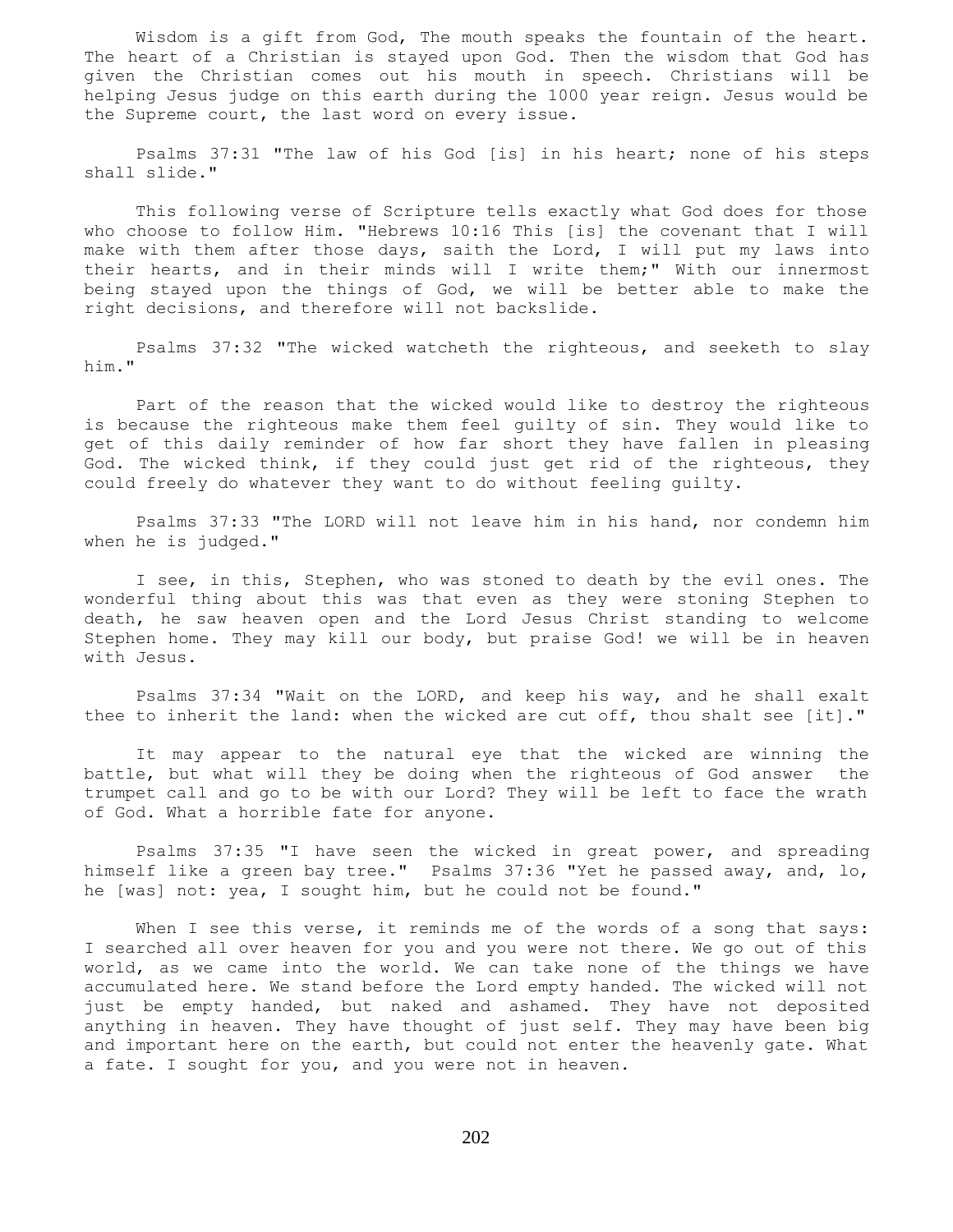Psalms 37:37 "Mark the perfect [man], and behold the upright: for the end of [that] man [is] peace."

 Who is the perfect man? No one can claim that except Jesus. We Christians are the upright, because Jesus has made us upright with His blood. The grace of God brings the righteous peace. Jesus is the King of peace. If we have Him, we are filled with peace.

 Psalms 37:38 "But the transgressors shall be destroyed together: the end of the wicked shall be cut off."

When this says transgressors, it means those who die in their transgressions, those who have not repented and sought forgiveness for their sins. There is only one way to heaven and eternal life, it is in Jesus. Those who reject Jesus shall be cut off. He is the Way. He is Life.

 Psalms 37:39 "But the salvation of the righteous [is] of the LORD: [he is] their strength in the time of trouble."

 Psalms 37:40 "And the LORD shall help them, and deliver them: he shall deliver them from the wicked, and save them, because they trust in him."

 Everything that we have studied in the book of Psalms has been giving us the secret to eternal life. That life is hid in Jesus. Those who trust in the Lord Jesus Christ as their Saviour and Lord have life eternal. Believe on the Lord Jesus Christ and thou shalt be saved.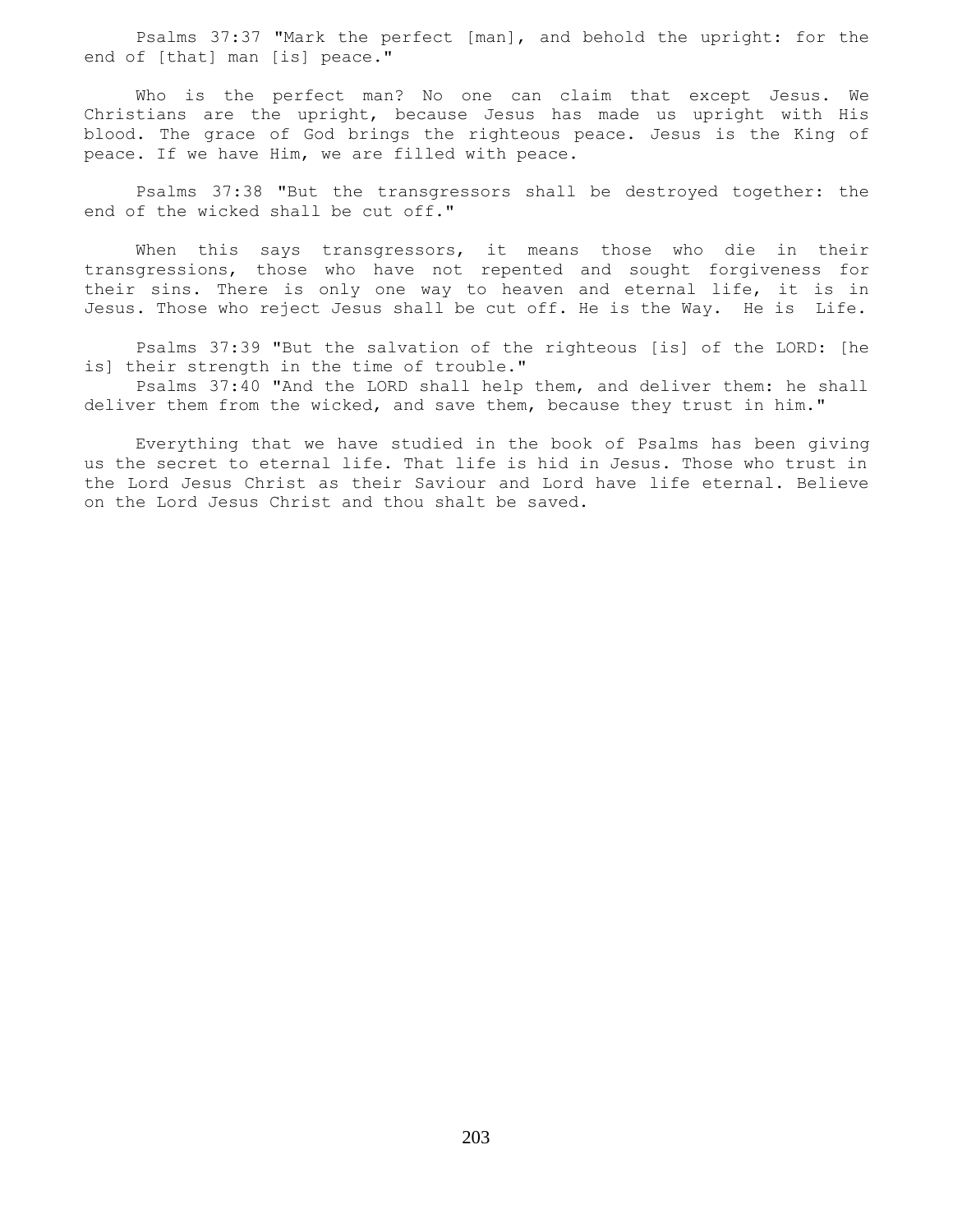#### Psalms 39 Questions

1. Who have the wicked always hated and wanted to destroy? 2. Who do evil rulers attack today? 3. What is the worst condemnation of the wicked? 4. When someone sets a trap, who usually get caught in the trap? 5. Who is a real good example of that in the book of Esther? 6. A \_\_\_\_\_\_ that a righteous man has is better than the  $\qquad \qquad$  of many wicked. 7. Quote Proverbs chapter 15 verse 17. 8. What one word describes the sleep of a righteous man? 9. The days of the upright are for how long? 10. What is a good example of someone being fed in a famine found in the book of 1 Kings? 11. Who was the prophet of God that was fed by this widow? 12. What happened to the fat of the lamb? 13. What will happen to the enemies of God? 14. Who borrows and does not repay? 15. When you are free hearted and give to the needy, what happens to you? 16. The steps of a good man are ordered of the  $\cdots$ 17. Quote 1 Samuel chapter 15 verse 22. 18. Where do we find the Scripture that says, we have an advocate with the Father? 19. Where do we grow the most, on the mountain or in the valley? 20. What is the determining factor of whether we will be forgiven or not? 21. How did God miraculously feed Elijah? 22. Who is the seed in verse 26? 23. What does being born again really mean? 24. Verse 28 shows us the difference in what? 25. What 2 classes does Jesus separate the people into? 26. The mouth of the righteous speaketh 27. Where does the Christian have the law of God? 28. Who does the author relate verse 33 to? 29. What is the wicked compared to in verse 35? 30. Who is the perfect man? 31. Who is the upright? 32. What is transgressors referring to in verse 38? 33. Who is the strength of the righteous?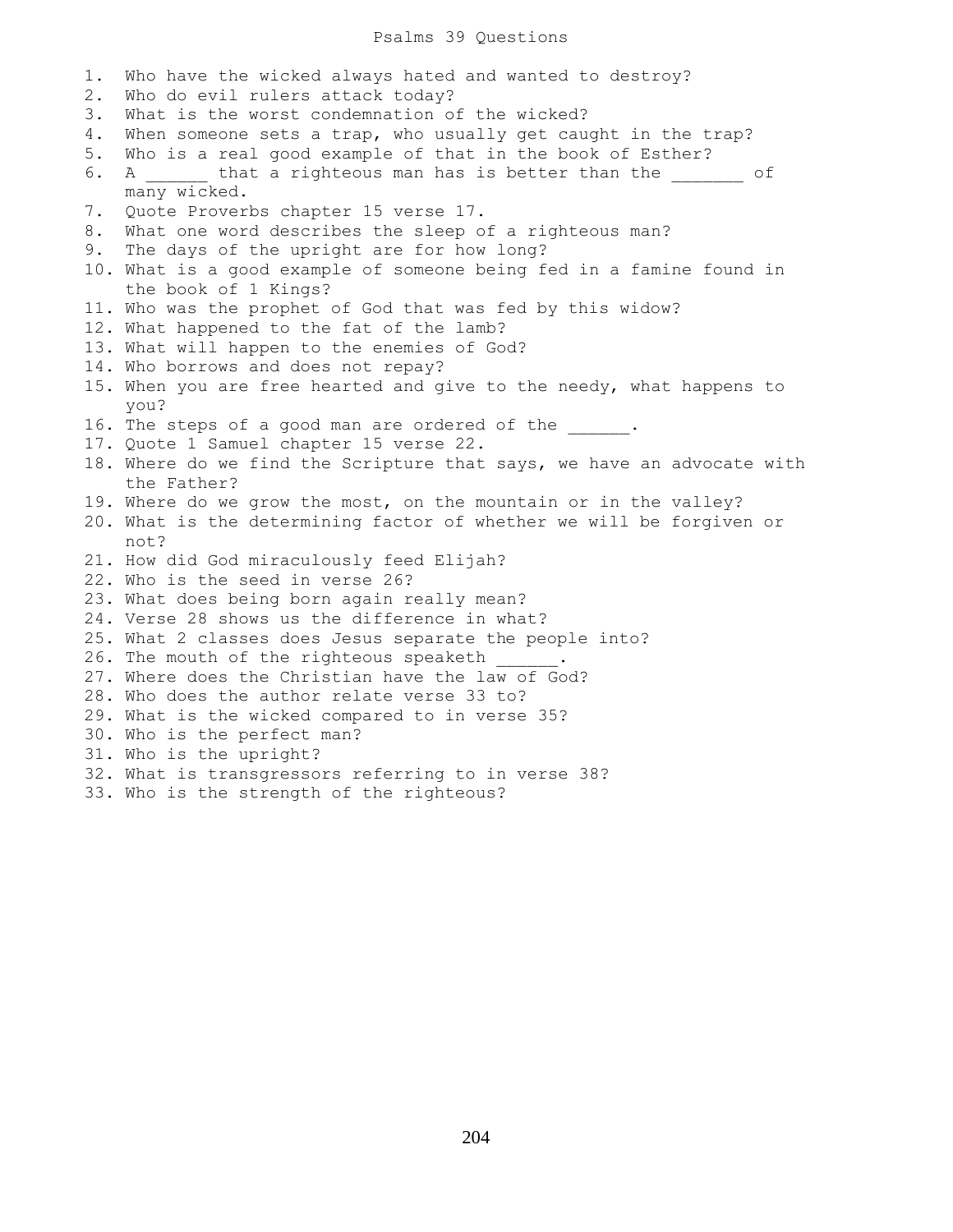#### PSALMS 40

We will begin this lesson by giving the 38th Psalm in metre.

### THE PSALMS OF DAVID IN METRE

# Chapter 38

- Verse 1 "Lord, do not in hot displeasure, Lay thy heavy hand on me; Let thy chastening be in measure, Thy rebukes from anger free."
- Verse 2 "For thy hand most sorely presses, Fast thy arrows stick within; Wrath my weary flesh distresses, Give my bones no rest for sin."
- Verse 3 "O'er my head like billows rushing My transgressions risen are; Like a burden heavy, crushing, Greater far than I can bear.
- Verse 4 "Loathsome are my wounds neglected, My own folly makes it so; Bowed with grief, and much afflicted, All the day I mourning go,"
- Verse 5 "For my loins are filled with burning, Health in me no more remains: I am feeble, bruised, and mourning, Groaning loud through inward palms."
- Verse 6 "My desires and ceaseless wailing, Lord, unveiled before thee lie; Pants my heart, my strength is failing, All its light hath left mine eye."
- Verse 7 "Friends and lovers now are standing At a distance from my sore; Kinsmen once my cause befriending, Come to visit me no more."
- Verse 8 "They that for my life are seeking, Snares for me in secret lay; Hurtful things against me speaking, Plots devising all the day.
- Verse 9 "But as one that's deaf I heard not, As one dumb no word I spake; Silent like those that regard not, Those whose mouths no answer make."
- Verse 10 "Lord, my God, in thee I'm trusting, Thou wilt hear me when I call; Hear, lest they against me boasting, Joy and triumph when I fall,"
- Verse 11 "Ready now to halt and stumble, Griefs before me still have been; I'll confess with spirit humble, And be sorry for my sin."
- Verse 12 "Great in power, life, and number, Bitter foes have me withstood, Evil they for kindness render, Hating me for doing good."
- Verse 13 "Lord, my God, do not forsake me, Distant from me never be; To my Saviour I betake me; Hasten, Lord give help to me."

 We will now begin the verse by verse study of the 38th chapter of Psalms. Psalms 38:1 "{A Psalm of David, to bring to remembrance.} O LORD, rebuke me not in thy wrath: neither chasten me in thy hot displeasure."

 David is like so many of us. David sinned and then felt guilty about that sin. He knew he deserved to be punished of the Father. He is asking the Father, in this, to forgive him and if He punished him, for it not to be so severe. David knows God loves him and the punishment will not be to the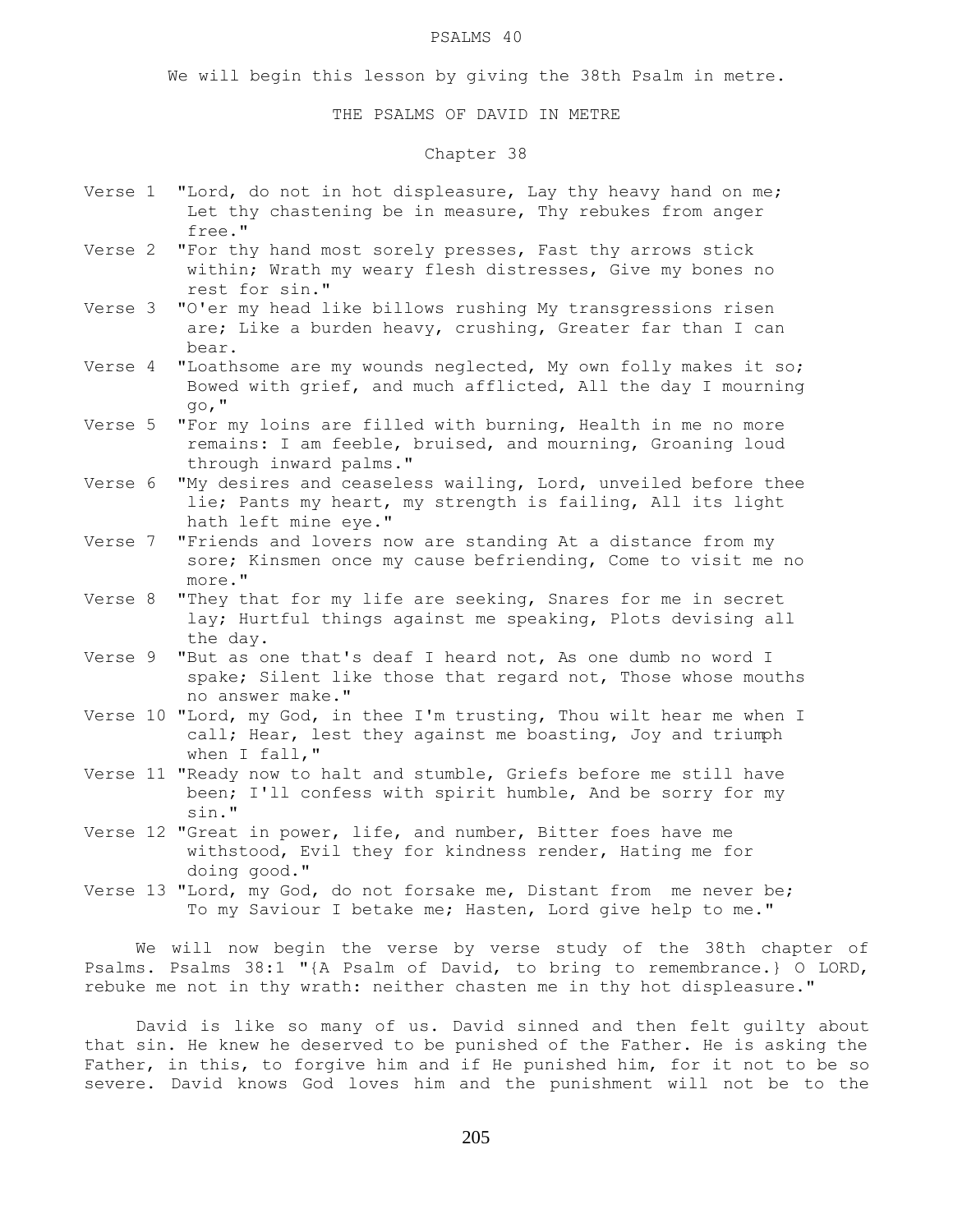death. He, also, knows that God is merciful and longsuffering. None of us want to be punished for the sins we have done. We all cry for mercy.

 Psalms 38:2 "For thine arrows stick fast in me, and thy hand presseth me sore."

 The arrow that is bothering David is the one sticking in his heart. Of course, it is not a literal arrow, it is his conscience. When the hand of God is on you, there is no greater anguish. Everyone who ever committed a sin and was sorry for that sin has felt these same things.

 Psalms 38:3 "[There is] no soundness in my flesh because of thine anger; neither [is there any] rest in my bones because of my sin."

 This is not a physical illness, but is a sickness of his spirit that makes him hurt all over. Until he gets his conscience cleared with God, there will be no rest for him at all. He will roll and tumble in bed, and get up feeling as if he had been beaten with a board during the night. There will be no peace for him, or us, until the sin is confessed and forgiveness is accepted.

 Psalms 38:4 "For mine iniquities are gone over mine head: as an heavy burden they are too heavy for me."

 There is no heavier load to carry than the burden of sin. His mind is stayed constantly on his sin.

 Psalms 38:5 "My wounds stink [and] are corrupt because of my foolishness."

 The more he thinks about the sin, the worse it seems. He finally is so eaten up by the sin that it seems to even have a bad odor.

 Psalms 38:6 "I am troubled; I am bowed down greatly; I go mourning all the day long."

When a person is so eaten up by sin, it does no good to go to work. You could not get your mind off the sin long enough to think straight enough to get the work done. Doctors of Psychiatry say that a person filled with guilt many times will look constantly at the ground. They will not be able to hold their head up and look you squarely in the eye. This is what this verse above is saying. He is bowed down with mourning for his sin.

 Psalms 38:7 "For my loins are filled with a loathsome [disease]: and [there is] no soundness in my flesh."

 David is speaking of deep worry which could even cause an ulcer, if the worry is not stopped. Many physical diseases are started by depression.

 Psalms 38:8 "I am feeble and sore broken: I have roared by reason of the disquietness of my heart."

 Those who are depressed feel much older than they really are. This roaring just means a lack of peace. When your heart is disturbed you are sick all over.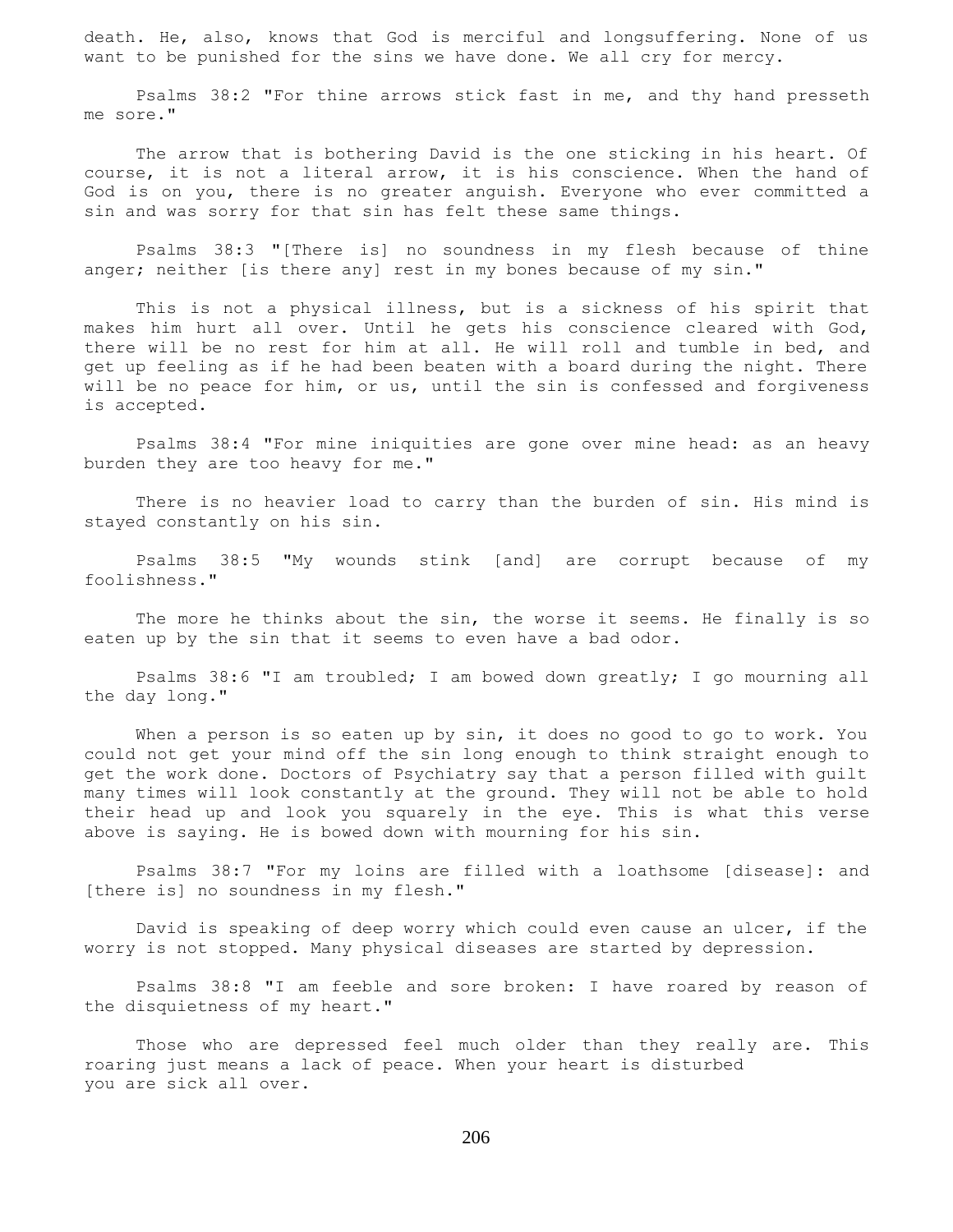Psalms 38:9 "Lord, all my desire [is] before thee; and my groaning is not hid from thee."

 We all feel sometimes that God does not know of our trouble, but He knows even every thought that we have. David is saying, here, that he has placed all of his problems on the Lord. He, also, knows that God has heard him.

 Psalms 38:10 "My heart panteth, my strength faileth me: as for the light of mine eyes, it also is gone from me."

 You can see in this statement of David, the feelings of those who feel that God has not forgiven them. The person would feel that their heart was about to fail them. The sparkle has gone from their eye.

 Psalms 38:11 "My lovers and my friends stand aloof from my sore; and my kinsmen stand afar off."

 Guilt from sin is a personal thing. Those around you seldom realize the devastating feelings that have come with the guilt.

 Psalms 38:12 "They also that seek after my life lay snares [for me]: and they that seek my hurt speak mischievous things, and imagine deceits all the day long."

 Not only is David guilt ridden, but he feels that God will not intervene in his behalf with his enemies. David is saying here, that the sins he did commit are not as bad as the ones he is being accused of.

 Psalms 38:13 "But I, as a deaf [man], heard not; and [I was] as a dumb man [that] openeth not his mouth."

 David's grief, over what he has done wrong, has left him feeling as if he deserves all that is being said about him, even though much of it is not true. He does not speak out and say it is not true, because he feels as if he deserves to be punished by someone. If God won't punish him, then these enemies will punish him for God. He is willing to endure any punishment to get rid of this guilt.

 Psalms 38:14 "Thus I was as a man that heareth not, and in whose mouth [are] no reproofs."

David admits this is the reason why he did not speak out here.

 Psalms 38:15 "For in thee, O LORD, do I hope: thou wilt hear, O Lord my God."

 Now, we see the first glimmer of faith in the Lord. Notice that David calls Him {my God}.

 Psalms 38:16 "For I said, [Hear me], lest [otherwise] they should rejoice over me: when my foot slippeth, they magnify [themselves] against me."

207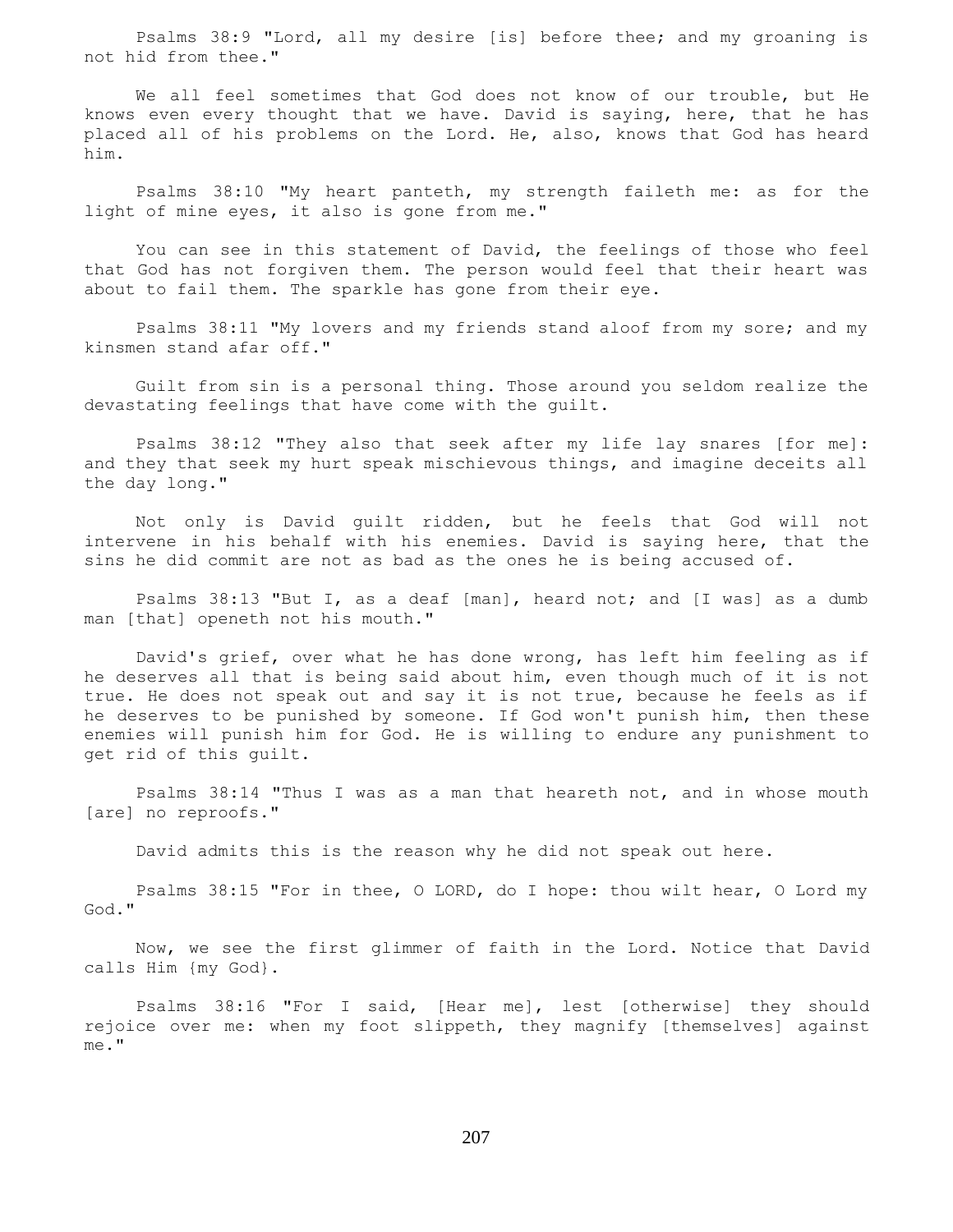David is saying, As bad as I am Lord, I am yours and your enemies and mine will laugh at me, if you do not answer me. They will be thrilled that I have fallen out of your grace.

 Psalms 38:17 "For I [am] ready to halt, and my sorrow [is] continually before me."

 David is saying in this, If you don't help me, I will die from the sorrow I am feeling for the sin I committed.

 Psalms 38:18 "For I will declare mine iniquity; I will be sorry for my sin."

 David is admitting guilt and is even ready to admit it to whomever the Lord would have him admit it to. David says, I am sorry now for my sin, and I will be sorry in the future of this sin as well.

 Psalms 38:19 "But mine enemies [are] lively, [and] they are strong: and they that hate me wrongfully are multiplied."

 Now David is telling the Lord that even though he did wrong to the Lord, he did not do the wrongs to these evil ones that are hating him. David realizes that his enemies are too many for him and too strong. If God does not help him, he is in terrible trouble.

 Psalms 38:20 "They also that render evil for good are mine adversaries; because I follow [the thing that] good [is]."

 David reminds God that these adversaries {enemies} are evil men who hate God. David puts in one last plea, that he loves God and the desire of his heart is to follow God. David may not always do the right thing, but he wants in his heart to do right.

Psalms 38:21 " Forsake me not, O LORD: O my God, be not far from me."

 We see a desperate plea from David for the LORD to be with him and help him against their mutual enemy. I believe the worst thing about not making it to heaven would be the loneliness of not being with Jesus. That is what David is saying, here, that he could not stand.

Psalms 38:22 "Make haste to help me, O Lord my salvation."

 The cry of every believer in Christ today should be, Come quickly Lord Jesus. That is the cry of David, here.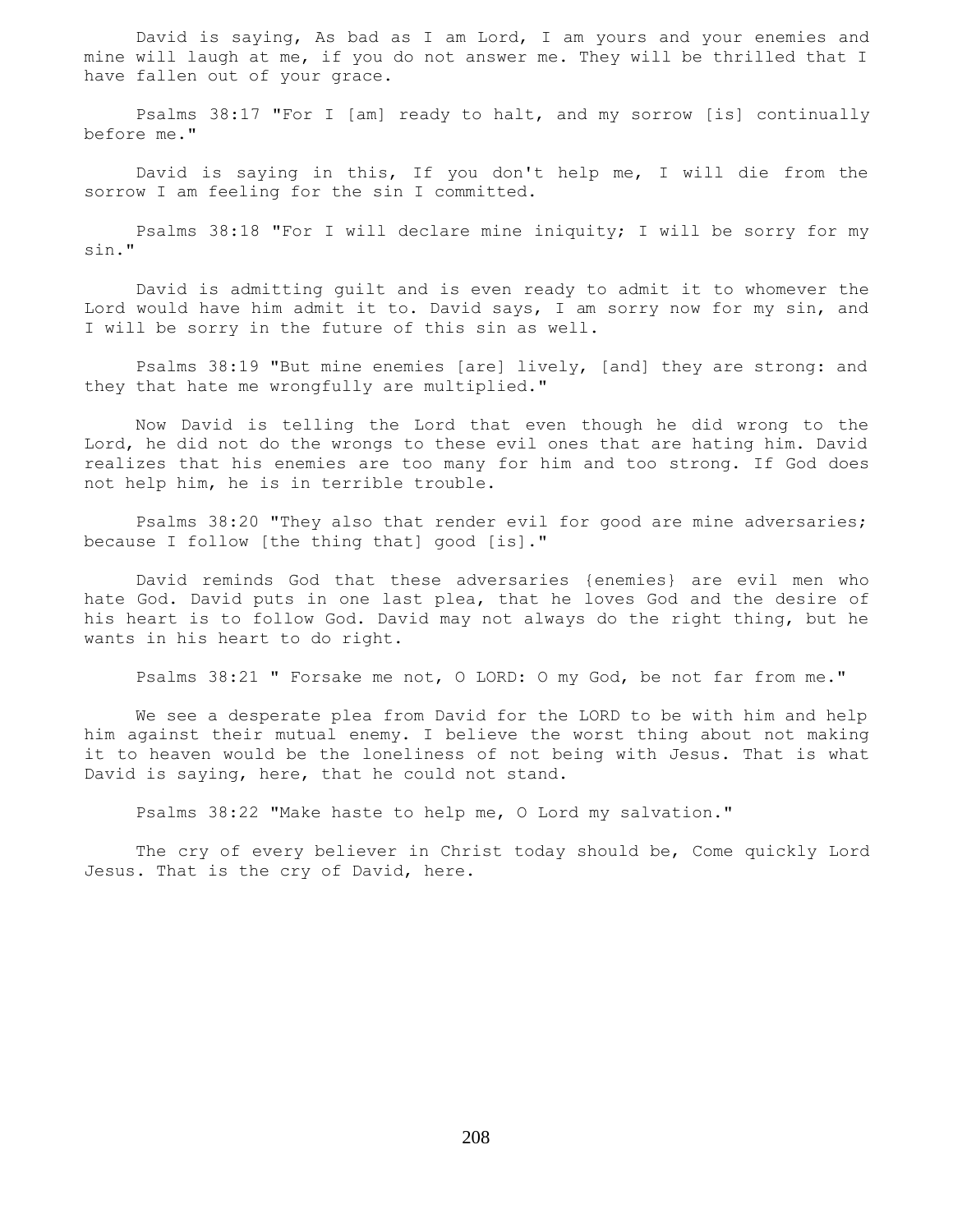### Psalms 30 Questions

1. David asks the LORD to rebuke him not in His . 2. What was David feeling after he sinned? 3. What does the statement {thine arrows stick fast} mean? 4. What is the arrow? 5. What is David saying about no rest in his bones? 6. When will peace come to David? 7. What is the heaviest load a person can experience? 8. Quote Psalms chapter 38 verse 5. 9. Why can many people look you squarely in the eye? 10. Deep worry can cause what kind of physical illness? 11. Who feels much older than they really are? 12. What took the sparkle from David's eye? 13. Guilt from sin is a thing. 14. In verse 11, who stand aloof from David? 15. What 2 impairments did David say he was like in verse 13? 16. Why does David not speak out against those who are telling lies about him? 17. Who is David's hope? 18. What is David saying in verse 17? 19. How does David describe his enemies in verse 19? 20. What does adversaries mean? 21. David says, he does not always do the right thing, but what is in his favor? 22. What does the author think would be the worst thing about not making it to heaven? 23. Who does David call the LORD in verse 22?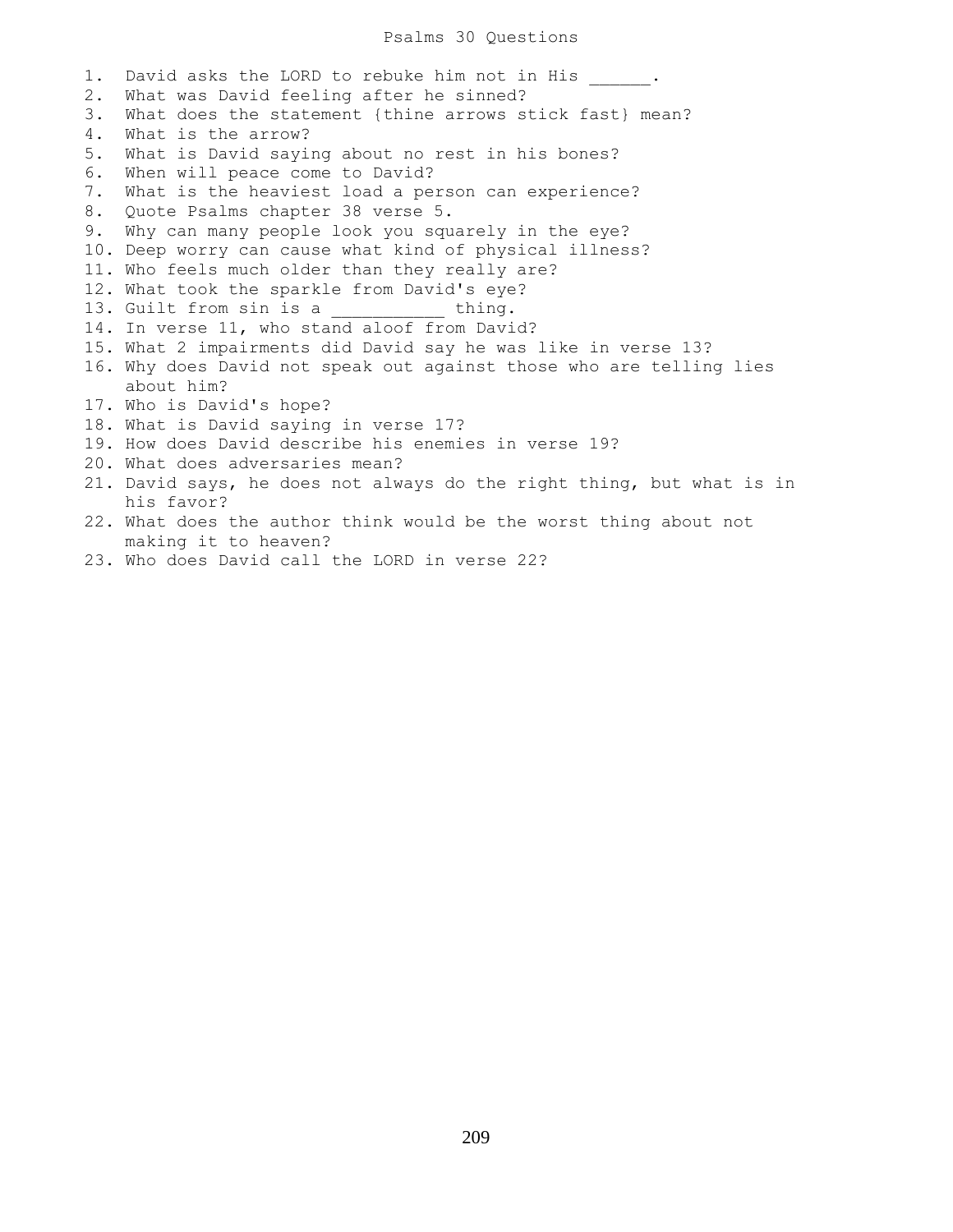#### PSALMS 41

We will begin this lesson by giving the 39th Psalm in metre.

#### THE PSALMS OF DAVID IN METRE

# Chapter 39

|         | Verse 1 "I said, my ways I'll guard with care, Lest with my tongue I<br>sin; In sight of wicked men my mouth With bridle I'll keep in.        |
|---------|-----------------------------------------------------------------------------------------------------------------------------------------------|
|         | Verse 2 "With silence I as dumb became, I did myself restrain From<br>speaking good, but then the more increased my inward pain."             |
|         | Verse 3 "My heart within me was inflamed, And, while I musing was,<br>The fire was kindled, and these words I from my tongue let<br>pass:"    |
| Verse 4 | "My end, and measure of my days, To me, Jehovah, show What is<br>the same, that I thereby How frail I am may know."                           |
|         | Verse 5 "Lo, thou hast made my days a span, As nothing are my years;<br>Before thy sight, each man at best But vanity appears:"               |
|         | Verse 6 "Yea, each man walks in empty show; They vex themselves in<br>vain; He heaps up wealth, and knoweth not To whom it shall<br>pertain." |
|         | Verse 7 "And now, O Lord, what wait I for? My hope is fixed on thee.<br>Deliver me from all my sins; The fool' scorn make not me."            |
|         | Verse 8 "As dumb I opened not my mouth, Because this work was thine.<br>Thy stoke remove, for by the stroke of thy strong hand I<br>pine.     |
|         | Verse 9 "With thy rebukes thou dost correct Man for iniquity, And<br>waste his beauty like a moth: Each man is vanity.                        |
|         | Verse 10 "Lord, hear my prayer, and at my cry, And tears not silent<br>be: I sojourn as my fathers all, And stranger am with thee."           |
|         | Verse 11 "O spare thou me, that I my strength Recover may again,<br>Before from hence I do depart, And here no more remain.                   |

 We will now begin the verse by verse study of the 39 chapter of Psalms. Psalms 39:1 "{To the chief Musician, [even] to Jeduthun, A Psalm of David.} I said, I will take heed to my ways, that I sin not with my tongue: I will keep my mouth with a bridle, while the wicked is before me."

 David was not the only one who committed sin with his tongue. The tongue is like a weapon that cuts into the very soul of man. I would say, that more damage has been done with the tongues than has been done in all the wars combined. James 3:6 "And the tongue [is] a fire, a world of iniquity: so is the tongue among our members, that it defileth the whole body, and setteth on fire the course of nature; and it is set on fire of hell." James 3:8 "But the tongue can no man tame; [it is] an unruly evil, full of deadly poison." No, man can not tame his tongue. Both of these Scriptures above tell us why it is important for Christians to turn their tongue over to God. We can not tame our tongue, but God can. Notice, in the following Scriptures how God cleans up the speech of Isaiah. Isaiah 6:6 "Then flew one of the seraphims unto me, having a live coal in his hand, [which] he had taken with the tongs from off the altar:" Isaiah 6:7 "And he laid [it] upon my mouth, and said, Lo, this hath touched thy lips; and thine iniquity is taken away, and thy sin purged." I would ask you one question; have you allowed the fire of God to touch your tongue and cleanse your speech?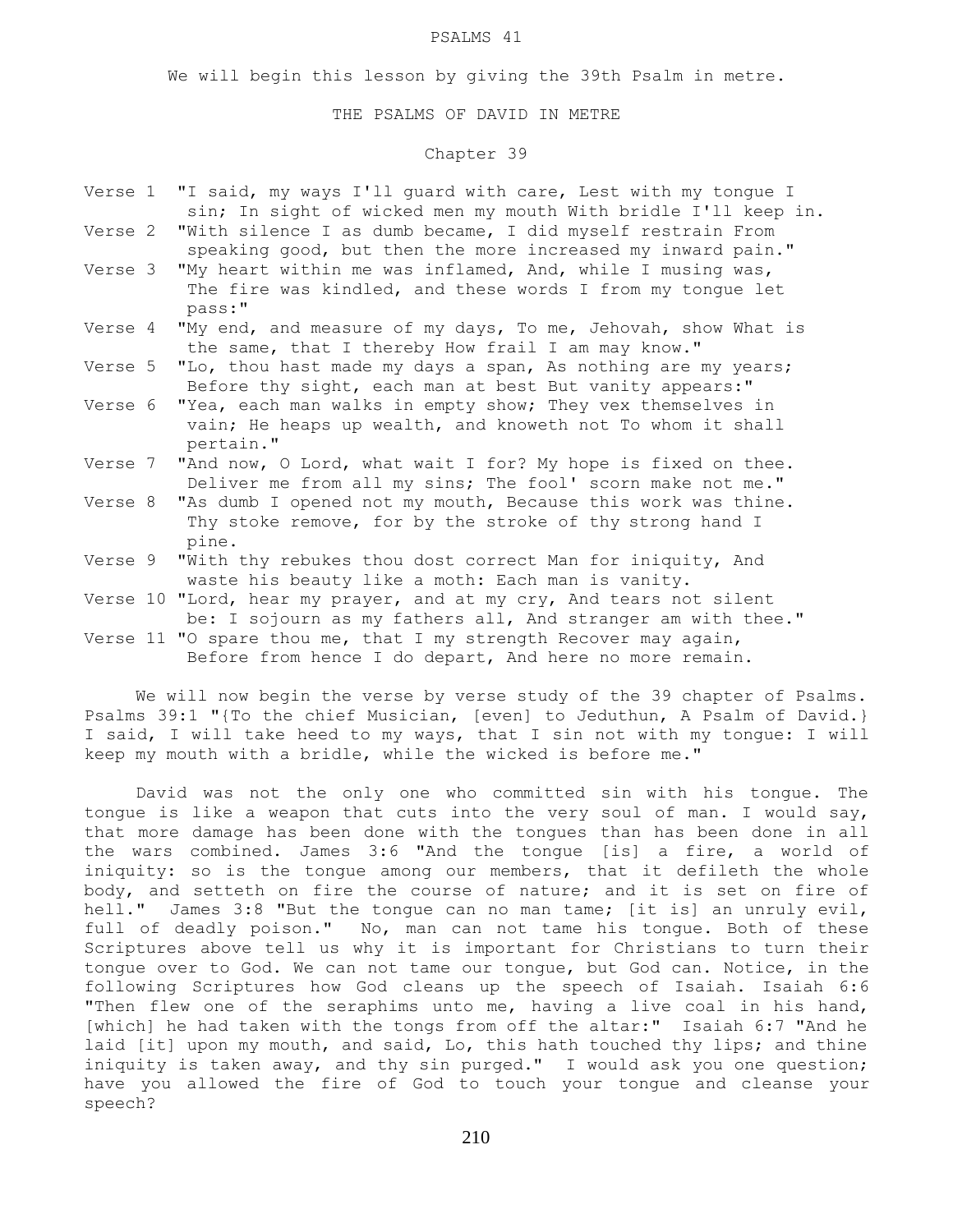Psalms 39:2 "I was dumb with silence, I held my peace, [even] from good; and my sorrow was stirred."

 David is really saying here, perhaps, if I just don't talk at all, I will not sin with my tongue. He determines not to say anything, good or bad. This not speaking, did not stop his heart from hurting.

 Psalms 39:3 "My heart was hot within me, while I was musing the fire burned: [then] spake I with my tongue,"

 Probably, one of the worst things a person can do {for their own feelings} is to bottle things up inside. Sometimes if we can just tell someone, it helps us. This bottling up of his feelings made it seem as if there were a fire burning in his heart.

 Psalms 39:4 "LORD, make me to know mine end, and the measure of my days, what it [is; that] I may know how frail I [am]."

 The fact that David called God LORD is a step in the right direction. David is aware that God knows what his end will be. David is asking God, am I to die in my sin, or will I have a better end? He is telling God that he is weak within himself. He knows he cannot depend on his own goodness. Does this strike home? We have all felt like this sometime in our life. LORD, why am I living? Can I not be of some use to you on this earth? God am I going to die in my sin? Of course God knows the answer to our question, too. God sent us a Saviour, Jesus Christ the righteous. I may be frail within myself, but I do not have to depend on myself, I depend on Jesus.

 Psalms 39:5 "Behold, thou hast made my days [as] an handbreadth; and mine age [is] as nothing before thee: verily every man at his best state [is] altogether vanity. Selah."

 Every person past 50 years of age will agree with David that this life is as a handbreadth. Even if you live to be a 100, this life is like a vapour. It is here today and gone tomorrow. It really does not matter whether you are wealthy, and have great world power, or not. When God says it is over, it is. Why, then, are men so vain to want all this world power and wealth? It is very short lived. If this life is all that there is, it is a waste of time. Praise God! We are preparing for all of eternity in heaven. We should have our eyes fixed on the eternal life, and not this temporary one we are existing in here. We are in this world, but not of this world, if we are a believer in the Lord. We should be eagerly awaiting the trumpet blow when we can go home with Jesus.

 Psalms 39:6 "Surely every man walketh in a vain shew: surely they are disquieted in vain: he heapeth up [riches], and knoweth not who shall gather them."

All of the trophies you have won here on the earth, whether it is money or importance, will remain on the earth when you die. You can not take your big car and your big house with you. Someone else will live in your house, and drive your car, and spend the money you made.

Psalms 39:7 "And now, Lord, what wait I for? my hope [is] in thee."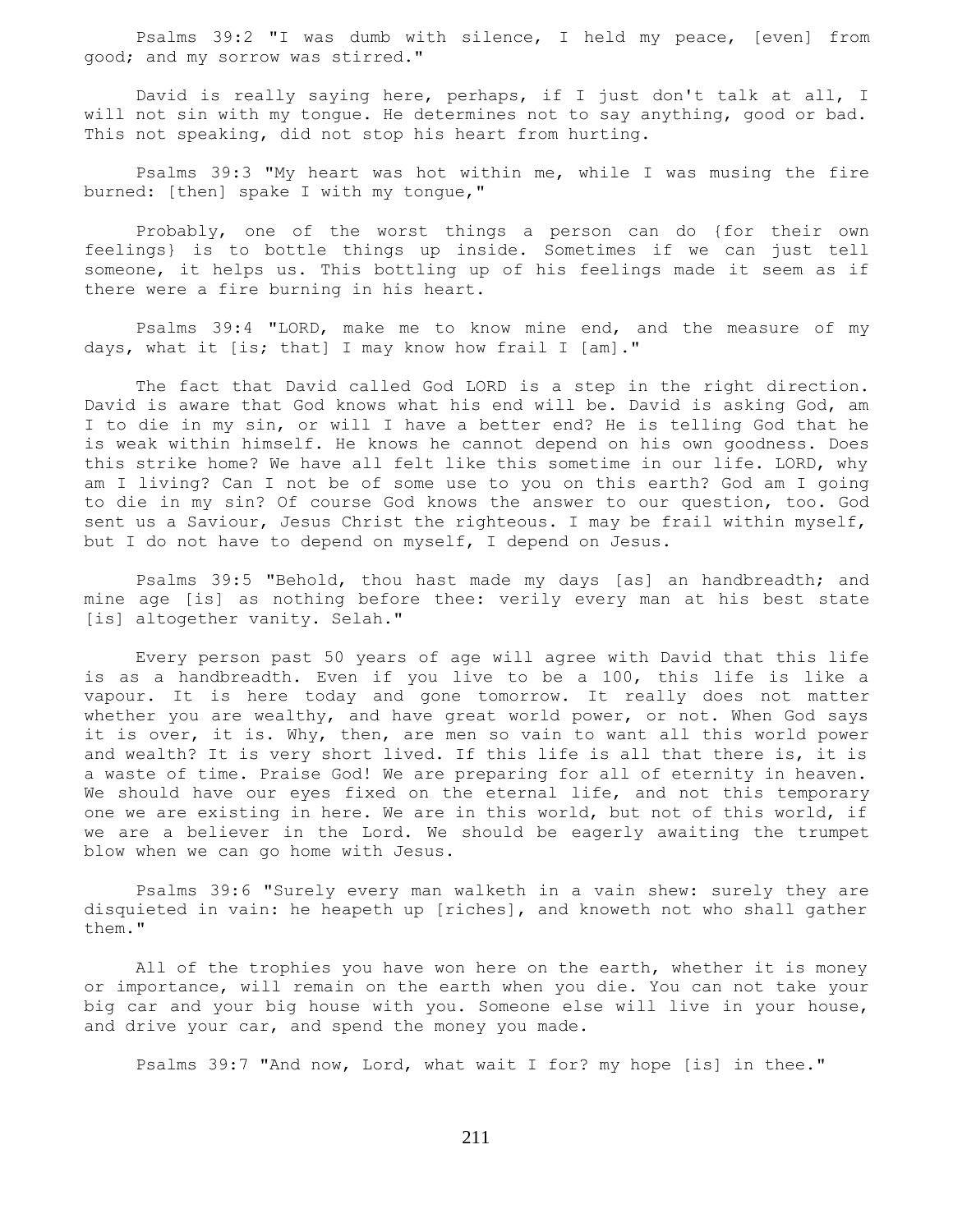Here is the answer. My hope is in thee. Lay all of the things of this world down and live for Jesus. How sad the rich young ruler loved the material things of this world so much that he traded eternal life for material wealth.

 Psalms 39:8 "Deliver me from all my transgressions: make me not the reproach of the foolish."

 Just as God sent Moses to deliver Israel from Egypt {symbolic of the world}, He will deliver David. This is not limited to the Old Testament. God sent Jesus Christ {His only Begotten Son} to deliver you and me. Jesus, not only delivered us from hell and the grave, but delivered us from our sins, as well.

 Psalms 39:9 "I was dumb, I opened not my mouth; because thou didst  $[it]$ ."

 David is cleansed of sin. He is without speech, because God has done this for him. David had no words to explain how God purged him from his sin.

 Psalms 39:10 "Remove thy stroke away from me: I am consumed by the blow of thine hand."

 We see a prayer of thanksgiving from David. He is saying, with just one blow of your hand, you could destroy me. You have removed the blow of your hand against me.

 Psalms 39:11 "When thou with rebukes dost correct man for iniquity, thou makest his beauty to consume away like a moth: surely every man [is] vanity. Selah."

 God is not impressed with colorful clothes and great jewels, when we stand before HIM. The high priest, when he went in to the holy of holies to represent the people to God, wore nothing but white linen garments. He did not wear any jewels, or fine clothing. We have nothing to offer to God. The garments the high priest wore represented the garments Jesus has clothed all the Christians in. These white linen garments represent the garments of the saints, which have been washed in the blood of the Lamb and made white. The beauty that man has before God, is the righteousness that the Lord Jesus clothed them in. The man without this garment that Jesus provides all who believe, is filthy rags. Selah, in this case, would mean think on these things.

 Psalms 39:12 "Hear my prayer, O LORD, and give ear unto my cry; hold not thy peace at my tears: for I [am] a stranger with thee, [and] a sojourner, as all my fathers [were]."

 David is saying, this land is not my home. I am looking for a city whose maker is God. I am just passing through this way. My father and grandfathers passed this way, too. This was not their home either. David is telling God that he has spoken of his sins, now please forgive him and let him live.

 Psalms 39:13 "O spare me, that I may recover strength, before I go hence, and be no more."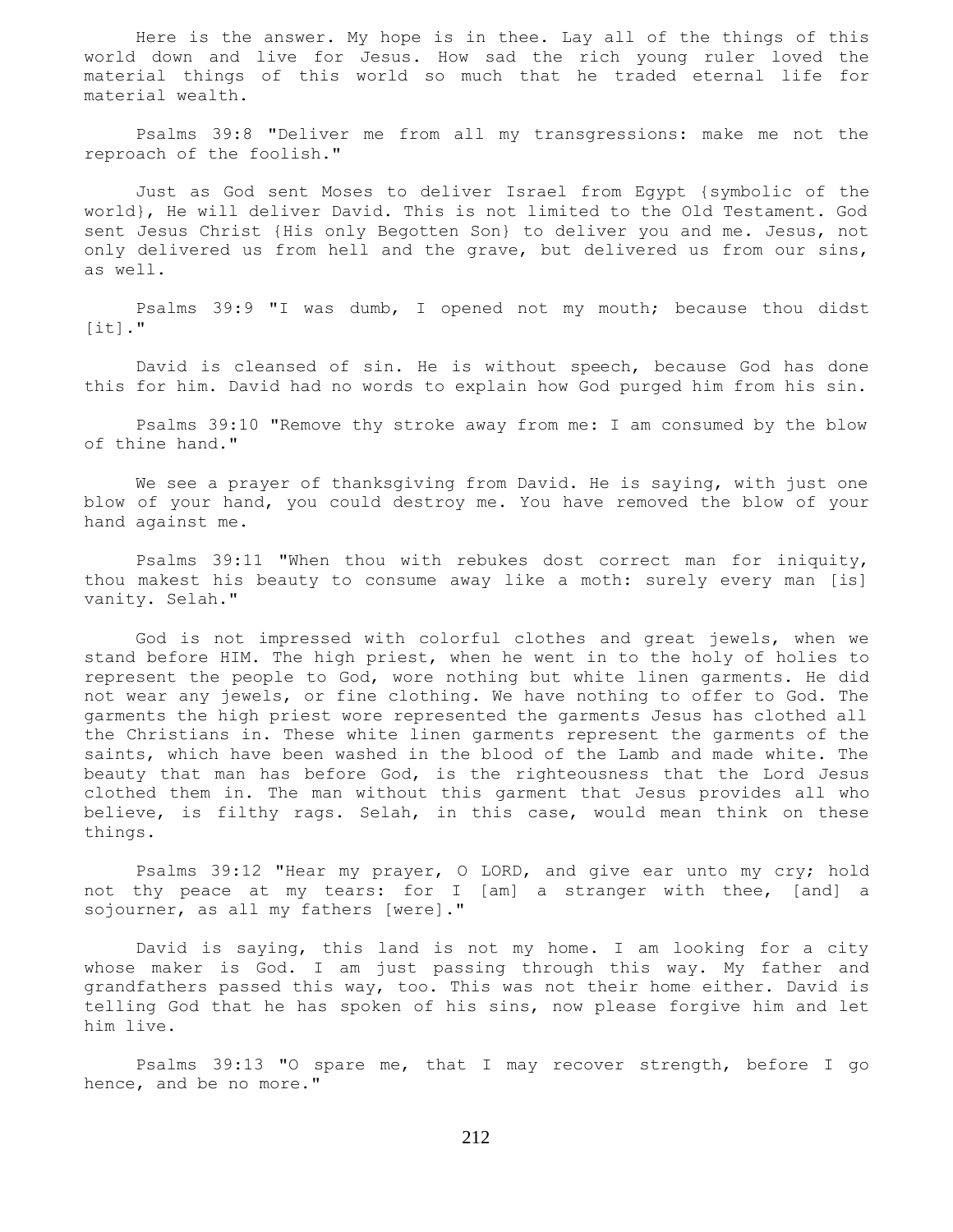David is speaking of his death to this world when he says, before I go hence. His being no more is speaking of the fact that he will be no more in this world. David wants to be assured that God has forgiven him before he dies.

 All of us are facing death to this world. Our body is of the dust of the earth, and to dust it will return. Praise God! My spirit body will live on. I Corinthians 15:44 "It is sown a natural body; it is raised a spiritual body. There is a natural body, and there is a spiritual body." My natural body must die that my spirit body can inherit eternal life.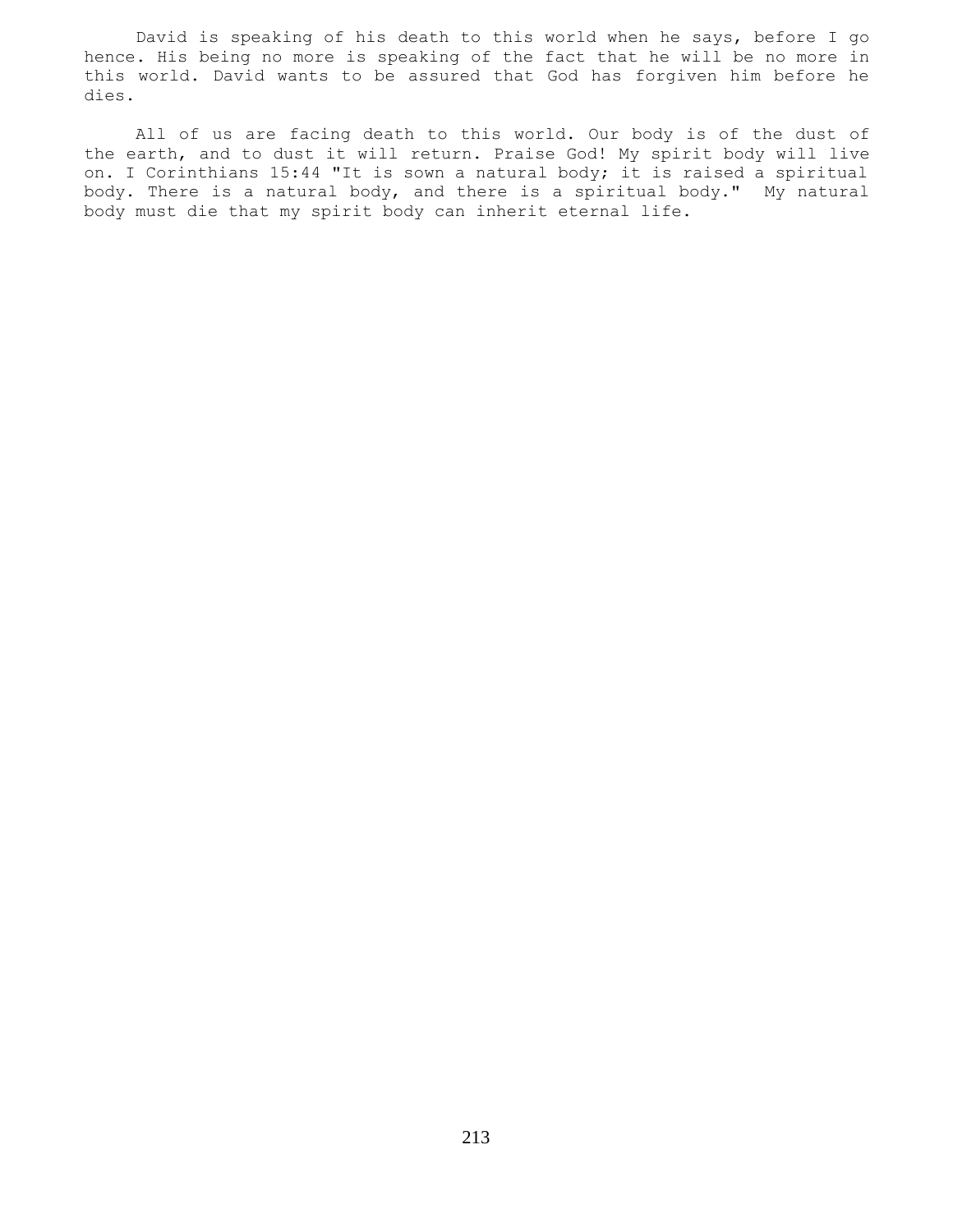1. David said he would take heed to his ways, that he might not sin with his 2. How was he planning to keep his mouth? 3. What is the tongue called in James chapter 3 verse 6? 4. Who can tame the tongue? 5. How did God clean up the speech of Isaiah? 6. Have you allowed the fire of God to touch your tongue? 7. What is David really saying in verse 2 of the lesson? 8. Probably, one of the worst things a person can do {for their own feelings} is to things inside. 9. What are some of the questions we have all asked God about our life? 10. Who is the Saviour of all believers? 11. What one word did David use to show the shortness of life in verse 5? 12. Who will agree with David that this life is very short? 13. What should we have our eyes fixed upon, besides the wealth of this world? 14. What happens to a man's riches when he dies? 15. Where did David place his hope? 16. Who did God send to deliver Israel from Egypt? 17. Where is Egypt symbolic of? 18. Who did God send to deliver you and me? 19. What did He deliver us from? 20. Why did the high priest wear linen garments, very plain when he represented us before God? 21. How have the saints' white linen garments been made white? 22. What does Selah mean in verse 11? 23. What is David saying in verse 12? 24. What does David mean, when he says, before I go hence? 25. Where do we find the Scripture in the Bible that tells us we have a spiritual body, as well as a physical body?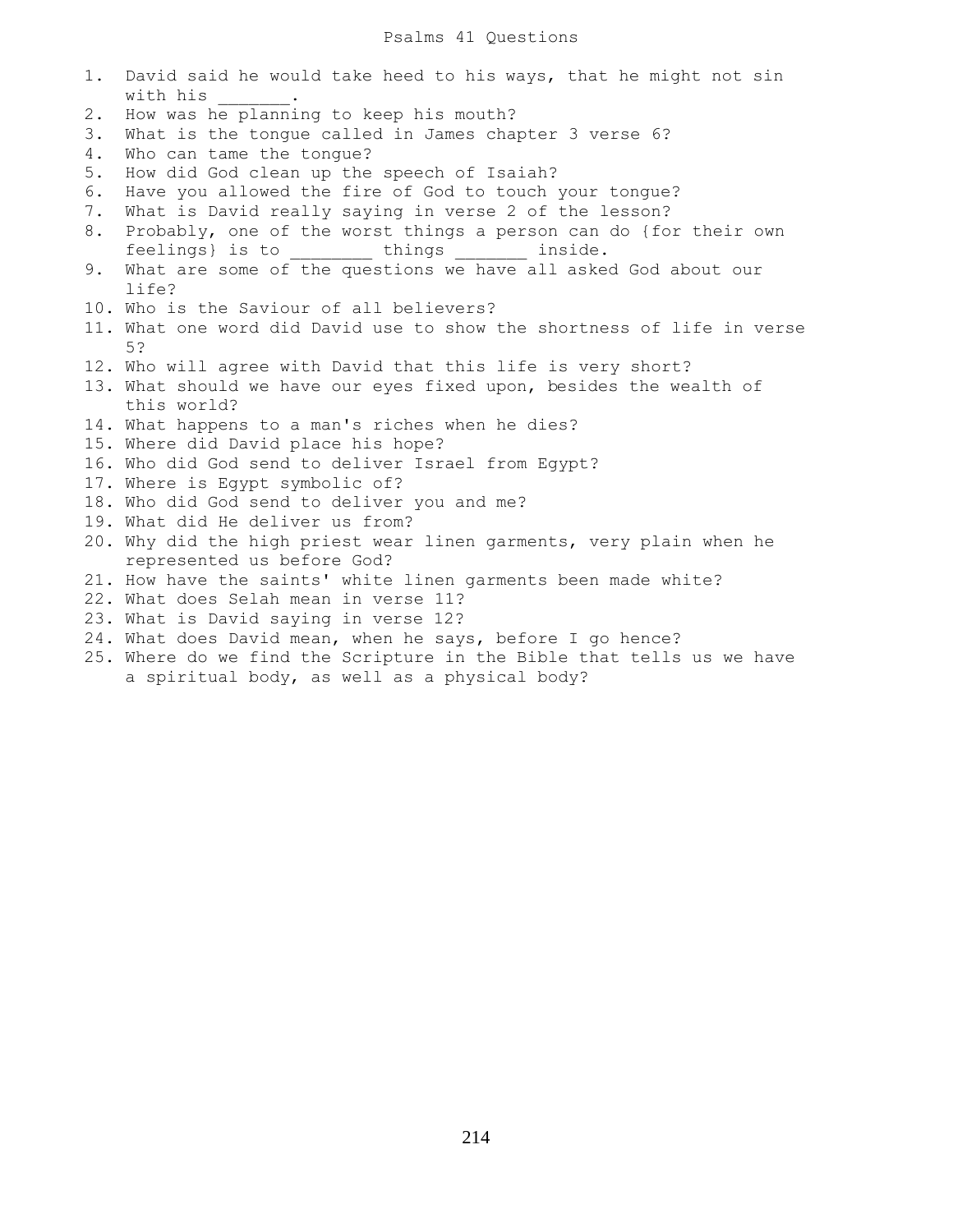#### PSALMS 42

We will begin by giving chapter 40 of Psalms in metre, to show how easily it could bee sung.

THE PSALMS OF DAVID IN METRE

# Chapter 40

- Verse 1 "I waited long for God most High, And he inclined to hear my cry; He took me from a fearful pit, And from the miry clay; Upon a rock he set my feet, Establishing my way."
- Verse 2 "He taught my mouth and lips to frame New songs to magnify his name. This many seeing, filled with fear, Shall on the Lord rely; Blest in their trust, they shun with care The proud, and such as lie."
- Verse 3 "O Lord my God, thy wonders wrought, And thy kind thoughts exceed all thought No mind can their vast sum contain. If them I would declare, And speak of them, the task is vain, So numberless they are."
- Verse 4 "Sin-offering thou hast not desired, Burnt sacrifice hast not required. O Lord, thou opened hast my ears; I come, said I to thee. Lo, this within thy book appears; There it is said of me:"
- Verse 5 "To do thy holy will aright, O Lord my God, is my delight; Thy law within my heart doth reign, Thy justice I have shown; that I my lips did not refrain, To thee, O Lord, is known."
- Verse 6 "I have not in my heart concealed, But to the saints thy truth revealed; The righteousness which thou hast wrought, And faithfulness make known; And thy salvation I have taught, Thy love and truth have shown.
- Verse 7 "I for thy tender mercies cried, O Lord, let them not be denied; To me thy loving-kindness show, Thy truth be still my stay. Let them preserve me where I go, and keep me every day.
- Verse 8 "Encompassed round with ills untold, On me my sins have taken hold, They're more than hairs upon my head, And shame my face hath veiled. Lord, save me, hast to give me aid, My very heart hath failed."
- Verse 9 "All those who seek my soul to kill, Together let confusion fill. those who desire my hurt, O Lord, Drive backward in their way; Make desolate as their reward, To me "aha" that say."
- Verse 10 "Let all who seek to see thy face Be glad and joyful in thy grace; Let those who thy salvation love Continually proclaim, "O praise the Lord who dwells above, and magnify his name."
- Verse 11 "I'm poor and needy, yet the Lord with kindest thoughts will me regard. Thy helping grace thou wilt impart, and Keep me in the way, Thou only my deliverer art, My God, do not delay."

 We will now begin the verse by verse study of the 40th chapter of Psalms. Psalms 40:1 "{To the chief Musician, A Psalm of David.} I waited patiently for the LORD; and he inclined unto me, and heard my cry."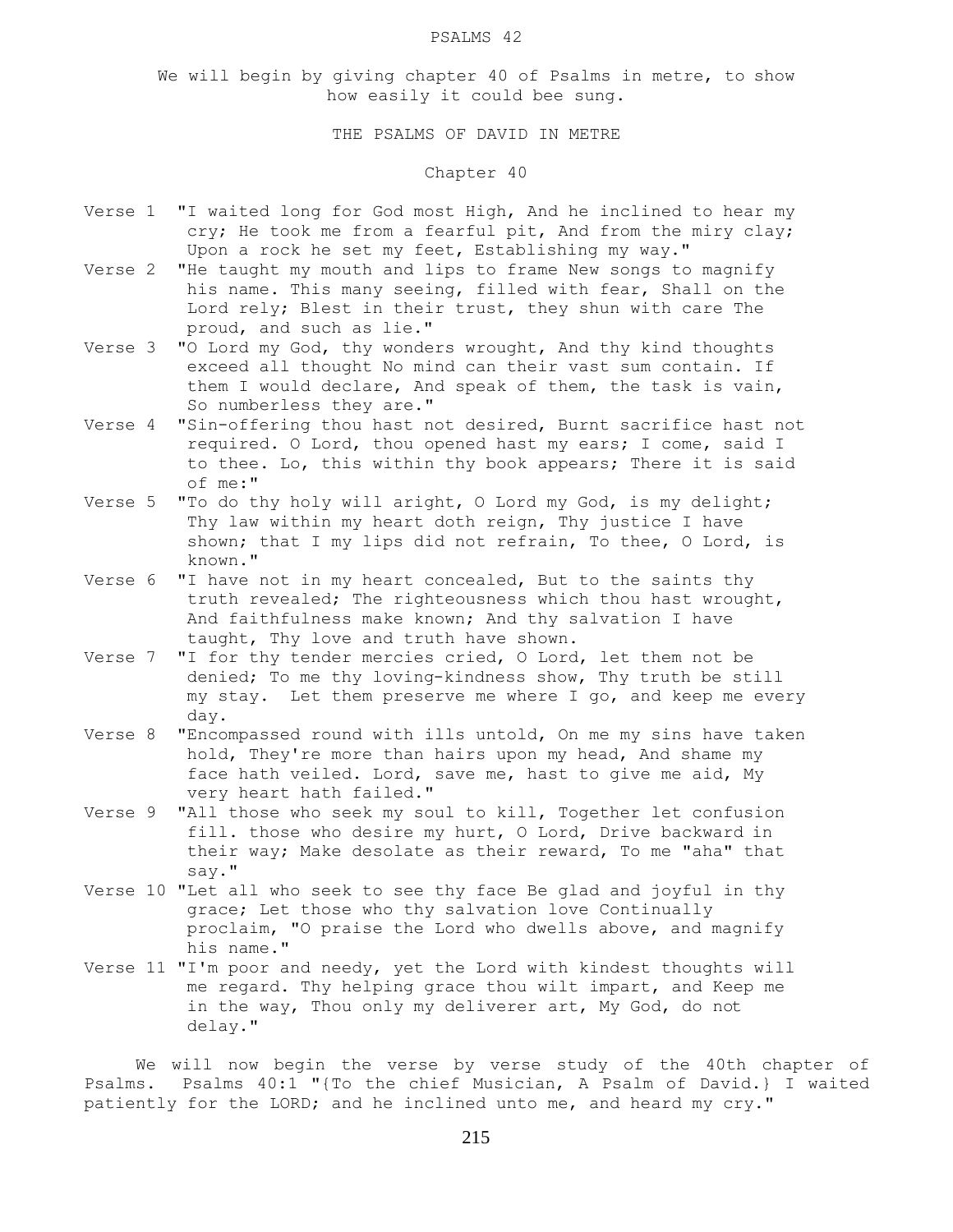This is a virtue that very few have. To wait on the Lord is blessed. David is speaking in the verse, but the verse is probably prophetic in speaking of the great patience of our Lord Jesus. Jesus cried out unto the Father in the Garden of Gethsemane, and God heard His cry. God always hears the prayers of His own. He never turns a deaf ear to us either. Perhaps, our problem many times is that we tire of waiting.

 Psalms 40:2 "He brought me up also out of an horrible pit, out of the miry clay, and set my feet upon a rock, [and] established my goings."

 The Rock of our Salvation is Jesus Christ. He is the Rock that the builders rejected. We must not build upon shifting sand, but on the solid Rock who is our Lord. There never was a more horrible place to be, than when our Lord took our sin upon His body on the cross. The worst part of all was the fact that the Father turned away from Him when He had the sin of the world on His body. Praise God! just a few moments later, Jesus commanded His Spirit to Go to the Father. We may be in a pit of hell, but Jesus will lift us up out of that pit and establish our goings, if we will only repent of our sins and receive Him as our Saviour. He is the Rock of my salvation. When we build upon Him, we shall not be moved.

 Psalms 40:3 "And he hath put a new song in my mouth, [even] praise unto our God: many shall see [it], and fear, and shall trust in the LORD."

 Not only has this song come into my heart, but is springing forth from my mouth, as well. I love the Scripture that says, Jesus sang a song with the disciples. Probably, it was a Psalm that they sang together. Verse 3 above leaves no doubt what this song is about. It is a song of praise. I believe singing is a vital part of church services. Praise and worship songs prepare the heart to receive the sermon. Many a person has been saved by singing and hearing songs sung in praise and worship. In one Sunday service, someone I know was gloriously delivered of alcohol addiction while a prayer was being sung. We will sing a new song of praise and thanksgiving around the throne of God in heaven.

 Psalms 40:4 "Blessed [is] that man that maketh the LORD his trust, and respecteth not the proud, nor such as turn aside to lies."

 We should all know by now that, we can not trust the world or the people in it. They will let you down. The only one worthy of our trust is the Lord. The proud and liars are just about in the same boat. They will do and say things for their own benefit. When you need them the most, they will let you down. Our faith in God will move mountains. Our faith in God is justified. He will not lie. What He has promised, He will do. Isaiah 12:2 "Behold, God [is] my salvation; I will trust, and not be afraid: for the LORD JEHOVAH [is] my strength and [my] song; he also is become my salvation."

 Psalms 40:5 "Many, O LORD my God, [are] thy wonderful works [which] thou hast done, and thy thoughts [which are] to us-ward: they cannot be reckoned up in order unto thee: [if] I would declare and speak [of them], they are more than can be numbered."

 I agree with David, if I were to name off all the things the Lord has done for me, there would not be time to do any more Bible studies. I would spend the rest of my life naming them. The Word of God created the universe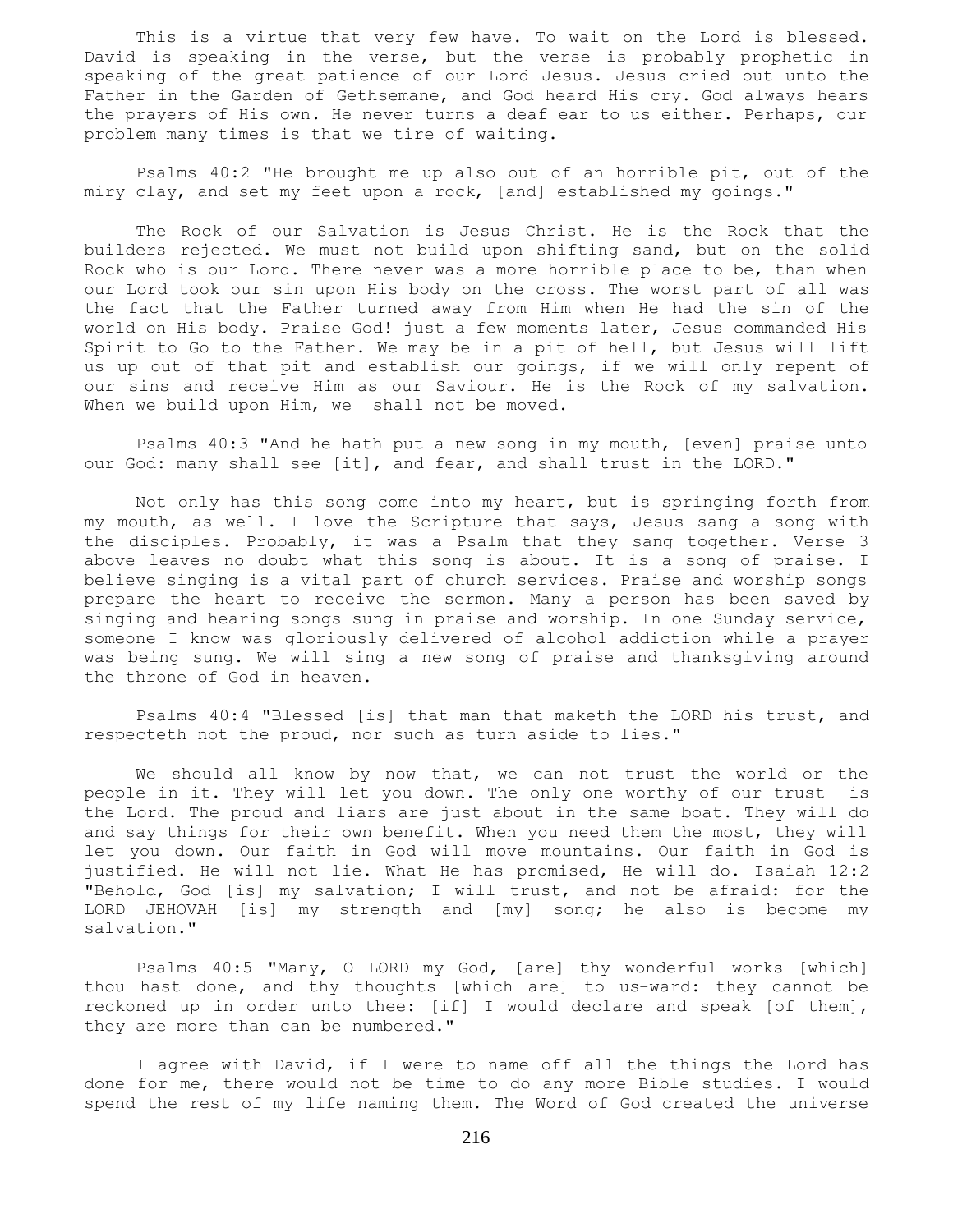and everything in it for a habitation for man. We have been on His mind from the beginning. When we failed through sin, He became our Saviour. Everything good that has ever happened in my life is because of His blessing me. Why He loved us so much is impossible to explain.

 Psalms 40:6 "Sacrifice and offering thou didst not desire; mine ears hast thou opened: burnt offering and sin offering hast thou not required."

 Jesus fulfilled all the law and the offerings. His sacrifice fulfilled and did away with any further need for sacrifice. He offered Himself and fulfilled all offerings and sacrifices. I have said before that, possibly, that is why the temple in Jerusalem was destroyed. There was no more need for sacrifice, Jesus paid it all. Notice, the statement {mine ears hast thou opened}. Jesus, in this, has revealed the secret of the offerings and sacrifices and has made us able to hear and understand. He had said before, they have ears to hear and cannot hear. This is the reverse of that. We have ears to hear and He has made us understand in our ears of our heart. The offerings and sacrifices in the temple and in the tabernacle were but a shadow of the one true Sacrifice: Jesus Christ our Lord.

 Psalms 40:7 "Then said I, Lo, I come: in the volume of the book [it is] written of me,"

 This is speaking of Jesus. The entire Bible, from Genesis to Revelation, is about Him. He is the focal point of the whole Bible. He is the subject of the wheel within the wheel. He is the hub, that all must revolve around.

 Psalms 40:8 "I delight to do thy will, O my God: yea, thy law [is] within my heart."

 Jesus said it all, when He said, Not my will but thine be done. This should be our statement, too. If Christ liveth in us, then the Law of God is in our heart. It is a pleasure, not a chore, to do the will of the Lord.

 Psalms 40:9 " I have preached righteousness in the great congregation: lo, I have not refrained my lips, O LORD, thou knowest."

 You do not have to be an ordained minister to preach the gospel. All believers in the Lord preach righteousness to the unsaved world. The great congregation is the world and all who are in it. David never ceased telling others of the wonderful things the Lord had done. He said the truth, when he said Lord thou knowest. God knows every word that you have uttered, bad or good. He especially takes note when you are trying to get others into the kingdom of God. The Bible says that the angels in heaven rejoice when one sinner comes to Him. How much more would the Lord rejoice for finding the one sheep that has strayed?

 Psalms 40:10 "I have not hid thy righteousness within my heart; I have declared thy faithfulness and thy salvation: I have not concealed thy lovingkindness and thy truth from the great congregation."

 David not only told everyone he saw about God and His goodness, but he even wrote these Psalms proclaiming to all future generations the goodness of the Lord. This can prophetically be speaking of Jesus, who brought salvation to the world. Jesus formally preached three and one half years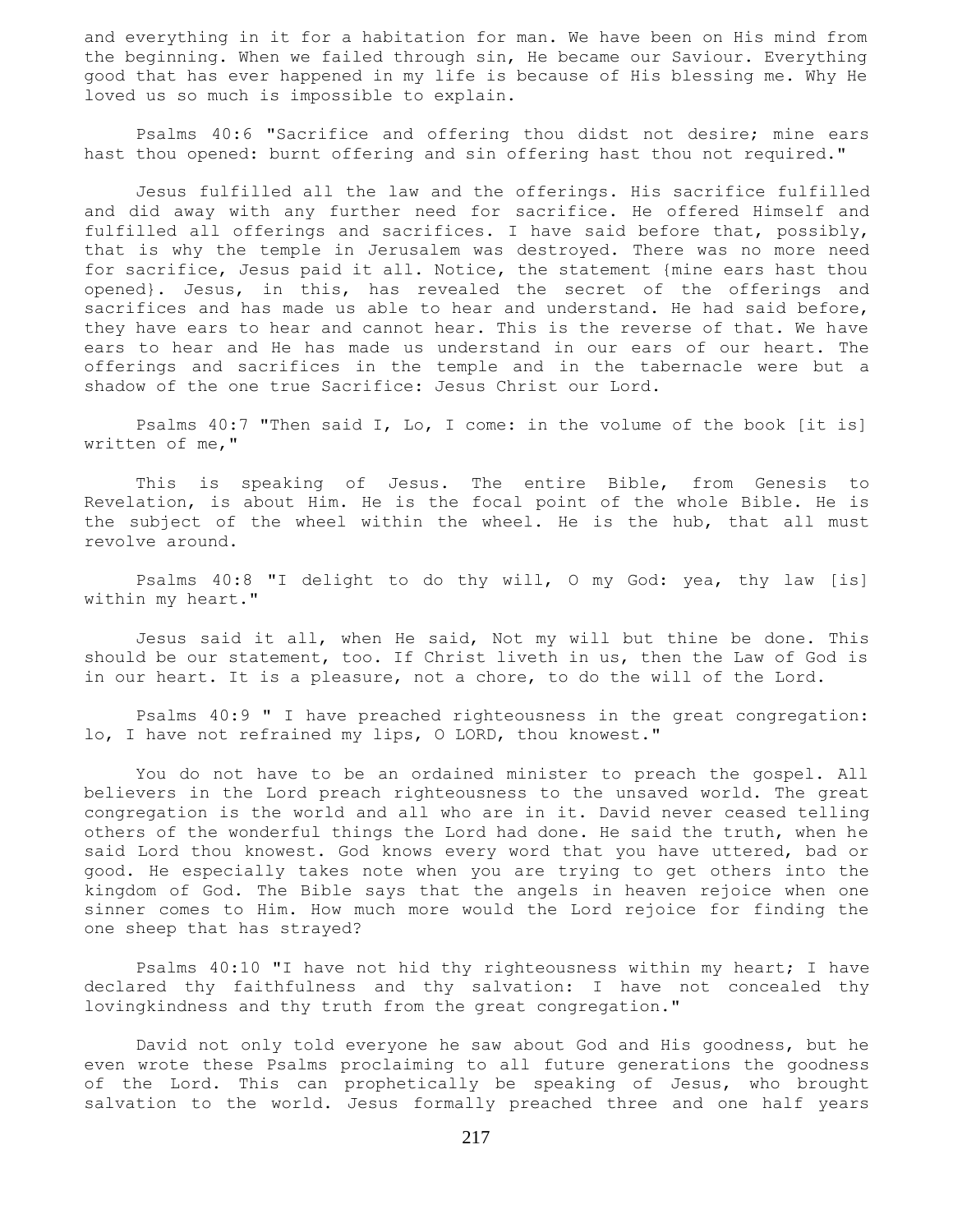while He was on the earth. His message is just as alive today, as it was during that time. Jesus explained to the disciples that He had not kept secrets from them. He had told them fully of Himself and the Father.

 Psalms 40:11 "Withhold not thou thy tender mercies from me, O LORD: let thy lovingkindness and thy truth continually preserve me."

 David, in these verses, is jumping back and forth from his own situation to the prophetic message of Jesus. We see, in this, the beautiful assurance that the Lord's lovingkindness and truth are not withheld from us, when we seek them. Ask, and it shall be given you. Seek, and ye shall find.

 Psalms 40:12 "For innumerable evils have compassed me about: mine iniquities have taken hold upon me, so that I am not able to look up; they are more than the hairs of mine head: therefore my heart faileth me."

 Jesus had no iniquities. These are David's. Evils, however, did compass the Lord Jesus. The worst evil that Jesus had against Him was the unbelieving leaders of the temple. David expresses, in this, that he had so many iniquities, it even kept him from looking up. Truly, up to the Lord is the only place to look in time of need and time to repent. We must look to Jesus from whence cometh our help.

 Psalms 40:13 "Be pleased, O LORD, to deliver me: O LORD, make haste to help me."

 David cries for the Lord to make haste to help him. I cry for the Lord to help the church today. If the Lord does not deliver us, there is no hope. Be pleased, O Lord to restore the church unto Your Self.

 Psalms 40:14 "Let them be ashamed and confounded together that seek after my soul to destroy it; let them be driven backward and put to shame that wish me evil."

 This is a prayer from David, and could very well be a prayer for true believers today. This could, also, be a prophecy of the soldiers who came for Jesus in the garden. When He spoke the words, I am He, they fell backward to the ground. John 18:6 "As soon then as he had said unto them, I am [he], they went backward, and fell to the ground."

 Psalms 40:15 "Let them be desolate for a reward of their shame that say unto me, Aha, aha."

 You can tell from the 2 ahas that, they felt that through their wit they have destroyed Him. I wonder how they felt when it became dark in the middle of the day, and the earth became to shake? We know that some said, surely this was the Son of God. I believe that the verse above is saying, it will be hard for them to find a way to repent of this. It does not mean that they could not repent. It means they probably would not seek repentance, because they knew at this point, what a terrible thing they had done. We can look back at them and say how bad they were, but in all reality, you and I had just as much to do with His crucifixion as they did. My sins nailed Jesus to the cross. O, Lord, please forgive me.

 Psalms 40:16 "Let all those that seek thee rejoice and be glad in thee: let such as love thy salvation say continually, The LORD be magnified."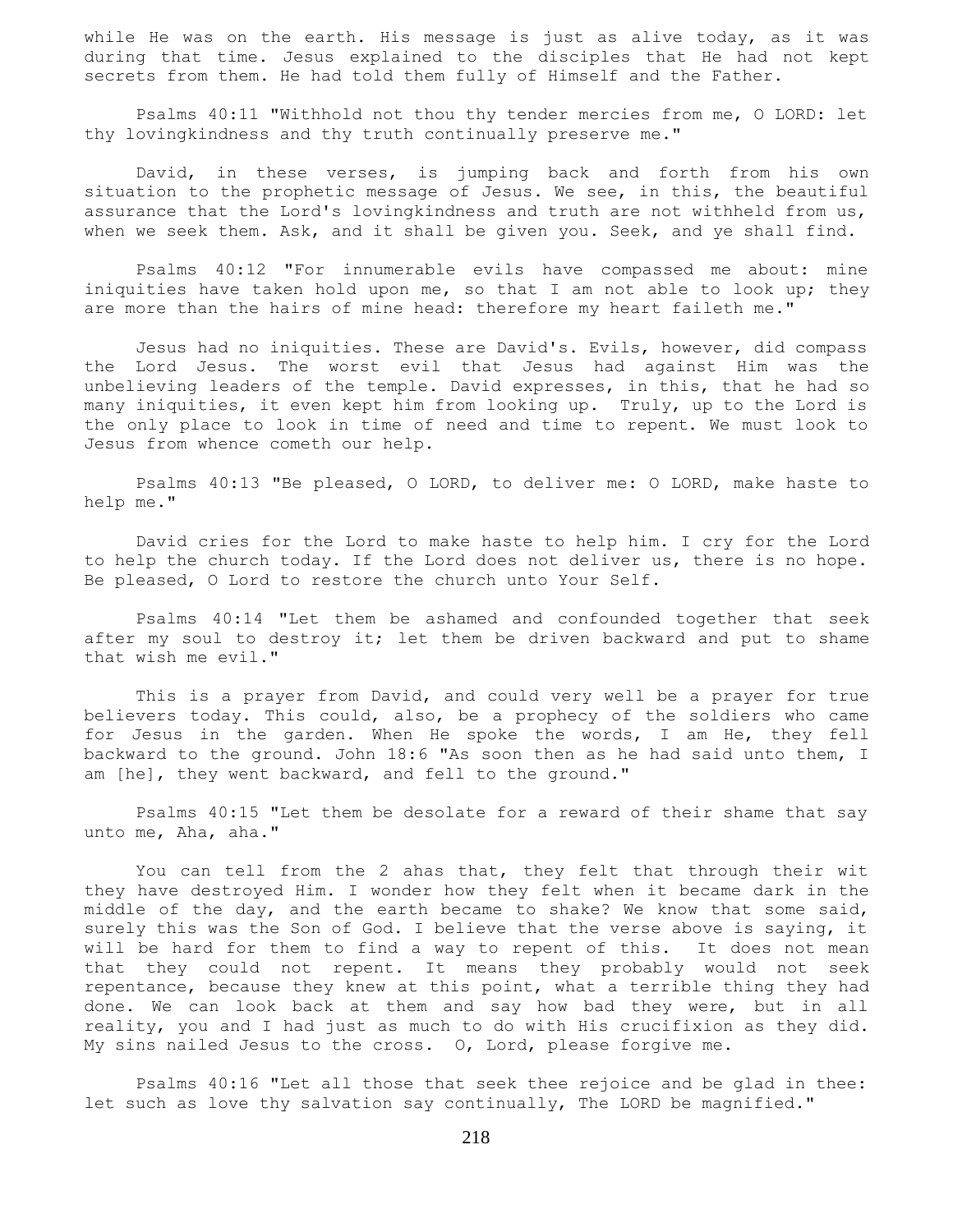What a wonderful Saviour is Jesus our Lord. He forgave us of our sin and washed us in His precious blood. How could we ever stop magnifying the name of the Lord? The LORD be magnified for ever more.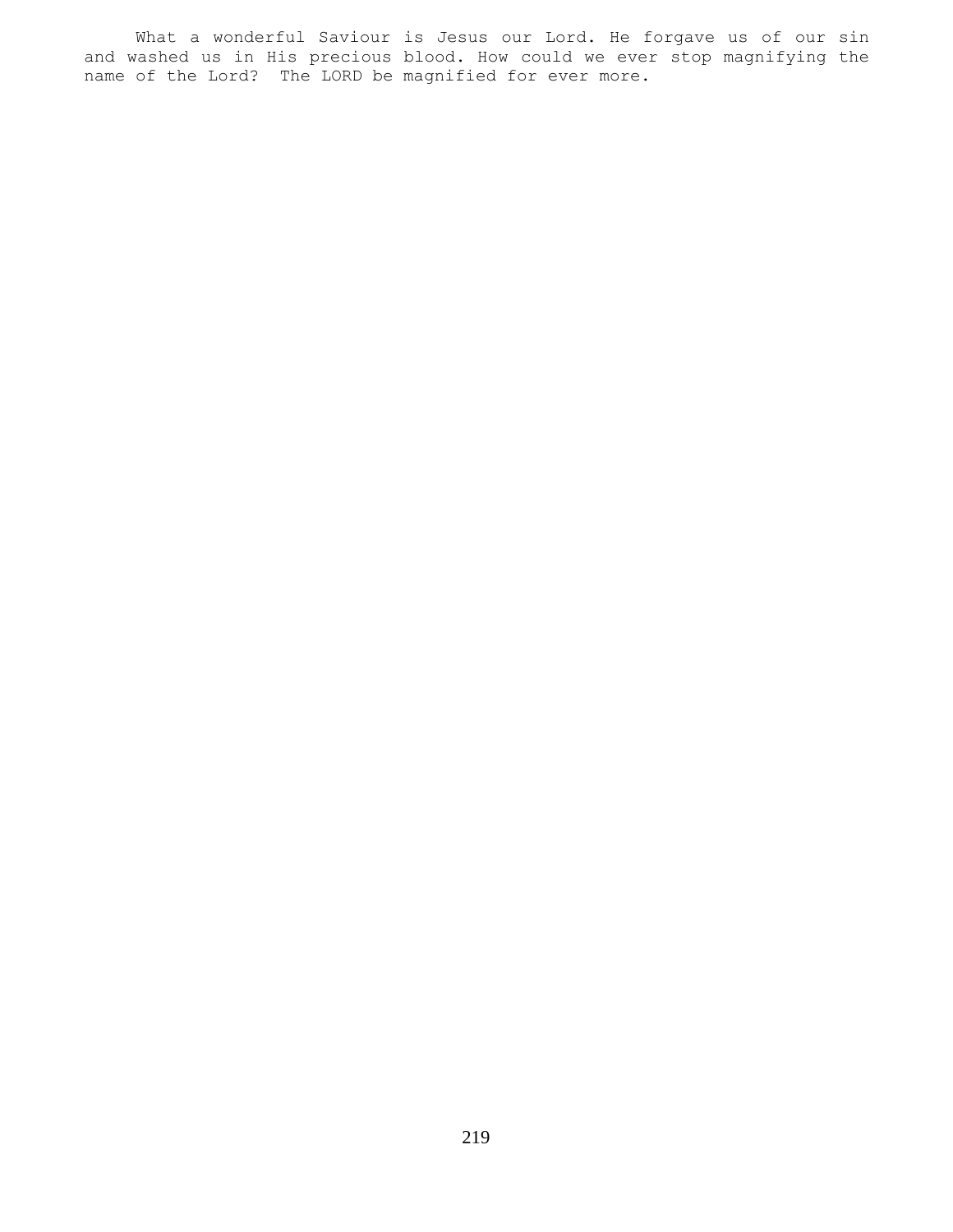1. What is a virtue that very few have? 2. He brought me up out of a horrible pit, and set my feet on the  $\frac{1}{2}$  ,  $\frac{1}{2}$  ,  $\frac{1}{2}$  ,  $\frac{1}{2}$  ,  $\frac{1}{2}$ 3. Who is the Rock? 4. Jesus will establish our goings, if we will do what? 5. Where did David say God had put a new song? 6. What kind of a song is verse 3 speaking of? 7. Why should we have praise, and worship music, and song before preaching? 8. Blessed is the man that maketh the Lord his . 9. Who is the only one worthy of our trust? 10. Quote Isaiah chapter 12 verse 2. 11. God's thoughts are upon whom? 12. When we failed through sin, He became our 13. Verse 6 says 2 things God did not desire, what are they? 14. Who fulfilled the offerings and the sacrifices for all time? 15. Why does the author believe the temple in Jerusalem was destroyed? 16. What does the statement {mine ears hast thou opened} mean? 17. What is the volume of the book? 18. Who is the focal point of the Bible? 19. I delight to do thy \_\_\_\_. 20. If Christ liveth in me, the  $\overline{C}$  of is in my heart. 21. It is a  $\qquad \qquad$  to do the will of God. 22. Where did He preach righteousness? 23. All \_\_\_\_\_\_\_\_\_\_ in the Lord preach righteousness to the unsaved world. 24. The angels in heaven rejoice when \_\_\_ \_\_\_\_\_\_ comes to Christ. 25. How long did Jesus preach formally? 26. The Lord's \_\_\_\_\_\_\_\_\_\_\_\_\_\_\_ and \_\_\_\_\_ are not withheld from us. 27. How many iniquities did David say he had? 28. What happened to the soldiers, when Jesus answered them {I am He}? 29. What did some say when the earth began to shake and the light turned dark in the middle of the day at the crucifixion?  $30.$  What a wonderful Saviour is  $\frac{1}{\sqrt{2}}$   $\frac{1}{\sqrt{2}}$ .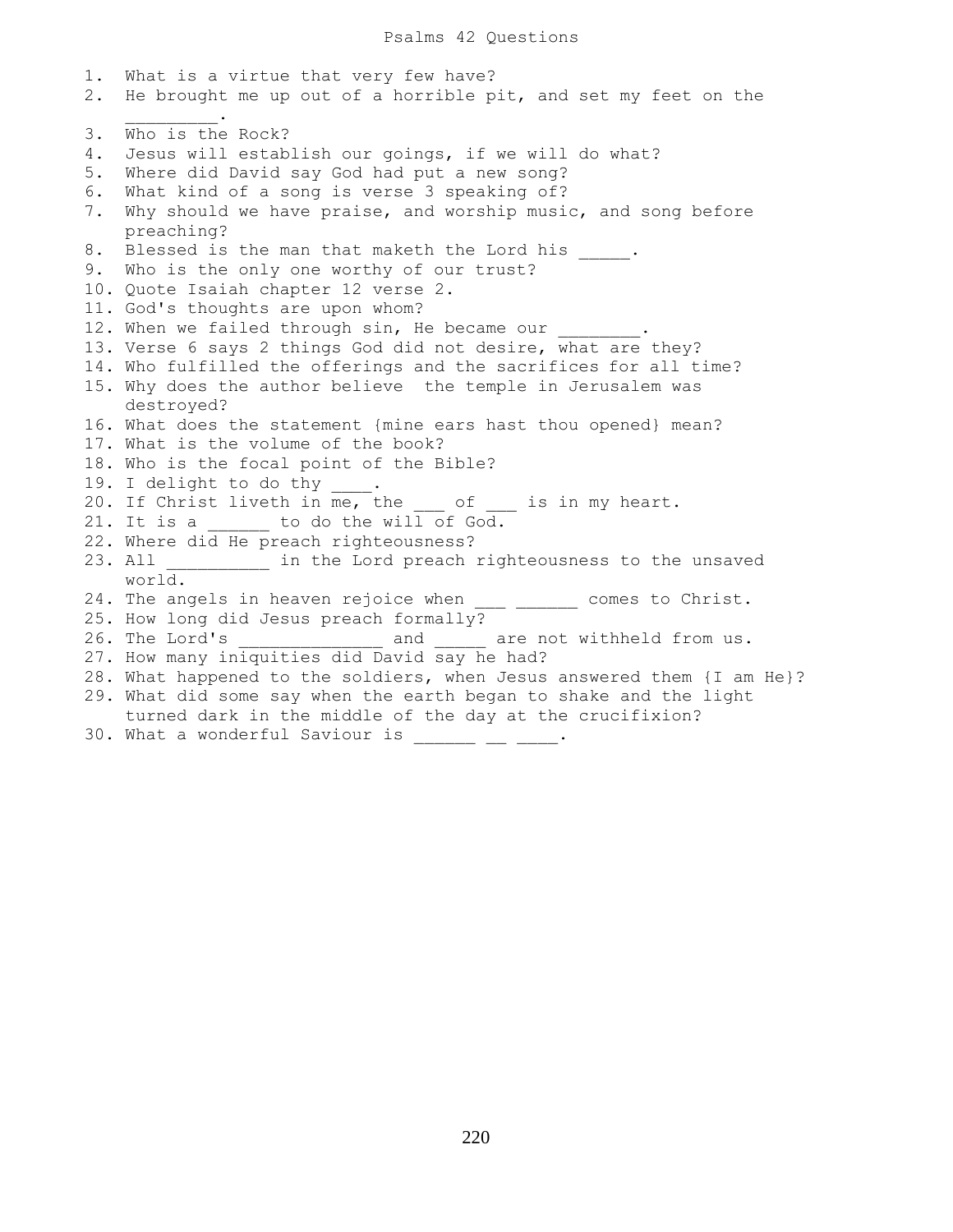#### PSALMS 43

We will begin this lesson by giving chapter 41 of Psalms in metre.

### THE PSALMS OF DAVID IN METRE

### Chapter 41

- Verse 1 "Blest he who wisely helps the poor, in trouble he shall help secure: The Lord shall keep him, he shall live, and blessing on the earth receive."
- Verse 2 "Thou wilt not give him to the will Of foes that seek to do him ill. When laid upon the bed of pain, the Lord with strength will him sustain."
- Verse 3 "On him thou wilt compassion take, And All his bed in sickness make. I said, Lord, pity, heal thou me, Because I have offended thee."
- Verse 4 "My foes speak ill of me, they say, When shall he die? his name decay? If seeing me, his speech is vain; His heart hoards ills to tell again."
- Verse 5 "All those who hate me, whisper lies, Against me hurtful things devise: Now his disease, say they, is sore, It binds him fast, he'll rise no more."
- Verse 6 "Yea, ev'n my own familiar friend, The man on whom I did depend. Who ate my bread, pretending zeal, against me lifted up his heel."
- Verse 7 "In mercy raise me up, O Lord, To render foes a due reward. By this I know thy love remains, because my foe no triumph gains.
- Verse 8 "Thou dost my steps direct aright, And set me over in thy sight Let Isr'el's God, Jehovah, then be over blest. Amen, amen.

 We will now begin this lesson with the verse to verse study of Psalms chapter 41. Psalms 41:1 "{To the chief Musician, A Psalm of David.} Blessed [is] he that considereth the poor: the LORD will deliver him in time of trouble."

 Jesus said, In as much as ye have done it to the least of these, you have done it also unto me. I Peter 4:8 "And above all things have fervent charity among yourselves: for charity shall cover the multitude of sins." We can easily see from this Scripture in 1 Peter that God, wants us to be charitable. He especially wants us to be charitable to those who are worse off financially than we are. The best example of this in all the Bible was Jesus. He healed the lame, gave sight to the blind, opened deaf ears, and fed the multitude. We know that even the leper, who people avoided, was touched by Jesus and healed. One of the parables that Jesus told about helping those in need was the parable of the good Samaritan. Luke 10:33 "But a certain Samaritan, as he journeyed, came where he was: and when he saw him, he had compassion [on him]," To learn more about this read chapter 10 of Luke.

 Psalms 41:2 "The LORD will preserve him, and keep him alive; [and] he shall be blessed upon the earth: and thou wilt not deliver him unto the will of his enemies."

221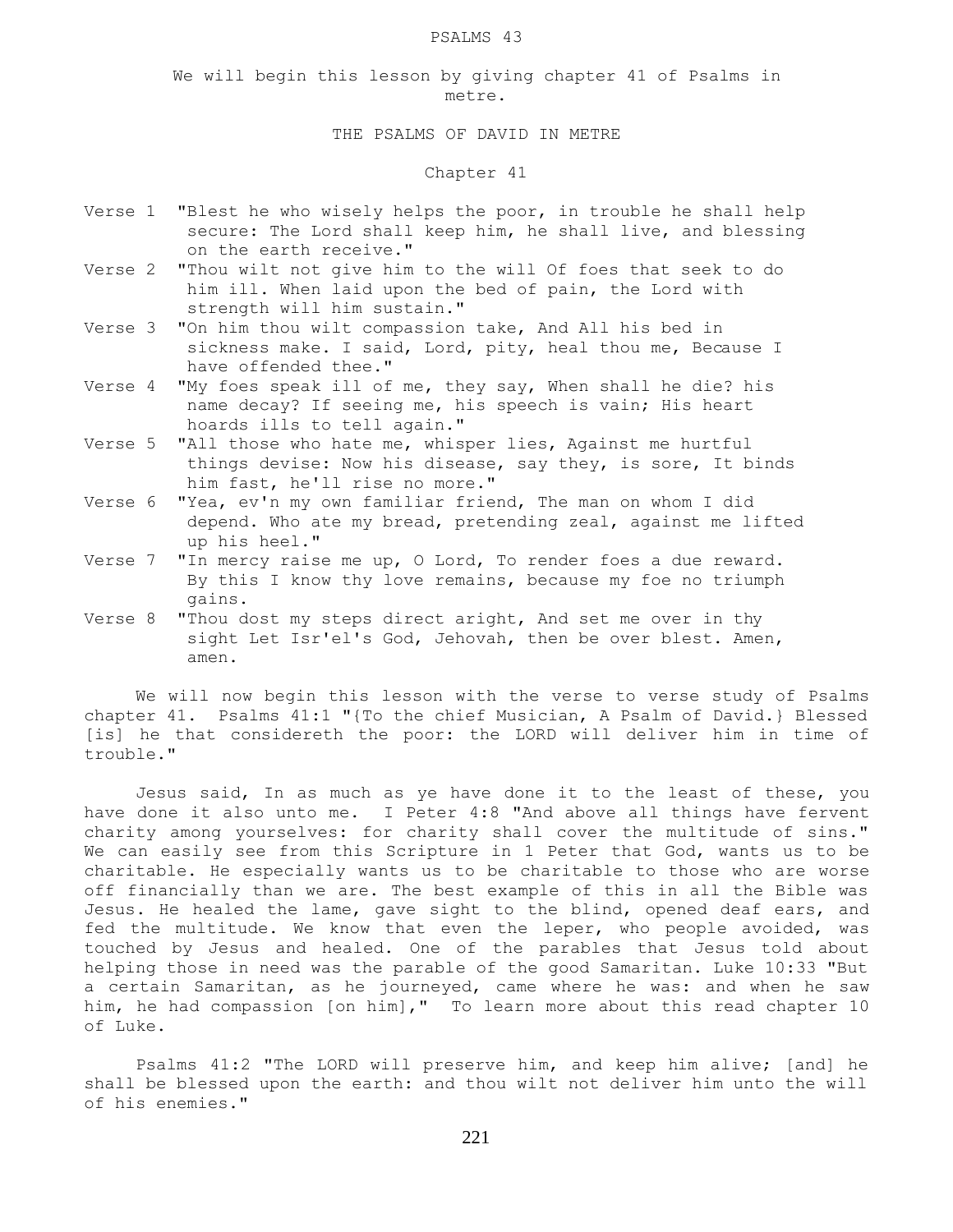You can not out give God. If you give to the poor, God will give back to you. If you pray for the sick, God will keep you healthy. If you give a place of rest to someone homeless, you shall always have a bed. Whatever you do for someone else God, will reward you for. You can not give directly to God, but every time you help someone in need, you are helping God. Of course, saint and sinner alike have troubles from time to time, but God will help those who have generously helped others. The type of person who helps others is a follower of Jesus. This person already has eternal life in heaven to look forward to, but this says, the Lord will keep him safe from his enemies here on the earth, as well. Proverbs 16:7 "When a man's ways please the LORD, he maketh even his enemies to be at peace with him."

 Psalms 41:3 "The LORD will strengthen him upon the bed of languishing: thou wilt make all his bed in his sickness."

 Languishing, in the verse above, means sickness. This, then, means that God will be with him, even when he is sick. He will be comforted, even in sickness. What a blessing to know that God will be with us in the little trials that we have on this earth. Some sickness is not caused by sin in our life. Job felt the presence of God when he was very sick. God is our very present help in time of trouble. This caring by the Lord is even sweeter than a mother wiping your hot brow and bringing warm soup to you. It really means that we won't be sick very long.

 Psalms 41:4 "I said, LORD, be merciful unto me: heal my soul; for I have sinned against thee."

This verse is a total change from the previous verses. This is, possibly, speaking of David. David goes back to confessing the sin he has committed and asking for forgiveness. Do not give me justice, give me mercy, is his cry.

 Psalms 41:5 "Mine enemies speak evil of me, When shall he die, and his name perish?"

 David had set a standard on the side of the Lord in his day. Those classified as his enemies were, also, enemies of the Lord. These enemies thought, if he would just die and get out of their way, they could live any way they wanted to without a hurting conscience. Usually people who speak evil of others are trying to cover up some sin in their own life. They think, if they can make someone else look bad, it will make them look better. They would like to get rid of him and his name die out. They were not aware that David would live on. God had promised that his descendents would reign. Of Course, this was really speaking of the Lord Jesus Christ who will reign as Lord of lords and King of kings. Jesus was in the lineage of David in the flesh.

 Psalms 41:6 "And if he come to see [me], he speaketh vanity: his heart gathereth iniquity to itself; [when] he goeth abroad, he telleth [it]."

 This reminds me of the trouble {righteous} Job had. His so called friends accused him of being a sinful man, because he had this disease in his body. In fact, they had talked so badly about Job, that Job had to pray for them before God would forgive them. Just as God punished the {friends} of Job for their iniquity, God will punish those bearers of bad news here. They are only pretending to be his friend.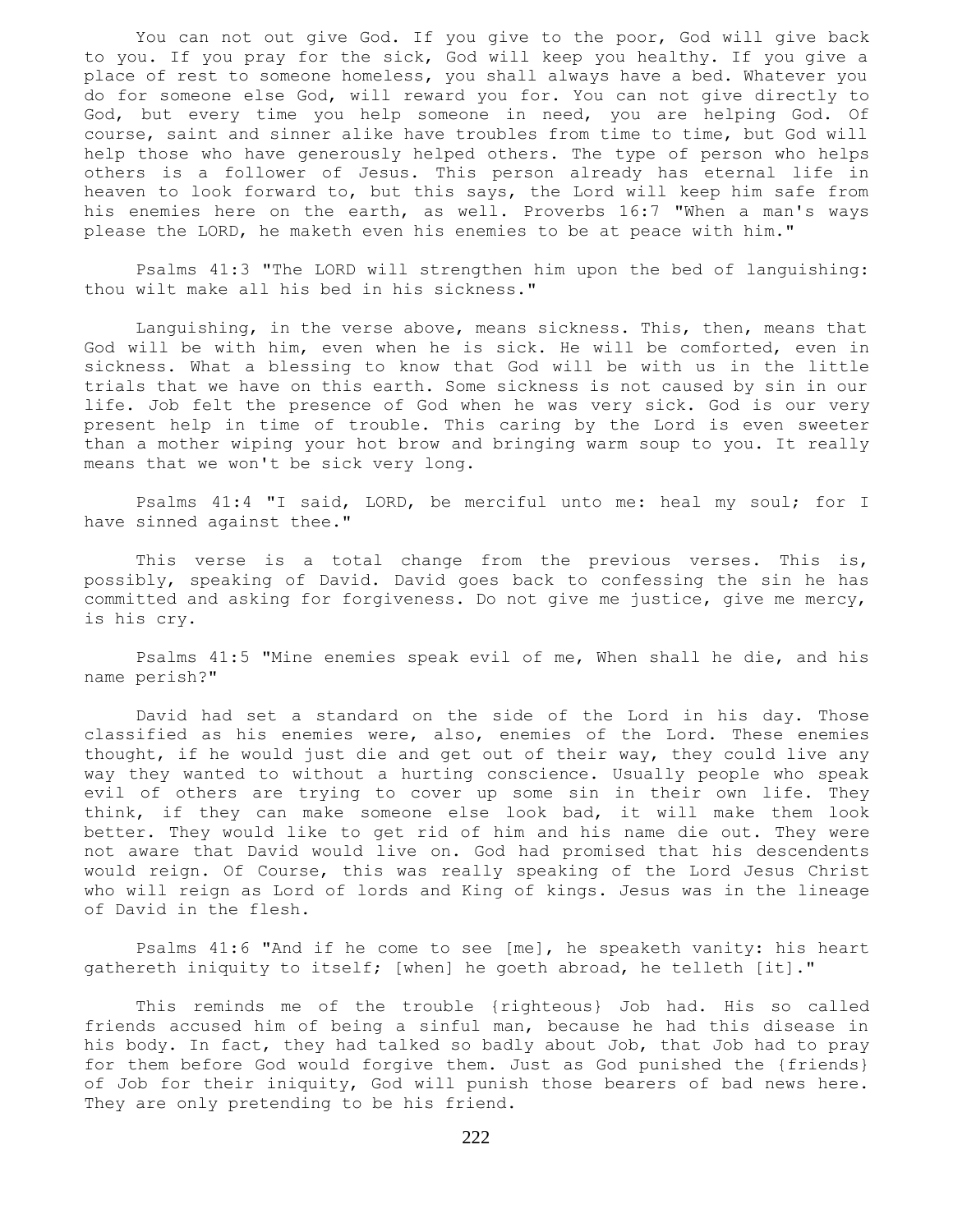Psalms 41:7 "All that hate me whisper together against me: against me do they devise my hurt."

 Pretending to be his friends, they are really his enemies. They are two-faced, also. They do not say these things to his face. They get out and whisper behind his back. They really want to destroy him.

 Psalms 41:8 "An evil disease, [say they], cleaveth fast unto him: and [now] that he lieth he shall rise up no more."

 It is very easy to declare an illness that someone else has as evil. The person can even figure out how this illness is a punishment from God, like Job's friends confessed. So many ministers today are proclaiming that all illness is because of sin. That just is not true. The disciples asked Jesus, who had sinned the blind man, or his parents. Jesus answered them and said: neither one. We must be careful about proclaiming someone else's illness as a judgment of God. If we judge our brother, the illness could come to us. We are not to judge others at all. Luke 6:37 "Judge not, and ye shall not be judged: condemn not, and ye shall not be condemned: forgive, and ye shall be forgiven:"

 Psalms 41:9 "Yea, mine own familiar friend, in whom I trusted, which did eat of my bread, hath lifted up [his] heel against me."

 It is bad enough for our enemies to speak out against us, but when a close friend turns against you, it is almost unbearable. Judas Iscariot called Jesus friend, and yet he betrayed Him. Many of us, who are trying to get something done for God, have felt this very same hurt. Many times it is your closest friend who you thought had been in total agreement with you. I have even felt this hurt from family, as well. There is no way to ignore this type of hurt. The only consolation that we do have is that, we have not suffered to the extent that the Lord Jesus did.

 Psalms 41:10 "But thou, O LORD, be merciful unto me, and raise me up, that I may requite them."

 David is asking God to heal him, but more than that, to show these people that the Lord had not abandoned him. This very thing happened to Job. Job was restored all that he had lost. In fact, God gave him twice as much as he had before. Can you even imagine how those who opposed Jesus felt on resurrection morning?

 Psalms 41:11 "By this I know that thou favourest me, because mine enemy doth not triumph over me."

 David knows that God is with him, because his enemies did not overwhelm him. Sometimes it takes a while for us to be victorious over our enemies, but if we do not doubt God, we shall be victorious.

 Psalms 41:12 "And as for me, thou upholdest me in mine integrity, and settest me before thy face for ever."

 David is saying, here, that the Lord not only saved him, but saved his good name, as well. This is like the Christian who is saved: they are not only saved from further sin in this life, but for all of eternity, as well. David knows that God has forgiven him and that this is forever.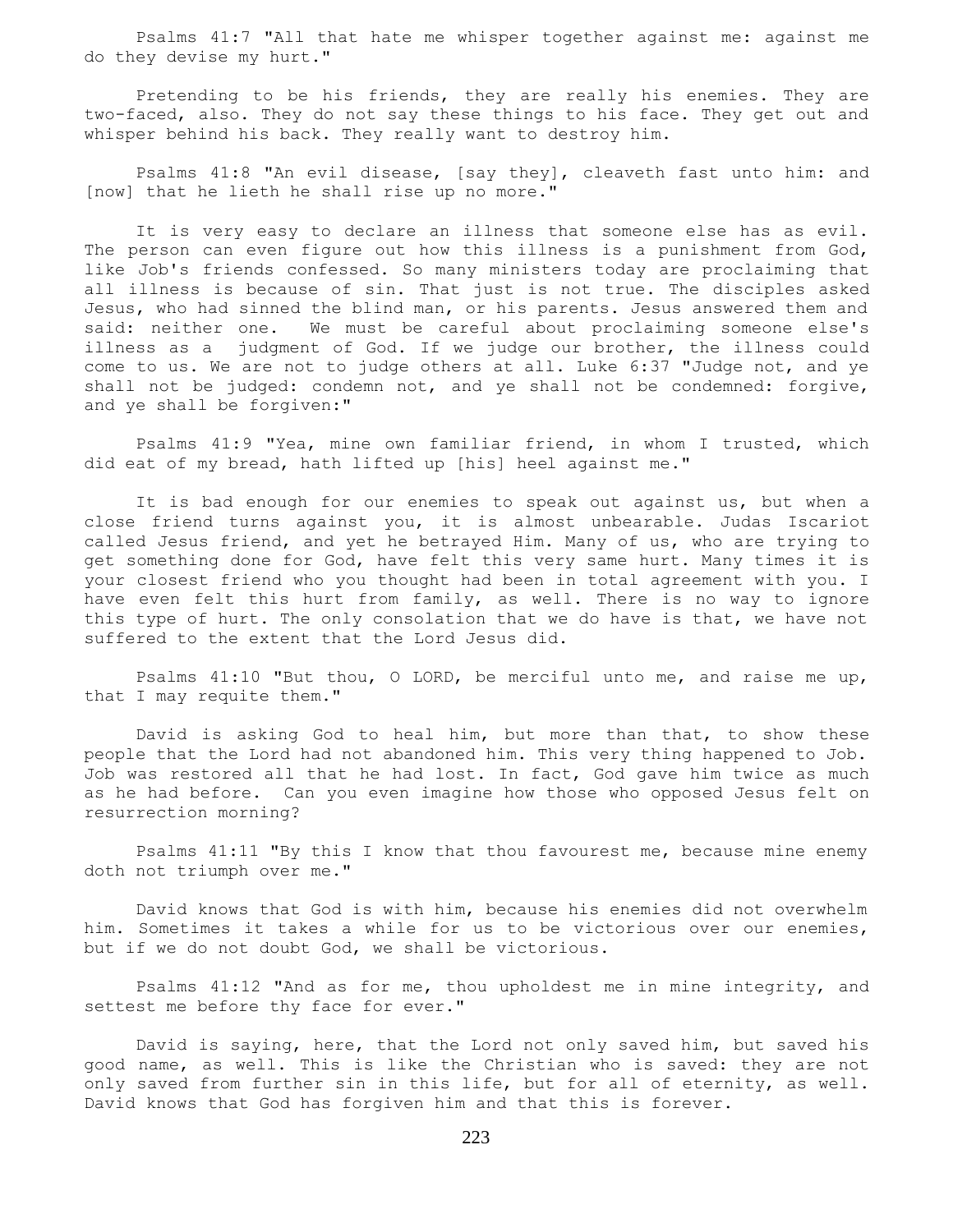Psalms 41:13 "Blessed [be] the LORD God of Israel from everlasting, and to everlasting. Amen, and Amen."

 This is a thankful David who speaks blessings to the Lord. The Lord is already blessed, but He likes to hear us speak blessings toward Him anyhow. This is our way of saying; Lord I love you. It is, also, recognizing the eternity of God. Amen means so be it. Amen.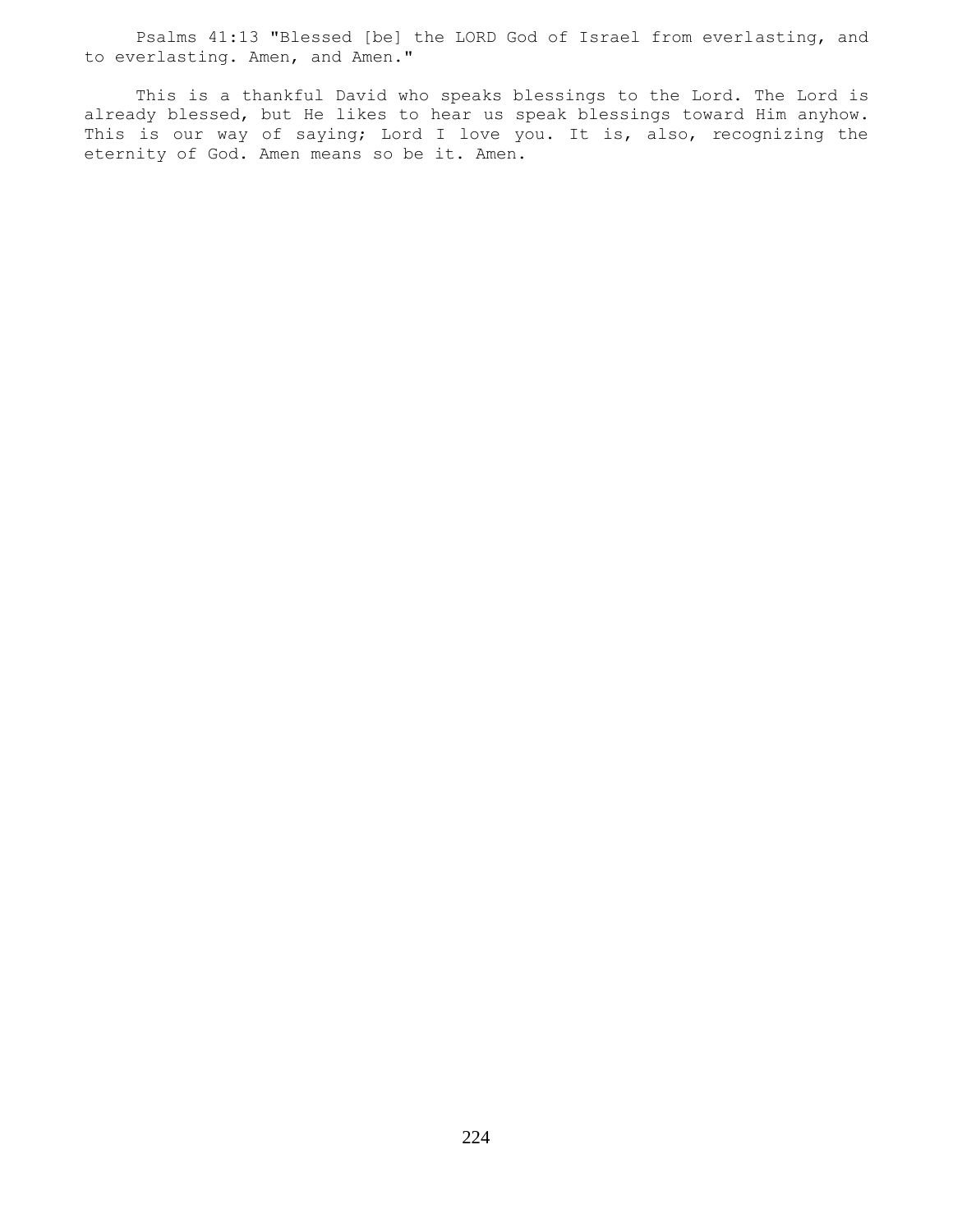1. Blessed is he that considereth the  $\qquad$ . 2. Quote 1 Peter chapter 4 verse 8. 3. What is a very popular parable that Jesus told of helping those in need? 4. What will happen to you, if you give to the poor? 5. Quote Proverbs chapter 16 verse 7. 6. What does languishing mean? 7. Who was an example of someone sick, who was righteous in God's sight? 8. David was really saying, do not give me justice, give me . 9. In verse 5, who was speaking evil of him? 10. What were they wanting to happen to David? 11. Whose enemies were these evil ones? 12. Who was David's name carried on by? 13. What happened to Job's friends who talked so badly about him? 14. Pretending to be his friend, they were really his . 15. In verse 8, they called his disease what? 16. What does Luke chapter 6 verse 37 say about judging? 17. Who had lifted his heel against him in verse 9? 18. Who called Jesus friend, and yet betrayed HIM? 19. When a close friend, or a family member, come against us for what we are doing for God, what can we take consolation in? 20. What is David really asking for in verse 10? 21. How does David know that God favors him? 22. What, besides his person, had God saved for David? 23. Who does David call the Lord in verse 13?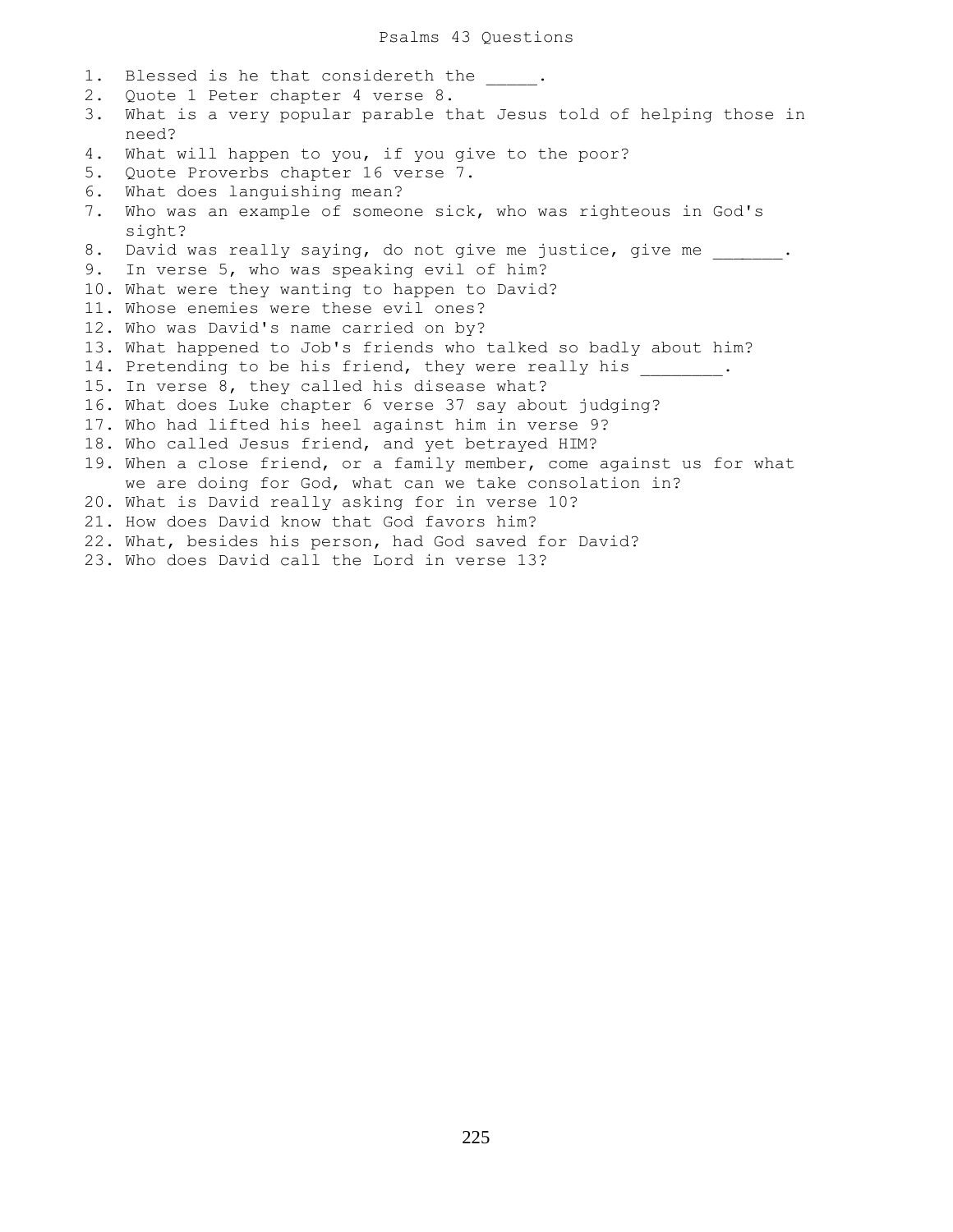#### PSALMS 44

We will begin by giving chapter 42 of Psalms in metre.

#### THE PSALMS OF DAVID IN METRE

# Chapter 42

- Verse 1 "As pants the hart for cooling flood, So pants my soul, O living God, To taste thy grace. When unto thee shall I draw near? O when within thy courts appear, And see thy face?
- Verse 2 "Tears day and night have been my bread, Whilst, "Where is now thy God?" is said by foes to me. I call these things to mind with grief. My soul I then, to find relief, Pour out to thee."
- Verse 3 "With numbers gathered from abroad I went to seek the house of God, With joy and praise. I ever joined with true delight The multitude which kept aright The holy days."
- Verse 4 "O thou my soul, why so depressed? Why thus with vexing thoughts oppressed? On God rely; For I shall yet behold his face; My God, who helps me by his grace, I'll magnify."
- Verse 5 "My God, my soul's cast down, yet still From Jordan, Hermon, Mizar-hill, I'll think of thee. Deep calls to deep with deafening roar, Thy water-spouts and billows pour Their floods on me."
- Verse 6 "God will command his love by day, And I by night will sing and pray To God my life. To God my rock I'll make my plea, O why hast thou forgotten me Amidst this strife?
- Verse 7 "Why Eve restless do I mourn, Oppressed by foes whose words of scorn are spread abroad? And daily their reproachful words Have pierced my soul like cutting swords: "Where is thy God?"
- Verse 8 "O thou my soul, why so depressed? Why thus with vexing thoughts oppressed? On God rely; For I shall yet behold his face; My God, who helps me by his grace," I'll magnify.

 We will begin the verse by verse study of Chapter 42 of Psalms. Psalms 42:1 "{To the chief Musician, Maschil, for the sons of Korah.} As the hart panteth after the water brooks, so panteth my soul after thee, O God."

Those of us who have ever lived around deer know that, the deer comes to the watering hole for a drink of fresh water and sometimes to get the dogs off their trail. This was written by David ,at a time when he could not just go to worship whenever he wanted to. He longs for the time when he can spend time in peaceful worship of God. This was a song sung by what we would call the choir in the church. These sons of Korah were the singers.

 Psalms 42:2 "My soul thirsteth for God, for the living God: when shall I come and appear before God?"

 The soul of all mankind thirsts to worship someone greater than himself. Matthew 5:6 "Blessed [are] they which do hunger and thirst after righteousness: for they shall be filled." Notice, that David desires with everything in him for God. Then he makes the statement {living God}. David knows that God is eternal. Liveth means continues to live. The statement {my God} shows us that God is God of individuals. I believe David is crying out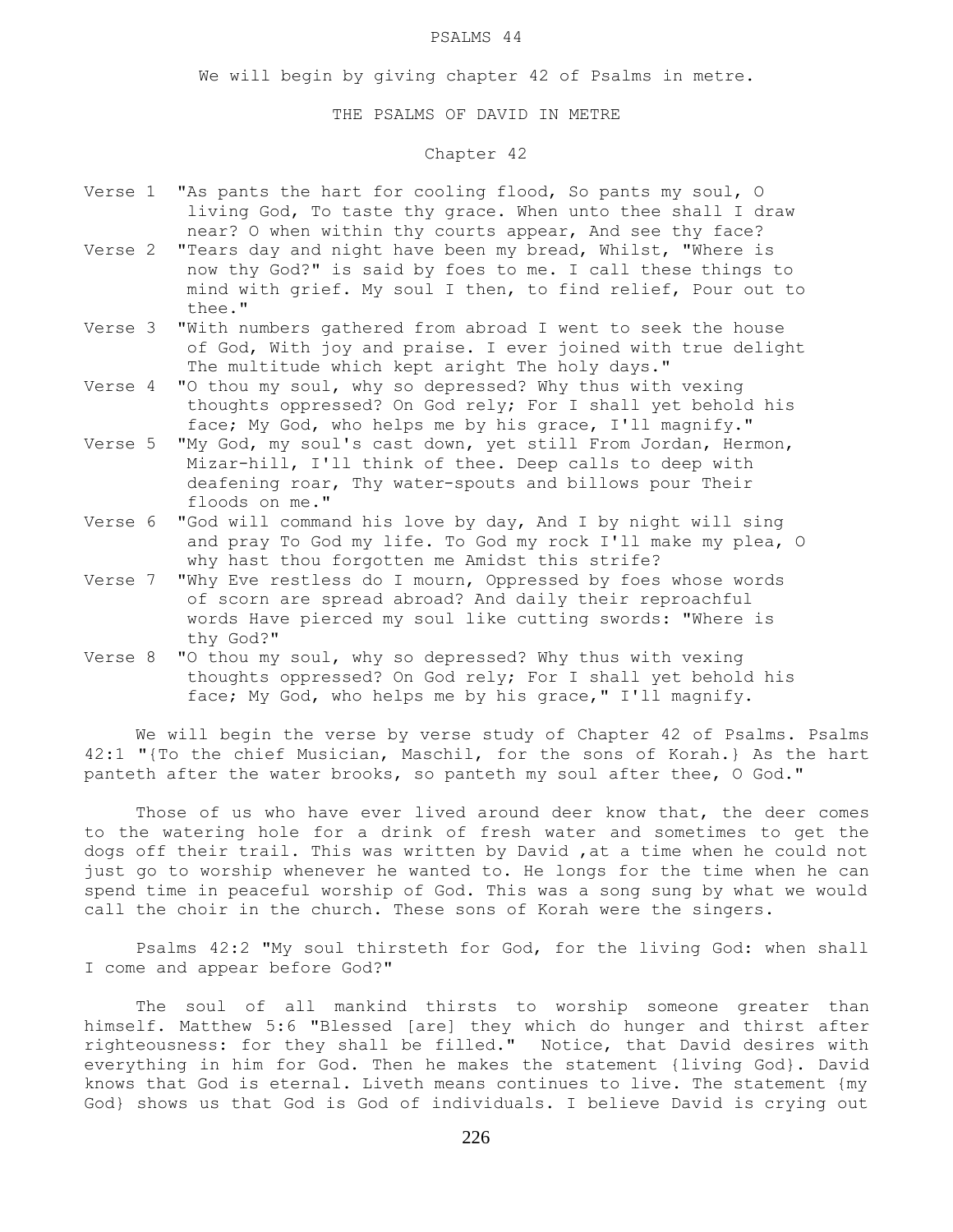for God to fellowship with him, one on one. David is not asking for the formality of religion, but the reality of God. David is even asking God, when can I come to you? True Christians, now are crying, Come quickly Lord Jesus. Let us look at two more Scriptures on thirsting for righteousness, before we go on. John 4:13 "Jesus answered and said unto her, Whosoever drinketh of this water shall thirst again:" John 4:14 "But whosoever drinketh of the water that I shall give him shall never thirst; but the water that I shall give him shall be in him a well of water springing up into everlasting life." The water that Jesus is speaking of, and the thirst that David had, is speaking of the Spirit of God.

 Psalms 42:3 "My tears have been my meat day and night, while they continually say unto me, Where [is] thy God?"

 We see that David was serious about his request to God. He had cried day and night. The world will never understand about God. They have eyes to see, and they do not see. The only time that they will believe in God is when they can see Him with their physical eyes, and then it will be too late.

 Psalms 42:4 "When I remember these [things], I pour out my soul in me: for I had gone with the multitude, I went with them to the house of God, with the voice of joy and praise, with a multitude that kept holyday."

 There were three holy days that the Jews were required to keep. At these times there were multitudes who gathered and kept the holy day. Not only did David keep holy days, but Jesus kept them as well. In fact, Jesus was Passover Lamb. These holy days were not times of sorrow, but times of joy. With each of them, they were to remember a particular blessing of God.

 Psalms 42:5 "Why art thou cast down, O my soul? and [why] art thou disquieted in me? hope thou in God: for I shall yet praise him [for] the help of his countenance."

 David has been having a pity party. He has been sick inside, because his friends have turned against him. Now, he asks himself, why art thou cast down, O my soul? This is a good question. He then gives himself very good advice, hope in God. God has not hidden from David. He will see Him and rejoice. We ought to think on this, as well. We are not like the world, who have no hope. We have hope of the resurrection. In fact, we have promise of the resurrection. Rejoice and be glad, all ye saints.

 Psalms 42:6 "O my God, my soul is cast down within me: therefore will I remember thee from the land of Jordan, and of the Hermonites, from the hill Mizar."

 Even though David is not near the holy mountain, he will not forget God. He will worship God where he is. We might look at that and learn. Wherever we are, we can pray and meet with God. It does not have to be just in church. In fact, God likes for us to pray to Him when no one but Him hears.

 Psalms 42:7 "Deep calleth unto deep at the noise of thy waterspouts: all thy waves and thy billows are gone over me."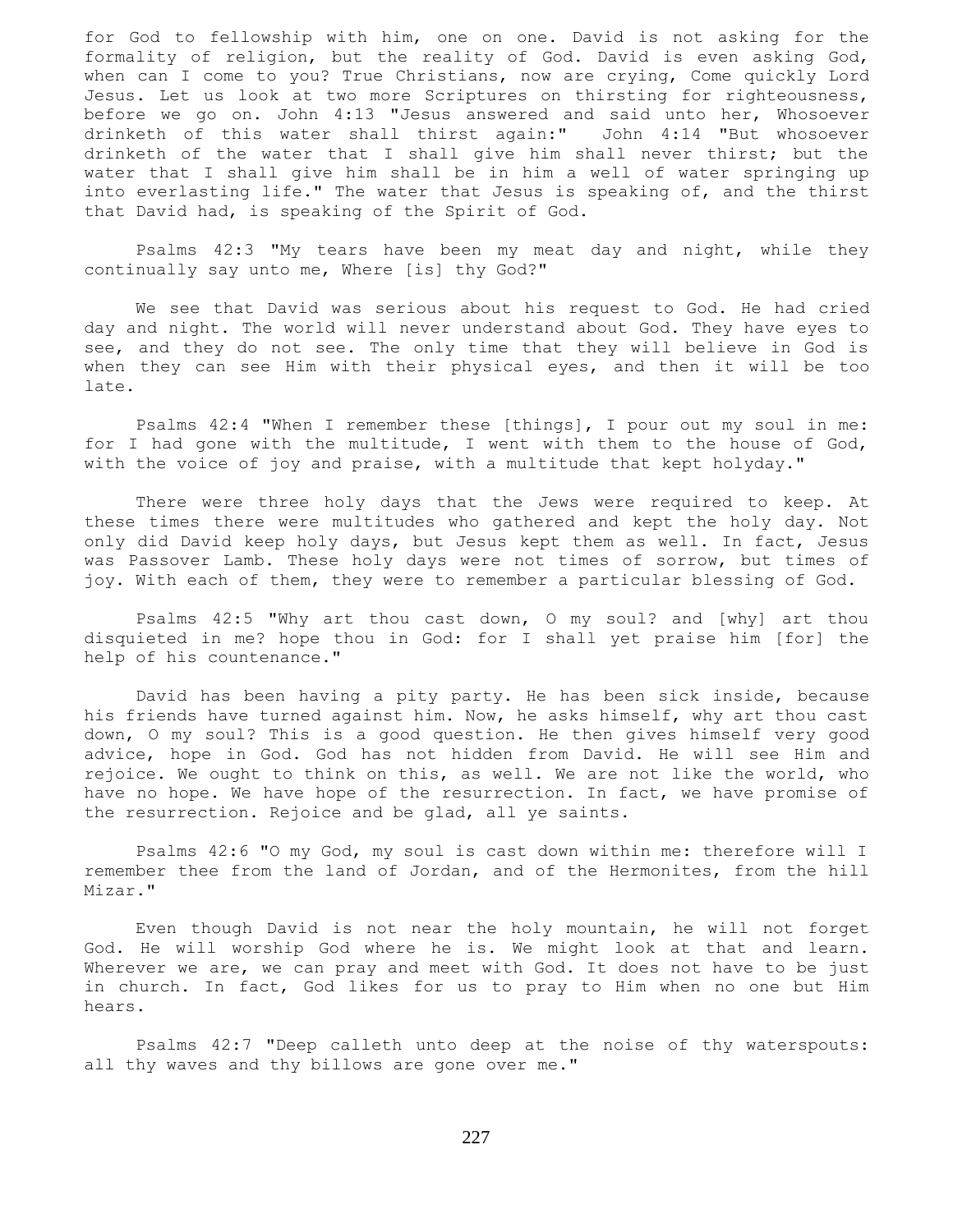David, at this point, is feeling desperate. He is fearful that all of the forces are against him. He is saying, the waves are getting too high, I am about to go under. Peter felt this same panic, when he tried to walk on the water to Jesus. He started looking at the waves and forgot that he had already been walking on the water toward Jesus. We must not look at the circumstances. Sure the water might be getting high, but Jesus reached out His hand to Peter and raised him up. He will do the same for us, if we will reach out for His help.

 Psalms 42:8 "[Yet] the LORD will command his lovingkindness in the daytime, and in the night his song [shall be] with me, [and] my prayer unto the God of my life."

 Peter cried for help, and Jesus helped him. David puts his faith in God, and God is there in the day and in the night to help him. Are you about to sink in the problems of this life? Reach out and Jesus will help you. Pray to the Father in the name of Jesus, and He will answer your prayers. Help is as near as your next prayer.

 Psalms 42:9 "I will say unto God my rock, Why hast thou forgotten me? why go I mourning because of the oppression of the enemy?"

 David calls Him the Rock, why does he not stand on that Rock instead of thinking God has forgotten him? David is looking at the oppression of the enemy, instead of standing fast upon the Rock. People, I say one more time, don't look at the waves rising around you, keep your eyes on Jesus. Stand fast on the Rock and the storms of life will not shake you.

 Psalms 42:10 "[As] with a sword in my bones, mine enemies reproach me; while they say daily unto me, Where [is] thy God?"

 The enemy is there day after day, but plant your roots deep like the oak tree. When the wind blows with all of this doubt, just dig deeper with your roots. Trust God and even this will pass.

 Psalms 42:11 "Why art thou cast down, O my soul? and why art thou disquieted within me? hope thou in God: for I shall yet praise him, [who is] the health of my countenance, and my God."

 It sounds to me, as if David is preaching himself a sermon. I might ask, too, why are you cast down David {beloved of God}? David knows that he has no reason to doubt God. God has always protected him, and He will not stop now. He finishes this lament in a positive note. God is not far from my face. He is my God. He is my help in time of need.

 We will now continue this lesson by giving the 43rd chapter of Psalms in metre.

# Chapter 43

- Verse 1 "Righteous judge, from foes defend me, Who combined false charges lay; From thy arm deliv'rance send me, And my teach'rous foes dismay."
- Verse 2 "God my rock, my strength sustaining, Why cast off my soul distressed? Why am I in grief complaining, by the power of foes oppressed?"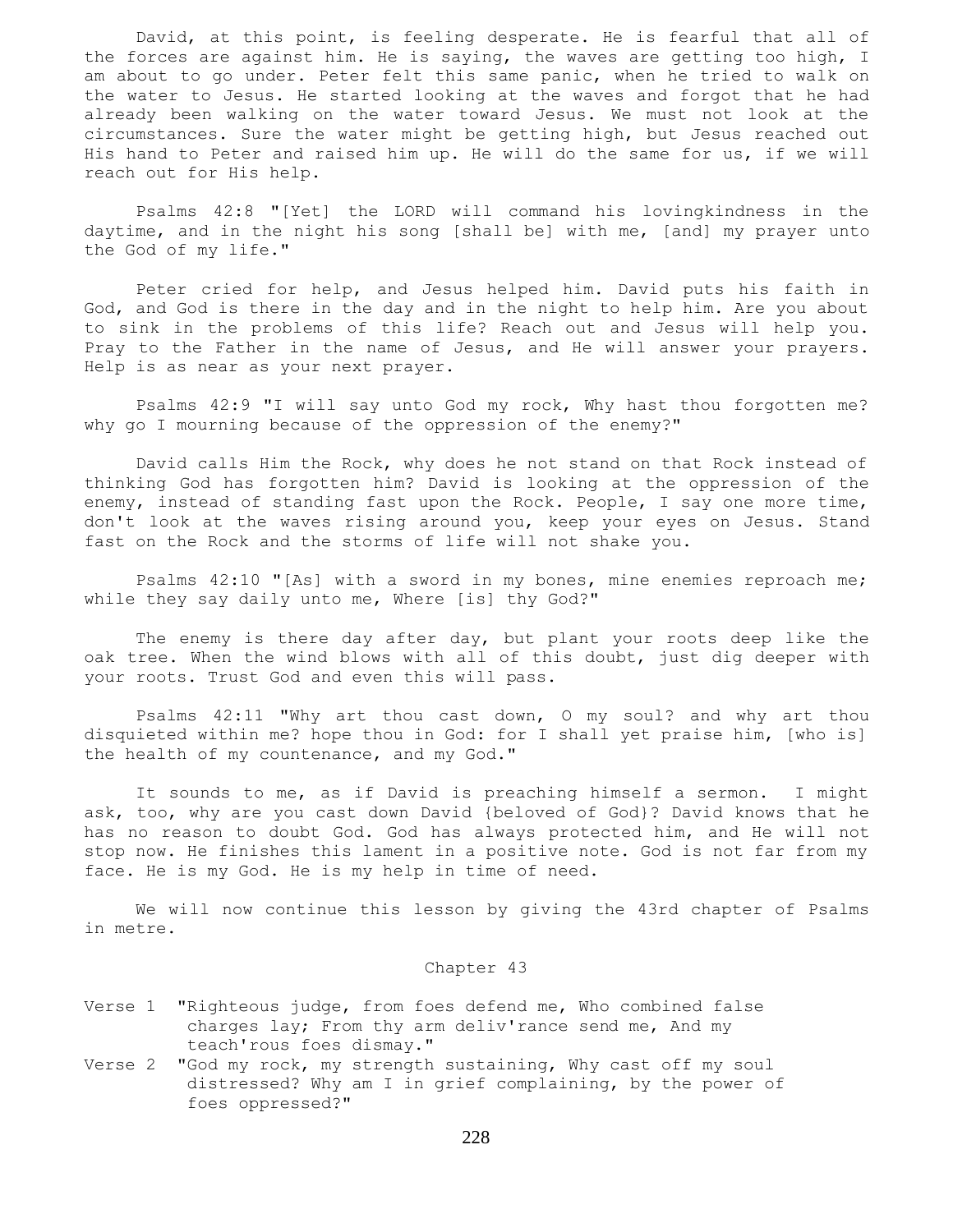- Verse 3 "Now thy light and truth forth sending, Let them lead and guide me still, Guide me to thy house ascending, Lead me to thy holy hill."
- Verse 4 "There thine altar, Lord, Lord, surrounding, God, my boundless joy, Harp and voice aloud resounding, Praise shall all my powers employ."
- Verse 5 "Why my soul cast down and grieving? Why within me such distress? Hope in God, his help receiving, God my life I yet shall bless."

 We will continue with the verse by verse study of Chapter 43 of Psalms. Psalms 43:1 "Judge me, O God, and plead my cause against an ungodly nation: O deliver me from the deceitful and unjust man."

 David does not mind God judging him, because he knows his heart is right with God. David is like many of us. He knows that he would not be judged fairly by these unjust men. David is asking God to show these ungodly men that God is on David's side.

 Psalms 43:2 "For thou [art] the God of my strength: why dost thou cast me off? why go I mourning because of the oppression of the enemy?"

 If David really knows that God is his strength, why is he whining? Have you ever asked God why? God does not mind us asking why. He does not want us doubting that He is our God, but He does not mind us asking Him questions. Perhaps, the following Scripture is the answer to the question. John 15:20 "Remember the word that I said unto you, The servant is not greater than his lord. If they have persecuted me, they will also persecute you; if they have kept my saying, they will keep yours also."

 Psalms 43:3 "O send out thy light and thy truth: let them lead me; let them bring me unto thy holy hill, and to thy tabernacles."

 I pray very often that the Lord Jesus will keep His Light before my feet, that I may see clearly the path that He has chosen for me to walk. That is what David is saying here. If we walk in His Light, it will lead us to heaven. The tabernacle that David means, here, is the place where he could go and meet with God. The eternal tabernacle is in heaven with God.

 Psalms 43:4 "Then will I go unto the altar of God, unto God my exceeding joy: yea, upon the harp will I praise thee, O God my God."

 David would be forever praising God for rescuing him. The children of Israel soon forgot that God had delivered them from Egypt. David is saying that he would not forget, but would sing and play his harp before God in praise and worship. The greatest deliverance of all was Jesus delivering all who will believe from death and hell. We, too, will sing praises around the throne for so great a deliverance.

 Psalms 43:5 "Why art thou cast down, O my soul? and why art thou disquieted within me? hope in God: for I shall yet praise him, [who is] the health of my countenance, and my God."

 This is the very same verse that the 11th verse of the 42nd Psalm gave. I might ask this question of David myself? The only hope, that any of us or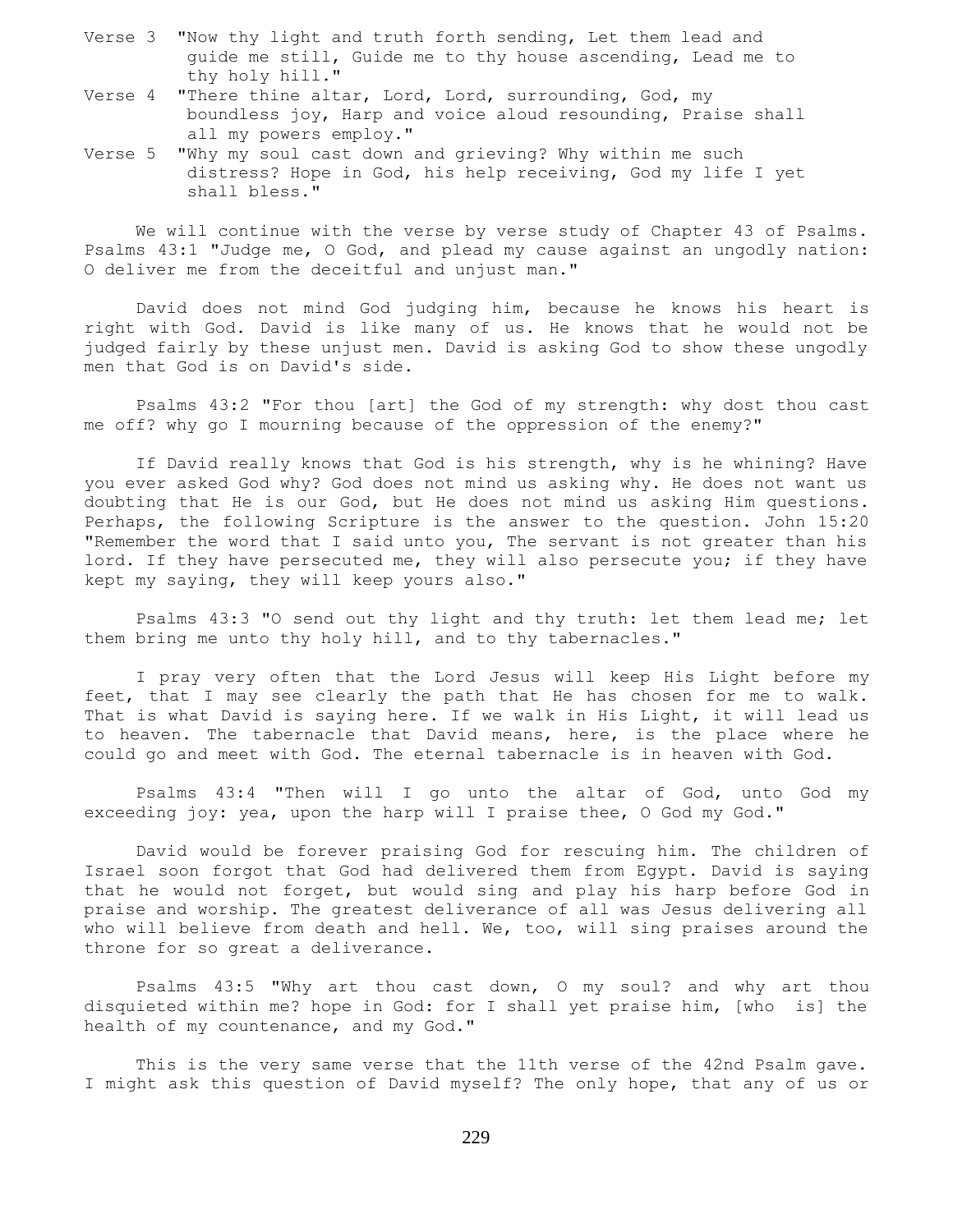David has, is in God. Stop looking at the circumstances, and look to the Lord who is the author and finisher of our faith.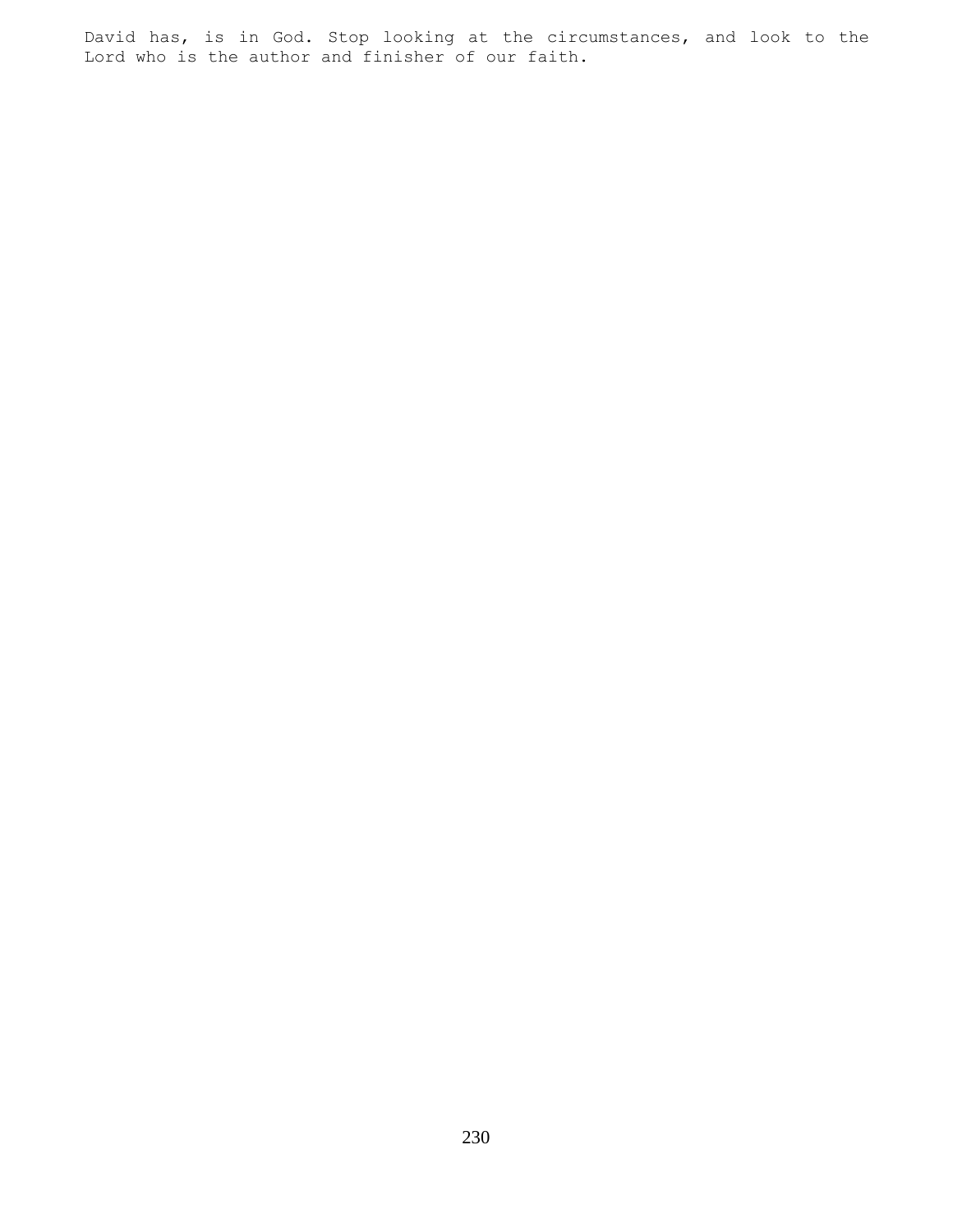### Psalms 44 Questions

1. In verse 1 David compared himself to what animal? 2. What was the animal panting for? 3. What are two reasons why deer comes to the watering hole? 4. Who were the singers in verse 1? 5. What did David call God in verse 2? 6. Quote Matthew chapter 5 verse 6. 7. What is meant by, living God? 8. What does the statement, my God, show us? 9. David is not looking for the formality of religion, but the  $\mathcal{L}=\mathcal{L}=\mathcal{L}=\mathcal{L}=\mathcal{L}=\mathcal{L}=\mathcal{L}$ 10. What are true Christians crying out to God now? 11. What is the water that Jesus was speaking of in verse 14 of the 4th chapter of John? 12. What did David say had been his meat day and night? 13. When will the world believe in God? 14. How many holy days were the Jews required to keep? 15. Who was the Passover Lamb? 16. What very good question did David ask himself in verse 5? 17. What was the very good advice David gave himself? 18. What is the hope of the believer? 19. What lesson can we Christians learn from verse 6 speaking of Jordan and the other places? 20. What is David fearful of in verse 7? 21. Are you about to sink in the problems of this life? 22. If you answered yes to the last question, what are you going to do about it? 23. What is David doing, instead of standing on the Rock? 24. How steadfastly are we to stand when the storm blows against us? 25. What does the author believe David is doing in verse 11? 26. Who is David willing to judge him? 27. Why do Christians suffer in this life? Answer with a Scripture. 28. What 2 things does David ask God to lead him with? 29. Where is the eternal tabernacle? 30. What 2 ways did David promise to praise God? 31. Stop looking at the circumstances, and look to the  $\qquad$ .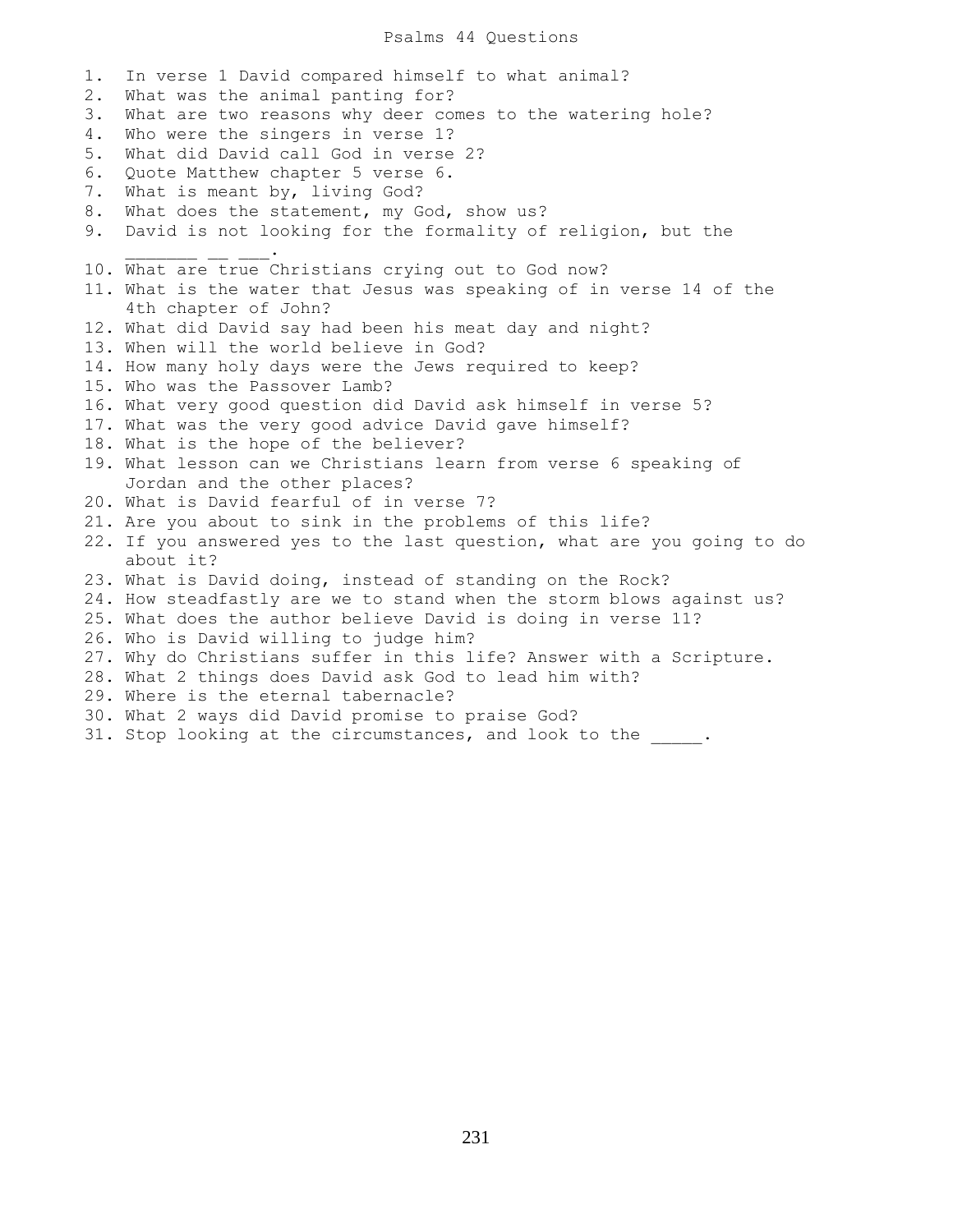#### PSALMS 45

We will begin this lesson by giving the 44th Psalm in metre.

### THE PSALMS OF DAVID IN METRE

# Chapter 44

- Verse 1 "O God, we have heard, and our fathers have taught The works which of old, in their day, thou hadst wrought. The nations were crushed, and expelled by thy hand, Cast out that thy people might dwell in their land."
- Verse 2 "They gained not the land by the edge of the sword, Their own arm to them could no safety afford; But by thy right hand, and the light of thy face, The strength of thy arm, and because of thy grace.
- Verse 3 "To Jacob, O God, thou my Saviour and King, Command, and thy word shall deliverance bring. We through thy assistance will push down our foes; In thy name we'll trample on all that oppose.
- Verse 4 "No trust will I place in my bow to defend, Nor yet on my sword for my safety depend, In God who has saved us and put them to shame, We boast all the day, ever praising his name."
- Verse 5 "But now we're cast off, and with shame are brought low; No more to the field with our troops dost thou go. From foes thou hast made us turn back with dismay, And those who have hated us seize on the prey."
- Verse 6 "Like sheep to the slaughter, for meat we are given, And widely dispersed' midst the heathen are driven. Thy people thou sellest for naught, and in vain, Their price has returned thee no increase of gain."
- Verse 7 "Our name have our neighbors reproached in their pride, They cease not around us to scoff and deride. A Bye-word and proverb' midst heathen we're made; Against us the people in scorn shake their head.
- Verse 8 "Before me I constantly see my disgrace, And shame and confusion have covered my face; For foes in revilings and slanders delight Their hearts full of hate and revengeful despite."
- Verse 9 "Though all these sore evils have been our sad lot, Our God and his cov'nant we have not forgot. Our heart turned not back, our feet have not strayed, Though broken midst dragons, and clothed with death's shade."
- Verse 10 "If We have forgotten the name of our God, Or unto some idol our hands spread abroad, shall not the Almighty, who sees all within, And knows the heart's secrets, discover this sin?
- Verse 11 "Yea, all the day long for thy sake we're consumed; Like sheep for the slaughter to death we are doomed. Awake, O Jehovah, and sleep thou no more; Arise for our help, cast not off evermore."
- Verse 12 "O why hast thou hidden the light of thy face, Forgetting how enemies grieve and oppress? Our soul's crushed to earth, and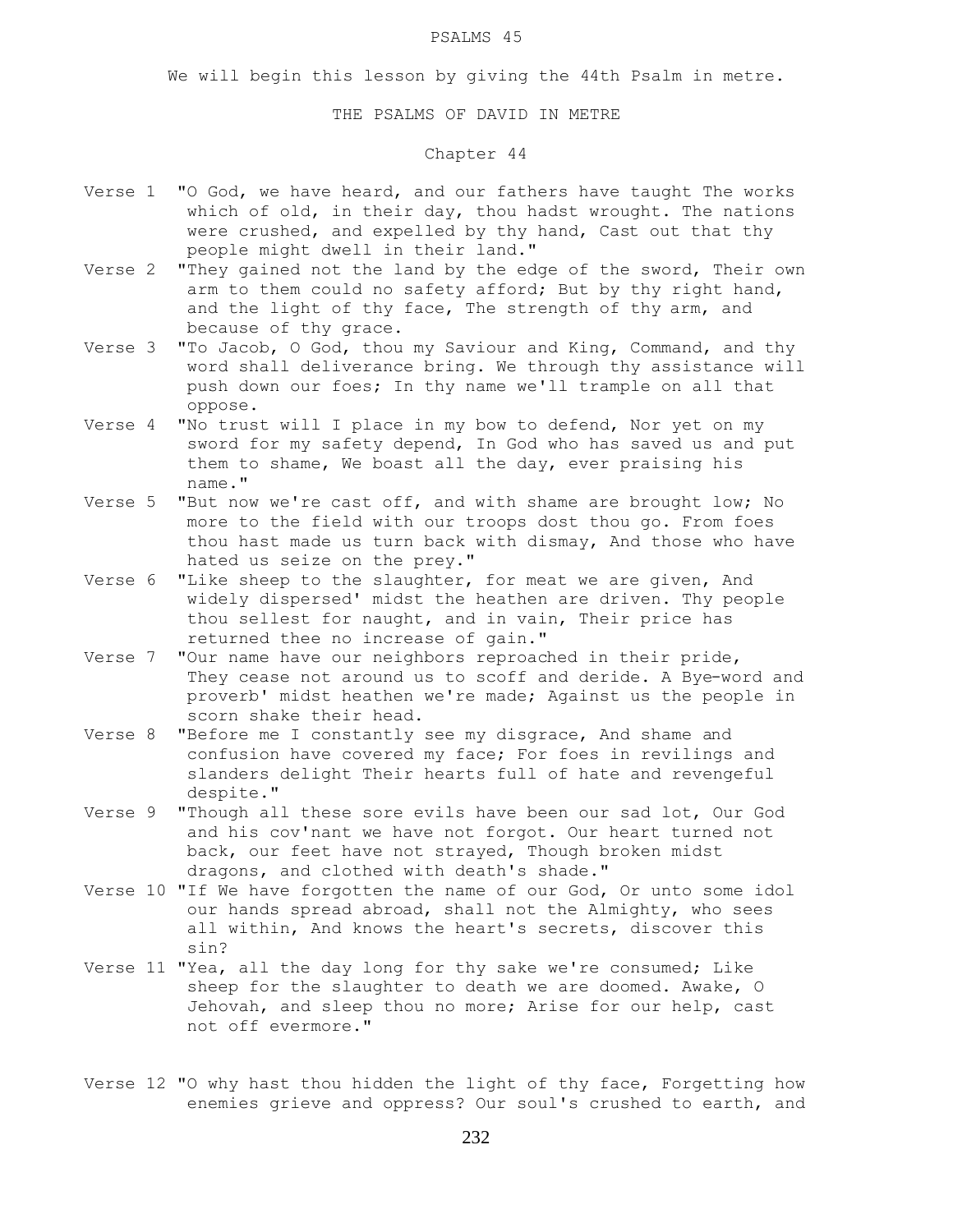we cleave to its dust, Rise, help, and redeem us, thy mercy we trust.

We will now begin with the verse by verse study of Psalms chapter 44. Psalms 44:1 "{To the chief Musician for the sons of Korah, Maschil.} We have heard with our ears, O God, our fathers have told us, [what] work thou didst in their days, in the times of old."

 We see that the mighty works of God had been handed down from generation to generation. The fathers told the sons to preserve the works of God. The Hebrew had books earlier than most people, as well. The first 5 books of the Bible were written by Moses, so it is of very early origin. The feasts were to remind them of the greatness of God from generation to generation. We know that by hearing the Word of God, many people are saved. Hearing about the miracles, then, is very important to believing. I Corinthians 1:21 "For after that in the wisdom of God the world by wisdom knew not God, it pleased God by the foolishness of preaching to save them that believe."

 Psalms 44:2 "[How] thou didst drive out the heathen with thy hand, and plantedst them; [how] thou didst afflict the people, and cast them out."

 This is relating some of the things that had been passed down from generation to generation. We know that God, not only brought the Israelites out of Egypt with the mighty hand of God, but this same mighty hand drowned the Egyptians at the Red sea. This mighty hand had defeated their enemies in Canaan, when they moved into the promised land. God had sent the family of Israel into Egypt, and they came out a mighty nation. When the Ark of the Covenant was with them, the enemy was no match for them. The only time they felt defeat, was when God did not send them to the battle.

 Psalms 44:3 "For they got not the land in possession by their own sword, neither did their own arm save them: but thy right hand, and thine arm, and the light of thy countenance, because thou hadst a favour unto them."

 The right hand, spoken of here, is the mighty power of God. Jesus is the Right Hand of God. He is the doer part of the Godhead. Jesus is, also, the Light. This is just saying that these Israelites were successful, because God was leading them. It was not, because they were mighty fighters that they won, but because God went before them.

Psalms 44:4 "Thou art my King, O God: command deliverances for Jacob."

 The penman, here, is just saying that it is right to proclaim God as his King. Jacob, of course, is the same as Israel. He was called Jacob when spoken of as the leader of his family. When he became the leader of the nation, he was called Israel.

 Psalms 44:5 "Through thee will we push down our enemies: through thy name will we tread them under that rise up against us."

 The Israelites became known as a people whose God fought for them. The enemies they encountered were not afraid of the children of Israel, but they were afraid of Israel's God. It became so evident that God was fighting for the Israelites, that their enemies ceased to even resist them.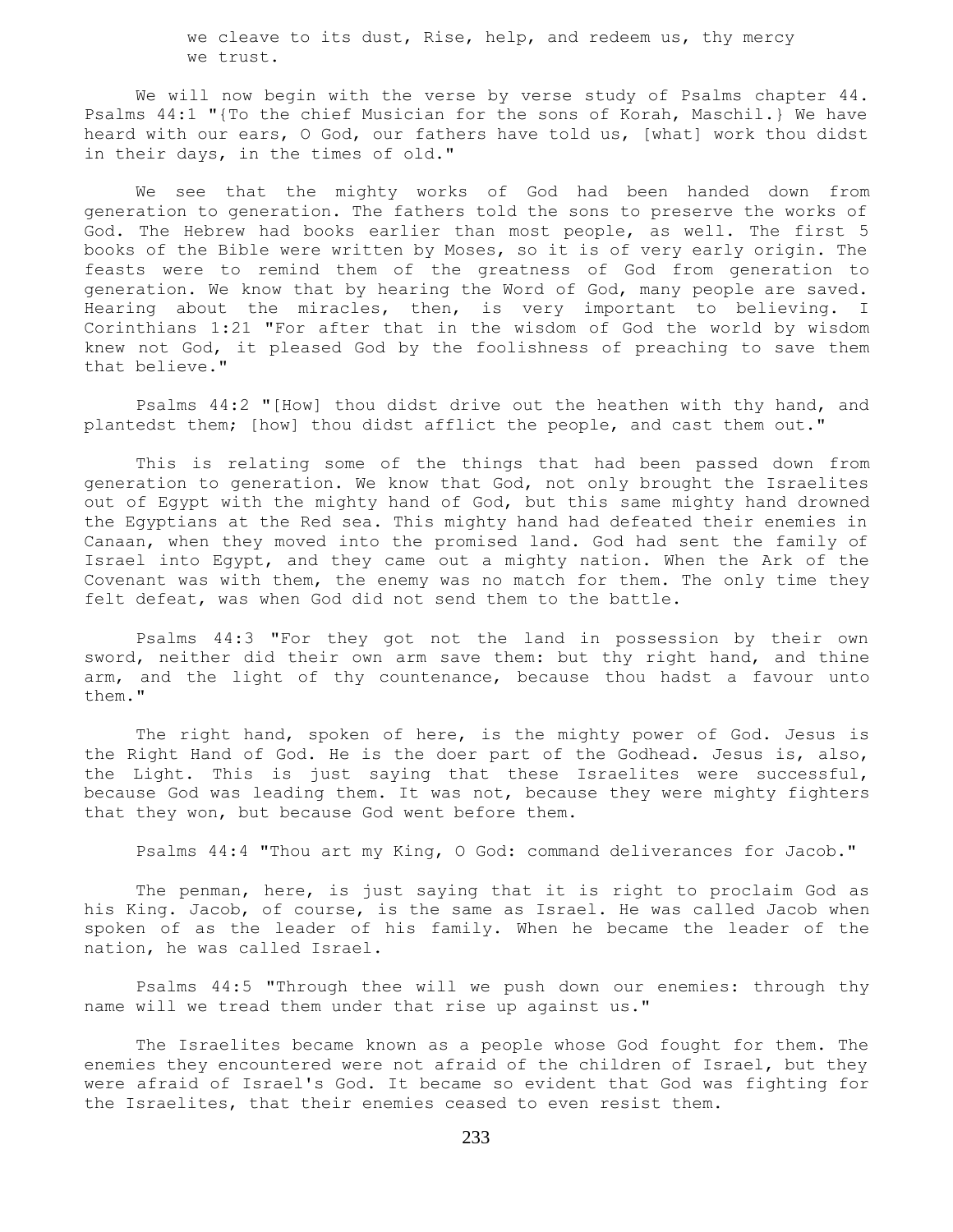Psalms 44:6 "For I will not trust in my bow, neither shall my sword save me."

The enemy of the Israelite has just as powerful a bow, and sword as Israel has. Their trust must be in the Lord, who brought them out with a mighty hand.

 Psalms 44:7 "But thou hast saved us from our enemies, and hast put them to shame that hated us."

 The countries that the Israelites came through coming to the promised land, hated these Israelites. They feared their God more than they hated them, however.

 Psalms 44:8 In God we boast all the day long, and praise thy name for ever. Selah.

 Notice, that their boasting is not in their own ability, but in the power of God. Selah, here, probably means, think on this. There is a pause here, and a new train of thought begins in the next verse.

 Psalms 44:9 "But thou hast cast off, and put us to shame; and goest not forth with our armies. Psalms 44:10 Thou makest us to turn back from the enemy: and they which hate us spoil for themselves."

 It seems that, in their recent encounters with the enemy, God had not been with them. What they are forgetting is that God went with them into battle, when He sent them, not when they took it upon themselves to fight someone.

 Psalms 44:11 "Thou hast given us like sheep [appointed] for meat; and hast scattered us among the heathen."

 God had warned them what would happen, if they went after false Gods. God is not with them when they are not in His will. This is in punishment for their disobedience to God.

 Psalms 44:12 "Thou sellest thy people for nought, and dost not increase [thy wealth] by their price."

 Psalms 44:13 "Thou makest us a reproach to our neighbors, a scorn and a derision to them that are round about us."

 Psalms 44:14 "Thou makest us a byword among the heathen, a shaking of the head among the people."

 All of this is happening to them, but it is not God's fault that it is happening. They were unfaithful to God's will, this is why all of this is happening. They brought it upon themselves.

 Psalms 44:15 "My confusion [is] continually before me, and the shame of my face hath covered me,"

 Psalms 44:16 "For the voice of him that reproacheth and blasphemeth; by reason of the enemy and avenger."

 The penman acts as if he does not understand why this is happening. Help is just a prayer away. Every time Israel repented of their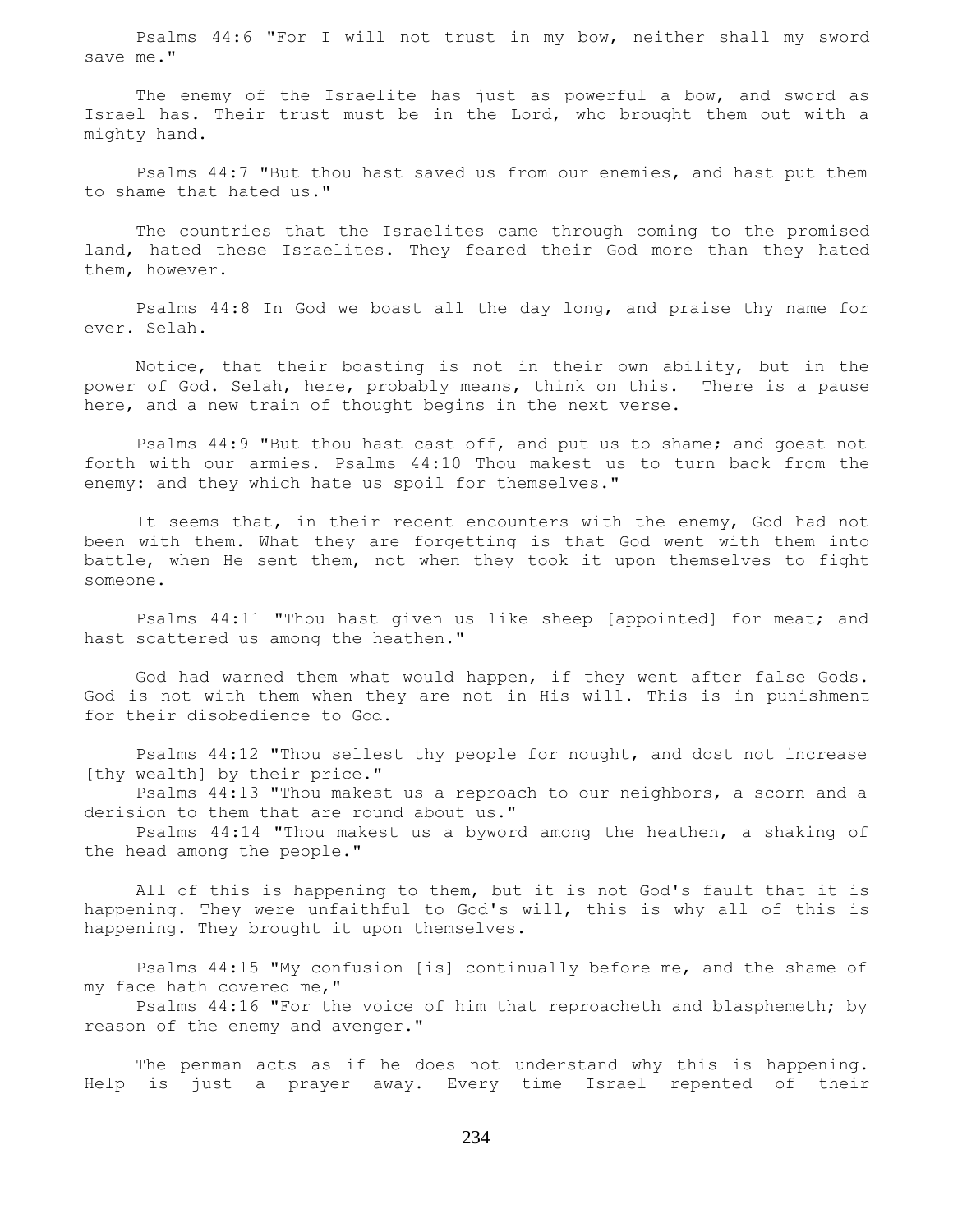disobedience, God forgave them and gave them another chance. They need to repent, and ask for God's help.

 Psalms 44:17 "All this is come upon us; yet have we not forgotten thee, neither have we dealt falsely in thy covenant."

 Psalms 44:18 "Our heart is not turned back, neither have our steps declined from thy way;"

Psalms 44:19 "Though thou hast sore broken us in the place of dragons, and covered us with the shadow of death."

 This is great to say, and it may be true in David's heart, but God had not sent them into this battle. Sometimes, even though we are His children, we have problems. One thing that could have been wrong was not checking with God before they got themselves in this embarrassing situation. Sometimes, God allows something like this to happen to teach us a lesson. Whatever the reason, they are humiliated by the results in front of their enemy.

 Psalms 44:20 "If we have forgotten the name of our God, or stretched out our hands to a strange god;"

 Psalms 44:21 "Shall not God search this out? for he knoweth the secrets of the heart."

 David is inviting God to come and examine them and see that they have not set up a false God. Then he is saying, God would know it if we had done such a thing, because He knows everything.

 Psalms 44:22 "Yea, for thy sake are we killed all the day long; we are counted as sheep for the slaughter."

 David is saying, that the troubles that have come upon him are because he is following God. This sounds so much like Stephen, who died because he believed in Jesus. There may come such a time, even now. It is very unpopular to be a Christian. Thank goodness, he still realizes he is a sheep. He is still on God's side even though he may be killed for his belief.

 Psalms 44:23 "Awake, why sleepest thou, O Lord? arise, cast [us] not off for ever."

 It seems to David that God is not aware of what is happening. We do not always understand why God does not immediately come to our rescue. God has not cast him off, and he will never cast us off, either.

 Psalms 44:24 "Wherefore hidest thou thy face, [and] forgettest our affliction and our oppression?"

 God's timing, and our timing is not the same. I am sure the Israelites wondered if and when God would ever deliver them from Egypt. He did deliver them, but it was after 400 years. God does not hide from us or forget our affliction. We just get impatient sometime for it to happen now. Sometimes, I feel, Lord when will you ever come back for your people. If He wanted me to know, He would have told me. Some things are none of our business.

 Psalms 44:25 "For our soul is bowed down to the dust: our belly cleaveth unto the earth."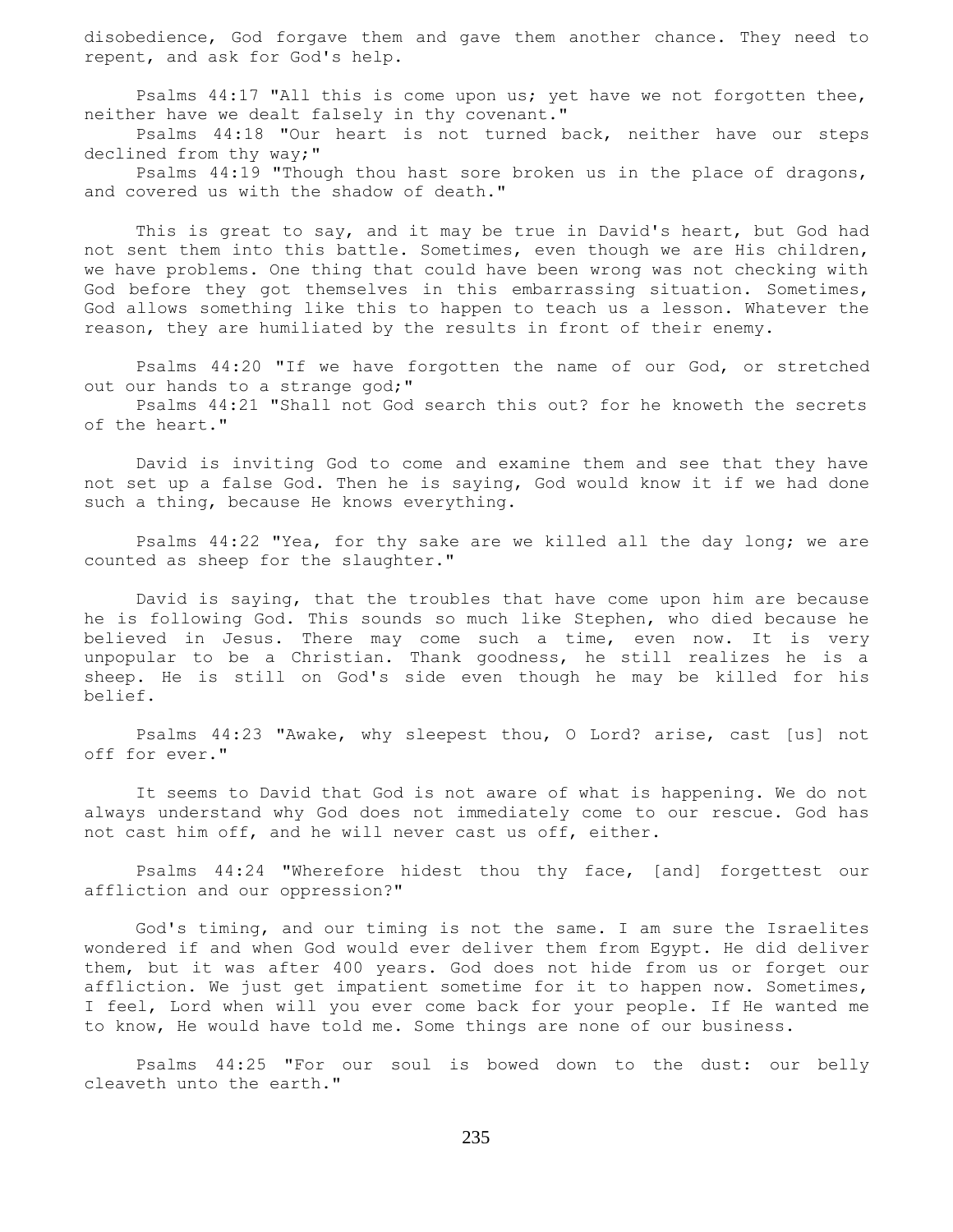This means that he is lying face down before the Lord. He is in total subjection to the Lord. He is crying out with everything in him to the Lord.

Psalms 44:26 "Arise for our help, and redeem us for thy mercies' sake."

 Notice, that the Psalmist is not asking in his own right. He asks for the Lord's mercy. This is almost a plea to God for His help. Why He does not always answer, I do not know. Probably He does answer, but not in our time schedule.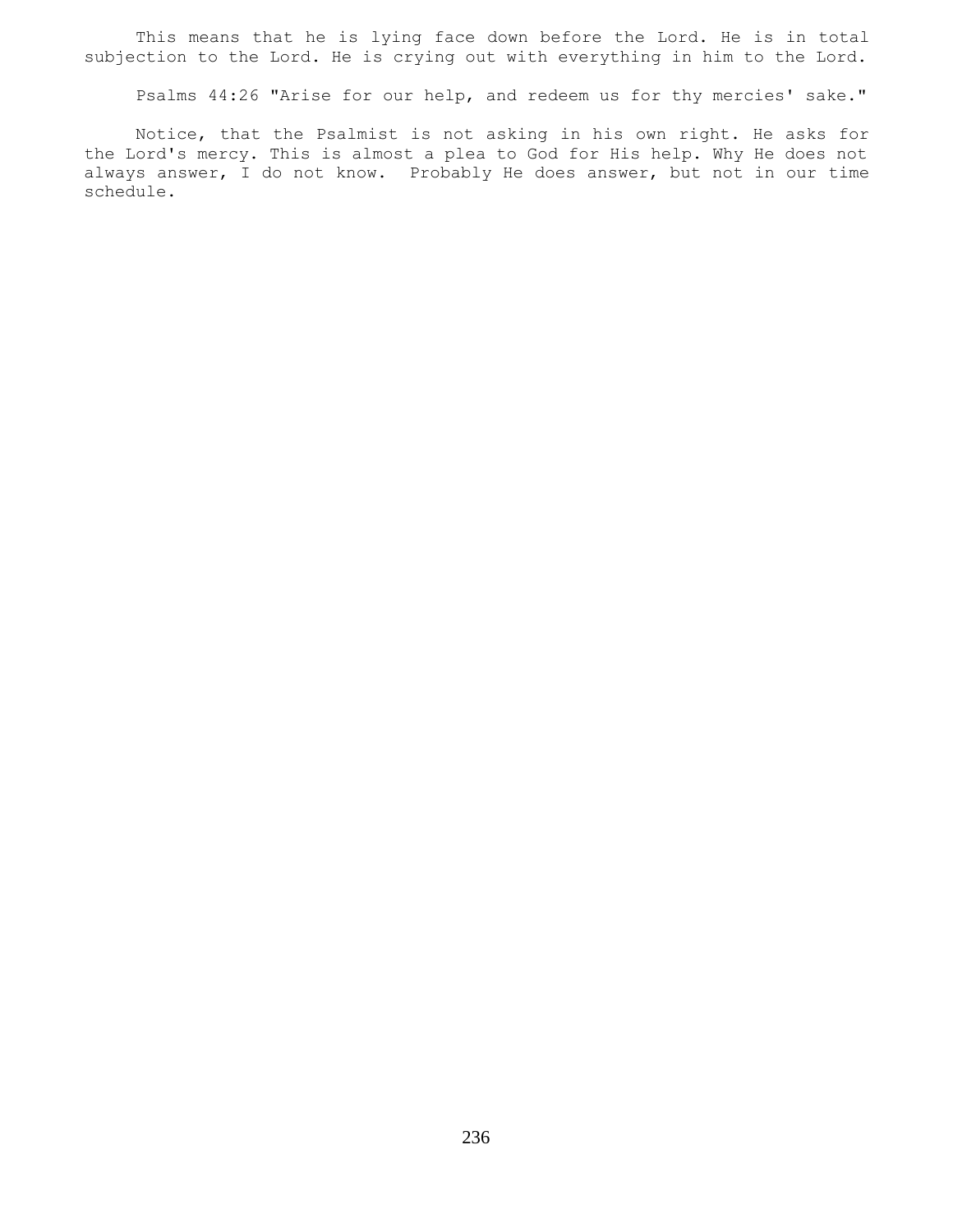- 1. In verse 1, of this lesson, we see that the miracles of God had been handed down from generation to generation, how?
- 2. How do we know that there were records of the Hebrews that were very early?
- 3. Quote 1 Corinthians chapter 1, verse 21.
- 4. How had He driven out the heathen?
- 5. Name at least 3 things that this mighty hand did.
- 6. Who is the Right Hand of God?
- 7. When was the only time they felt defeat in battle?
- 8. Who is the Light?
- 9. These Israelites were successful, because of what?
- 10. Who is the same as Israel?
- 11. When is he called Israel?
- 12. When is he called Jacob?
- 13. Their enemies were not afraid of Israel, but were afraid of whom?
- 14. What 2 weapons were mentioned that would not save them?
- 15. What had they forgotten that was necessary to have God with them in battle?
- 16. Whose fault is it that they are suffering so much anguish, and becoming a reproach to their neighbors?
- 17. Help is just a \_\_\_\_\_\_\_ away.
- 18. Why would God know if they had worshipped another god?
- 19. What martyr does verse 22 bring immediately to mind?
- 20. Verse 22 says, we are counted as what for slaughter?
- 21. In verse 23, what is the Psalmist asking God to do?
- 22. How long were the Israelites in Egypt before God rescued them?
- 23. In verse 25 he says his soul is bowed down to the dust, what does it mean?
- 24. What is the psalmist asking for, in verse 26?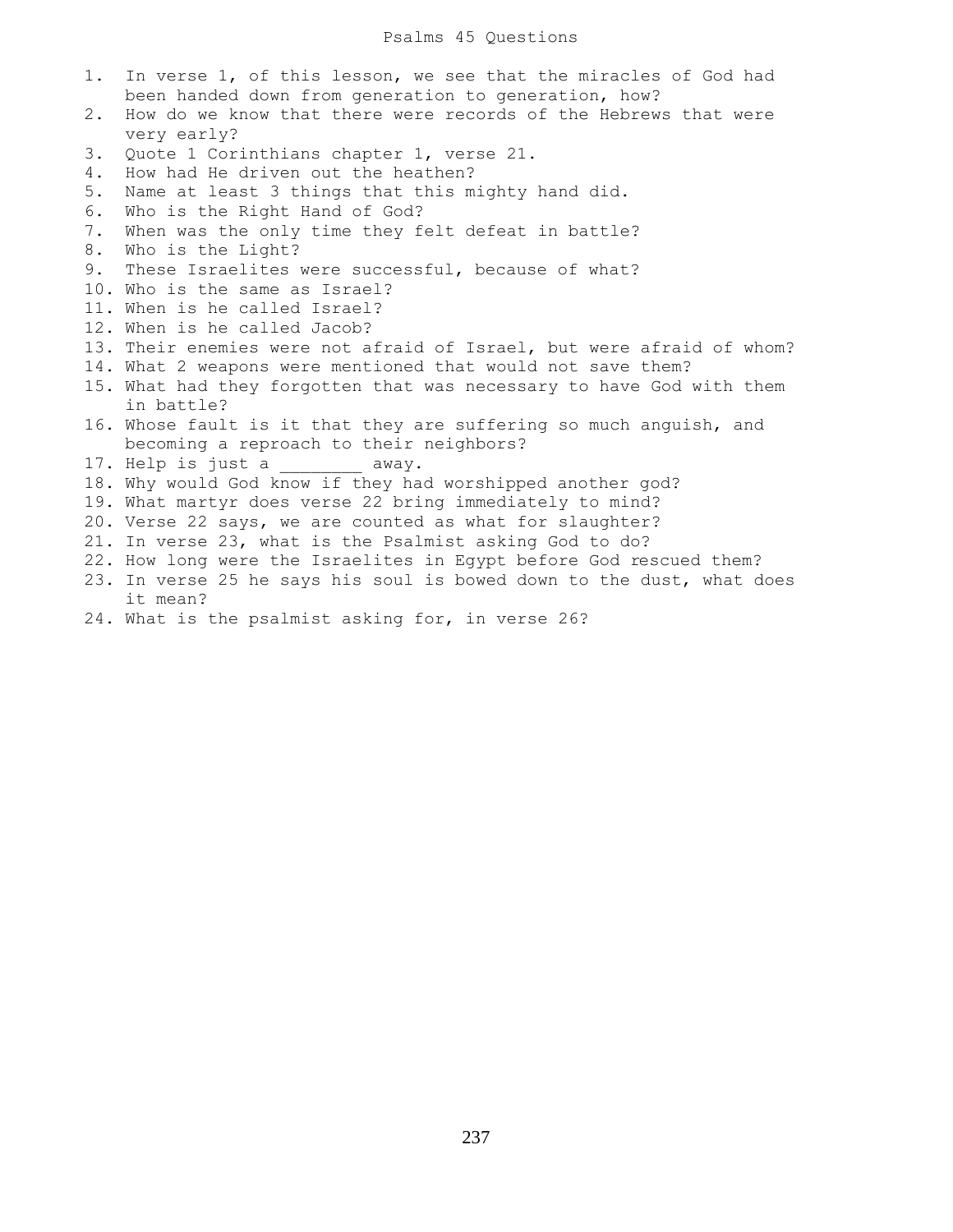#### PSALMS 46

We will begin this lesson by giving the 45th chapter of Psalms in metre.

#### THE PSALMS OF DAVID IN METRE

# Chapter 45

- Verse 1 "My heart brings forth a goodly thing; My words that I indite concern the King; My tongue's a pen of one that swift doth write.
- Verse 2 "Thou fairer art than sons of men, And in thy lips is store of grace infused; God therefore thee Hath blest for evermore."
- Verse 3 "O thou that art the mighty one, Thy sword gird on thy thigh; Even with thy glory excellent, and with thy majesty."
- Verse 4 "For meekness, truth, and righteousness, In state ride prosperously; And thy right hand shall thee instruct In things that fearful be.
- Verse 5 "Thy arrows sharp do pierce the hearts of those who hate the King; And under thy subjection they the people down do bring.
- Verse 6 "Forever and forever is, O God, thy throne of might; The sceptre of thy kingdom is a sceptre that is right."
- Verse 7 "Thou lovest right, and hatest ill; For God, thy God most High, Above thy fellows hath with oil of joy anointed thee."
- Verse 8 "Of aloes myrrh, and cassia, A smell thy garments had, From palace of ivory, Whereby they made thee glad."
- Verse 9 "Among thy women dear to thee, Kings daughters were at hand: Upon thy right hand did the queen in gold of Ophir stand."
- Verse 10 "O daughter, hearken and regard, And do thy ear incline; Do thou forget thy father's house, And people that are thine."
- Verse 11 "And then the King thy beauty shall Desire most fervently; Because he is thy Lord, do thou Him worship reverently."
- Verse 12 "The daughter there of tyre shall be with gifts and off'rings great; The rich among the people then they favor shall entreat.
- Verse 13 "Behold the daughter of the king all glorious is within; And with embroideries of gold Her garments wrought have been."
- Verse 14 "She shall be brought before the King In robes with needle wrought; Her fellow-virgins following Shall unto thee be brought."
- Verse 15 "With gladness and rejoicings great Thou all of them wilt bring; And they together enter shall The palace of the King."
- Verse 16 "Instead of those thy fathers dear, Thy children thou shalt take, And in all places of the earth Them noble princes make.
- Verse 17 "Thy name remembered I will make Through ages all to be; The people therefore evermore Shall praises give to thee."

 We will now begin the verse by verse study of chapter 45 of Psalms. Psalms 45:1 "{To the chief Musician upon Shoshannim, for the sons of Korah, Maschil, A Song of loves.} My heart is inditing a good matter: I speak of the things which I have made touching the king: my tongue [is] the pen of a ready writer."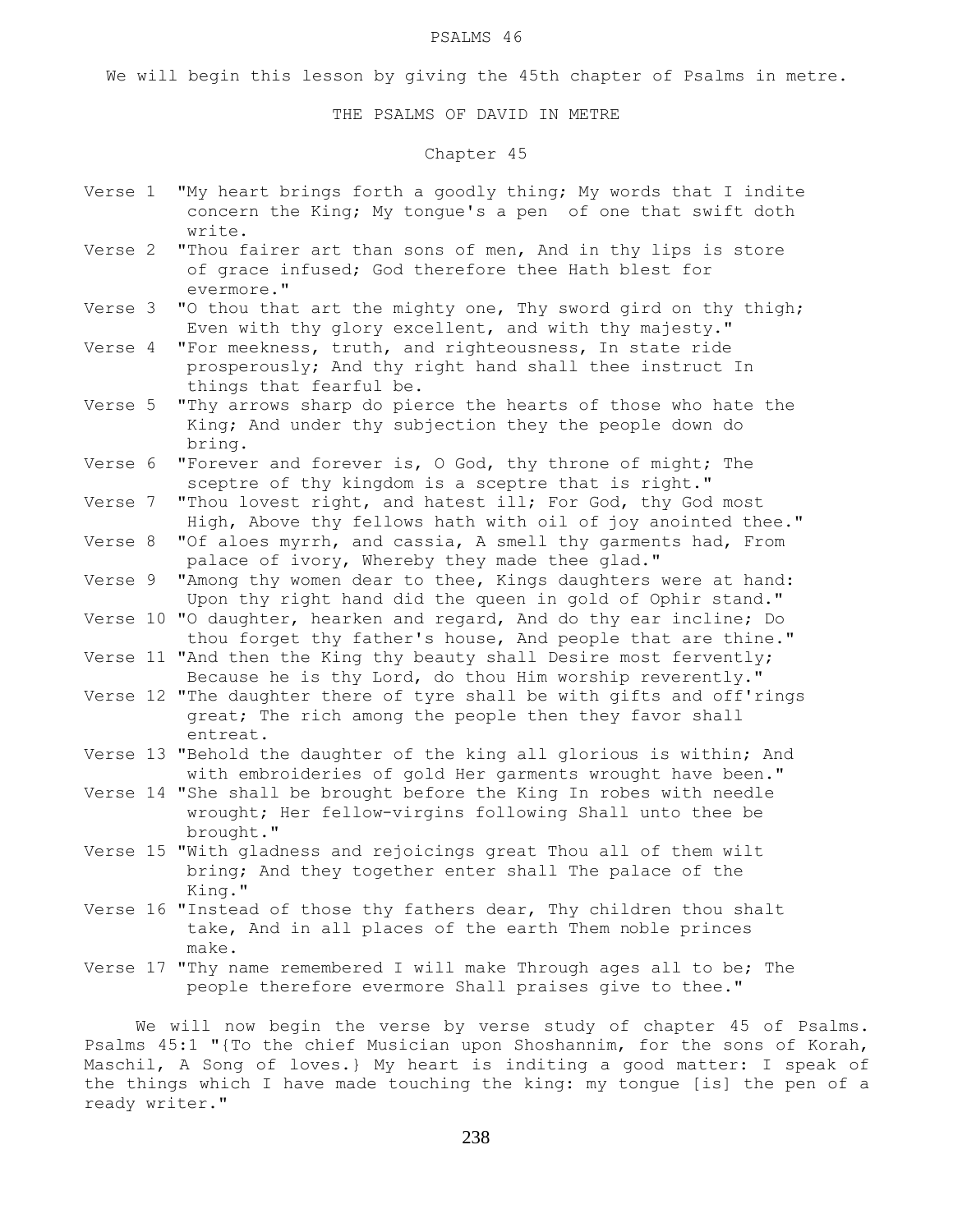We see from this that, the writing comes from the very heart and soul of the penman. The words he utters, and the words he writes are coming from a heart stayed upon good things.

 Psalms 45:2 "Thou art fairer than the children of men: grace is poured into thy lips: therefore God hath blessed thee for ever."

 The Psalmist is looking with the eyes of his heart, and he sees the Lord in all his splendor. There is no comparison with the beauty of the Lord, and the beauty of ordinary man. The Lord Jesus of all men had the most excellent speech. His words were like anointing oil. There has never been another with such grace. God has raised Jesus' name and person above all other. Philippians 2:10 "That at the name of Jesus every knee should bow, of [things] in heaven, and [things] in earth, and [things] under the earth;" He is King indeed.

 Psalms 45:3 "Gird thy sword upon [thy] thigh, O [most] mighty, with thy glory and thy majesty."

 This is the view that all Hebrews had of Messiah. This is one reason they did not recognize Him, when He came as a babe in a manger. They thought He would be a mighty warrior King like David. They expected Him to rid them of the Roman rule. The next time He comes, He will be this Ruler King. The sword that Jesus wore was the Word of God. We read that it was sharper than any two-edged sword. Hebrews 4:12 "For the word of God [is] quick, and powerful, and sharper than any two-edged sword, piercing even to the dividing asunder of soul and spirit, and of the joints and marrow, and [is] a discerner of the thoughts and intents of the heart." When He comes again, the following Scriptures describe what He will look like. Revelation 19:11 "And I saw heaven opened, and behold a white horse; and he that sat upon him [was] called Faithful and True, and in righteousness he doth judge and make war." Revelation 19:12 "His eyes [were] as a flame of fire, and on his head [were] many crowns; and he had a name written, that no man knew, but he himself." Revelation 19:13 "And he [was] clothed with a vesture dipped in blood: and his name is called The Word of God." Revelation 19:14 "And the armies [which were] in heaven followed him upon white horses, clothed in fine linen, white and clean." Revelation 19:15 "And out of his mouth goeth a sharp sword, that with it he should smite the nations: and he shall rule them with a rod of iron: and he treadeth the winepress of the fierceness and wrath of Almighty God." Revelation 19:16 "And he hath on [his] vesture and on his thigh a name written, KING OF KINGS, AND LORD OF LORDS."

 Psalms 45:4 "And in thy majesty ride prosperously because of truth and meekness [and] righteousness; and thy right hand shall teach thee terrible things."

 In our land today, truth, meekness, and righteousness have been trampled under foot. The Word of God is the only One that can restore right living in our land. The Right Hand, of course, is Jesus Christ our Saviour. The alcohol, drug, and crime problem will not be solved by man. The only solution to these problems is for revival to sweep across our land and the Word of God in every heart. This nation, so far away from God, must repent of sin and seek God. The suicide amongst our young people is because they have nothing real to hang on to. They are hiding from reality in the drugs and alcohol. They want something, or someone, to believe in. We must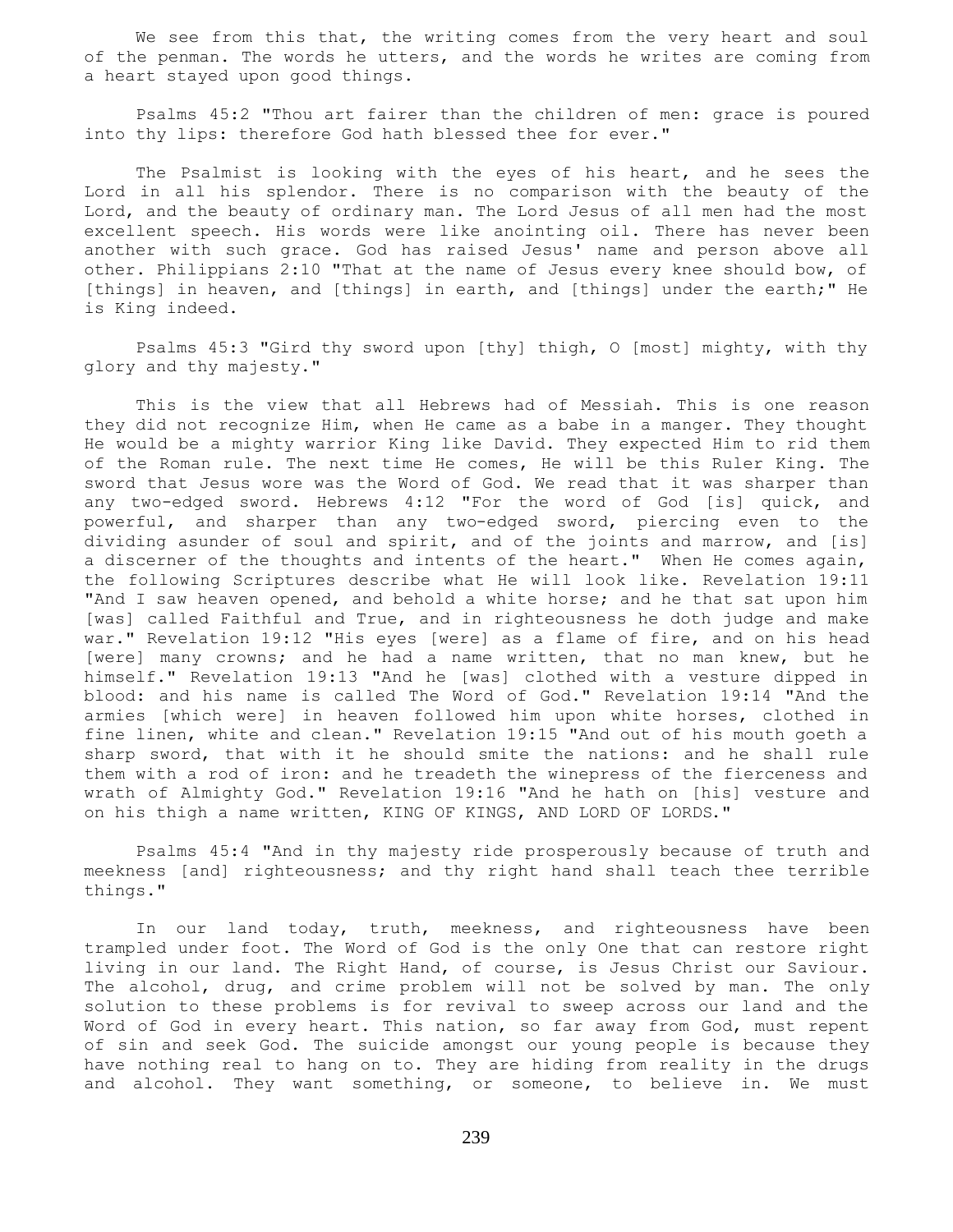introduce them to the Word of God. This is the only hope for this sin filled world.

 Psalms 45:5 "Thine arrows [are] sharp in the heart of the king's enemies; [whereby] the people fall under thee."

 The heart of man is where the arrows can do the good. Jesus never misses. He pierces the heart of man with His beautiful message. Our nation, as a whole, needs the Word of God in its heart.

 Psalms 45:6 "Thy throne, O God, [is] for ever and ever: the sceptre of thy kingdom [is] a right sceptre."

 Notice here, that David calls Jesus God. The cry of every Christian should be {open my eyes Lord that I might see and understand}. There can be only one King. His name is Jesus. He is the Eternal one. He is Alpha and Omega, the Beginning and the End. This sceptre shows his rule is absolute.

 Psalms 45:7 "Thou lovest righteousness, and hatest wickedness: therefore God, thy God, hath anointed thee with the oil of gladness above thy fellows."

With the Lord there are absolutes. Some things are absolutely right, and others are absolutely wrong. Young people fail, because there are no absolutes. With the Lord, there is no middle ground. You are either on the side of right, or you are on the side of wrong. We are all seeking after righteousness. Not only does God love righteousness, but He hates evil. Jesus took on the form of flesh and was crucified. This act, not only established His righteousness, but purchased our righteousness for us, as well. We Christians are clothed in His righteousness. He has put us in right standing with God through the shedding of His spotless blood. This gladness that He has above all others, is in the fact of the millions of souls He has saved with His precious blood. We are all glad, who have been redeemed, but His gladness exceeds ours, because He purchased us for His bride. All believers in Christ are the bride of Christ.

 Psalms 45:8 "All thy garments [smell] of myrrh, and aloes, [and] cassia, out of the ivory palaces, whereby they have made thee glad."

 There is a sweet smell in heaven. We know that in the tabernacle in the wilderness, the things that were totally given to God were a sweet smelling savour to Him. Jesus, the perfect Sacrifice for all time for everyone, continues to be that sweet smelling savour.

 Psalms 45:9 "Kings' daughters [were] among thy honourable women: upon thy right hand did stand the queen in gold of Ophir."

We read the parable of the 10 virgins in the gospels. These daughters, spoken of here, are the virgin bride. This is speaking of the church of the Lord Jesus Christ. All believers in Christ would be part of this. We are all King's daughters. The place of honor is on the Right hand of our groom the Lord Jesus Christ. Church, we are clothed in the white robe of righteousness, washed in the blood of the Lamb. All virgin brides wear white. Nothing is too good for the bride in the sight of the groom. Church, are we ready? Are we looking forward to the wedding? Do we actually adore the groom? Are we keeping ourselves spotless for Him?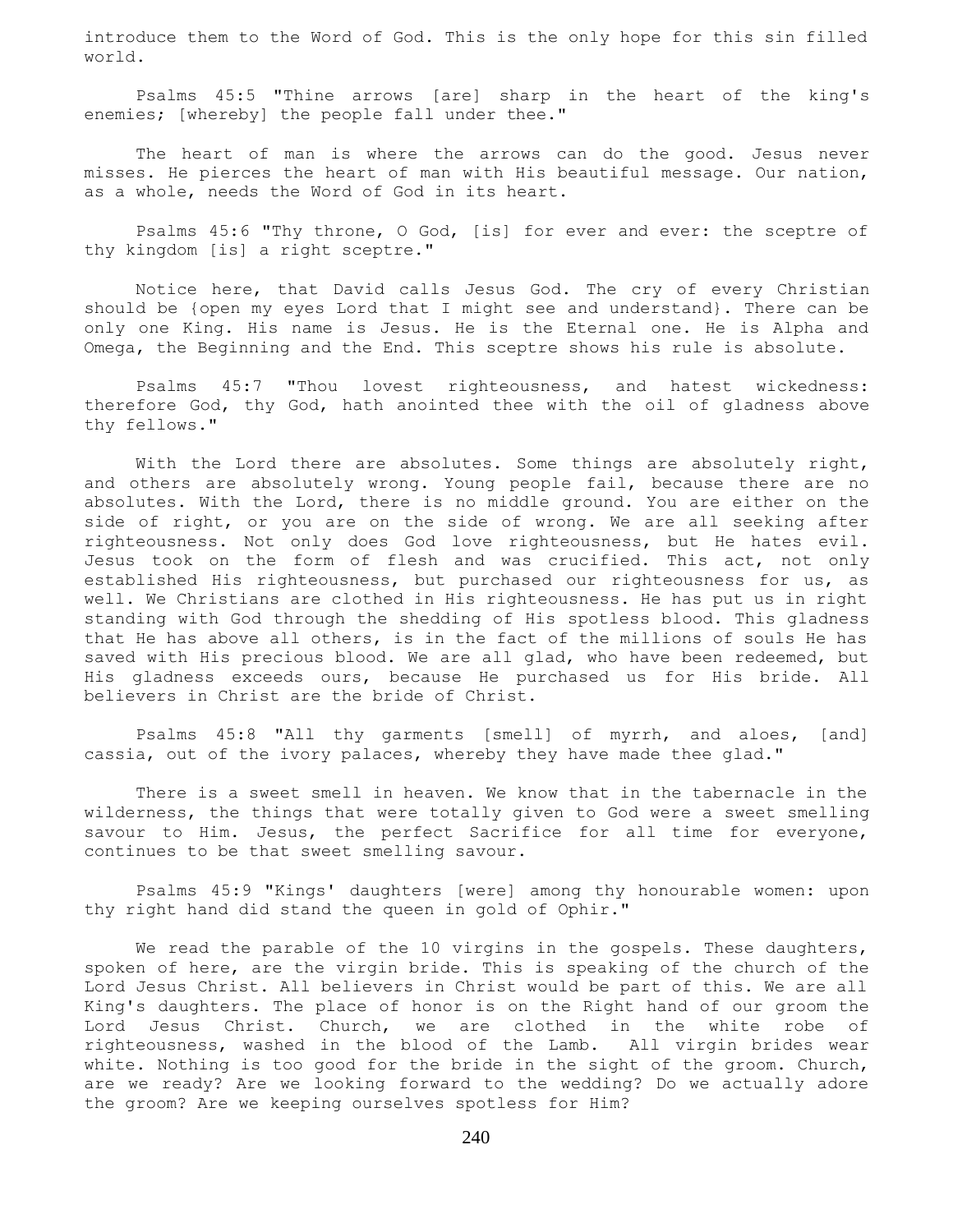Psalms 45:10 "Hearken, O daughter, and consider, and incline thine ear; forget also thine own people, and thy father's house;"

 Listen up church. Of the 10 virgins, only five were ready when the bridegroom came. We are to be ready, listening for the trumpet to blow and call us to the Lord. We must not be too attached to this world. There are many who will not be ready. We must not be involved with these world oriented people when He comes. He is coming for a church that is without spot or wrinkle. He will not share our affections. We must be totally loyal to Him. Our every thought should be of Him.

 Psalms 45:11 "So shall the king greatly desire thy beauty: for he [is] thy Lord; and worship thou him."

 The church must not be disloyal. Worldly things have crept into the church. We must get rid of them immediately. We must be beautiful in the sight of the Lord. Everything in the church should be done by His example. The church should conduct worship services, not be a house of entertainment. Church {bride} we should worship and adore Him.

 Psalms 45:12 "And the daughter of Tyre [shall be there] with a gift; [even] the rich among the people shall entreat thy favour."

 The church should give off such a beauty and holiness that everyone will desire to come and join in. The Light of the church should be a beacon to the lost of the world.

 Psalms 45:13 "The king's daughter [is] all glorious within: her clothing [is] of wrought gold."

 The church {King's daughter} must be beautiful within. This means that the Spirit of the Living God is within the church. Gold means the purity of God. You can easily see, then, that she is clothed in the purity of God, her robe of righteousness. Church, are we pure from within as this says, and are we clothed in God's righteousness?

 Psalms 45:14 "She shall be brought unto the king in raiment of needlework: the virgins her companions that follow her shall be brought unto thee."

 This describes a beautiful church, full of good works {needlework}. We see that there shall be those who come with the bride who are those who love God, and have been active in helping in His work on this earth. All this is really saying is that, there is more than one denomination in heaven at the wedding.

 Psalms 45:15 "With gladness and rejoicing shall they be brought: they shall enter into the king's palace."

 This is the glorious homecoming of all those redeemed from this earth. There will be joy unspeakable at this glorious going home day.

 Psalms 45:16 "Instead of thy fathers shall be thy children, whom thou mayest make princes in all the earth."

241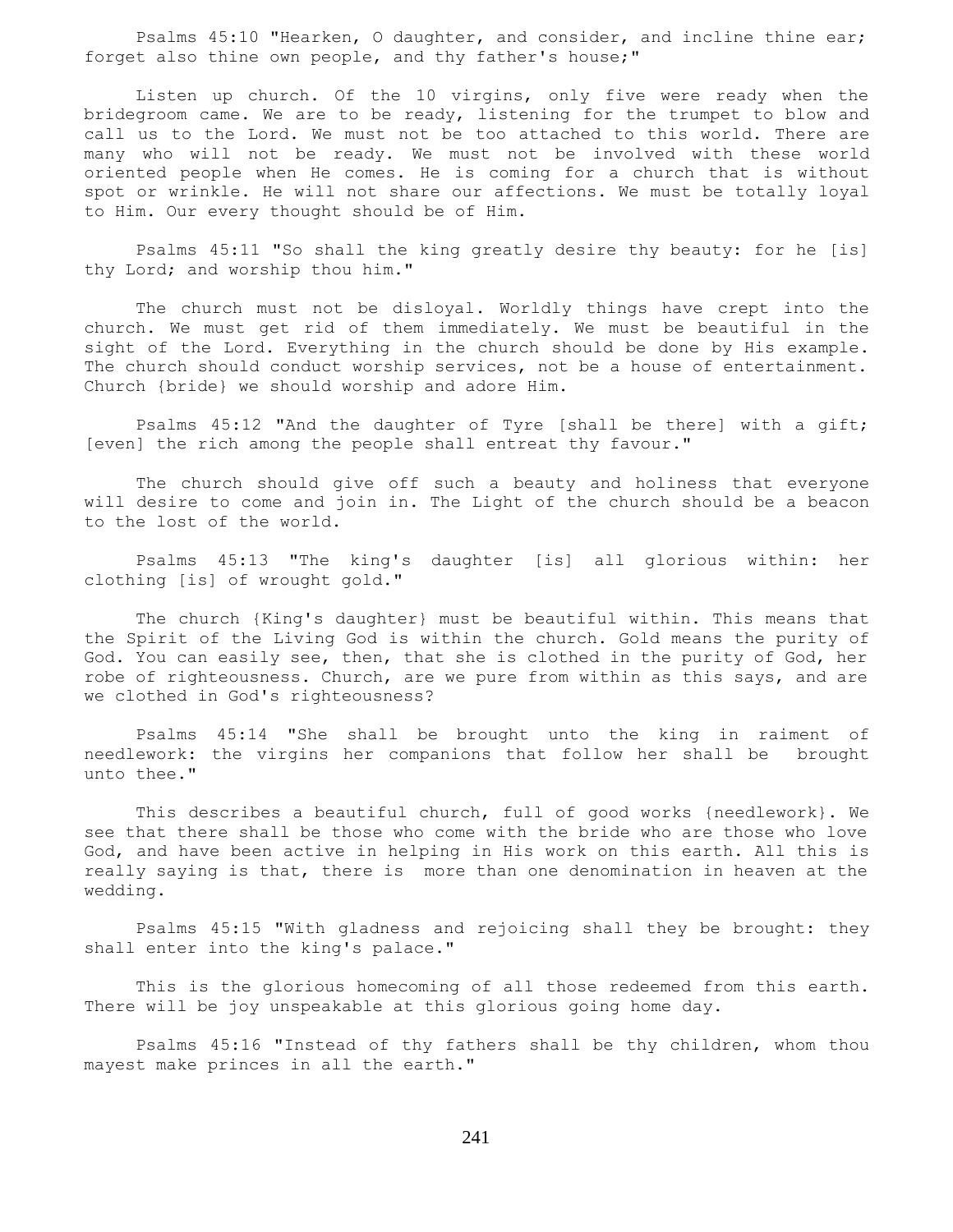This is speaking of the seed of Abraham. Galatians 3:29 "And if ye [be] Christ's, then are ye Abraham's seed, and heirs according to the promise."

 Psalms 45:17 "I will make thy name to be remembered in all generations: therefore shall the people praise thee for ever and ever."

 This name that is to be remembered forever is the name of the One we call Jesus. Praise will continually flow from the mouths of those who have been redeemed. We can not repay this wonderful gift of eternal life, but we can praise the name of the One who gave it to us.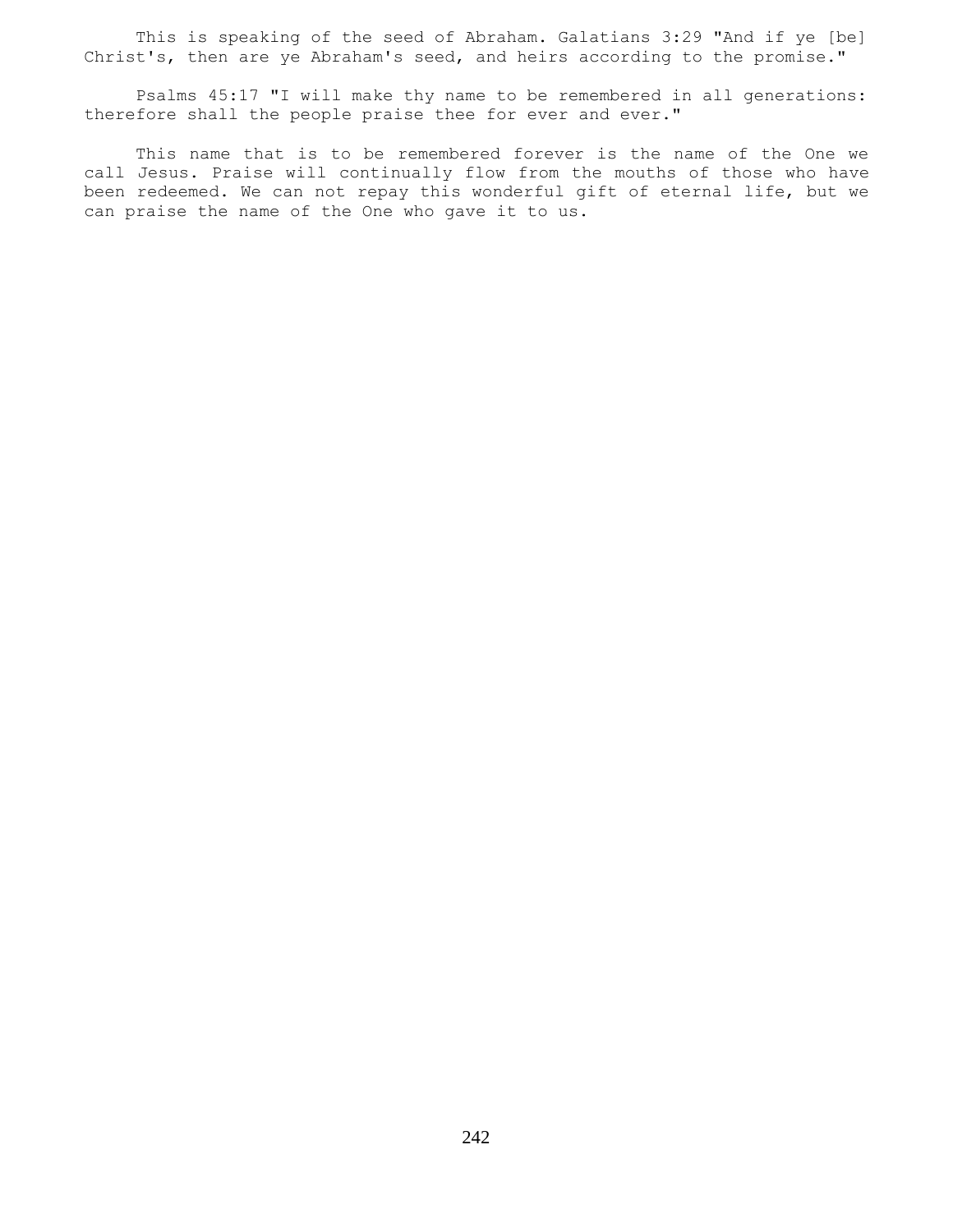#### Psalms 46 Questions

1. The 1st verse says, this is a song of \_\_\_\_\_\_ 2. This writing comes from the very \_\_\_\_\_\_ and \_\_\_\_ of the penman. 3. Who does the penman see in all His splendor in verse 2? 4. The Lord's speech was like 5. Quote Philippians chapter 2 verse 10. 6. What was one reason the Hebrews did not recognize Jesus as their Messiah? 7. The Sword, that Jesus wore was what? 8. Quote Hebrews chapter 4 verse 12. 9. Where can we find a description of what Jesus will be like when He comes as KING? 10. In our land today \_\_\_\_\_\_\_, \_\_\_\_\_\_\_\_, and \_\_\_\_\_\_\_\_ have been trampled underfoot. 11. What is the only thing that can restore right living in our land? 12. The young people take drugs and alcohol to hide from what? 13. Where does our nation need the Word of God? 14. What should be the cry of every Christian today? 15. What does the sceptre show in verse 6? 16. Thou lovest \_\_\_\_\_\_\_\_\_, and hatest 17. What has He been anointed with, above His fellows? 18. What causes the young to fail? 19. What are the Christians clothed in? 20. How did Jesus put us in right standing with God? 21. Why does the Lord's gladness exceed the Christian's gladness? 22. What does all of the Lord's garments smell of? 23. What was a sweet smelling savour to God in the tabernacle? 24. The daughters, spoken of in verse 9, are the \_\_\_\_\_\_\_\_. 25. Where is the place of honor? 26. How do you answer the questions the author gave in explanation of verse 9? 27. What does incline thine ear mean? 28. What kind of church is Jesus coming for? 29. The church should conduct worship services, not do what? 30. The \_\_\_\_\_\_ of the church should be a beacon to the world. 31. The church must be beautiful 32. What is the church clothed in? 33. The needlework shows us what about the church? 34. Quote Galations chapter 2 verse 29. 35. What is the name in verse 17?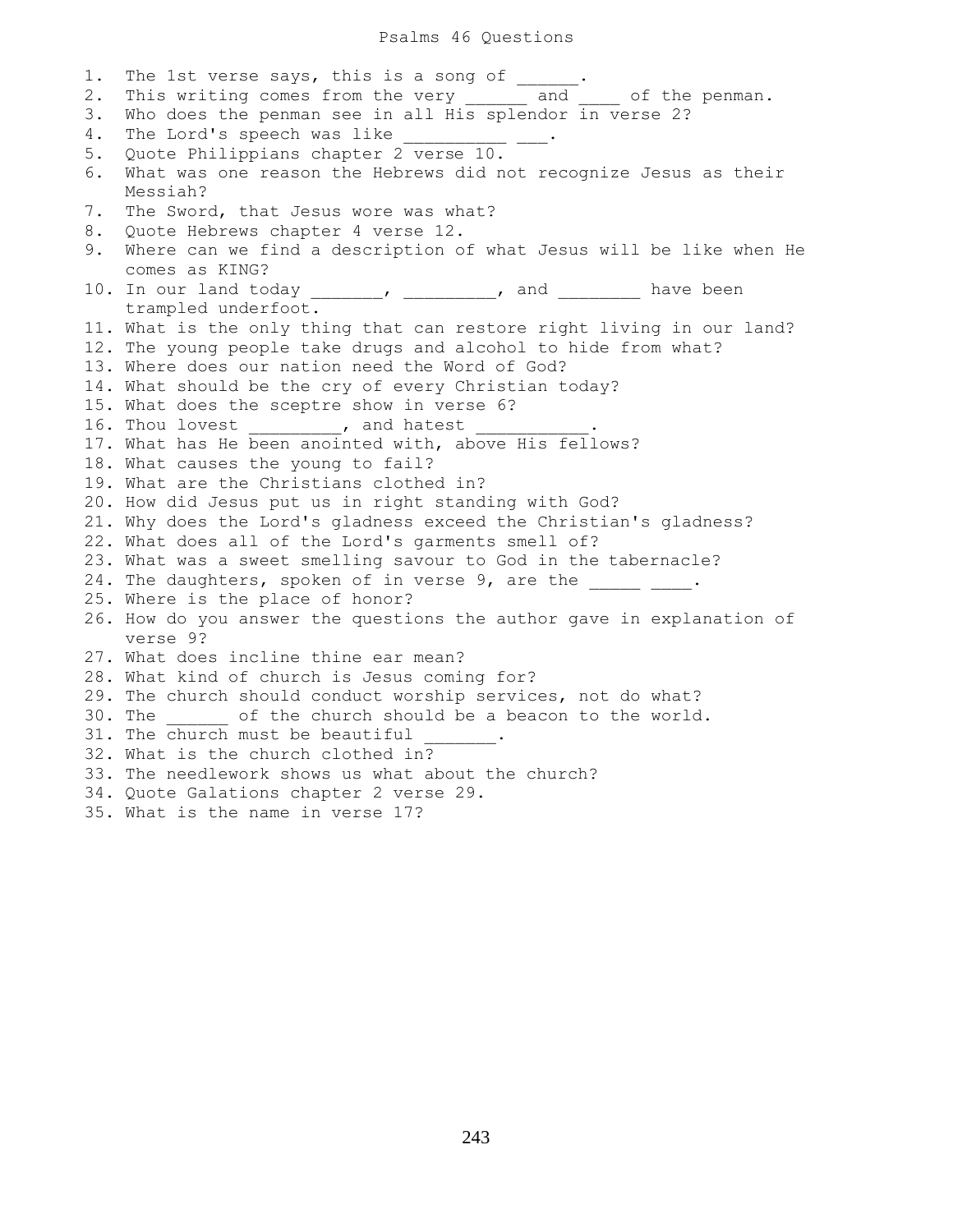#### PSALMS 47

We will begin by giving chapter 46 in metre to show how easily it could be sung.

# THE PSALMS OF DAVID IN METRE

### Chapter 46

- Verse 1 "God is our strength and refuge high; A sure and present help is he, When dark and troublous days are nigh; Hence free from fear our hearts shall be. Though earthquakes move the world, and hills' midst seas be hurled, Though waves of the deep In turmoil roar and leap, And swelling shake the mountains steep."
- Verse 2 "A river flows, whose waters clear The city of our God make glad, The holy tabernacles, where The Highest One his dwelling made. In midst of her hath God Established his abode; No trouble can her move, For God her help will prove, When morning light dawns from above."
- Verse 3 "The nations rage, the kingdoms shake, His voice goes forth, earth melts away. The Lord of Hosts our part doth take, and Jacob's God is shield and stay. Come, then, let all draw near, And view with holy fear The works surpassing though Jehovah's arm hath wrought, What ruins he on earth hath brought.
- Verse 4 "To earth's remotest bonds he turns Wars into peace: He breaks the bow; He cuts the spear, the chariot burns. That I am God, be still and know; Among the heathen I will be exalted high; On earth supreme The Lord of hosts doth aid afford, And Jacob's God is shield and sword."

 We will begin now the verse by verse study of the 46th Psalm. Psalms 46:1 "{To the chief Musician for the sons of Korah, A Song upon Alamoth.} God [is] our refuge and strength, a very present help in trouble."

 Others may boast of their great armies and their weapons of war, but our strength and help, if we are Christians is the Lord. In our world now, there are enough atomic bombs to destroy the world as we know it. We can not depend on these bombs for protection. If one person ever pushes the button to the first atomic bomb, there will be many that follow. There is no security in this world, or in the things of this world. God alone, can help us.

 Psalms 46:2 "Therefore will not we fear, though the earth be removed, and though the mountains be carried into the midst of the sea;"

 There is enough total fire power in the world today to do this very thing. In tests that have been done of one bomb, islands have disappeared. You see, this earth that we dwell in is very unstable. I will not fear, because I will look up and rejoice for my redemption draweth nigh. The world's people today do fear, as the following Scripture tells us. Luke 21:26 "Men's hearts failing them for fear, and for looking after those things which are coming on the earth: for the powers of heaven shall be shaken."

244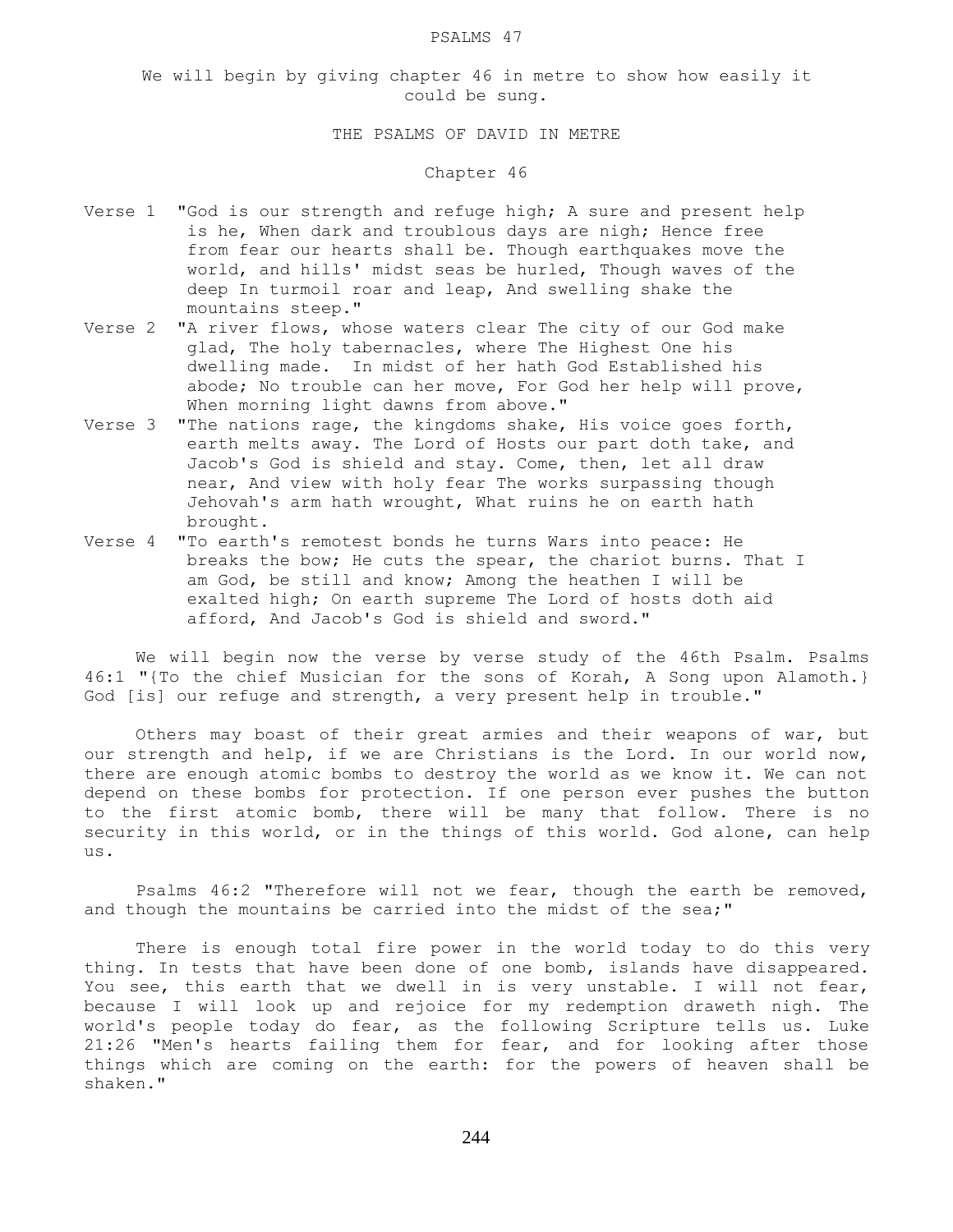Psalms 46:3 "[Though] the waters thereof roar [and] be troubled, [though] the mountains shake with the swelling thereof. Selah."

We know that this, too, can happen and will happen during the wrath of God. Selah, in the verse above, is saying, take a moment and think on these things. Fear is not for the Christian. We have hope, and the world does not. We know that when all of this begins, there will be an earthquake that we be felt all over the earth. Of course, all of this uproar of the earth will cause the waters to swell, as well. What a wonderful time to be somewhere else other than on this earth.

 Psalms 46:4 "[There is] a river, the streams whereof shall make glad the city of God, the holy [place] of the tabernacles of the most High."

 There is a river that brings great peace to the Christian. It is the river of the Spirit of God. This is speaking of the river that brings perfect peace to the church of God. This is that water spoken of by Jesus to the woman at the well. This city of God is the habitation of God. Each true Christian is the dwelling place of the Holy Spirit of God. Revelation 21:3 "And I heard a great voice out of heaven saying, Behold, the tabernacle of God [is] with men, and he will dwell with them, and they shall be his people, and God himself shall be with them, [and be] their God."

 Psalms 46:5 "God [is] in the midst of her; she shall not be moved: God shall help her, [and that] right early."

The her, in this verse, is the church of the Lord Jesus Christ. God dwells in the Christian, so she cannot be moved. Right early would mean at the breaking of day. The world may be falling down around her, but the church will not fall. The church, in this sense, is not a building, but the Christians.

 Psalms 46:6 "The heathen raged, the kingdoms were moved: he uttered his voice, the earth melted."

 The heathen raged is speaking of the world gone mad. The kingdoms being moved has to do with the rulers of this world being over thrown. All of the turmoil that you could imagine in your heart would not be as bad as this is saying here. In our day, the middle East crisis could blow up into just such a mess. Notice, though, that all the powers in the world are no comparison to God uttering His voice. The earth melting just means that the power of the voice of God settled this whole thing. Perhaps, it means, also, that those things which could be burned up were. The world, and everything, and everyone in it, are in the control of God. We are but putty in His hands.

 Psalms 46:7 "The LORD of hosts [is] with us; the God of Jacob [is] our refuge. Selah."

 The church is in the hands of God. In our study in Revelation, we saw that the candlestick was in the church. Jesus' Light is with us, church. He is our refuge. We are in Him, and He in us. I John 3:24 " And he that keepeth his commandments dwelleth in him, and he in him. And hereby we know that he abideth in us, by the Spirit which he hath given us." Our refuge {safe place} is in Him. Again, we see Selah. Pause and think on these things.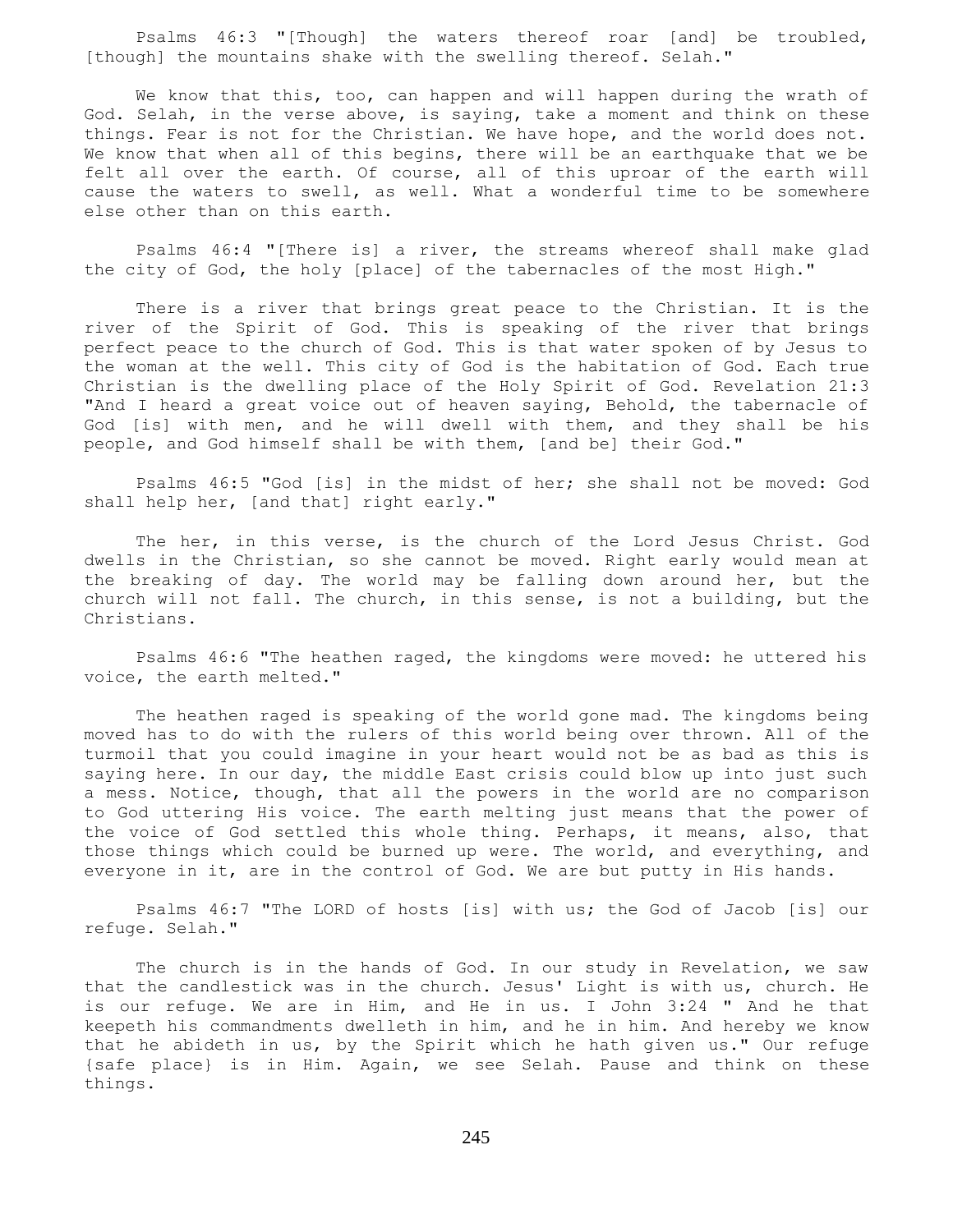Psalms 46:8 " Come, behold the works of the LORD, what desolations he hath made in the earth."

 We know of the utter destruction God brought on Sodom and Gomorrah. This will be just such a destruction, but even more widespread. This verse is about the time when the wrath of God is poured out upon the earth. This is the time when the water turns to wormwood, and one third of the trees are burned up, and all the other destructions that go with that. Praise God that we will not be part of the destruction, but will be beholding the destruction.

 Psalms 46:9 "He maketh wars to cease unto the end of the earth; he breaketh the bow, and cutteth the spear in sunder; he burneth the chariot in the fire."

 The war we have been reading about is the war that ends all wars. Jesus is the King of Peace. He brings peace to the world. We saw in the previous verse, how great the voice of God is. He speaks, and peace comes. There will be no more weapons. God destroys them all. There will be a time of peace, such as the world has never known.

 Psalms 46:10 "Be still, and know that I [am] God: I will be exalted among the heathen, I will be exalted in the earth."

 This is not a request, but a command. There will be no question that this is God. Sometimes God does not want us helping Him. He wants us to be still. and know that He is God. Jesus will reign with a rod of iron for a thousand years on this earth. We will serve Jesus as His helpers over the heathen.

 Psalms 46:11 "The LORD of hosts [is] with us; the God of Jacob [is] our refuge. Selah."

 Christians throughout the world should shout praises of this fact. He is our refuge {hiding place}. The Lord is with us. The God of Jacob is the Lord. The Lord is with us now, and will continue to be with us for all of eternity.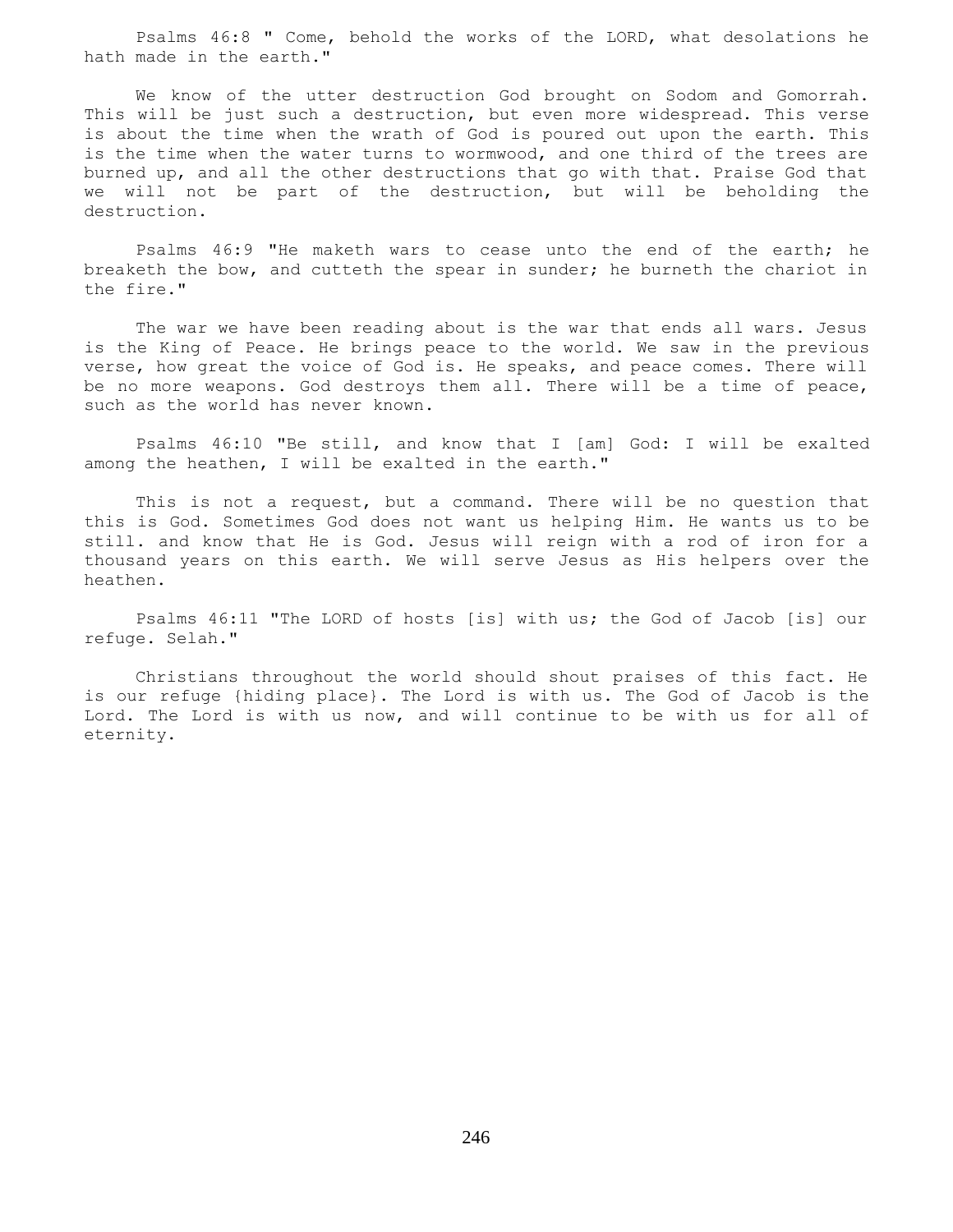1. Who was this Psalm addressed to? 2. is our refuge and our strength. 3. Is there security in having the atomic bomb? 4. Who is our only hope? 5. Verse 2 speaks of 2 terrible world happenings, what are they? 6. What attitude should we have of these calamities? 7. Quote Luke chapter 21 verse 26. 8. What is the word Selah telling us in verse 3? 9. Where is the river that brings great peace to the Christian? 10. What is meant by the city of God? 11. Where do we find the Scripture that says the tabernacle of God is with man? 12. Who is the her in verse 5? 13. What does right early mean? 14. What does the heathen raged mean? 15. What crisis in our world could blow up in to a terrible war? 16. All the powers in the world are no comparison to what? 17. Who is in control of the entire world? 18. The church is not a building, but what? 19. We are but \_\_\_\_\_\_ in His hands. 20. Who, does verse 7 say, is our refuge? 21. Quote 1 John chapter 3 verse 24. 22. What is a refuge? 23. Who has caused the desolation of the earth in verse 8? 24. What will be different in this destruction by God from the destruction of Sodom and Gomorrah? 25. What are some of the devastating things that happen on the earth? 26. What 3 things does He do that signifies the end of war? 27. Who is the King of Peace? 28. In verse 10, we are instructed to do what? 29. Describe the reign of Jesus on the earth. 30. What is God called in verse 11?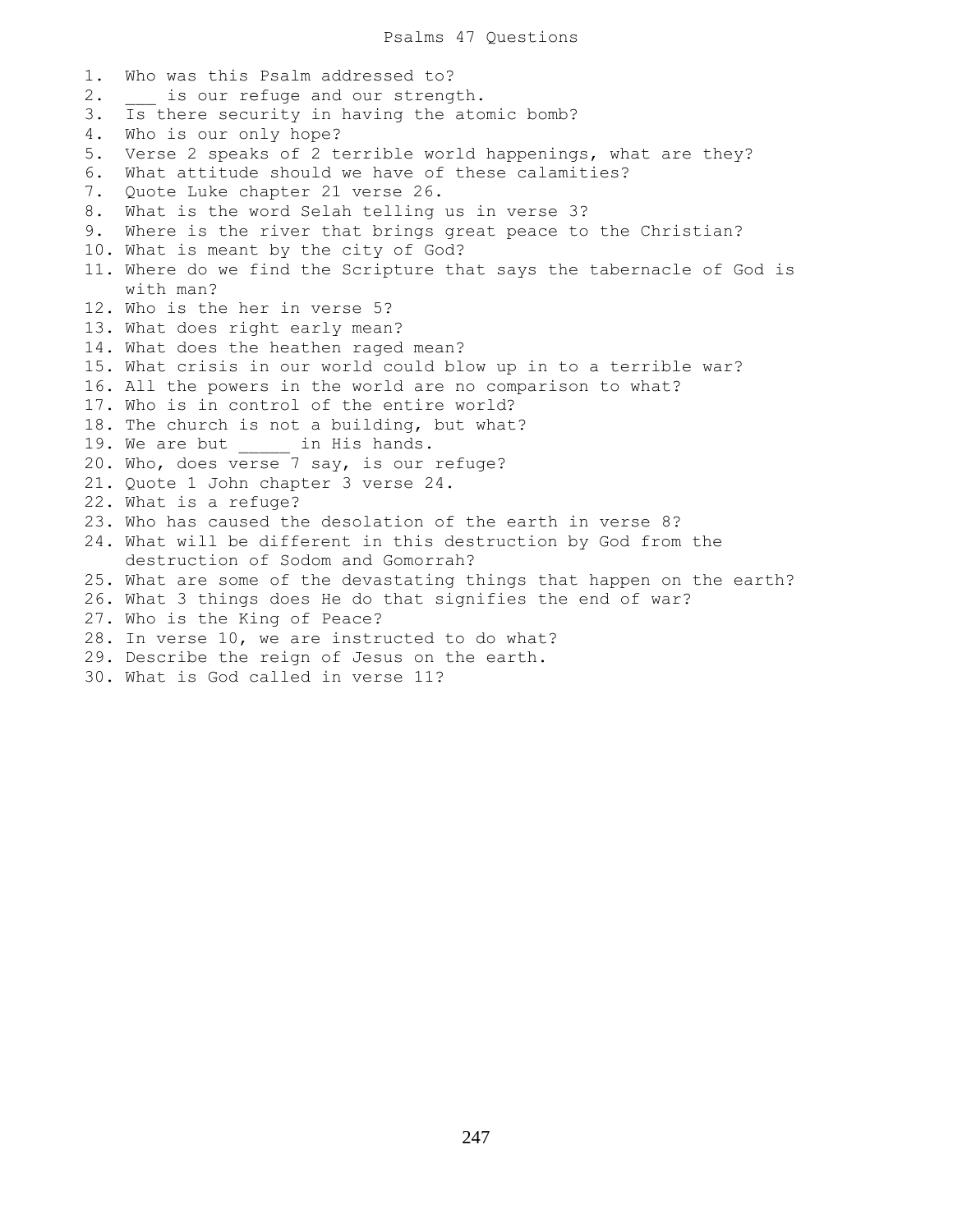#### PSALMS 48

We will begin by giving the 47th chapter of Psalms in metre.

#### THE PSALMS OF DAVID IN METRE

### Chapter 47

- Verse 1 "All nations clap your hands, Let shouts of triumph ring, for dreadful over all the lands The Lord most High is King." Verse 2 "He'll quell the people's rage, And nations will destroy; For
- us will choose our heritage, His chosen Jacob's joy." Verse 3 "With shouts ascends out King With trumpets' stirring call; Praise, praise ye God, his praises sing, For God is Lord of all."
- Verse 4 "O sing in joyful strains, In songs his truth make known; God over all the nations reigns, High on his holy throne."
- Verse 5 "The heirs of Gentile thrones With Abr'am's children meet. The shields of earth Jehovah owns; Exalted is his seat.

 We will now begin the verse by verse study of the 47th chapter of Psalms. Psalms 47:1 "{To the chief Musician, A Psalm for the sons of Korah.} O clap your hands, all ye people; shout unto God with the voice of triumph."

 The battle is over. The victory is won. To clap the hands shows extreme joy. Notice, that this is not just a few that are to clap, but all the people of the world. To shout is to rejoice with great enthusiasm. Jesus will rule over all the earth and all people. Those of us who have decided to make Jesus our Lord, as well as our Saviour now, will be ahead of those who must submit to His rule by force. We of our own free will have submitted to the will of the Lord now. This is enough to make the most stayed person begin to shout.

 Psalms 47:2 "For the LORD most high [is] terrible; [he is] a great King over all the earth."

 This whole chapter is about the 1000 year reign of Jesus Christ on the Earth as Lord of lords and King of kings. This rule will not be like the meek and mild Jesus that was here to save the world. He will rule with a rod of iron. Revelation 2:27 "And he shall rule them with a rod of iron; as the vessels of a potter shall they be broken to shivers: even as I received of my Father." His rule is absolute dominion over all the people of the earth.

 Psalms 47:3 "He shall subdue the people under us, and the nations under our feet."

 We shall rule with Him as His subordinates. He is King and we are kings. Revelation 20:6 "Blessed and holy [is] he that hath part in the first resurrection: on such the second death hath no power, but they shall be priests of God and of Christ, and shall reign with him a thousand years." We did not win the battle, the Lord did. He places us in a position of authority over the heathen.

 Psalms 47:4 "He shall choose our inheritance for us, the excellency of Jacob whom he loved. Selah."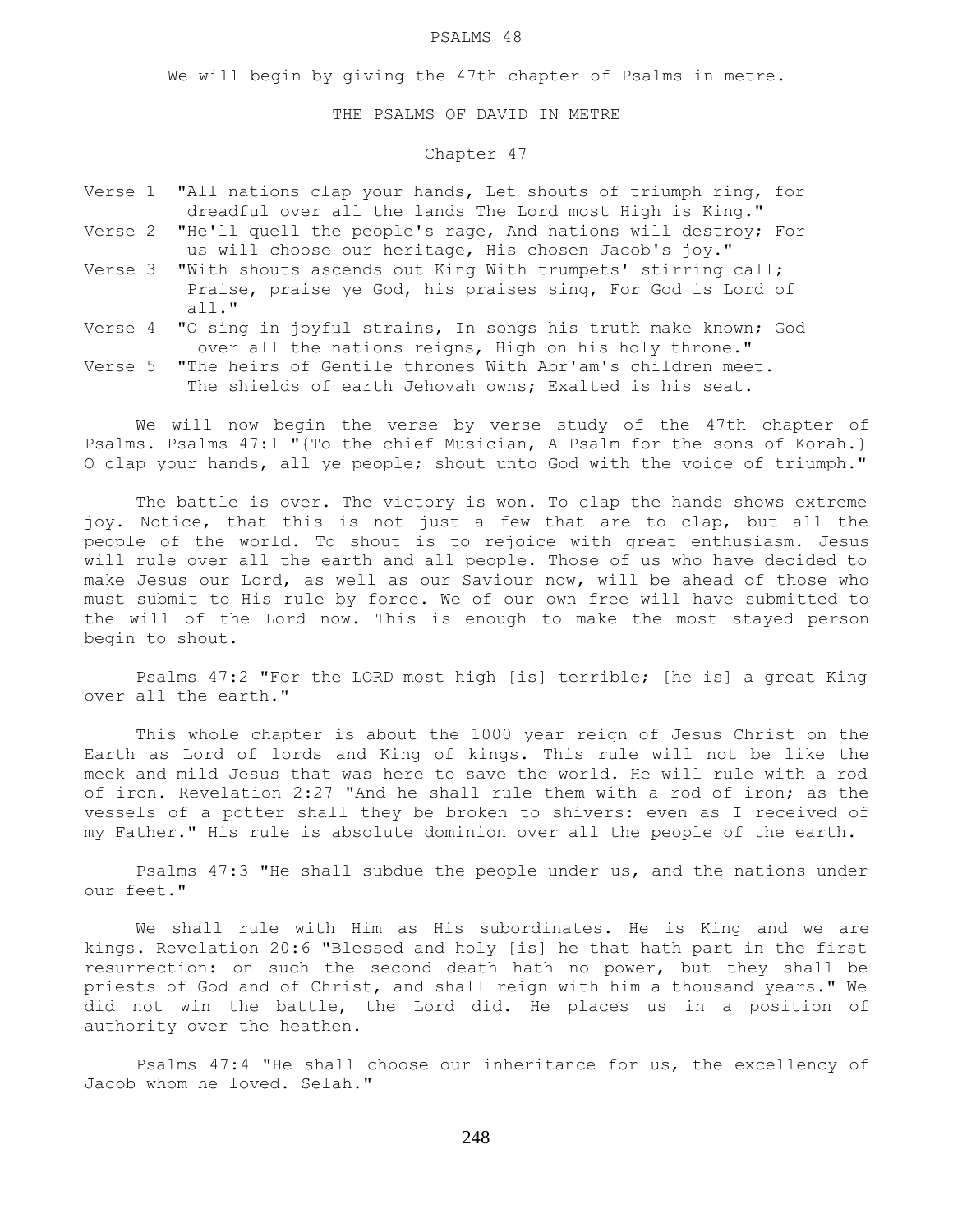We will not rule wherever we choose. He will choose the place for each of us. I do not desire to choose for myself. I have previously made Jesus my Lord. His will is my will. I do not want to choose. I want Him to choose for me, and then tell me where He wants me to be. It is inheritance enough to be with Him. We know that just as God gave Israel the promised land, He will give us our inheritance, the place that is best for us. He loved physical Israel, but He, also, loves spiritual Israel who came to Him by choice and not by birthright. WE should stop and think on these things.

 Psalms 47:5 "God is gone up with a shout, the LORD with the sound of a trumpet."

 This is Jesus who goes up with a shout. Matthew 24:31 "And he shall send his angels with a great sound of a trumpet, and they shall gather together his elect from the four winds, from one end of heaven to the other." The voice of the Lord and the sound of the silver trumpet of redemption are very close to the same. They are very hard to separate. I Thessalonians 4:16 "For the Lord himself shall descend from heaven with a shout, with the voice of the archangel, and with the trump of God: and the dead in Christ shall rise first:" We do not know the exact events, but praise God! He knows. I trust Him completely, and I know in my heart that the return of the Lord Jesus to heaven had to be shouted about by the angels. God, in verse 5 above, is Jehovah. He is Jehovah, Lord God Almighty.

 Psalms 47:6 "Sing praises to God, sing praises: sing praises unto our King, sing praises."

 The type of song here, would be a song of adoration. From the four praises above, I would believe this to be universal, since four means universal. Then, this would be sung all over the world, and not just once, but over and over.

 Psalms 47:7 "For God [is] the King of all the earth: sing ye praises with understanding."

 He is not just God of the Jews, but of all mankind. The praises with understanding would be singing of His truth, and His love, and His majesty, and all the wonderful truths in the Bible. Philippians 2:10 "That at the name of Jesus every knee should bow, of [things] in heaven, and [things] in earth, and [things] under the earth;" His rule is universal and forever.

 Psalms 47:8 "God reigneth over the heathen: God sitteth upon the throne of his holiness."

 Not only will He reign in the 1000 years upon the earth, but He actually reigns now. The heathen does not know, at this time, that God rules over all. Jesus is even now seated at the right hand of the Father in heaven. He will sit on His throne in full view of everyone when this verse comes to fulfillment. Sometimes, people who sit on thrones on the earth, are not honest and upright. In fact, sometimes they are down-right unholy. The throne that the Lord sits upon is holy in every way. It is based on truth and righteousness.

 Psalms 47:9 "The princes of the people are gathered together, [even] the people of the God of Abraham: for the shields of the earth [belong] unto God: he is greatly exalted."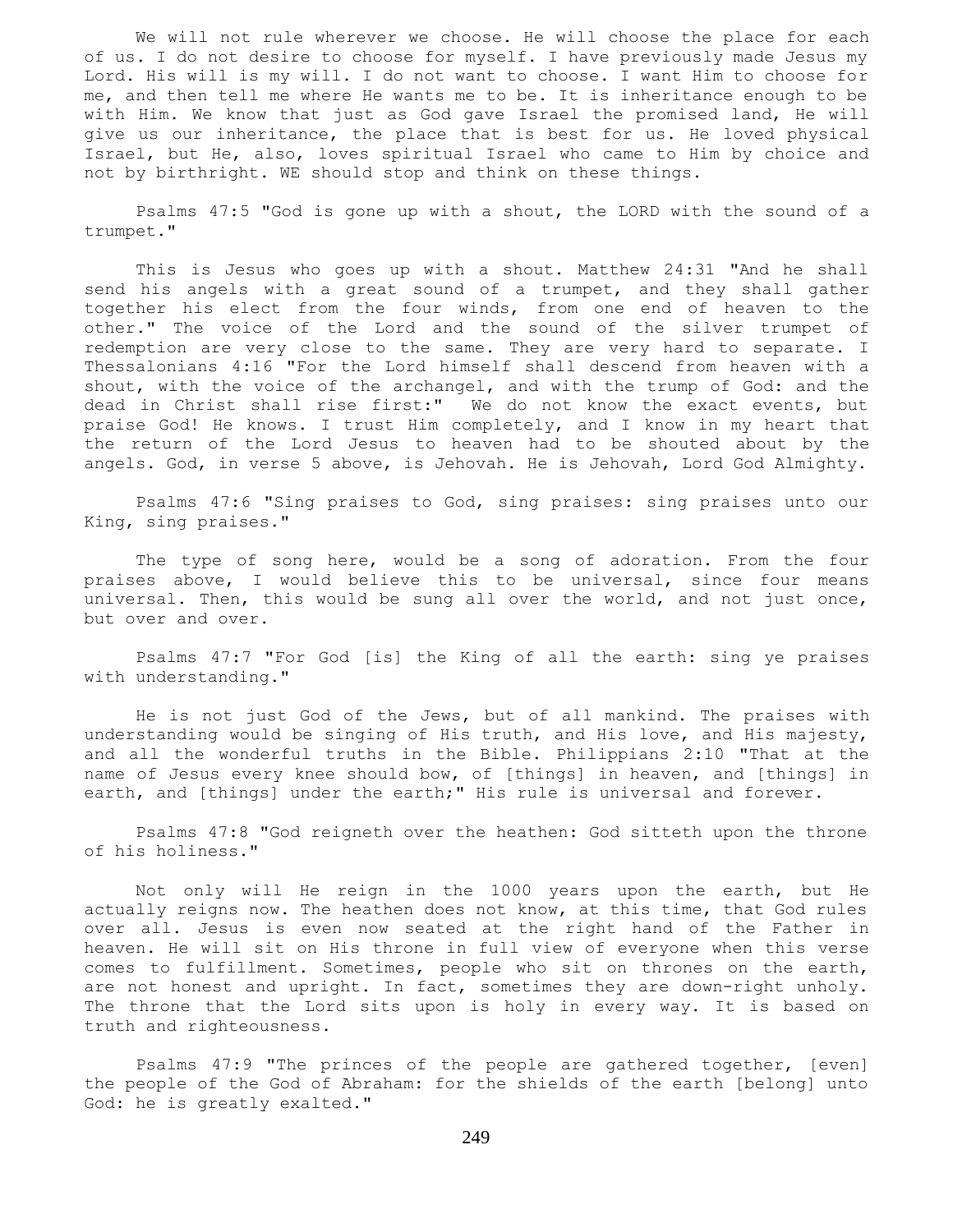Galatians 3:29 "And if ye [be] Christ's, then are ye Abraham's seed, and heirs according to the promise." We Christians are the people of the God of Abraham. We, like Abraham, had faith and it was counted unto us for righteousness. All of the Christians in the world will be gathered together, when we are resurrected from the earth. All of us will shout praises to Him. We all get our strength and power from Jesus who is our protector.

We will continue this lesson by giving Psalms 48 in metre.

Chapter 48

- Verse 1 "Within thy temple, Lord, We on thy mercies dwell; As is thy name adored, So let thy praise excel: Thy praises sound through every land, And right thy sceptre shall command."
- Verse 2 "Let Zion Mount rejoice, Let Judah's daughters praise The Lord with cheerful voice, For judgment he displays; Go round the walls on Zion's Mount, God round her splendors to recount."
- Verse 3 "The towers of Zion tell, Her palace survey, Mark all her Bulwarks Well And to your children say: This God forever shall abide, Ev'n unto death our God and guide.

 We will now finish up by giving the verse by verse study of the 48th chapter of Psalms. Psalms 48:1 "{A Song [and] Psalm for the sons of Korah.} Great [is] the LORD, and greatly to be praised in the city of our God, [in] the mountain of his holiness."

 This Psalm is sung in our churches now. There is no question in my mind that God is great. We could look up all the adjectives for greatness in all the world, and yet they still would not be able to tell of the greatness of the Lord. I could begin praising Him because He saved me. To go back to the beginning, I would have to praise Him for making the heavens, and the earth, and all the things in it. Then I would have to thank Him for creating me, and allowing me to live in His created world. You see, there would be no end to the things that I should praise Him for. Where should we praise Him? Everywhere. Even to look at all the beauties of nature could cause me to burst out in praise.

 Psalms 48:2 "Beautiful for situation, the joy of the whole earth, [is] mount Zion, [on] the sides of the north, the city of the great King."

 Zion, and the city of the great King, symbolize the church of the Lord Jesus Christ. There is a literal Zion, however, and it is in Jerusalem, the great city of God. This, like most Scripture, is possibly literal, as well as spiritual. Jerusalem is a very special city. Those of us who have been blessed to have seen it know of its magnificence. As far as God is concerned, it is the center of the earth. Everything measures from Jerusalem in the Bible.

Psalms 48:3 "God is known in her palaces for a refuge."

The wonderful thing, to me, is that I can call Him, my God. God is our refuge {hiding place}. These are the palaces that God has provided for His own.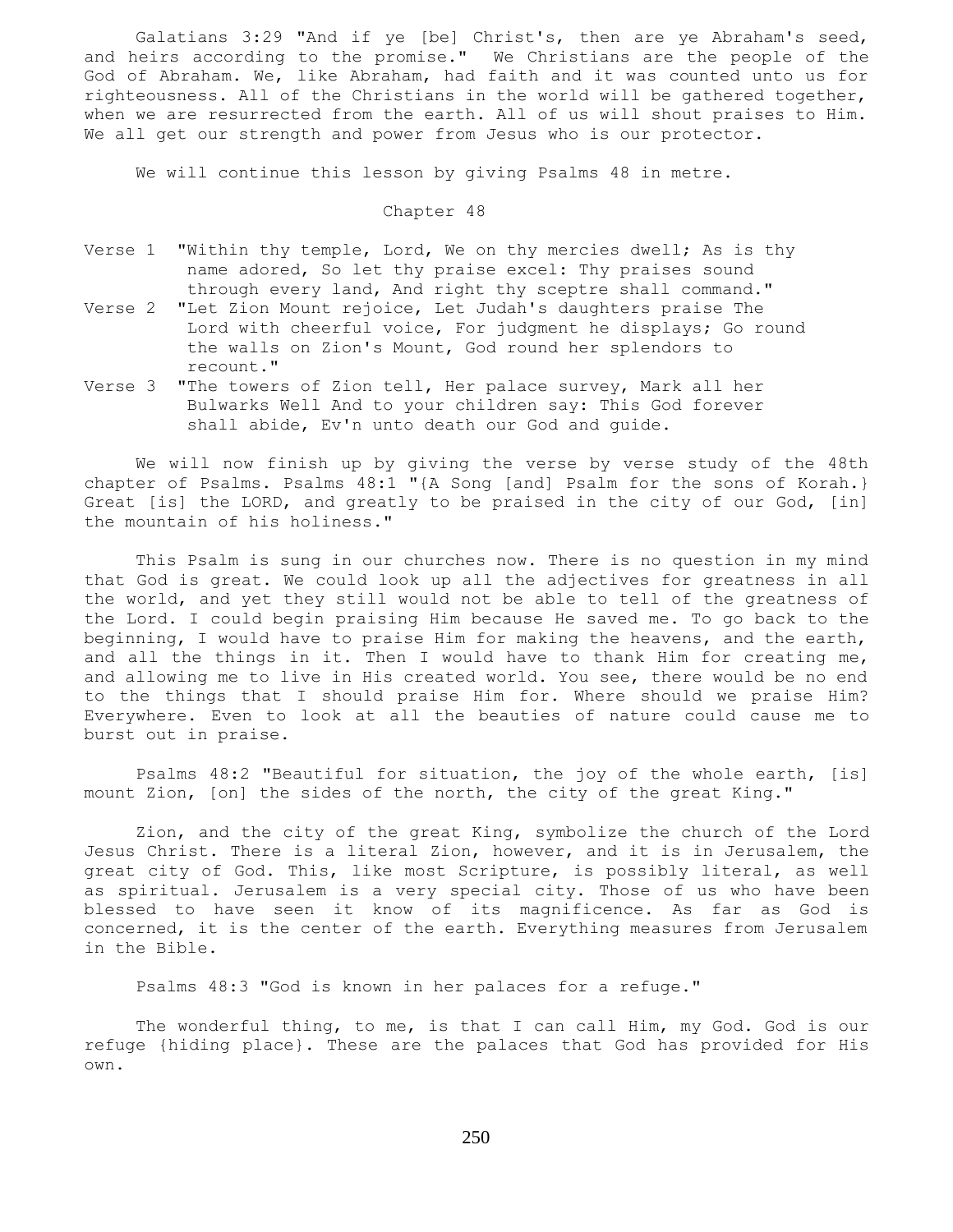Psalms 48:4 "For, lo, the kings were assembled, they passed by together."

 It appears that this was earthly kings, that come and go. We, also, know that the kings of this earth are for but a while. They are not to be compared with the King {Jesus Christ} of all the earth.

 Psalms 48:5 "They saw [it, and] so they marvelled; they were troubled, [and] hasted away."

These worldly people have come, and seen, and they realize that they are not living up to these standards, and they haste away. It is so strange, but many times we realize our shortcomings, when we see those who are living for God.

 Psalms 48:6 "Fear took hold upon them there, [and] pain, as of a woman in travail."

 The fear that overcame them was fear of being found out. The world has no one to look to for encouragement. They fear the things that might come upon them. This type of fear is more like terror. The following Scripture is a very good example of that type of fear. Luke 21:26 "Men's hearts failing them for fear, and for looking after those things which are coming on the earth: for the powers of heaven shall be shaken." This pain they felt was pain of guilt.

 Psalms 48:9 "We have thought of thy lovingkindness, O God, in the midst of thy temple."

 We see believers thinking back on the lovingkindness of God. The temple is just a place that causes them to remember God. When we all meet together in church and begin to think on God, the first thing that comes to mind is His grace and mercy toward us. Perhaps, that is why many churches go in for the beautiful surroundings to worship in. Beauty brings on thoughts of God.

 Psalms 48:10 "According to thy name, O God, so [is] thy praise unto the ends of the earth: thy right hand is full of righteousness."

We have already mentioned in this study, how at the name of Jesus every knee shall bow. We, also, found out that it was not just in the earth, but in heaven and in the deep, as well. This just means that, along with the bowing of the knee in reverence is the praise. Every person will praise God. There will even be praises and adoration in heaven. Thy right hand is Jesus Christ. He is righteousness.

 Psalms 48:11 "Let mount Zion rejoice, let the daughters of Judah be glad, because of thy judgments."

 Mount Zion is symbolic of the church. There is much rejoicing in the church of the Lord Jesus at this. I believe this is speaking of physical and spiritual Israel rejoicing at the judgments of the Lord. All who believe in the Lord Jesus Christ will be judged righteous, because we have put on the righteousness of Christ.

 Psalms 48:12 "Walk about Zion, and go round about her: tell the towers thereof."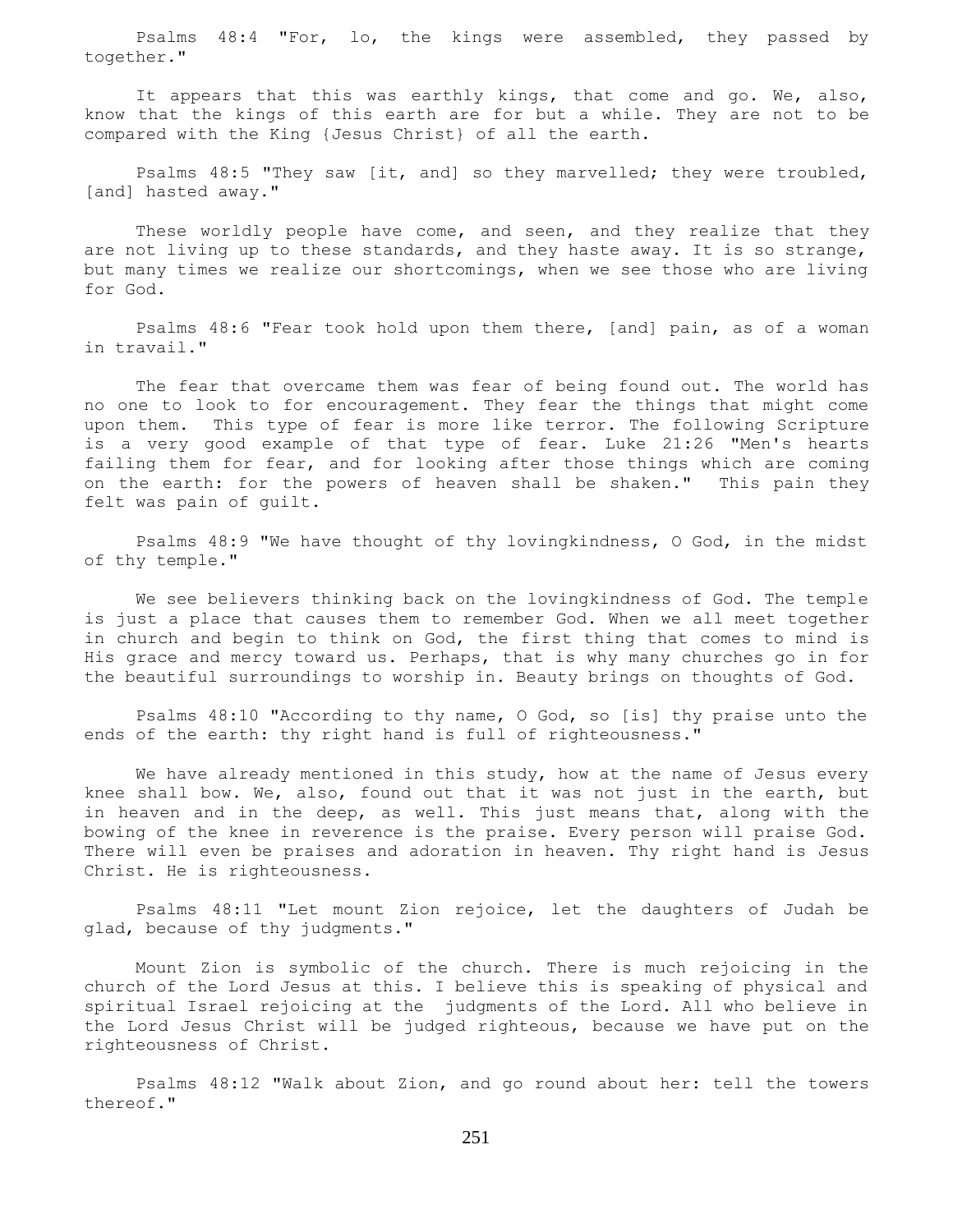This is a glorious walk around the church to take another look at the wonderful workings of the Lord in the church. The towers of the church point a finger to heaven. Perhaps, this is saying, inspect and see if it still points to heaven and God.

 Psalms 48:13 "Mark ye well her bulwarks, consider her palaces; that ye may tell [it] to the generation following."

 Bulwarks, in the verse above, means entrenchment. This was built to protect. Notice, the protection around the church that you might tell it to future generations.

 Psalms 48:14 "For this God [is] our God for ever and ever: he will be our guide [even] unto death."

 This is the real God. We must never forget who God is. He never changes, and our belief in Him must never change either. He will walk with us even unto death. The Light of my blessed Lord Jesus shall guide my steps all the way. I love Him, and depend on Him as my friend and comforter, even unto the end.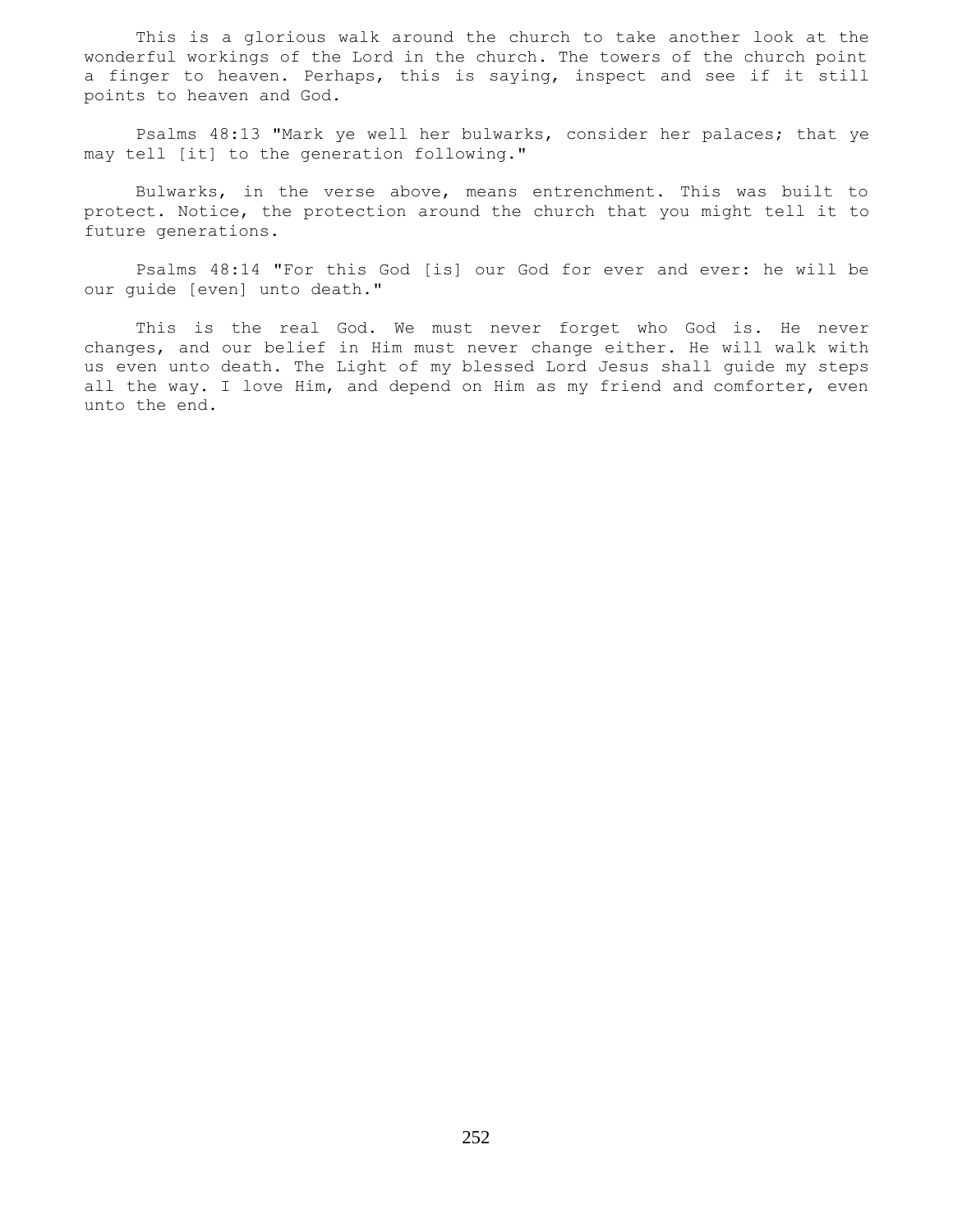### Psalms 48 Questions

1. Why are they to clap their hands in verse 1? 2. Shout unto God with the voice of 3. Who is this saying should do this? 4. What is the difference in the Christian shouting praise to the Lord and the rest of the world? 5. What is chapter 47 about? 6. What describes the way Jesus will rule over them? 7. What will the Christians be doing during this 1000 year reign of Jesus? 8. Who does the second death have no power over? 9. Where will we rule? 10. Spiritual Israel came to the Lord by  $\qquad \qquad$ , and not by birth right. 11. Quote Matthew chapter 24 verse 31. 12. Who shall descend from heaven with a shout? 13. Who shall rise first? 14. God, in verse 5, is who? 15. Why was sing praises said 4 times in verse 6? 16. Verse 7 says, sing praises with 17. Quote Philippians chapter 2 verse 10. 18. Verse 8 says God reigns over whom? 19. Where does God sit? 20. What is the throne of God based upon? 21. Quote Galations chapter 3 verse 29. 22. What was counted unto us for righteousness? 23. Quote Psalms chapter 48 verse 1. 24. How did the author express just how great God is? 25. What do Zion and the city of our great King symbolize? 26. From what city does everything in the Bible measure? 27. What is a refuge? 28. Why did they haste away after seeing the city? 29. What was their fear compared to in verse 6? 30. Why do some churches have beautiful surroundings? 31. According to thy \_\_\_\_, O God so is thy praise. 32. Who is Righteousness? 33. Why will all who believe in Christ be judged righteous?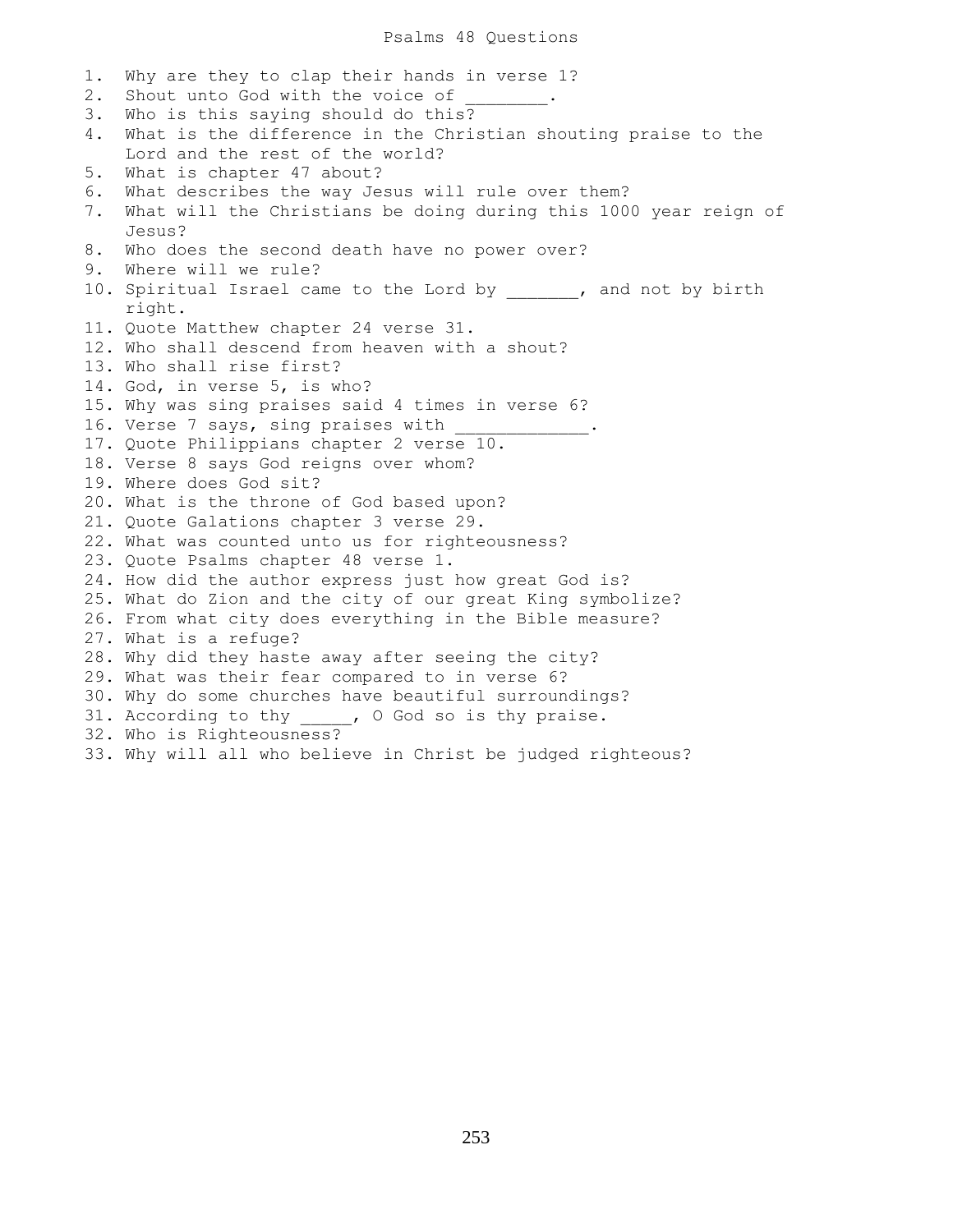### PSALMS 49

We will begin by giving Psalm chapter 49 in metre.

# THE PSALMS OF DAVID IN METRE

# Chapter 49

- Verse 1 "Hear this, all ye people hear, Earth's inhabitants give ear, All of high and low estate, Rich and poor together met."
- Verse 2 "For my mouth shall wisdom speak, Knowledge in my heart I'll seek. Lend to parables my ear, On the harp make dark things clear."
- Verse 3 "Why should I to fear give way When I see the evil day: When my wicked artful foes---- Vile supplanters round me close.
- Verse 4 "They that trust in treasured gold, They that boast of wealth untold, None can bid his brother live, None to God a ransom give."
- Verse 5 "Soul-redemption precious is, And the hope must ever cease That forever live shall He, And corruption never see.
- Verse 6 "For he sees that wise men die, Brutish fools in death must lie; They in their riches' hoarded heap, Other hands in turn shall keep.
- Verse 7 "Secret hopes engage their heart, That their house shall ne'er depart; That their lordly dwelling-place Shall remain from race to race."
- Verse 8 "To their lands they give their name, In the hope of lasting fame; But man's pomp shall not abide; He shall die as beasts have died."
- Verse 9 "Folly thus marks out their way, Yet their seed laud what they say In the grave like sheep they're laid, Death shall there upon them feed."
- Verse 10 "O'er them soon shall rule the just, And their strength shall turn to dust; But my soul shall God redeem From the grave to dwell with him.
- Verse 11 "Fear not when one's wealth is great, When his house gains high estate; Death shall all his glory end, Nought shall after him descend."
- Verse 12 "Though in life his soul be blessed As of all he wished,[possessed (And the world thy praise will tell, When to self thou hast done well);"
- Verse 13 "With his fathers he shall lie, Where no light shall meet his eye. Man in honor when not wise, Like the beast both lives and dies."

 We will now begin the verse by verse study of chapter 49 of Psalms. Psalms 49:1 "{To the chief Musician, A Psalm for the sons of Korah.} Hear this, all [ye] people; give ear, all [ye] inhabitants of the world:" Psalms 49:2 "Both low and high, rich and poor, together."

 God is not impressed by great riches or fame of a person. This message is not to one class of people, it is to all the people of the earth. When it says give ear, it means to listen carefully. Psalms 49:3 "My mouth shall speak of wisdom; and the meditation of my heart [shall be] of understanding."

254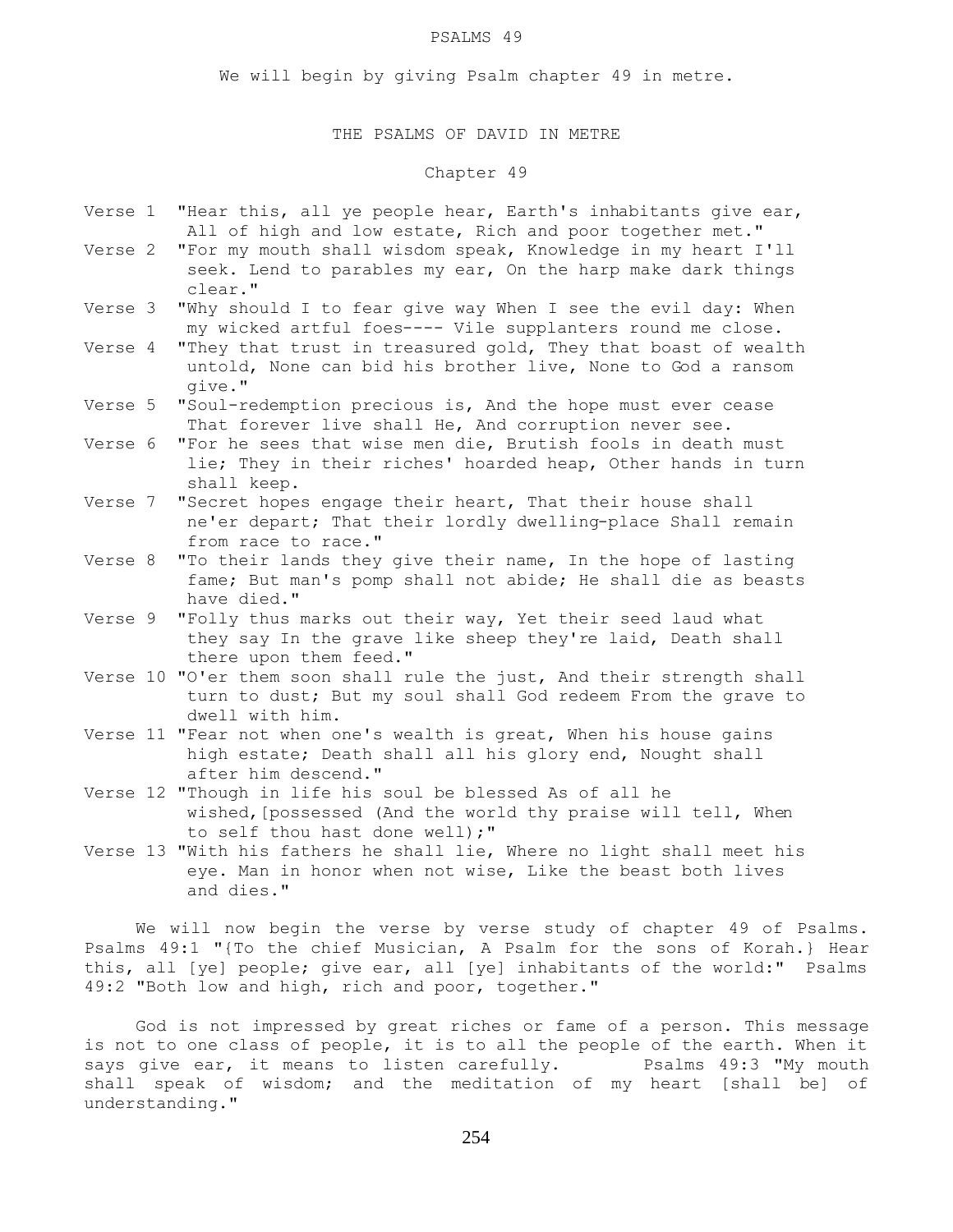The penman, here, is not bragging on himself, he is saying that the thoughts of his heart will be spoken by his mouth. We have discussed before that wisdom is a gift of God. Then, he is saying that the Spirit of God is speaking through him. Jesus promised all who believe to be taught of the Holy Spirit of God. This Spirit dwells within.

 Psalms 49:4 "I will incline mine ear to a parable: I will open my dark saying upon the harp."

 Here, again, we have discussed that the entire Bible is really a parable. Just as Jesus took the disciples of old aside and taught them the meaning of the parables, the Holy Spirit reveals to believers the meaning of the parables. The penman, here, is saying that he sang the secrets of the parable.

 Psalms 49:5 "Wherefore should I fear in the days of evil, [when] the iniquity of my heels shall compass me about?"

This seems, to me, that there are habits that some people have that bother them, even after they are saved. The enemy knows very well what our weaknesses are, and that is what he chases us with. An overweight person would be offered all types of delicate food that they thought they had stopped desiring. A person who had just stopped smoking would be constantly in the presence of someone blowing smoke in their face.

 Psalms 49:6 "They that trust in their wealth, and boast themselves in the multitude of their riches;"

 Notice, what this really says. It is not those that are wealthy, but those who trust in their wealth. To trust in your wealth would mean that you had put it ahead of God. Riches are soon past. To boast of riches would be a quick way to lose them. A person is wealthy, because God has given the wealth to you. There is, then, no reasonable reason to boast of wealth.

 Psalms 49:7 "None [of them] can by any means redeem his brother, nor give to God a ransom for him:"

 Just as Simon the sorcerer found out, the things of God are not for sale. You can not buy your way into heaven. The spotless blood of the Lamb of God is the only thing that can ransom any of us from death. The things of God are a free gift. They are not bought or sold.

 Psalms 49:8 "(For the redemption of their soul [is] precious, and it ceaseth for ever:)"

 The body of the first born son of the Hebrew was redeemed with a shekel of silver. This was just to excuse him from work in the sanctuary, not to save his soul. It is the precious spotless blood of the Lamb of God that purchases our soul.

 Psalms 49:9 "That he should still live for ever, [and] not see corruption."

 There is no money great enough to cause him to live forever. I Peter 1:18 "Forasmuch as ye know that ye were not redeemed with corruptible things, [as] silver and gold, from your vain conversation [received] by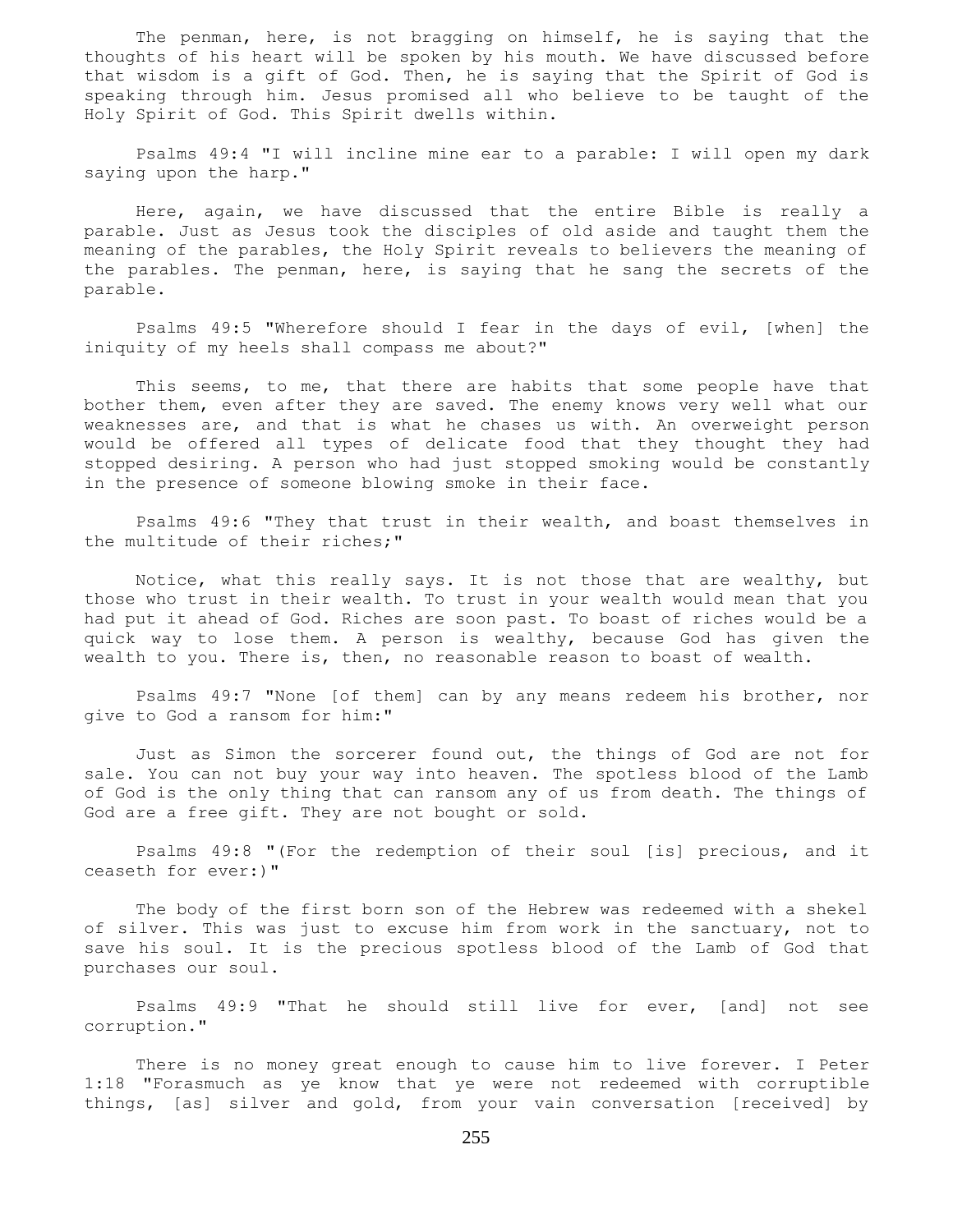tradition from your fathers;" I Peter 1:19 "But with the precious blood of Christ, as of a lamb without blemish and without spot:"

 Psalms 49:10 "For he seeth [that] wise men die, likewise the fool and the brutish person perish, and leave their wealth to others."

 The flesh of all men die. They are made from the dust of the earth, and to dust their body returns. When you die to this world, you can not take anything with you. The great wealth that you have accumulated is passed on to your next of kin to spend as he sees fit.

 Psalms 49:11 "Their inward thought [is, that] their houses [shall continue] for ever, [and] their dwelling places to all generations; they call [their] lands after their own names."

 This describes a man who believes he will live in the flesh forever. He names buildings and all his property after himself, as if that will help him last forever. All of this is vanity. One of the worst false religions going around is the religion of self. Secular humanism is one name it is called. Since Eve in the garden, worldly people have wanted to be as God. The truth is we will never be as God. WE are His servants. At the best, we are His adopted children, but we are never equal with God.

 Psalms 49:12 "Nevertheless man [being] in honour abideth not: he is like the beasts [that] perish."

 The flesh of man is not made for eternity. You may be the president of the United States, but the day will come when the flesh will die. Psalms 90:10 "The days of our years [are] threescore years and ten; and if by reason of strength [they be] fourscore years, yet [is] their strength labour and sorrow; for it is soon cut off, and we fly away." The only way we are like the beast is that we do not determine our life span, God does. We live and die at the command of God.

 Psalms 49:13 "This their way [is] their folly: yet their posterity approve their sayings. Selah."

 We see in this, like father like son. The son comes right along behind the father and makes the same mistakes. They both die in their folly. Selah means think on these things.

 Psalms 49:14 "Like sheep they are laid in the grave; death shall feed on them; and the upright shall have dominion over them in the morning; and their beauty shall consume in the grave from their dwelling."

 Sheep are animals who have no awareness of death, until it comes. These men, in this verse, are like that. They make no preparation for the life after death. Their fate in the grave is the decay of their body. The believers, on the other hand, are promised that they will reign with Jesus as kings and rulers over the unsaved.

 Psalms 49:15 "But God will redeem my soul from the power of the grave: for he shall receive me. Selah."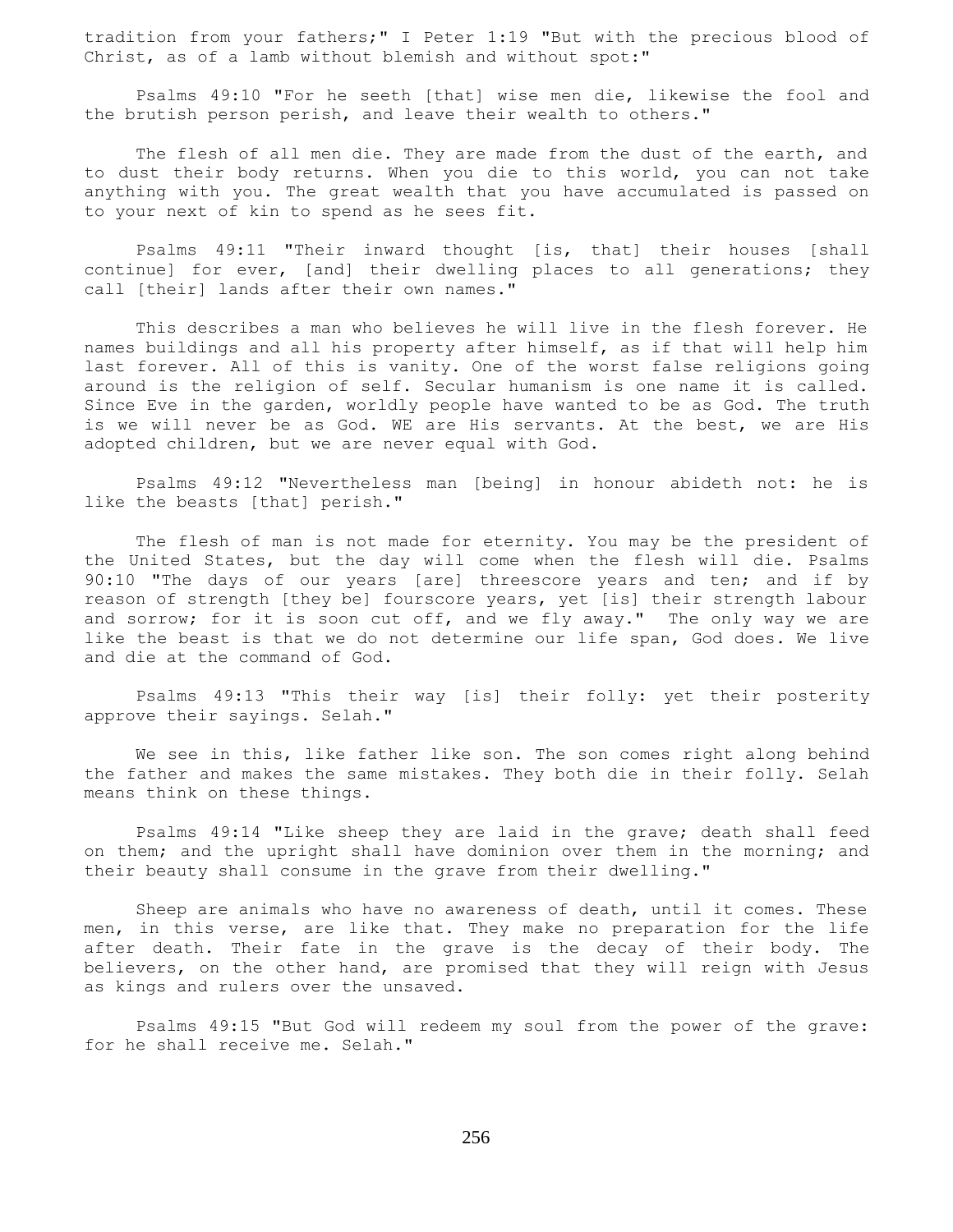Believers in Christ have the promise of the resurrection. Because Jesus lives, His followers will, also, live. Believers in Christ are the redeemed. Selah means pause and think on these things.

 Psalms 49:16 "Be not thou afraid when one is made rich, when the glory of his house is increased;"

 Psalms 49:17 "For when he dieth he shall carry nothing away: his glory shall not descend after him."

 Wealth and power do not follow to the grave. You came in to this world with nothing, and you will go out of this world the same way. The riches of the world-oriented individual is just for a little while, and Puff, it is gone.

 Psalms 49:18 "Though while he lived he blessed his soul: and [men] will praise thee, when thou doest well to thyself." Psalms 49:19 "He shall go to the generation of his fathers; they shall

never see light."

 The rich and powerful seem to have many friends in this world, but most of them are fair weather friends. They are friends who try to get something the rich possess. The sad thing, here, is that he does not go to heaven. In heaven there is Light all the time. He goes where there is no light.

 Psalms 49:20 "Man [that is] in honour, and understandeth not, is like the beasts [that] perish."

 Beasts do not have the power to choose heaven and hell. They are not made in the image of God. The beasts never prepares for eternal life in heaven. The man that the world honors here, that does not understand and prepare for life eternal is like the beast. He has no eternal life waiting for him.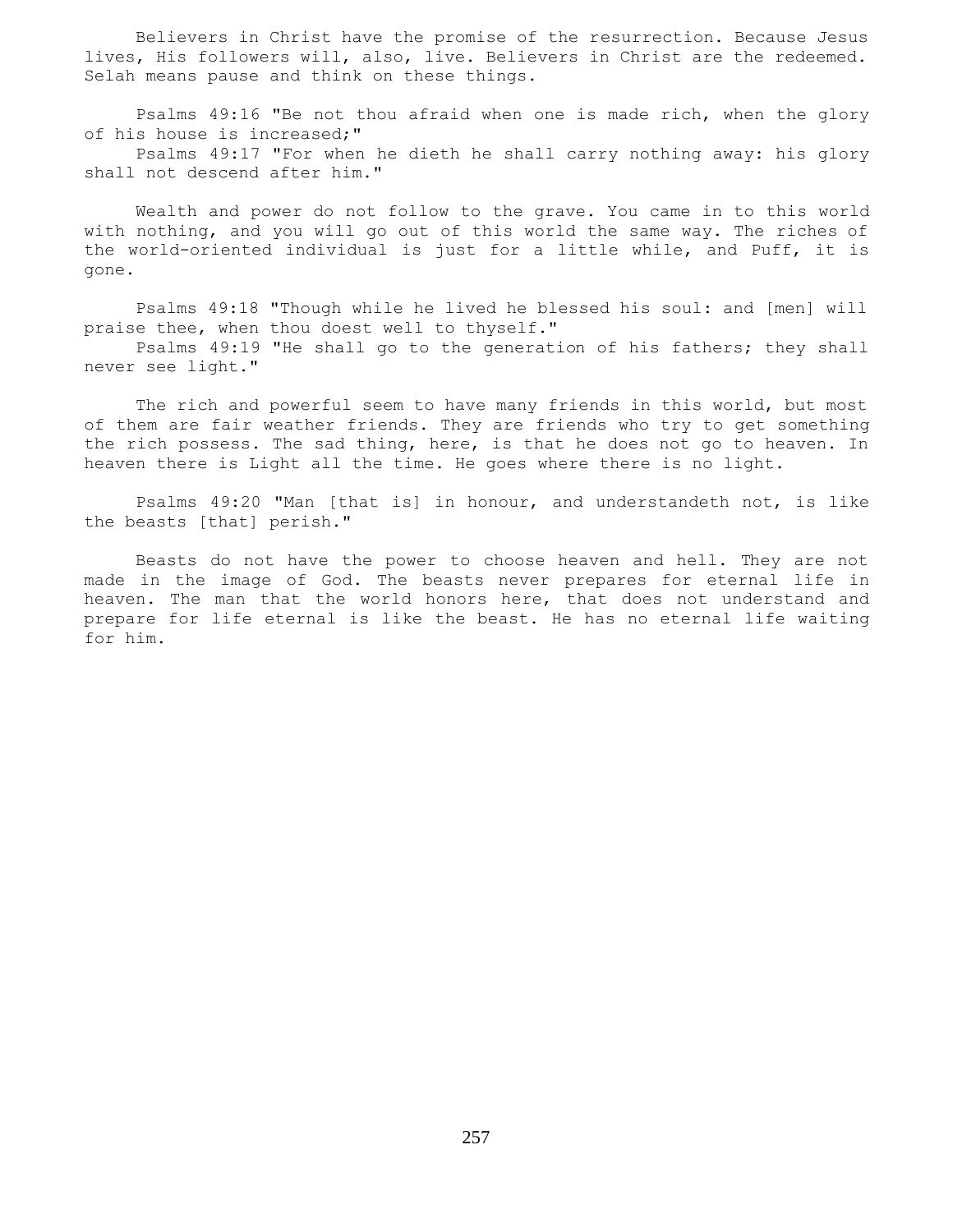```
1. In verse 1 and 2 of this lesson, who were to listen?
2. Is God impressed with riches and fame?
3. What is meant by {give ear}?
4. Wisdom is a gift from ___.
5. What is he really saying in verse 3?
6. I will incline mine ear to a
7. Who reveals to the Christian what parables mean?
8. What did the penman here, sing?
9. What are the iniquities of my heel?
10. Give 2 examples of iniquities of the heel.
11. Verse 6 is not speaking of wealthy people, but what?
12. Why is one person wealthy and another poor?
13. Who found out that the things of God could not be bought?
14. What is the only thing that can ransom any of us from death?
15. The body of the first born son of the Hebrews were redeemed with
    what?
16. What was this redemption from?
17. Quote 1 Peter chapter 1 verse 18.
18. Quote 1 Peter chapter 1 verse 19.
19. What happens to the wealth of the man when he dies?
20. Why does the man in verse 11 call the lands after his own name?
21. Since Eve in the garden, worldly people have wanted to be \frac{\ }{2} ___.
22. What is the teaching of secular humanism?
23. In what way is man like the beast?
24. Quote Psalms chapter 90 verse 10.
25. What is verse 13 of this lesson really saying?
26. Sheep have no __________ of death, until it comes.
27. In what way is worldly man like the sheep?
28. What promise do believers in Christ have?
29. Selah, in verse 15, probably means what?
30. You come into this world with ________, and you will go out with
\mathcal{L}=\mathcal{L}^{\mathcal{L}}31. Who seem to have many friends in the earth?
32. Why will they not see Light?
```
33. In verse 20, what causes the man to be like the beast?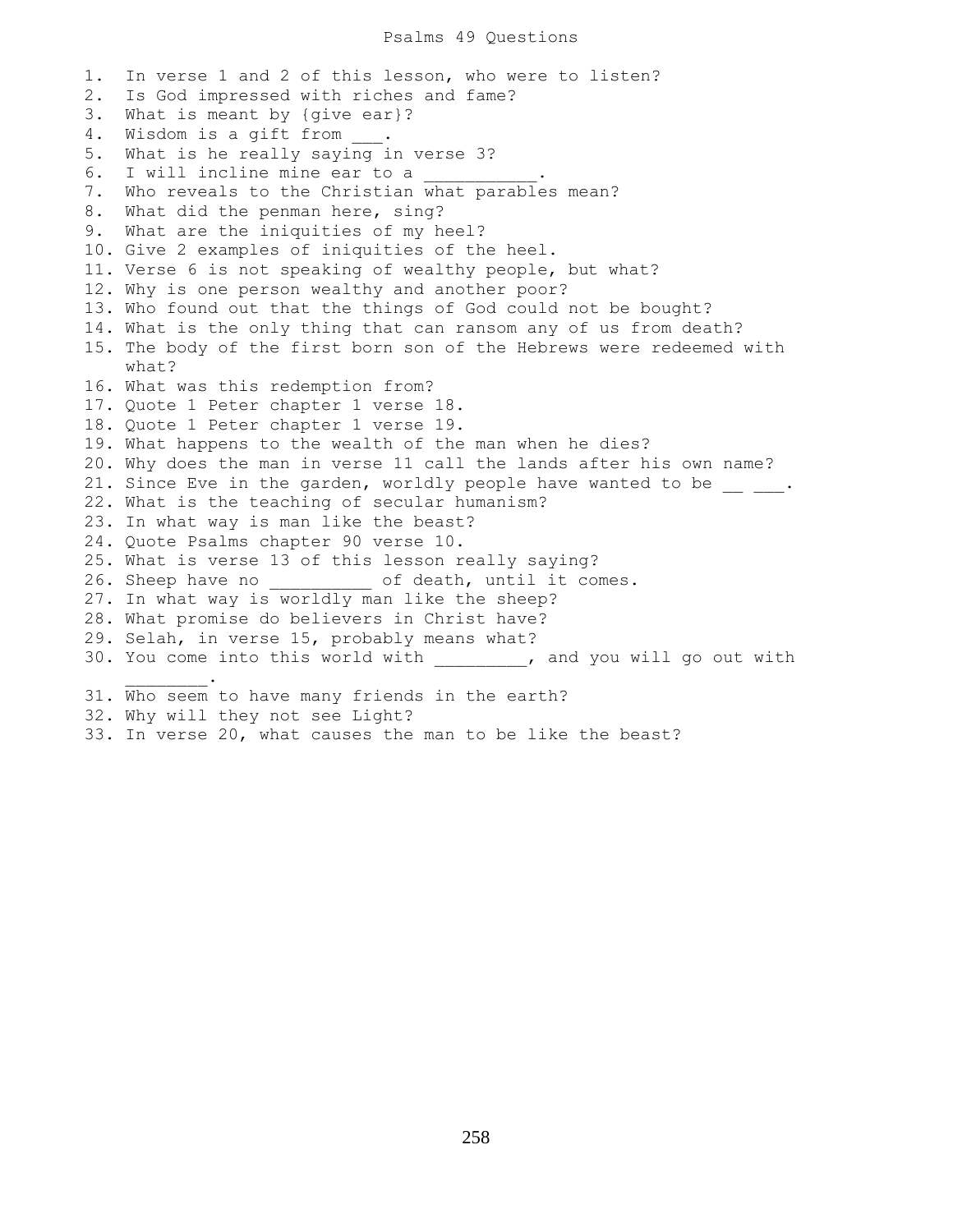### PSALMS 50

We will begin by giving Psalm 50 in metre so you can see how easily it could be sung.

# THE PSALMS OF DAVID IN METRE

# Chapter 50

- Verse 1 "The mighty God Jehovah spoke, And called the earth upon, Even from the rising of the sun To where he goeth down."
- Verse 2 "Where beauty in perfection shines, And crowns the hill of God, Ev'n Zion hill, from thence the Lord In glory shone abroad.
- Verse 3 "Our God shall come, nor silence keep, Jehovah shall speak out: Before him fire shall waste, great storms shall compass him about.
- Verse 4 "He to the heavens from above, And to the earth below Shall call that he his judgment may Before his people show.
- Verse 5 "Now unto me let all my saints Together gathered be, Those that by sacrifice have made A covenant with me.
- Verse 6 "And then the heavens shall declare His righteousness abroad; Because the Lord himself doth come None else is judge but God."
- Verse 7 "Hear, O my people, and I'll speak; O Israel by name, Against thee I will testify; For God, thy God, I am."
- Verse 8 "Because of sacrifices, I Reprove thee never will, Nor for burnt-off'rings which have been Before me offered still."
- Verse 9 "I'll take no bullock nor he-goats From house nor folds of thine, For beasts of forests, cattle all On thousand hills, are mine.
- Verse 10 "The fowls are all to me well known That mountains high do yield; I also claim as all my own The wild beasts of the field.
- Verse 11 "If I were hungry, I would not To thee for need complain; For earth and all the fulness, doth To me of right pertain."
- Verse 12 "That I to eat the flesh of bulls Take pleasure dost thou think? Or that, to quench my thirst, I need The blood of goats to drink?"
- Verse 13 "Nay, rather unto me thy God, Thanksgiving offer thou; To him who is the Lord Most High, pay faithfully thy vow.
- Verse 14 "And when the day of trouble comes, Thou unto me shalt cry; I will deliver thee, and thou My name shalt glorify."
- Verse 15 "But to the wicked man God saith, Why shouldst thou mention make of my commands: Why dost thou in thy mouth my cov'nant take:"
- Verse 16 "Since thou instruction in thy way Perversely hated hast, And since my words behind Thy back thou with contempt dost cast.
- Verse 17 "When thou didst see a thief, with him Thou didst consent in sin, And with the vile adulterers, Partaker thou hast been.
- Verse 18 "Thy mouth to evil thou dost give, Thy tongue deceit doth frame. Thou sitst thy brother to revile, Thy mother's son to shame."
- Verse 19 "These things thou wickedly hast done, And I have silent been; Thou thoughtst that I was like thyself, And did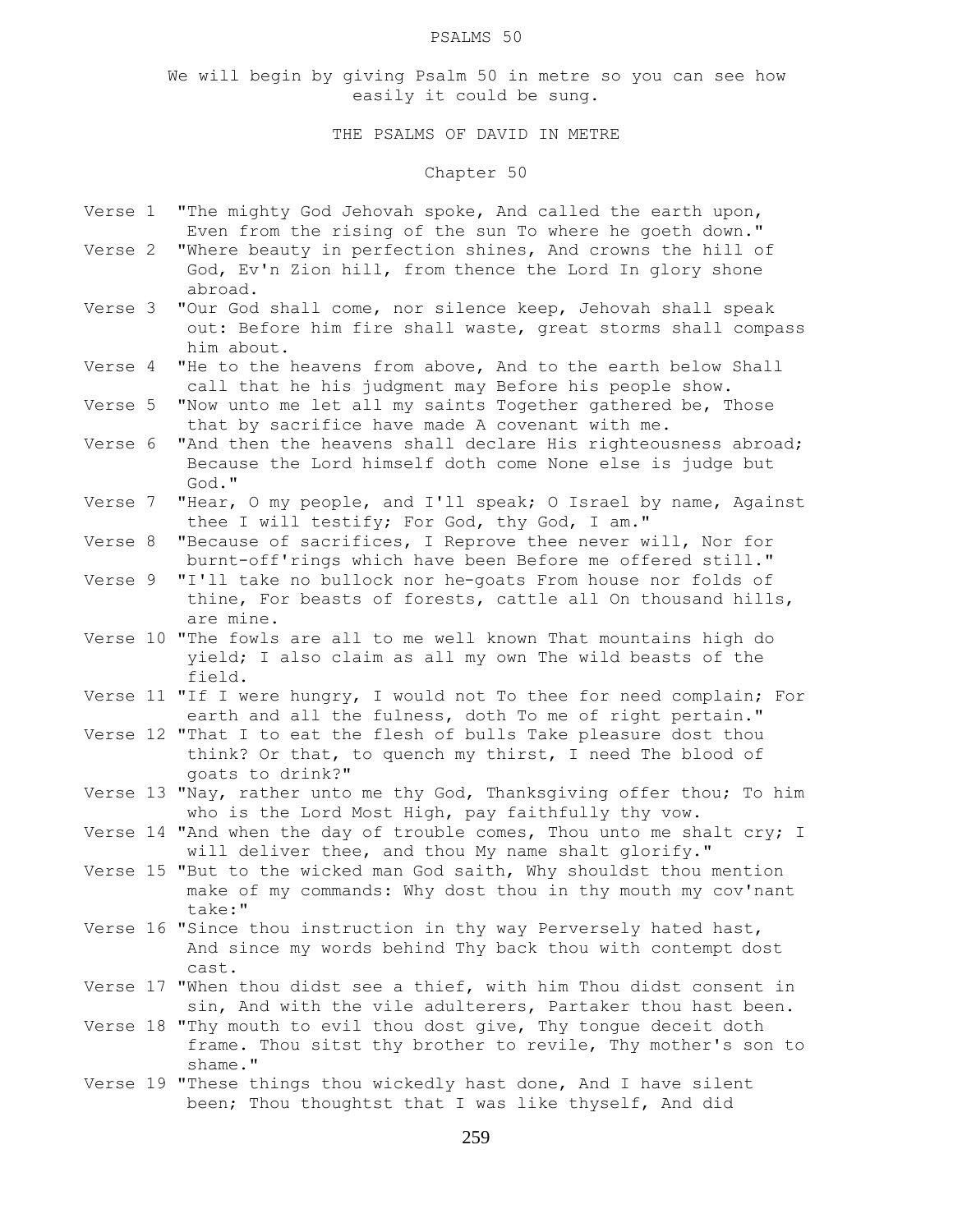approve thy sin." Verse 20 "But I will sharply thee reprove For this thy evil way. And All thy wicked deeds I will before thy face array."

Verse 21 "Consider this, and be afraid, Ye that forget the Lord, Lest I in pieces tear you all, When none can help afford." Verse 22 "He glorifies my name who brings The sacrifice of praise; I'll God's salvation show to him Who orders right his ways."

 We will now begin in the verse by verse study of chapter 50 of Psalms. Psalms 50:1 "{A Psalm of Asaph.} The mighty God, [even] the LORD, hath spoken, and called the earth from the rising of the sun unto the going down thereof."

 In the Hebrew, this reads El, Elohim, Jehovah. Could the use of these three names for God used with a singular verb in some way be saying the same thing as is said in 1 John? I John 5:7 "For there are three that bear record in heaven, the Father, the Word, and the Holy Ghost: and these three are one." The secret of the three being One will never be truly understood, until we stand before God in heaven. My own personal opinion of this is that there are three separate personalities of God Who are One in Spirit. God is Spirit, God is Light, and God is Love. Enough said. I will not get into an argument over this. Everyone has a right to believe as they wish. It truly is not important whether there are three in one, or one in three. The thing that we all must believe, is that He is and that He redeems those that believe that He is. Almighty God means self existing One. We do know that, when He speaks, all the world must listen. In verse 1, above, it can not only mean God speaking and us listening, but it can, also, mean that He called the world into existence with His Word.

Psalms 50:2 "Out of Zion, the perfection of beauty, God hath shined."

 We must look at this with spiritual eyes to understand. Zion is symbolic of the church. The only true beauty in this sinful world is the church of the Lord Jesus Christ. We learned in Revelation that the Light of Jesus is in all churches who profess Jesus as the Christ. The Light of God should shine from the church as a beacon to draw the sinful world to the Lord.

 Psalms 50:3 "Our God shall come, and shall not keep silence: a fire shall devour before him, and it shall be very tempestuous round about him."

 I believe this Scripture is prophetic of the very time we live in. Look, with me, at the next Scriptures about the coming of the Lord. I Thessalonians 4:16 "For the Lord himself shall descend from heaven with a shout, with the voice of the archangel, and with the trump of God: and the dead in Christ shall rise first:" I Thessalonians 4:17 "Then we which are alive [and] remain shall be caught up together with them in the clouds, to meet the Lord in the air: and so shall we ever be with the Lord." Look, with me, at what God is. Hebrews 12:29 "For our God [is] a consuming fire." To understand the Lord Jesus, more fully, read 2nd Thessalonians chapter one. I will give just a few verses here to show that Jesus is not just Saviour, but Judge as well. II Thessalonians 1:7 "And to you who are troubled rest with us, when the Lord Jesus shall be revealed from heaven with his mighty angels," II Thessalonians 1:8 "In flaming fire taking vengeance on them that know not God, and that obey not the gospel of our Lord Jesus Christ:" II Thessalonians 1:9 "Who shall be punished with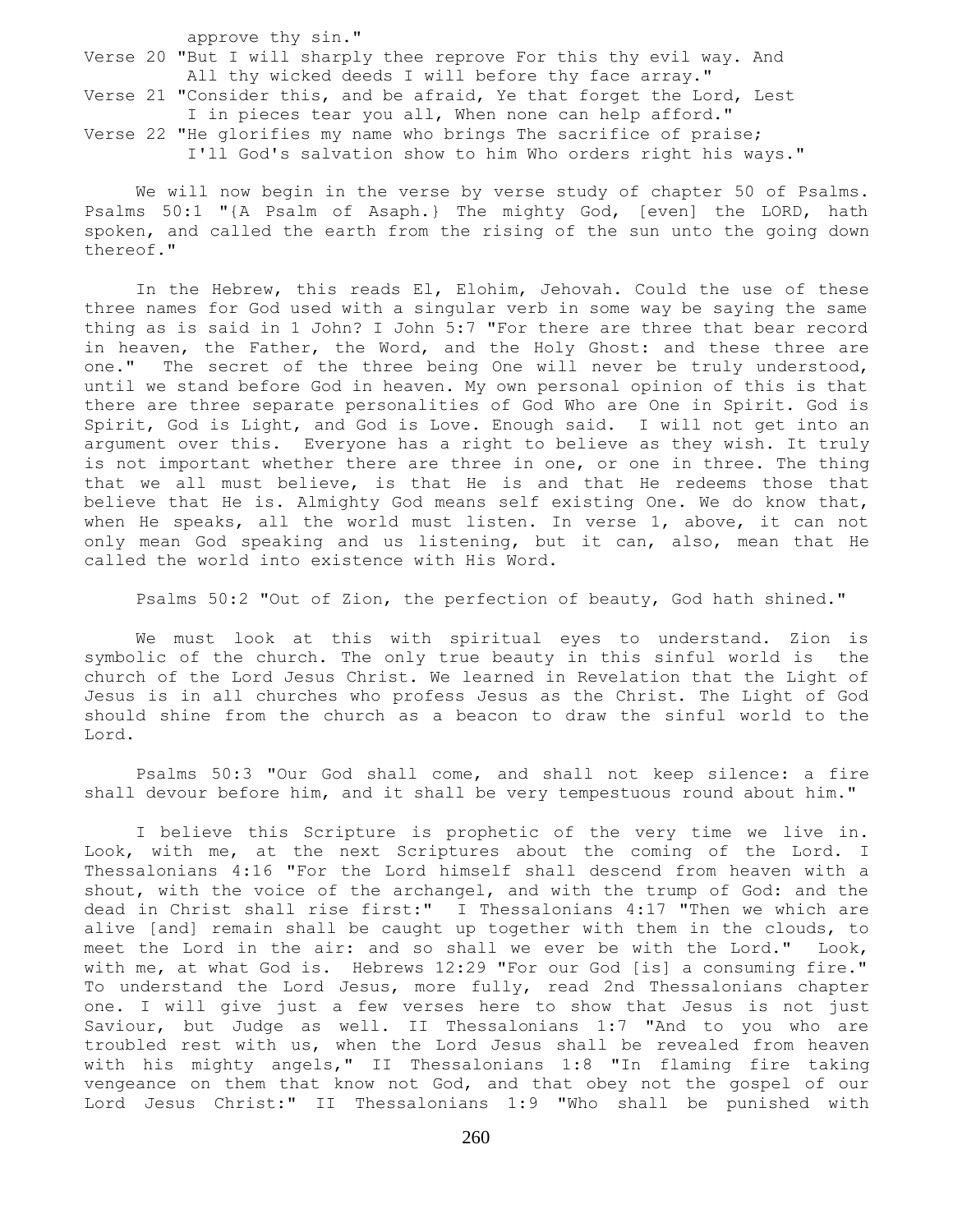everlasting destruction from the presence of the Lord, and from the glory of his power;" II Thessalonians 1:10 "When he shall come to be glorified in his saints, and to be admired in all them that believe (because our testimony among you was believed) in that day." Just as fire came from the altar and killed Aaron's 2 sons who brought strange fire, Jesus is the Judge who brings destruction to unbelievers.

 Psalms 50:4 "He shall call to the heavens from above, and to the earth, that he may judge his people."

 Jesus is the Judge of all in heaven, and earth, and under the earth. All the world shall stand before the Lord on judgment day. The sad thing is that judgment begins at the house of the Lord. People, the church will be separated first. You say, how can I say such a thing? Not all who say Lord, Lord will be saved. Jesus looks into the heart. He judges what He sees in our heart. Matthew 7:21 "Not every one that saith unto me, Lord, Lord, shall enter into the kingdom of heaven; but he that doeth the will of my Father which is in heaven." Matthew 7:22 "Many will say to me in that day, Lord, Lord, have we not prophesied in thy name? and in thy name have cast out devils? and in thy name done many wonderful works?" Matthew 7:23 "And then will I profess unto them, I never knew you: depart from me, ye that work iniquity." Jesus gave His precious blood on Calvary to save all who would believe. The Scripture from Matthew, above, indicates that, not all who say they believe, actually believe in their heart. We must all examine our self, and see if we truly do believe in our heart.

 Psalms 50:5 "Gather my saints together unto me; those that have made a covenant with me by sacrifice."

 The angels shall put in the sickle and reap at this time, and the wheat {believers in Christ} shall be carried to stand before Jesus in heaven. The Sacrifice was Jesus. Do you really believe that Jesus is your substitute for your sin? Have you washed in the blood of the Lamb, and been made white as snow? Have you confessed your sin to Jesus and given your sin to Him on the cross, that you might in exchange receive His righteousness? Who then are the saints of God? Read Romans chapter 10 verses 9 and 10, and you will find the answer. The covenant was the Abrahamic covenant. Abraham's faith was counted unto him for righteousness. Galatians 3:29 "And if ye [be] Christ's, then are ye Abraham's seed, and heirs according to the promise." Our faith in the Lord Jesus Christ is the only sacrifice we need.

 Psalms 50:6 "And the heavens shall declare his righteousness: for God [is] judge himself. Selah."

 Jesus is Righteousness. He is the Truth, He is Life, He is Light, He is Love. All of the beings in heaven shall shout praises to God. We know that the angels cry holy around the throne. Selah, here, means pause and think on these things.

 Psalms 50:7 "Hear, O my people, and I will speak; O Israel, and I will testify against thee: I [am] God, [even] thy God."

 These next few verses are spoken to both the physical house of Israel {Hebrews} and the spiritual house of Israel {Christians}. The request for us to hear is hearing with the inner man, not with the ear. If we do not examine ourself, God will do it for us. God speaks against the physical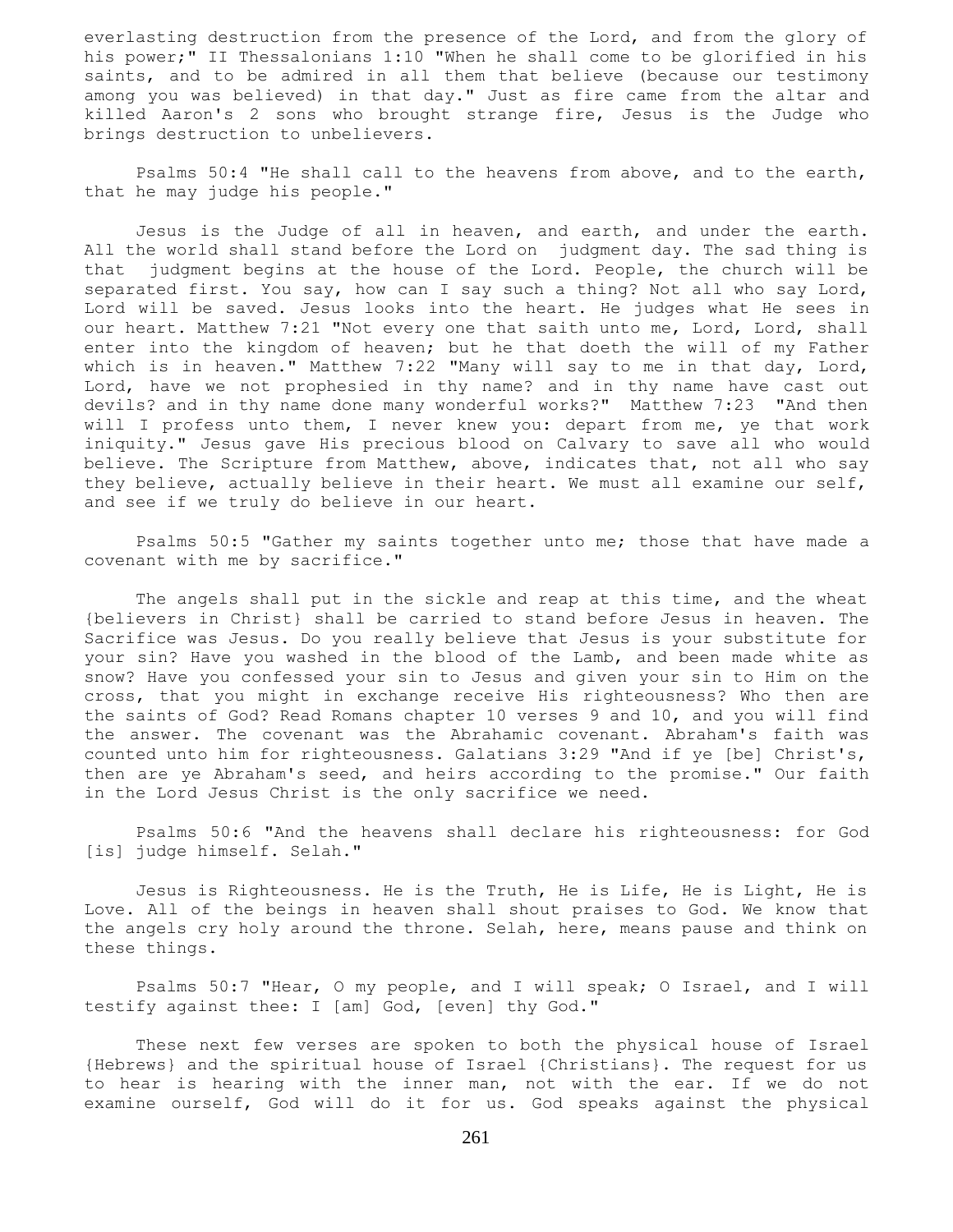house of Israel and condemns them for not recognizing Jesus as Messiah. His chosen people, over and over went astray and worshipped other gods. When He sent His own Son, they rejected Him. The two times mentioned, that He is God is to show that there is no question at all about it. God had chosen the physical house of Israel out of all people to be His. He showed His love for them, when He brought them out of Egypt with His mighty Hand. They, of all nations of the world, were intrusted with the law of God. They were His first love. They were like the harlot wife in the book of Hosea. They committed spiritual adultery over and over, and He forgave them over and over. Nevertheless, He is still their God.

 Psalms 50:8 "I will not reprove thee for thy sacrifices or thy burnt offerings, [to have been] continually before me."

 God does not reprimand them for not keeping the very letter of the law. He is concerned about something far more serious. They knew the law, but they never had a personal relationship with the Lawgiver. Many churches are making this same mistake today. They go through the formality of a church service, but they are not in tune with the Spirit of God. They have a religion, but not a relationship with God. In 2nd Timothy chapter 3, it is called a form of religion, but denying the power thereof.

 Psalms 50:9 "I will take no bullock out of thy house, [nor] he goats out of thy folds."

 These were animals used in sacrifices. God really was not ever interested in the formality of the offerings and the sacrifices. He wanted their hearts to understand the meaning.

 Psalms 50:10 "For every beast of the forest [is] mine, [and] the cattle upon a thousand hills." Psalms 50:11 "I know all the fowls of the mountains: and the wild beasts of the field [are] mine."

 He is Creator God and everything was created by Him and for Him. The Creator is always in control of His creation. The world, and everything, and everyone belong to Him. He can do whatever He wishes with His creation.

 Psalms 50:12 "If I were hungry, I would not tell thee: for the world [is] mine, and the fulness thereof."

 He is saying, if He wanted it, He would just take it. Everything is His anyway.

 Psalms 50:13 "Will I eat the flesh of bulls, or drink the blood of goats?"

 God has no need of anything. Certainly, He is not guided by appetite as a man.

 Psalms 50:14 "Offer unto God thanksgiving; and pay thy vows unto the most High:"

 The offerings we make to God should be given, because we are thankful for what God has done for us, and not because of the neccesity to give. II Corinthians 9:7 "Every man according as he purposeth in his heart, [so let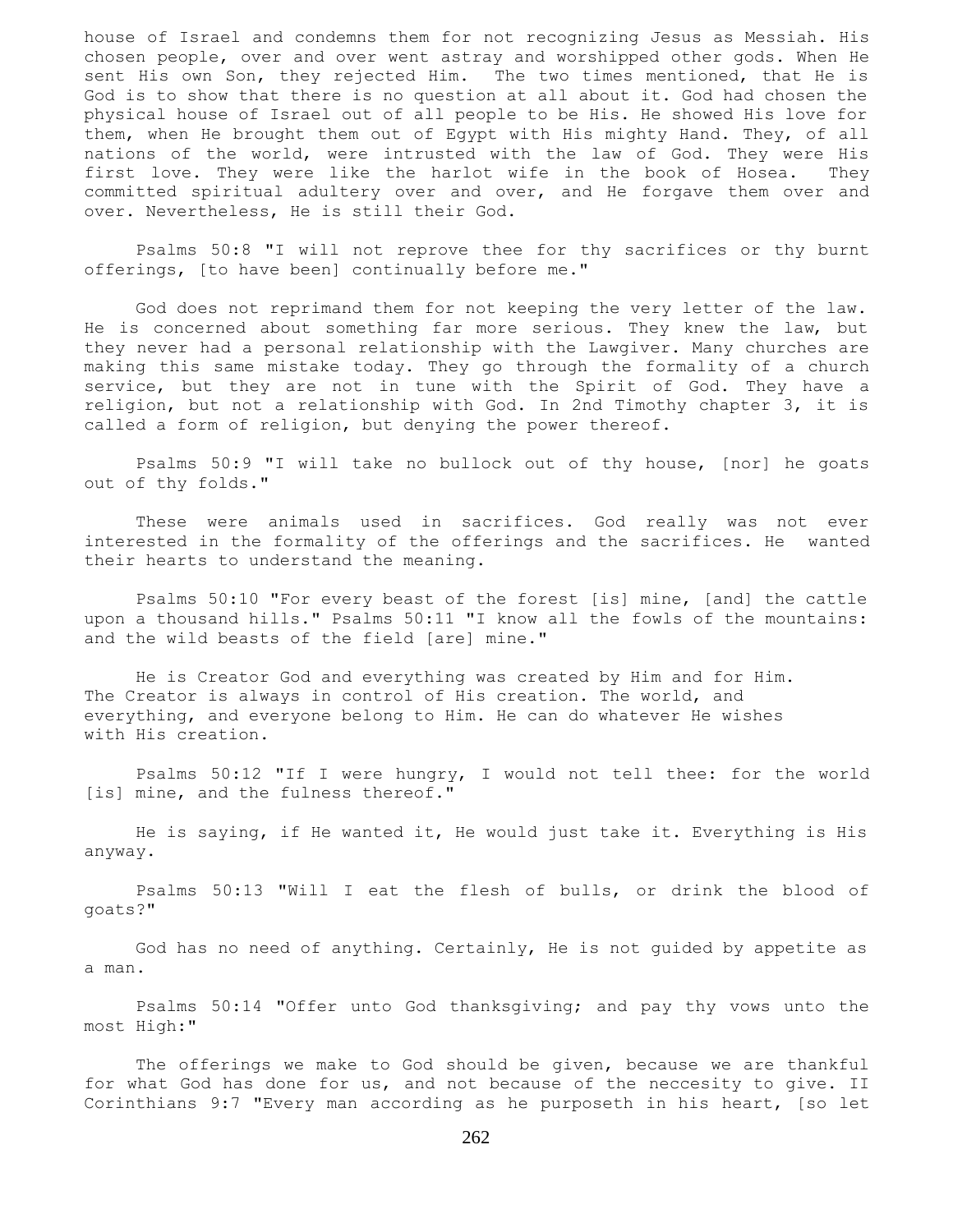him give]; not grudgingly, or of necessity: for God loveth a cheerful giver." Vows would be like tithes, or things you have promised to give.

 Psalms 50:15 "And call upon me in the day of trouble: I will deliver thee, and thou shalt glorify me."

 Verse 15 is the rest of verse 14. He is saying, if you are faithful to me, I will be faithful to you. If you truly have your heart stayed upon God and desire to please Him in all that you do, Pray and I will answer your prayer. The effectual fervent prayer of a righteous man availeth much.

 Psalms 50:16 "But unto the wicked God saith, What hast thou to do to declare my statutes, or [that] thou shouldest take my covenant in thy mouth?"

 This is saying, why do you say you are a believer when you are not? This is a Christian in word only. These have not just neglected to keep the law, but are outright liars. You say you are believers in God, but your actions tell me differently. He says, How dare you say you belong to me?

 Psalms 50:17 "Seeing thou hatest instruction, and castest my words behind thee."

 These people claim to be believers, and have never studied God's Word to find out what a believer really is. This is the person who is rebellious. They do not want the Holy Spirit, or any one, telling them what to do. They are not teachable. They will not even read the Bible for themselves, and let it teach them.

 Psalms 50:18 "When thou sawest a thief, then thou consentedst with him, and hast been partaker with adulterers."

 This is what I have said so often. Do not fellowship with those who are involved in sinful acts. If you do not condemn stealing, then you are a thief yourself. The law calls you an accomplice. If you fellowship with those who commit adultery, then it is as if you are saying it is alright to commit adultery. In both cases, you are guilty by association.

 Psalms 50:19 "Thou givest thy mouth to evil, and thy tongue frameth deceit."

 Psalms 50:20 "Thou sittest [and] speakest against thy brother; thou slanderest thine own mother's son."

 This is speaking of a talebearer and someone who stirs up strife among the brethren. We are looking at a two-faced evil person. Their tongue is set on the fires of hell. This is the opposite of do unto others, as you would have them do unto you. This is a tongue of an evil person forming words fashioned in an evil heart.

 Psalms 50:21 "These [things] hast thou done, and I kept silence; thou thoughtest that I was altogether [such an one] as thyself: [but] I will reprove thee, and set [them] in order before thine eyes."

 Because God is longsuffering and patient, they thought He would not do what His Word says He will. They were wrong. God was trying to give them time to repent. He is not willing that any should be lost. He will not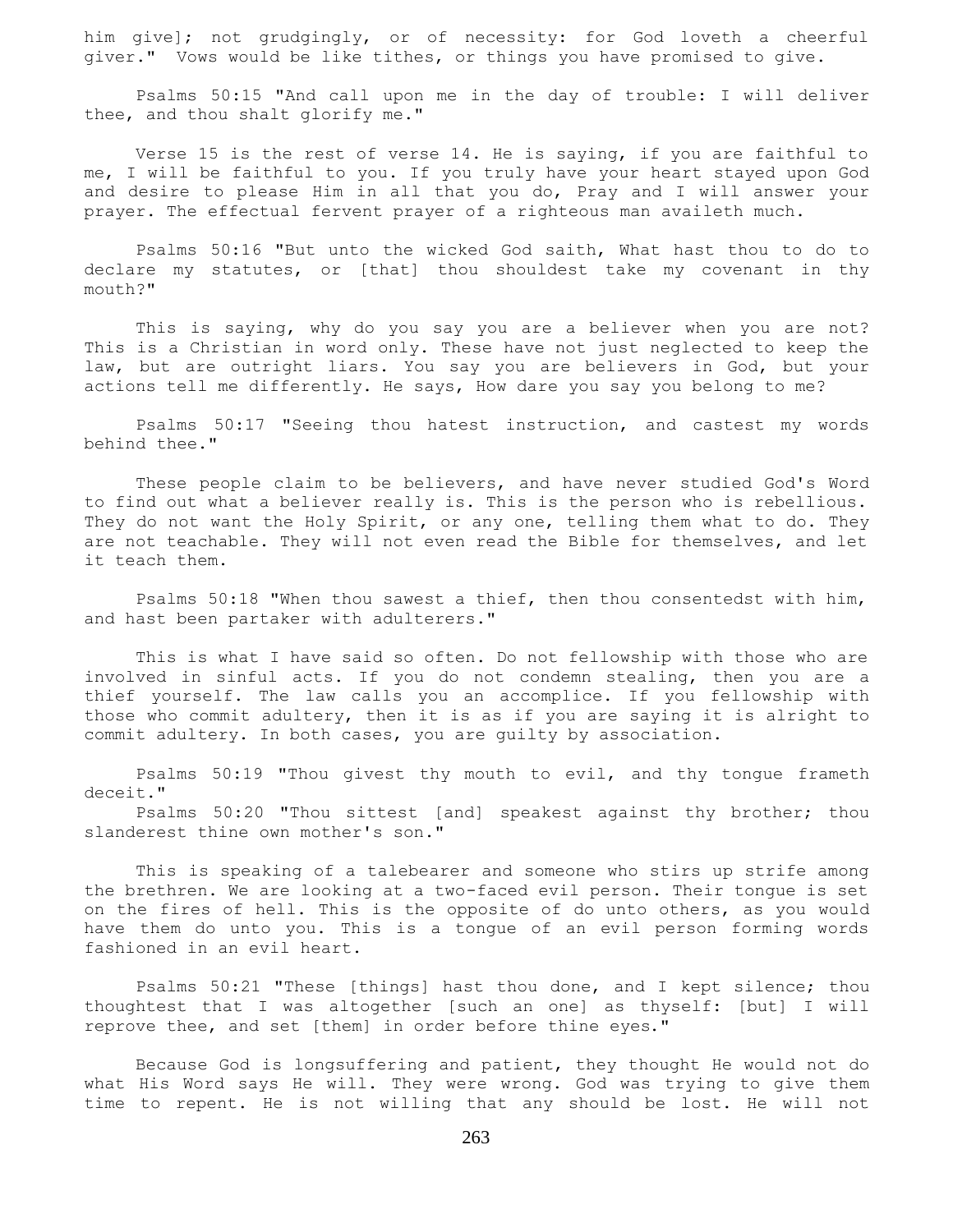overrule their will. If they are determined for destruction, then He will give them destruction.

 Psalms 50:22 "Now consider this, ye that forget God, lest I tear [you] in pieces, and [there be] none to deliver."

 He is giving these terrible people one more warning to try to reach them, if it is at all possible. If Satan attacks a person, they can run to God for help. If God attacks you, there is no one above Him to save you. He is saying for the last time, if I have to I will destroy you, but I do not want to destroy you, if you will take this warning and repent.

 Psalms 50:23 "Whoso offereth praise glorifieth me: and to him that ordereth [his] conversation [aright] will I shew the salvation of God."

 Praise is the sacrifice that God really wants from us. Look at this next beautiful Scripture with me. Romans 10:10 "For with the heart man believeth unto righteousness; and with the mouth confession is made unto salvation." My last statement on this is; repent and receive the righteousness of Jesus, truly believe in your heart, confess Jesus Christ with your mouth, and believe in your heart His resurrection and YOU will be saved.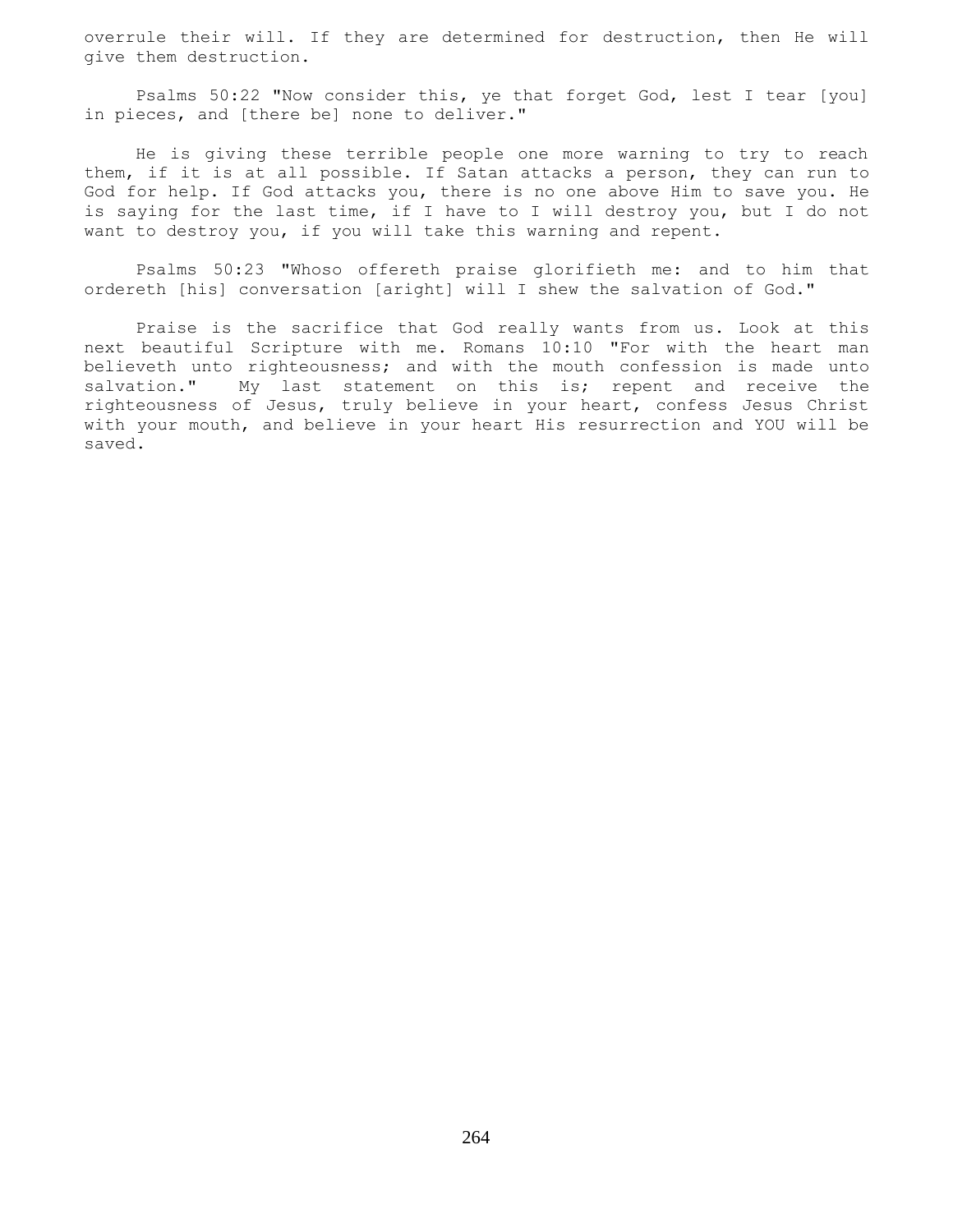1. Who has spoken in verse 11 of this lesson? 2. How far reaching is this message? 3. In Hebrew, what three names of God are in verse 1? 4. Why does the author believe a singular verb was used with the three? 5. Quote 1 John chapter 5 verse 7. 6. What does Almighty God mean? 7. What is Zion symbolic of? 8. What is the only truly beautiful thing in this sinful world? 9. Which churches have the Light of Jesus? 10. Why is it important for the Light of God to shine brightly in the churches? 11. What does 1 Thessalonians chapter 4 tell us about the coming of the Lord? 12. Quote Hebrews chapter 12 verse 29. 13. Who takes vengeance on those who know not God? 14. Who will the Lord be glorified in? 15. Where does judgment begin? 16. Who is the Judge of all? 17. Will all people who profess Christianity be saved? 18. Who was the sacrifice for the believer? 19. Do you really believe that Jesus was your Substitute for your sin? 20. Who are the saints of God? 21. What was the covenant verse 5 is speaking of? 22. What does verse 6 say shall declare His righteousness? 23. Who is verse 7 of the lesson addressed to? 24. Who, of all nations of the world, were intrusted with God's law? 25. The spiritual adultery that Israel committed over and over against God can be compared to what book in the Bible? 26. Many people have a religion, but do not have a with God. 27. Jesus was Creator God and all things were made \_\_ Him and \_\_\_ Him. 28. Quote Psalms chapter 50 verse 14. 29. What are the vows mentioned in this verse? 30. What kind of prayer availeth much? 31. Who is verse 16 talking about? 32. Who hatest instruction? 33. Verse 18 is speaking of sin by 34. Why had God been silent up until now about their sin? 35. Whoso offereth praise **me.** 

36. What is the sacrifice that God really wants from us?